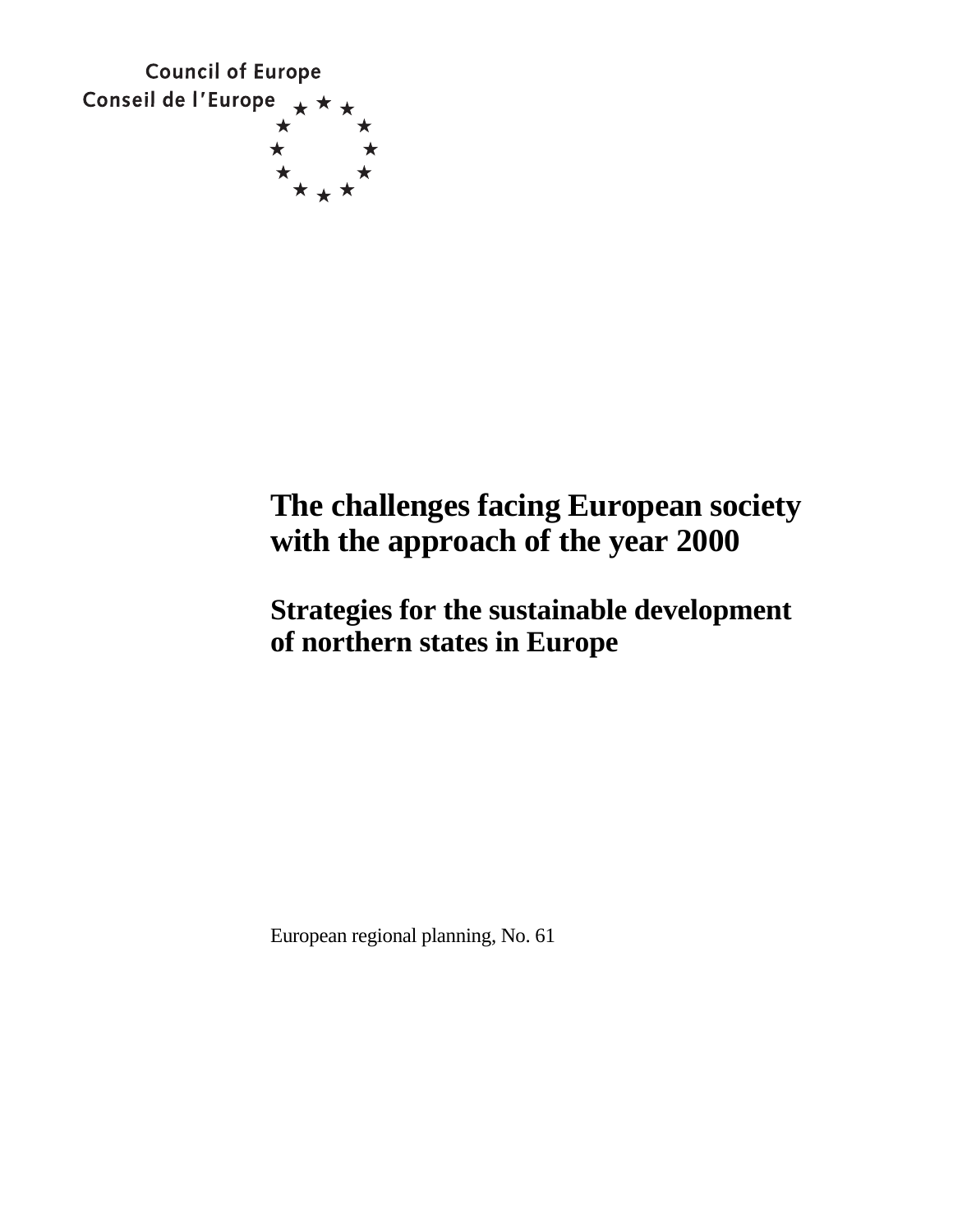# **The challenges facing European society with the approach of the year 2000**

## **Strategies for the sustainable development of northern states in Europe**

Report of the seminar organised by the Council of Europe in the framework of the European Conference of Ministers responsible for Regional Planning (CEMAT) In collaboration with the Ministry of the Environment of Finland

Helsinki (Finland), 22-23 May 1997

European regional planning, No. 61

Council of Europe Publishing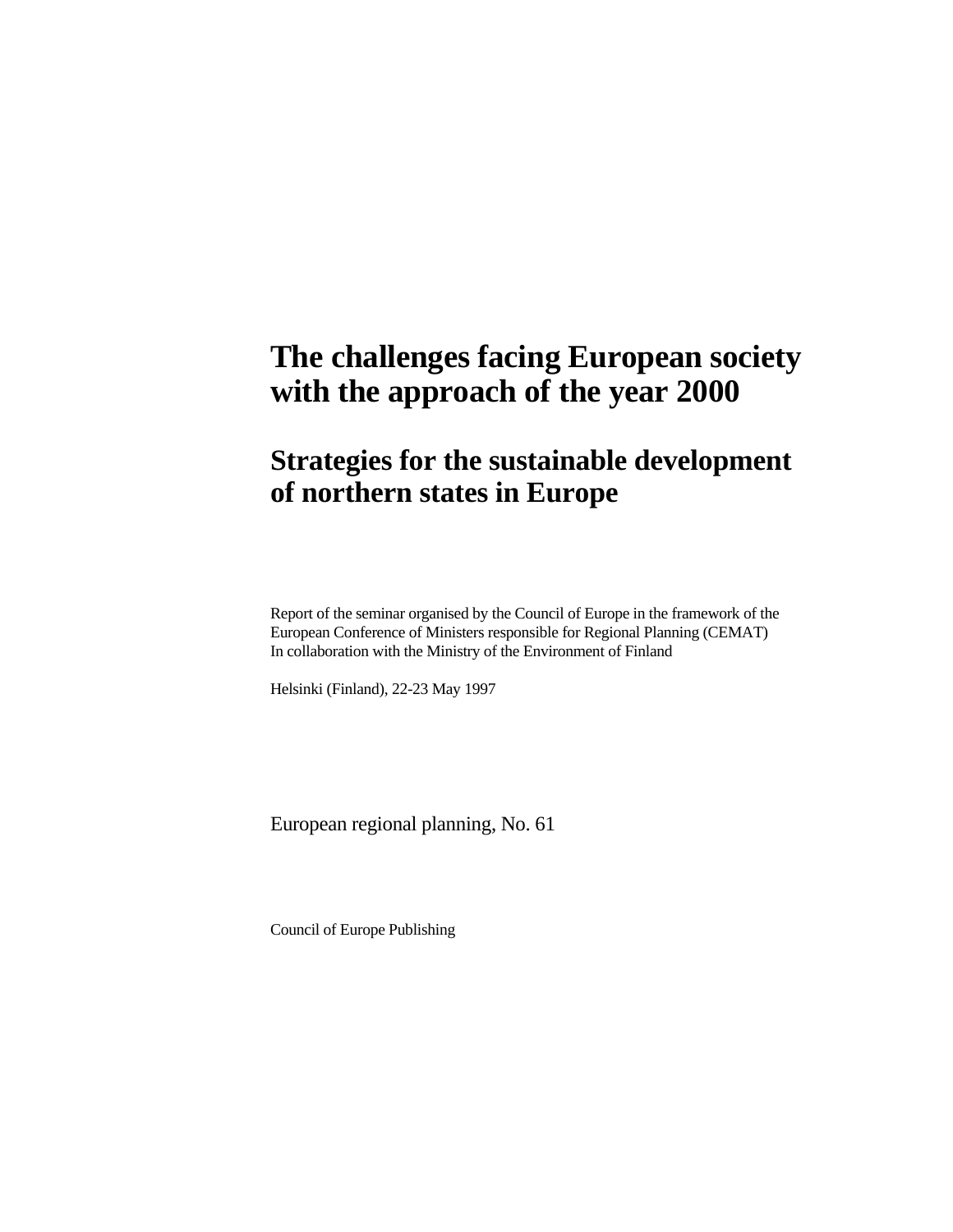French edition:

Les défis pour la société européenne à l'aube de l'an 2000: stratégies pour un développement durable des Etats du nord de l'Europe

ISBN 92-871-

*The challenges facing European society with the approach of the year 2000: a comprehensive regional/spatial planning framework for protecting and managing freshwater resources, No. 60*  ISBN 92-871-3576-2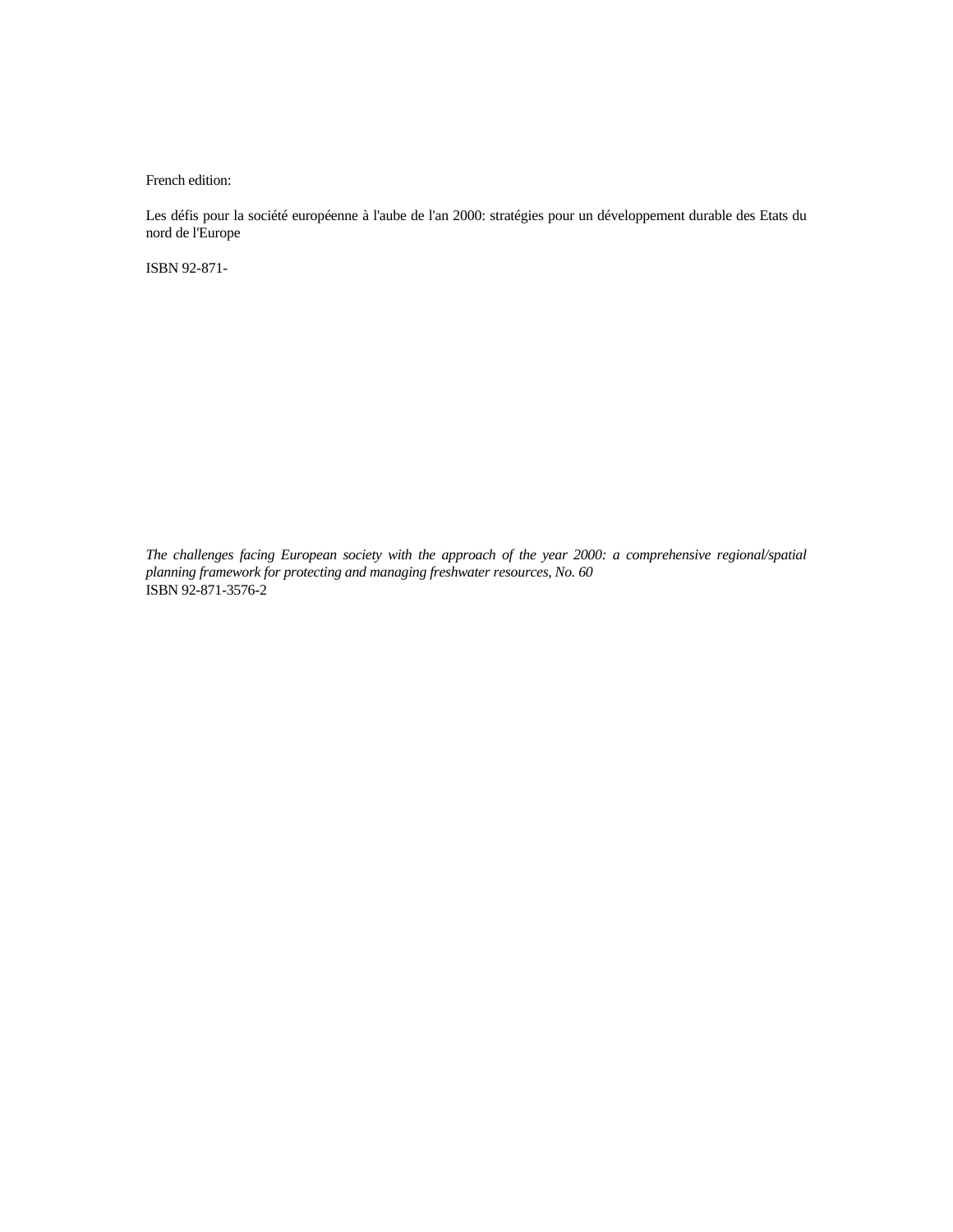## **CONTENTS**

| Theme 1: | Strategies for supporting the development and the co-ordination<br>of national spatial policies of the northern states in Europe |
|----------|----------------------------------------------------------------------------------------------------------------------------------|
| Theme 2: | Transport infrastructure networks in the countries                                                                               |
| Theme 3: | The future of rural areas and agricultural activities in                                                                         |
| Theme 4: | The specific spatial and environmental problems of the regions                                                                   |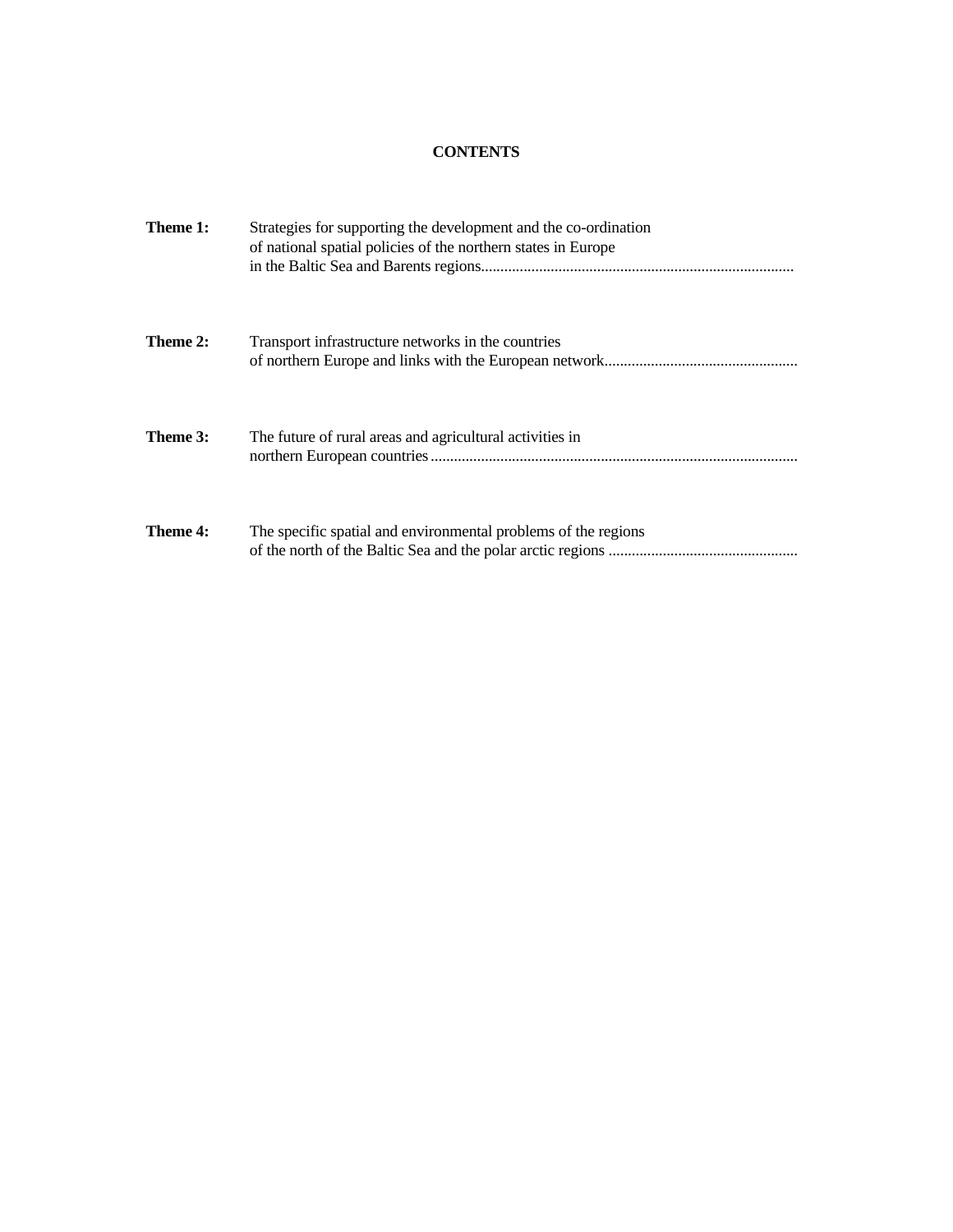#### **THEME 1**

## **STRATEGIES FOR SUPPORTING THE DEVELOPMENT AND THE CO-ORDINATION OF NATIONAL SPATIAL POLICIES OF THE NORTHERN STATES IN EUROPE IN THE BALTIC SEA AND BARENTS REGIONS**

**CHAIRED BY**:Mrs Sirkka Hautojärvi Secretary General Ministry of the Environment Helsinki

## **REPORTS PRESENTED BY**:

| Prof. Noraly VEGGELAND |
|------------------------|
|                        |

Mr Esko LOTVONEN Regional Council of Lapland Rovaniemi ......................................................................................................................................................

Dr Welf SELKE Federal Ministry of Regional Planning, Construction and Urban Development Bonn ...............................................................................................................................................................

Mr Sverre JERVELL Ministry of Foreign Affairs Oslo ................................................................................................................................................................

Mrs Dzintra UPMACE Committee on Spatial Development in the Baltic Sea region Ministry of the Environment Riga ................................................................................................................................................................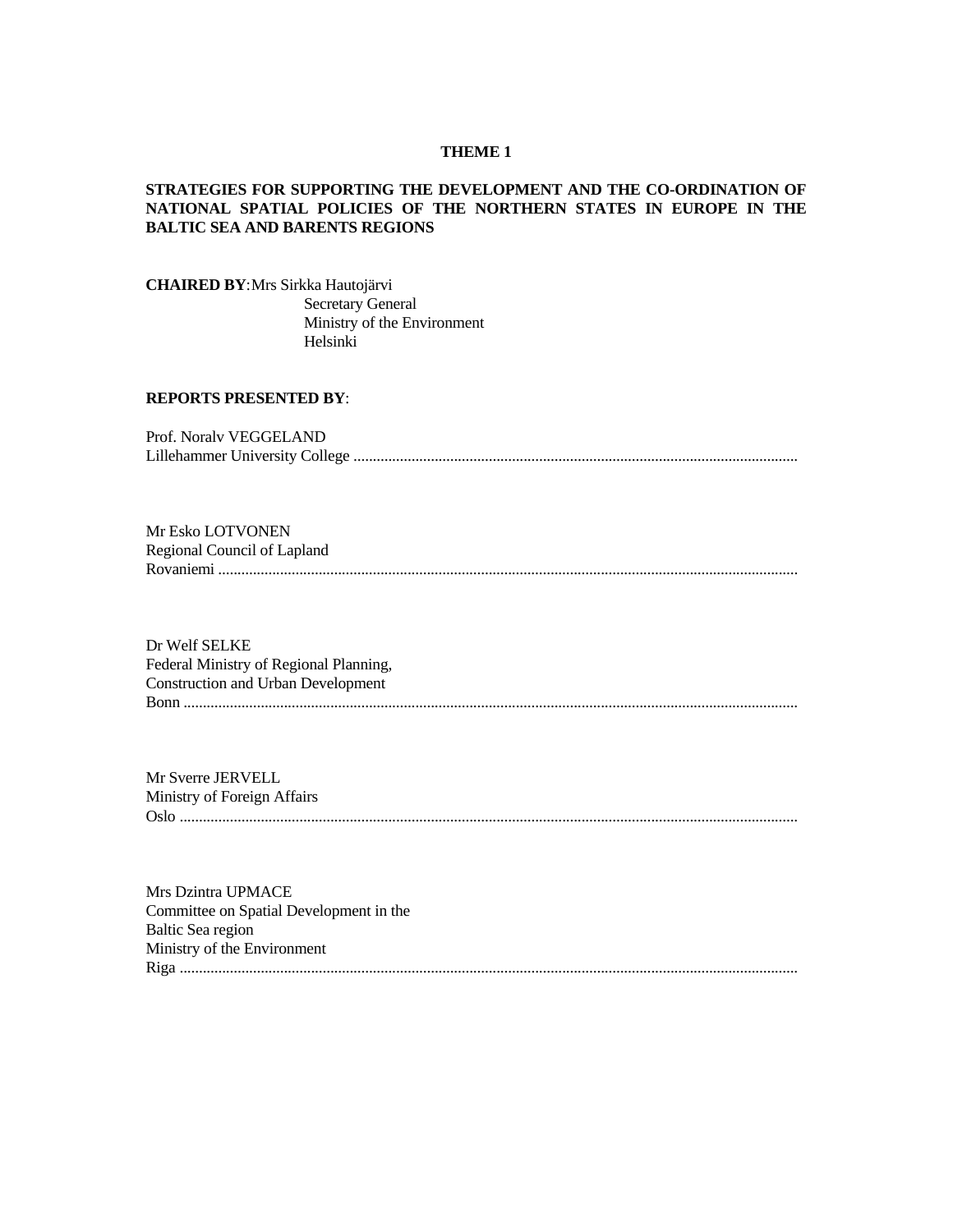## **STRATEGIES FOR SUPPORTING THE DEVELOPMENT AND THE CO-ORDINATION OF NATIONAL SPATIAL POLICIES OF THE NORTHERN STATES IN EUROPE IN THE BALTIC SEA AND BARENTS REGIONS**

**Borderless regionalisation and local governance – a spatial planning perspective for sustainability in northern Europe** 

**Prof. Noralv VEGGELAND Lillehammer University College Lillehammer, Norway** 

> "Certainly, there is agreement that the word region refers to space, but the notion of space itself can take various meanings; territorial space; political space and space of social relationships; economic space; functional space."

> > (Michael Keating, 1996)

1. In the northern European states today, regional and local partners operating politically and economically in national and international arenas play a stronger role. The role includes working for sustainable growth and economic and social cohesion. Guided by functional interests they untie themselves from the state-dominated political and administrative hierarchy, and seek political control and influence based on regional governance; i.e. strategic planning and degradation of territorial aspects in favour of cross-border networking endeavours. It means that the regions of northern Europe have been forced to adopt a much more competitive posture (Hooghe (ed) 1996). Managerialism, so characteristic of regional governments in the 1960s and 1970s, is supplemented by entrepreneurialism as the main motive for regional action. In an international perspective it has been argued (Harvey, 1994) that the competition can best be broken down into four different forms; "*a* competition for position in the international division of labour; *b* competition for position as centres of consumption; *c* competition for control and command functions (financial and administrative powers in particular); and *d* competition for governmental redistribution". To which should be added the efforts to promote sustainability in order to take advantage of the ecological status obtained. An example of that could be the decision of the city of Lillehammer in Norway, to make sustainability an overall goal for the 1994 winter Olympic games. This statement has had a worldwide impact on future Olympic games and on the Olympic movement as a whole.

2. This shift in functions and power base "downwards" that is observed in the northern European states is nonetheless linked with the reorganisation of the regional hierarchy as new forms of regional partnership emerge to guide and promote the development of local resources. Indeed it has a European parallel. Therefore, in a European context Bop Jessop (1994) writes "in this sense we can talk of a shift from local government to local governance". Thus municipalities, regional public agencies, local unions, local chambers of commerce, regional universities, regional research centres, local enterprises enter into arrangements to regenerate the regional economy and to strengthen the position of the region as a whole.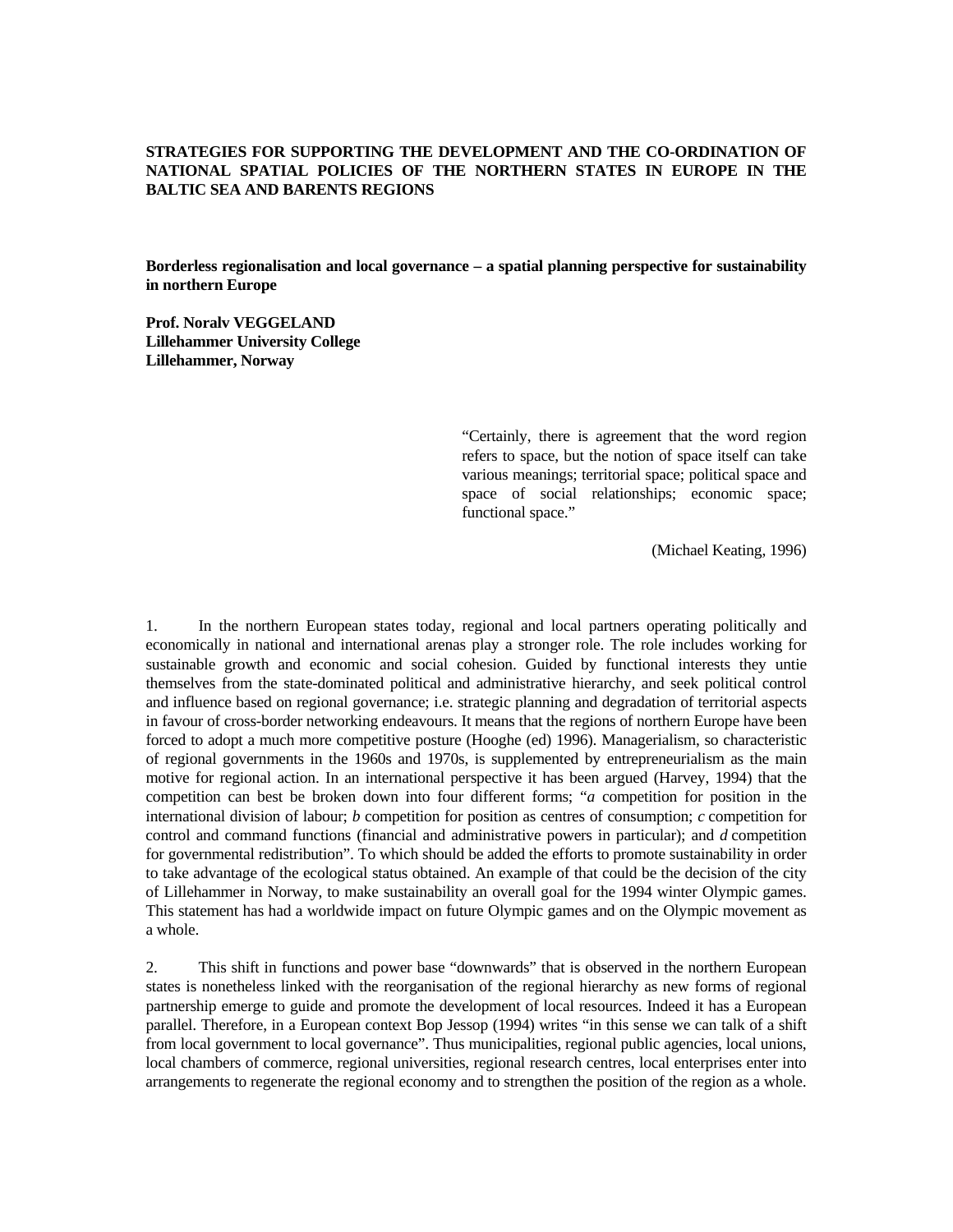The strategy is regional partnership, alliances and networking co-operation; the political consequence and results are regional governance arrangements and a will to secure the local environment. The slogan is think globally, act locally.

3. Growing links among regions are also closely linked to development of local and regional governance. Through the 1980s and 1990s, gradually more and more pronounced, one of the most interesting political developments in the northern Europe area, has been the erratic shift of regional authorities from identification of their role in purely national terms towards a new interest in transnational relationships (Cappellin and Batey (ed) 1993, Treuner and Foucher (ed) 1995, Veggeland 1994 and 1996). The transnational co-operation of the Barents region, the Baltic Sea region, the North Sea region have become familiar regionalisation concepts in the northern Europe.

Environmental issues are central matters in this co-operation. Ecological preservation is considered as an important sphere of cross-border co-operation.

4. Regional co-operation is a pan-European arena of action. It involves both vertical links with European Union (EU) institutions, especially the European Commission, and direct horizontal links among regional authorities and agencies in European Union member states and neighbouring external states. Transborder regionalisation is about to become an important part of the European integration process in general, and conservation and safeguarding of natural and cultural heritage in particular.

In short, regional co-operation, alliances and partnerships may come to answer the call for sustainable development, regional co-operation and public interventions made by a globalised economy. Furthermore, the role of the regional governance in the integration process will put them in a stronger position to control capital movements in accordance with the principles of subsidiarity and to preserve the European natural and cultural heritage. What is lacking in a Nordic context is a more precise spatial perspective on the importance to define the transborder regions in accordance with the extension of the ecosystems, whether they are territorially limited or not; to make them so-called ECO regions.

5. Many urgent problems can be solved through international co-operation and measures at national level. Nevertheless, there is a political acknowledgement that regional level is another basis for future planning and co-operation (Veggeland N, 1992). It is strategically accepted that mobilising regions may compensate for the lack of environmental cohesion at the nation-state level. Examples include such recent European transnational regionalisation endeavours, as the development of new Euroregion formations along the border zone between the European Union and the new democracies in central and eastern Europe. The northern states are involved in the transnational Baltic Sea regional cooperation, the North Sea regional co-operation, and in the Euro-Arctic Barents regional co-operation involving Russia; the latter covers ecologically extremely vulnerable areas.

6. Environmental planning is difficult and cross-border actions are of urgent necessity. In order to illustrate this fact, the model of an economic cycle would be useful. An economic cycle always starts by going back to natural resources and energy found in nature. We gather raw materials and harness energy. The next step involves processing and refining these raw materials using this energy. They can be worked or processed at their place of origin or else transported across shorter or longer distances to production centres. The production or manufacturing processes requires either human labour or mechanical power. Apart from by-products, the energy used, such as heat, returns to nature, often producing pollution and other waste products. The third stage of the process is known as the consumption of the products that may have been either hardly altered during production or else highly refined. Consumption can occur at the place of production, or else the products have to be transported to the consumers. Energy will be required during the transportation of the goods. Pollution will be an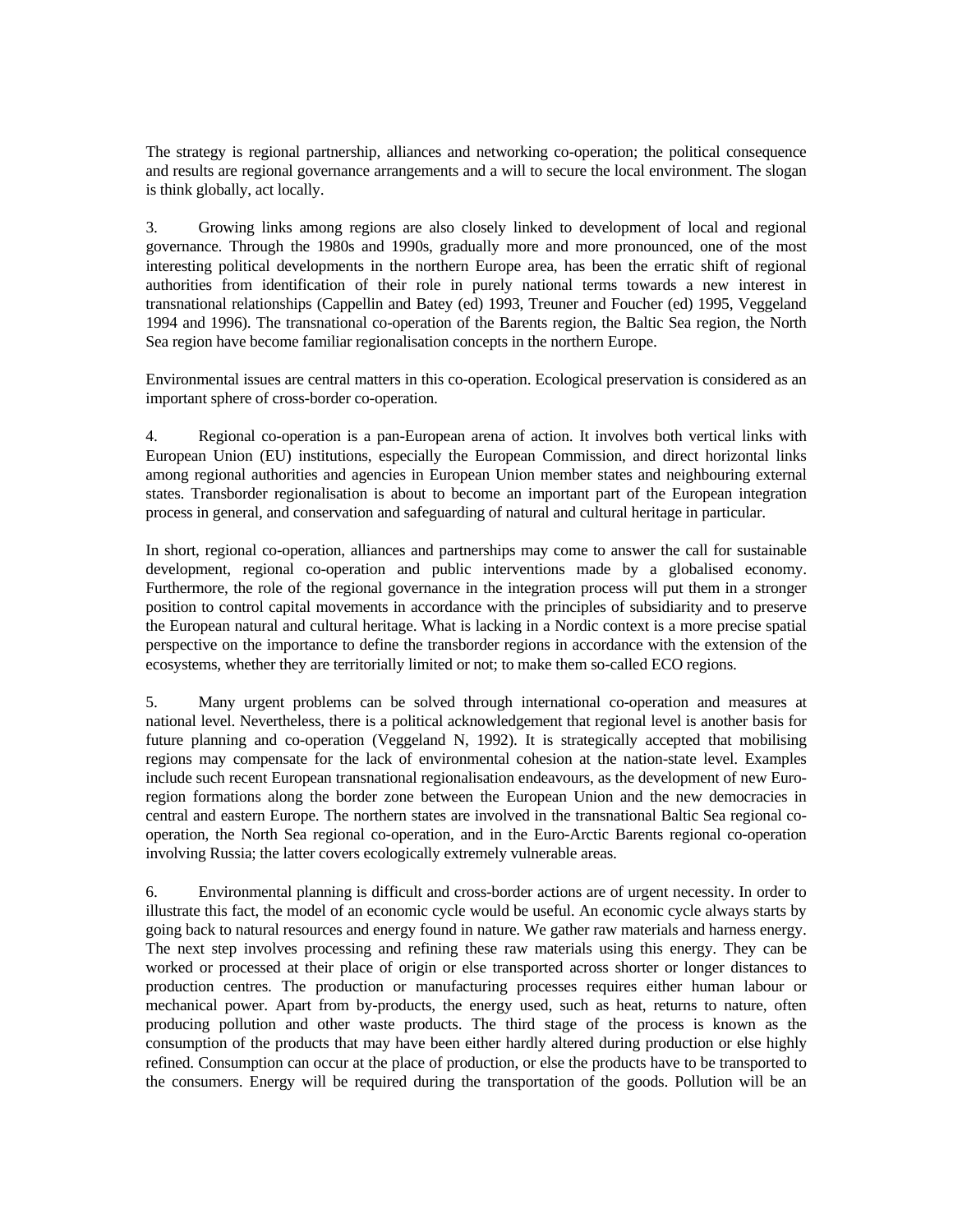important by-product of the transportation. Waste products will return to nature where they will be broken down or else accumulate as pollution. The quantity and quality of the waste products are of significant importance for sustainable development. The processes of the economic cycle are crossing borders, and can occur on scales ranging from the entirely local, regional to global. Consequently planning for sustainability should be borderless, seen from an ecological point of view. In the framework of regionalisation, the ecosystems should constitute the territorial basis. We should talk of ECO regions. Yet ECO regions have not been pointed out in the Nordic area. Nevertheless, an ecological approach was partly decisive when the Barents region, the North Sea region and the Baltic Sea region concepts were worked out in the 1990s.

7. Therefore, a likely scenario for the evolution of the northern Europe state development is that regions will continue to be built along a special ecological mode, and play a greater role within the political, economic and cultural arena. But the concept of regions has to be redefined. Since the 1980s a two-dimensional regional concept has gained strength in the European discussion. It is accepted that there exists a Europe of regions and a Europe with regions. The former concept refers to a horizontal structure of regional co-operation and local governance in the framework of federalism, and the latter to a vertical structure where the regions play a role in the national hierarchy framework. This twofold concept expresses a regionalisation process characterised by a multitude of factors, and where the twodimensional regional concept is complementary and as such is fulfilling different functions. The functions are:

- the increasing integration or internationalisation of regional and national productive systems as a consequence of the territorial expansion of the economic cycles, flexible production and networking economic units;
- the development of the transborder regions;
- the demand for autonomy and governance by regional public and private partners, and increasing consensus on the principle of subsidiarity;
- the development of non-hierarchical relationships based on partnership between national and regional institutions in joint programmes;
- the discovery and development of transnational historical, social and cultural links;
- the overcoming of environmental problems and the preservation of ecosystems across state and regional borders.

8. The development and restructuring of the European regions is as much a reflection of growing internationalisation as it is of declining political and economic powers of the national authorities. During the national state era in the Nordic countries, local authorities operated as extensions of central top/down political power. Regional policy was primarily oriented to allocation planning, building public services and (re) location of industry in the interest of spreading full employment throughout the economy. The central power implemented top/down laws and rules on environmental protection (Veggeland, N, 1992). Thus regional and local authorities provided local infrastructure to support Fordist mass production, promoted social welfare policies, and engaged in competitive subsidies to attract new jobs or prevent the loss of established jobs. These are all tasks of great importance that should be continued. They give legitimacy to the development of local government based on regions; a Europe with regions.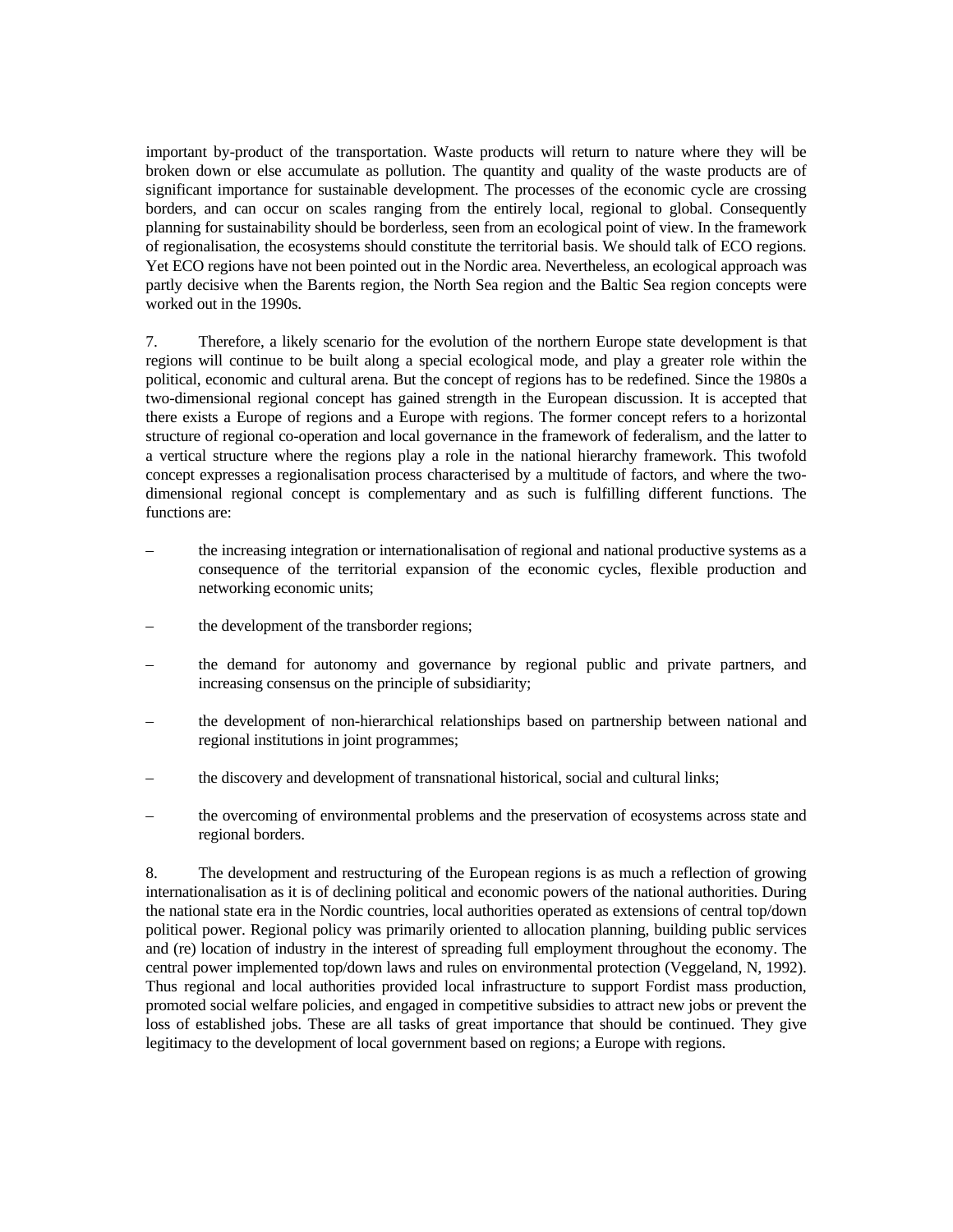However, today we are observing a reorientation of regional economic and environmental activities. Increasing emphasis is placed on development planning, economic regeneration, entrepreneurship and the strategies of achieving to make the greater regional competitiveness in the world economy. Environment is also considered as a competitive factor. This is more than technical planning and requires regional authorities to engage in other fields of policies, ranging from basic infrastructural provision to cultural policy and implementing environmental regulations, as well as mobilisation planning to activise both regional and local market partners and environmental entrepreneurs (Friedmann, 1987). In a regional and spatial perspective we see the development of borderless regions based on regional governance; a Europe and northern Europe of regions.

9. Four general driving forces behind the emergence of regional governance and transborder regionalisation in northern Europe and elsewhere can be identified. These four forces are:

- a. the development of new technologies; i.e. information technology;
- b. internationalisation and globalisation of the world economy;
- c. flexible specialisation according to post-Fordist economic production;
- d. global ecological problems.

Each in turn has major consequences for the continued viability of regional structures and spatial development in Europe. The four forces reduce the political extension and capacity of the traditional administrative regions, but strengthen the position of the functional regions based on networking strategies and cross-border development perspectives.

10. An important precondition for the on-going processes is the fact that in a global perspective we see the formation of a new society with ecological consciousness. We see the dawn of the information society based on post-Fordist production (Amin (ed) 1994). The formation of a new society is determined by the fundamental societal setting of information technology and its framework for political and institutional solutions. Geographically, the information society is said to be more or less "borderless" in its basic construction, and the new technology is a driving force behind structural integration endeavours that involve both national states and regions. Processing information, information distribution, and the use of new communication systems, are activities not to be limited by any geographical borders (Hepworth, 1989). The information technology gives the regional and spatial development planning a new dimension we should appreciate and take the advantage of. It fits very well into the worldwide need for monitoring the ecological development, and for cross-border problem solutions in the framework of sustainability.

11. An important part of the borderless integration in the information society is the fact that the world economies are becoming more and more globalised, i.e. structurally integrated and cross-border organised. Globalisation of the world economy means that the regional economy can only be seen as a node within a global economic network with no meaningful existence outside this context. The local and regional ecological problems represent a parallel phenomenon to the globalised economy; they have no meaningful existence outside a global ecological context. What actually happens is that sustainable industrial development has become fundamentally dependant on borderless information and knowledge "roads", more than on traditional point by point actions with their limitation in time and space. It means that the information society development and planning strategies are based more on the establishment of information and knowledge structures producing software than on growth pole location in Fordist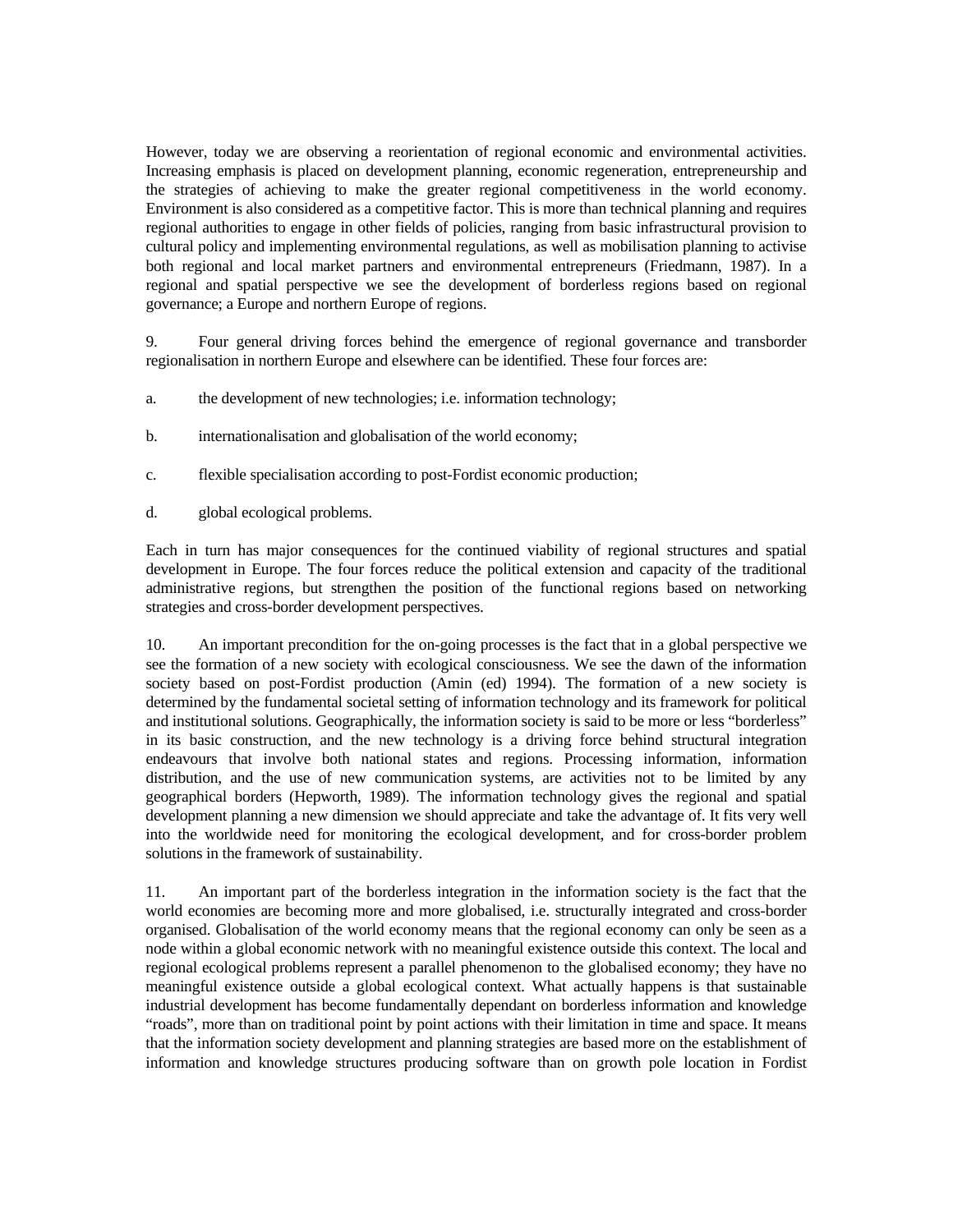manner with polluting manufacturing production of hardware. Hence the development of regional structures and regional transborder strategies. It can be seen as a response to the reality of the information society in order to handle politically the regions' role as nodes in borderless network systems of different kinds.

12. The consequences of a "borderless" character of the information society is that organisational structures in general are operating more across administrative borders and also national state borders, than within such borders. It means that the information society tends to base its existence on borderless activities, and the national state extends political power and control to international arenas. In that way the political power of the national state will extend functionally, but the traditional territorial power will be impoverished as political influence is given away to supernational institutions: the European Union. Consequently, and in accordance with the principle of subsidiarity, there is a great need for an active European Union environmental-based policy. The European Union initiative for a cross-border European Spatial Development Perspective (ESDP), put forward at the Leipzig meeting in 1994 is promising. At the European level the ESDP outlines European planning principles consisting of three integrated components:

- a polycentric urban system, as balanced as possible, discouraging concentration around some large centres and the marginalisation of peripheral areas;
- a network of environmentally acceptable and efficient infrastructure, strengthening the cohesion of the Community territory;
- a European network of open spaces for the protection of natural resources, with protection areas classified according to their different functions.

The northern European states are all active partners in the work to establish a pan-European perspective on spatial planning and make ESDP an umbrella for national and regional planning in Europe. Among other European transborder regions the Baltic Sea region and the North Sea region are both pointed out as ESDP action areas.

13. The consequence of the ESDP cross-border planning principles will be that the territorial power and planning competence exercised by the traditional regional governments will diminish accordingly. This happens because the administrative units at subnational level as part of the state hierarchies will have their decision-making competence defined by the national state. Reduced territorial power to the national state consequently means reduced power and territorial control to the regional governments. But the reduced political influence of the local governments is compensated. The regional response to the structural change concerning local government's political posture tends to be local governance with its power base connected to networking strategies and cross-border regionalisation. Our elaboration shows that the power base of local and regional governance arrangements is functional more than territorial.

The structural changes concerning regionalisation challenge all European national governments. It also challenges the Nordic states well-founded state hierarchies. It should be recognised by all states that regionalisation based on local and regional governance gives politics a new dimension to be tested in the years to come. Of special interest is the question to what extent this new dimension can contribute to work out new measures and action fields for a better environment.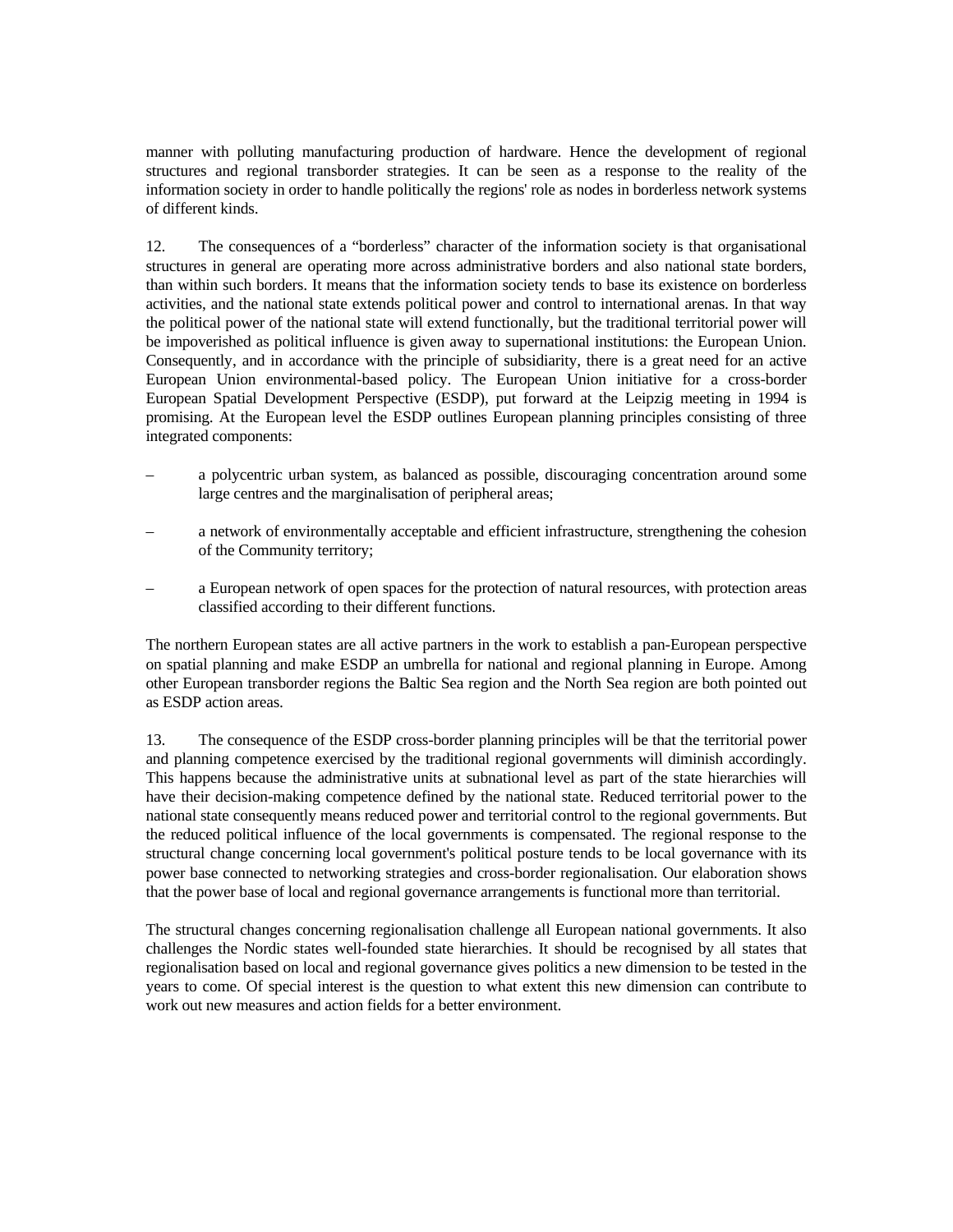14. Anyway, the regional Europe concept is in a process of change concerning new technologies, internationalisation and environmental planning and politics in general. The globalisation of the world economy and the emergence of international political arenas shift the national state away from full territorial sovereignty to extended borderless functional political power and influence. The regionalisation process is altered accordingly. In the information society, we must expect that the existence of regional governance, acting both locally and internationally, will become legalised and obtain a constitutional status. Borderless functional regions will keep on being created, and gradually come to complement the old government based administrative regions. The information society perspective and the call for sustainable development indicate that we must accept that it is precisely those functional regions that will constitute the new European regional and environmental future.

15. Because the information society sets a new framework for the economic and political position of the regions, and for regional and spatial planning, the radical perspective (Veggeland, 1996) is that one should look to multinational enterprises for ideas concerning borderless development planning, more than to proceed with traditional regional and spatial planning theory. Planning in the public domain has something to learn from the strategic and institutional thinking of the multinationals. Not because the multinationals' mode of production is ecologically clean, but because the multinationals are experienced to operate in a globalised world economy, and to exercise borderless, networking planning strategies. In principle it defines the new role of the regions. It mirrors what the regions have to do in the altered framework of regional development and strategic planning for a better environment. The traditional planning theory limits itself by only elaborating measures and strategies for governmental procedures in the framework of national state hierarchies. Planning development in such a limited framework is deemed to become unsuccessful because of the new "rules of the game" set by on-going cross-border regionalisation, and borderless environmental problems that seek their solution.

16. The statement can be made that there are close structural links between increased regional integration, sustainable development and local governance. Planning in a European spatial development perspective (ESDP) should help to reduce the lack of political harmony and initiatives that continue to paralyse the European Union member states in the post-Maastricht era. Therefore, the new paradigm on which to base borderless region-building and local governance in Europe should be advocated in order to promote sustainable development. Researchers in ecology, law, economics and politics should be concerned with developing further knowledge on the basis of such a paradigm. Sustainable development will not be achieved unless planners and politicians provide visions even now as to how to change current trends, including means of accomplishing the objectives.

17. An objective for the northern Europe is that the Baltic Sea region, the North Sea region and the Barents region should be pointed out as ECO regions. The building of those cross-border ECO regions shall as its overall objective, contribute to economic and social cohesion in the areas, and to achieving environmentally sustainable development. Cross-border regional governance structures such as the Baltic Council, the North Sea Commission and the Barents Regional Council exist, but the power-base should be extended. In some areas, the regions face economic problems of peripherality, a lack of urban functions, poor accessibility, etc. Some areas possess a greater economic potential than others and the environment is particularly important in some other areas.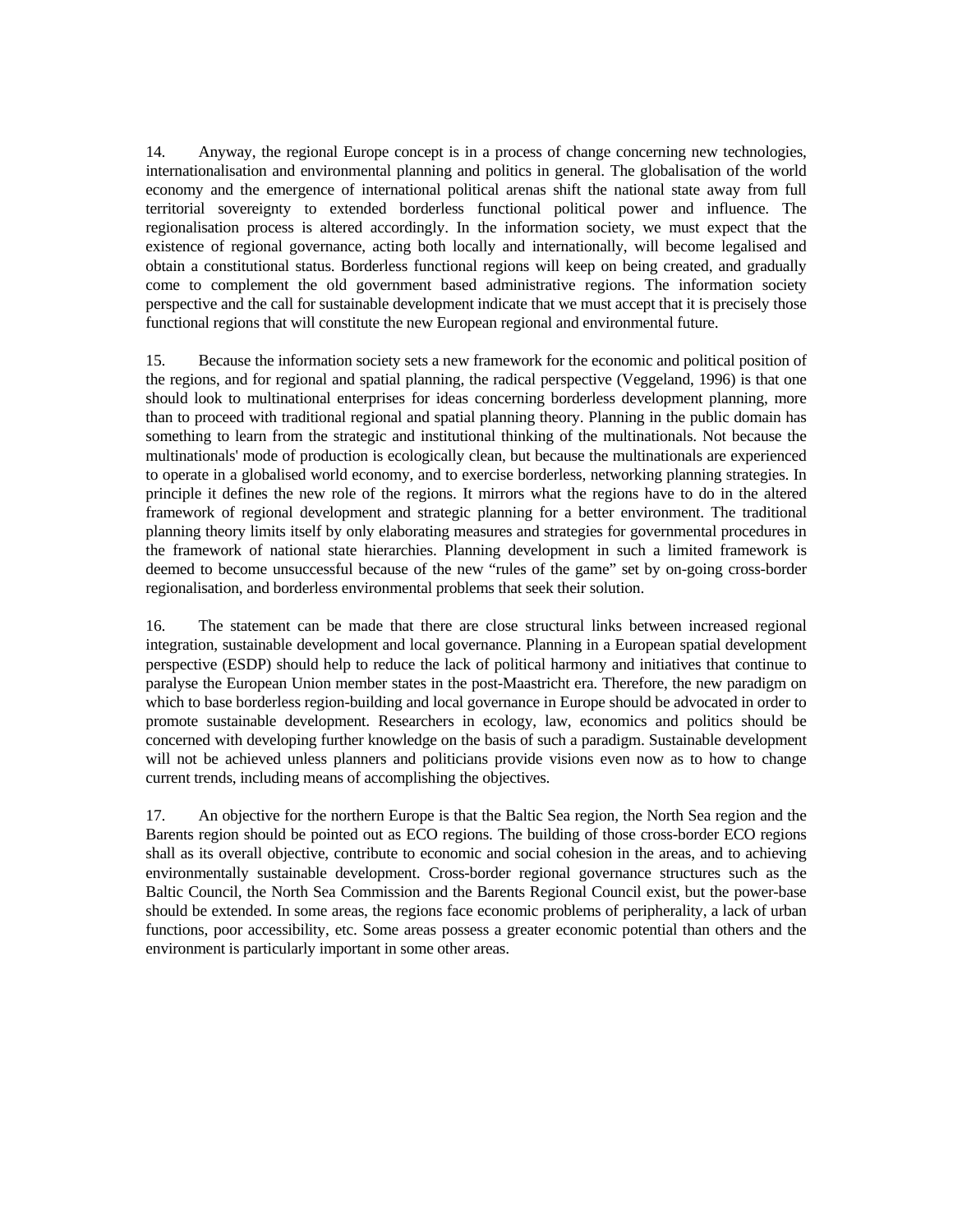The "core" area of the Baltic Sea region is the Baltic Sea, and together with its surrounding hinterland it represents in many respects a natural ecosystem. The "core" area of the North Sea region is the North Sea, and together with its neighbouring land and islands it also constitutes a natural ecosystem. Actually, the Barents region has no "core" area. But the Barents Sea represents the access to huge Euro-Arctic areas, and the Russian Kola peninsula is an essential part of it together with other north-western Russian, northern Norwegian, Finnish and Swedish areas. Indeed, it can easily be defined as a connected natural ecological system.

In line with the overall objectives the territories of the three regions have a defined need to develop towards a greater balance in an economic and social sense, and the environmental quality needs to be improved in urban and rural areas as well as in the Baltic Sea, the North Sea and the Barents Sea themselves. This strategy recognises the main European regional and spatial principles as drawn up in several European Union documents and recommendations from the Council of Europe.

18. The European Union is paying growing attention to the Baltic Sea region and the North Sea region in its endeavour to outline a pan-European regional and spatial development perspective. Less attention is paid to the Euro-Arctic Barents region. It should not be so. As already stressed in this paper the Barents region is an exceptionally sensitive area. As a border region between Russia and the Nordic countries it is a sensitive area both from a political and from an economic point of view. But even more sensitive it is in the light of its ecological distinctiveness. The ecological balance is threatened and in disorder. On the Russian side highly polluting industries are causing disastrous damage to the environment. But even more disastrous is the fact that huge amounts of nuclear waste have been stored on land and in the Barents Sea during the Soviet period. There is an urgent need for international action in the region in order to clean up and remove/secure the nuclear waste, and to restructure the heavily polluting industries. If nothing is done a likely scenario is that the nuclear waste stored might in time cause ecological catastrophes of global dimensions. In a European spatial development perspective on sustainability, the Barents region should be politically upgraded and in an ecological respect given special attention.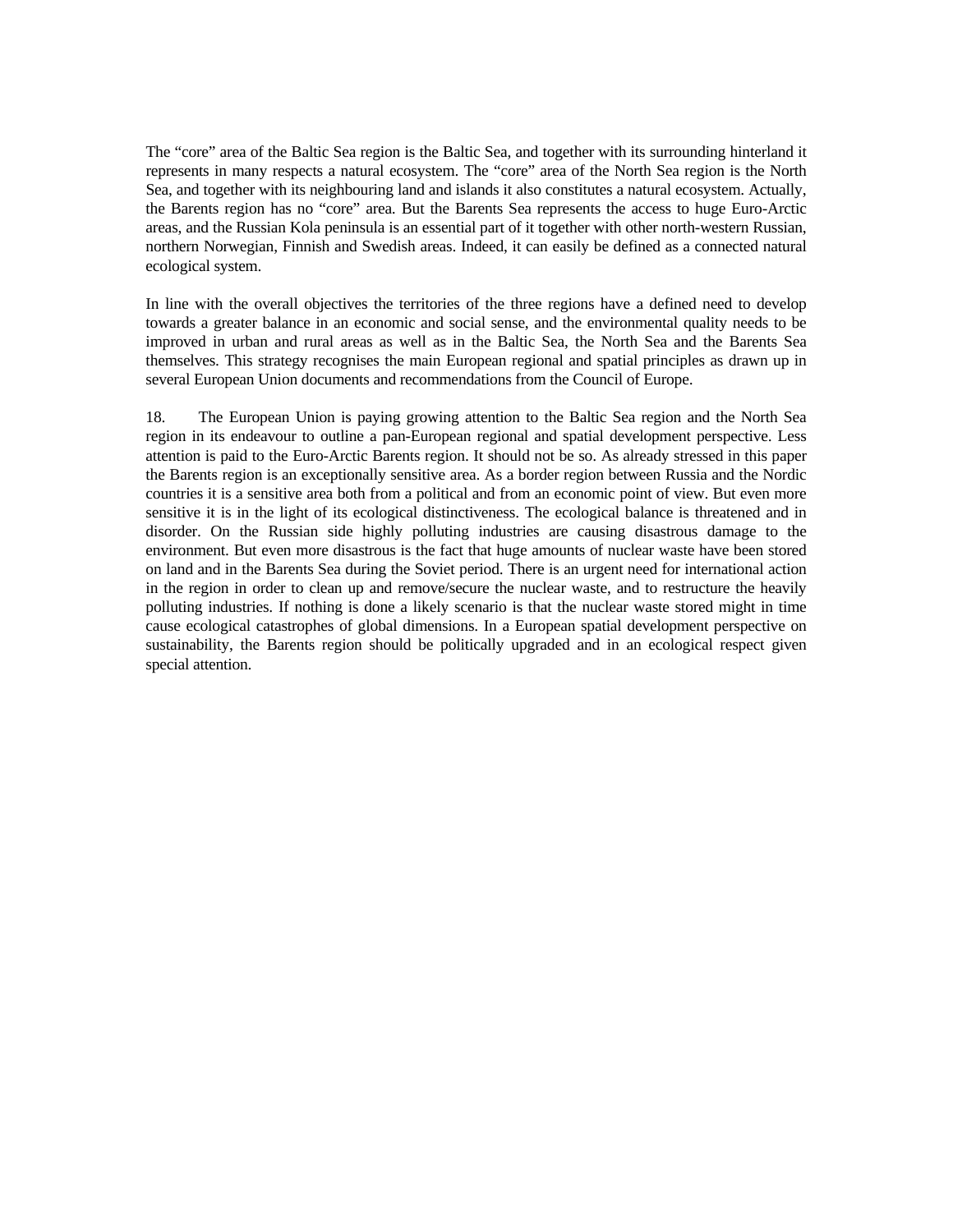## **STRATEGIES FOR SUPPORTING THE DEVELOPMENT AND THE CO-ORDINATION OF NATIONAL SPATIAL POLICIES OF THE NORTHERN STATES IN EUROPE IN THE BALTIC SEA AND BARENTS REGIONS**

**Which European common policy for the polar regions?** 

**Mr Esko LOTVONEN Executive Director Regional Council of Lapland Rovaniemi, Finland** 

Within the theme of this Colloquy "Strategies for sustainable development of the northern states in Europe" many existing organised co-operation forms and many geographical areas of co-operation can be identified. The picture is very diversified and it should be studied more carefully. The reason for diversification is the variety of cultures, living conditions, sources of livelihood and vast geographical areas.

The European Union membership of Finland and Sweden gave a new northern dimension to European Union. At regional level impact on development work has been great. This concerns both the content and the organisational issues.

The concept of polar regions is somewhat difficult to define. In my presentation, I consider regions located upon or crossed by the Arctic Circle as polar regions. They include counties of Lapland in Finland, Norrbotten in Sweden, Nordland, Troms and Finnmark in Norway, Murmansk, Arkhangelsk and northern parts of the Karelian Republic in Russia. More broadly one can also take into account more southern counties of north Ostrobotnia, Kainuu and northern Karelian in Finland and Västerbotten in Sweden. These areas have resources and knowhow that strengthen practical development work to be done in the extreme north of Europe.

#### **Northern dimension and existing co-operation in polar regions**

On 18 March 1997 the European Commission organised in Rovaniemi the first meeting under the theme of the northern dimension. The goal of the Rovaniemi meeting was to describe existing development work and co-operation over borders in the north and gather material and ideas for on-going planning to renew EU's structural fund policies after the year 1999.

The northern dimension included regions around the Baltic Sea, Barents Euro-arctic region, neighbouring regions of Russia to Finland and also Scotland. This is more a political framework than an operational one. At the operational level the co-operative regions must be smaller in order to co-operate on a project basis. The implementation of the European Union Objective 6 programme in northern sparsely populated regions is also very important.

In regional policy terms the most traditional co-operation in polar regions has been North Calotte committees' work under the auspices of the Nordic Council of Ministers. It was established in the late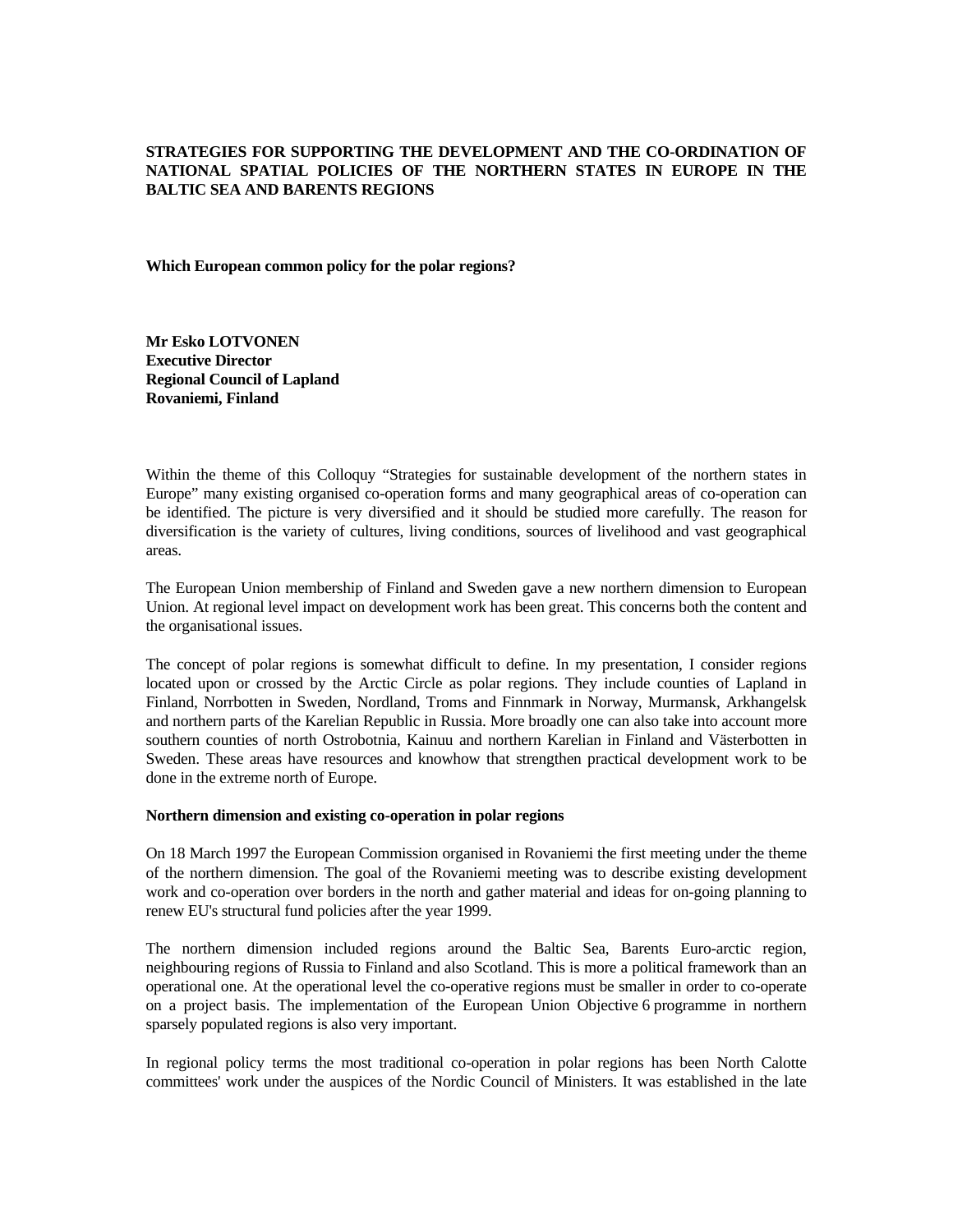1960s. Sectors of co-operation included business, research and education, tourism, environment and culture. The existence of North Calotte Interreg II A is now strongly vitalising co-operation within the North Calotte area. It seems that we are now getting the grass-roots level and municipalities at last fully involved in the co-operation. Especially good progress has been achieved in the Tornio River valley between Lapland and Norrbotten. Complete opening of the border has increased co-operation between small villages on both sides of the Tornio River.

Towns of Tornio in Finland and Haparanda in Sweden represent a very good example of close cooperation in municipal services. These towns have common school, sporting facilities, co-operation in rescue and sewage services.

Bilateral co-operation between Lapland and Murmansk region has started as a larger scale in the year 1988. The same happened with Norrbotten in Sweden and northern Norway. Direct regional bilateral cooperation within Finnish-Russian border received official status through the agreement of Finland and the Russian Federation on the co-operation between border regions in the year 1992.

In January 1993 multilateral co-operation has been established within the Barents Euro-arctic region (BEAR). BEAR includes the North Calotte region in Nordic countries and regions of Murmansk, Arkhangelsk and the Karelian Republic in Russia. In fact the Barents co-operation has the character of an aid programme to Russian regions. There are plans to enlarge BEAR geographically by including the counties of North Ostrobotnia, Kainuu in Finland and Västerbotten in Sweden into the co-operation. This will change the original character of co-operation focused on problems and development challenges of the extreme north. As a result, there will be less emphasis on questions of indigenous people, environmental and infrastructure issues. At the same time more importance will be attributed to economic, educational and research issues.

From the Lapland perspective, concrete results from co-operation at regional level have been rather limited. This is partly due to lack of regional financial resources and decision-making power (with the exception of northern Norway).

Another serious problem is an unsatisfactory organisation of work at regional level. Ten working groups have been created at regional level, dividing the work to too great an extent. Regional co-operation has also suffered from a lack of political commitment from the regions.

This has occurred due to low or non-existent representation of regional political organisations – at least, that was the case in Finland. That is why the Barents regional council should be reorganised.

The large geographical area of operations, as well as further enlargement will add a strategic and political dimension to the role played by the Barents regional council.

Two very important additions to northern co-operation have been the European Union North Calotte Interreg and Barents Interreg II A programmes within North Calotte region and together with Murmansk and Arkhangelsk regions. Karelian Interreg II A is under implementation between the Karelian Republic and the Finnish bordering counties of North Ostrobotnia, Kainuu and North Karelia. These programmes directed to the east give good possibilities for partners and participants in European Union regions to improve co-operation with Russian regions.

North Calotte Interreg has a budget of 40.5 million ecus. Priorities of this programme are business development, human resources and regional development.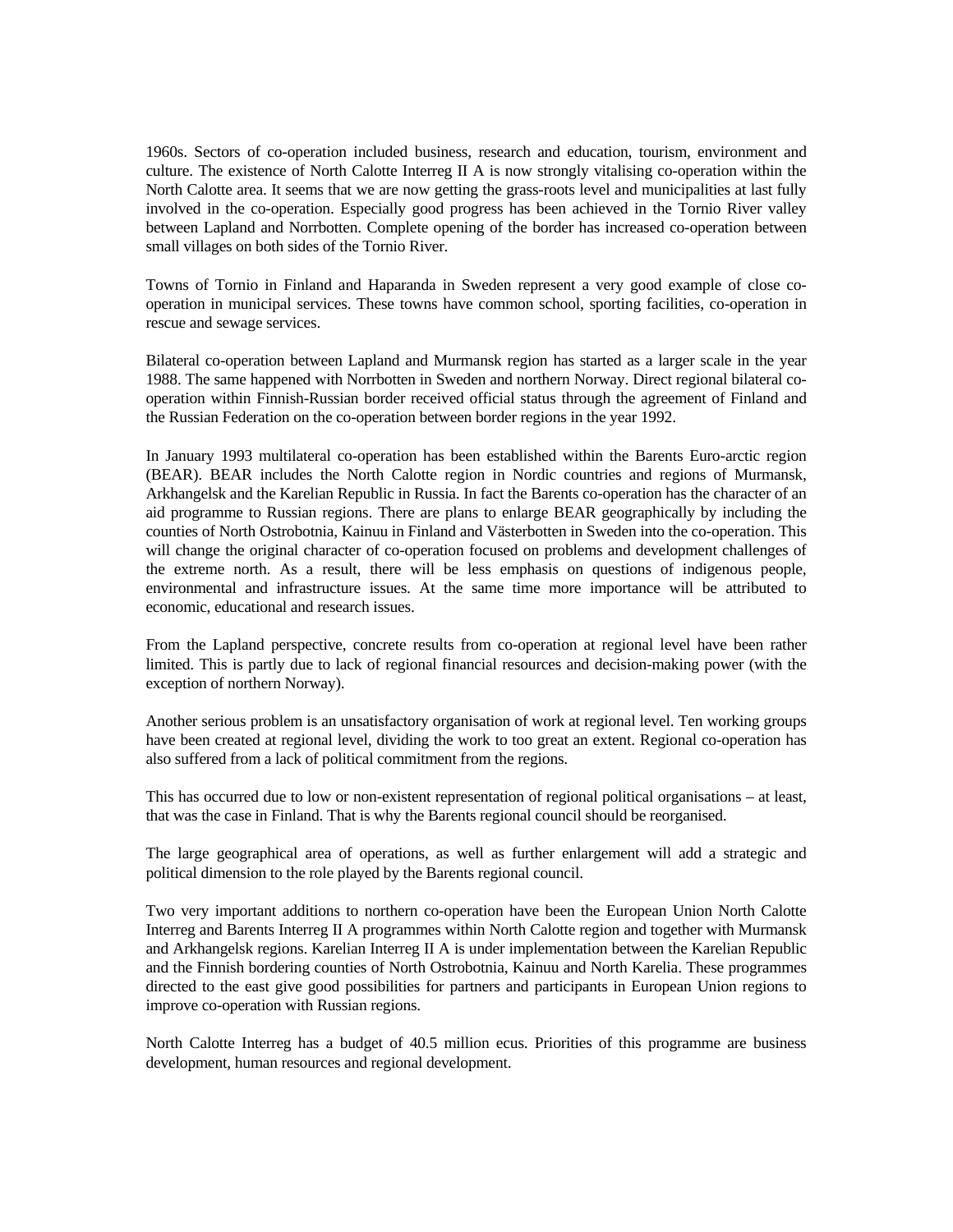The North Calotte Interreg programme includes specific sub-programme for Sami people. Organisations of Sami people are administering this programme and they have full decision power for the use of European Union funding on a project basis.

Barents Interreg II A programme has a budget of 36.5 million ecus. The programme covers the North Calotte area, Murmansk area, as well as a part of Arkhangelsk region. The regional council of Lapland, being in the centre of the programme area, has been authorised by the European Commission to administer this programme. The set priorities for the programme include business development, human resources, and issues concerning infrastructure, culture and health care.

During the last years the European Union Tacis programme has gained more importance. In 1995, an action plan for north-west Russia was approved and a budget of 27.5 million ecus was allocated for its implementation.

Tacis CBC programme represents an important addition to existing Tacis regulations, providing a possibility for small-scale investments. The annual budget allocation under this programme amounts to 30 million ecus.

Today the priorities of the CBC programme are particularly relevant. Development of border crossings is important for areas where long distances prevail and the infrastructure is insufficient. For the whole of the Barents region the most important new border crossing is in Salla in Lapland. It creates possibilities for the southern part of the Kola Peninsula to co-operate more closely with Lapland and Norrbotten. In the long run, the rebuilding of a missing railway connection (seventy-five km) through Salla border crossing is an important target.

Environmental issues are of a vital importance to the northern co-operation. In our case it means an improvement of nuclear safety and lowering of industrial emissions, co-operation in nature reserve activities, exchange of information and technologies of better environmental solutions, drinking water projects, ecological tourism, etc.

Different kinds of co-operation between administrations for educational purposes and in order to exchange experiences of best practice solutions are being planned and implemented. It is also important to build co-operation at local level, people to people. For these purposes, different kinds of cultural, administrative, business and research co-operation activities are planned and carried out over borders.

#### **Development of northern sparsely populated regions**

As mentioned above the European Union Objective 6 programme is one good example where the European Union has accepted the principle of the northern dimension and responded to special problems experienced by the northern parts of Scandinavia. The membership agreement details the criteria laid down for approval of the objective, the most important of which is the sparse population of the area (less than eight inhabitants per square kilometre).

The total funding for Objective 6 in Finland is FIM 7.6 thousand million, of which the European Union contribution is FIM 2.6 thousand million, equivalent to 21 per cent of the total allocated to Finland from the European Union structural funds. In the sector administered by the Ministry of Trade and Industry of Finland the implementation of the programme started at the end of 1995. However, in the Ministry of Agriculture and Forestry of Finland the programme only started in autumn 1996. So, depending on the sector, the programme has been running from six to eighteen months.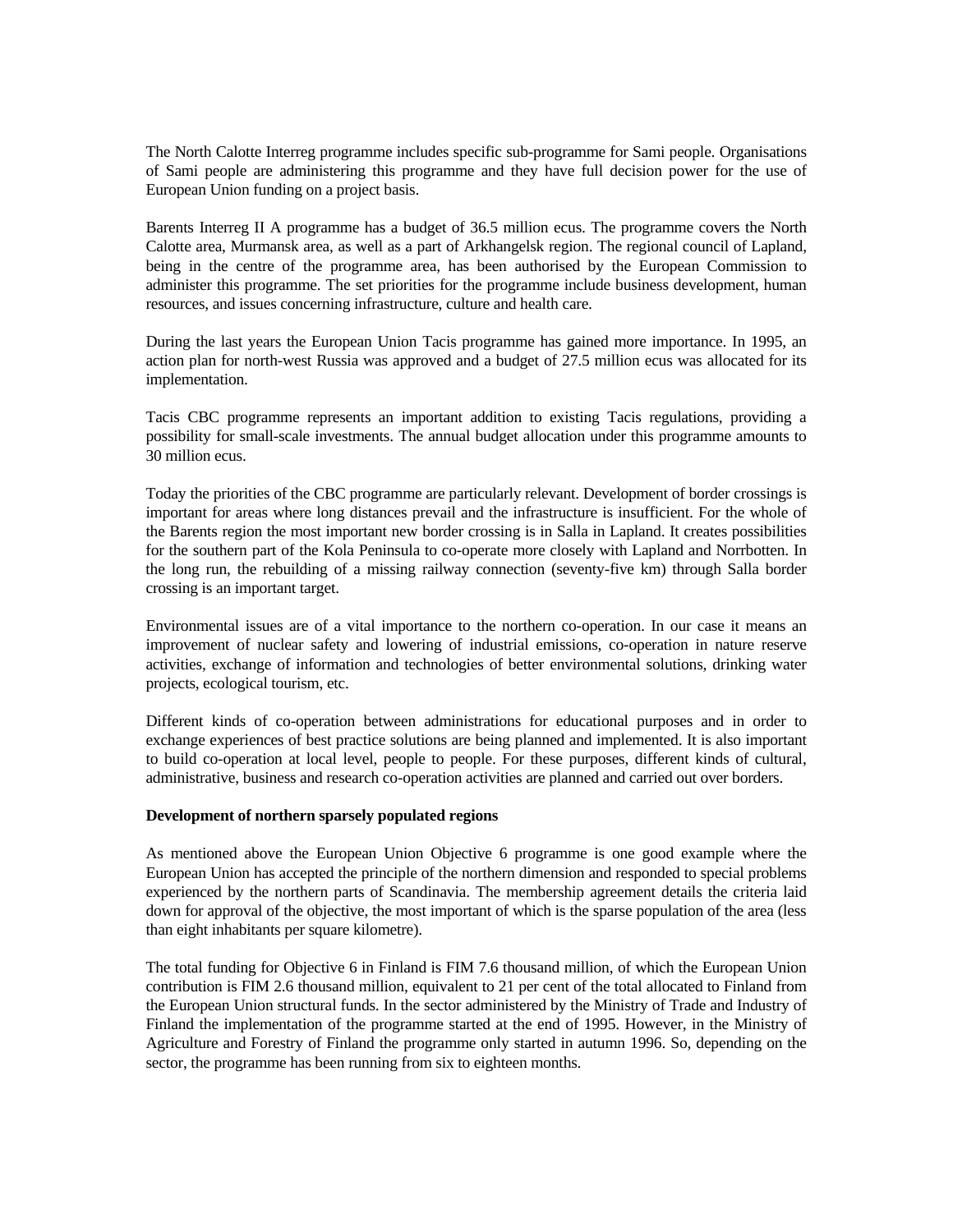The regional councils and the respective co-operation groups led by them, as well as the central government's regional administration occupy a prominent position in the implementation of the Objective 6 programme. The programme has now been in progress for over a year and the regions concerned have acquired a variety of experiences in the course of its preparation and execution, which may be summarised as follows:

- the programme was prepared and approved in record time. The regions themselves played a decisive role in this. Although the points of emphasis laid down in the regional programmes may not be evident from the national SPD for Objective 6 area, they have in practice had a considerable influence on the allocation of resources within the regions;
- implementation of the programme in the regions commenced rapidly. Regional co-operation has become closer and has functioned well. This is illustrated by the fact that as much as 35-45 per cent of the finance reserved for the regional programmes has already been committed and decisions have been made regarding another 25-30 per cent;
- the main bottleneck in the programme implementation has been bureaucracy. The resulting inflexibility manifests itself in inconsistencies in budgeting for national funding, excessive restrictions built into the national regulations and a failure to transfer adequate decision-making responsibility to the regional level;
- the Objective 6 programme is an extensive one, as it also covers funding for projects of types included under Objectives 3, 4 and 5a. This means that LFA support, for example, constitutes as much as 24 per cent of the total European Union contribution to the Objective 6 programme. Therefore, there have been fewer opportunities for financing other development activities. Thus the level of the support allocated to Objective 2 and 5b areas, for example, is not essentially lower;
- the financing of the Objective 6 programme for the current period is insufficient relative to the development problems of the area or the level of support provided for the corresponding Objective 1 areas. There is in fact very little in the form of a national regional policy, due to the budgetary cuts made by the central government, which means in practice that the additionality principle embodied in European Union structural policy has not been implemented in the anticipated manner;
- it is still too early to evaluate the effects of the programme on development in the Objective 6 area, because the projects are either in progress or have just been launched. There are a number of projects that have proved highly beneficial to regional development from the outset, but others involve a long-term process and it will only be possible to assess their real effects after some years. The point is that the programme has enabled the regions to implement their own plans for the future based on their own strategies in a way which makes efficient use of local resources and actively supports the networking of functions.

The special problems of northern Scandinavia i.e. Objective 6 area, are its sparse population, the small size of the population centres, its peripheral location, the long distances and the cold climate. All these are permanent factors which hamper entrepreneurship, business and regional development. Consequently, development in this area calls for special measures to be implemented over a long period of time.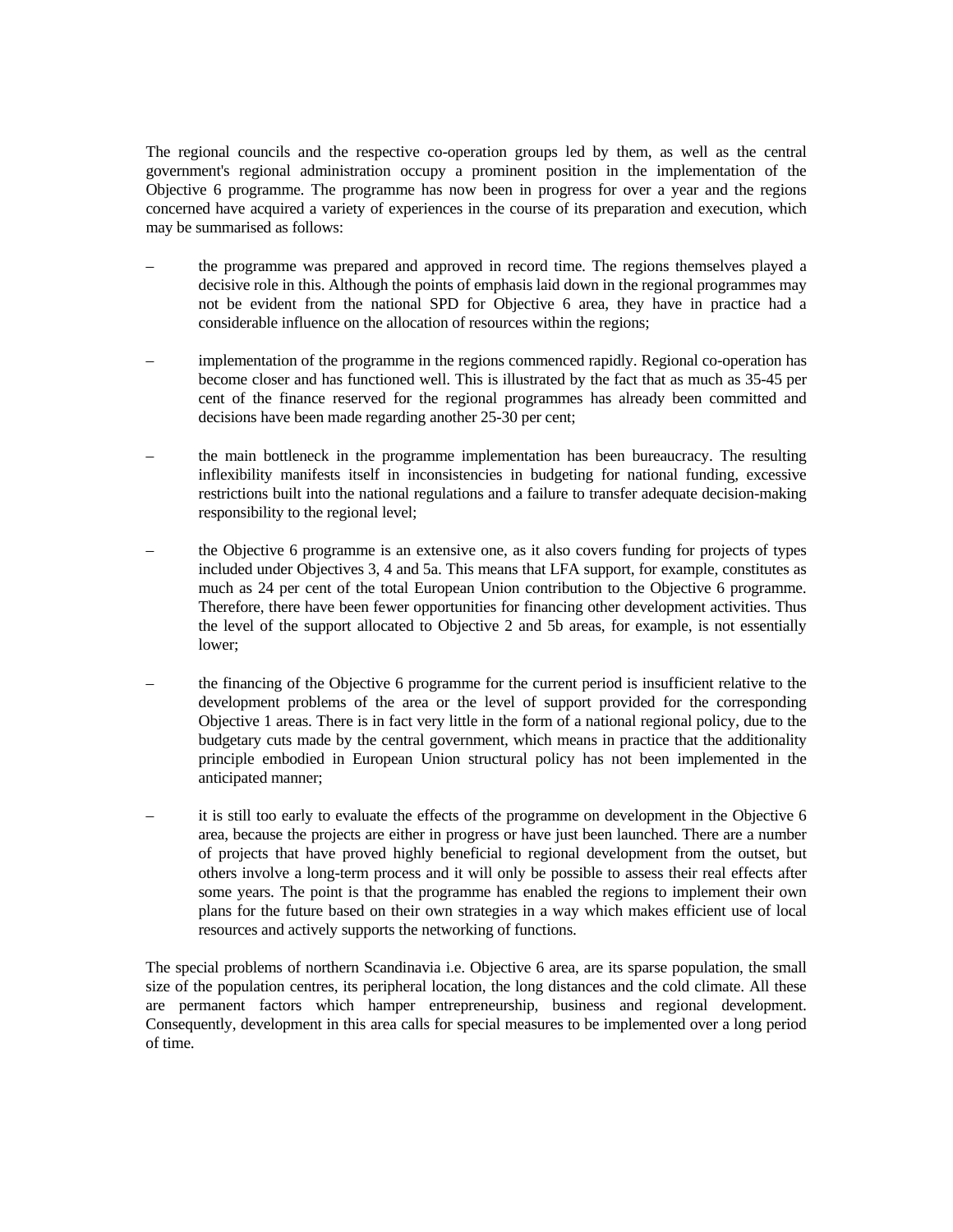The following factors in Finland outlining the preconditions for development in the area will continue to underline its development needs in the future:

- GNP figures indicate that the area today still has a weak economic base. Some improvement has been achieved lately due to the progress of heavy industry in the region;
- the population has continued to decline, the trend being particularly marked in 1996, when the net population loss was as much as 3 600 persons in the entire region of the Objective 6 area (total population 835 000);
- the alarming rate of unemployment has not abated, as the figures for the whole region remain the highest in the country, varying from 23.3 per cent in southern Savo to 28.1 per cent in Lapland (1996/1997). The figure for the entire Objective 6 area is 25.6 per cent;
- the area is currently suffering from two simultaneous structural changes, one affecting rural areas and another affecting the public administration. Indicators of occupational structure show that the proportion of persons employed in agriculture and forestry is higher in the Objective 6 area than in the country as a whole (15.1 per cent/7.4 per cent), whereas the proportion employed in the manufacturing industries is lower than average (22.3 per cent/26.5 per cent). In addition, the contribution of the public sector to employment is higher. The magnitude of state subsidies to municipalities will decline more in this area than in the other parts of the country during the period 1995-2002, which will further prevent the maintaining of equal standards of municipal services and number of local administration jobs relative to other parts of the country. One also has to bear in mind the fact that in Finland municipalities are strong entities and they have had an important engine role in local economic development by providing feasible conditions for business. This is the case both in manufacturing activities and tourism centres.

It is stipulated in the treaties of the European Union (cohesion articles 130 a-d) that the community shall endeavour in particular to reduce differences in development between individual regions and backwardness in those areas which are in a less favourable position, including rural areas. It is important that this principle should be preserved when planning the next structural fund period.

#### **Future guidelines for development of polar regions**

Nordic countries, Russia and the European Union should understand the importance of polar regions in the future. Polar regions have their special problems of development, but they also have great potential for the development of their countries and of Europe a a whole. Northern regions are important in a political sense and for security matters, due to their natural resources they are rich areas, although environmentally vulnerable.

Northern regions have a lot to offer to other regions of Europe now and on a longer term. When thinking about the future policies within the European Union structural policy it is essential that Objective 6 should continue in the next structural fund period 2000-2006 and that the financial resources available for it be reinforced.

The European Union has to have a strong northern dimension in the future development policy. It should be equivalent to the Mediterranean development activities and MEDA type financing. Northern Dimension could consist of Baltic Sea co-operation and reorganised Barents Euro-arctic co-operation, co-operation in the extreme north in the North Calotte area and with the neighbouring regions of Russia and Finland. Also the linkage of Nordic countries to Scotland should be taken into account. Under this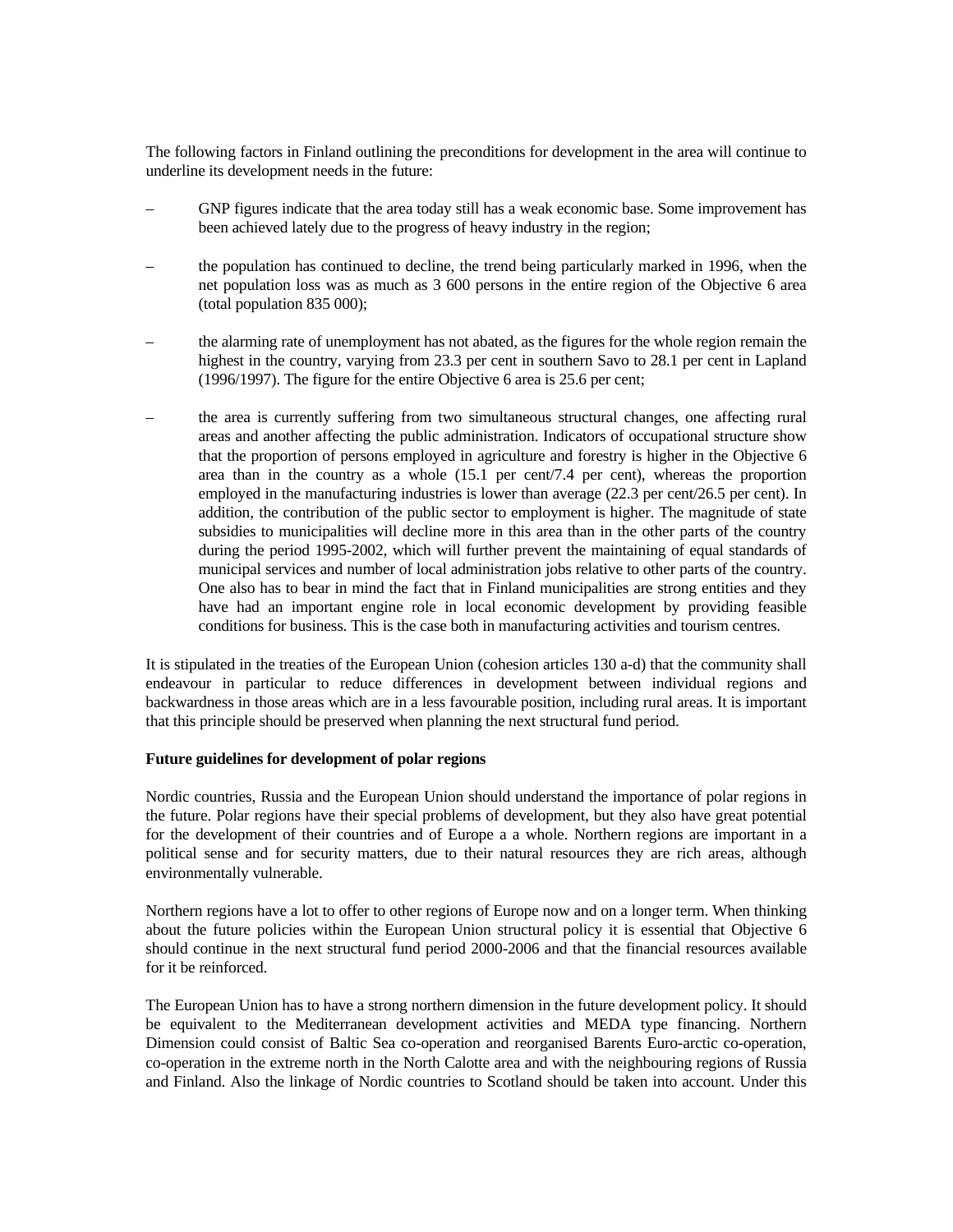greater political umbrella in the extreme north operational Interreg programmes should exist covering smaller co-operation areas like the North Calotte; North Calotte region together with Murmansk and Arkhangelsk; the Karelian Republic with Finnish bordering counties. These Interreg programmes should be implemented in close connection with the Russian Tacis CBC programme so that they form, in a sense, one unit. Today, across the borders of Finland and Russia, there is a big difference in the living standards. Common development activities over the border would stabilise the situation in many ways. Even if regional co-operation increases, it is also important to place emphasis on the traditional cooperation between Nordic countries.

In polar regions the role of agriculture should be protected. Agriculture and special production relating to it form the basis of rural settlements. Second priority should be given to the development of small and medium-size enterprises in the fields of tourism, cold climate technologies and light industries with good design products where transportation costs do not play a very big role. The effective use of information technology, distance education technologies are two of the sectors which continue to be limited now, when through Objective 6 programmes these activities have had a good start. The precondition is that SME receive, during the starting and developing phases, strong financial support.

In spatial planning terms Interreg IIC programmes should continue to connect the north areas from the Russian Barents region through the North Calotte to the Baltic Sea. One of those smaller regions to be developed in spatial planning terms is the Botnian Arch. This geographical area should be the logistical centre for future transport between the Baltic Sea and the Barents Sea.

Co-operation in the north should be based more on horizontal connections. Of great importance will be the strong traffic corridors like the Barents Corridor through Lapland from Nordland via Norrbotten to Murmansk region, the Arkhangelsk corridor through the Karelian Republic and the future north-west passage through the Barents Sea to Berings Strait. The development of these corridors requires strong spatial planning activities and co-operation between the polar regions.

To summarise, more attention should be directed towards northern polar regions in Europe. The role of northern regions is globally increasing very rapidly and we, Europeans, should take full advantage of this situation. On behalf of the Regional Council of Lapland and the northernmost county of the European Union, I would request everyone to take part in this important development work.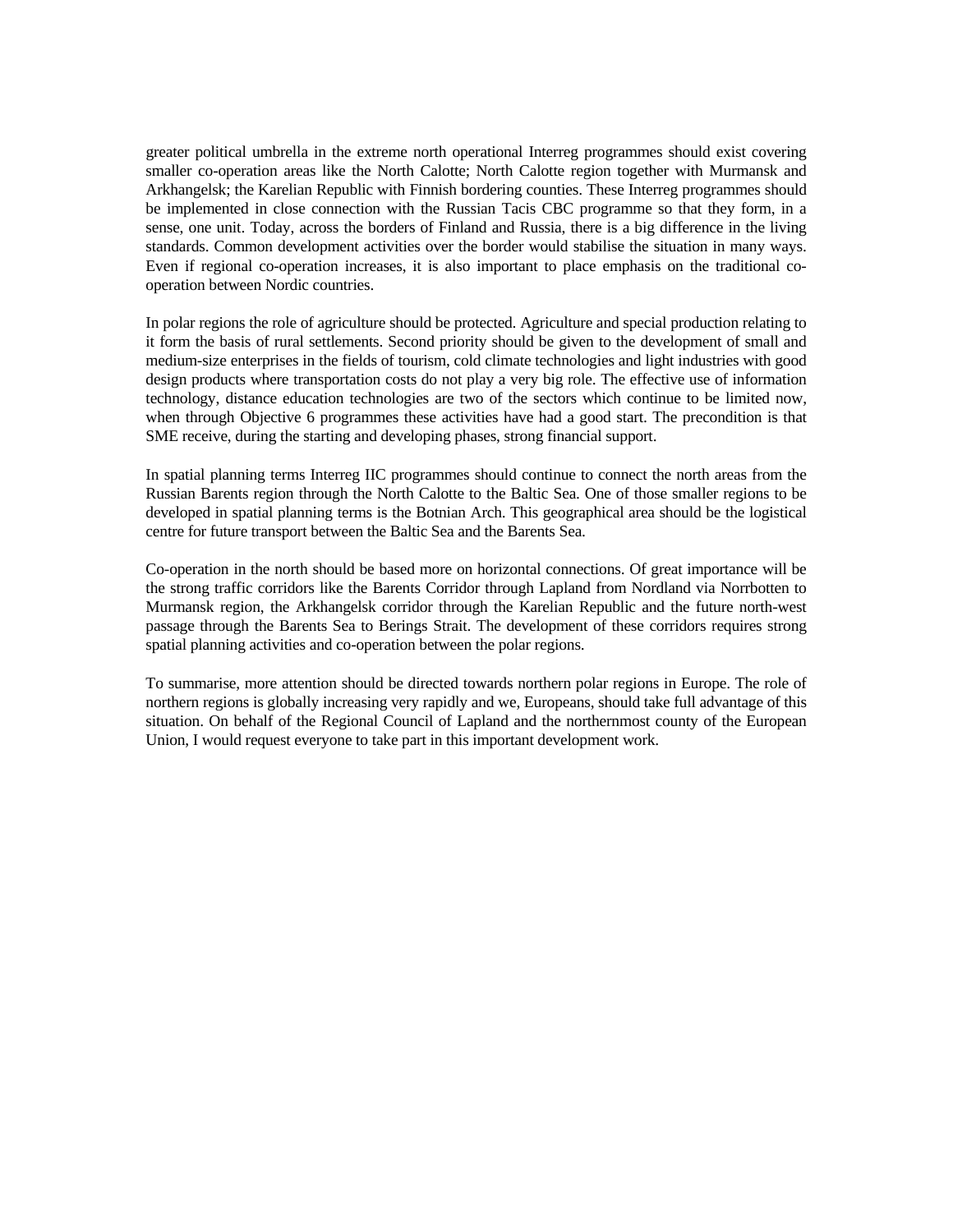## **STRATEGIES FOR SUPPORTING THE DEVELOPMENT AND THE CO-ORDINATION OF NATIONAL SPATIAL POLICIES OF THE NORTHERN STATES IN EUROPE IN THE BALTIC SEA AND BARENTS REGIONS**

**Spatial planning policy between the northern states of Europe: an example for a pan-European spatial planning policy** 

**Dr Welf SELKE Adviser Federal Ministry of Regional Planning, Construction and Urban Development Bonn, Germany** 

#### **1. Why does the European continent need a pan-European spatial development strategy?**

The general political conditions for the development of cities and regions in Europe have changed radically. Europe is undergoing structural change with far-reaching consequences. The globalisation extending beyond the continent, the development of innovative areas and new technologies have a direct impact on regional economic structures and labour markets in the member states of the Council of Europe. Since the iron curtain was dismantled the national economies of all the countries of Europe have been growing together to form a pan-European market. The association agreements concluded in the course of the last few years with the countries of central and eastern Europe and the partnership agreements with the Russian Federation and Ukraine are an important step towards integrating these countries into the Single European Market.

With the opening up of politically sealed off economies the economic situation of many cities and regions in Europe has now become more difficult. Cities and regions must compete for investment in a uniform economic area. Their locational advantages and disadvantages are a significant factor determining the future prospects of their inhabitants.

The first report on economic and social cohesion in the European Union shows that the spatial and social disparities are not necessarily removed as national economies grow closer together in spite of the injection of substantial amounts of structural funding. This report on cohesion demonstrates that no significant reduction in disparities in the European Union between the individual regions took place between 1983 and 1993. The regional differences within the European Union, measured in terms of per capita income, are more than twice what they are in the United States.

The European Commission draws the conclusion from this report that the problems facing the cities and regions of Europe are ultimately due to the continuing imbalance in the use of space throughout Europe. This is seen in grossly overcrowded metropolitan areas, in the lack of trans-European communication and energy supply networks, in the unsustainable use of resources and in the decline in population in rural areas. This situation is due in part to the historical legacy of separate development but also to the differences in development planning in the fifteen member states. This has resulted in contradictions and imbalances in spatial development policy. Thus, in a common market, regionally significant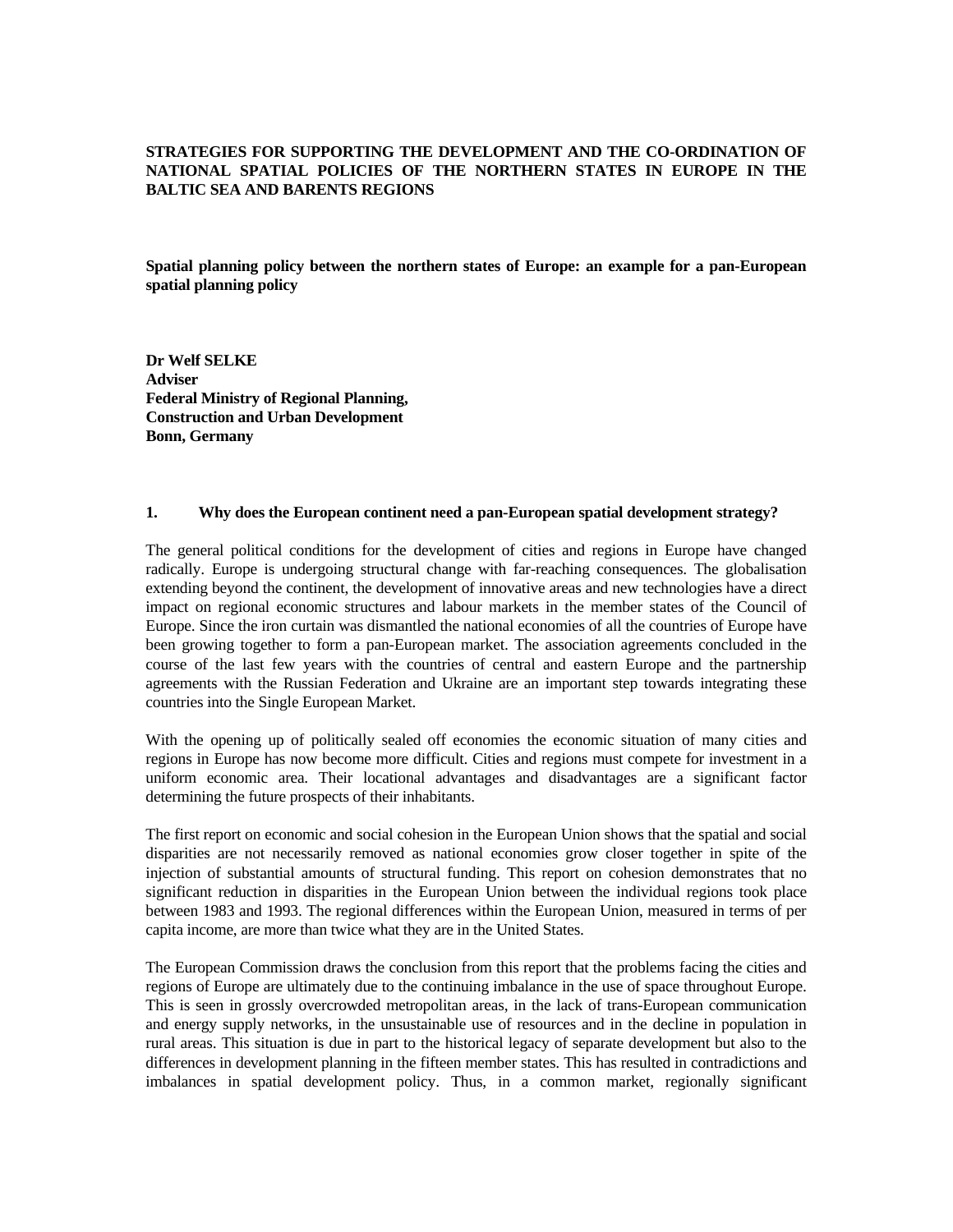development measures and/or the blocking of investments have at times far-reaching consequences for the development of cities or regions in other European countries. This results for the European Commission in a need for measures in the field of spatial planning at European level. Help is provided here by the new Community Initiative Interreg "Spatial Development" (IIC), in which the spatial planning authorities of various member states and third countries co-operate on joint development planning.

The members of the European Union are at present working on the preparation of a European Spatial Development Perspective (ESDP), which is intended to provide a guiding framework to make it easier to achieve the objectives of economic and social cohesion, because, in the Commission's view, other sectoral policies in addition to structural policy must also be drawn on in order to achieve the so-called cohesion objective. The European Spatial Development Perspective should represent a comprehensive spatial development strategy for the European Union. But similar close co-operation among spatial planning authorities is already taking place outside the European Union as well.

The countries around the Baltic Sea have adopted a framework perspective on spatial development in the Baltic region. This region is intended to become a model of sustainable and environmentally sound development. In contrast with the European Union, the participating members of the European Union and the reforming states in the Baltic region, including Belarus, have co-operated from the outset with the preparation of the document "Vision and Strategies around the Baltic Sea region 2010/VASAB 2010". In other European subregions such as the Black Sea area or the Danube area there are, however, as yet no supranational development perspectives for cities and regions that could be integrated into a pan-European spatial development strategy.

The examples of the European Union and the Baltic region show that in parallel with national economies growing closer together to form a pan-European market it is necessary to support this process by pursuing a pan-European spatial development strategy. Germany will host the 12th European Conference of Ministers responsible for Regional Planning in the year 2000 in Hanover during the World Exhibition (EXPO 2000). The focus of this conference should, in our view, be on the examination of a document on a pan-European spatial development strategy. The main aim of this strategy must be to strengthen spatial cohesion within the framework of the sustainable development of European cities and regions in an expanding Europe. The 12th European Conference of Ministers responsible for Regional Planning can fit into the EXPO under the topic "Environment and development". This strategy may also provide the framework for intercontinental dialogue with other economic areas such as NAFTA, MERCOSUR or ASEAN, which the World Exhibition 2000 is intended to initiate. A pan-European spatial development strategy can act as a model worth considering not only in Europe but also beyond in order to harmonise economic unions forming large markets and sustainable spatial development.

## **2. What might the possible objectives and fields of action of such a strategy be?**

The national spatial planning authorities in two subregions of Europe have submitted strategies for spatial development. In 1994, during the German presidency of the Council, the then twelve member states of the European Union and the four countries wishing to join, Sweden, Finland, Austria and Norway, reached agreement on the principles for a European spatial development policy at an informal meeting of the Council of Ministers in Leipzig. The ministers responsible for spatial planning in the countries bordering the Baltic Sea including Belarus adopted a framework for spatial development in the Baltic region the same year. These two documents involve important building blocks for a pan-European spatial development strategy which already covers twenty-two of the forty members of the Council of Europe.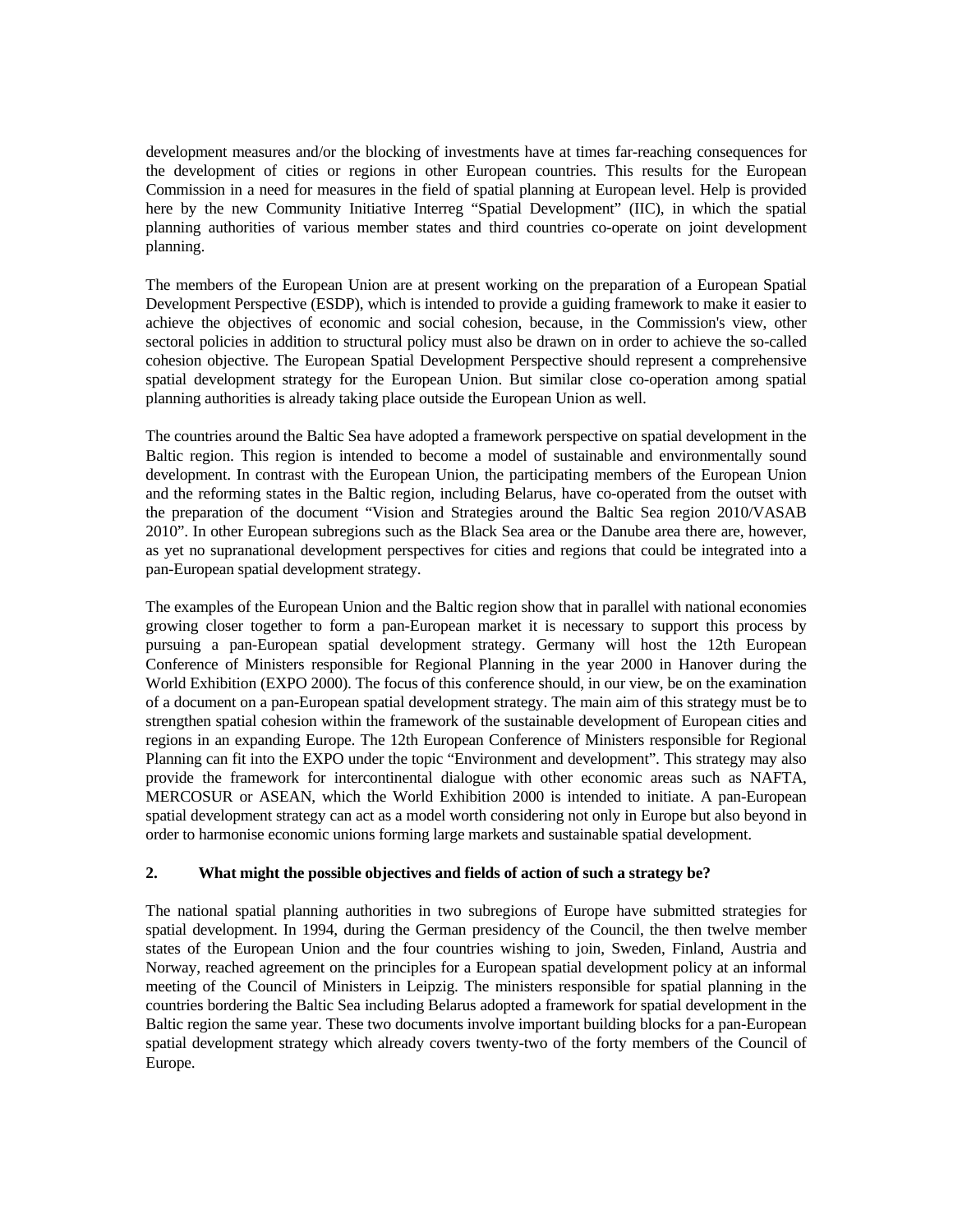What these spatial development perspectives have in common, covering most of Europe, is that they declare the principle of sustainable development to be their main objective: sustainable Europe. Under this approach, as stated in the basic document adopted in Leipzig, the economy and ecology are "the two sides of the same coin" and hence of a well-targeted regional development control. True, there may at present be conflicts between them but, in the long term, the quality of the environment will increasingly become the pre-condition for economic development. It is also already an important locational factor for investments. A sustainable spatial structure could therefore promote competitiveness and stimulate employment.

Economic and environmental development in the European Union must be based on a more balanced spatial structure. Spatial planning policies must combine the following objectives:

- the development objective: to restructure and strengthen the structurally weaker areas of Europe which are of particular importance for the territorial cohesion of the European Union;
- the balancing objective: to bring into line the living and working conditions of the population beyond national boundaries between areas of different levels of development;
- the protection objective: to preserve, re-establish and connect within a balanced and transnational network a coherent system of open spaces, with their respective functions.

In order to achieve these operational objectives of spatial development, the paper adopted in Leipzig recommends that the European Spatial Development Perspective, which the European Union member states will discuss at an informal meeting of the Council of Ministers in Noordwijk (Netherlands) next month, should promote the following spatial planning policy actions at European level:

- a polycentric and well-balanced system of city regions which seeks to avoid excessive concentration in a small number of large centres and the marginalisation of peripheral areas;
- a network of environmentally sound and efficient infrastructures which reinforces the territorial cohesion of the Community area;
- a European system of open spaces improving the protection of natural resources with graduated protection areas for its various functions.

The perspective for the Baltic region 2010 is also based on the goal of achieving sustainable development. In addition, the following points are addressed as separate basic values:

- freedom: this means here the possibility of having comprehensive democratically legitimised participation in the regional and local planning and development process. The guarantee of subsidiarity is an important instrument for facilitating participation. The principle of subsidiarity contributes to improving and increasing the quality and the political acceptance of decisions:
- solidarity: characteristic of a welfare society which shares the advantages of development for the benefit of the entire territory.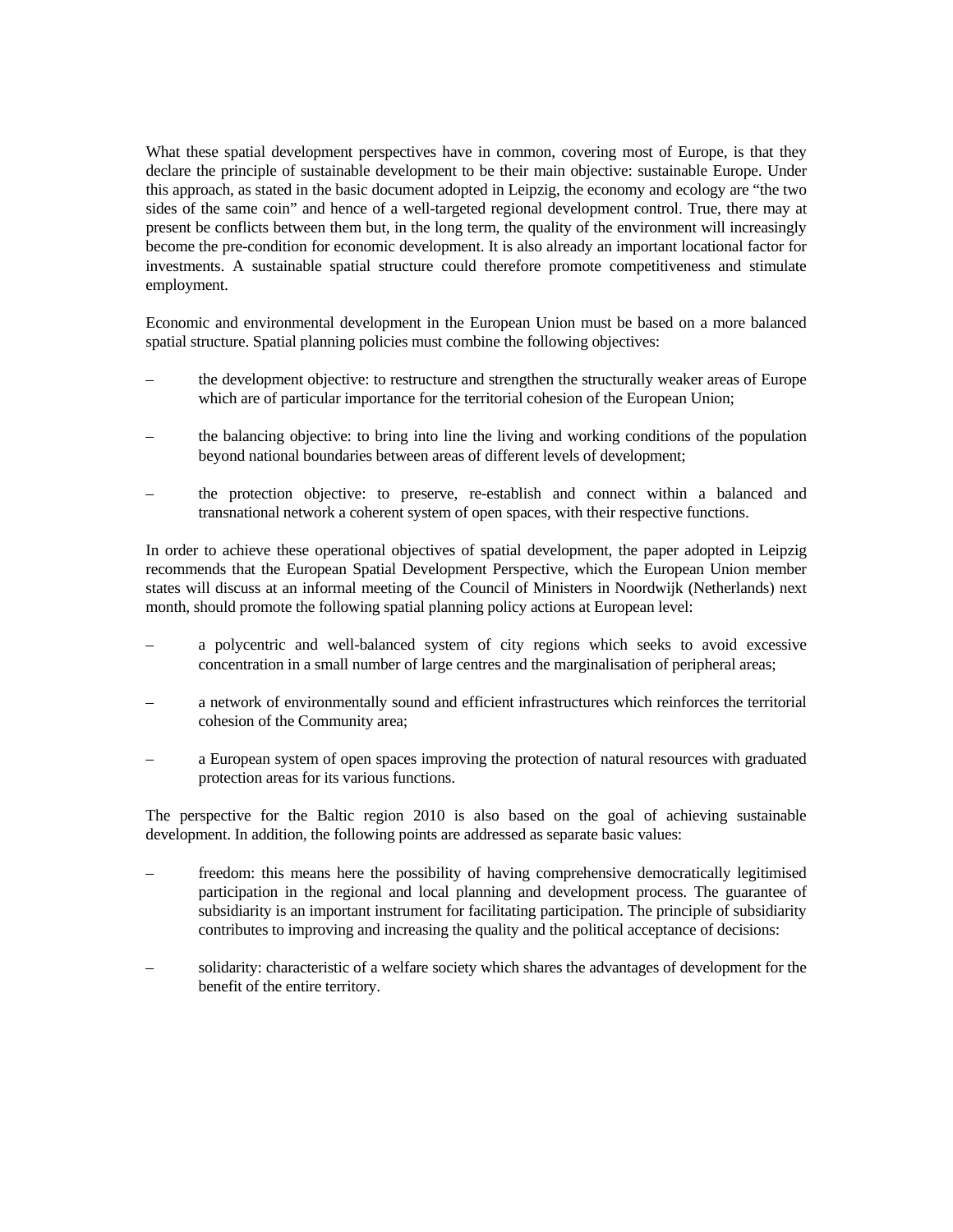Spatial planning policy in the Baltic region as a whole should promote these three basic values. The spatial planning policy concept VASAB 2010 describes the major spatial planning policy fields of action in a similar manner to the basic document adopted in Leipzig:

- strengthening the urban system of European, national and regional significance (the "pearls");
- linking these urban regions in an effective and sustainable manner with the aid of transport and energy networks (the "strings");
- assisting areas with special problems and development potentialities such as islands, coastal regions, natural landscapes, border areas (the "patches").

Comparing these two spatial planning development strategies it becomes clear how much they have in common as far as objectives and spatial planning policy fields of action are concerned. Yet there is one marked difference: spatial planning policy in the European Union aims to a large extent at achieving spatial convergence by basing Community policies more on spatial planning perspectives, whereas spatial planning policy in the Baltic regions wishes to promote a democratically legitimised and decentrally organised spatial development process.

## **3. Why is co-operation in the Baltic region a model for pan-European co-operation?**

The four European Union member states and the reforming states Poland, Lithuania, Latvia, Estonia, Belarus and the Russian Baltic regions of Kaliningrad, the Karelian Republic and the city of St Petersburg are working together in the Baltic region. The dominant feature of the spatial planning policy co-operation is the effort being made to overcome the former boundary between the systems – the iron curtain – and to re-establish the traditional and successful co-operation in this area.

Assistance in developing national planning and administrative structures is in particular demand given the fact that with the introduction of the market economy the reforming states need a legal framework for planning and an administrative and decision-making process that can channel private investment into the right areas and provide long-term planning reliability.

Let us not forget: the collapse of the centrally planned economies suddenly hampered the future development prospects of these territories. Many cities and regions in the former communist sphere of influence depended on one or a small number of public enterprises that were not based on economic principles but were rather established for overriding political reasons. With the introduction of market structures traditional markets disintegrated and the economic locational advantages and disadvantages of the individual regions and cities are now making themselves clearly felt again. Foreign investments constitute an important source of progress today, as is incidentally also the case in the European Union. After the opening up of the new markets they are concentrated primarily in the capital cities and in a small number of attractive regions, situated for the most part close to the external borders of the European Union.

The disintegration of the economic and social development of the countries of central and eastern Europe into a small number of favoured regions on the one hand and the rest of the state territory on the other, which is only inadequately covered by the transformation process, holds the danger in the medium term of domestic policy tension arising and, given the growing regional disparities, makes the European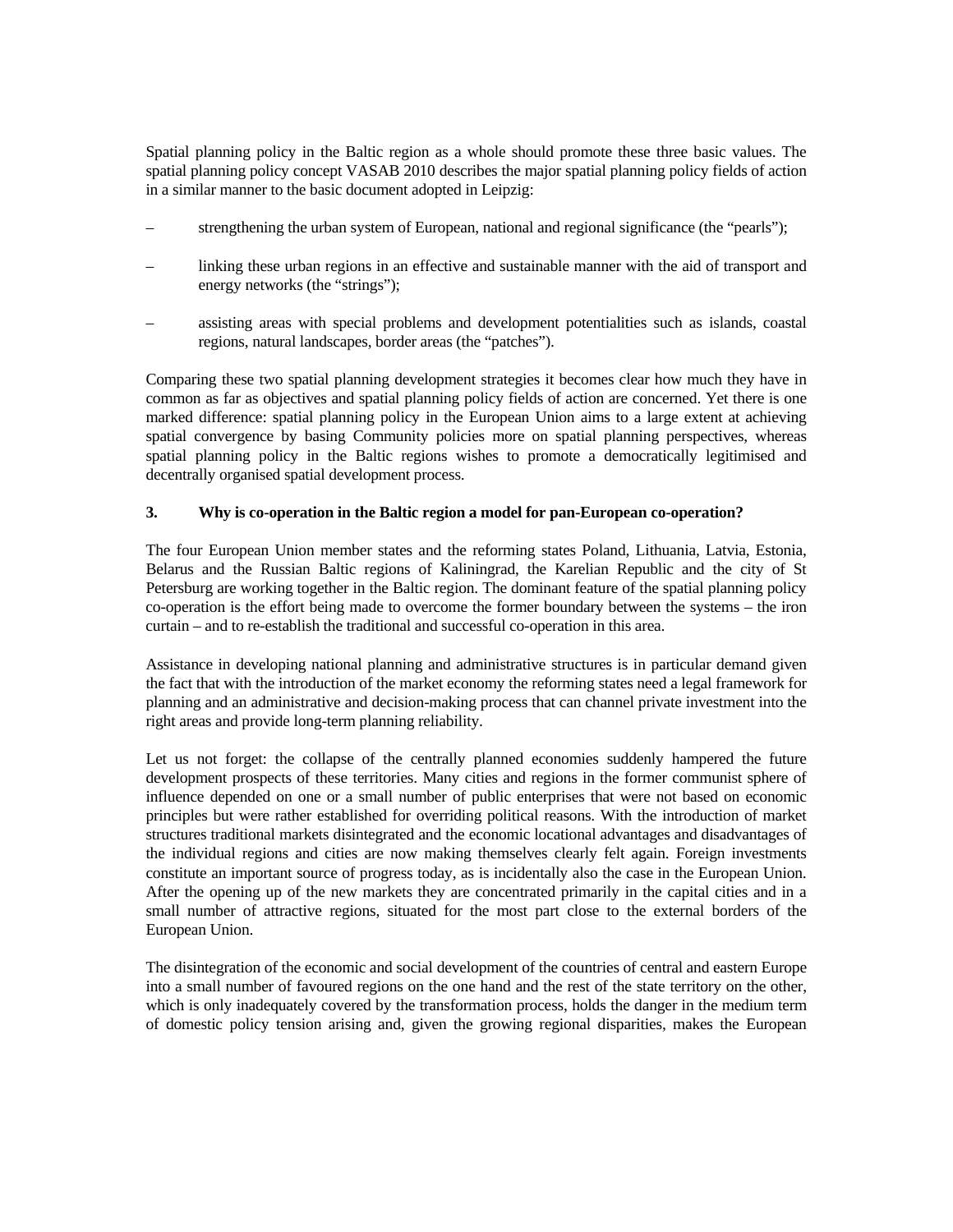Union membership they seek more difficult. The reforming states therefore expect landmark concepts for spatial development ensuring that a maximum number of regions and cities benefit from the positive effects of the new economic and social system. A pan-European spatial development perspective must provide the necessary technical and political support here.

It is not possible to apply the very far-reaching aims and objectives for the spatial development of the fifteen member states of the European Union to the whole of Europe. Funds are lacking for a spatial development policy of this kind and there are no pan-European policy areas within the framework of the Council of Europe with corresponding decision-making powers to influence spatial structures. The main aim of a pan-European spatial development strategy must be to clarify in the countries of central and eastern Europe the role of spatial development policy for the economic and social development of a territory. The exchange of information and the transfer of modern knowhow in the field of spatial planning policy must also be promoted.

The Baltic region can serve as a good model for co-operation among the countries of Europe in spite of the (former) iron curtain. The greatest progress in transnational co-operation between European Union and non-European Union countries has been achieved here. The special thing about this co-operation is that not only relatively abstract spatial development concepts are jointly considered but that efforts are now being made to translate the joint spatial development objectives and the commonly defined fields of action into concrete transnational projects.

## **4. How does co-operation among the national spatial planning authorities in the Baltic region work?**

The national spatial planning authorities in the countries bordering the Baltic Sea work together within the Committee on Spatial Development/Baltic Sea region. The *Länder* Mecklenburg-western Pomerania and Schleswig-Holstein are involved as part of the German delegation. The delegation of the Russian Federation is made up exclusively of representatives from the regions of Kaliningrad, the Karelian Republic and the city of St Petersburg. This committee is served by a secretariat in Gdansk; as in the case of the Baltic Sea Council, it is chaired at present by Latvia.

Among the other things, the committee prepares the Conference of Ministers responsible for Spatial Planning, which have been held every one or two years since 1992. In contrast with the Committee on Spatial Development of the member states of the European Union papers are submitted not only by the secretariat or the country currently holding the chair; there is a division of labour among the participating countries. It is found that this alone provides an integrating force for co-operation on spatial planning policy that is, of course, underpinned politically by the meetings at ministerial level.

The report "From vision to action" was adopted at the last Conference of Ministers responsible for Spatial Planning held in autumn 1996, setting out the most important spatial development projects which it is intended to carry out in the course of the next few years with the aid of close co-operation among the national authorities. This involves six project areas of significance for spatial planning policy:

- pilot projects to foster urban co-operation;
- use of transport corridors to improve sustainable regional development;
- co-operation on marine transport;
- sustainable tourism (eco-tourism);
- transfrontier co-operation in the fields of spatial planning and urban development;
- exchange of information by holding seminars, preparation of joint handbooks, etc.

In carrying out these projects, close co-operation among the spatial planning authorities of the member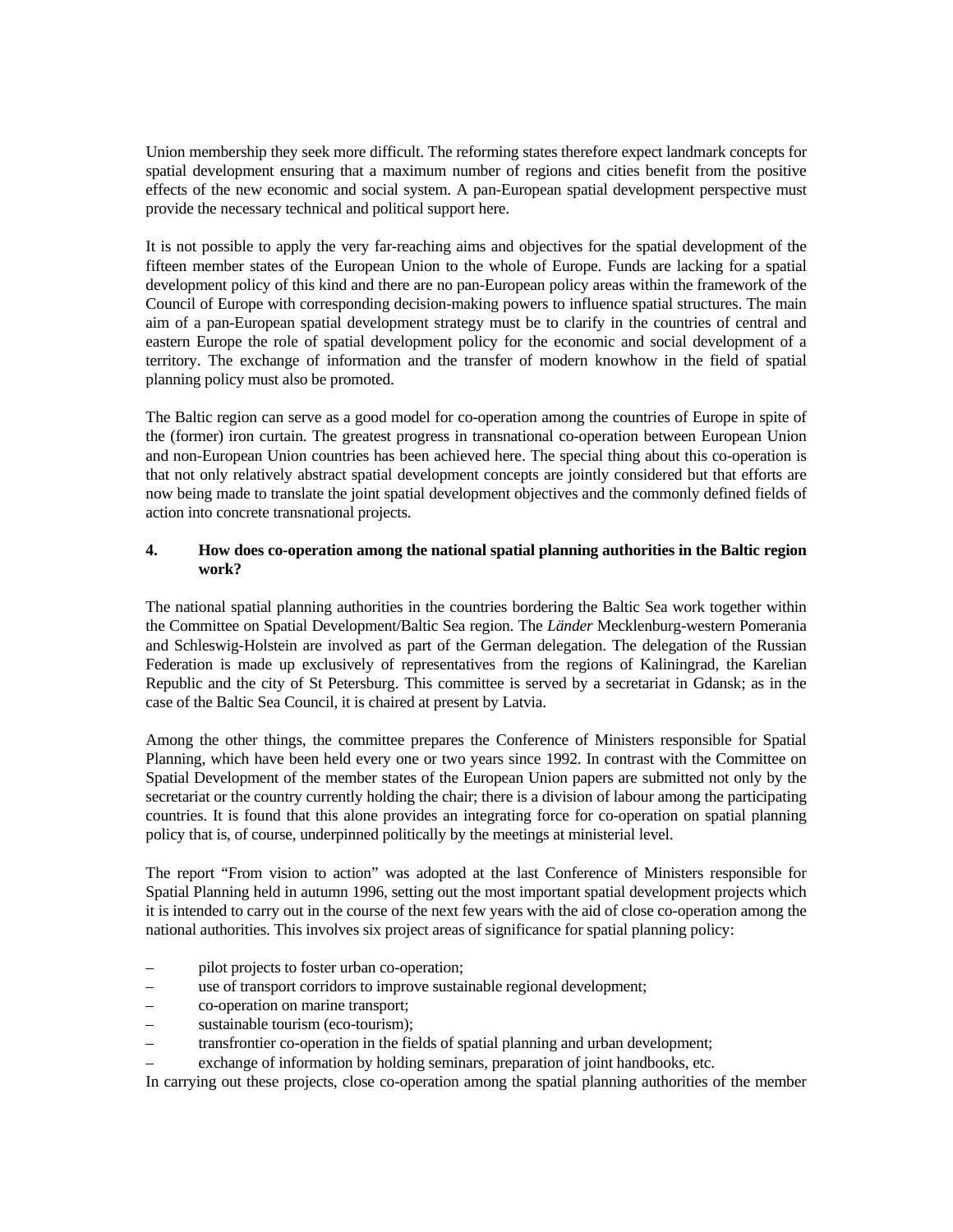states of the European Union and the reforming states is taking place. The aim is to integrate the partners in the countries in transition into the process of European co-operation on spatial development. To illustrate this, I would like to mention two projects Germany is involved in.

Co-operation on spatial planning policy in the German-Polish border area resulted in its first stage in joint "spatial planning perspectives for the area along the German-Polish border". These have been enshrined in government resolutions in both countries. A first implementation project – more precisely a project in the field of tourism development in the German-Polish Baltic Sea region – was successfully carried out in 1996. The project provides Poland and Germany (in particular Mecklenburg-western Pomerania in this instance) with a valuable basis for decision-making and planning principles for the development, expansion and appropriate integration from a locational point of view of a network of marinas. This is now to be extended to other coastal areas in order to promote an environmentally sound form of tourism based on sailing.

Another priority of spatial planning co-operation is the use of transport corridors to improve sustainable regional development. The second pan-European Conference of Ministers responsible for Transport, held from 14 to 16 March 1994 in Crete, established nine priority corridors in the countries of central and eastern Europe and the Commonwealth of Independent States (CIS). These corridors constitute the further development of the large transport axes of the western European transport network in and to central and eastern Europe. Five of these corridors affect the Baltic region. It is easy to predict that this will be a major centre of infrastructure investment activity in the coming decades.

These measures should not be judged in transport policy terms alone; rather they provide an opportunity for generating regional development. Thus, a regional development concept is being prepared for the section of the trans-European corridor II (Berlin-Warsaw-Minsk-Moscow), situated on the territory of the Republic of Belarus, which is intended to promote decentralised economic development along the corridor. The general conditions for investment are therefore being improved in this way in a difficult economic environment outside the region of the capital Minsk as well.

There is a growing demand in the Baltic Sea area for this spatial planning policy methodology to be applied to other parts of the Baltic region. (This is supported by the results of the last Conference of Ministers responsible for Spatial Planning). Since a regional impact assessment and/or the optimisation of investments in transport corridors require the co-operation and active participation of all the administrative levels and various private and public corporations, it is a useful instrument for making market-oriented spatial planning policy more accessible to the countries in transition.

This type of project-oriented co-operation based on the principle "learning by doing" has proved to be extremely promising in the Baltic region and influences the implementation of the spatial development strategy for this area. Within the framework of the Community Initiative Interreg IIC, the four European Union member states bordering on the Baltic have applied to the European Commission to provide financial assistance amounting to 46.2 million ecus for this transnational co-operation in the field of spatial planning. They have made clear in doing this that this assistance must not be restricted to spatial planning projects undertaken by the European Union member states. The reforming states bordering on the Baltic Sea must be included in this process as equal partners. This will also succeed if the European Commission creates the conditions permitting funding provided under Interreg IIC and the support programmes for the countries of central and eastern Europe Phare and Tacis to be used jointly for a transnational project. The area covered by spatial planning policy co-operation around the Baltic is shown on the following map.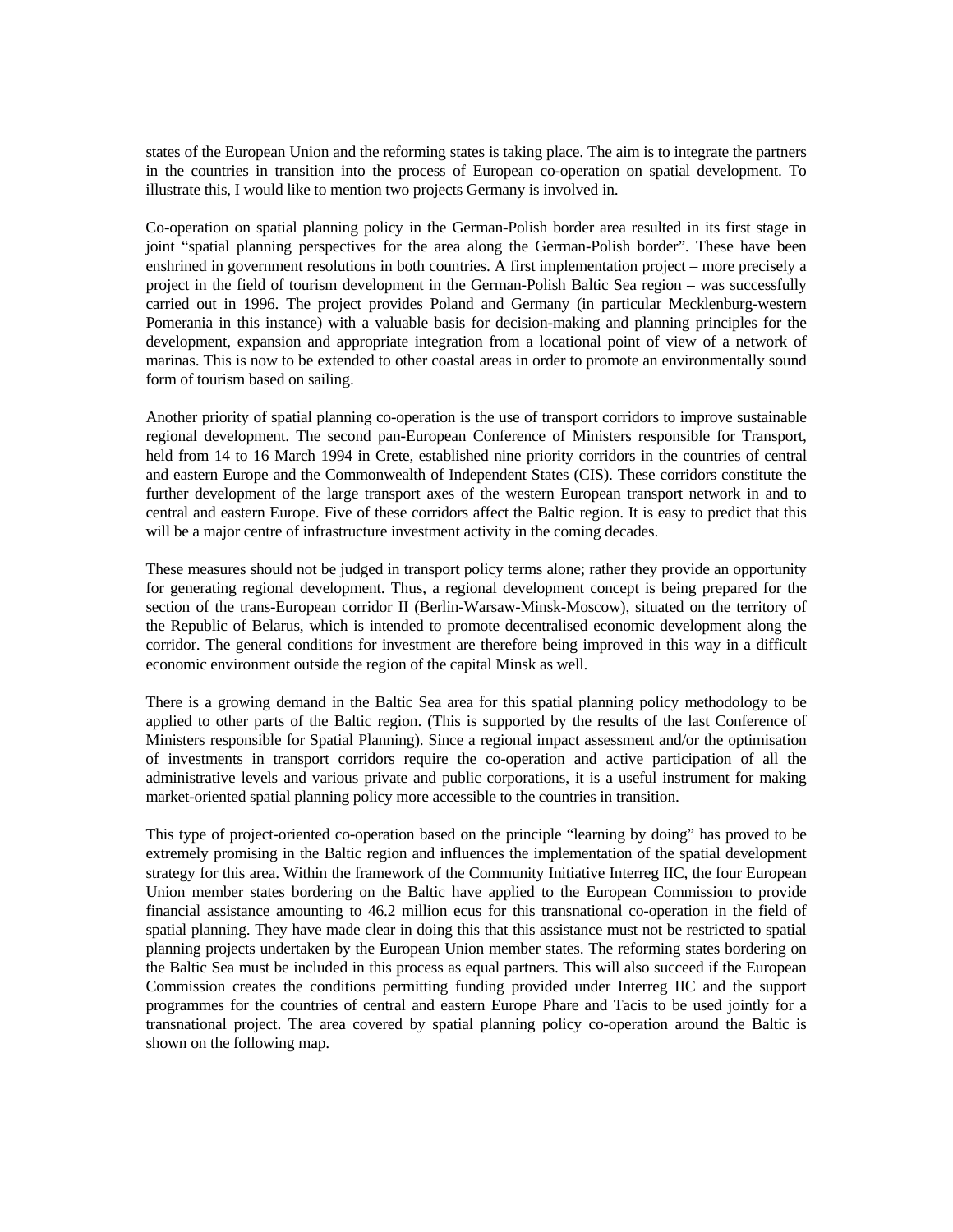## **5. What conclusions can we draw from this experience for the preparation of a pan-European spatial planning strategy?**

It is necessary not only to bring the European Spatial Planning Charter prepared in 1983 up to date but also to develop it further in a pan-European spatial planning strategy. The document "Principles for a spatial development policy" adapted in Leipzig and the VASAB 2010 document should provide the basis for this. It must be examined what statement contained in these two documents and in the European Spatial Development Perspective (ESDP), which is in the process of being drawn up, can be accepted in particular by the new members of the Council of Europe.

From the work submitted so far it may be seen that a pan-European spatial development strategy must take the principle of sustainable development into account. In doing this, it will be important to make clear that "sustainability" is not a form of "de luxe planning" undertaken by the rich member states of the European Union but serves the purpose of significantly enhancing the development prospects of the cities and regions of Europe with regard to global competition.

The pan-European spatial development strategy will by no means make national spatial planning policies superfluous; on the contrary, it must contribute to reinforcing democratically legitimised regional and national spatial development policies. It cannot be the task of the Council of Europe to draw up a comprehensive overall concept in the form of a planning atlas. Rather it must be a question of reachiving agreement on the joint areas for action in the field of spatial planning policy and to make concrete recommendations for action for regional and national spatial planning policy and for international cooperation.

Based on the precious results of co-operation among twenty-two of the member states of the Council of Europe the priorities of the European spatial development strategy will probably be concentrated on three areas:

- on the European city regions as the engine of a regionally balanced development of our continent;
- on the communications axes to link them which have the function of development corridors;
- on the remaining for the most part predominantly rural European subregions with their great diversity of functions.

The European urban system reflects the history and the great cultural diversity of the countries and regions of Europe and should be strengthened and modernised by the pan-European spatial development strategy. This requires a highly-developed interlocking system:

- between the city regions of Europe, taking account at the same time of the intercontinental links to city regions on other continents;
- within the city region by means of closer co-operation between the communes and regions;
- between the city regions and the regional centres and rural areas within their wider sphere of influence.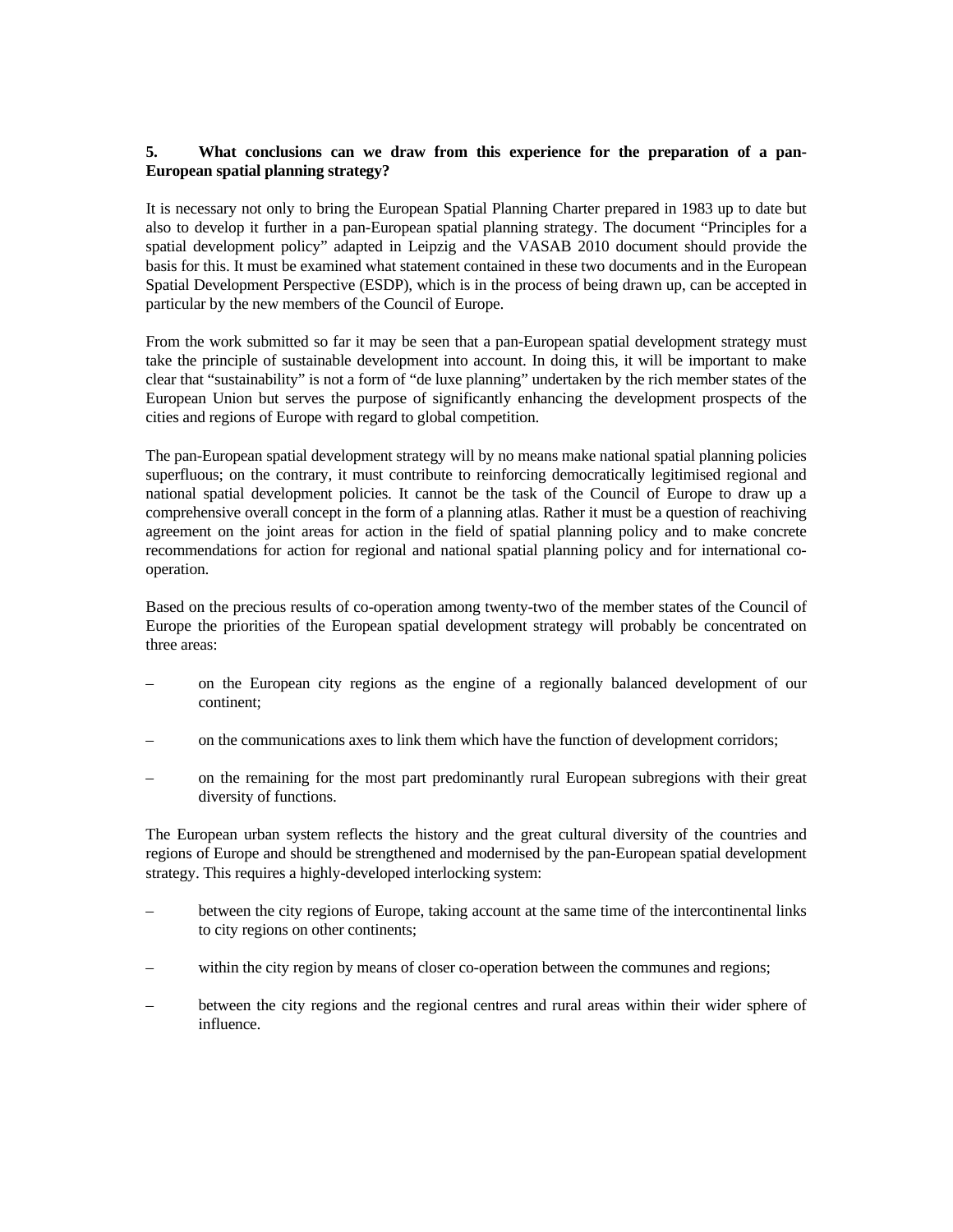The extension of the trans-European networks to central and eastern Europe is the responsibility of the pan-European Conference of Ministers responsible for Transport. The ideas discussed at the conference in Crete will be received and supplemented at a third conference to be held the next month in Helsinki. The pan-European spatial development strategy must serve the purpose of co-ordinating the activities in both fields more closely with each other, that is to say in the fields of transport and spatial planning. In doing this, spatial planning assesses in particular the impact of infrastructure on the economic and social development of the surrounding (sub-) regions and on the natural environment of the adjoining area. Its proposals serve the purpose of optimising sectoral investments for regional development.

The areas outside the city regions are generally described as rural areas. However, it must be pointed out in this context that neither the document adopted in Leipzig "Principles for a European spatial development policy" nor the VASAB 2010 perspective deal with rural areas. "Rural areas" – equated with structurally weak and poor – do not exist in Europe. The countryside is extremely diverse and vibrant. What the various predominantly rural areas have in common is simply the low density of population compared with city regions. There are differences depending on the closeness or distance from cities as well as on the existence of regional centres. There are also marked difference in economic structure, in infrastructure provision, in suitability for use for agricultural and tourism purposes and with regard to their ecological significance.

A pan-European spatial development strategy will, however, have to consider the situation of the more sparsely populated regions of central and eastern Europe. These subregions outside the city regions of Europe appear at present – with few exceptions – to be the losers in the transformation process. The ministers for spatial planning in the countries around the Baltic have submitted initial landmark documents in this connection suggesting how the very different potentialities of these rural regions could be better harnessed in a European context.

The majority of the countries in the Council of Europe that have not yet been included in the close transnational spatial planning co-operation are situated in central and south-eastern Europe. It is therefore advantageous for the preparation of the pan-European spatial development strategy that Italy, Greece, Austria and Germany have established an Interreg IIC co-operation area. As in the case of the Baltic region they have offered the third countries concerned their co-operation and have applied to the European Commission for funding amounting to almost 20 million ecus. The following map shows this co-operation area.

Interreg IIC and the discussion on a pan-European spatial development strategy may in the course of the next few years be the decisive driving forces on the road towards a more regionally balanced development of the regions in a Europe that is growing together. This is an important pre-condition for sustainable development. In accordance with their respective legal and political possibilities, the European Union and the Council of Europe will complement each other perfectly in doing this.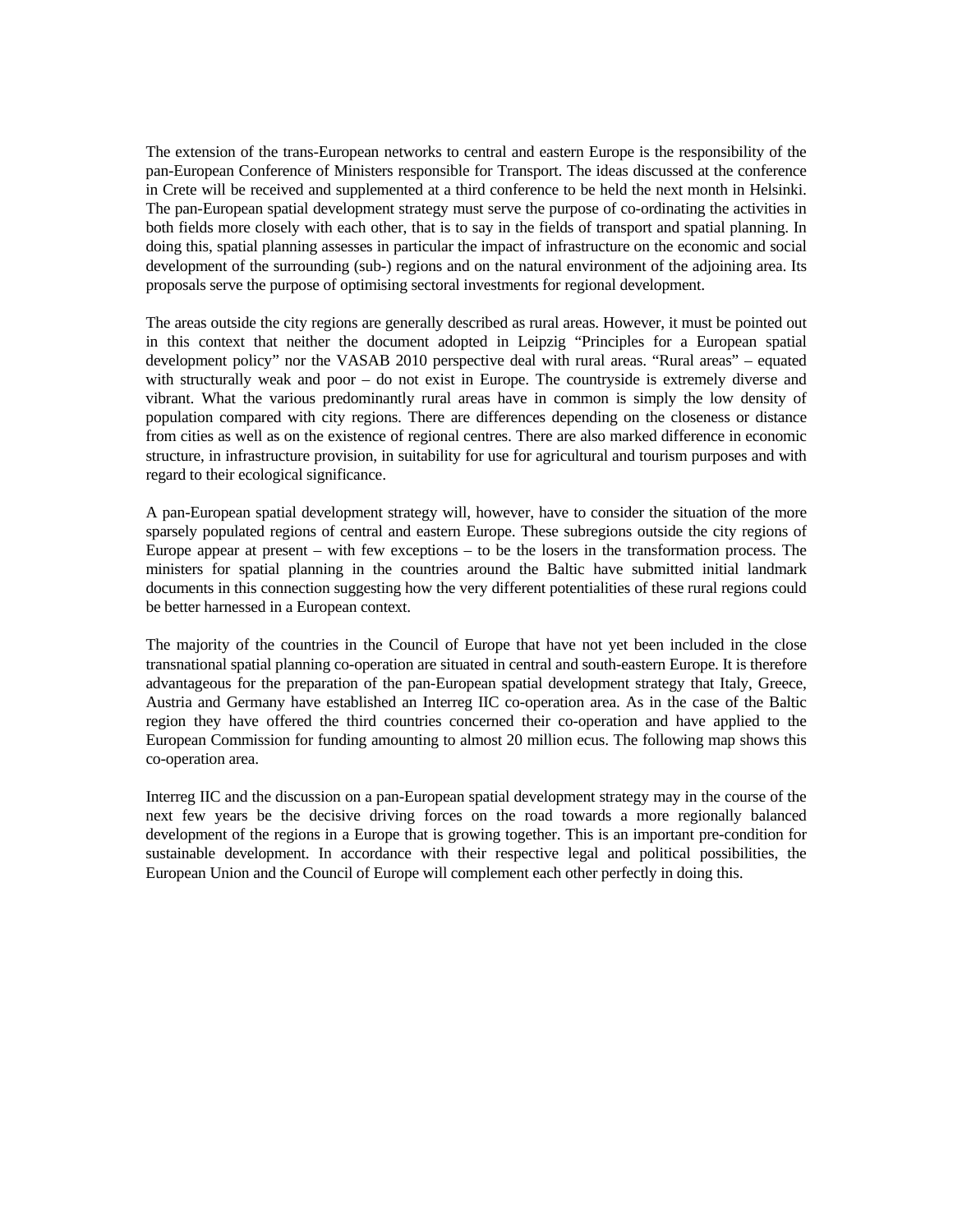## **STRATEGIES FOR SUPPORTING THE DEVELOPMENT AND THE CO-ORDINATION OF NATIONAL SPATIAL POLICIES OF THE NORTHERN STATES IN EUROPE IN THE BALTIC SEA AND BARENTS REGION**

**Co-operation around the Barents Sea** 

**Mr Sverre JERVELL Deputy Director General Ministry of Foreign Affairs Oslo, Norway** 

#### **1. The Barents co-operation**

In 1989 the cold war structures crumbled, and in the subsequent years a number of diplomatic moves were made to establish new types of relations across the East-West border. The Barents initiative was part of this process.

In March 1992, Mr Thorvald Stoltenberg, then Foreign Minister of Norway, had an informal discussion with the Russian Foreign Minister, Andrey Kozyrev. Mr Stoltenberg suggested a regional co-operation covering two Russian oblasts (counties) in the north and a number of adjacent Nordic counties. Kozyrev accepted the idea, and they agreed to meet in the border city of Kirkenes, Norway, together with Foreign Ministers from other interested countries, to sign a declaration on the Barents Euro-Arctic co-operation or the Barents co-operation for short.

In January 1993 the Foreign Ministers of Russia and the five Nordic countries and a representative of European Commission, met at Kirkenes, together with observers from thirteen other countries, and signed the Declaration on the Barents region.

The Barents co-operation centres on the following fields: industry, trade, science and technology, tourism, environment, infrastructure, health, educational and cultural exchanges and improvement of the situation of the indigenous peoples of the north.

This paper describes the Barents project. First the Barents region, then the Barents co-operation is subject to a presentation, followed by some personal observations on the political reflections which are intrinsically the underlying causes of the project.

## **2. The Barents region**

#### Geographical overview

The Barents region is located in the Arctic and sub-Arctic parts of Europe. The region covers two Russian counties (Murmansk Oblast, Archangels Oblast), the Nenets Okrug and the Russian Republic of Karelia; three Norwegian counties (Nordland, Troms, and Finnmark); one Swedish county (Norrbotten) and one Finnish county (Lapland).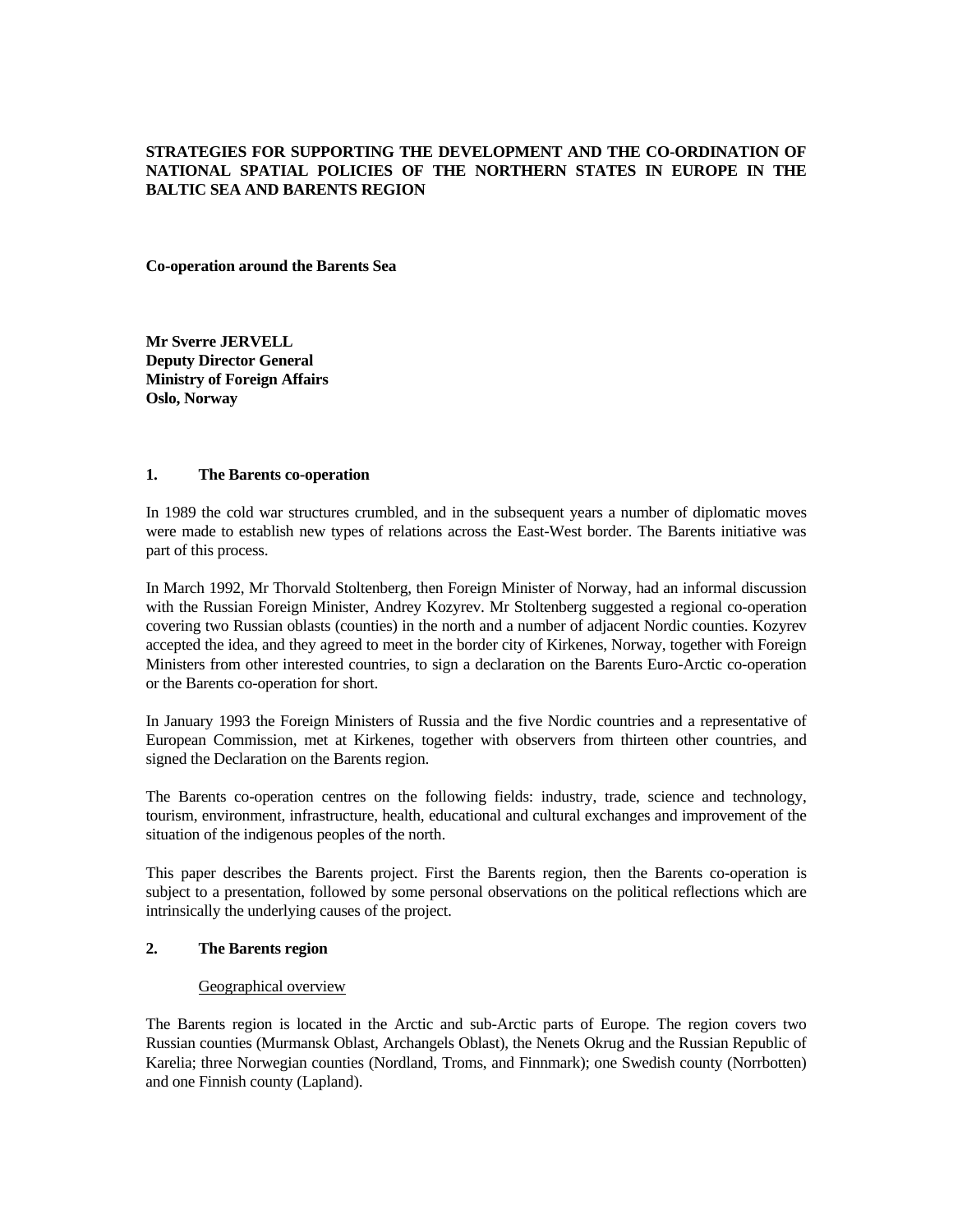The climate of the region is normally cool, with rather low both summer and winter temperatures. In the west the Gulf Stream supplies the Norwegian part of the region with a warmer climate and more vegetation than other circumpolar regions. The average temperatures vary between  $0^{\circ}C$  in the west and minus 15 °C on the coast of the Archangels Oblast to inland temperatures that can sometimes drop as low as minus  $45^{\circ}$ C.

The region covers 1.2 millions sq. km, which is twice the size of France, but the population is merely 4.5 millions, including groups of indigenous peoples like the Sami (50 000) and the Nenets people (less than 10 000).

More than 70 per cent of the population live on the Russian side. All the major cities of the region are located here, such as Archangels and Murmansk (400 000 inhabitants each) and Petrozavodsk (300 000). In comparison the largest towns in the Nordic area include Swedish Lulea (45 000), Norwegian Tromso (50 000), Bodo (40 000), and Finnish Rovaniemi (35 000).

The area is extremely well endowed with natural resources in the form of oil, gas, fish, timber and minerals. This implies that it probably is the richest region of Europe in terms of natural resources, and the settlement pattern has been mainly determined by their extraction and processing. The north Norwegian settlements are based on the harvesting of some of Europe's richest fish stocks, the settlements in northern Sweden and northern Finland are due to a large extent to rich mineral deposits and forests. Mineral deposits, and to some extent fish, play a dominant role in settlement patterns on the Kola Peninsula, and forests represent a reason for settlements in the Archangels Oblast and the Republic of Karelia.

Numerous oil and gas deposits have already been discovered in the region, and new major discoveries are expected in the years to come. It is difficult to assess the gas potential. Russian experts have, however, estimated the total energy reserves on their side to be of a dimension equal to those of the Middle East. The region is likely to play a significant role as supplier of gas and oil to the European market in a couple of decades henceforth.

## A few notes on the history of the region

The Barents region was inhabited as early as 7 000 years ago by a nomadic population. In the early Middle Ages, the local population established trading contacts with the Russian (Karelian) and Nordic peoples living further to the south. During this period, the Norwegians and the Karelians were competing for the right to tax the Sami people in the north, and there were regular contacts between the White Sea area and the northern parts of Norway and of Sweden (including most of present-day Finland).

Interests in the Barents Sea and its coastline increased in the sixteenth century, when European countries were exploring the sea routes to China. At the same time, the Swedes began making claims to the area, but both Russia and Denmark-Norway (being one kingdom) opposed these. This caused the Swedes to look more south-eastwards, and for centuries the Karelian territory remained an area of Russo-Swedish conflict.

Towards the end of the century the Dutch joined in the competition for sea routes, and the Barents Sea is named after the discoverer Willem Barentsz, who mapped much of the area before his death there exactly 400 years ago. Thus his name was chosen for the denomination of the new region in 1992.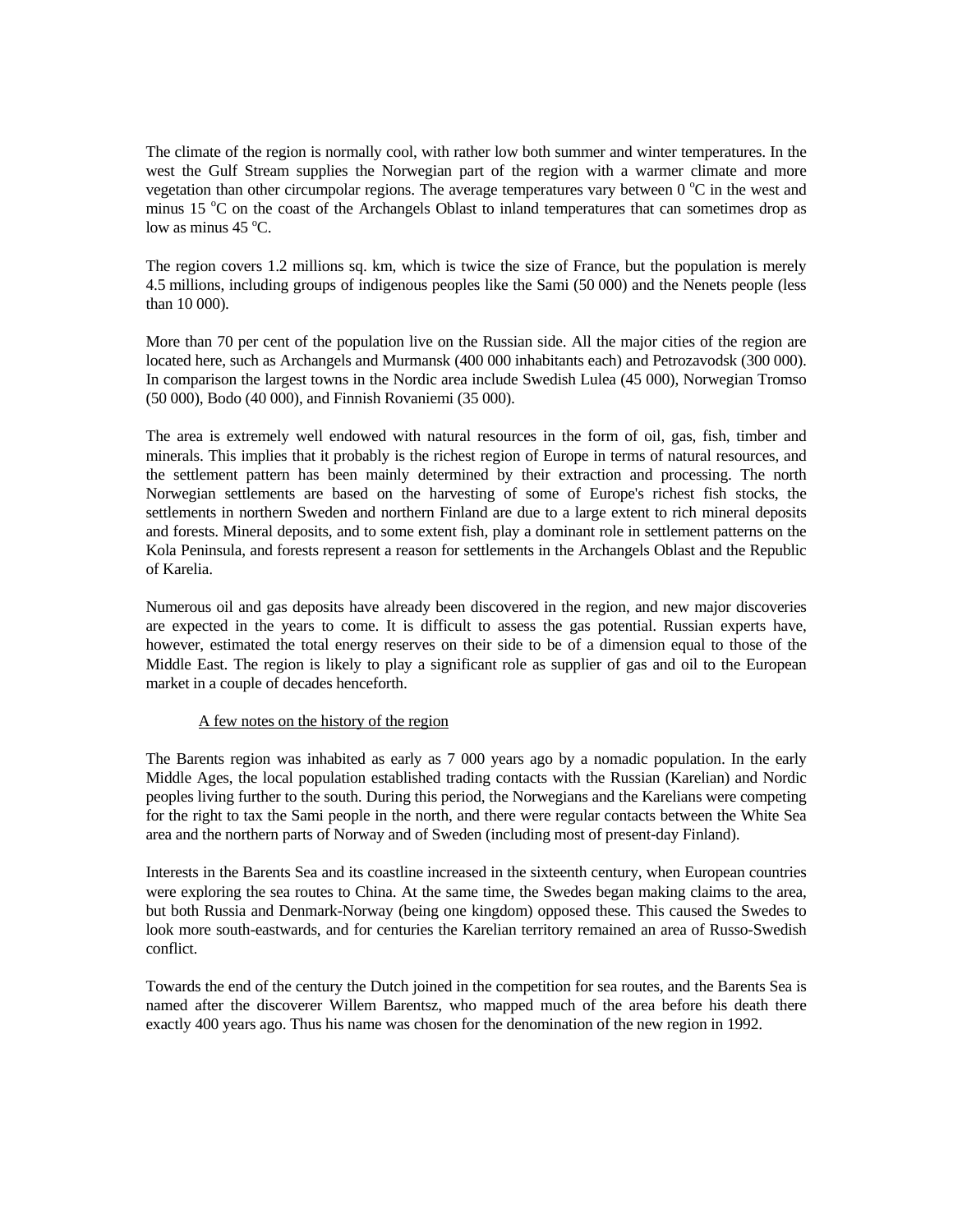The town and port of Archangelsk was founded in the late sixteenth century. The town subsequently became a major trading centre, being for many years Russia's only access to the sea in the west. These merchants, known as Pomors, established a number of trading ports on the coast of northern Norway, and a road was build from Archangelsk to the Baltic Sea at the beginning of the eighteenth century. This flourishing trade along the coast of northern Norway became known as the "Pomor trade", and it has since been invoked by region builders in the 1990s, who wanted to foster a regional framework for identification in order to alleviate the disparities between the eastern and western parts of the Barents region.

The border remained open in the north until the 1920s, when a combination of nation building considerations and the Russian revolution, were conducive to border restrictions. The second world war had an extremely harsh impact on the Region, especially on the Murmansk Oblast and parts of Finland, where there was heavy fighting, and the county of Finmark, which was liberated by the Red Army in 1944 after the Germans had pursued the scorched earth policy. The Red Army's intervention, as well as its subsequent withdraw in 1945, were not to be forgotten by a grateful local population, not even during the cold war years when the border in the north was closed. The reopening, in 1989, reflected the amended political situation in Russia.

During the cold war few parts of the East-West border were more firmly closed than the border in the northern part of the Barents region. Here the USSR had a direct land border with a NATO country (Norway), and here large military forces assiduously watched each other during the last decades of the cold war. Crossborder contacts were more or less non-existent. The tensions in this area expressed the fact that the Barents Sea and the Arctic Ocean served as a deployment area for the sea-based nuclear deterrent forces of both superpowers.

## Economic life of the region

The economic life of the Barents region centres on fishing, raw material extraction and processing. This feature is typical for the entire region, but the type of extraction and processing varies. Reindeer still play an important role in the economy of the indigenous peoples.

The economic life of Murmansk Oblast is linked to mining and fishing, and the armed forces have a significant impact on employment. In Archangelsk Oblast industry dominates the economy with forestry accounting for half of the industrial production. The oil and gas industry is rapidly developing into a major sector of the economy, especially in the northern part of the oblast. In the Republic of Karelia, the industrial base is forestry and the pulp and paper industry.

The economy of the northern parts of Norway, is emanating from fishing and in northern Sweden and Finland from mining and forestry. However, high technology enterprises, tourism and various service industries enjoy an ascending role. Manufacturing is rather insignificant, and the public and private service sector is the largest in terms of employment.

This is in contrast to the Russian territories where industry and the armed forces account for a substantial share of total employment. The Russian economy has suffered a considerable setback since the introduction of a stringent reform programme in 1992. The economy of the Nordic parts of the region is in a much better shape although unemployment persists. There are considerable differences in living standards between the Russians and their Nordic neighbours.

However, the economic differences between the western and the eastern part of the Barents region do not represent a merely negative factor in the co-operation. A key concept here is interregional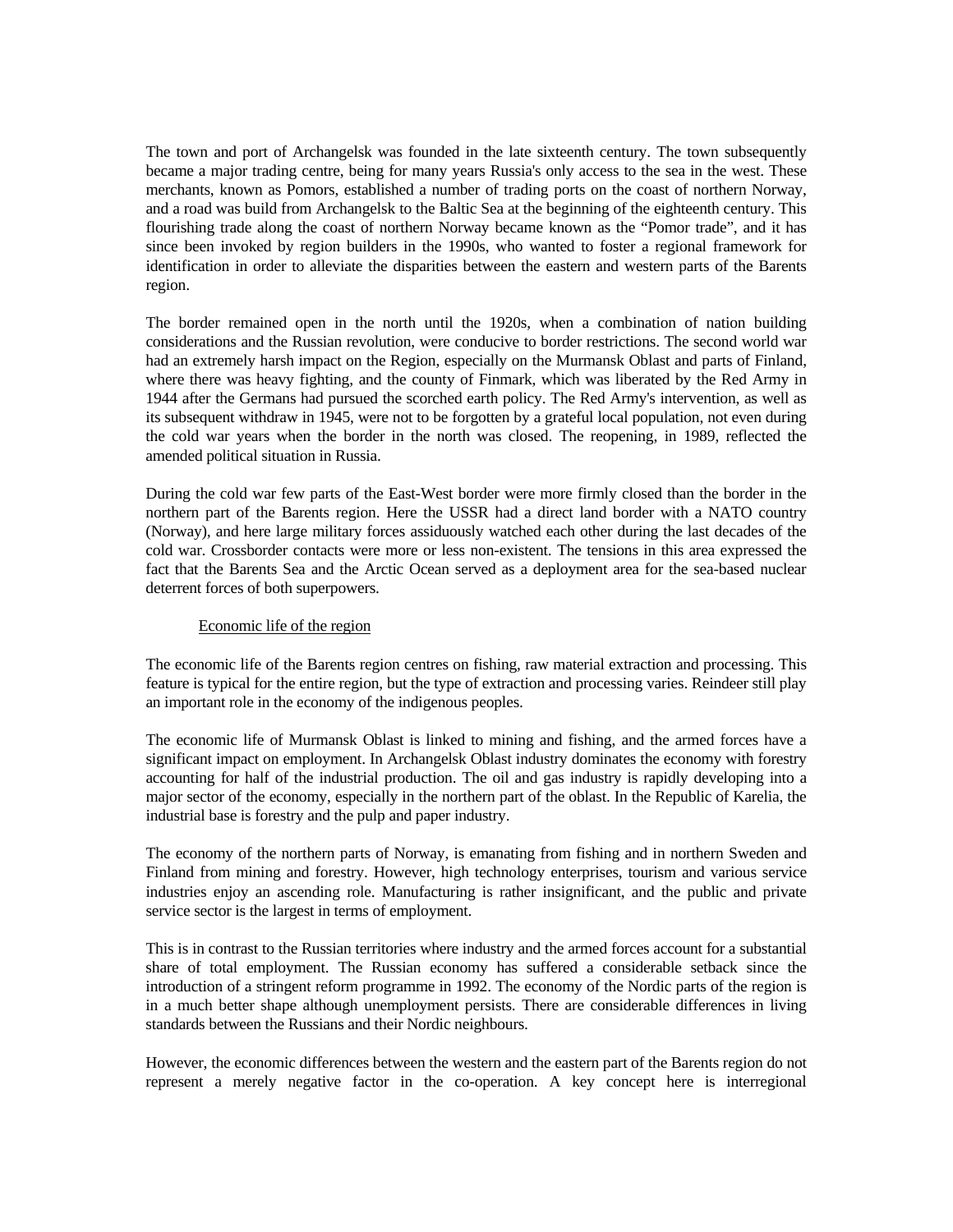complementarity in terms of potential. Such complementarity applies to a number of fields. The Nordic side has technology, capital and administrative knowledge that is useful for the Russians, while the latter possesses natural resources and a well educated workforce with low remuneration costs. To exploit this complementarity, ways must be found of overcoming the differences in economic structure and culture. Such a development will be conducive to economic co-operation across the former East-West border.

## Environmental challenges

There are major environmental problems in the Barents region. The main problem in the westernmost parts is the heavy overgrazing by reindeer. The eastern part, notably on the Kola Peninsula, is endangered by large amounts of hazardous nuclear objects, such as nuclear waste and nuclear reactors from decommissioned submarines, and a concentration of environmentally hazardous production. The severe environmental damage caused by pollution of water and air in the area will have consequences that go beyond the region itself. Irreversible degradation of the sensitive Arctic ecosystem may have a destructive effect on world climate and on the rich marine resources in the area.

A major environmental forthcoming challenge resides in the exploitation of natural resources, notably of gas and oil, without damaging the vulnerable Arctic environment.

#### **3. The Barents co-operation**

#### Institutional set-up

The structures of the Barents co-operation are closely linked to the duality between central government and regional authorities. Central government is represented in the Barents council, while the regional authorities participate in the regional council.

The Barents council consists of the ministers of foreign affairs of the five Nordic countries and Russia and a representative of the European Commission in Brussels. Other relevant ministers may also take decisions in the council subject to consensus, and the chairmanship rotates among the member countries in the region on an annual basis. A committee of senior officials (CSO) prepares the meetings.

According to the Barents declaration, the co-operation is open to all countries interested in playing an active role. At present Canada, France, Italy, Japan, the Netherlands, Poland, the United Kingdom, Germany and the USA send observers to the Barents council.

The regional council consists of the supreme political or administrative leaders of the constituting regional entities and a representative of the Sami population. The counties of Oulu and Västerbotten in Finland and Sweden have observer status.

The chairmanship alternates among the regional entities on a biannual basis. There are a number of working groups and several permanent secretariats. The main secretariat rotates with the chairmanship.

#### Interaction between regional and national levels

The interaction between regional and national interests through the Barents council and the regional council was originally regarded by the founding Minister Stoltenberg as a key element in the future cooperation. The regional focus is on economic growth, including the conversion of military production to civil production, while the national governments are more preoccupied with stability and confidence building i.e. issues pertaining to security in a changing East-West situation.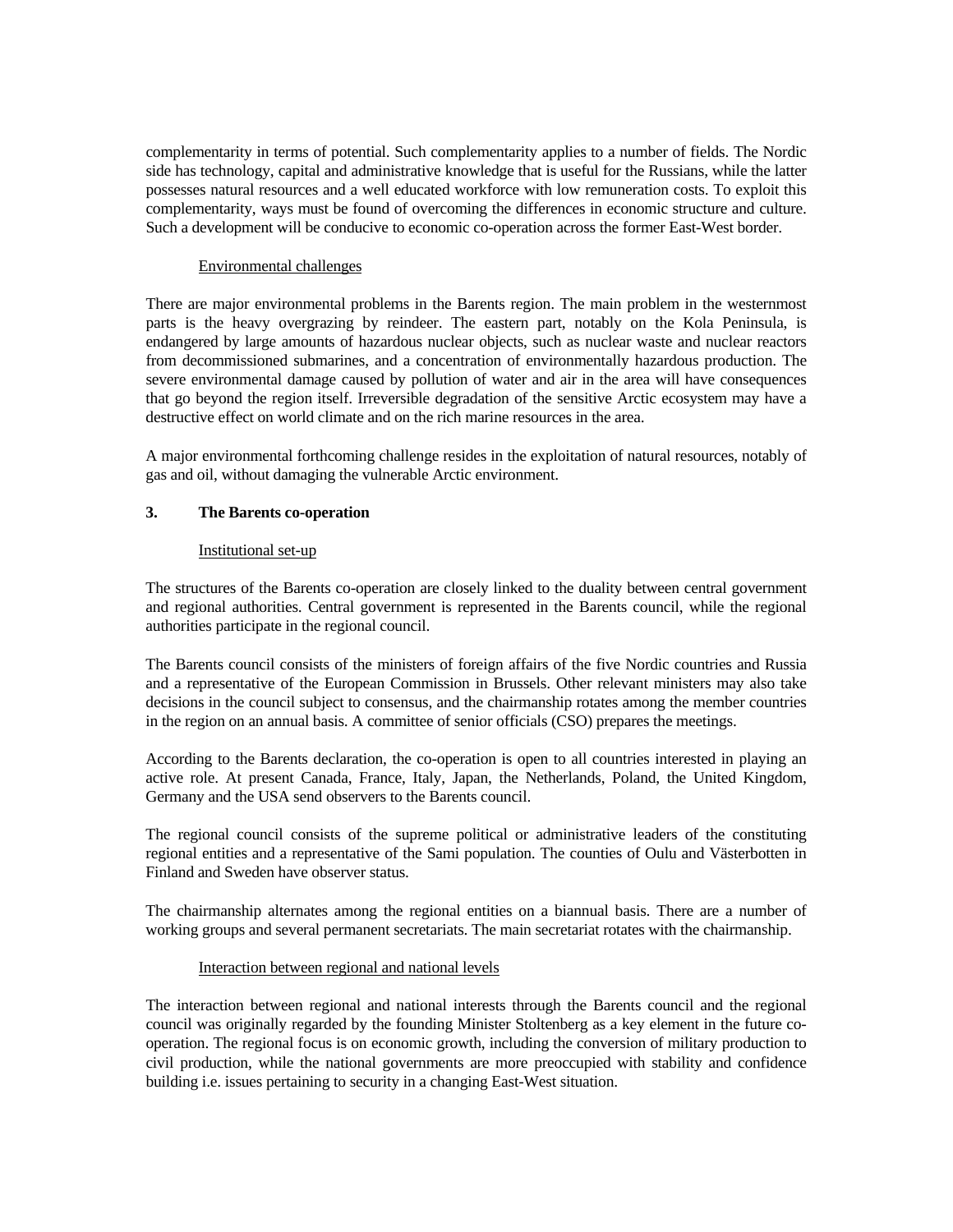## "Bottom-up" and "top down" regional co-operation

Political scientists often discern between "top down" and "bottom up" regional initiatives. The first usually stems from the capitals, the second from those living in the region. The first type of project is often considered as being imposed from above or from far away, whereas the latter is predominantly local initiative and more easily accepted by the people living in the region, and thus provides a better basis for the cultural and social consciousness.

Any regional scheme covering the East-West border must obligatorily obtain full political support of the capitals. The Barents co-operation therefore has to be founded in a "top down" manner. There was, however, a strong local inclination. But there was a strong "bottom up" from the early days. The regional council representing the regional authorities and the indigenous peoples of the region, has been a useful instrument for "bottom up" region building. It has encouraged the creation of extensive networks in the region, which involve a large number of groups ranging from artists and researchers to local officials and businessmen. It should be noted that such activities at the person-to-person level comprise a scheme where more than 1 000 Russians have studied in Norway for shorter or longer periods as a result of the co-operation. This is only one of many initiatives emanating from the regional setup.

## Region building

The Barents region is an element in the comprehensive European process of cross-border regionalisation.

Region building is intrinsically linked to building the regional identity. Broader public support and popular identification with a regional concept are indispensable. Thus effort should be made to foster a regional cultural framework for identification.

Cultural projects have been implemented and cultural festivals arranged with focus on the long-standing cultural ties between the various parts of the region. A team of scholars from the eastern and the western parts of the area have written a new history of the region, emphasising common features and future potentials. The Pomor trade between northern Norway and Russia, and historic contact between the White Sea area and the Baltic Sea Area, have played an important role in these projects. They serve as an example of how the co-operation prolongs a century-old historic tradition.

## **4. Political thinking and interests behind the Barents co-operation**

The number of countries and peoples involved in the Barents projects, makes it meaningless to limit the scope to one type of thinking. Below are some of the main political ideas underlying the original initiative and the stance of the current co-operation. These reflect personal impressions and do not represent the view of any institution.

## From confrontation to co-operation

From the late 1940s to the early 1990s the region, of notably northernmost part of Norway and northwest Russia, was subject to cold war political logic. The line of demarcation between the two political systems, and between the two politico-military blocs, vehemently divided the region. Political activities on either side of this line expressed the endurance of the East-West conflict.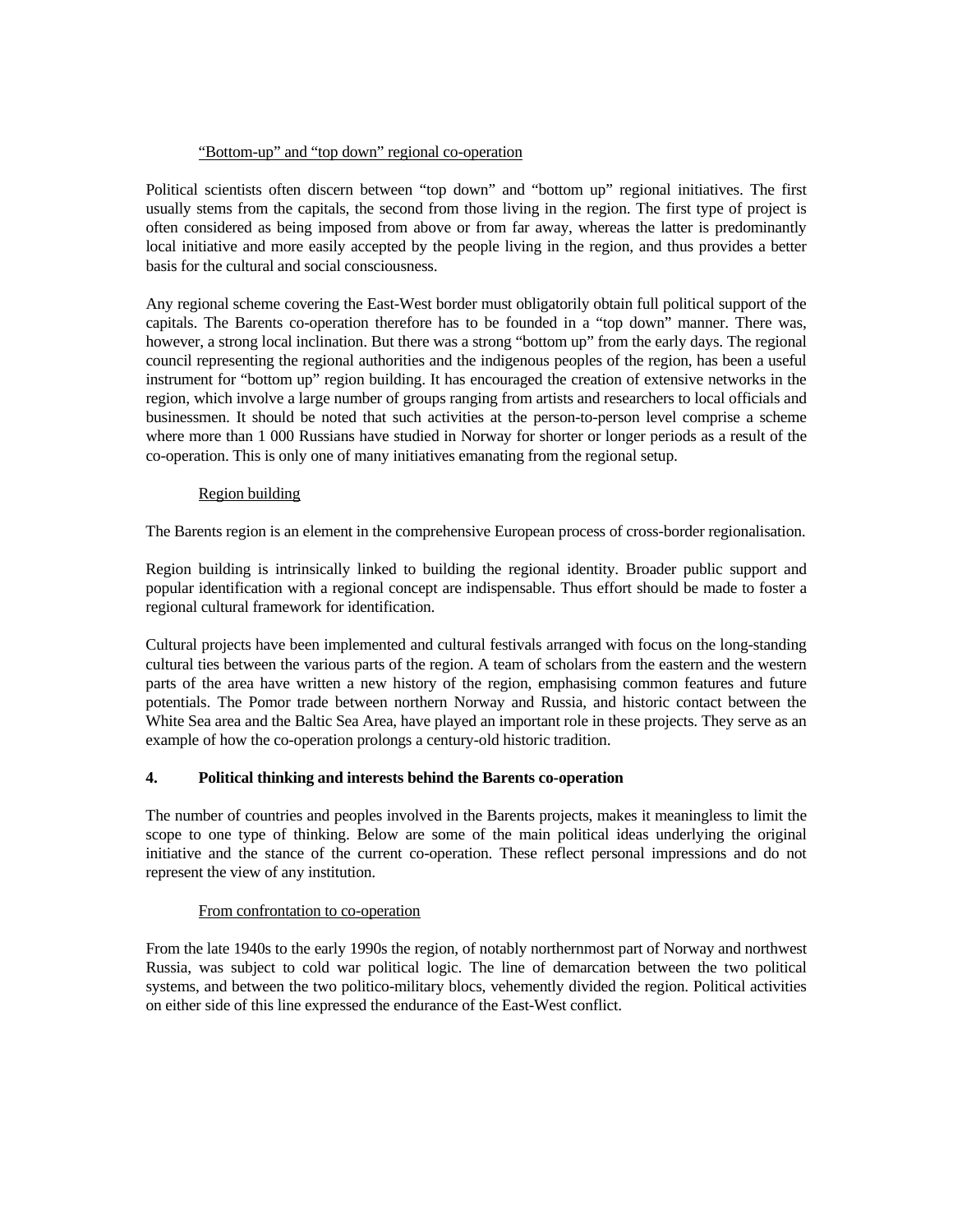The heavy military build up on the two sides reflected the region's strategic importance. The cold war conflict, like almost all other historic conflicts in the region, totally detached from local issues, left no scope for local political concerns that might conflict with broader security considerations.

There was limited opportunity for alternative or more pluralistic thinking. New ideas could easily be interpreted as an unwelcome element of ambiguity and thus conflict with security considerations. Political dissidence or local political initiatives likely to have implications for cold war logic were followed closely in the capitals. This applied both in the Soviet Union and in Norway, belonging to military blocs, and in neutral Sweden and Finland.

Political limitations subsisted on cross-border regional co-operation between Finland, Sweden and Norway in the north, although the local co-operation could benefit from a Nordic passport union and a joint Nordic labour market from the 1950s.

The end of the cold war implied that the previous lines of demarcation could be ignored and the old way of thinking could be alleviated. Such a damage resulted in the Barents initiative. As early as 1986 a group of Norwegians decided to sail a small ship, the Karoline, from Tromso to Archangelsk. At this time Archangelsk was still closed to foreign visitors. The fact that the Karoline finally entered the harbour was the first step in a process that led up to Thorvald Stoltenberg's consultations with the Russian Foreign Minister. Andrey Kozyrev, in March 1992, and the subsequent Barents Declaration in January 1993.

#### Political considerations behind the Barents initiative

The Norwegian suggestions to establish a regional co-operation arrangement should be described as a mixture of vision and *Realpolitik*. The vision was one of peace-promoting, confidence-building cooperation in the north, to be achieved by linking the northern parts of the Nordic area with north-west Russia. The *Realpolitik* was the idea of enlarging this to a multilateral co-operation forum involving other Nordic and European countries.

The vision was straightforward: it reflected the desire to replace the previous confrontation in the north with an active co-operation scheme. This co-operation would in turn serve as a framework for implementing the practical aspects of the post-cold war realities in Arctic Europe.

The inspiration was European in line with the EEC co-operation, established in the 1950s in order to build confidence between the hereditary enemies Germany and France. First, Mr Stoltenberg wished to establish a set of positive contacts in the north that would make conflicts less likely and open the way for more normal neighbourly relations across the former East-West division. Secondly, regionalisation had become a growing trend in Europe. This process had resulted in series of cross-border regional arrangements on the continent, and had inspired the Baltic Sea co-operation. Now the concept of regionalisation was to be applied in the northernmost part of Europe.

In 1992, these were bold visions. At that time most of the western foreign policy establishments were still influenced by cold war thinking, with the assertion that the military disarmament under way on the continent was not being followed up on the Kola Peninsula.

These visions were more pronounced in a Russian perspective. To Russia, faced with potential disintegration, cross-border regional co-operation with neighbouring western countries was a completely new idea, and politically speaking, a daring one. Parts of the Russian foreign policy establishment, and essentially the military establishment, viewed these new visions with considerable suspicion. Russian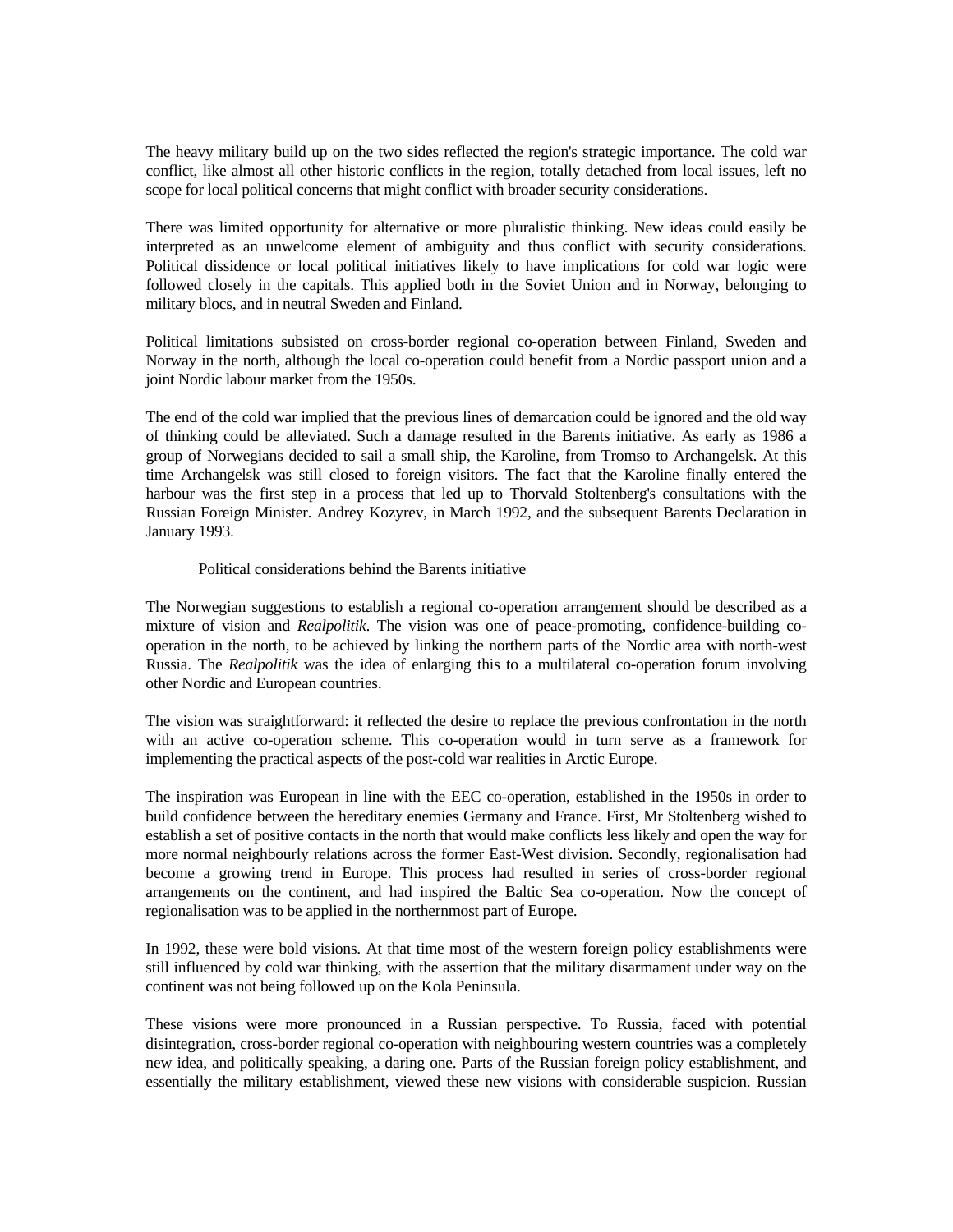sea-based strategic forces in the north were situated along a NATO border, at a ten minutes jet flight, making the bases highly vulnerable.

In Norway, too, the idea of regionalisation, establishing cross-border contacts with such profound potential foreign policy implications, was new to the foreign policy establishment, and gave rise to scepticism in many quarters. However, the Norwegians, contrary to the Russians, did have some experience of cross-border co-operation with Sweden and Finland. The idea of interregional relations as a supplement to international relations was thus not completely new to the Nordic partners.

#### Nordic interests

The other Nordic countries' political interests with respect to the Barents initiative were not compatible with those of Norway. They were all aiming at normalising relations between Russia and the neighbours in the north, stabilising the region as an entity and counteracting military tension, environmental degradation and differences in standards of living. In this respect the Barents co-operation can be compared to other aspects of all-Nordic co-operation.

The Barents co-operation also represents an important factor for the Nordic countries in terms of regional policy. The economic development of the north, and the aspiration to maintain area population, were a challenge for capitals, that could make their regional policy more effective through the inclusion of countries and institutions (the European Commission) from outside their borders.

The northern counties of Norway, Sweden and Finland obviously share their capitals' concern pertaining to stability in the north. The Barents co-operation may represent to them an instrument apt to pursue their interests, both locally and in the relations to capitals.

## Russian interests

From a Russian perspective the Barents co-operation is a valuable instrument of stabilisation. It is also a window to the west and notably to the European Union. This is obviously also the case for Russia in the Baltic Sea co-operation, but the larger number of participating countries limits the possibilities to focus on Russian concern.

The Barents co-operation is important for the regional development of Russia's northern territories. There is an outward and southward migration of people from these areas which, if left unchecked, may present obstacles to the development of the rich resources in the north. The Barents co-operation may also assist in providing civil employment alternatives to the personnel of armed forces and military production. It can be perceived as a channel of assistance from the central government to the people of the region.

The Russians consequently give priority to economic and trade co-operation and transfer of technology. This has often differed from the Nordic tendency to emphasise environmental issues. The growing local Russian concern about environmental problems has consequently made it easier to initiative projects in this field, often combined with economic co-operation. The Barents co-operation may thus encourage the alleviation of some of their major environmental problems.

#### European interests

The European Commission participated at the Kirkenes meeting in 1993 and is thus a founding member of the Barents council.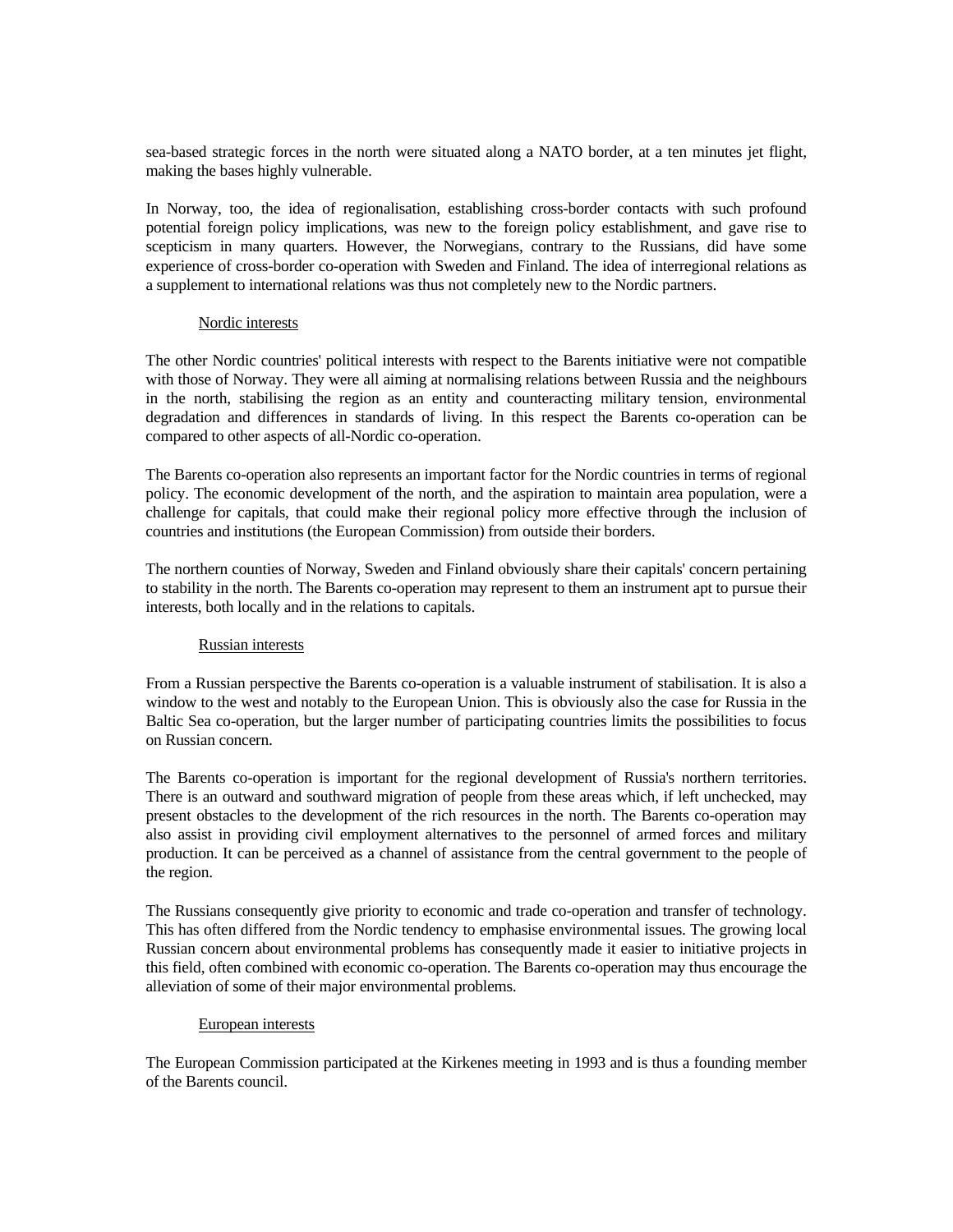Sweden and Finland joined the European Union in 1994 and Norway is part of the internal market through the EEA Agreement. This makes the Barents region, as well as the Baltic Sea region, border areas between European Union and Russia, and offers a European window on Russia in a relatively conflict-free, resource-rich part of Europe.

Several of the Union's Interreg programmes cover parts of the Barents region. Sweden and Finland play an important role in these programmes and Norway participates as self-financing member. Two of the programmes cover Russia: Interreg-Barents covers the northern Nordic counties, and Murmansk Oblast, and Interreg Karelia covers Finland and the Republic of Karelia. The programmes have a budget of 11 million ecus for the period 1996-1999.

## **5. Achievements and perspectives**

## What has been achieved in the Barents co-operation?

The establishment of the Barents region, although politically daring at the time, was formally a simple matter that demanded little more than an agreement to co-operate and to set up institutions. The impact of East-West cross-border co-operation on the development of relations between societies is of course a different matter.

Only five years have elapsed since the founding of the Barents region. It may be too early to take stock of a co-operation that bridges one of the most impenetrable European borders during the cold war. The Barents co-operation is a long-term project and major results should not be expected in such a short time. But some achievements should be highlighted.

The principal result so far is the extensive network established between the Russian and Nordic sides of the border, despite cultural and linguistic gaps. A valuable foundation has thus been laid for future cooperation in the region where Russia meets both NATO and the European Union. This could be a contributing element in the future process of integrating Russia in the Atlantic and European cooperation.

The disparities in productivity and living standards and the cultural differences between the eastern and western part of the region, and the economic turbulence in Russia since the early 1990s, represent indeed major challenges to the interregional economic co-operation in the region. There has been, however, a considerable increase in intra-regional trade, and in a number of joint ventures that have been established during the last few years.

Practical results have also been achieved in a large number of other fields. This is notably true of environment where some major projects have been started, and business co-operation. Considerable progress has also been achieved in fields like public health, education, science, culture, transport, agriculture, and co-operation between the indigenous peoples.

In more general terms, the Barents project has resulted in a cross-border exchange of people, goods and ideas that few would have thought conceivable five years ago. This has gradually changed this formerly almost impregnable barrier between two politico-military blocs into a "softer" border of the type usually to be found between contiguous European neighbour states.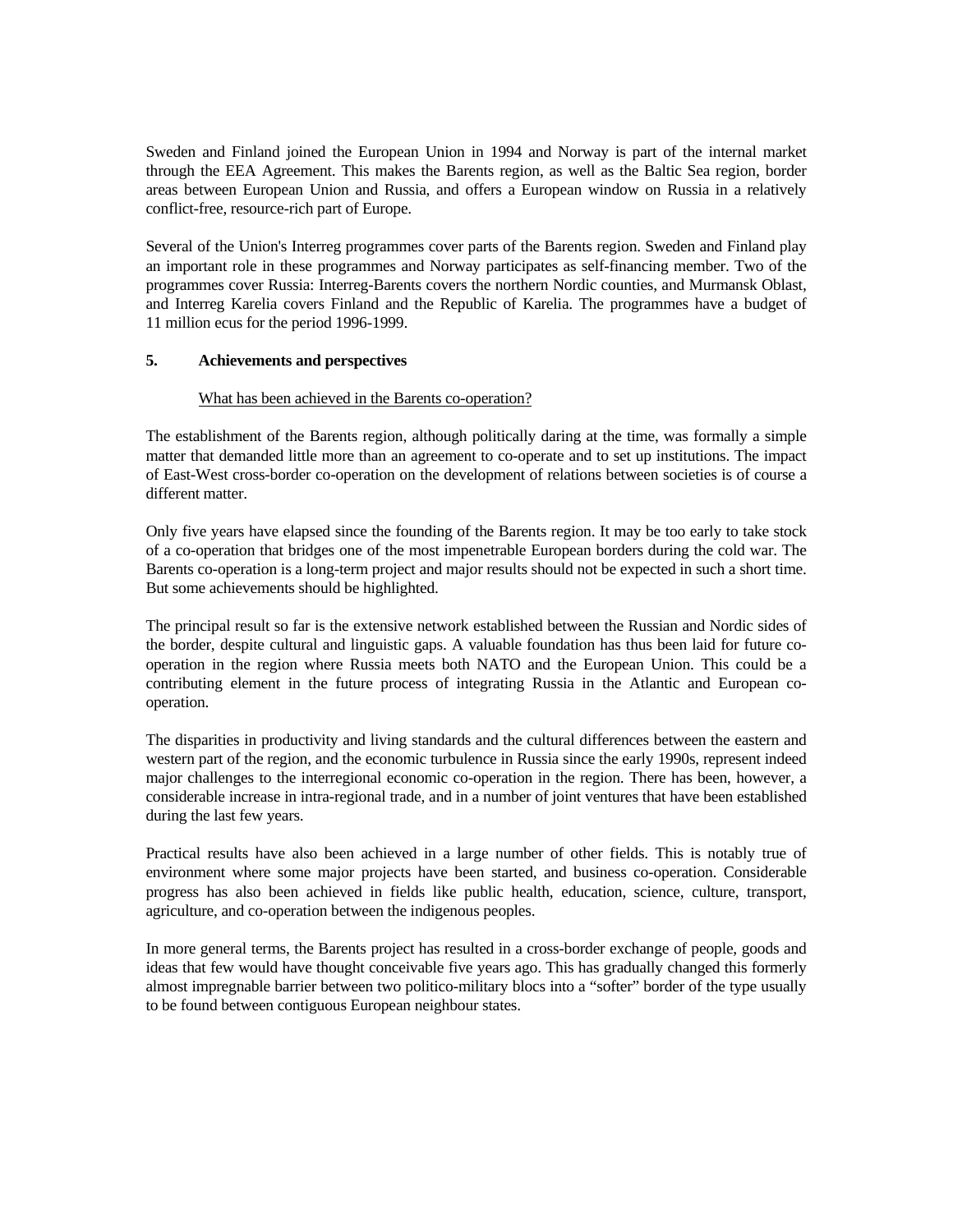#### Foreign policy perspectives

The Barents project may thus play an important role in the current restructuring of foreign relations.

The main political task currently facing Europe is to join the different parts of the continent and avoid creating new lines of division. It is vital to prevent new dividing lines in Europe subsequent to an enlargement of NATO and European Union. It is subsequently important to link Russia with European and Atlantic structures. It is also important to assess the differences between the participating countries and those that are not included in these enlargements. In this respect the considerable foreign policy potential in the Barents co-operation should be observed. Regional arrangements cannot be a substitute for the fully integrated market of European Union or security guarantees of NATO membership, nor can they be expected to resolve the challenges of third countries involved in the enlargement of NATO and the European Union.

We can imagine a zone of environmental or ethnic tensions stretching from the Kola Peninsula via the Baltic towards the Black Sea in the south, and via the Balkans. A future dividing line between European haves and have-nots may go through this zone. Regional arrangements like the Barents co-operation, the Baltic Sea co-operation and the Black Sea co-operation, may support contacts, dialogue and building confidence between states, and contribute to stabilisation and help avoiding harmful dividing lines.

The Barents co-operation with its institutional involvement of regional authorities and its five years of practical experience may constitute a test-bed for future regional co-operation in other regions. From this perspective the Barents project may be considered a laboratory in which to test various co-operation measures, notably in the economic and environmental sphere, for subsequent use elsewhere in Europe.

The Barents co-operation, as well as the Baltic Sea regional co-operation and the Black Sea regional cooperation, have indeed the potential to contribute to a new European architecture.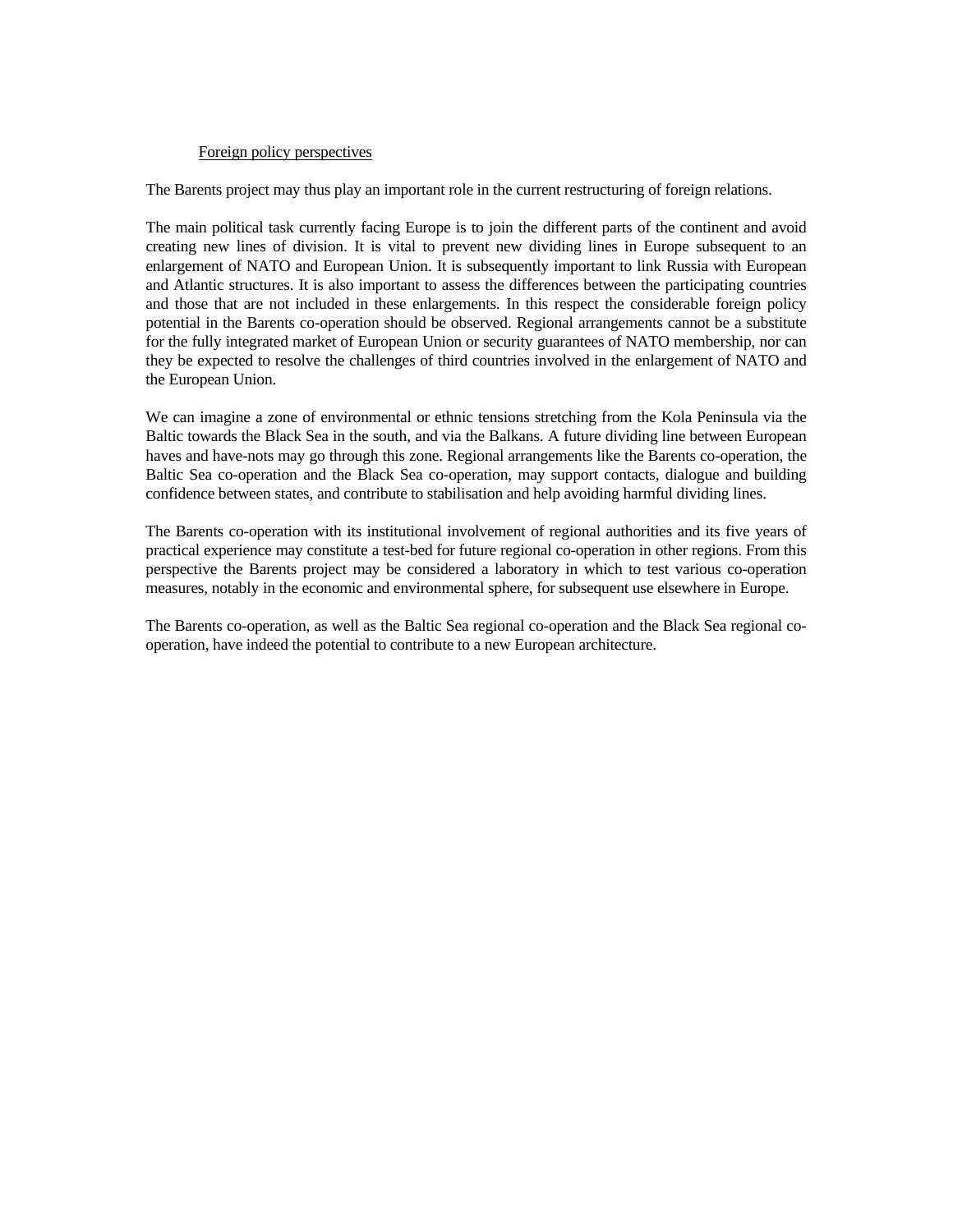## **STRATEGIES FOR SUPPORTING THE DEVELOPMENT AND THE CO-ORDINATION OF NATIONAL SPATIAL POLICIES OF THE NORTHERN STATES IN EUROPE IN THE BALTIC SEA AND BARENTS REGIONS**

**Visions and strategies around the Baltic Sea** 

**Mrs Dzintra UPMACE Chair of the Committee on Spatial Development in the Baltic Sea Region Ministry of Environment Riga, Latvia** 

Historically, the Baltic Sea region (BSR) was characterised by a high degree of spatial cohesion. This cohesion needs to be supported after decades of political division. Social cohesion suffers from unprecedented discrepancies in living standards. But still, there is a feeling of belonging together which is reflected by remarkable number of co-operation initiatives emerging since the collapse of the iron curtain.

The Baltic Sea region must develop a strong identity. It competes globally with other regions. It needs to develop its own profile and strengths. On this basis, its contribution to a common Europe will gain in value and strength.

Investors and other actors need a reliable planning framework. Spatial policies can contribute to providing them with better information on future spatial development.

The BSR shall become a masterpiece for sustainable, environmentally sound development. The region has kept valuable natural areas that are now threatened by rapid development. Many cities exhibit environmental degradation due to growing (road) traffic volumes, air and water pollution, required rehabilitation of the housing stock, inappropriate land use, inadequate waste disposal, etc.

At the same time short-term problems must not prevent from creating a longer-term perspective. The temptation to do "first things first" is overwhelming. But sustainable development will not be achieved unless long-term planning perspective is provided.

Co-operation helps to maintain peaceful development. Co-operation in all possible fields – including spatial planning – helps to build a basis of mutual trust and reliability.

Now, I would like to have a look several years back when, on 21 August 1992 in Karlskrona, Sweden, representatives from national and regional ministries responsible for spatial planning of countries around the Baltic Sea agreed jointly to prepare a spatial development concept "Vision and strategies around the Baltic Sea 2010" (VASAB 2010). Despite the fact that the Baltic Sea region is not clearly distinguished by natural borders, the participating countries belong totally or partially to the Baltic Sea drainage area (Belarus, Denmark, Estonia, Finland, Germany, Latvia, Lithuania, Norway, Poland, Russia, Sweden). The result of common work of a Group of Focal Points (GFP) representing ministries responsible for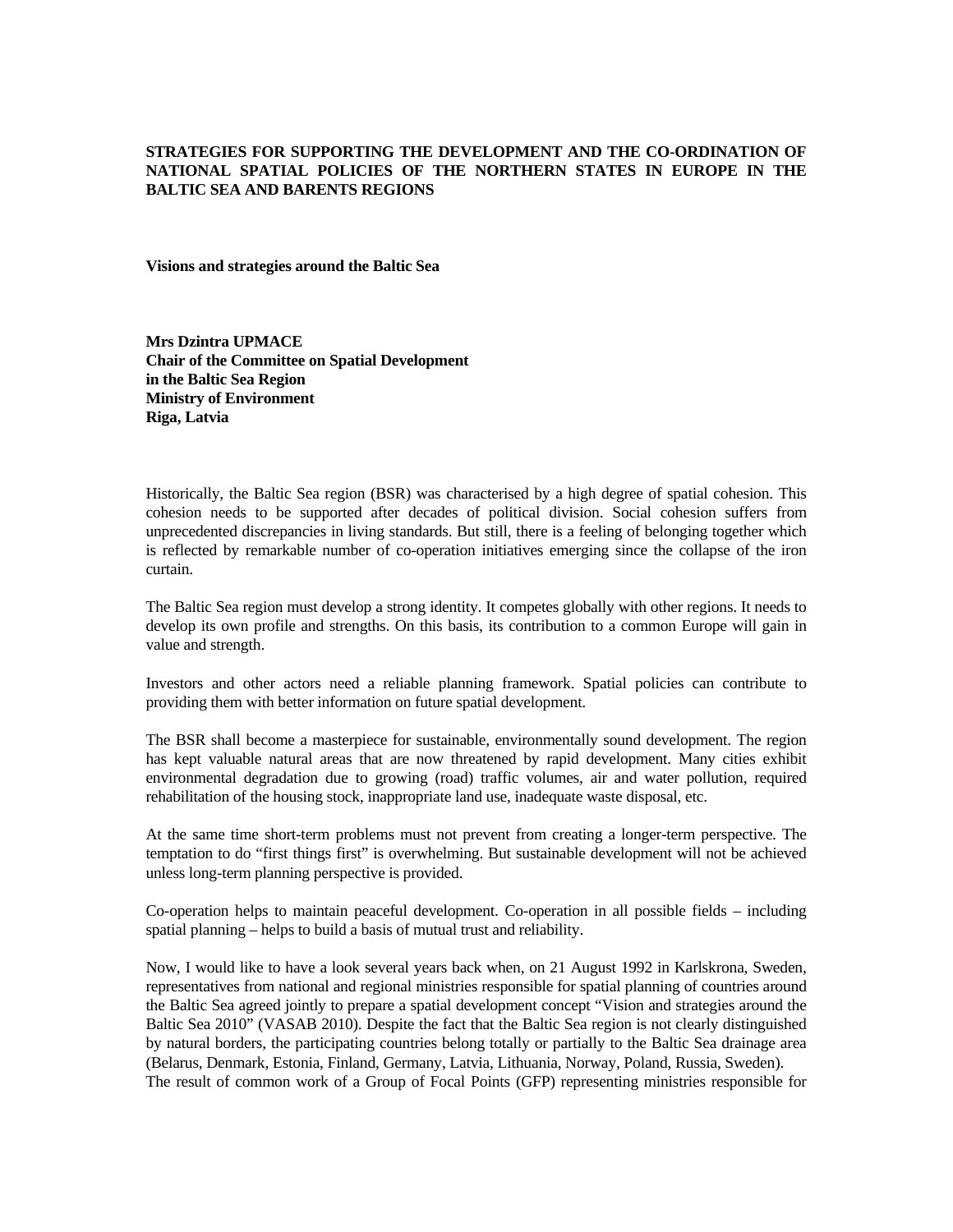spatial planning of the participating countries/regions was the report "Vision and Strategies around the Baltic Sea – 2010; towards a framework for spatial development in the Baltic Sea region". It was presented and adopted by the 3rd Conference of Ministers responsible for Spatial Planning held in Tallin, December 7-8, 1994. The document gave a useful basis for further strengthening and harmonisation of the national and regional spatial planning policies and the overall strategy has three main issues:

- promote concrete actions in line with the vision;
- promote the marketing of the Baltic Sea region;
- continue to project of VASAB 2010 in co-operation with other institutions.

The common aspiration is for the Baltic Sea region 2010 be a region with:

- a diversity of mutual relations in trade, transport, culture and education;
- a strong identity enabling the BSR to play an important role within Europe and the world;
- a diversity of individual subregions developing on the basis of their respective strength and potentials;
- a frame for the reconciliation between development and respect of the environment;
- a planning philosophy based on the principles of transparency, reliability, participation and subsidiarity.

The purpose of the VASAB 2010 initiative was to take a first step in the formulation of an overall spatial structure and a framework for the wide spectrum of sectoral co-operation. Such a framework can help to avoid scattered action and waste of resources. It responds to the accelerated pace of international integration, the threat of widening interregional gaps in living standards, changes in patterns of migration, of the role of cities, of trade and capital flows, growing tourism and to the need to improve the environment.

Furthermore, the overall goal is to establish a common platform and a framework of reference for development measures having an impact on spatial structures of the BSR. This might help to strengthen the spatial dimension in sectoral programmes at national and international levels in order to promote spatial cohesion around the Baltic Sea. The report provides local authorities with a reference for their own development efforts, visions help to identify local development potentials and preferences from national and international points of view. Local authorities also have the opportunity to participate in the pilot projects proposed.

The BSR is unique due to its multiple and varied forms of co-operation, bodies and programmes. Many of these initiatives have only emerged recently when the political division of Europe was overcome. Now spatial cohesion must be a priority issue on the international agenda. The numerous initiatives may benefit from common principles and visions for spatial development. But equally, the materialisation of spatial visions depends on concerted actions among different institutions and actors.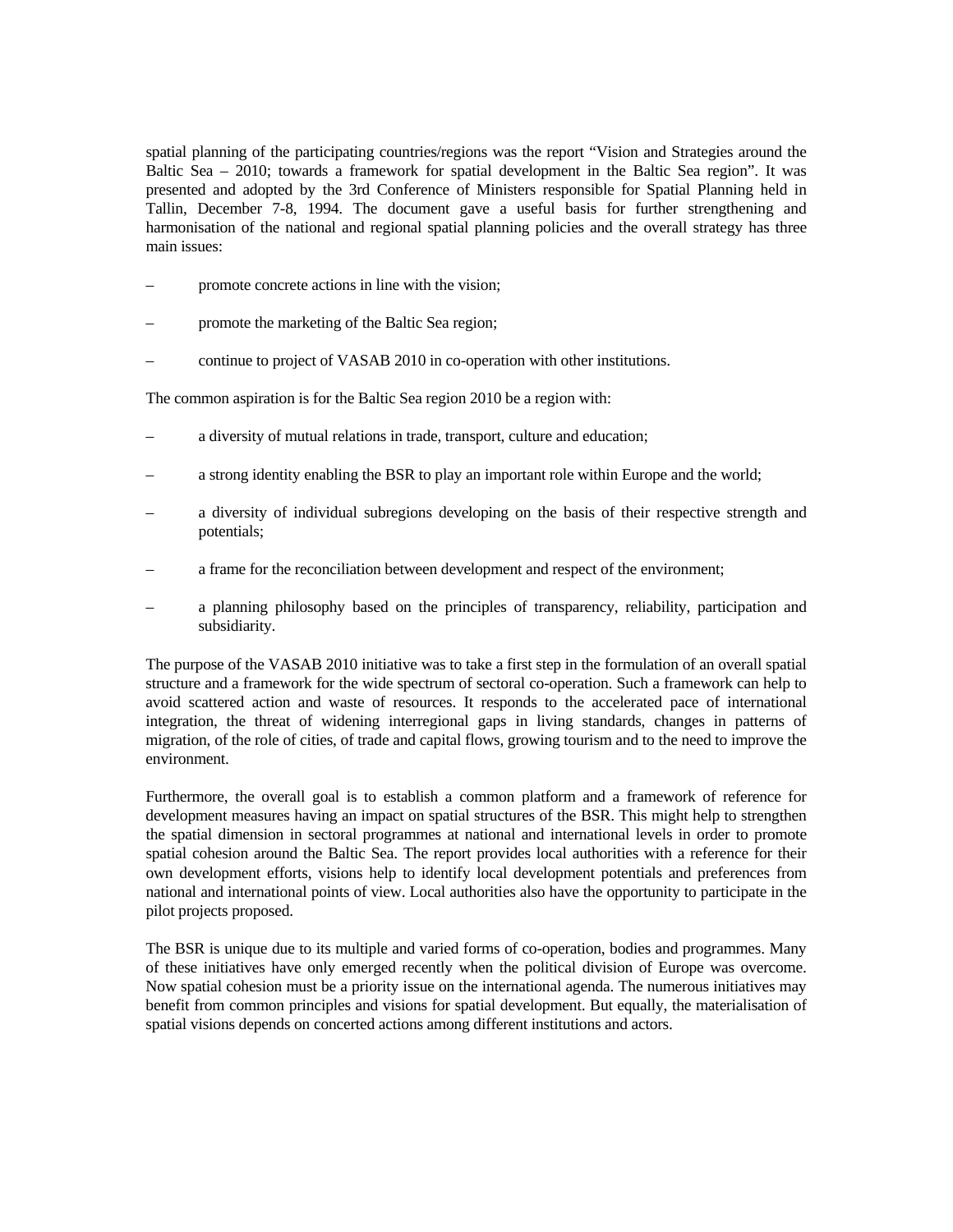The Tallinn Conference report "Visions and strategies for spatial development in the BSR" seeks a response to a number of challenges. They are:

### **International integration**

Recently the Nordic countries (Sweden and Finland) were integrated into the European Union. This will promote their trade relations with western Europe, strengthening subregions which have a favourable location towards the west.

Nordic, western and transition countries have an interest in promoting mutual links. Though formal integration within the framework of the European Union will not be achieved for all countries within the next few years, functional integration in the fields can be intensified, improved transport links for goods, persons and information will be needed. The growing concern about the environment is no longer a national affair only. This is also true for the regions around the Baltic Sea.

Integration can be hampered by inadequate urban networks and infrastructure, border control, trade restrictions, etc. Spatial planning cannot avoid or remove all such barriers. But the challenge is:

- how can spatial planning improve investors', traders' and producers' security in an economic environment already full of uncertainties?
- where and how can cross-border integration improve peoples' accessibility to services and allow service provision at low cost by taking advantage of economies of scale?

### **Interregional discrepancies in living standards**

The BSR is an area of significant differences in living standards and incomes. In the group of Nordic countries the differences in average income per inhabitant are small. But when crossing the German-Polish border, the income level falls sharply, and at the Polish-Belarus border there is a further drop. Between Finland and Russia, a similar discrepancy occurs when crossing only one borderline. Baltic states (Estonia, Latvia, and Lithuania) are better off than Belarus or Russia, but a huge difference as compared to Nordic and western countries exists. Such differences were unknown during western European integration. With open borders, they may induce significant migration of capital and people.

Main factors affecting location decisions of modern knowledge-based industries concentrate on aspects such as urban cultural and environmental values, recreational opportunities, rapid and frequent transport connections, high-standard telecommunication systems, but still also the cost and quality of labour.

– How can spatial policies contribute to the improvement of spatial qualities, to the reduction of interregional discrepancies and thus to a better social and economic cohesion?

#### **Changing pattern of migration**

Interregional discrepancies in incomes, coupled with a high degree of unemployment and insecurity in transition countries led to fears of uncontrollable migration from the east flows to the north and to the west. Only through accelerated economic development, improved economic and social security for people and investors will be possible to reduce spatial imbalances and to convince the most mobile strata of population to use their energy in their country: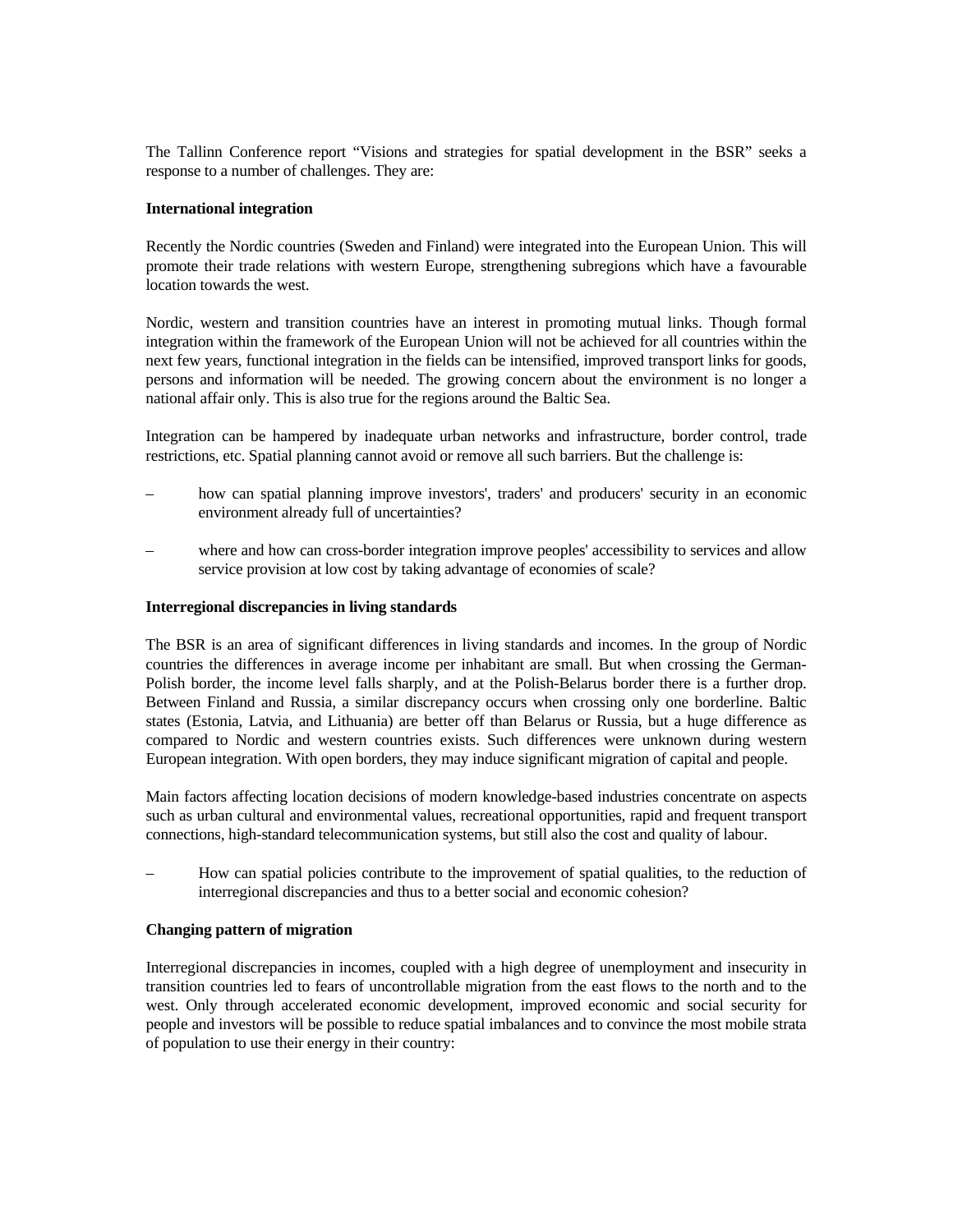- How can spatial planning contribute to the creation of better conditions for economic development and to improvement of living conditions?
- What is the role of spatial planning in the promotion of an improved interregional economic and social cohesion?
- How can future spatial policies maintain this asset with the integration in the European Union?

### **Changing role of cities**

New economic structures favour medium-scale industries and services functions for consumers and for business. Growing sectors (finance, consultancy, trade and marketing, information services, etc.) tend to concentrate on major cities. In BSR transition countries, at present only biggest cities normally offer adequate communication facilities and transportation infrastructure.

- What could be the contribution of improved infrastructure for secondary urban centres and of decentralisation of public institutions in redirecting the geography of economic development?
- What are the possibilities of cities which are deprived of their natural hinterland (after renovated state borders) to maintain their former service function?
- How can spatial planning contribute to the materialisation of new potentials for the extension of urban hinterland across borders after the disappearance of the iron curtain?
- What are the conditions for the urban system of the BSR to be competitive?

#### **Changing trade patterns**

Better linkages among eastern, northern and western Europe need to be developed. Especially it concerns transport growth. The importance of different port cities undergoes rapid changes.

– How are spatial structures affected and how can they support the desired development paths?

### **Environmental degradation**

The BSR comprises large areas of unique and unspoilt natural value due to long-standing environment protection or to backward agricultural practices. But it is also characterised by environmental damage through uncontrolled industrial pollution and careless disposal of urban and industrial wastes. A healthy environment, paired with a functioning system of urban centres, is important for economic development.

– How can spatial policies contribute to a balance between different demands, to the evaluation of land-use conflicts and the identification of least environment damaging land-use assignments?

### **Growing tourism**

Tourism in the BSR offers the possibility for extensive forms of tourism which are less dependent on seasons. Particularly attractive are coastal zones, islands and archipelagos. Tourism can be a potential for sustainable local and regional income generation, if developed with care minimising negative impacts on natural and cultural values, while improving the supply of services.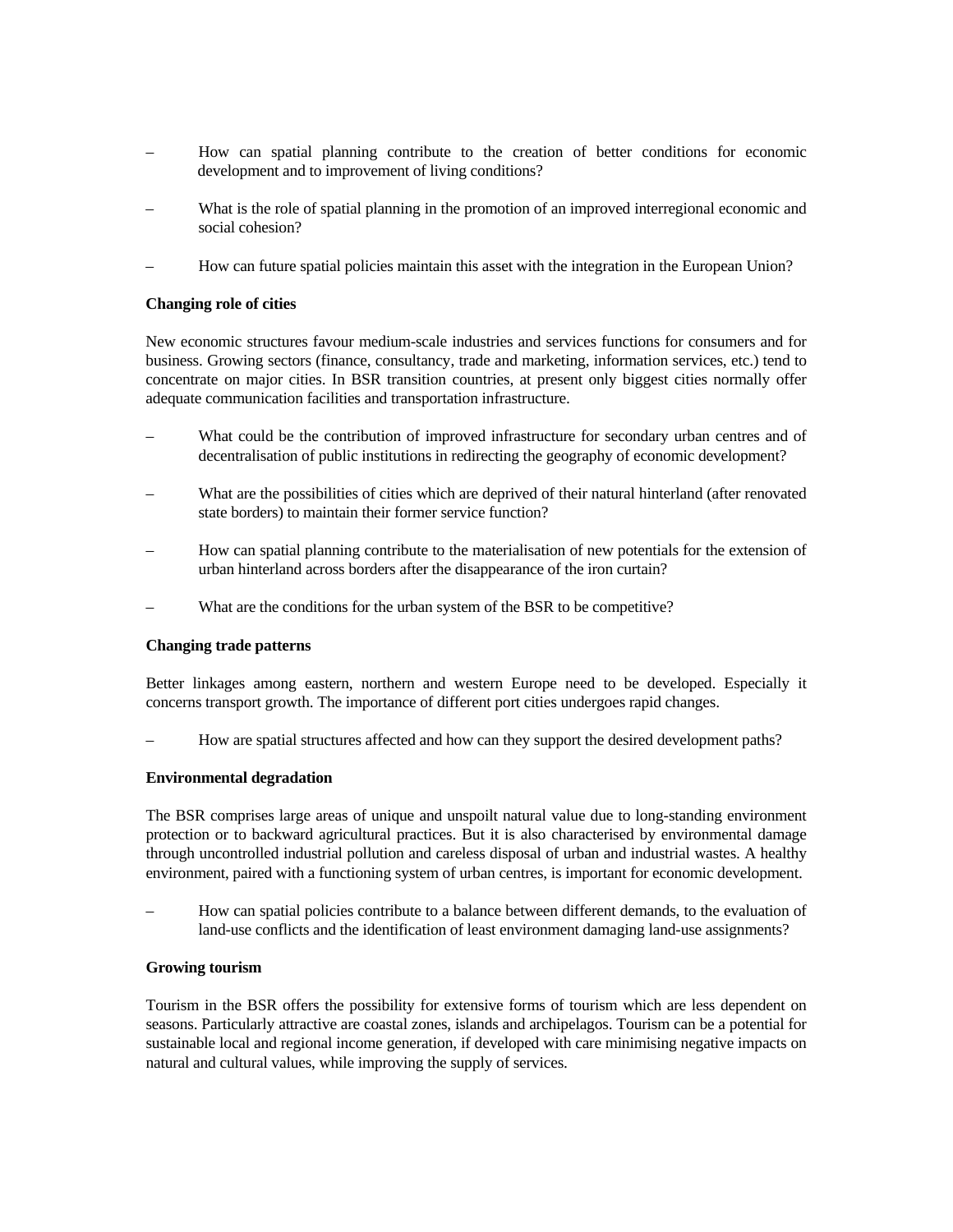– How can spatial planning support the use of tourism as a tool for cultural integration? What is the role of spatial policies to achieve a balance that satisfies tourist demands, secures the environment and allows the required variety of employment possibilities?

The Vision 2010 for the Baltic Sea region is based on four values and fourteen overall goals.

The four basic values, constituting the "heart" of the vision and aimed at the improvement of the quality of life are:

- development;
- environmental sustainability;
- freedom;
- solidarity.

#### **Development**

The notion of development goes beyond economic prosperity or growth. Development includes social, cultural and other aspects. But economic prosperity is a pre-condition for many other elements of the quality of life, and therefore plays a predominant role.

#### **Environmental sustainability**

Development must not deprive future generations of their chances. Sustainability in this sense has not been achieved anywhere. But policy shall make it possible to come even closer to this objective.

#### **Freedom**

Freedom implies the possibility to choose in accordance with individual/regional preferences – within the limitations defined by the respect for other people wishing the same. There is no freedom without participation. Subsidiarity is an important tool to allow participation. It also helps to improve the quality of decisions.

#### **Solidarity**

Solidarity is the characteristic of a caring society, sharing benefits from development. Linked to the principle of solidarity is that of self-reliance: before higher level spatial units get involved, lower level representatives are called to mobilise their own resources and capabilities.

The Vision 2010 comprises fourteen goals:

- for the "pearls", an urban system of international importance:
- 1. a competitive system of cities gains value by co-operating across the Baltic Sea and with Europe;
- 2. the system of cities ensures spatial cohesion (European, Baltic, national and regional cities);
- 3. links between urban areas and rural hinterland support regional economic and environmental balance;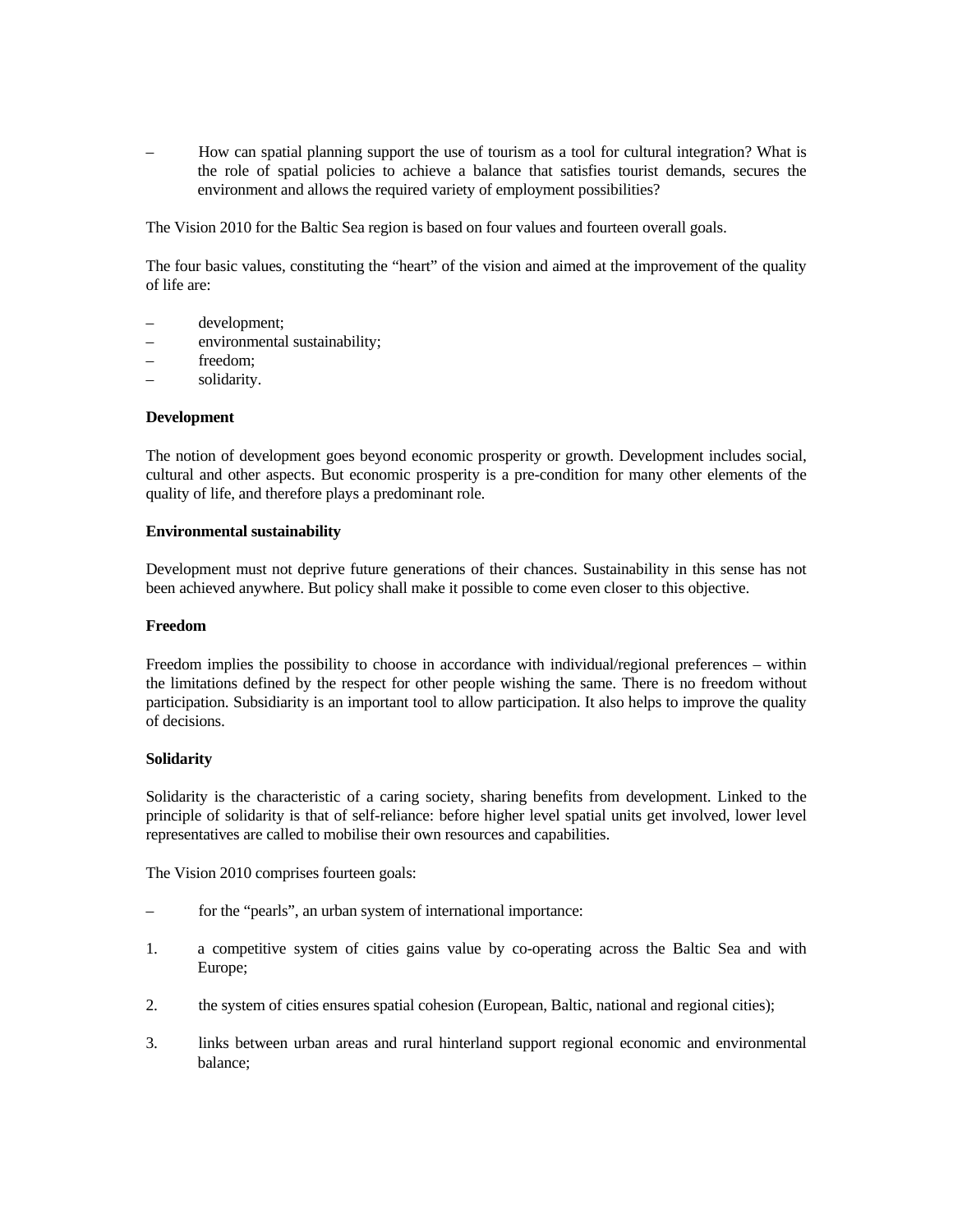- 4. cities offer an attractive urban environment for inhabitants and investment;
- for the "strings", effective and sustainable links between cities:
- 5. the BSR mobility network facilitates environment friendly transport;
- 6. the mobility network provides conditions for effective integration within the BSR and with the world;
- 7. energy production relies increasingly on renewable and environment friendly sources of energy;
- for the "patches", areas supporting dynamism and quality of life:
- 8. cross-border co-operation contributes significantly to spatial economic and social cohesion;
- 9. islands function as a tourist core in the BSR;
- 10. the coastal area is planned with careful balance between development and protection;
- 11. a Baltic network of nature areas is designated and protected;
- for the "system", comprehensive spatial planning in function:
- 12. spatial planning contributes to harmonisation and spatial cohesion across borders;
- 13. spatial planning is based on the principles of subsidiarity, participation and transparency;
- 14. spatial planning contributes to the co-ordination of sectoral and regional planning.

The Tallinn Conference supported first twenty common actions for the BSR to start the implementation of visions:

# **Overall strategy**

- 1. arrange regular meetings of ministers responsible for spatial planning to elaborate the Vision and Strategies and update the action programme;
- 2. make proposals for selected pilot projects;
- 3. make financial arrangements required for the action programme;
- 4. design a marketing effort for the BSR at the international level;
- 5. elaborate a research programme;
- 6. encourage the inter-networking of spatial research institutes;
- 7. establishing a VASAB secretariat.

# The "Pearls"

- 1. organise a joint conference among the "European" and "Baltic cities" for common marketing and co-operation;
- 2. launch a research programme on weaknesses and potentials of the urban network in the BSR.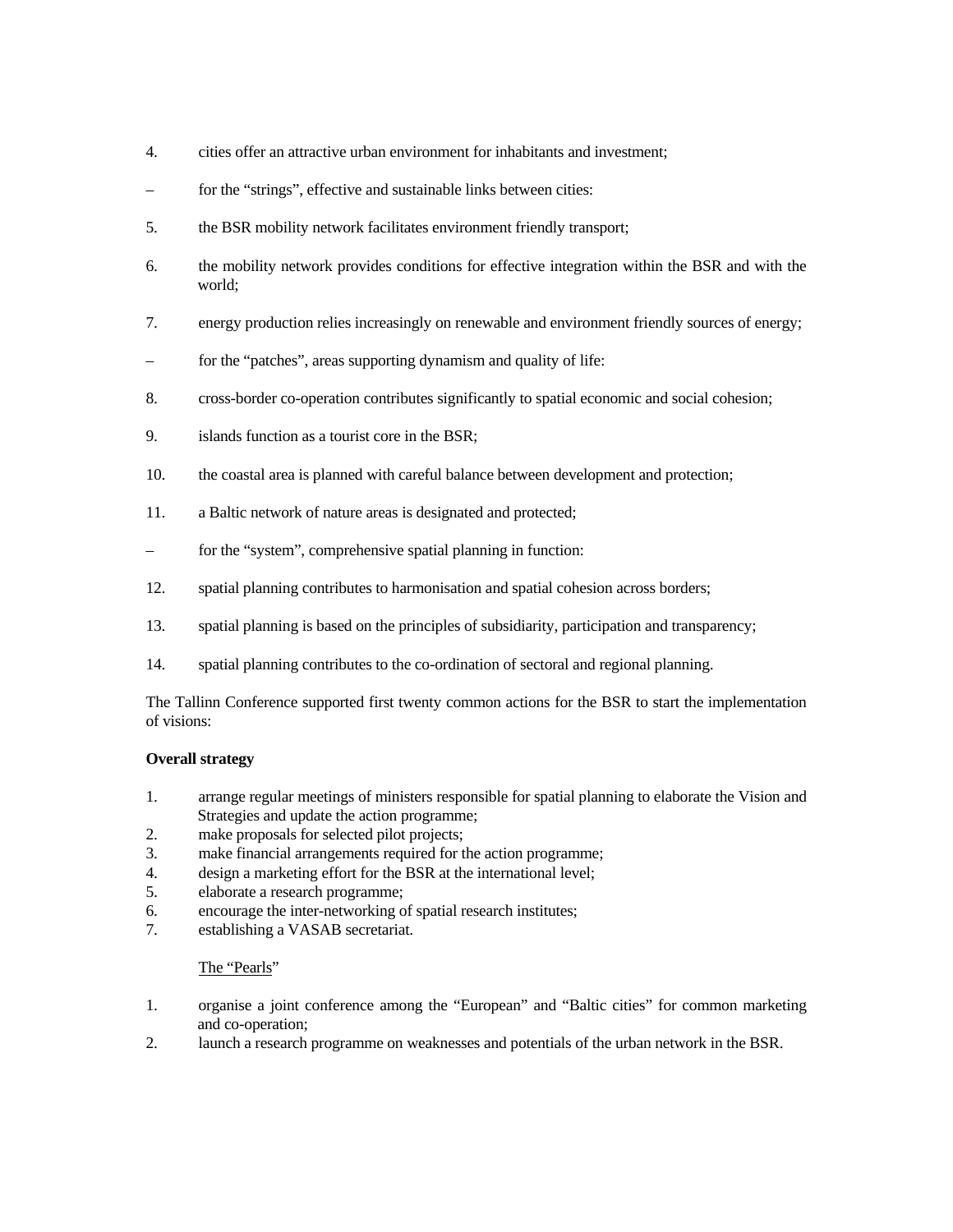# The "strings"

- 1. identify possible locations of multimodal transport centres (together with the Conference of Baltic Ministers of Transport);
- 2. identify further needs to improve port hinterland infrastructure (together with the Conference of Baltic Ministers of Transport);
- 3. promote a pilot project on potentials to strengthen spatial cohesion through new forms of telecommunication.

# The "patches"

- 1. assess potentials for further cross-border co-operation;
- 2. encourage pilot projects for cross-border co-operation with spatial planning component;
- 3. elaborate guidelines for spatial planning in the coastal zone;
- 4. elaborate a harmonised concept for the development and protection of valuable natural and cultural landscapes in a BSR network.

# The system

- 1. organise discussions with European Union on spatial development and planning policies;
- 2. prepare a synoptic review of spatial planning and implementation concepts in the BSR countries at national and regional levels;
- 3. encourage demonstration projects for the application of Environment impact assessment (EIA) at an early stage in the planning process;
- 4. enter into a concerted dialogue with countries involved to design appropriate training and technical assistance concepts.

The result of the joint work of the VASAB 2010 initiatives is a long-term spatial development perspective compatible with the efforts of the European Union, central European Initiative and the Barents Sea Council. The member states of European Union are urged by the ministers in the BSR to take the VASAB 2010 into consideration when preparing the European Spatial Development Perspective.

For the further co-ordination of the proposed common actions the ministers appointed a committee on spatial development in the Baltic Sea region (CSD/BSR) to monitor the continuing joint work with circulating chairmanship, following the chairmanship of the Council of the Baltic Sea states (CBSS). The CSD/BSR has the very important task to prepare proposals for the continuation of the VASAB 2010, with emphasis on future institutional arrangements and co-operation with other regional organisations and particularly the European Union, the Council of Europe and CBSS.

Very soon after the Tallinn conference priorities for VASAB 2010 activities were approved:

# Common actions

- coastal zone planning and management guidelines;
- urban network "Ring of Baltic cities";
- compendium of planning legislation.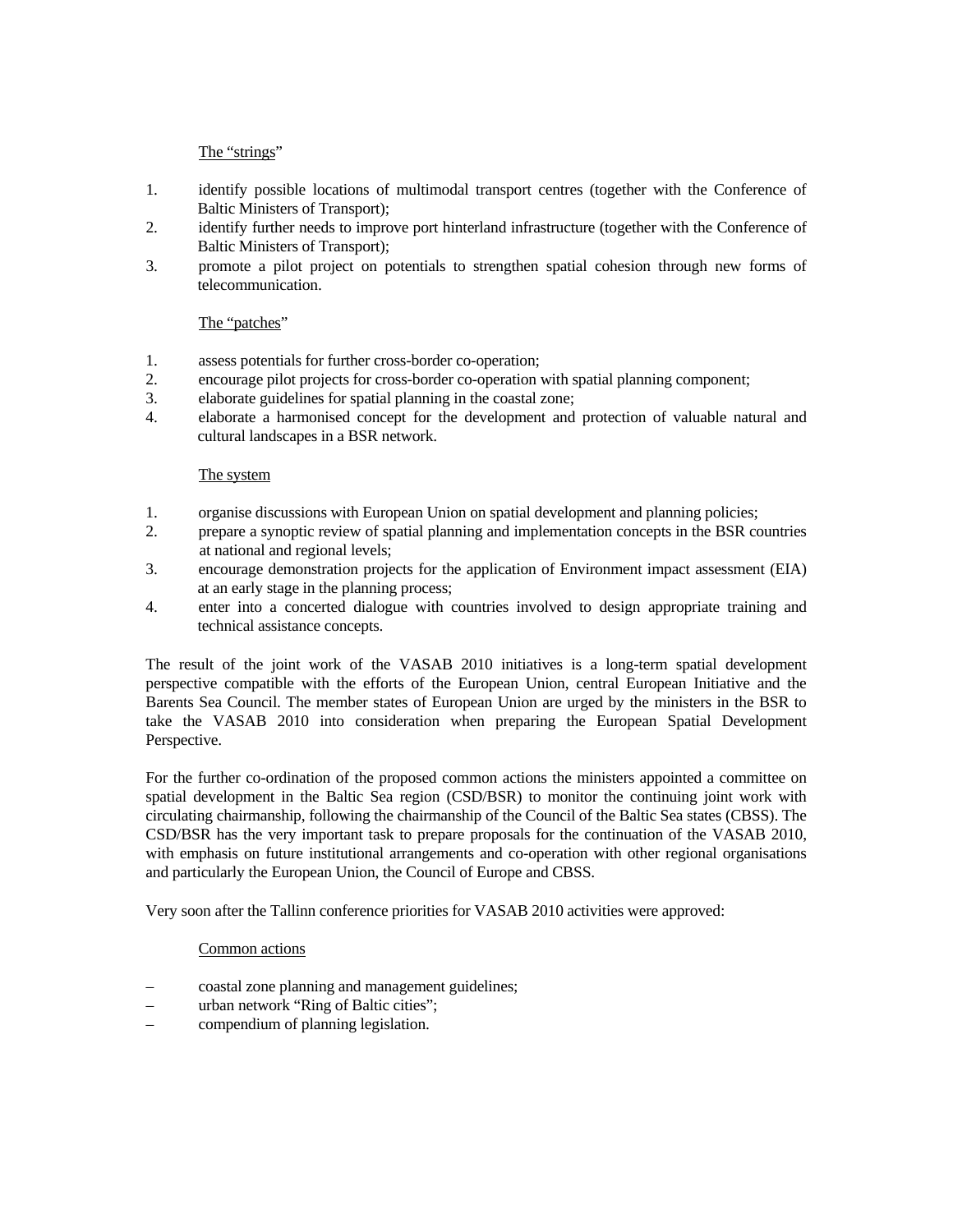### Pilot projects

- transport corridors;
- urban system;
- specific areas.

### Exchange of knowledge

- overview of on-going bilateral/multilateral projects;
- national strategic spatial planning concepts/seminars;
- conference of spatial research institutes.

### Promotion of VASAB 2010

- marketing of BSR and VASAB 2010;
- concertation with other institutions/organisations in the BSR and the European Union, ESDP.

Two years have passed since the Tallinn report was adopted. Are we any closer now to the goals we set? The Baltic Sea region is still experiencing significant economical changes. The planning process is a continuous one. In the report to the Tallinn Conference the future development of the region has been reflected as it was perceived in 1994. Has the development taken place in line with that strategic plan? Were there any problems for which it was difficult to find solutions two years ago? This particularly refers to transport corridors between the east and the west with multimodal transport centres. New important facts and statements have emerged in the very last years. In contemporary Europe where political and spatial development cannot be seen as an isolated process and where countries, regions and sectors of the economy are integrated into a common system we need a joint effort to make the development sustainable and balanced. The CSD/BSR is now facing the challenge of revising the strategy adopted at the ministerial conference in 1994.

The most significant political event of the year 1996 in the Baltic Sea region – the Visby Summit, and the meeting of foreign ministers in Kalmar paid attention to the spatial development of the region. The Baltic Prime Ministers have given clear indications that:

- they affirm their support for the process of co-operation in the BSR, with particular emphasis on promoting the region as an area where co-operation, democracy and market economy prevail;
- they are determined to secure for the BSR its proper place in the new Europe of co-operation and integration;
- they agree to facilitate contacts between individuals, organisations and governmental bodies at all levels within the BSR and consider subregional contacts and dialogue to be a particular characteristic of the region;
- the essential objective of the Baltic Sea co-operation is the constant improvement of the living and working conditions of BSR citizens within the framework of sustainable development.

The documents for both meetings include many essential themes from the report of the Tallinn conference. The action programmes for the Baltic Sea states co-operation, proposed by the Baltic Sea states summit, are designed to ensure stable political development and people-to-people contacts. There is a programme for economic integration and prosperity as well as a programme for sustainable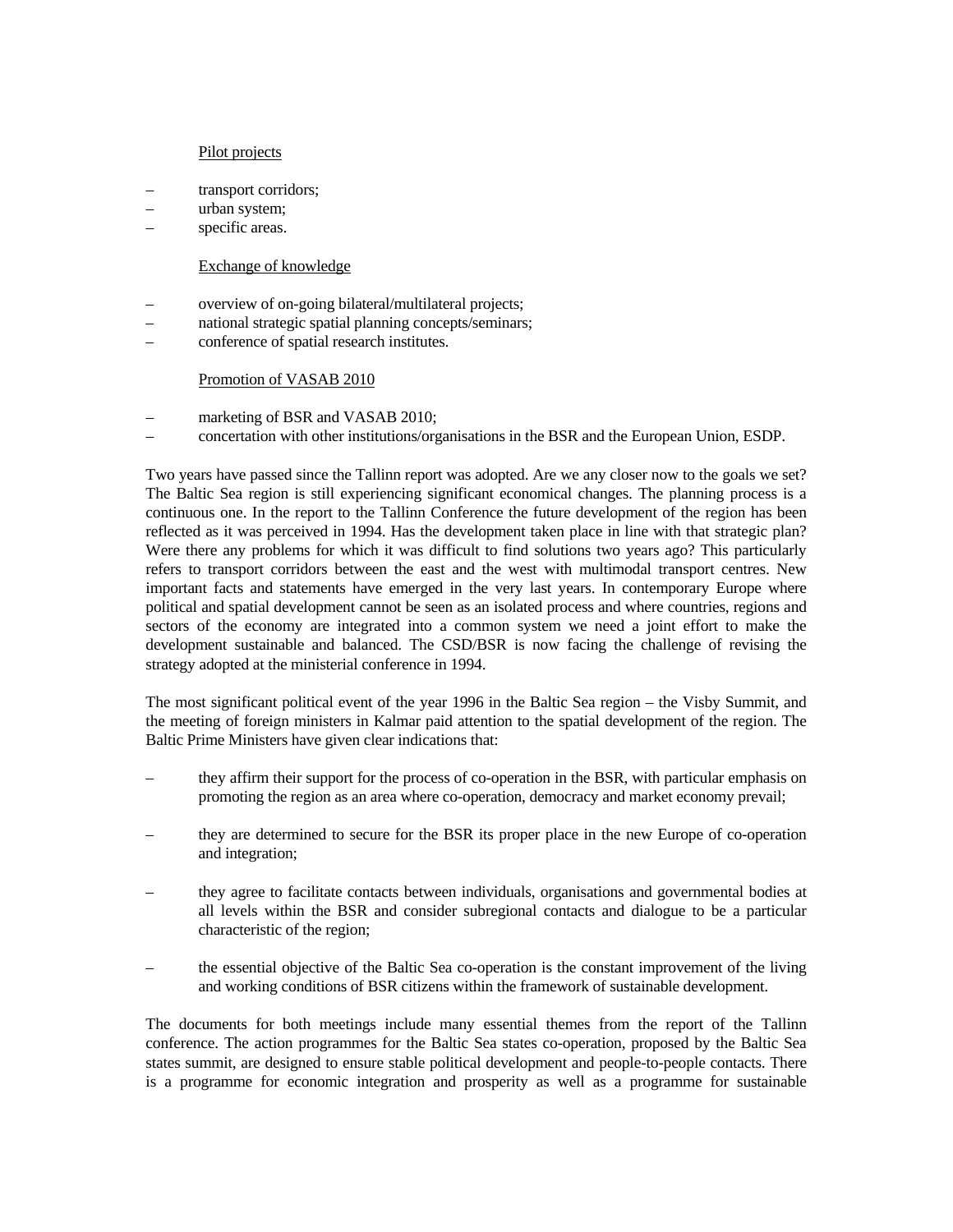development. A great deal of attention has been paid to the Baltic Sea environment. Altogether there are some twenty main groups of programmes.

The action programmes concerning spatial planning states indicate that pilot projects will focus on the following issues:

- co-ordinated spatial planning for border regions of the Baltic Sea region and the European Union, and also of the central and east European countries;
- the spatial policy implications of major transport corridor projects in Europe, particularly those proposed by the European Union. This should include the integration of port and inland regions;
- the improvement of urban transport systems and networks, to enhance the international competitiveness of the Baltic Sea region as a whole;
- co-ordinated development programmes for coastal areas, reconciling the objective of social and economic development, the need to protect the coastal environment and the aim of developing a concept of integrated coastal zone management;
- the contribution of spatial planning to the protection of ecologically sensitive areas and of biotopes, in particular programmes that contribute to the establishment of a network of "Baltic Sea protection areas" and the Natura 2000.

To implement the tasks of the Visby Summit and Kalmar meeting, conferences of ministers responsible for environment and spatial planning were organised in Saltsjobaden, Sweden, from 20 to 22 October 1996. The Ministers of the Environment adopted the Declaration "Towards an Agenda 21 programme for the Baltic Sea" and the 4th Conference of Ministers responsible for Spatial Planning and Development adopted three basic documents: the report "From vision to action", common recommendations for spatial planning of the coastal zone in the Baltic Sea region and the Stockholm Declaration on sustainable spatial development policy in the Baltic Sea region.

After the conference the Senior Officials Group (SOG) was established to prepare Baltic Sea Agenda 21. On 20 March 1997, a joint meeting of SOG and CSD/BSR took place in Riga where possible fields of co-operation were discussed – participation of the CSD/BSR;

In the sectoral analysis:

- drafting of the sector integrated scenarios;
- working out of the SOG Agenda 21 for the BSR final report to provide a spatial planning framework for the harmonisation of sectoral policies with the aim of ensuring their sustainability (spatial planning as a tool of ensuring sustainability in a cross-sectoral approach).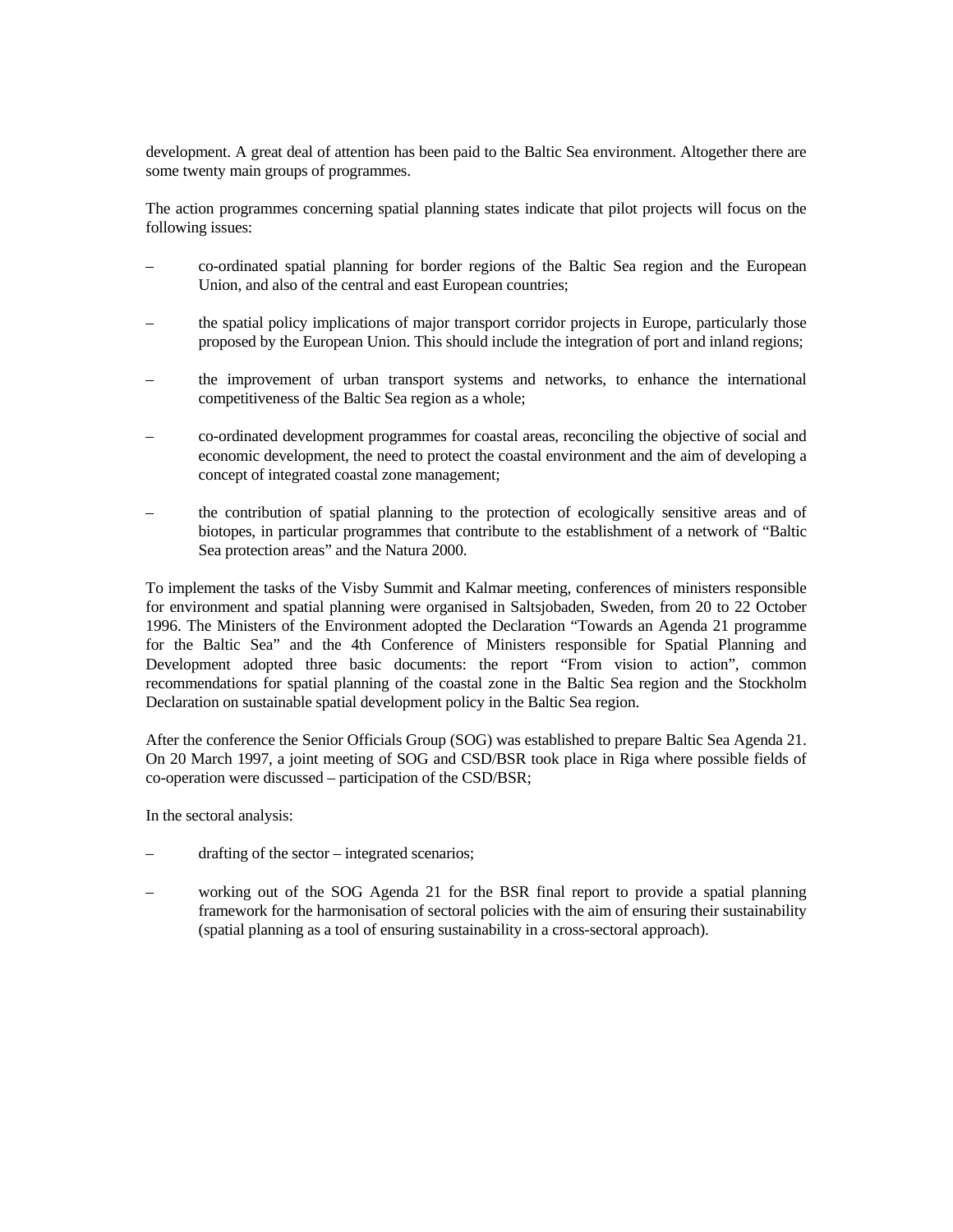All these activities are aimed at a sustainable development of the region, are closely related to the declaration of the Visby Summit and the action programmes on co-operation in the Baltic Sea region. It is obvious that the Baltic Sea co-operation gains momentum at all levels, its subregions, the local government, various governmental institutions and NGOs, and the private sector are becoming more and more successful and constructive. This process is going on in most diverse spheres and sectors; in economy, environmental protection, development of infrastructure, in education, culture and other fields. The development planning of these sectors inevitably includes the territorial aspect since spatial planning is the factor that helps to successfully co-ordinate and integrate the interests of various sectors.

The Baltic Sea region has become more important for the European Union due to the accession of Sweden and Finland, European associations with the Baltic states and Poland, and European partnership agreements with the Russian Federation and Belarus. This has resulted in a more active attitude of the European Commission towards the BSR. Also the Interreg IIC programme, specially tailored to the needs of multinational co-operation networks active in field of spatial planning, has just been announced. The BSR is considered as a separate unit within the Initiative Interreg IIC. With this initiative the transnational dimension of planning is incorporated into the structural policy of the Community. The letter of intent from four European Union member states has been signed. They have drawn the attention of the Commission to the fact that the desired co-operation has to include the countries in transition in all cases. Therefore funds under the Phare and Tacis programmes should be available to co-operate with Interreg IIC. Countries in transition have expressed their wish to participate in the Initiative.

The report "From vision to action" shows that the spatial planning co-operation within the Baltic Sea region has entered a phase where practical pilot and demonstration projects under the VASAB 2010 umbrella have been carried out, like "Spatial development framework" for the Polish-German border area, Latvian-Lithuanian-Belarussian cross-border co-operation, development zone "Tampere-Helsinki, Tallinn-Riga", Karelia-Atlantic project, TEM/TER and others. The BSR area has proved that it can develop in a short period of time.

Several significant pre-conditions are necessary to make the regional co-operation among the Baltic Sea states more successful. First of all, each country itself must encourage the recognition of spatial development and planning as a priority. It is equally important to improve co-operation with the institutions responsible for the allocation and utilisation of European funds and other financial resources. This would facilitate the implementation of spatial planning projects, aimed to integrate various sectors to ensure sustainable development.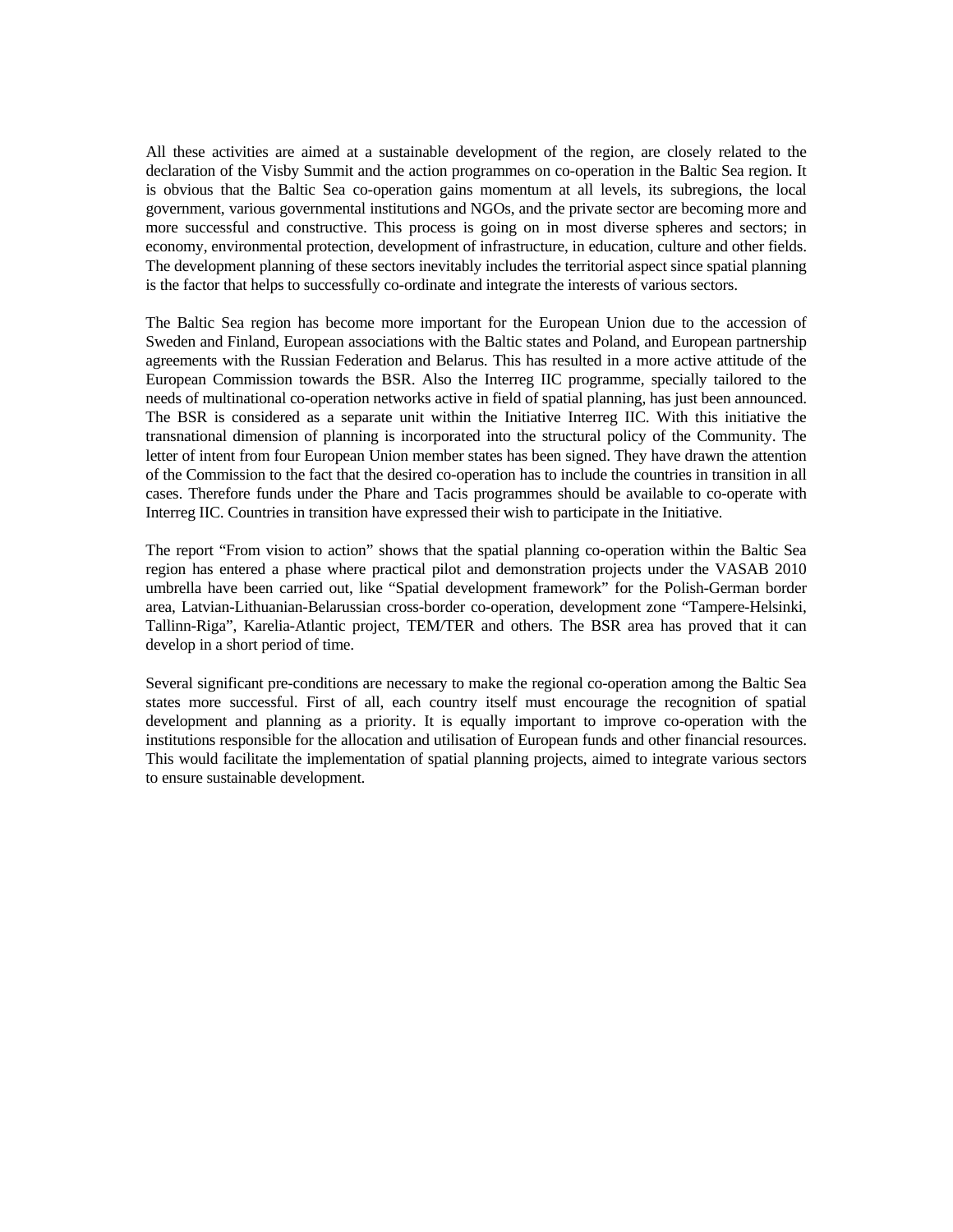#### **THEME 2**

# **TRANSPORT INFRASTRUCTURE NETWORKS IN THE COUNTRIES OF NORTHERN EUROPE AND LINKS WITH THE EUROPEAN NETWORK**

**CHAIRED BY**:Mr Yiannos Papadopoulos

 Chairman of the Committee of Senior Officials of the European Conference of Ministers responsible for Regional Planning (CEMAT)

# **REPORTS PRESENTED BY**:

Prof. Wojcieh SUCHORZEWSKI University of Technology Warsaw...........................................................................................................................................................

Mr Juri LASS Head of Planning Department Ministry of the Environment Tallinn.............................................................................................................................................................

Mr Jürgen FENSKE Ministry of Economic Affairs Technology and Transport Kiel .................................................................................................................................................................

Prof. Perttu VARTIAINEN University of Joensuu Joensuu ...........................................................................................................................................................

Prof. Sergey B SHLIKHTER Institute of Geography Moscow ..........................................................................................................................................................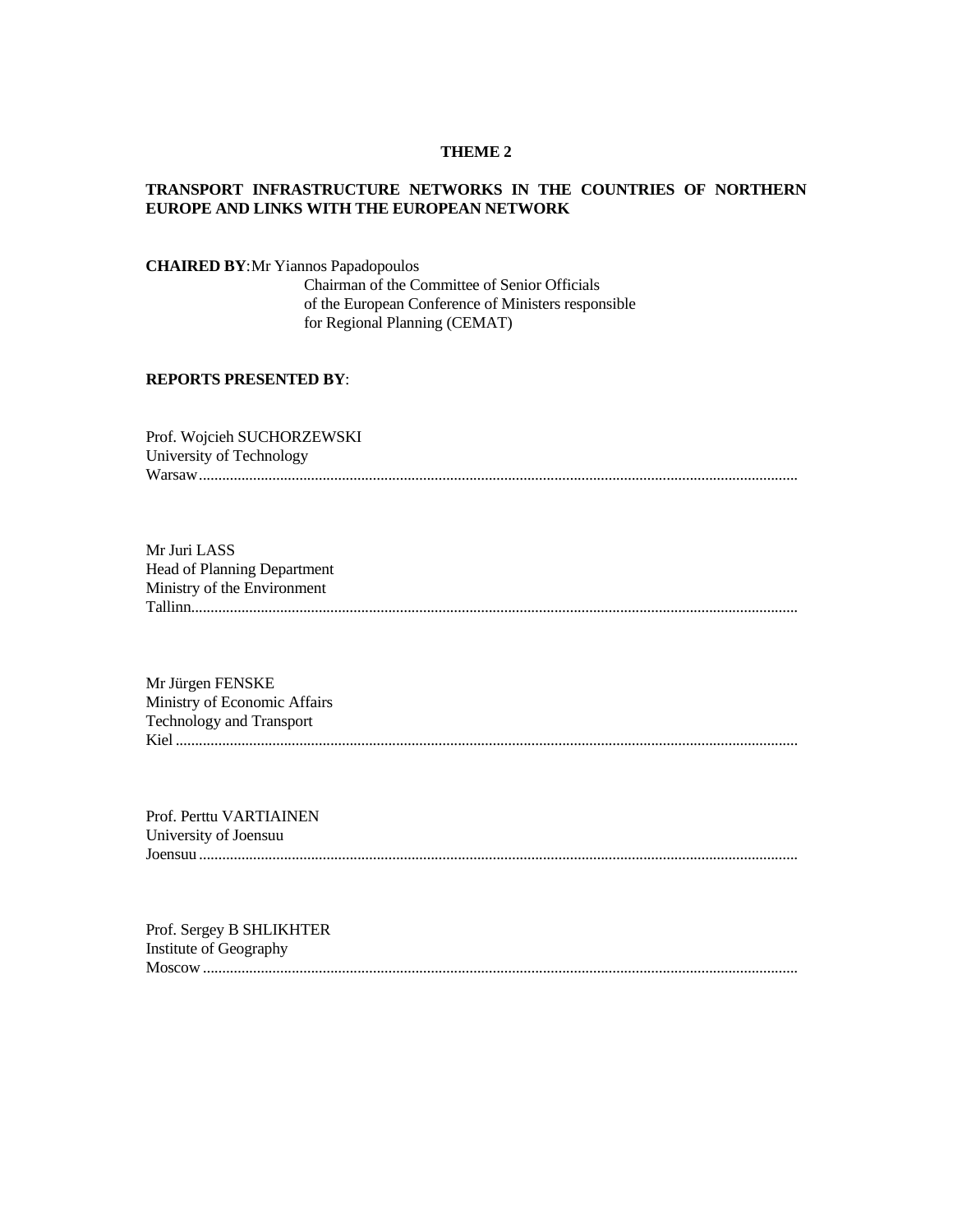# **TRANSPORT INFRASTRUCTURE NETWORKS IN THE COUNTRIES OF NORTHERN EUROPE AND LINKS WITH THE EUROPEAN NETWORK**

**How to improve the link between road and rail networks of the countries of northern Europe with the other European networks?** 

**Professor Wojciech SUCHORZEWSKI University of Technology Warsaw, Poland** 

#### **1. The scope of the report**

The geographic extent of what is called "northern Europe" varies depending on the organisation/institution dealing with the area. This paper focuses on the part of northern Europe where problems of integration of land transport networks are most acute, namely in Finland, Estonia, Latvia, Lithuania, Poland, north-eastern territories of Russia and Belarus. In the postwar divided Europe, this region was highly disintegrated, except for the territories of the former Soviet Union. This has been particularly true with respect to transport networks.

In a new political situation, a process of multidirectional changes has started. On the one hand, a new trend of fast integration has occurred among the countries of the western and eastern shores of the Baltic Sea. On the other hand, as a result of partition of the former Soviet Union and regaining of independence by Estonia, Latvia and Lithuania, some new barriers have been created. According to some opinions,<sup>1</sup> "instead of pushing for integration, these three states concentrate on strengthening their own national structures" which, of course, is fully justified by the political factors.

In the last years, all governments of the region have demonstrated their understanding that the quality of transport and communications links between them and between the region and the rest of Europe is a crucial factor in the integration processes. This has been manifested, *inter alia*, by active participation in various initiatives, programmes and international bodies such as the United Nations Economic Commission for Europe (ECE), European Conference of Ministers of Transport (ECMT) and the Baltic Sea Conference of Ministers of Transport. Associated agreements between the European Community and Estonia, Latvia, Lithuania, Poland as well as the partnership and co-operation agreements between the EC and the Russian Federation and the Republic of Belarus have brought about a new dimension to this process. Finally, matters relating to northern Europe have found their place in decisions of the pan-European Transport Conference.

While this paper concentrates on land transport, it is obvious that this type of transport cannot be totally separated from maritime transport.

<sup>1</sup> Raagmaa G.; New conditions for regionalisation in the Baltic Sea space. In: *European Space, Baltic Space, Polish Space.* Part I. Arl, Hanover, Euroreg, Warsaw 1997.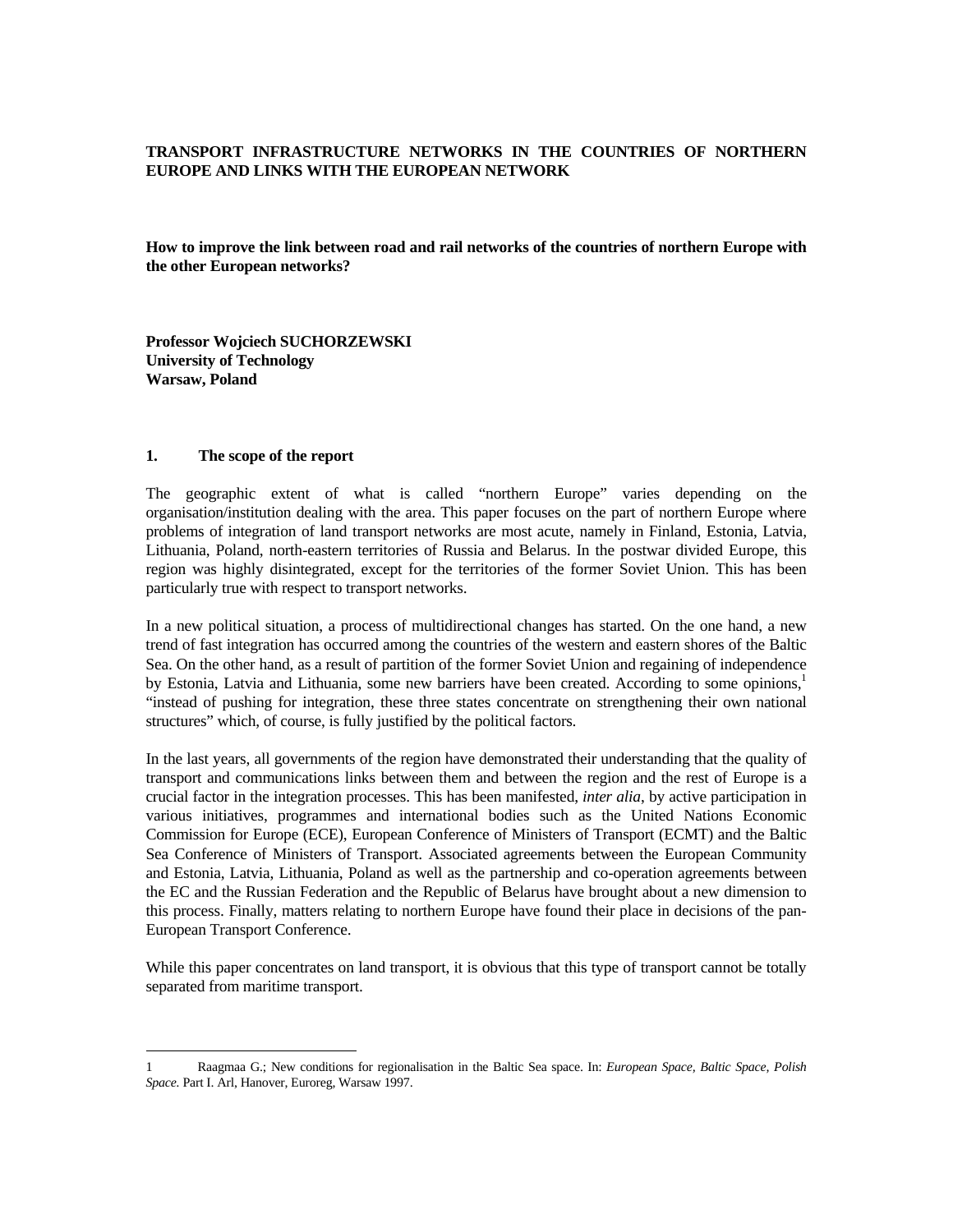### **2. General characteristics of roads and railways infrastructure in the region**

In countries of central and eastern Europe  $(CEEC)$ , emphasis was on the quantitative development of railway transport. However, the quality of the railway was low. Large sections of track were in an unsatisfactory technical condition, the traffic control system was outdated, and the quality of rolling stock poor. Differentiation of track gauge was another factor reducing the operational efficiency of railways. All these factors, in combination with inadequate operational efficiency, led to a very low level in the quality of service and economic efficiency. Generally, railways were not competitive in terms of speed, cost and convenience. Political changes, first of all the division of the former Soviet Union, further reduced the efficiency of railway transport because of an increased number of border crossings. At the same time, closer links with neighbouring countries made differences in tracks, electricity voltage even more apparent. With a larger number of countries involved, national fragmentation of services creates additional operational problems.

Road networks also have several shortcomings:

- motorways and expressways practically do not exist, most roads, including international roads, do not have access control and are used by mixed traffic – long and short-distance motor traffic and slow traffic;
- the standard of many sections of main roads is low; this includes geometric design, the riding quality and bearing capacity of the pavement; $\frac{2}{3}$
- many sections of major roads go through built-up areas, and some through city and town centres;
- international traffic is additionally affected by the insufficient number and capacity of border crossing points;
- the road traffic safety situation is dramatic; the rate and severity of road traffic accidents are much higher than in OECD countries.

In the past, road maintenance was neglected because priority was given to the upgrading and development of networks. This has changed in recent years. However, pavements and bridges have been deteriorating in an accelerated way because of a limited budget allocated to the road sector in most countries.

Border crossings constitute a special problem, as they are considered as main bottlenecks in transport systems in CEEC. In recent years, partially due to Phare/Tacis assistance, considerable improvement has already been achieved in this respect, the number of border crossings has been increased and procedures improved, including customs clearance procedures. However, on some borders the situation is still critical. As long as too much time is wasted at borders, increasing speed of road and rail transport does not contribute much to the improvement of transport efficiency.

<sup>1</sup> In this paper term CEEC is used with regard to countries of the former Soviet Union and countries of central Europe belonging to the former COMECON.

<sup>2</sup> Only a limited part of the network is prepared for 10 ton axle load.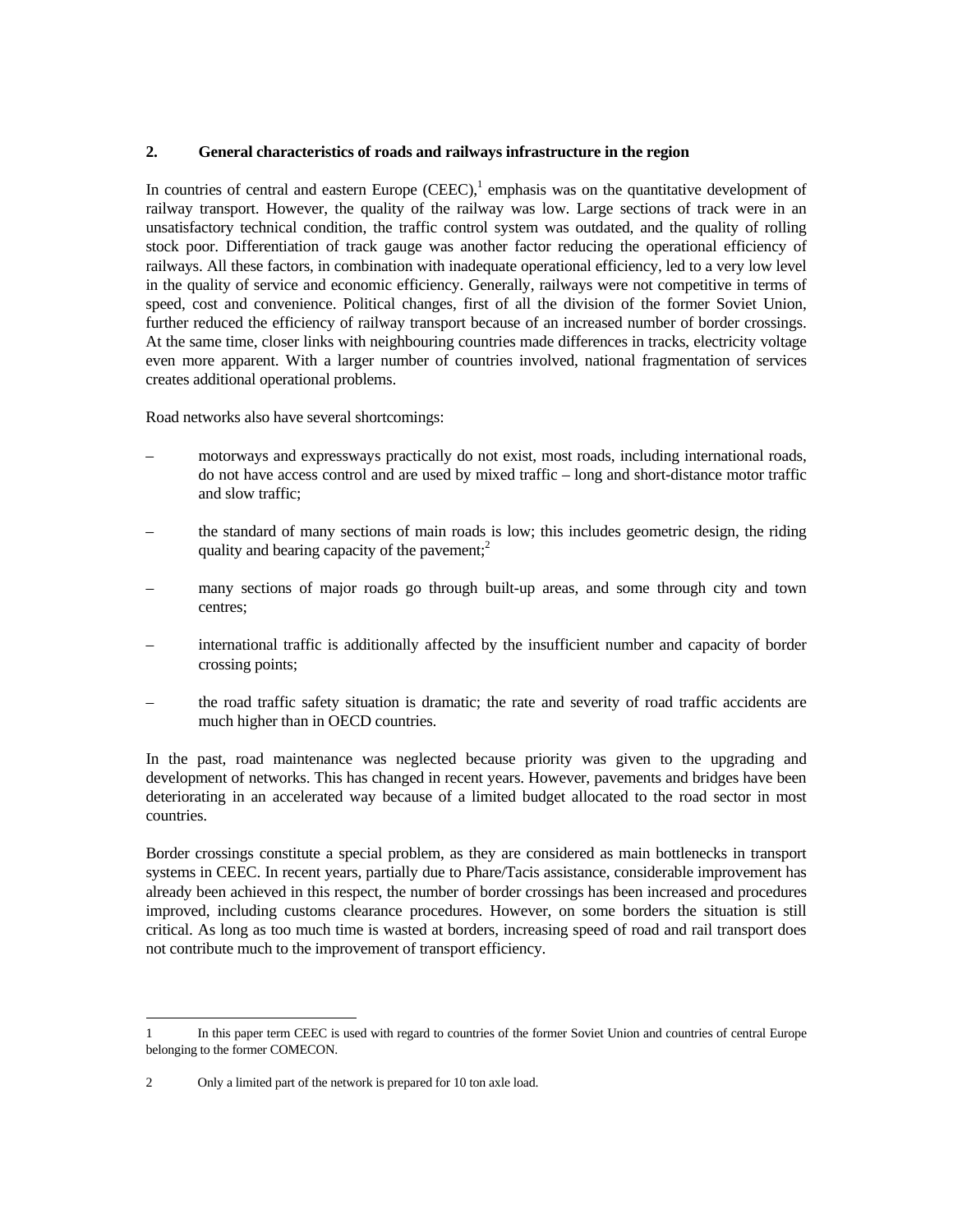# **3. Changing transport demand**

The political and economic reforms in countries of central and eastern Europe have already caused great changes in volumes and directions of passenger and goods transport. There is a shift of demand from the need to transport products of heavy industries to lighter consumer goods, from demand for low quality services to demand for high quality services, and from international traffic among the former COMECON countries to traffic between CEEC and European Union countries. There is also shift in modal split from rail to road transport.

The growth rate varies from country to country. While an extremely rapid growth of national and, especially, international traffic was observed in Poland<sup>1</sup> and other countries of central Europe, the growth in the Baltic republics was much slower. For instance, Estonia experienced a significant drop in road traffic between 1990 and 1993, despite the rise in car ownership.<sup>2</sup> However, the situation is rapidly changing. In Lithuania, on the East-West corridor connecting Klaipeda with Belarus road traffic volume increased by 18 per cent in the last two years and it is expected that this trend will continue.

Probably the most dramatic changes are observed in categories of goods transported. While, in the past, 80-90 per cent of traffic in the Baltic ports concerned exported goods shipped in bulk, this is rapidly changing. The fastest growth is in container traffic.

Many forecasts of travel/transport demand have been prepared for each country and for the region. The scale of differences is striking. For example, various forecasts prepared for Poland in early 1990s assumed that the growth factors for international road traffic crossing borders for the period 1990-2020 would be between three (minimum scenario) and ten to twelve (maximum scenario). The most recent forecasts are not so differentiated and, generally, it is assumed that the international traffic in the region will be growing at the rate of 3 to 5 per cent per year and that most of this increase will be in road traffic.

This is due to the rapid growth of motorisation and the growing role of road transport. In spite of a relatively low income level, the number of private automobiles is rapidly increasing and rates of car ownership per unit of GDP per capita became much higher than in more developed countries. For the time being, average annual mileage is much lower than in the countries of the European Union. However, it is expected that it will change with growing income, and road traffic will be increasing even faster than the number of vehicles.

While these trends cannot be considered as desirable from the point of view of a sustainable development concept, reversing them will not be easy. The point of the matter is that, on the one hand, reducing differentials in mobility is a clear objective of growth and convergence, but, on the other hand, increased mobility means higher pressure on the underdeveloped transport infrastructure and the environment. Finding a sound balance between meeting development objectives and protection of the environment is a difficult task.

 1 For instance, in Poland, in the period 1990-1996 the number of cars crossing the borders increased sixfold.

<sup>2</sup> ECMT, Group on Trends in International Traffic and Infrastructure Needs, Monographs, 1997.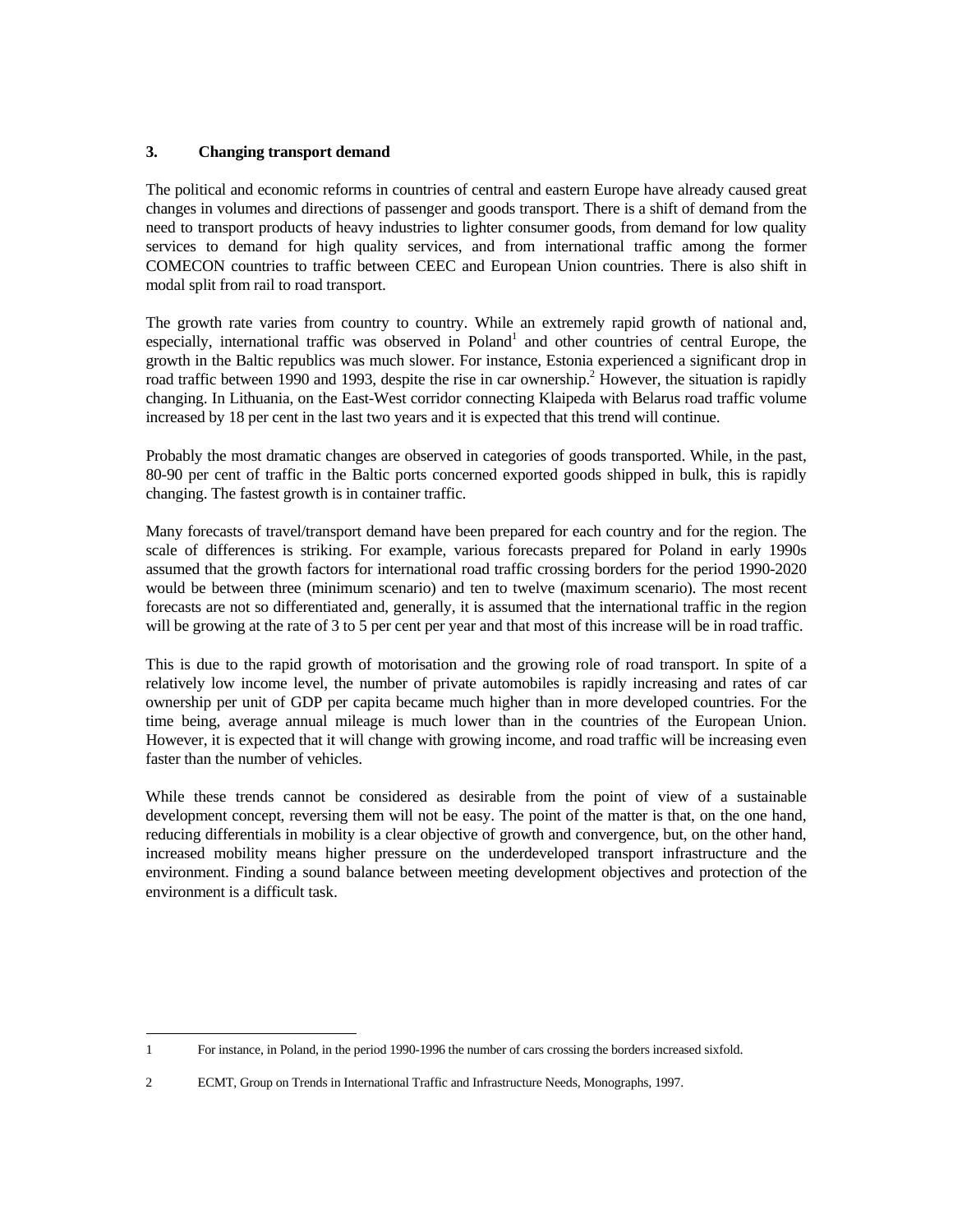As regards international traffic, it has to be noticed that the spatial pattern of the region under consideration is quite different from western Europe and most of central Europe:

- average population density is much lower;
- large urban centres are very few and the distances between them are great (e.g. Moscow-St Petersburg – 700 km, Moscow-Minsk – 700 km, Minsk-Warsaw – 540 km) with a low concentration of population and activities along transport links connecting these centres (Figure 1);
- countries are much larger in size.

All these factors together mean that any comparison between traffic patterns in western and northern Europe have to be made with great care. This is particularly true with regard to international traffic/transport. Short-distance traffic between the Netherlands, Belgium and Luxembourg (including cross-border shopping) is classified as international, while a considerable proportion of long-distance movements in Russia or even Sweden and Poland belong to the national traffic category.

However, it is not only a matter of classification. Large distances between population and economic activity centres and hence high costs (and long travelling times) reduce the probability of exchange. Reducing travel time through costly transport investment may increase the probability of longer travel, however the small volume of medium- and short-distance traffic along the corridor rarely make this investment economically/financially viable.

### Conclusions:

- i. the needs of international traffic can easily be over-estimated, particularly in large countries (such as Russia and Sweden), and medium-sized countries (such as Poland and Finland); this is particularly true with regard to peripheral countries;
- ii. the low density of population and economic activities and large distances between major centres make investment in a very costly transport infrastructure (such as high-speed railways and dual carriageway motorways) much less viable than in high density regions.

# **4. Programmes for improvement and integration of transport networks**

Until late 1980s, a very small part of road/railway networks of the region was included into the European transport system. This is best illustrated by the extent of networks encompassed by the European Agreement on Main International Traffic, Arteries (AGR, Figure 2) and the European Agreement on Main International Railways Lines (AGC, Figure 3).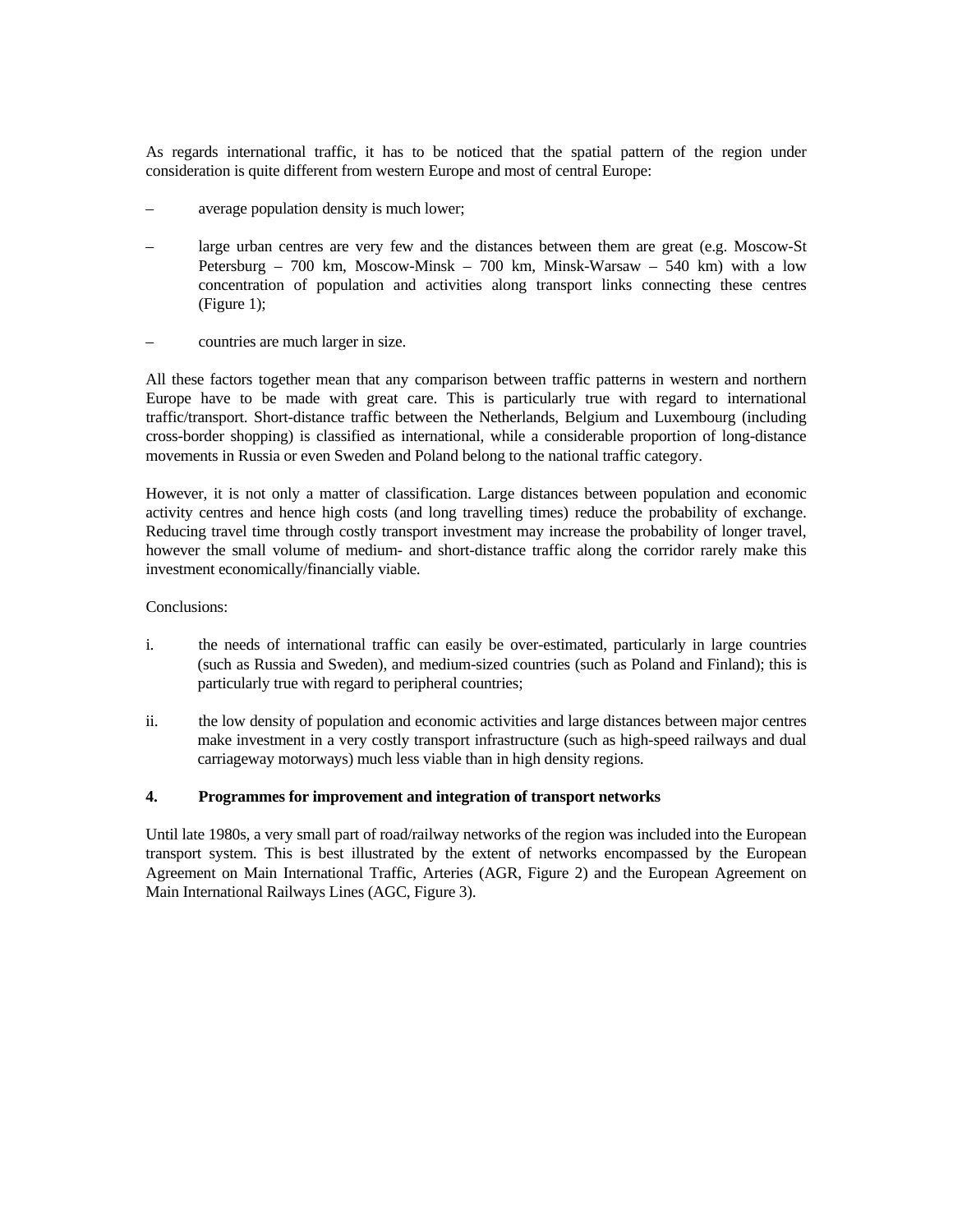In recent years, the situation has changed. Among several initiatives, the initiative of the governments of Finland, Poland and Sweden which led to the First Baltic Sea Conference of Ministers of Transport States<sup>1</sup> is worth mentioning. One of the decisions of the conference was an establishment of the working group on ways and means to develop a common vision of the transport system and infrastructure in the Baltic Sea region. The report<sup>2</sup> prepared by this working group and presented to the 2nd conference<sup>3</sup> contained, among others:

- an evaluation of the state of transportation in the region;
- an identification of priority areas for facilitation of the international traffic through development of transport operations and of infrastructure;
- a formulation of the proposals for common action.

This and other studies<sup>4</sup> provided an input to the concept of supplementing the Trans-European Network (serving the European Union) with a so-called "layer two priority corridors" serving CEEC. The year 2010 was chosen as the time schedule for this programme. This concept was adopted by the 2nd Pan-European Transport Conference<sup>5</sup>. The countries concerned, in the framework of the G-24 Transport Working Group and with the assistance of the European Commission and the international financial institutions undertook joint efforts to implement the programme. For all corridors, interested countries signed official agreements.

Among the nine multimodal priority corridors (Figure 4), two are directly serving the area of northern Europe:

- corridor I: Helsinki-Tallin-Riga-Kaunas-Warsaw with a branch Riga-Kaliningrad Gdansk;
- corridor IX: Helsinki-St Petersburg-Moscow/Pskov-Kiev-Ljubasevka-Chisinau-Bucharest-Dimitrovgrad-Alexandroupoli with a branch Kiev-Minsk-Vilnius- Klaipeda/Kaliningrad.
	- Corridor I (via Baltica/Rail Baltica)

Three main components of the Corridor I comprise:

- road Via Baltica connecting (Helsinki)-Tallinn-Riga-Kaunas-Warsaw;
- rail Baltica parallel to Via Baltica;
- road/rail branch Riga-Kaliningrad-Gdansk.

 1 Szczecin – 1992.

<sup>2</sup> *Transport System and Infrastructure in the Baltic Sea Region*. Doc. WGTIB/13/93. August 1993.

<sup>3</sup> Kaliningrad – 1994.

<sup>4</sup> For example north-eastern Europe Transportation Study prepared by Viatek Group and VTT in 1993 on behalf of the UN-ECE.

<sup>5</sup> Crete – 1994.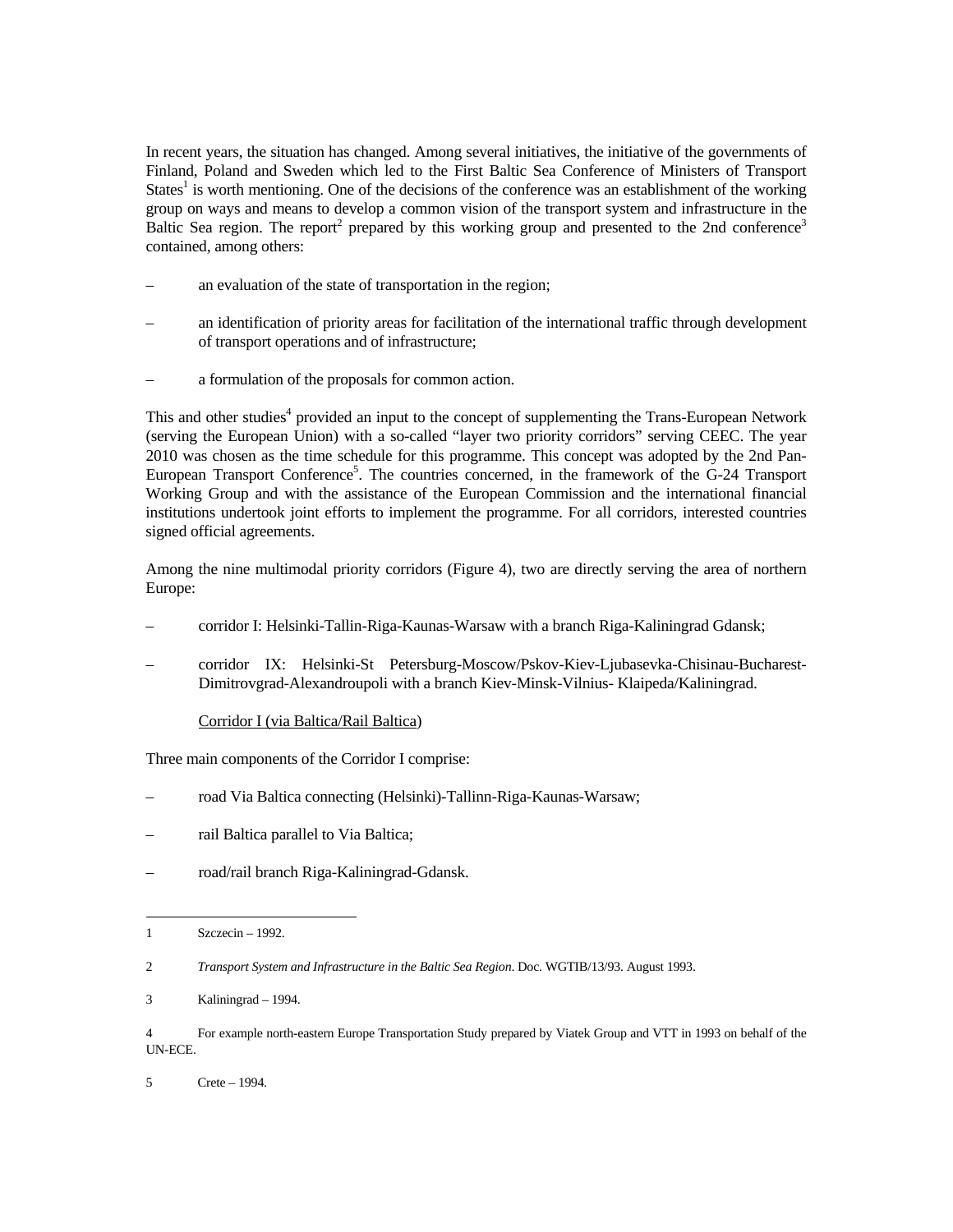For the Via Baltica road a five-year investment plan for the period 1996-2000 has been prepared and can be considered as approved by the governments involved.<sup>1</sup> The plan provides for a very quick improvement of the 445 km of existing roads, construction of seven urban by-passes, improvement of signing and markings, etc. The total cost of the programme implementation amounts to 172 million ecus, of which about 50 per cent are still yet to be found from sources such as the international finance institutions (IFIs).

Work on Rail Baltica is less advanced, with the exception of the Lithuanian section, where several studies have been completed (some of them financed by Phare). To alleviate problems caused by different gauge, the feasibility of a standard gauge from Sestokai (Polish border) to Kaunas has been studied. As a transitional solution, a cargo transhipment terminal in Moscova (near Sestoka) has been built.

In addition, as a part of the project to upgrade the east-west railway line (part of the corridor IX), the section Kaunas-Kaliningrad will be upgraded.

The operation of international transport in the corridor is seriously affected by excessive delays in border crossings. Some progress in solving this problem has already been made. However, there is still a need for the development of the boarder crossing infrastructure and improving procedures. With good prospects for a customs union between the three Baltic states envisaged for 1998, the Governments of Estonia and Latvia have decided to redirect the investment programmes from border crossings between the Baltic states to crossings with Russia and Belarus.

# Corridor IX (Black Sea-Baltic Sea through Kiev/Moscow)

This north-south Corridor is of a special character, as it is primarily connecting countries of the former Soviet Union, Romania and Bulgaria. For the Finnish-Russian part of the corridor a complete action programme was prepared for the period 1996-1998.

On the Finnish side, the road part of the Corridor belongs to the TEN priority project Nordic Triangle. It is envisaged that by the year 2010 the whole section of E18 road Turku-Helsinki-Vaalimaa (Russian border) will be upgraded to a motorway level, with the exception of the thirty kilometre Hamina-Vaalimaa section which will have a highway standard. On the Russian side, the reconstruction of the whole route M10/E18 known as Rossija and Skandinavja (Moscow-St Petersburg-Finnish border) was given a national priority status. This reconstruction co-financed by a World Bank loan should be completed by the year 2000. In addition, the authorities of Finland and Russia are working on the programme for the improvement of other road connections between Vyborg and the Finnish border crossing points such as Nujamaa and Imatra.

Prospects for improvement of a more direct Pskov-Kiev road are not so good. As regards the Kiev-Minsk-Vilnius-Kaunas-Klaipeda branch, an effort is made by the Lithuanian Government with Phare assistance, the World Bank and EBRD/J-EXIM loans to upgrade the Lithuanian section of this road. The implementation of the comprehensive Road Rehabilitation Programme started this year.

As for railways, it is envisaged that by the year 2010 the section between Helsinki and Vainikkala (Russian border) will be upgraded to allow speeds up to 220 km/h. On the Russian side, the modernisation of the Moscow-St Petersburg-Finnish border line was given priority status.

<sup>1</sup> All information on the status of corridor development programmes are based on: Draft Report on the Status of the nine Crete Corridors. European Commission DG VII, November 1996.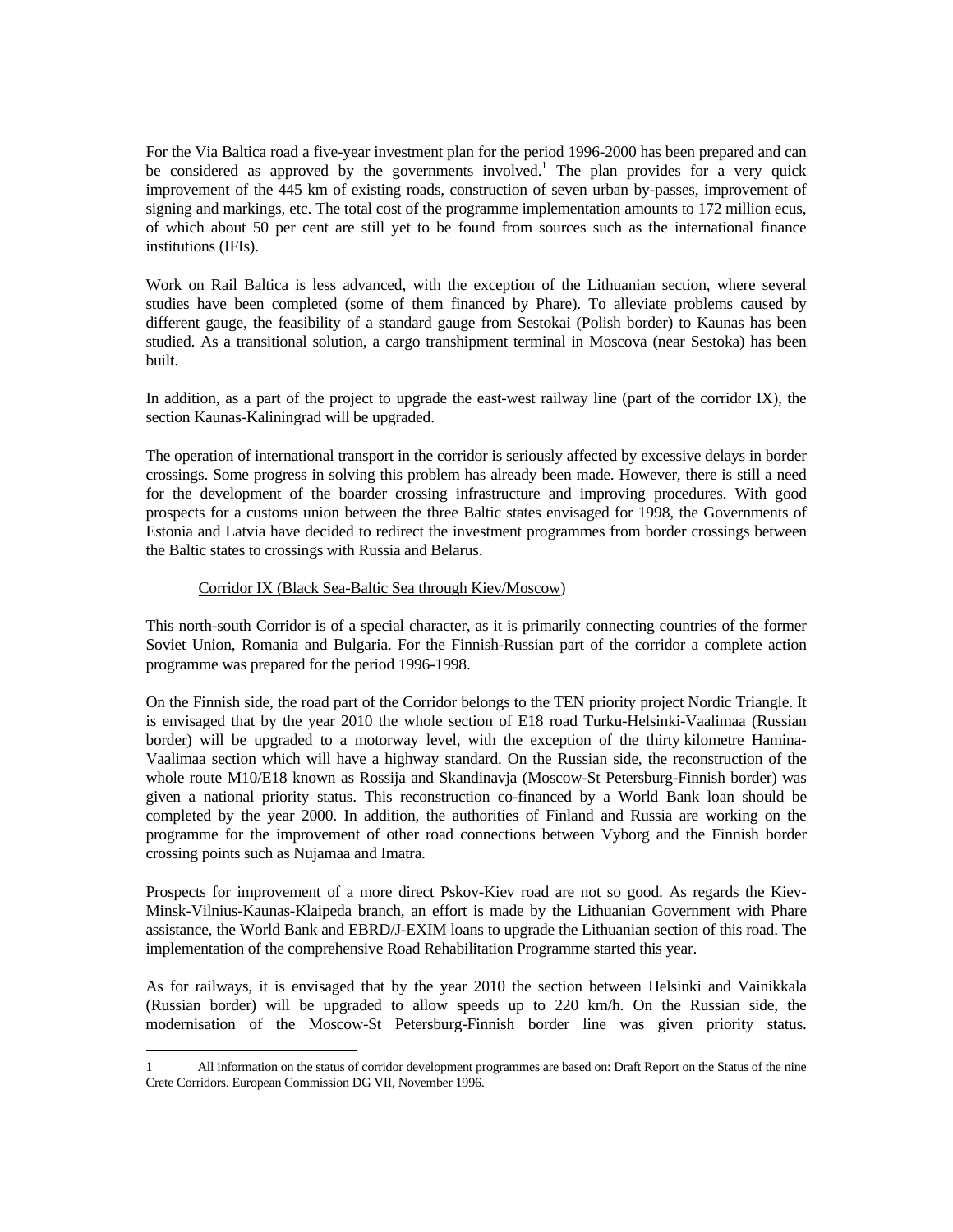Comprehensive reconstruction of the Moscow-St Petersburg section is almost complete. After installation of modern signalling and communications system and renovation of the rolling stock, speed of passenger trains will be increased to 200 km/h. A more ambitious programme envisages that by the year 2005 travel between Helsinki and St Petersburg will take three hours instead of the current six and a half hours.

The Minsk-Vilnius-Kaunas-Klaipeda railway link is in a very poor condition. On the Lithuanian section only 20 per cent of the line is electrified and a large part is single-tracked. The Railway Rehabilitation Programme covers the period up to the year 2010. Track renewal projects are financed from the EBRD/J-EXIM loans.

Where bottlenecks at the border crossings are a critical factor in transport operations, great efforts are made to alleviate this problem. The Vaalimaa road border station and Vainikkala rail border crossings have already been improved at the Finnish-Russian border. Work on the Russian side of this border is progressing well. The Medininkai border crossing point at the Lithuanian-Belarussian border is being modernised with the support of Phare that is also co-financing the improvement of the ferry terminal in the Klaipeda port.

A lot can also be expected from a joint Finnish-Russian-German project for the development of transport telematics in the Baltic Sea region, TEDIM. It deals with the interlinking of different means of transport with the objective to increase the efficiency of transport system operations. The Finnish and Russian railways have already started an exchange of electronic freight documents and three Finnish companies have started rapid transport links with speedy administrative procedures from Finland to Russia.

Two other corridors serve the northern Europe in a more indirect way:

- corridor II: Berlin-Warsaw-Minsk-Moscow
- corridor VI: Gdansk-Silina

# Corridor II: Berlin-Warsaw-Minsk-Moscow

This corridor is important for northern Europe because it can be seen as an extension of corridor I (Via Baltica/Rail Baltica) from Warsaw to Germany and other countries of western Europe.

A road traffic study financed by Phare for the Polish section of Berlin-Warsaw-Minsk-Moscow route was carried out in 1994-1995. As a result of an international tender, the Polish consortium Autostrada Wielkopolska SA has been awarded the concession to build and operate a 360 km long stretch of the A2 toll motorway from the Polish-German border at Swiecko to Lodz.

Rehabilitation of the E-20 railway line Kunowice (German/Polish border) to Warsaw is under way and it is expected to be completed by 1998-1999. The agreed technical standard is to allow speed 160 km/h and load 225 kN/axle.

Progress has been made in increasing the capacity of border crossings. At the Polish/German border a new freight terminal Swiecko II was opened and simplified procedures are being tested.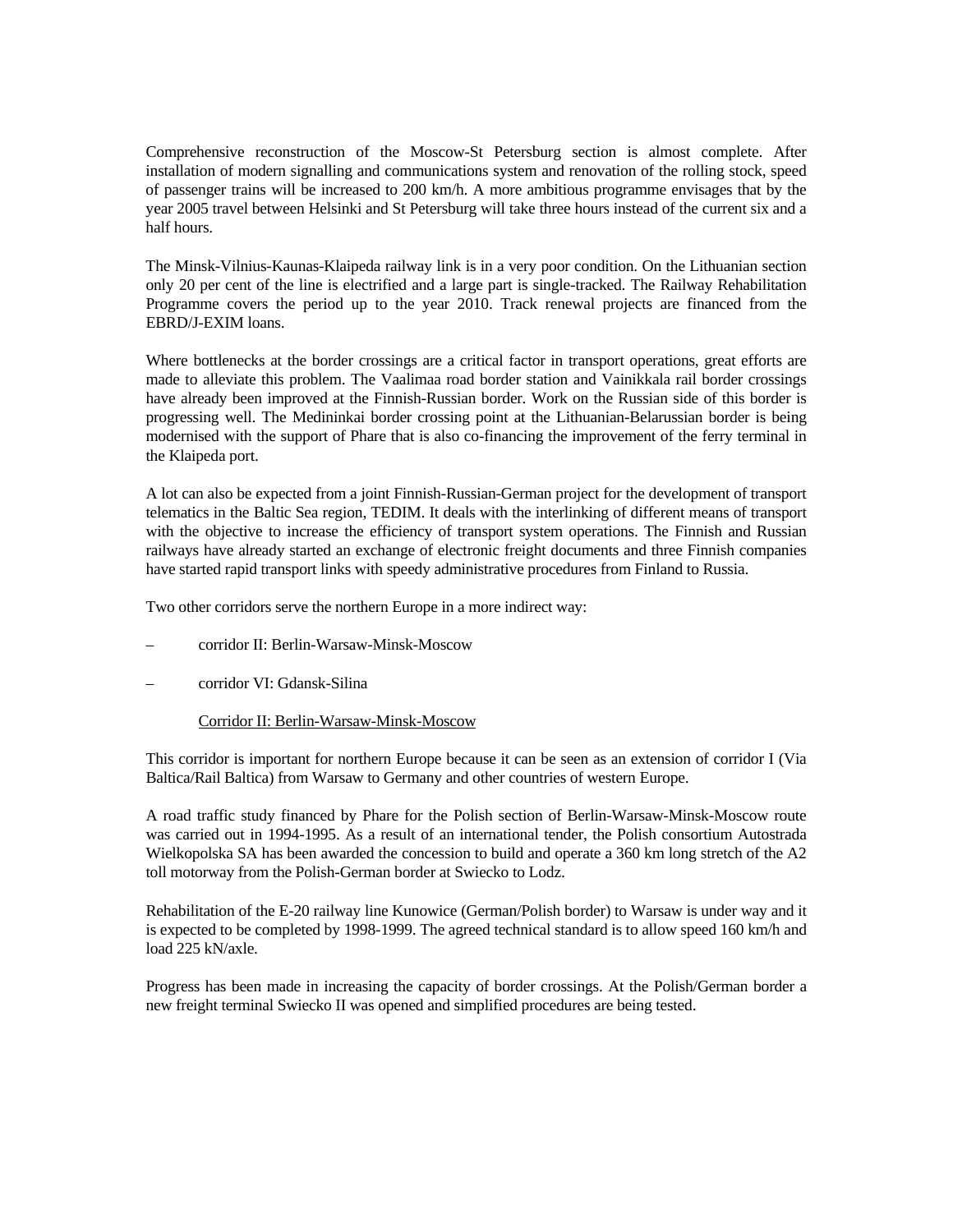# Corridor VI: (Trans-european north-south Motorway/Railway)

This north-south corridor VI has a long history, as the trans-european north-south motorway (TEM) project was initiated in mid-1970s. Together with the later established TER project (trans-european railway), it probably was the first case of closer trans-european co-operation in politically divided Europe. TEM/TER projects are of importance for the northern Europe, because they are conceived as serving traffic from Norway and Sweden directing it towards the south and south-eastern Europe. TEM is included in the Polish national motorway development programme, as a motorway A1. Preparations to construct the northern section of this motorway are well advanced. As other Polish motorways, this will be a toll road constructed according to a BOT system.

The idea of extending the TEM to Sweden and Norway was studied by the working group on ways and means to develop a common vision of the transport system and infrastructure in the Baltic Sea region established by the 1st Conference of Transport Ministers of the Baltic states. The proposed TEM-Scandinavia route (Figure 5) would start at Karlskrone (as a continuation of TEM which presently ends in Gdansk-Gdynia) and lead to Oslo. The governments concerned have not accepted the project promoted by regional authorities.

For the railway line Gdansk-Warsaw-Katowice possibilities of modernisation to allow traffic of tilting trains (*Pendolino*) with a speed of 160-250 km/h are being studied.

The success of the corridor concept encouraged the participating countries to submit sixty proposals to modify, but first of all, to expand the programme. Some of them concern the transport system in the Baltic Sea region. All proposals are to be considered in the process of the preparation for the 3rd Pan-European Transport Conference to be held in Helsinki in June 1997. However, taking into consideration very high costs of implementing already adopted programme (around 50 thousand million ecus) and limited resources, it is rather unlikely that the programme will be expanded.

# **5. Major issues in programming the development of transport systems**

It is obvious that, at the international level, attention is focused on solving problems of long-distance international traffic. However, national and local transport policies have to take into account other conflicting objectives and problems. In this respect, the following questions should be answered:

- what is the right proportion between investing in upgrading/development of international transport corridors, and in improving national/regional/local networks and facilities?
- should investing in new infrastructure be at the cost of maintenance, renovation and upgrading of existing infrastructure?
- how to divide resources between transport means?
- what is the right balance between investing in short-term measures and the long-term programmes and projects?

Each of these questions can be a topic of long debate. A short summary of the author's views is presented herewith.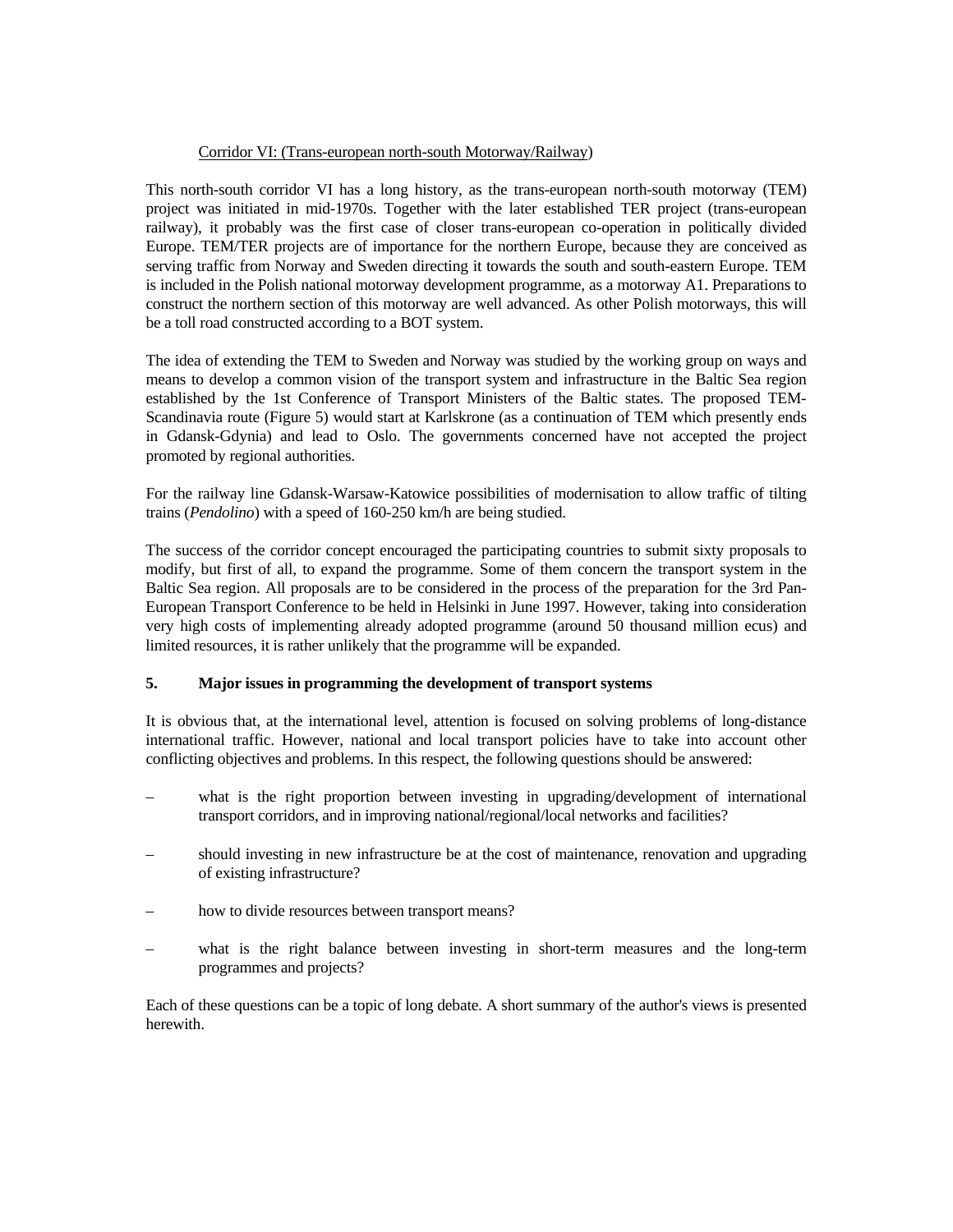# Competition for resources between transport means

First of all, there is competition between road and rail transport. While it cannot be doubted that rail transport is more environmentally friendly and, in many instances (but not always) more energy efficient, decisions on allocating resources for the upgrading and development of a railway infrastructure should be based on thorough economic analysis. Such analysis should take into consideration external costs. For the time being, there is little doubt that rail transport for freight can be competitive both within a combined transport system and for long-distance, bulk movement of low unitary value products. In the area of passenger transport, the role of the railway is primarily in serving high-density corridors and areas.

In any case, hopes that investment in railways could significantly curb the growth of road traffic (thus stopping investment in road construction) would not seem to be realistic.

### Maintenance – rehabilitation/modernisation – development

In various diagnostic studies of transport systems in the countries of the region<sup>1</sup> it has been pointed out that inadequate maintenance cause a very serious deterioration of transport infrastructure. Compared to other options of resources allocation, maintenance has the best benefit/cost ratio. In addition, the efficiency of maintenance programmes can be considerably increased, if a modern approach is applied in programming and management of infrastructure maintenance.<sup>2</sup>

Rehabilitation and modernisation of existing infrastructure is probably the second most efficient strategy. This is particularly visible in case of railways where, for instance, through rehabilitation of tracks and modernisation of traffic control a radical improvement of operational effectiveness has been achieved.

Obviously, better maintenance and modernisation alone will not meet new criteria for the quantity and quality of transport networks. In heavy traffic corridors, motorways, expressways and major arterial roads are the first on the list of viable projects, especially taking into consideration the possibility of private financing of their construction.

# Competition between international/national/local needs

Too often infrastructure modernisation/development programmes and projects are formulated with only one category of demand in view, namely international traffic. As it was pointed out under item 3, the spatial pattern of northern Europe in many cases gives rise to overestimation of the needs of international traffic/transport and, in particular, long-distance transit movements. The most viable projects are those which serve both short- and long-distance movements.

<sup>1</sup> For example by the World Bank EBRD, Japan International Co-operation Agency, Danish road administration, Atkins, etc.

<sup>2</sup> For example pavement management system, bridge management system.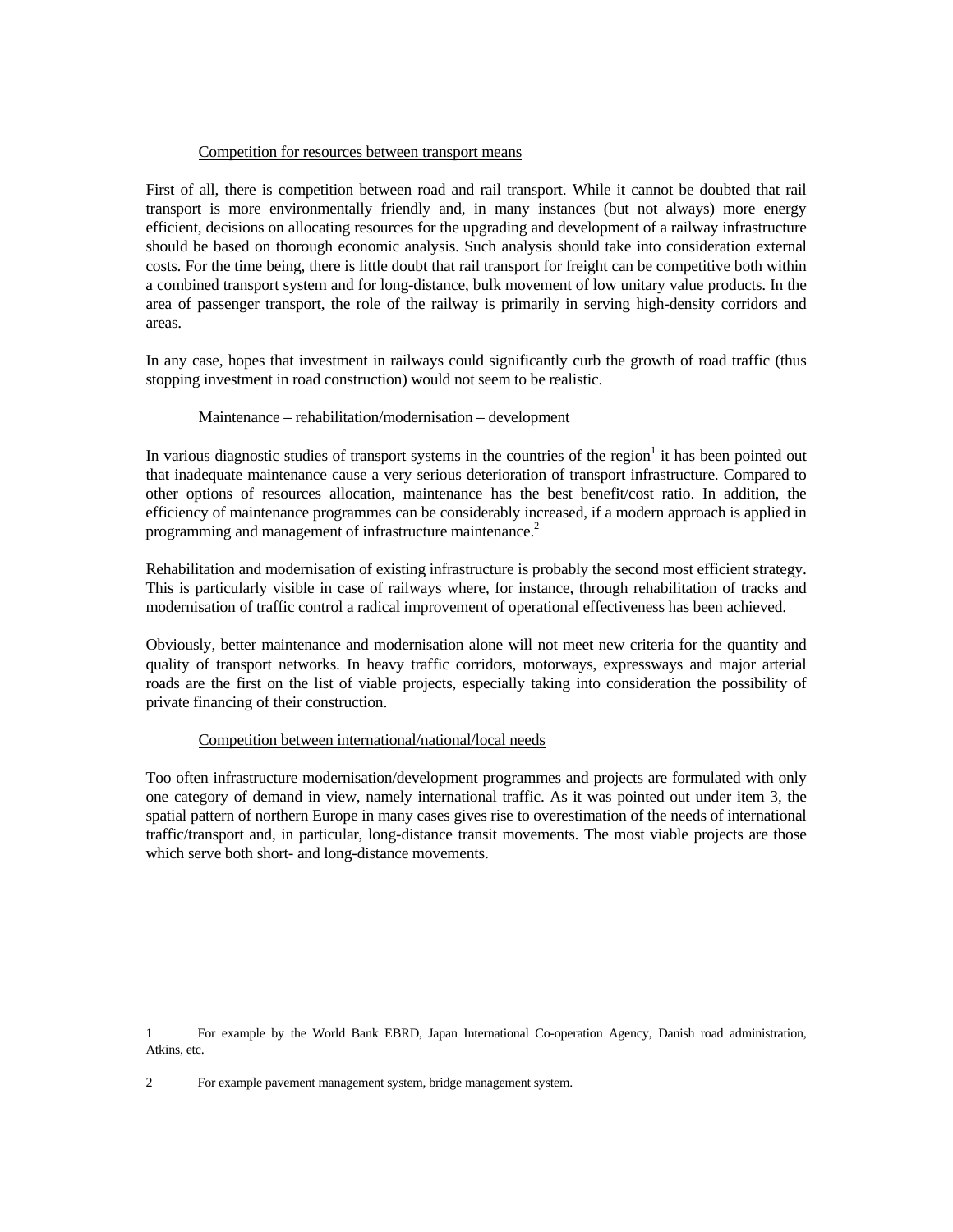# Short-term and the long-term programmes/projects

There is also a need to find the right balance between short-term projects, often with a very high rate of return, and medium/long-term programmes. Generally, in the CEEC it is considered that each engineering project should be designed according to long-term demand forecasts regardless of the cost. While in some cases it may be considered to be justified, generally such an approach could be queried on the grounds of high opportunity cost of scarce capital.

For instance, considerable resources are allocated to the construction of new, high-capacity border crossing points with permanent buildings. If prospects of joining the European Union by some CEEC materialise, or even if a group of countries establishes a free trade agreement, some of the facilities will be useless well before their technical life ends.

# Appropriate standards and technologies

Finally, there is a question of appropriate standards and technologies. It is generally assumed that CEEC should move progressively to adopt international (EU) quality, technical, safety and environmental standards and should use the best available technologies. However, the cost of full harmonisation in the short term is too onerous for practically all countries under consideration. This issue has to be analysed taking into account the real costs of adopting a particular standard confronted with social and economic benefits and taking into consideration the opportunity cost of the capital, which in CEEC is very high.<sup>1</sup>

The following factors must be considered in the choice of transport means and industrial technology:

- predicted transport volumes and movement distribution by travel distance;
- whether it is possible to separate passenger and freight transport;
- need to accommodate different technical standards (track gauge, power supply, system, etc.);
- environmental consequences.

If one tries to apply to northern Europe principles of applicability of different transport means and technologies in relation to the length of the trip which are valid for western Europe (Figure 6), projects of building high-speed railways designed for passenger traffic only for corridors such as Moscow-Minsk-Warsaw with distances between them equal to 740 and 540 km do not appear viable.

As regards roads, relatively low traffic volumes are predicted on large sections of major routes passing through low-density areas. For these sections, the concept of single carriageway expressway, not so much applicable in densely populated regions of western Europe, can be a viable alternative to a standard motorway.<sup>2</sup>

<sup>1</sup> More extensive discussion of these questions can be found in a paper presented by the author at the Council of Europe colloquy:The challenges facing European society with the approach of the year 2000: the transborder co-operation within sustainable regional/spatial planning in central Europe. Coll/Vienne (93) 3.

<sup>2</sup> This was one of the major conclusions of the just completed "Study of a motorway and expressway system for Poland" which aimed at updating the national road development programme. The study was prepared for the National Road Planning Bureau by the Institute of Roads and Bridges of Warsaw University of Technology.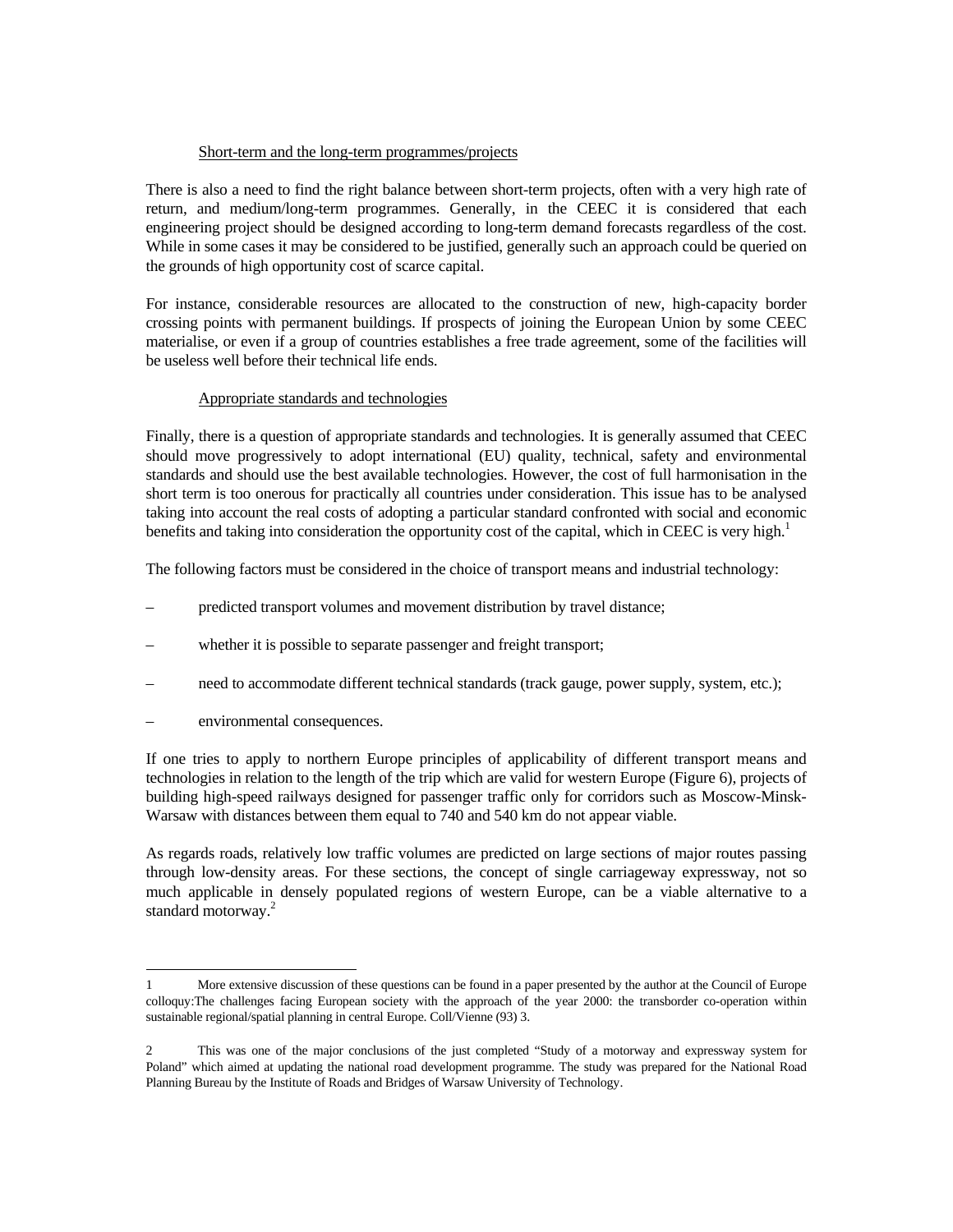# **6. Concluding remarks**

In a divided Europe, individual countries and groups of countries according to their regional and national needs and possibilities have developed transport infrastructure. International co-operation was limited to groups of countries, such as the European Communities, or COMECON. Efforts of UN-ECE produced results such as AGR, AGC and AGTC agreements, but these were far short of expectations and needs. Missing links, differentiated standards, bottlenecks and lack of inter-operability were reducing the capability of the transport system to serve international traffic. This was especially visible in the region of northern Europe.

Political transformation created a new situation. Closer political and economic links between countries which earlier belonged to different political configurations changed transport demand and created new possibilities for co-operation. Initiatives of the Baltic Sea countries coincided with efforts of the ECMT, UN-ECE and European Union to promote the creation of a coherent pan-European transport system. The European Union active involvement in promoting the development of a trans-European transport network has already brought about its first results, not only in the form of co-ordinated programmes but also tangible outputs such as new infrastructure at border crossings.

The concept of priority corridors was of a great value because it also created a common vision of transport system in northern Europe and led to focusing efforts on selected, most important projects. It is envisaged that the programme will be closely monitored and further developed by the recently established working group on Transport Infrastructure Needs Assessment (TINA), in particular, by the sub-group that is to deal with the northern part of Europe.

However, there are still many conceptual problems to be resolved. National budgets, even supported by the European Union and with increased involvement of international financial institutions, are still too limited to meet all competing objectives in the transport sector and national economy. In these circumstances, making choices as regards directions of investment and priority projects requires very thorough consideration. As regards less developed countries of northern Europe the following directions of investment should be considered:

- new infrastructure is not always the best solution, at least as long as existing infrastructure is not rehabilitated and fully used through better management; upgrading the existing systems requires investment in hardware<sup>1</sup> and software;<sup>2</sup>
- full harmonisation of standards in the short term will not be possible due to the economic situation in CEEC; consequently, a great effort has to be made to select appropriate standards at various stages of development;
- priority has to be given to overcoming bottlenecks and barriers, first of all at borders between countries which belonged to different political constellations;

 1 For instance, rail, road and air traffic control systems, rehabilitation of tracks and power supply systems, etc.

<sup>2</sup> Streamlining management and operation, development of human resources, etc.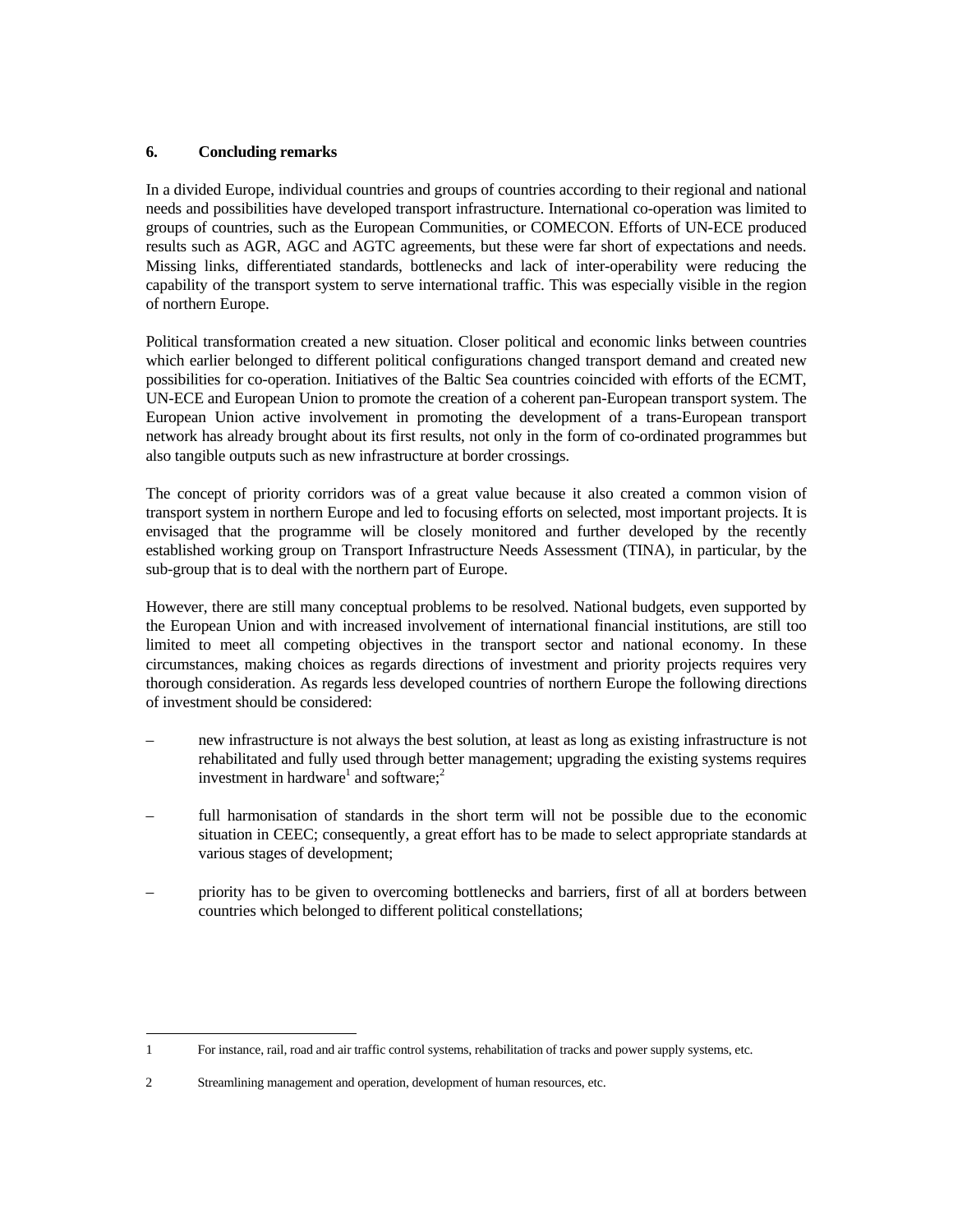- in countries with a low density of population and economic activities, solving problems of international and national long-distance traffic does not necessarily require very costly infrastructure such as motorways, high-speed rail along the whole length of transport routes, upgraded railways, serving both passenger and freight traffic, singlecarriageway expressways may be more viable options;
- complementarity of different level networks (local, regional, national, international, is of extreme importance.

Finally, it seems that there is still not enough understanding of the role of transport in the process of social and economic development and integration.<sup>1</sup> This is a gap that should be urgently filled through more in-depth studies of transport-economy interlinkages in the specific situation of the countries of northern Europe.

<sup>1</sup> See, for example, R. Vickerman. *Restructuring of the transport network*. EUREG, No. 3/1996.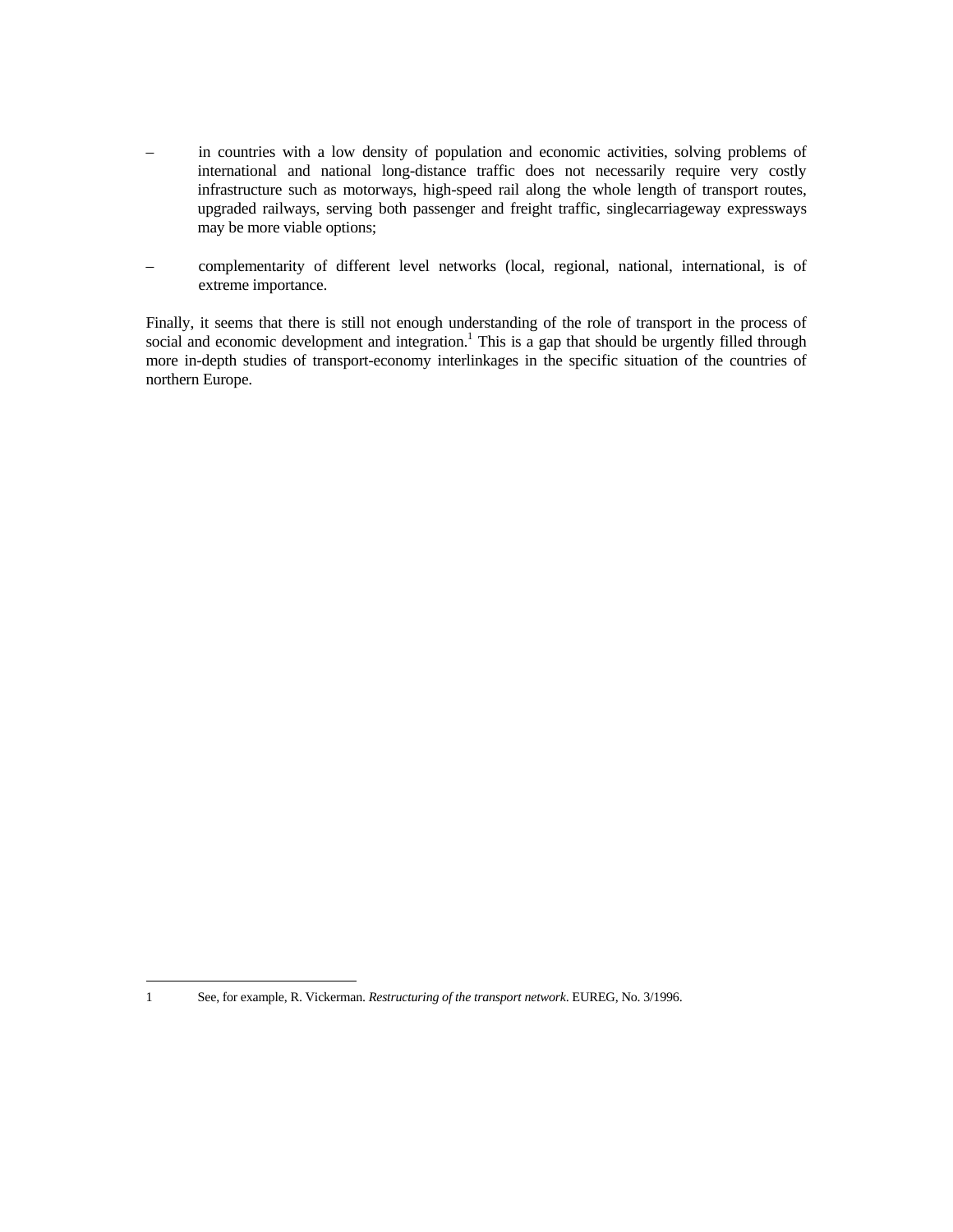# **TRANSPORT INFRASTRUCTURE NETWORKS IN THE COUNTRIES OF NORTHERN EUROPE AND LINKS WITH THE EUROPEAN NETWORK**

**The role of transport infrastructure in spatial planning** 

**Mr Juri LASS Head of Planning Department Ministry of the Environment Tallinn, Estonia** 

## **VASAB 2010 and mobility networks**

Collaboration of countries around the Baltic Sea on spatial planning began in the late summer of 1992. Now this work is known under the name Vision and strategies around the Baltic Sea 2010 (VASAB 2010)**.** It is a common, interactive teamwork of representatives of all the eleven participating countries. Results of this work were adopted by the inisters responsible for spatial planning at the Tallinn Conference in December 1994 and at the Stockholm Conference in November 1996. According to the Tallinn report and the Stockholm declaration, VASAB 2010 work is concentrated on four basic subjects:

- balanced settlement structure and urban network;
- mobility networks;
- specific types of areas;
- planning system and exchange of knowledge.

It was decided by ministers to start pilot/theme projects to further elaborate the overall guidelines of Tallinn report. Some of those projects will cover the whole Baltic Sea region, but the majority of them are limited to some Baltic subregions. The majority of pilot projects concentrate on the problems of different transportation corridors.

# **Objectives for the THOR Development Zone Project**

One of the pilot projects of VASAB 2010 is the Tampere-Helsinki-Tallinn-Riga (THOR) Development Zone. It was launched in co-operation between Finland, Latvia and Estonia at the end of 1995. The objectives of the project were set as following:

- environmentally sound economic development of the zone;
- spatially balanced development both on national and regional scales;
- development which respects cultural aspects of human life and local traditions;
- competitiveness of the zone as a location of economic and other type of activities;
- better understanding of the opportunities offered by railways and water transport as alternatives to road transport;
- better understanding of the role of the zone within the European context.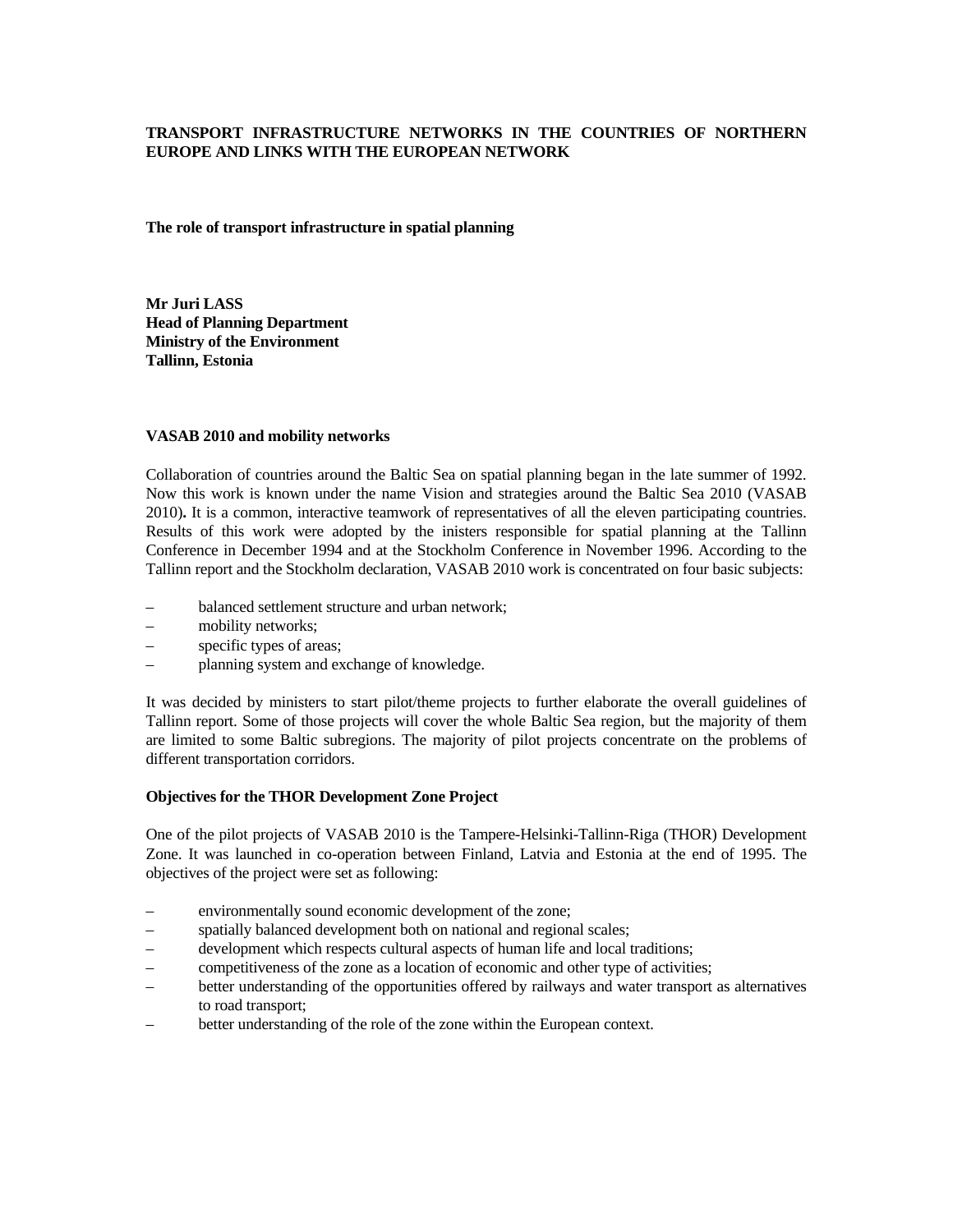Apart from the above-mentioned development objectives the planning process itself aims at:

- increasing the interaction between the planning and governing levels (state, county, municipality), sectoral administration and states;
- increasing the understanding of strategic planning as a learning process;
- providing synergy through the planning process.

Representatives of the participating countries elaborated these objectives and aims after the initiation of a teamwork project. Our different experiences were all to be pooled into a joint venture. Thus a friendly and co-operative basis for the next phase of work was created.

The THTR Development Zone Project is the first stage in a broader approach to issues concerning the Tallinn-Warsaw transport corridor, i.e. Via and Rail Baltica. Within the VASAB 2010 framework a pilot and training project has been carried out, according to appropriate methodology.

Further work on Via and Rail Baltica within the VASAB 2010 framework is planned under the Riga-Shiauliai/Kaunas-Warsaw Development Zone Project. This project will promote better communication and interactive co-operation between VASAB 2010, Estonian Spatial Development Guidelines EESTI 2010, the county plans and municipal plans of the area.

# **Advantages of interactive planning process**

A well-organised planning process creates a lot of synergy that considerably speeds up development in the planning field and promotes development also at other planning and administrative levels. This is not just a claim, it is an experience gained in Estonia from recent planning practice. In the course of the VASAB 2010 work and by the example of the most successful pilot county and municipal plans we have understood the advantages of well-built-up interdisciplinary teamwork. We have understood that in the case of interactive, synergy-producing planning work the planning process is even more important than the planning document produced as a result.

A well-established planning process:

- creates interactive relations between different sectoral fields and all participants in planning;
- creates new skills and knowledge, and synthesises them;
- provides an impulse for other planning and governing levels;
- creates readiness for investment;
- secures on-going continuity of development processes;
- helps to create a genuine team of the staff of the local government (county government);
- binds the participants in the planning process much more strongly to the responsibility of implementing the plan.

In short a well-established, interactive, synergy-producing planning process is first and foremost a learning process.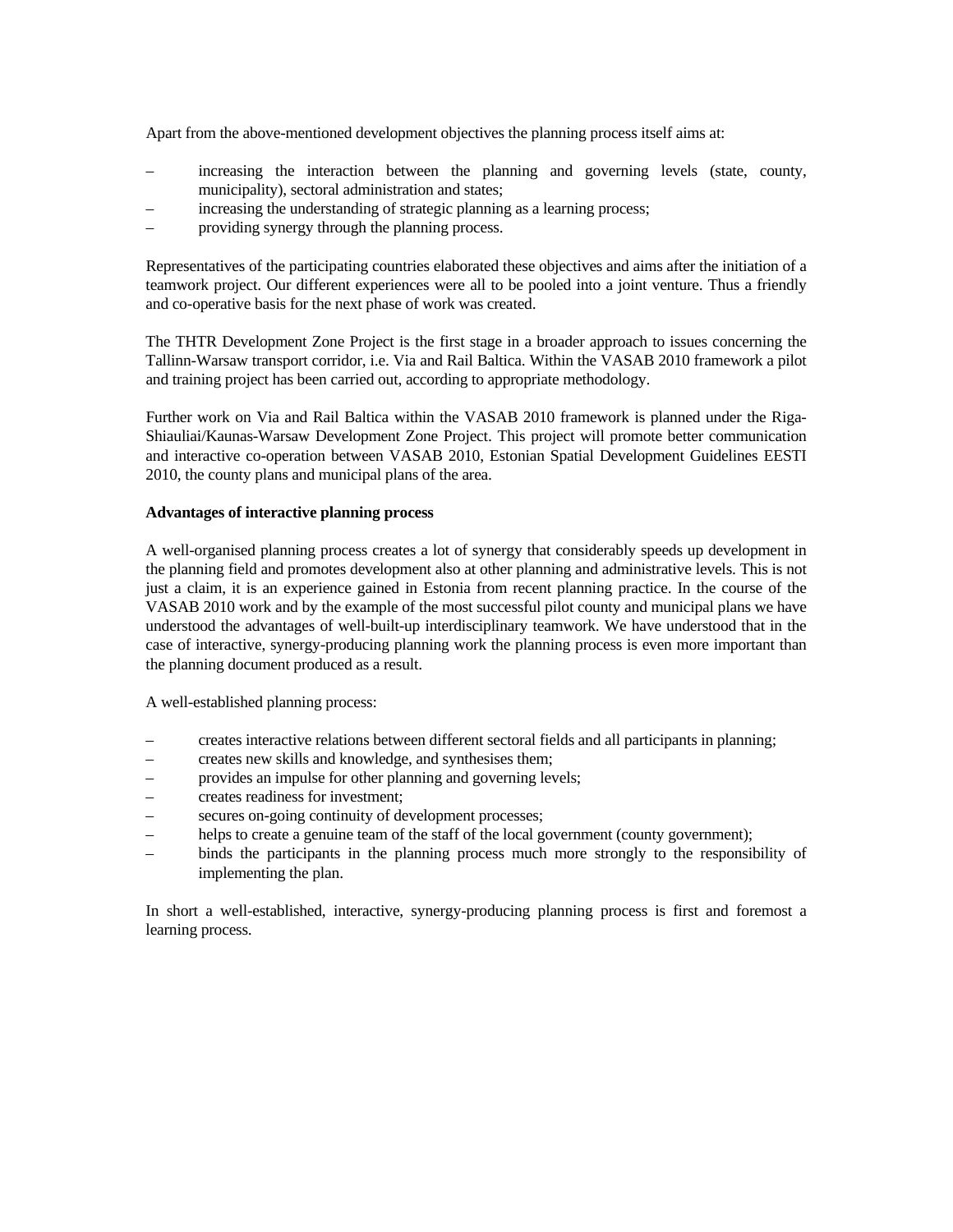#### **Experience of Pärnu county planning**

Proceeding from the understanding that the THTR Development Zone Project must be first of all a learning process, we started to build up the planning process of THTR. The experience gained from the process of preparing the Pärnu county plan was very helpful here. In case of the Pärnu project, with the help of the Finnish consultant, we applied extensively for the first time in Estonia methods of strategic planning – SWOT (Strengths, weaknesses, opportunities and threats) problem analysis and the appropriate procedure management methods. The fact that from the very beginning the county government also managed to actively involve in the teamwork representatives of municipalities should be considered their biggest achievement. This triggered the interest of local governments in planning and in directing their own, socio-economic and territorial development. With the help of the county government and representatives of our ministry's team, work was organised on the spot to analyse the development potential of municipalities and to clarify the possible contribution to the general development of the county. As a result of this work several municipalities in Pärnumaa have initiated work on putting together their comprehensive plans. At this stage, remarks were made that Pärnumaa was contamined with a planning virus. I have called this planning synergy. As the projets in Pärnu have been truly successful, they have also aroused great interest in other local governments and counties in Estonia. At the same time, the people in Pärnu town and county have felt obliged to actively share the experience gained from the pilot project with others – which was one of the aims of such a project. This has gradually created an awareness in Estonia that putting together a plan can be an intriguing and fascinating experience, also rewarding for the local community and even more so when the community is involved in the process. There is hope that the rest of Estonia will not be immune to the virus. The first promising signs are already there.

### **Participants in the THTR Development Zone Project**

The Tampere-Helsinki-Tallinn-Riga Development Zone Project is a development and training project, the objective of which is raising awareness of opportunities and threats in connection with Via and Rail Baltica through a work process involving as wide a circle of participants as possible and enabling the development advantages linked to Via and Rail Baltica to be extended. Everyone is aware of the fact that Via and Rail Baltica have been included in the nine most important, so-called Crete Corridors in Europe. In order to make the work with THTR Development Zone an as efficient as possible learning process, all the governing levels, sectoral authorities and other stakeholders had to be involved. The THTR zone comprises three counties in Estonia – Pärnu, Rapla and Harju, with sixty-three local governments including two major towns – Tallinn (460 000 inhabitants) and Pärnu (50 000 inhabitants). During the past years relatively strong unions of local governments have been established enabling communication at international level for the THTR project to mainly take place between the unions and the two major towns. At national level we have tried to involve as many local governments as possible. At national level in Estonia the relevant ministries have been involved – Ministry of Economy, Ministry of Internal Affairs (issues concerning local governments and regional policy), Ministry of Roads and Communication and other sectoral authorities. The leader of the project in Estonia is the Ministry of the Environment; the work here has been the subject of co-operation projects between Estonian and Finnish ministries in 1996 and 1997.

The Finnish party is represented in the project by Häme and Tampere Regional Councils, the Finnish Ministry of the Environment (which is also the general leader responsible for the VASAB 2010 pilot project) and appropriate sectoral authorities.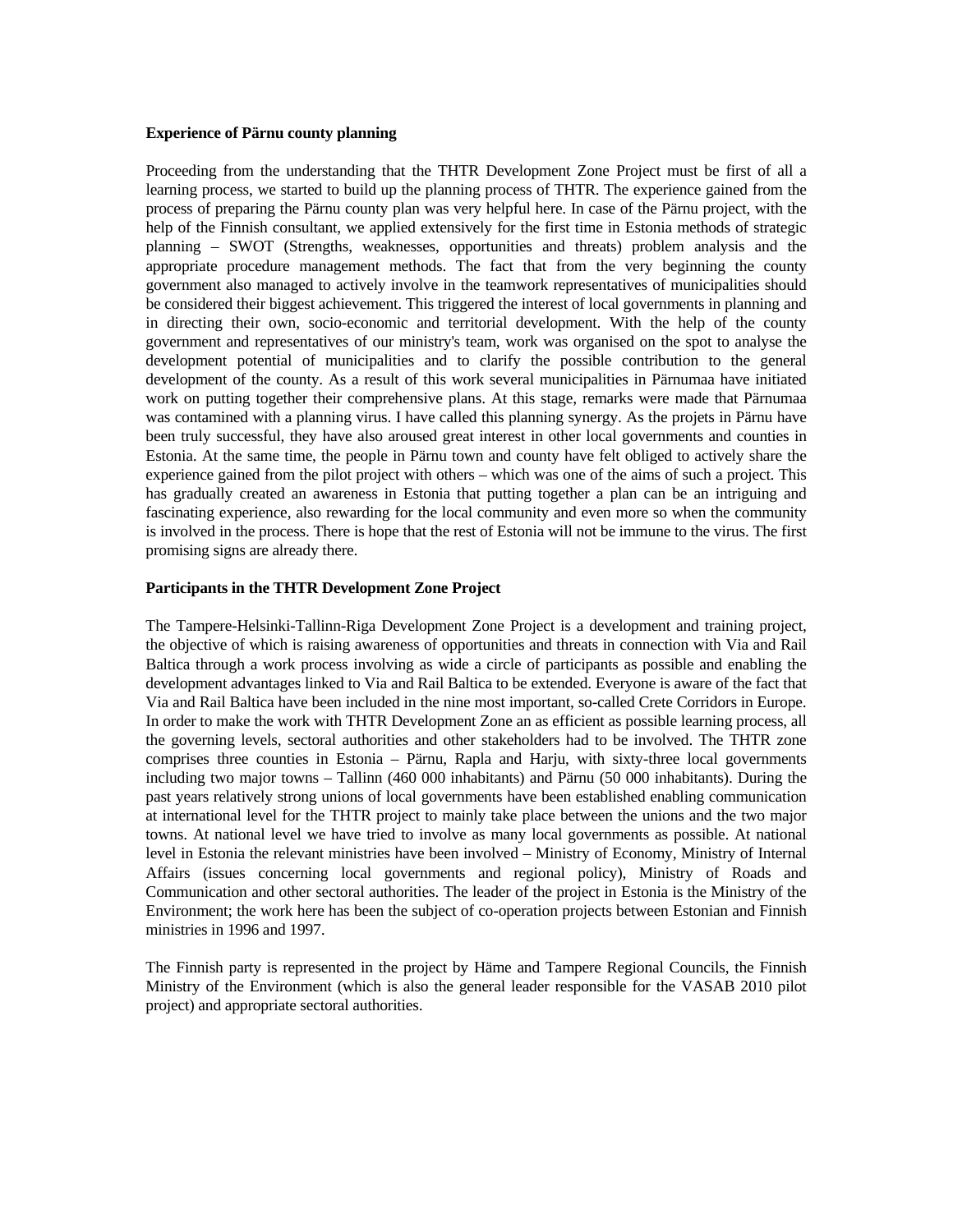Riga and Limbazi Regional Councils, the City of Riga, the University of Latvia and appropriate sectoral authorities, represent the Latvian party. The leader of the project in Latvia is the Ministry of Environmental Protection and Regional Development.

### **Project management**

Management of the THTR Development Zone Project is carried out at two levels – international and national.

The work at international level is managed by a six-member task force including representatives of the Ministries of the Environment of the three countries, the majority of whom are also members of the Committee on Spatial Development for the Baltic Sea region.

National level project management in each individual country is carried out with slight differences according to the local traditions and needs. In Estonia representatives of the Ministry of the Environment and the counties were involved.

Each country has also employed a company of consultants for the methodological and conceptual preparation of work, recording of the results of work and filing of project documentation. It has been agreed that the main consultant should be the Finnish company Maa ja Vesi OY.

### **Content-related work with the project**

The work with the THTR development project has been envisaged initially in three phases:

- Phase 1: Investigation of interests, possibilities and threats of the zone;
- Phase 2: Working out alternative visions for the zone;
- Phase 3: Formation of common development goals and strategies for the zone and its subregions.

The work is performed as national or international teamwork, the project's conception being as an interactive learning process. The involvement of local governments or/and their county-level unions in this international work has been very beneficial. The project:

- involves local governments in decision-making on a broader international level;
- teaches them methods of contemporary teamwork;
- enables them to view their own problems and potential in a broader international context;
- helps to make (international) contacts necessary for development;
- creates better options of (international) marketing for local governments.

The implementation of the interactive learning process substantially improves:

- co-operation between different governing levels of the state;
- co-operation between ministries and counties of different countries.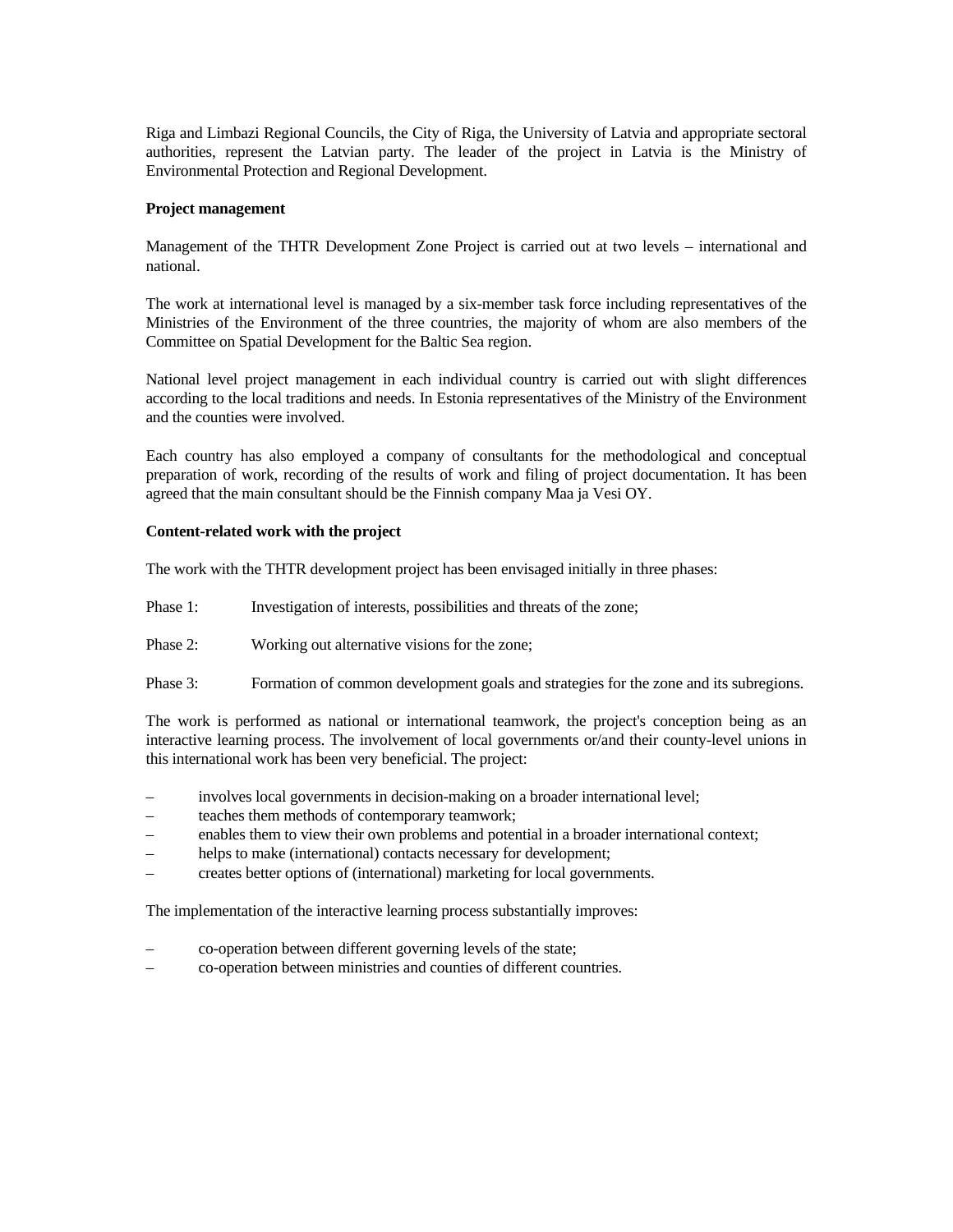As Via and Rail Baltica have aroused great interest and development expectations in local and county governments of the region and the structure of the project up to now has stimulated participation, interest in further involvement has been active in all of the three countries. The first phase of the project was initiated in December 1995, the second in November 1996. As an outcome of the first phase, three interlinked project components were identified for further elaboration:

- a. settlement structure and economic co-operation;
- b. mobility and infrastructures;
- c. environment and cultural heritage.

Utilising the examples provided by VASAB 2010 – and ESDP – processes, will programme the continuation of the THTR project. Before the preparation of alternative visions, which is the ultimate goal of the second phase, it is necessary to deepen the knowledge and analysis of the current trends in the three subject areas identified during the first phase of the project. Therefore, phase 2 of the project will be divided into two separate stages:

- Phase 2A: trend scenarios;
- Phase 2B: alternative visions.

In line with a modified ESDP structure three types of analysis will be produced within each component during phase 2A:

- 1. Trends indicating the likely development in the future provided that no corrective measures are taken by the authorities and other factors of spatial development.
- 2. Problems that may eventually arise or become more serious due to the spatial development trends identified above.
- 3. An analysis of the current potential or that to be identified for the development of the zone.

The results will be presented on maps together with explanatory statistics and text. The analysis could be focused but not restricted to the following topics, which are defined here largely on basis of the discussion at the Jurmala seminar.

Phase 2A has been planned for completion by summer 1997. In Estonia the main emphasis has been put on work at national level. Workshops in each participating county create a better awareness of local problems and potential. They are grouped in national and international workshops.

# **Financing of the THTR Development Zone Project**

Latvia and Estonia are financing the work carried out in their respective countries and hiring the necessary consultants. Finland is financing its own work at national level, hiring a chief consultant and covering the expenses of the publication of summary reports for the project. Unfortunately, financial resources are scarce in Estonia and Latvia. Therefore, Phare cross-border funds seemed to be the answer to the problem. We were encouraged to apply funds since our project has been the most successful and advanced of those carried out wthin the VASAB 2010 mobility network. Also the interest of the European Union representatives in the project has been supportive with recommendations and encouragement to apply for the Phare cross-border and Interreg IIC resources.

It needs to be emphasised here that despite the fact that there is no common source financing the project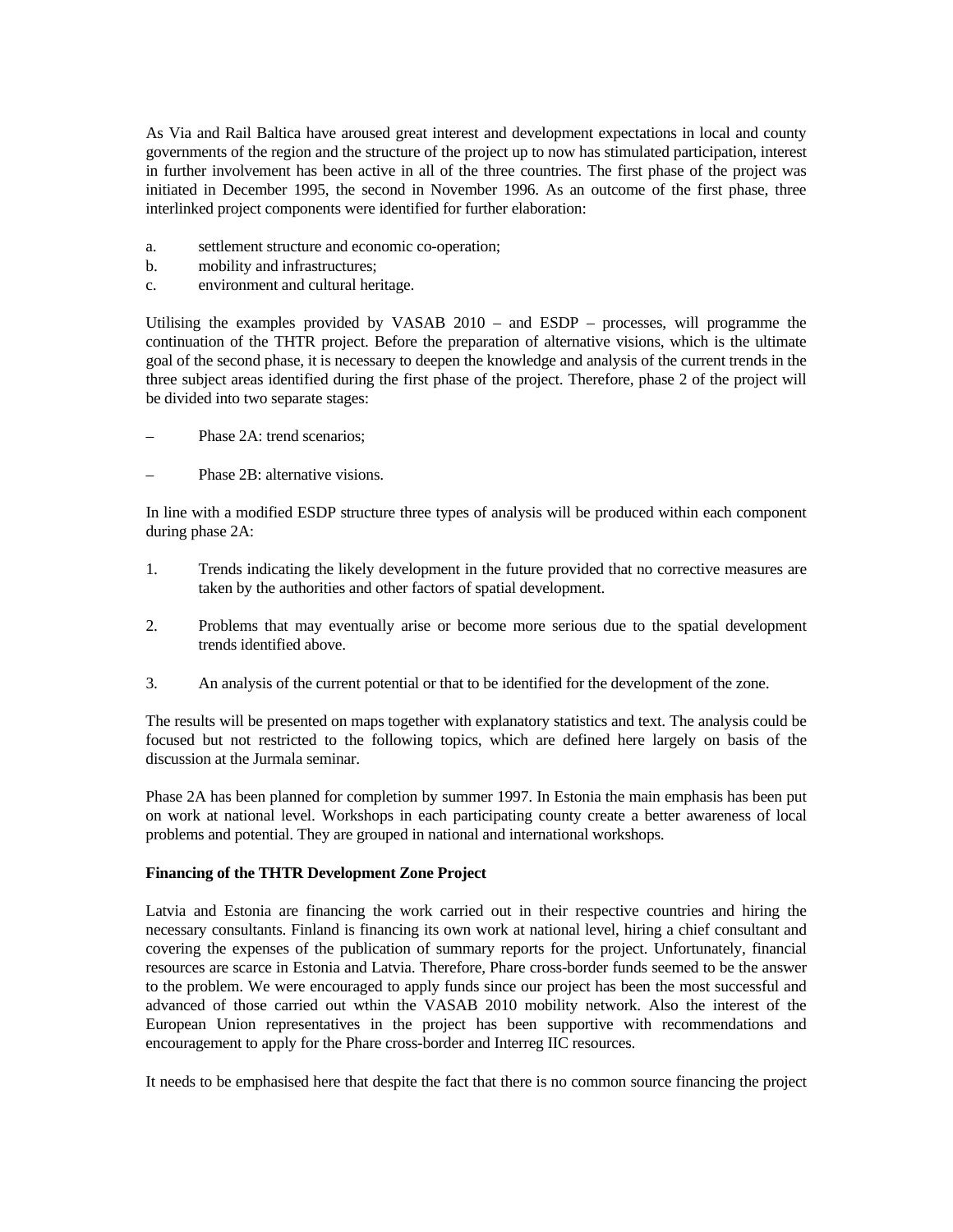since each country is contributing according to the amount of work personally carried out, the project is a complete entity, dealing with one uniform, jointly functioning and systematically built up planning process comprising all three countries.

### **Specific nature of the planning assistance needed in Estonia**

Earlier international co-operation has confirmed the viewpoint that there is certainly no need for wellpaid international planning consultants in Estonia, to come and do some planning work. In this case we would automatically lose the advantage of the well-established local planning process. The ready-made design documentation would remain somewhere on a shelf to gather dust, our own planners who are far from being overworked would lose the limited opportunities available in this sector in Estonia. We are not short of competent experts but need these experts to receive specialist training. This is where we need foreign consultants – to train the experts and representatives of different governing levels through practical work. The basic problem is the lack of the necessary means to do the work and finance the foreign assistance required.

Our experience up to now has shown that even in international co-operation projects for Estonian local governments or regions, the basic work needs to be carried out by local people. The task of the foreign consultants is:

- helping with the methodological set-up of the planning process;
- testing the latest foreign planning practice and adapting it to local conditions;
- organising training related to the project;
- organising study tour(s) to acquaint the work team for the project with foreign experience in the matter;
- introducing and testing new technical skills;
- (sometimes) acquiring, as an aid, contemporary technical supplies missing locally but necessary for the project.

This way of setting up pilot projects has been particularly effective in co-operation with Finland. Their consultants have never tried to do the job for us or interfere with content-related decisions. In addition, the local or county government of the location of the pilot project has always been encouraged to share the knowledge acquired with other municipalities, counties and planners.

Estonia has two substantial advantages. First, with re-established independence, we had to start practically from scratch with planning for the future at all levels and in all fields. Additionally, parallel production of the development plans at different levels and in different fields creates better conditions for interactive co-operation, action and implementation, equally in spatial planning. The other advantage is the small size of Estonia. With these dimensions it is much easier and quicker to launch interactive, synergy-producing processes. We have gradually become aware of these advantages, and we are now making a serious effort to utilise these to the maximum in planning the spatial development of Estonia.

Using these advantages and the potential of a well-established planning process has turned international co-operation projects into a well-functioning interactive learning process as a driving force behind promotion of the planning field and encouraging development. This type of international (assistance)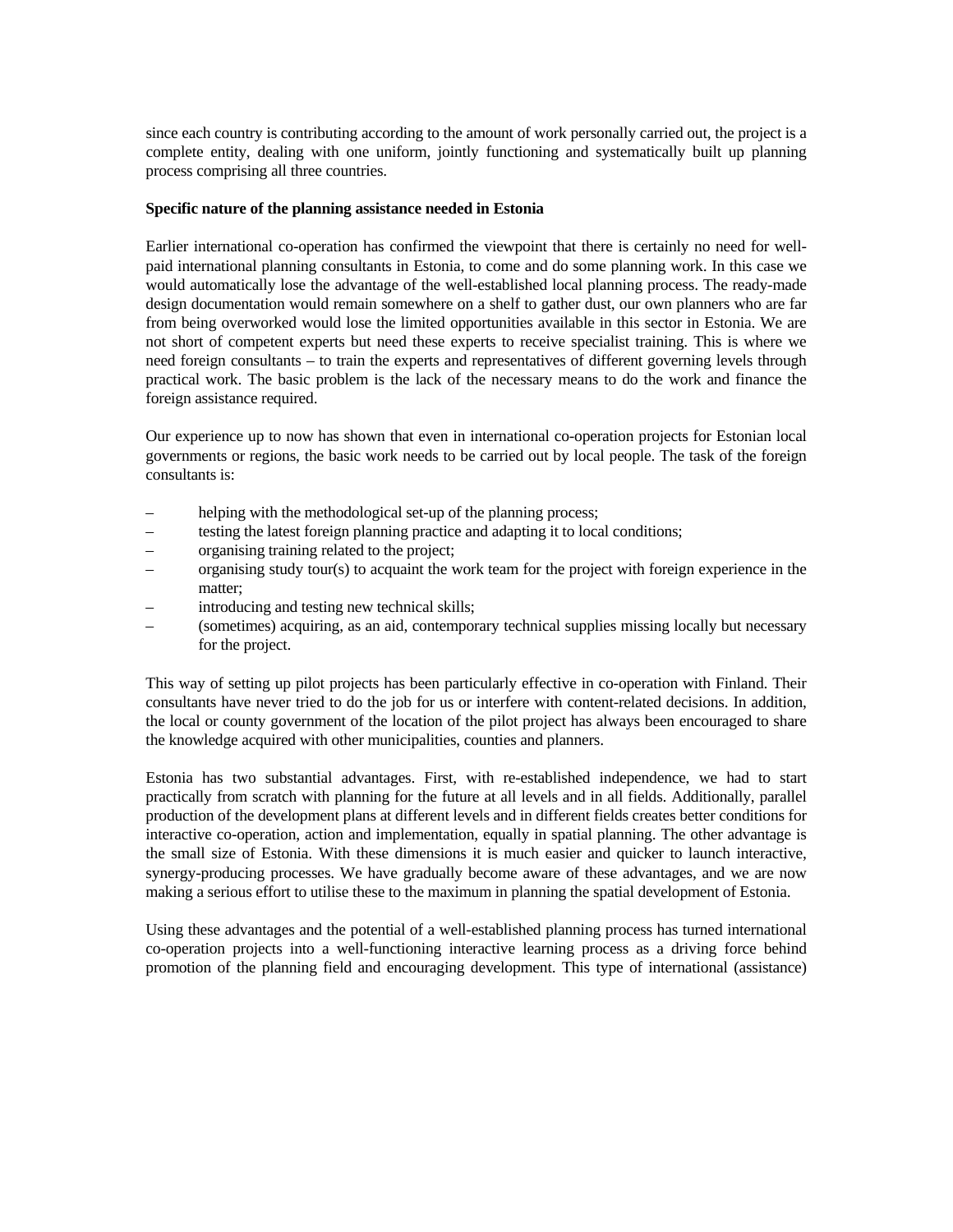project has required very limited financial input from foreign partners, yet produced excellent results. For types of work such as the THTR Development Corridor – an internationally approved co-operation project necessary for the region and Estonia itself, the basic problem for the country is insufficient resources for the implementation of the project. This is why Latvia and Estonia cannot act as equal partners to Finland in financing the project.

## **New Berlin wall on the Baltic Sea**

To ensure sufficient financing for the THTR Development Corridor project, the participating countries agreed to apply for funding from European Union sources – Estonia and Latvia from Phare Cross-border and Finland from Interreg IIC respectively. The first backlash occurred at the application stage. It was explained to us that resources for the THTR Development Corridor as a single initiative were not available according to Phare and Interreg regulations. Nor could Estonia and Latvia as non-member states jointly apply for Phare resources, they had to submit individual applications. To comply with Phare regulations we had to break the existing single project into three parts. There was no guarantee at that all the three parts would receive European Union funding. There was no certainty that the project could be continued as a single initiative even if funding were to be approved for all three national parts. Neither was there any certainty that the same consultant would be able to work for all three parts rather than individual consultants for each part of the project. It also became clear that Phare offices in Latvia and Estonia had substantially different criteria for project selection. To our surprise the Phare office in Estonia urged us to shelve our co-operation project with Latvia and Finland to do something purely beneficial for Estonia. In this way the major impact of the cross-border aspect of the project would vanish, thus rendering it ineligible for Phare Cross-border financing.

It was clear that the European Union lacked the necessary finance and mechanisms to support multilateral spatial development projects between member and non-member states. Yet this type of multilateral learning process type co-operation project between countries and governing levels:

- promotes interactive co-operation between member and non-member states;
- enhances the combination process of technical infrastructures of member and non-member states;
- promotes the preparation of non-member states for integration into the European Union;
- enhances the integration process of new member states (Finland, Sweden) into European Union;
- guarantees better foundation and functionality of individual purchasing and investment projects;
- guarantees transfer of contemporary knowhow and its effective use in countries of transition;
- creates a better investment atmosphere in countries of transition;
- encourages the process of building a democratic society in countries of transition, help to implement democratic governing and planning methods.

In short – this type of project in particular – I think, should help to move towards the basic objectives of the European Union, to create a politically and economically democratic common European home and to build up together the necessary technical infrastructures.

Unfortunately, at present it is not possible to support multilateral spatial development projects in the Baltic Sea region with European Union resources and in accordance with European Union rules. With this, a new, rigid Berlin wall has been built in the Baltic Sea between member and non-member states. This is certainly of no benefit to anyone.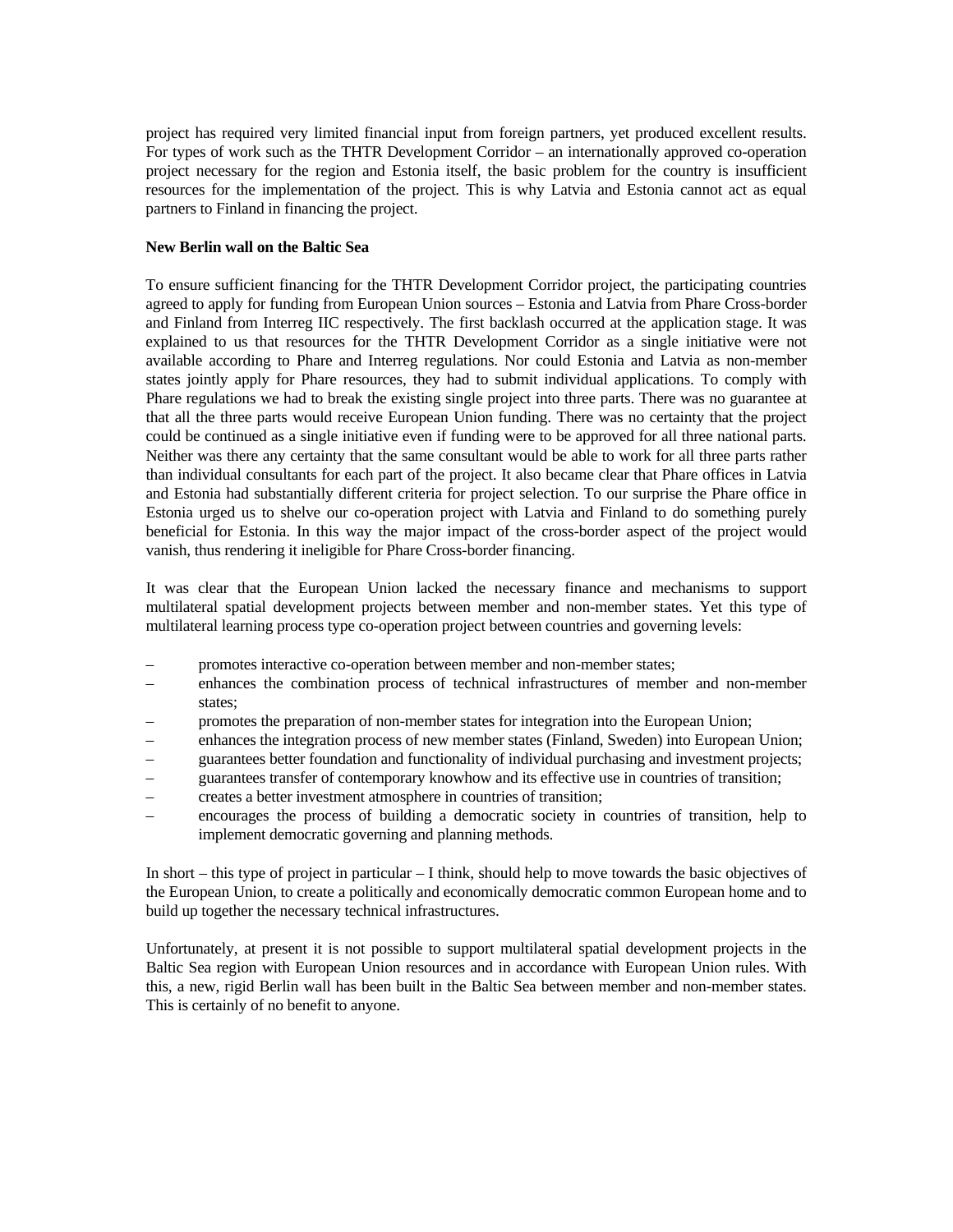I hope the message is clear. I am not demanding the European Union to finance, for example, the Tampere-Helsinki-Tallinn-Riga Development Zone Project. Nevertheless I think that support for such projects would be as beneficial to the European Union as it is to the participating countries. Despite the limited resources the project is progressing well. We shall manage with these limited resources one way or another and the project shall be completed even without European Union support. Particularly since people here are still ready today to work enthusiastically with little or no money at all for the benefit of their country.

I am of the opinion that the role of interactive spatial development projects between member and nonmember countries is becoming more and more important with the building of Europe. Work on the Tampere-Helsinki-Tallinn-Riga Development Corridor is a positive example of how such a project can promote relations between countries and regions and also the integration process in Europe. At the same time it illustrates a negative example of the inhibiting impact of existing European Union regulations on further progress of this process.

This is why I urge everyone concerned to create rules and regulations, means and mechanisms stimulating production and implementation of interactive spatial development projects between member and non-member states. I have played my part in drawing attention to the problem.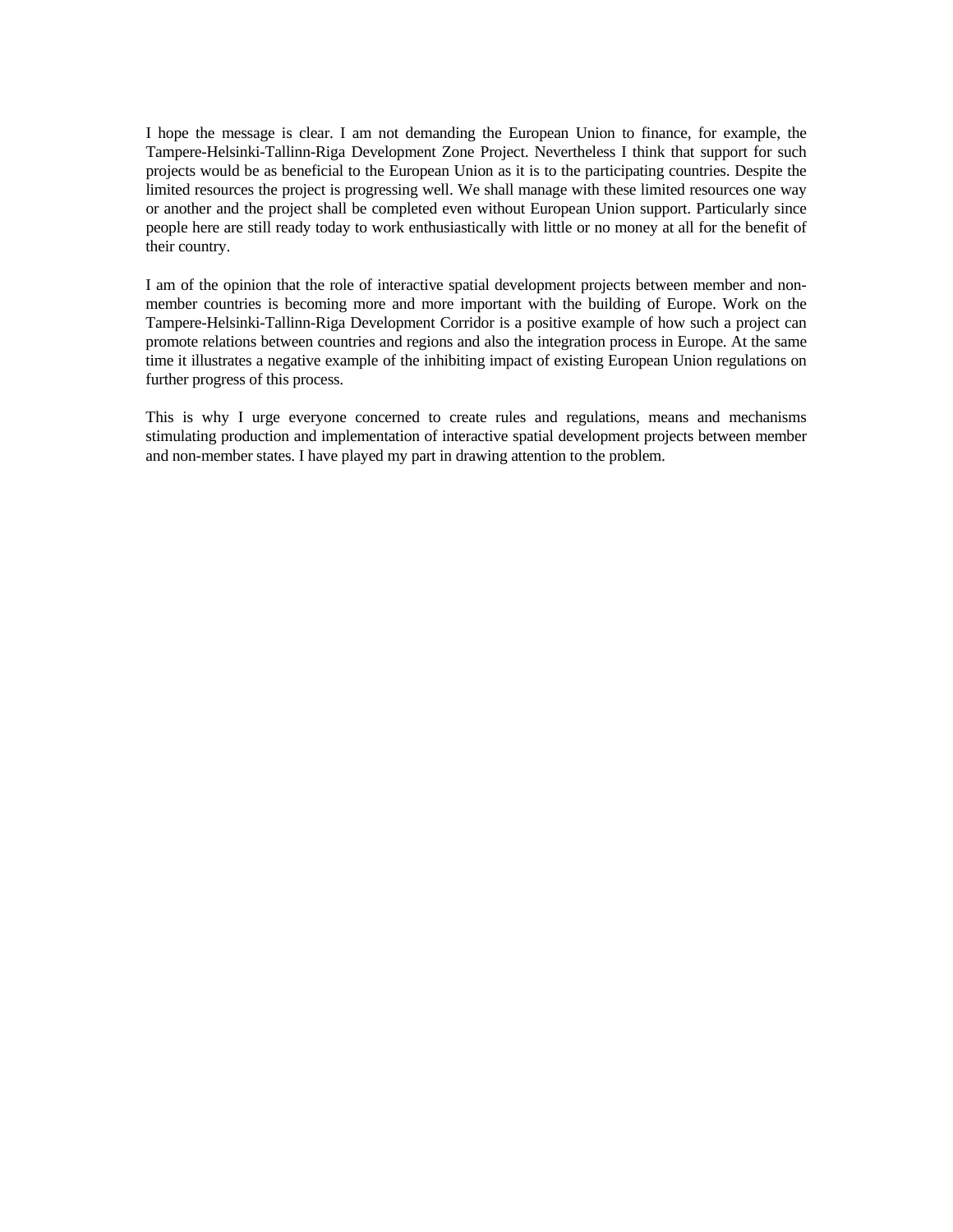# **TRANSPORT INFRASTRUCTURE NETWORKS IN THE COUNTRIES OF NORTHERN EUROPE AND LINKS WITH THE EUROPEAN NETWORK**

**Maritime transport in the Baltic Sea and improvement of its road transport links** 

**Mr Jürgen FENSKE Ministry of Economic Affairs, Technology and Transport Kiel, Germany** 

1. In the Baltic Sea region shipping and ports have at all times been of special significance; the Baltic sea does not only separate the coastal region geographically but at the same time presents itself as a connecting link of transport which has always allowed co-operation across the borders. Cogs, ro-ro and today's modern container ships have played a crucial role. With the concept of short sea shipping, the quick just-in-time connections on sea and road, we are starting a new era. In the past co-operation in the transport sector has above all been of importance to international trade. History shows that it was at its peak at the times of the Hanseatic League and made possible the close trade interdependences of this union of towns. Without this close international co-operation in the transport sector, trading would be impossible in this region.

In the manufacturing industry of today co-operation in the transport sector is moreover an essential condition for the attractiveness of a region as an economic location. This is substantially influenced by the quality of transport links that must guarantee a reliable, quick and cost-effective carriage of supplies and final products. For the future development of the Baltic region it is therefore of great importance for all coastal states to co-operate with the aim to extend the transport infrastructure, especially the shipping and port infrastructure, and to approve the productive capacity of the traffic carriers.

2. Because of the political development since 1989, co-operation in the Baltic region has been strengthened. Three trends have contributed towards further development in the Baltic region: the reunification of Germany, the political and economical changing process in central and eastern European countries at the end of the 1980s and finally Finland and Sweden joining the European Union. This development has given a fresh impetus to the whole Baltic region, thereby turning it into one of the most dynamic growth markets in the world. At the same time northern Europe gained more political importance in the European Union after the Scandinavian countries became European Union members. A further extension of the Union to the central and eastern European countries would surely further strengthen this development.

Against this background the Baltic coastal states have initiated a number of transportation improvements. For instance, two ministerial conferences on transport in 1993 and 1995 – in which however not all coastal states took part – dealt with the extension of fixed Baltic crossings, i.e. bridges and tunnels. A third conference took place in April 1996. In 1995 in Helsinki the Ministers of Transport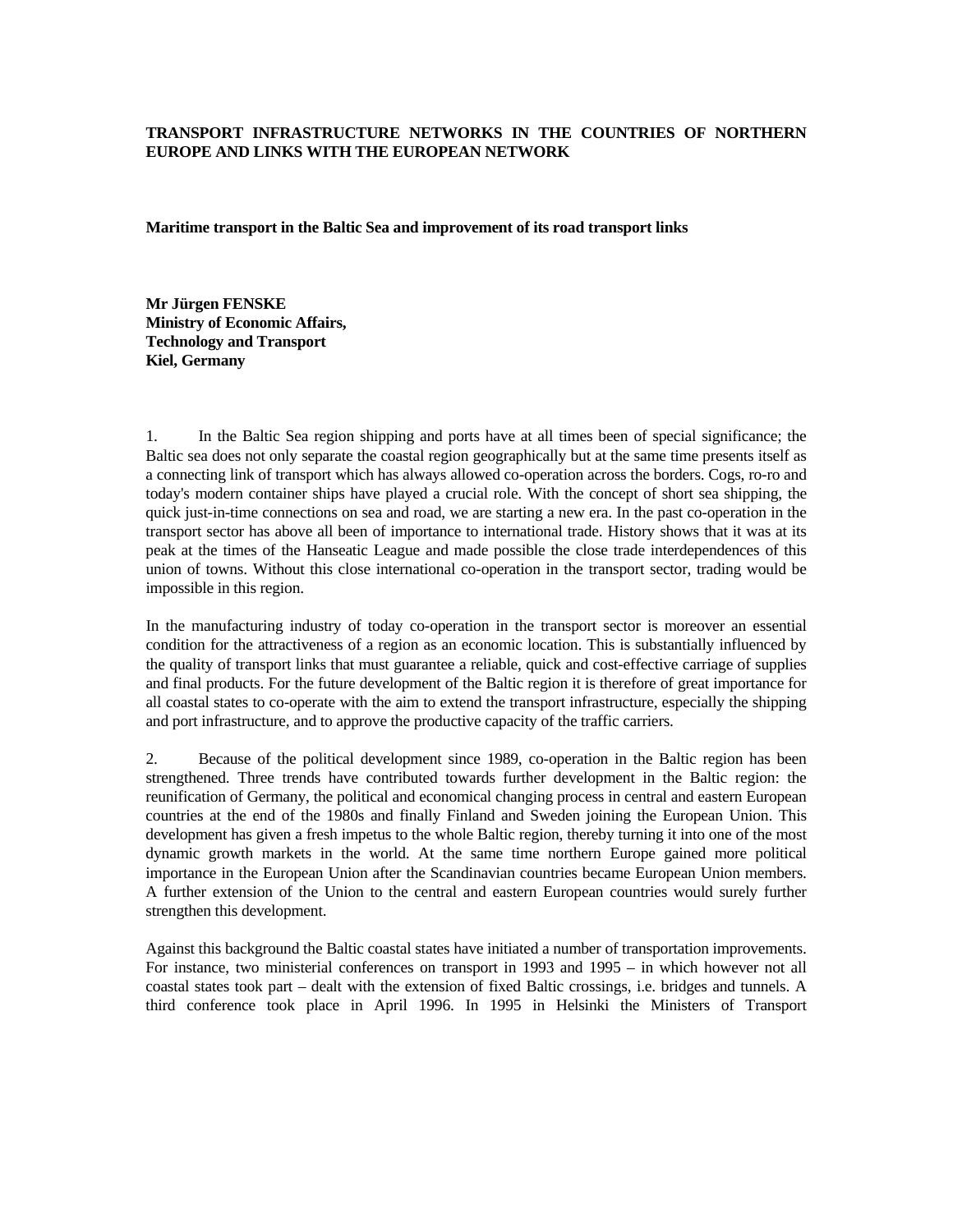of all Baltic coastal states agreed upon closer co-operation concerning the reduction of trade barriers. And the heads of government at their meeting in Visby in May last year agreed upon closer political cooperation and joint initiatives for the Baltic region at European level.

3. The European Union has also contributed to the further development of Baltic transport facilities following their guidelines for the creation of a trans-European transport network. These guidelines were adopted on 23 July 1996 after two years of discussions among member states and a tenacious tug-of-war between the Council of Ministers, Commission and the European Parliament. With these guidelines Europe for the first time has at its disposal an international cross-border perspective concerning the development of a transport infrastructure until the year 2010. These guidelines were developed in accordance with the adoption of the Maastricht Treaty, in which the significance of the extension of the traffic infrastructure for the completion of the internal market, but also for the strengthening of economic and social bonds in Europe has been expressed.

It is the objective of the guidelines to guarantee for the whole Union a lasting and acceptable passenger – and freight traffic under socially and economically sound as well as safety-orientated conditions. And last but not least it seeks to integrate all traffic carriers by taking into consideration their comparative advantages.

The trans-European network described in the guidelines includes the transport infrastructure, highway – and railway systems, inland waterways, sea – and inland ports, air ports, and for combined traffic also transport management, positioning and navigation systems. In December 1994 in Essen the European Council selected fourteen projects, relevant to the above-mentioned spheres, for priority implementation.

4. The relevant Baltic projects of the different networks will be dealt with in a more detailed manner in the following section. For the seaports that have the highest transport volume in the Baltic region, a listing of projects has been refrained from. This was one of the controversial subjects when setting up the guidelines. Some parties feared that such a port system plan with projects of joint interest would lead to counterproductive effects on the competition of ports. Therefore, the guidelines are confined to listing the criteria for projects of joint interest. Moreover, the European Parliament has asked the Commission to submit in 1997 a report concerning seaports and if necessary a recommendation for their closer consideration.

From the point of view of the coastal state Schleswig-Holstein the initiative of the European Parliament is very welcome because shipping and ports have priority concerning the further development of Baltic transportation. Shipping is the most cost-effective and environmentally-friendly traffic carrier, especially for the transport of goods over long distances. Road and rail are being relieved and can dispose of free capacities. For these systems the Baltic Sea is a "wet highway" on which there are no bottlenecks and no traffic jams. All Baltic coastal states therefore give high priority to sea shipping. The numerous ports as interface in the Baltic region form the infrastructural and logistic base for the already existing highly developed transport network by connecting sea shipping and hinterland traffic. More than thirty ferry lines are connecting the ports of Schleswig-Holstein with other coastal states of the Baltic Sea and international ferry services are calling at more than eighty harbours in the whole region.

It has been estimated that the volume of freight transportation in the Baltic region has reached 500 million tons in 1995. With a predicted average annual growth of more than 3 per cent of goods handled, a further expansion of the Baltic transportation system may also be expected.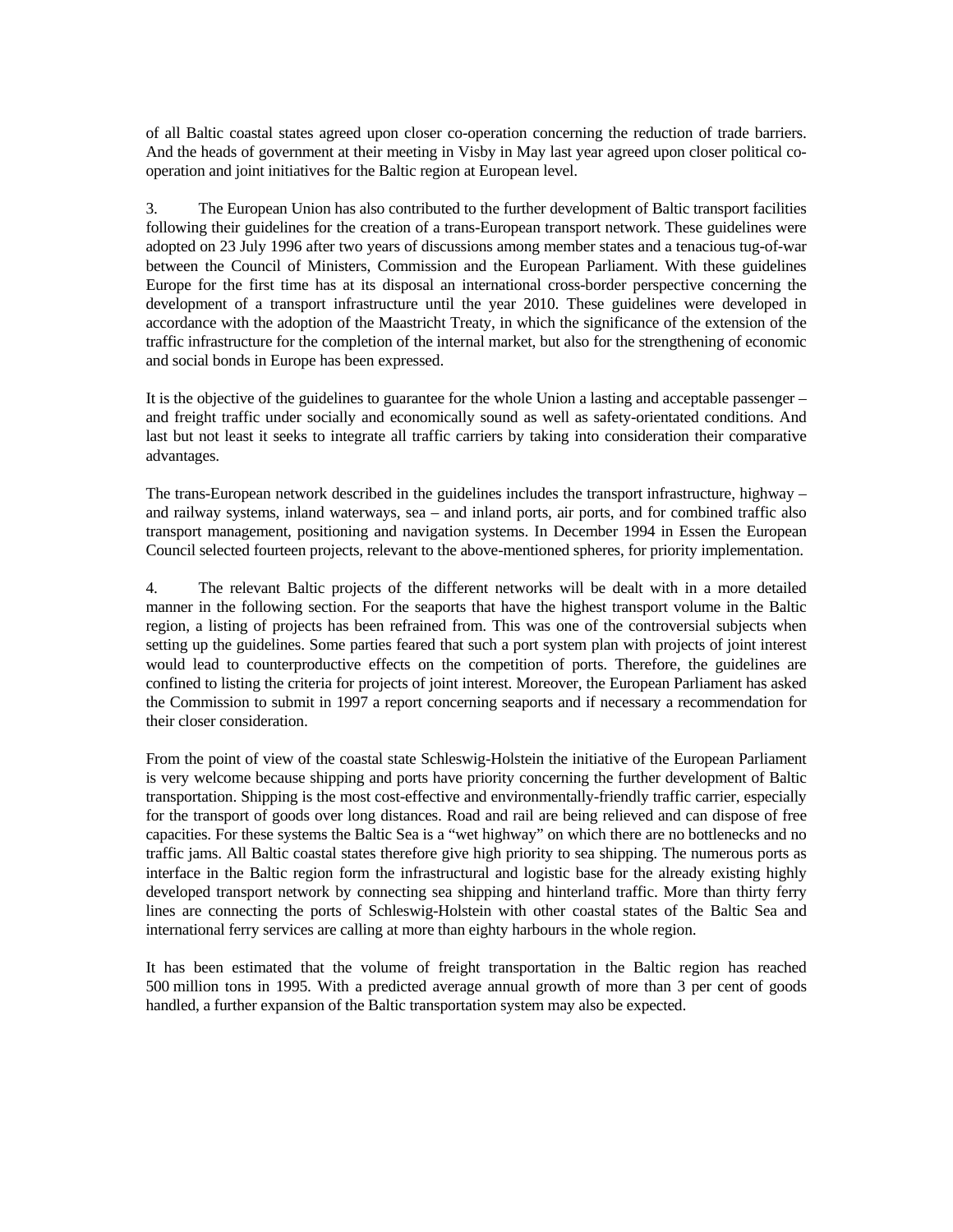Besides, there is a remarkably high number of passengers travelling across the Baltic Sea. In the ports of Schleswig-Holstein approximately 20 million passengers are registered every year and in the harbours of Mecklenburg-Vorpommern there are approximately 3 million passengers.

Because of the expected growth rate, in the future there will also be good chances for sea transportation in the Baltic Sea region. This in particular applies to the long-term development of the central and eastern European countries. Due to its cost-effectiveness sea transportation offers the best conditions for getting a big share of the freight traffic.

To cope with this task, the following measures need to be taken in three sectors: the ports have to be further developed; the technique of turnover has to be optimised and the hinterland connections have to be improved. Schleswig-Holstein is especially promoting the development of its Baltic Sea ports Kiel and Lübeck. These two ports are for us something like a gateway to the Baltic region, especially also in strategic connection with the international port of Hamburg.

Weak points of the highly developed ferry and feeder services of the Baltic Sea are at the present time the ports of the Baltic states and Russia. It is necessary to redevelop, modernise and improve the productivity of these ports. The Commission is initiating suitable measures to deal with this. In October 1996 the Commission and the Baltic coastal states signed a Memorandum of understanding. This document states, that the co-operation of the participating states will focus on improving exchange of information on development, use and operation of the ports as well as on port management. Also the efficiency of the ports and the development of a well-balanced port – and transport network will be promoted. Schleswig-Holstein (SH) is supporting this initiative and will do everything within its power to carry out the tasks set by this memorandum.

Of importance also are the initiatives to facilitate and to speed up the handling of traffic in Baltic Sea ports by making common use of information and communication techniques. This is among other things the objective of a SH project promoted by the Commission with 10 million DM and called "Baltic Open Port Communication".

In July 1995 the European Union Commission published a memorandum addressed to the European Parliament, the Council, the Committee on economic and social affairs and the Committees of the regions on "The development of short sea shipping in Europe: prospects and challenges". This memorandum describes how short sea shipping can contribute to the improvement of the transport situation. Numerous recommendations are given to member states, respectively their regional authorities and to the maritime industries themselves. Furthermore it contains proposals for measures to be taken at Union level.

The essential points are:

- improvement of quality and efficiency of short sea shipping services;
- improvement of the infrastructure and capacity of ports;
- preparation of short sea shipping to comply with an enlarged Europe.

It is felt that the contents of this memorandum form an excellent basis for coping with future traffic volumes and for supporting deflection of trade from road to sea.

As for the assessment of the situation of competition it has to be taken into consideration that in Germany the establishment of infrastructures is a matter for the public authorities and may not be regarded as an allowance of the public authority.

With regard to distorted competition it is noticed that all other traffic carriers do not have to pay their full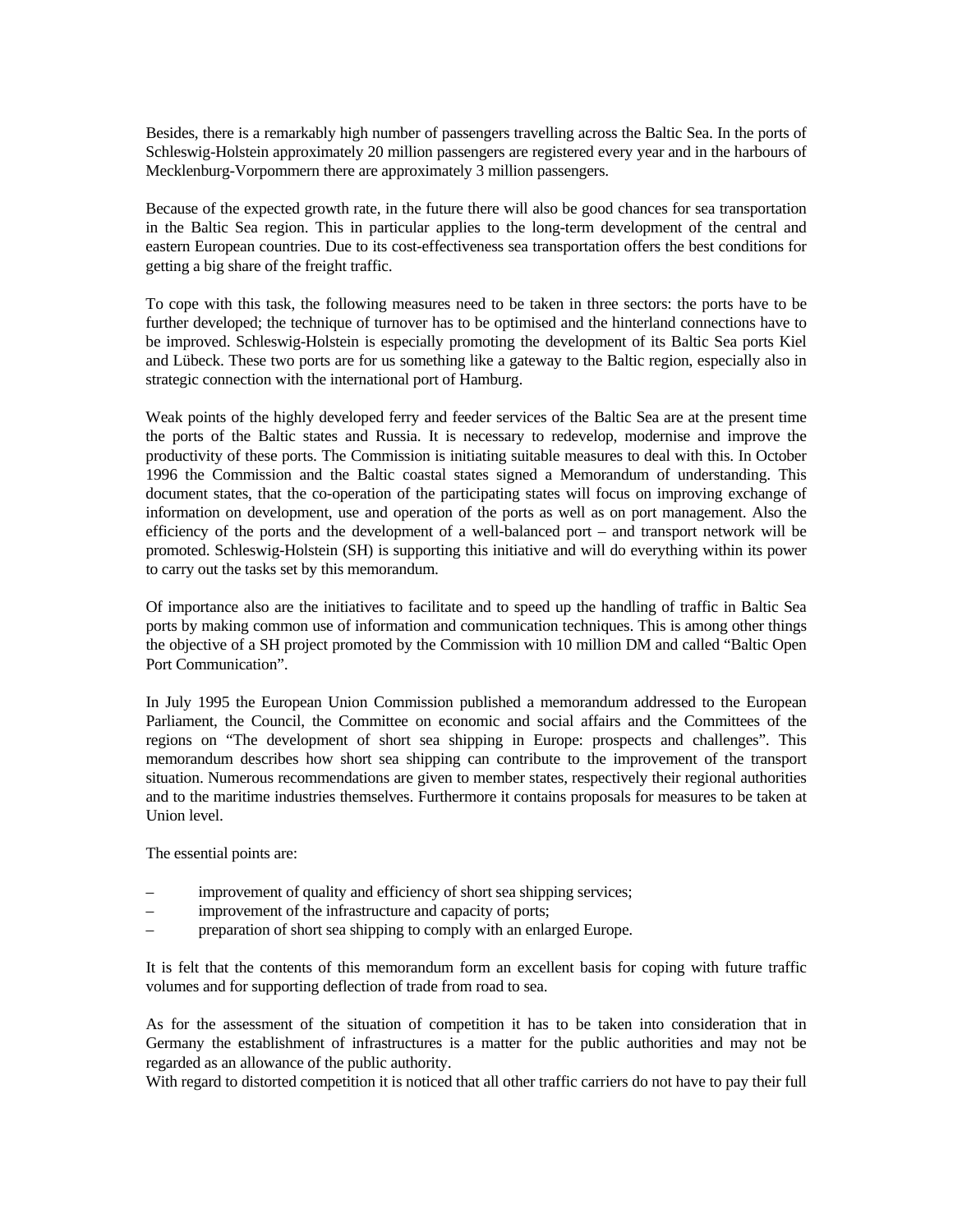costs. This has to be taken into account when measures for short sea shipping are judged with regard to their effect on distorted competition.

5. The initiative "From road to sea" is one of the most important results of the maritime panel discussions of the industries that has taken place at European level and in Germany during the last years.

The "DMIF", initiated by the government of Schleswig-Holstein, is centred on possibilities of a stronger inclusion of coastal shipping in the freight transport chains for containerised goods.

The following facts have to be taken into account:

- shipping has idle capacities at its disposal;
- extension of sea transport requires low costs for infrastructure;
- demand for a fair distribution of travelling expenses;
- joint activities of economy, administration and policy in order to make a possible shifting of cargoes attractive with regard to the costs.

#### Problems:

- shippers have the impression that transport in Europe is mainly carried out ashore;
- the alternative to carry goods from door to door in containers on board of European coastal vessels is to a great extent unknown;
- it is also mostly unknown that this alternative disposes of idle capacities and is environmentally friendly.
- lack of name recognition of coastal shipping by loaders;
- trucks with their flexibility and presence ashore can hardly be replaced;
- after cancellation of the fixed price tariffs and opening of the borders trucks still have better possibilities of pricing;
- technical difficulties concerning the appropriate means of transport (ISO container).

As a result of these considerations it was agreed that extensive joint activities of trade and industry, administration and policy are necessary and that initiatives in the first place have to be started by the business enterprises concerned and their associations.

All attempts to move transportation from the road to European coastal shipping have to be undertaken by all partners concerned (i.e. shipper, forwarding agents, ship brokers, port authorities and shipping companies) on an equal basis.

Action has especially to be taken in the following fields:

- 1. Political conception for the realisation of the road-to-sea plan.
- 2. Regulations and loading documents.
- 3. Attractive short-sea shipping offers in the north German region.

The advantages regarding costs of truck transportation on European medium-haul routes will however continue as long as no other distribution of costs of way (by means of mineral oil tax) takes place.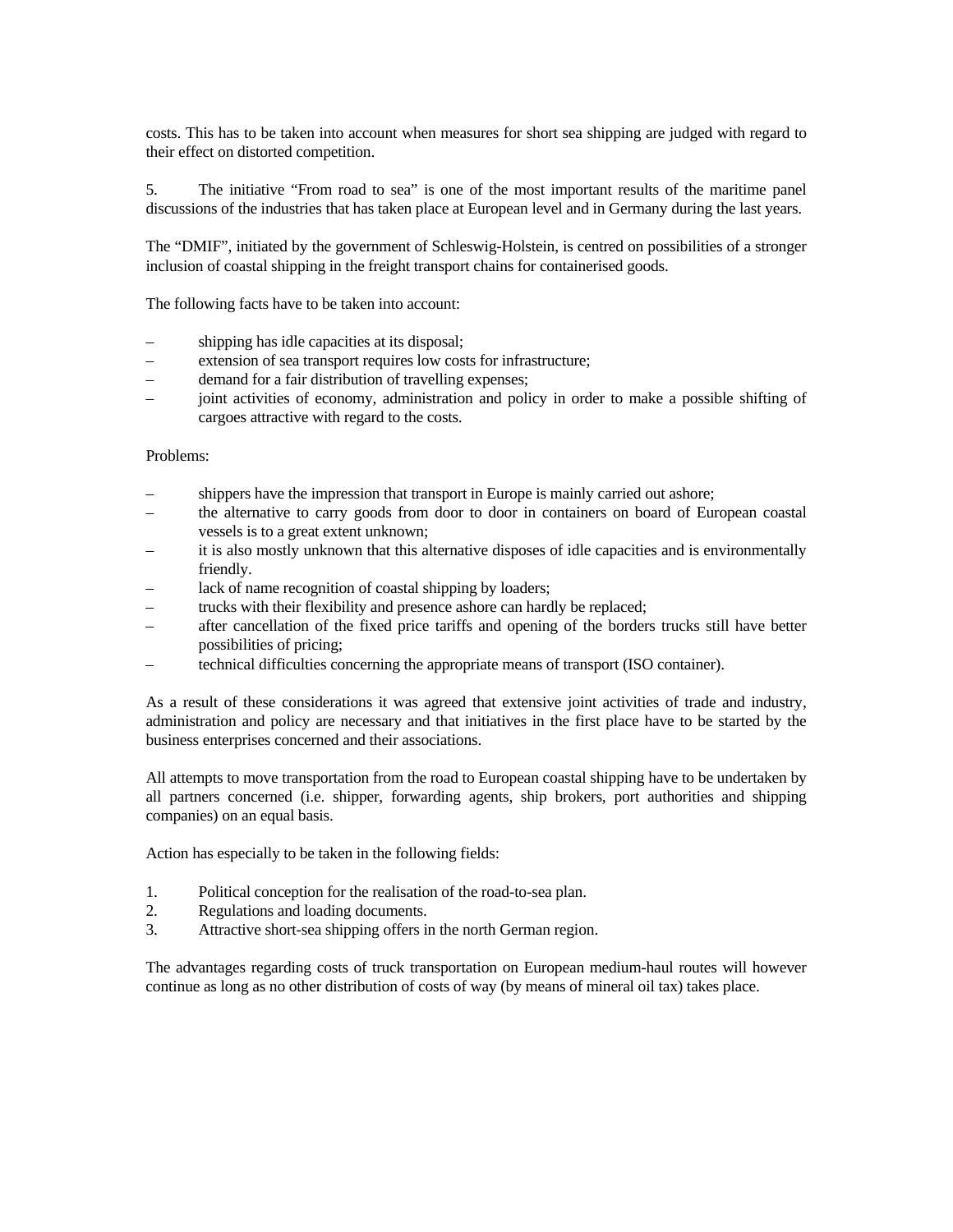6. In 1996 the Helsinki Commission recommended that in order to protect the Baltic Sea from illegal discharges all ships should share the expenses for disposal. This would have been a competitive drawback for all Baltic Sea ports compared with North Sea ports, where disposal up to now has to be paid by the polluter or is being subsidised.

Therefore, after months of negotiations the environmental and transportation departments of the German coastal states and the federal government together with the associations of shipping and ports have jointly agreed on a practicable and not affecting competition model for oil disposal from ships according to the no-special-fee system. This recommendation, which has been set up under the chairmanship of the SH Ministry for Economic Affairs, Technology and Transport, stipulates that every ship in the port has to pay a lump sum for disposals – in addition to the port charges. This will cover the costs for handling and organisation of the disposals, investment costs of disposal facilities and their maintenance expenses as well as costs for final disposal. Following a proposal of the Ministries of the Environment and Transport the "no-special-fee-system" will be introduced at the same time in the North Sea and Baltic Sea region.

The recommendation has been submitted to the Helsinki Commission and has at the same time been forwarded to the North Sea coastal states and the European Commission. The Helsinki Commission started the discussion of this recommendation on 6 March 1997. It is expected that the federal government will press ahead their negotiations with the North Sea and Baltic Sea coastal states in order to adopt the regulation as soon as possible.

7. In the Baltic Sea region duty-free trade is of overriding importance for ferries and other means of transport as well as for air traffic. The transport infrastructure of shipping lines, ports and airports is to a great deal supported by the sales volume of duty-free trade.

According to a resolution of the European Union Minister of Finance of 1992, duty-free trade will definitely run out in the European Union on 30 June 1999 in order to implement the "principle" of the internal market.

In the European Union and especially in Germany and the Scandinavian countries lengthy discussions took place regarding the future of duty-free trade.

Abolition means considerable losses:

- jobs (about 3 000 in Germany);
- attractive offers for passengers, people on holiday and older people;
- volume of sale for wholesale and retail industry (shopping tourism);
- tax receipts out of income tax and taxes on enterprises;
- income of ports (port charges) and ship yards (repair and new construction).

Actually the European Union is facing a conflict between the formal implementation of the internal market on the one hand and the labour market with 18 million unemployed persons in the European Union on the other hand. From the point of view of Schleswig-Holstein manpower policy must have priority. An "administrative wiping out" of jobs would not be appreciated by anybody.

The real disparities of the European Union internal market are not caused by duty-free trade but are due to the unchanged high differences in tax rates, which the European Union has not been able to reduce up to now.

Policy and administration are also asked to act now in order to immediately find a solution for the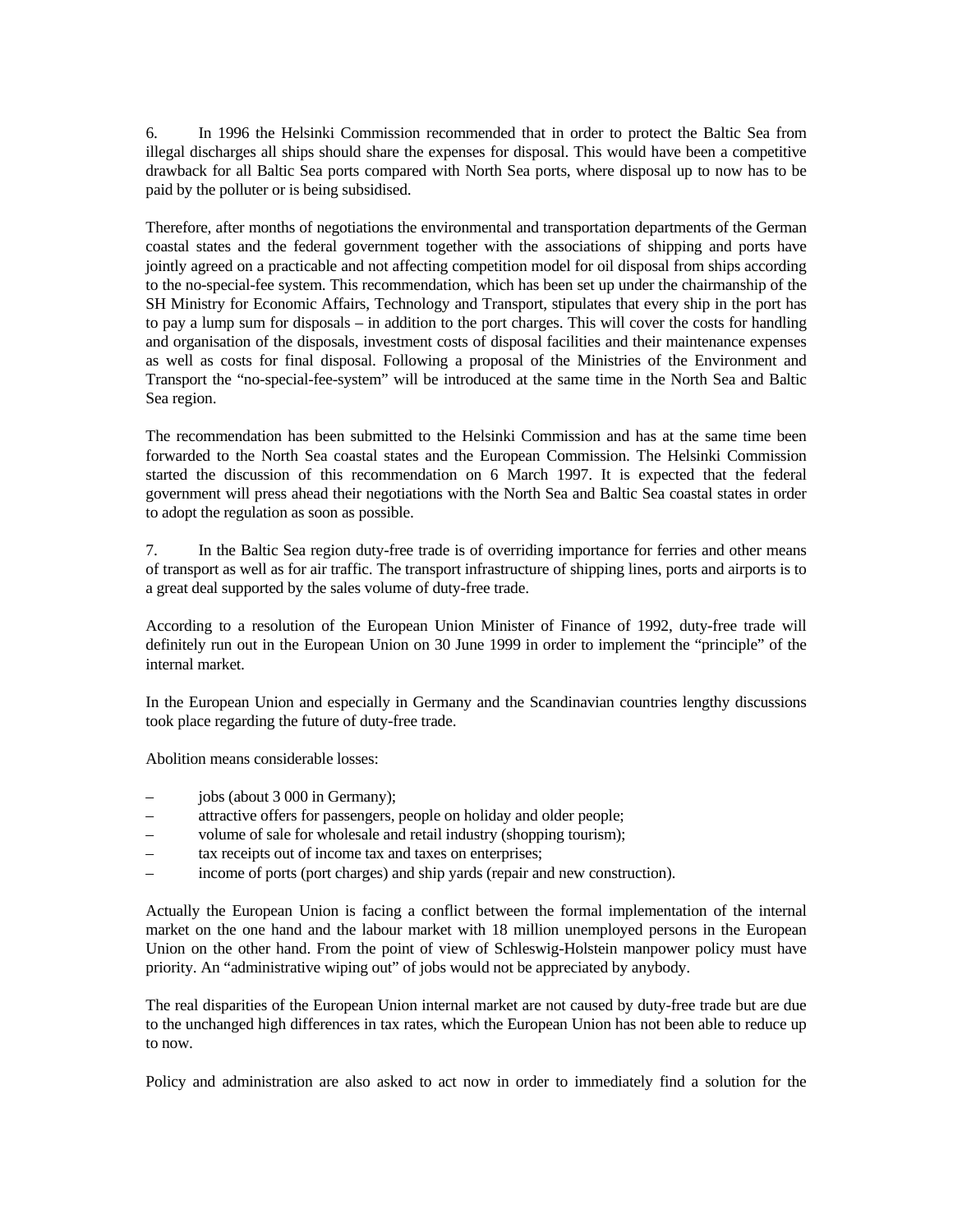continuation of the duty-free trade, which should stay effective at least until harmonisation of the general tax on consumption and the turnover taxes.

8. Everybody is concerned with safety on the sea in the Baltic Sea region. A ship not up to standard is a danger both to the crew and the passengers and may also be detrimental to the environment as well as having economic repercussions.

For shipowners, freighters and insurance companies considerable assets are at stake. As far as the fishing industry and tourism are concerned, ecology and economy are closely linked. Everybody is affected by the problems concerning the safety of ships.

For people who live between the long coastal lines of Schleswig-Holstein safety of ships is a subject of constant concern. This comes primarily from the strongly developed interest in shipbuilding and shipping but, on the other hand, also because of the nearness of these people to the intensively frequented shipping routes. It will be just the same for our neighbours.

The call for more protection is therefore understandable. Especially when safety techniques exist but are not used, as is the case in particular with the partly obsolete international tanker fleet.

More than fifty major tanker accidents have occurred in the last ten years, in which people lost their lives and many tons of oil ran into the sea. This in itself should be sufficient to ensure that international safety standards in line with modern technology are applied. This should also apply to ro-ro-ships, even though accidents in which ro-ro-ferries were involved prior to the sinking of "Estonia" already led to the first changes of SOLAS standards by the International Maritime Organisation (IMO). (SOLAS: Convention for Safety of Life at Sea. International Resolution on Safety of Ships by the IMO).

As long as the series of serious ship accidents do not come to a stop the questions regarding safety of ships will be on our minds. We will in fact never reach absolute safety, since human beings will never be able to entirely control the forces of nature. Most of the accidents are due to reasons that are by no means beyond our control and this is certainly a heavy burden for our conscience. It is quite untrue to say that accidents only produce short-lived shock reactions instead of positive action. Thus the improvement of stability and further safety standards following from the findings of the "Estonia" accident have given proof of our ability to act. With the international shipping organisation IMO, the globally acting transport network shipping industry has at its disposal an appropriate and competent instrument. The objective of the working programme of the IMO can in short be outlined as "safer shipping and cleaner oceans".

To reach this goal, joint efforts are needed both generally and regionally and the Helsinki Convention for the safety of the Baltic Sea is one of our most effective instruments.

9. The extension of the hinterland connections is of great importance for the handling of the Baltic transportation services via shipping and ports. These overland routes have to be improved in such a way that they help sea traffic and open up quick access to the hinterland for the ports. In respect of Germany it may therefore be concluded that the Baltic freeway A20 has to be included in the trans-European network.

This plan will make possible a high-quality road connection parallel to the coastline which will be connecting sea ports from Lübeck via Wismar and Rostock to Stettin. Despite a gap between Stettin and Danzig this connection is at present being continued to the east by the Via Hanseatica which together with the Via Baltica will link Poland and the Baltic Republics to the trans-European transport chains. And in order to make this connection work it is of course very important that this gap is closed. A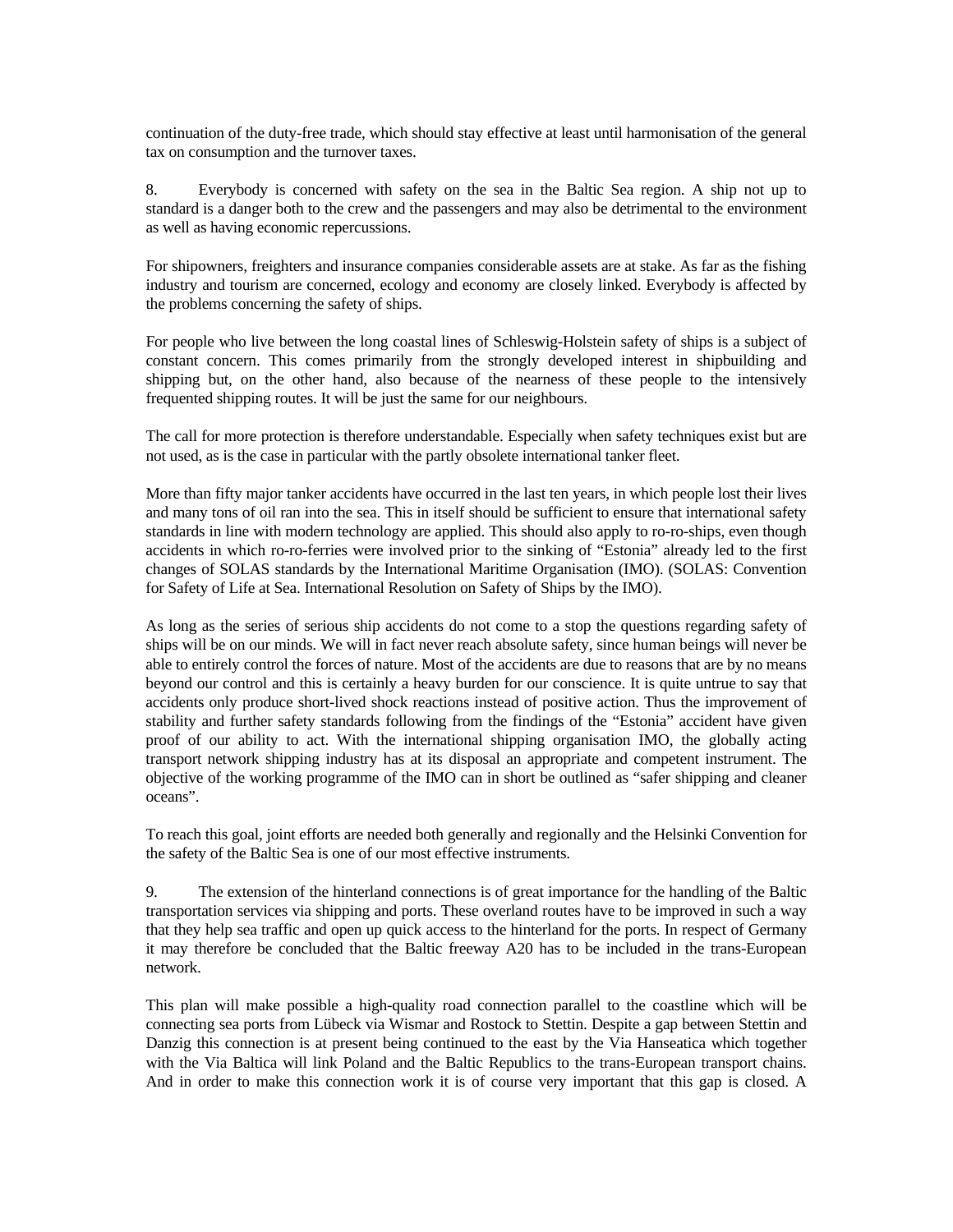continuance of the Baltic Sea freeway to the west with a crossing of the river Elbe emphasises the significance of this transportation system for Europe.

As far as the land-borne traffic is concerned, there are three transport corridors of special importance: firstly the so-called northern triangle – a road and train connection between Copenhagen, Göteborg, Oslo, Stockholm, Helsinki and St Petersburg which connects Sweden via Denmark with Hamburg and Berlin. And secondly another road-train connection from Kaliningrad via Belarus to the Ukraine, including a north-south link crossing the Baltic states. The last two projects are however not part of the trans-European network. From our point of view the *Vogelfluglinie* should become part of the highspeed railway network with the inclusion of the Jütland line, although it is only a conventional route between Padborg and Hamburg.

The fixed crossings such as bridges and tunnels for road and rail that are under construction across the green belt and the Öresund are priority projects. Here a considerable shift will take place, especially in the rail traffic that has to be absorbed by the northern German coastal states. And this underlines from our point of view the necessity to eliminate the bottleneck situation in the Hamburg region by means of an Elbe crossing for both road and railway.

The third fixed crossing of the Baltic Sea, namely the Fehmarnbelt crossing, may not yet be handled as a priority project because it is only at the planning stage. At the present time a feasibility study is being carried out at the request of Germany and Denmark. Results are expected in 1998 and a decision will be made by the year 2000.

This decision should, according to Schleswig-Holstein, include the optimisation of ferry services. Both partners in the ferry services have made large-scale investments in double-end ferries and in the modernisation of ports in order to achieve a speeding-up of the whole transport route.

10. Now I want to make some remarks concerning the financing of the trans-European network. The costs of all projects together amount to approximately 1 thousand million DM. This is easily said, but it is an enormous sum.

The fourteen priority projects of the Christophersen Group alone amount to investments of 200 thousand million DM and a further 200 thousand million DM are required for the additional trade corridors which are the links to middle and east European states. The 2 thousand million ecus which have been made available for the transport sector until the year 2000 are therefore surely not enough to realise these projects. All the Commission can do in this respect is to grant funds for studies, guarantees and subsidise interest rates. Financing of investments is the duty of member states that will no doubt only be able to solve this task with the help of private capital.

Finally some remarks on the assessment with regard to transport policy. Since there are practically no sources of financing, all expectations regarding the building-up of trans-European networks as a sort of European transport road plan should not be too optimistic. But the guidelines are nevertheless a first basis for a joint transport infrastructure policy. For the implementation by member states the inclusion of measures in the trans-European network is at least a helpful political line of reasoning for priority treatment and provision of funds from national sources.

It is good to know that in European transport policy priority has been given to railway, ship and combined modes of transportation. The guidelines can also contribute to this if they are implemented following this objective of transport policy. For modes of transport in the Baltic Sea this means that the extension of ports and hinterland connections must have priority in comparison with the construction of competing road transport systems. This conflict is still pending in the trans-European networks. For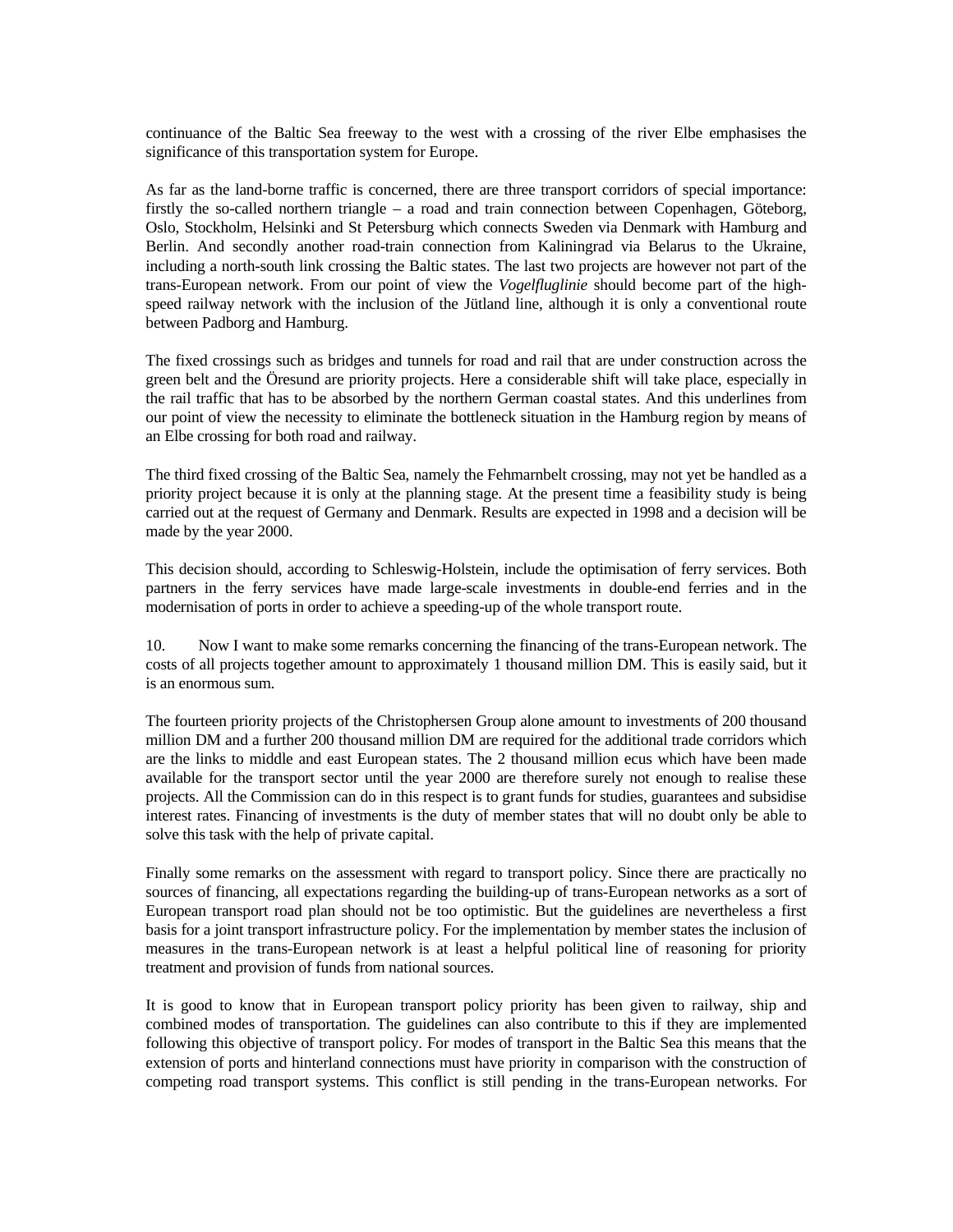further development of transportation in the Baltic Sea region the realisation of projects of the trans-European network will give additional impulse. It seems important to me that in accordance with the Memorandum of understanding the modernisation of the relevant transport infrastructure of the Baltic states, Poland and Russia should receive our mutual support. Co-operation in this field will be in the joint interest of all Baltic Sea coastal states and also be profitable for the economic development in the whole Baltic Sea region.

Whoever stands by the river Trave in Lübeck and watches the incoming and outgoing ships to and from Scandinavia, the Baltic states and Russia, is bound to notice the economic dynamism of the Baltic Sea region.

Therefore, despite economic problems in several states, the Baltic Sea has at its disposal an extensive economic strength and an efficient transport infrastructure and thus can look to the future with optimism.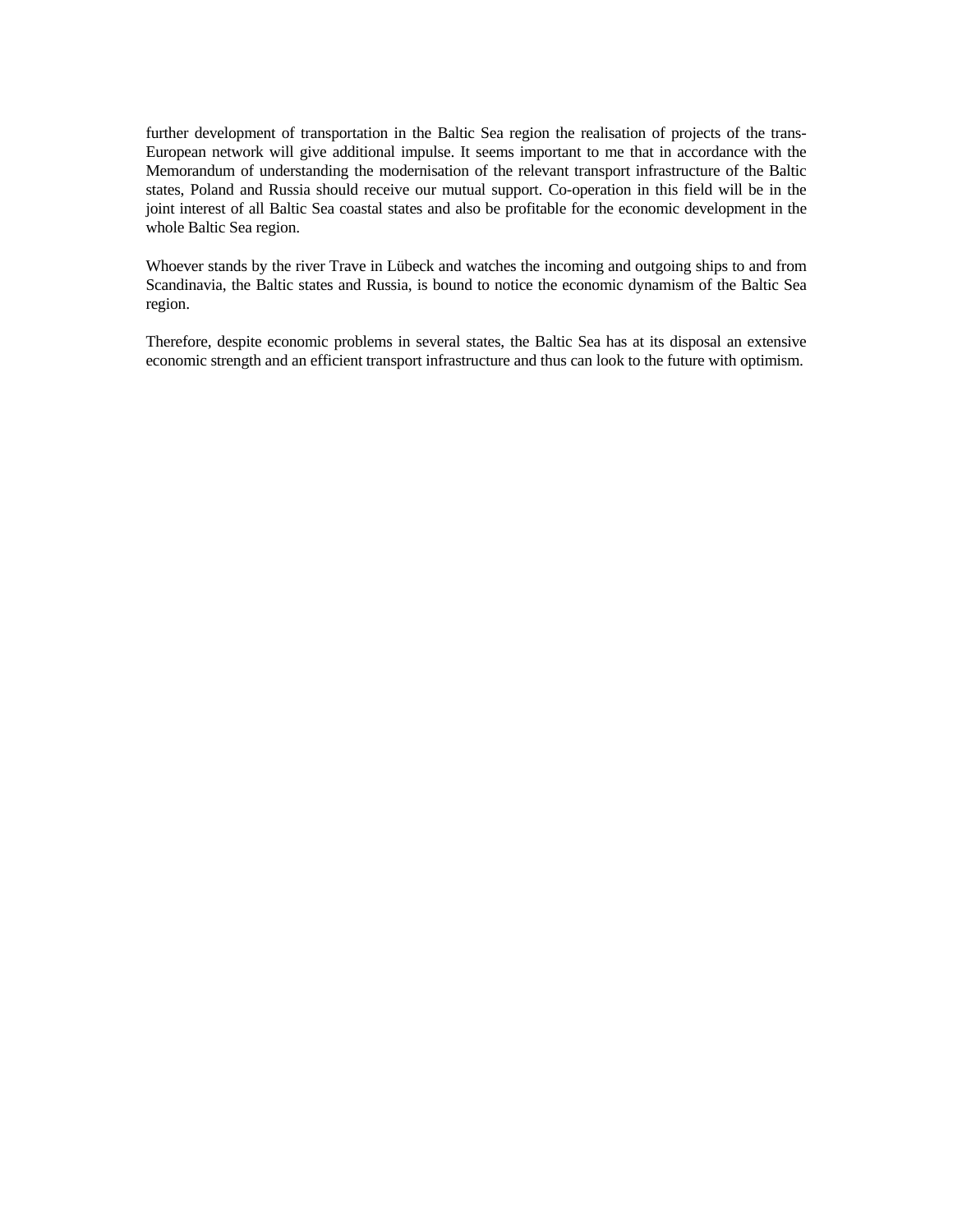# **TRANSPORT INFRASTRUCTURE NETWORKS IN THE COUNTRIES OF NORTHERN EUROPE AND LINKS WITH THE EUROPEAN NETWORK**

**The advantages of a network of Baltic cities** 

**Prof. Perttu VARTIAINEN University of Joensuu Joensuu, Finland**

In a more general way, this report outlines the challenges facing cities in the recent European transformation. The specific topic is related to cities in the Baltic Sea region and their prospects of cooperation. First, the Baltic Sea region is analysed as a case for a "Europe of regions" – a concept which should be carefully defined in order to have any analytical value. Second, the idea of urban networking is introduced and specified in the context of transborder co-operation. Third, these two viewpoints are brought together by examining the prospects of urban networking in the Baltic Sea region. This evaluation is based on some basic ideas of the research programme, "Urban networking as a learning process in the Baltic Sea region", whose preliminary phase – based on a Finnish initiative (Forsström *et al.* 1996) – started as a joint Nordic project in June 1996.

## **Baltic Sea region in a Europe of regions**

The discussion of a Europe of regions is of west European origin. European integration is believed to strengthen the power of regions instead of nations. Even though this concept contains much wishful thinking and, to be sure, political persuasion, it can be seen as a challenging starting point. In the sociotheoretical discussion, we may analyse new forms of regionalisation against the "hollowing out" of the national state. This concept is developed by Bob Jessop, in particular (see Jessop 1994). According to him, while the national state still remains politically important, some state capacities are transferred: first, to a growing number of pan-regional, pluri-national, or international bodies; second, to restructured local or regional levels of governance; and, yet, third, some of the state capacities are surpassed by emerging horizontal networks of power which bypass central states and connect localities or regions in several nations.

We can find several dimensions in the discussion of a Europe of regions. I will refer here to two of its basic – and still intertwined – meanings: firstly a Europe formed by politically and administratively more autonomous regions; and, secondly. a Europe of competitive and co-operative functional regions on different spatial scales (cf. Vartiainen & Kokkonen 1995).

Several studies have recently indicated the rise of regionalisation as a major trend of administrative development of the western European countries (see Sharpe 1992 or Goldsmith 1993, for example). More recently, the decision-making bodies of the European Union have shown a green light to the aspirations of regions. The subsidiarity principle and the foundation of the Committee of the regions have reinforced the hopes that regions' voices will be heard even in the formal decision-making of the Union. Strong, self-supporting regions are today also a part of basic ideology in European Union spatial planning. Still, the vision of all the nation-states transforming into a Europe of regions seems to remain unrealistic (cf. Keating 1993, 310). In fact, the most powerful demand for regionalisation has come from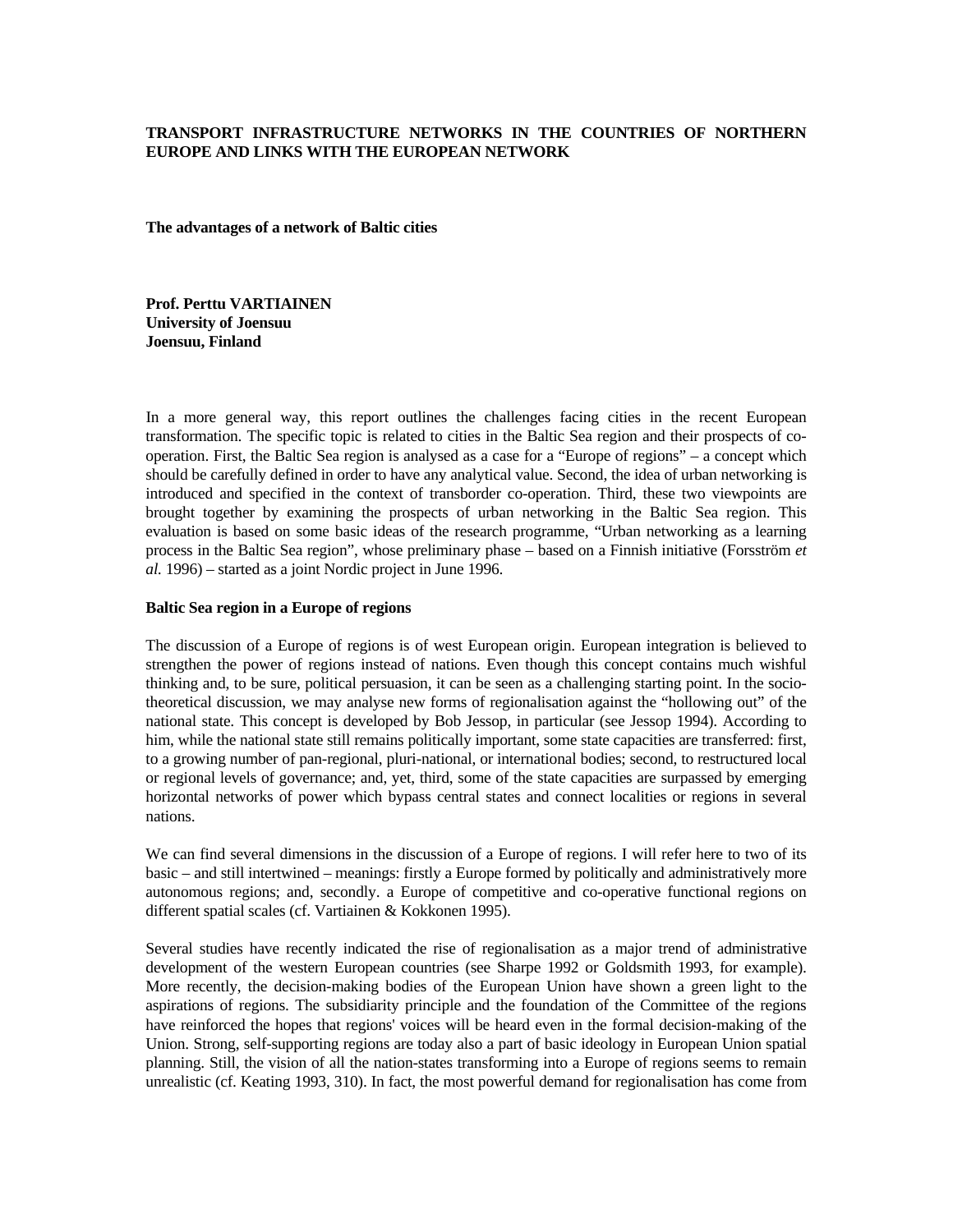the fault line where regionalism meets nationalism (as in Catalonia or Belgium). We must also note that in the transition countries of central and eastern Europe, the nation-states still aim to strengthen their national bodies.

Regionalisation is progressing, however, not only in politics but also in economics. Many scholars have emphasised that the Europe of Regions will be more of a Europe of city economies and wider functional regions (Lever 1993, for example).

From an analytical viewpoint, the main challenge of a Europe of Regions for any individual region is to strengthen itself by means both of intra-regional and interregional integration. This may be analysed strategically from four different angles (Figure 1).

**Figure 1** Four angles for the strengthening of a region (Vartiainen & Kokkonen 1995, Figure 3)

The vertical-functional integration illustrates the strengthening position in the global networks of the economy, while the horizontal-functional integration refers to transregional and especially to transborder co-operation. The territorial integration refers to the strengthening of local networks in the economy as well as in cultural and political contexts.

In this report, our main concern is functional integration but it must be emphasised that a basic precondition of this integration is a sufficiently strong local and regional authority. Moreover, albeit that our concern is co-operation, we must note that the idea of co-operation always includes the idea of competition: the ultimate motive for local and regional agencies to co-operate is to strengthen themselves against each other. As cities "compete"<sup>1</sup> they form alliances which may be regional and/or transnational by nature. The Europe of regions will, consequently, be a Europe of increasing economic competition in which both winners and losers can be found (Selstad 1992).

Transborder co-operation has increased and widened rapidly all around Europe (Cappellin & Batey 1993). For example, EUREGIO co-operation, that started from the Dutch-German border in the 1960s, has already spread to the eastern borders of the European Union. Also, Nordic countries have a tradition of transborder co-operation originating from the 1960s (Nogran 1995). The form of co-operation varies from small scale intermunicipal partnership to transnational region-formation and to networking between regions and cities in different parts of Europe.

Although the Baltic Sea region may be considered as a region with a centuries old tradition of trade and co-operation, with a special reference to the "Hanseatic League", it is primarily an emerging European mesoregion whose integrative power apparently lies in the new (mainly maritime) transborder cooperation in a period of deepening European integration and the dissolution of East-West confrontation (cf. Figure 2). The list of potential integrative forces is vast, stretching from economic relations and transport links to cultural relations and environmental management (Pedersen 1993; Joenniemi 1993).

The context of a Europe of regions constitutes more than just a growing co-operation among the states around the Baltic. Also, Wæver (1993, 26) states that the specific and valuable results of Baltic cooperation will, in the long run, rest with the truly (sub)regional perspective (i.e. in an interplay with regionalisation in the states). $<sup>2</sup>$ </sup>

<sup>1</sup> It must be emphasised that the competition of regions is used here basically in a metaphorical way (see the critique of this metaphor by Hallin & Malmberg 1996, 334-5).

<sup>2</sup> In this way we may speak about transnational relations instead of interstate relations referring to the traditional domain of foreign policy (cf. Lindström 1996, 60). A fundamental shift here is the emergence of municipalities, counties, nongovernmental organisations and private companies as new actors in cross-border co-operation.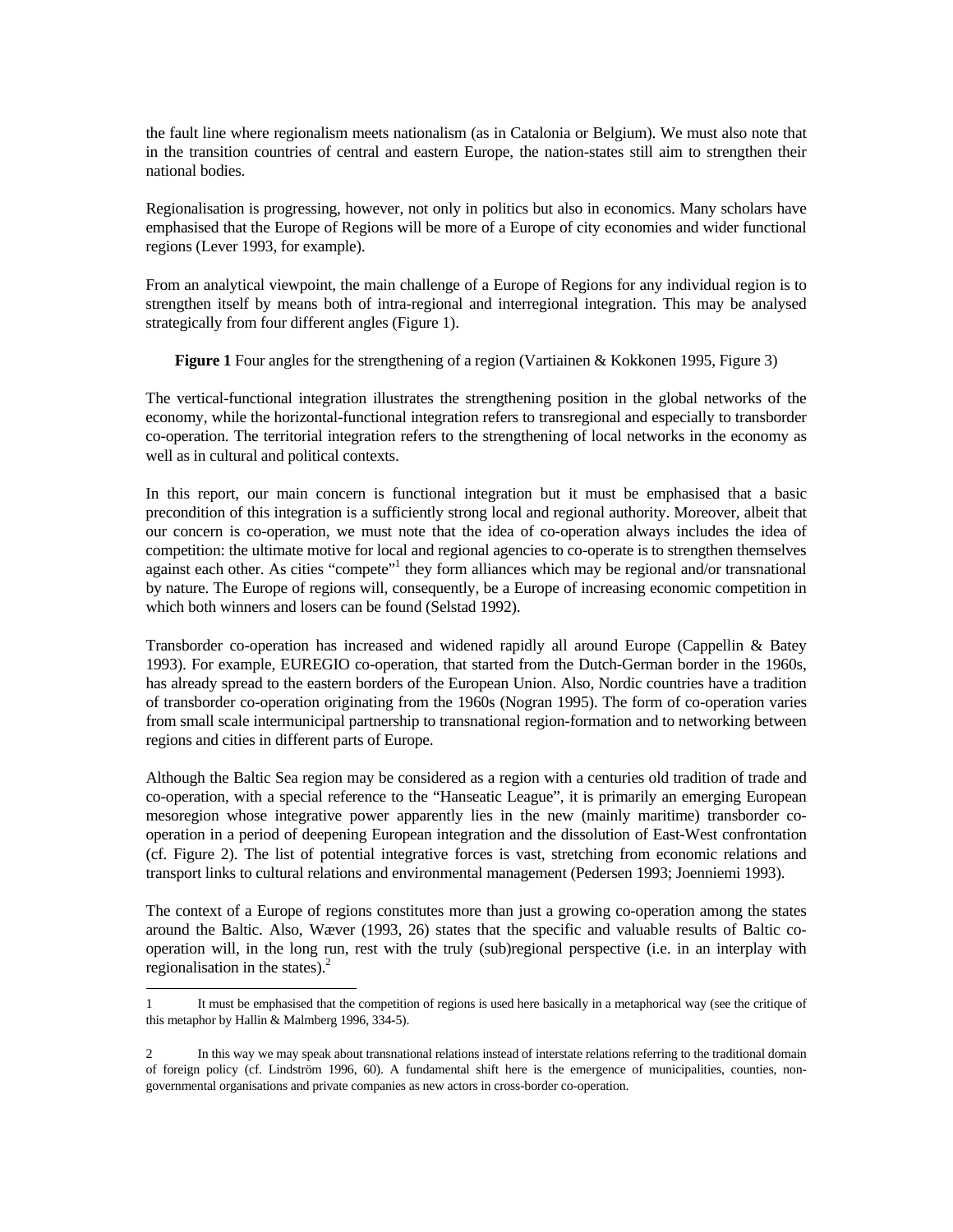### **Figure 2** "The Europe of regions" (Cappellin 1993, Figure 1b)

The functional core of the Baltic Sea region is composed of the main cities around the Baltic. It must be noted that in the three Nordic countries as well as in Estonia and Latvia, the main nodes lie in the national core areas while in the other countries the "Baltic dimension" constitutes, more or less, an antithesis to the national core areas and capitals (see Figure 3).

# **Figure 3** Urban Centres in the Baltic Sea region (Kivikari 1996, map 2 based on VASAB 2010 excluding Belarus and Norway).

#### **Urban networking as a framework for transborder co-operation**

Although we might see an emerging "regional" dimension behind the new transborder co-operation, I would like to emphasise the active role of cities as key actors of this co-operation because only regions with an urban core are likely to compete for new economic functions, an expanding fiscal base and greater administrative autonomy (Lever 1993; cf. also Robson 1992).<sup>1</sup> Recently, several students of spatial development in Europe have argued the importance of the cities or urban regions as motors of economic development (Castells 1993 and Bailly *et al.* 1996, for example). Cities are also understood as the main collective actors in the new spatial development, not only as physical nodes of a urban system (Vartiainen, 1994).

Cities and their regional coalitions are forced to compete more intensely with one another in an attempt to ensure their position in the spatial division of labour. One way of managing this situation is obviously networking, and that is why we are witnessing the mutual strengthening of urban networking and competition. Urban networking is now an on-going practice in many European countries. In Germany, for example, a major experimental project has begun, attempting to promote the concrete formation of urban networks in different spatial configurations, e.g. around some large centres, between nearby small or medium-sized towns and transborder areas (see Baumheier 1994; also Brake *et al.* 1996). The aim of these networks is to utilise and develop "synergetic effects" by reinforcing interurban co-operation. This policy has been implemented through concrete measures in communications, infrastructure, tourism and culture, technology transfer, municipal management, etc.

In a transnational context, urban networking may refer both to the co-operative arrangements in adjacent areas and between nodes of a polycentric region or to non-adjacent alliances of cities with similar functions and problems. The transborder co-operation between local authorities in southern England and northern France – analysed by Church and Reid (1996) – is an example of the former while the pan-European networks and policy programmes of the European Union (Williams 1996, chapter 8) refer to the latter type.

We may differentiate between two basic points of departure for conceptualising "urban networking":

1. As an economic and organisational principle, it refers to those mutually supportive actions or coalitions that are related neither through markets nor by administrative hierarchies. "A basic assumption of network relationships is that parties are mutually dependent upon resources controlled by another, and that there are gains to be had by the pooling of resources" (Powell 1990, cited in Cooke & Morgan 1993, 44). In the spatial development context, urban networking refers to the local and regional co-operation between public and private organisations concerning business services, innovation, training, communications, etc.

<sup>1</sup> I have considered the relation of different administrative levels at length in the case of Nordic countries (Vartiainen & Kokkonen 1995, 108) and Finland in particular (Kokkonen & Vartiainen 1996).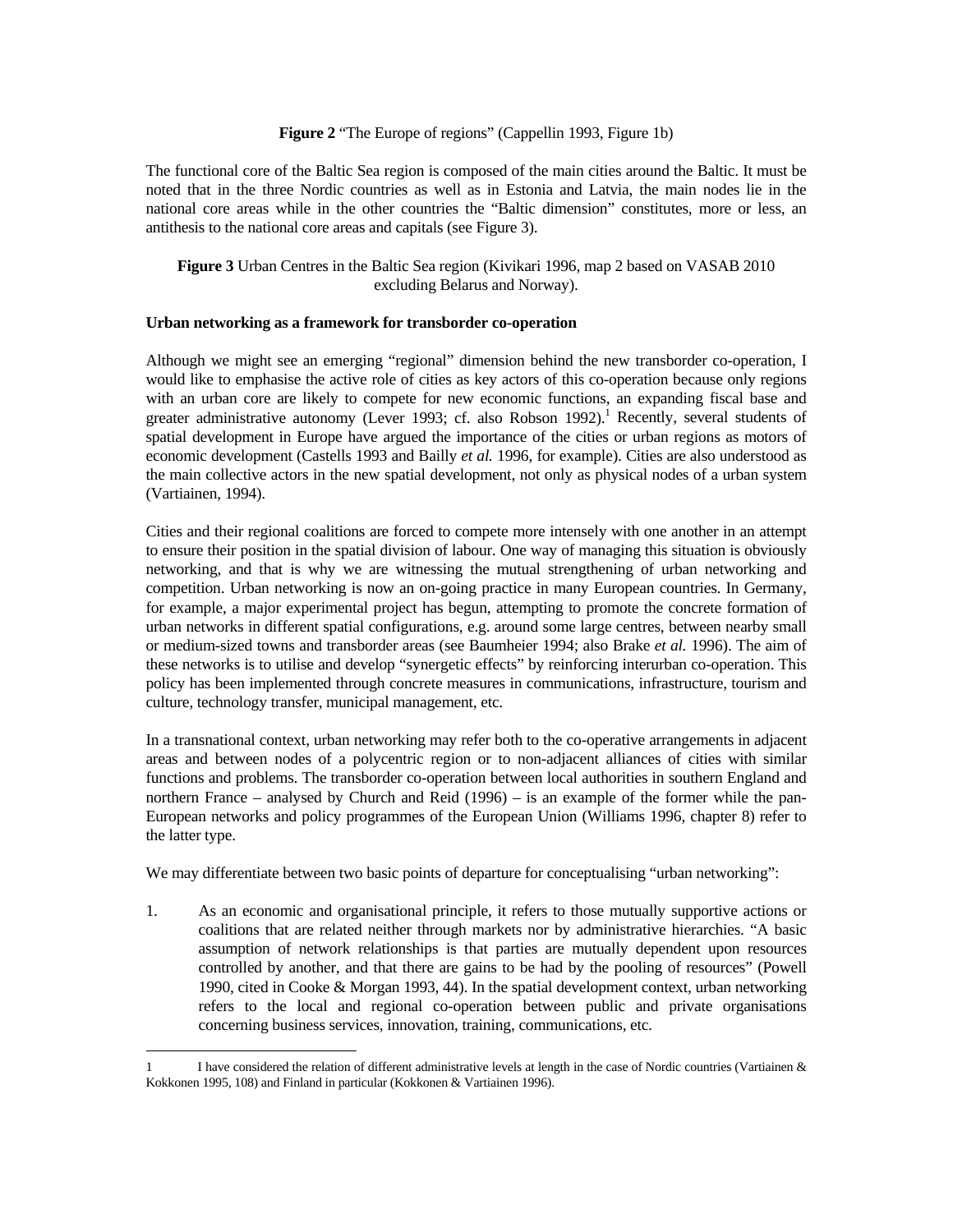2. In the basic physio-spatial meaning, urban networking refers to the polycentric urban configurations that are interconnected by linear infrastructures along with goods, people, information and money flow. Batten (1995, 313) notes that, "a network city evolves when two or more previously independent cities, potentially complementary in function, strive to cooperate and achieve significant scope economies aided by fast and reliable corridors of transport and communication infrastructure".

These two points of departure evidently meet in the recent Italian discussion summarised and developed by Roberto P Camagni. He believes that "network logic" is replacing "territorial logic", i.e. the abstract Christallerian pattern of a nested hierarchy of centres and markets, as the main organising principle of the interurban links. In this respect, the network operates as a "good club" delivering advantages ("network externalities") solely to the members of the club; this being an intermediate structure between "private" and "public" goods (Camagni 1993, 72). Camagni (1993, 74) differentiates two basic organisational forms of urban networks: firstly complementarity networks made up of specialised and complementary centres; and, secondly synergy and innovation networks made up of similar, cooperating centres. Camagni (1993, 67) also notes that urban networking introduces, "the necessity for an intentional city strategy concerning the functions performed by the city, its role in the spatial division of labour, its competitiveness and linkages with respect to the other nodes of the city network".

Urban networking challenges different actors to learn to co-operate. There is often a long road to travel before achieving benefits of these endeavours. The idea of urban networking is parallel to the "communicative turn" in planning and the idea of localised learning (cf. Healey 1992 or Cooke & Morgan 1993, for example). In that way, planning is understood as a learning process both locally and between the non-local partners. They might be in a different stage of socio-spatial development process as in the case of the Baltic Sea region. So the setting of transborder co-operation is, evidently, much more complicated than that of intra-state co-operation.

## **Prospects of urban networking in the Baltic Sea region**

Developments towards a higher degree of integration in the Baltic Sea region are currently intensified through a number of initiatives by different institutional actors such as countries, regions and different organisational networks.<sup>1</sup> From a spatial planning point of view, the most important of these initiatives is the co-operative endeavour, "Vision and strategies around the Baltic Sea 2010" (VASAB 2010), which is being undertaken by the ministers of planning of the Baltic Sea states. Together with a number of undertakings initiated by the European Union (especially the targeted programmes such as Tacis, Phare and Interreg), VASAB 2010 is likely to intensify the process of regionalisation within the territories of the Baltic Sea states as well as between local and regional actors of different types.

We might present some reasons why a city or urban region is an appropriate level for action in transborder co-operation. First, it is the context of daily actions of both residents and economic institutions (referring to the concept of daily urban area or travel-to-work area). Second, the local governments are at the forefront in managing the new spatial development challenges and social conflicts. Third, cities are more equal units in handling practical co-operation than states of very different sizes (cf. Wæver 1993, 39). Fourth, the need for co-operation often concerns only a defined area or a group of localities.

<sup>1</sup> There are now a lot of organisations which may support subregional co-operation in the Baltic Sea region (cf. the list presented by Robert 1996, 61, for example).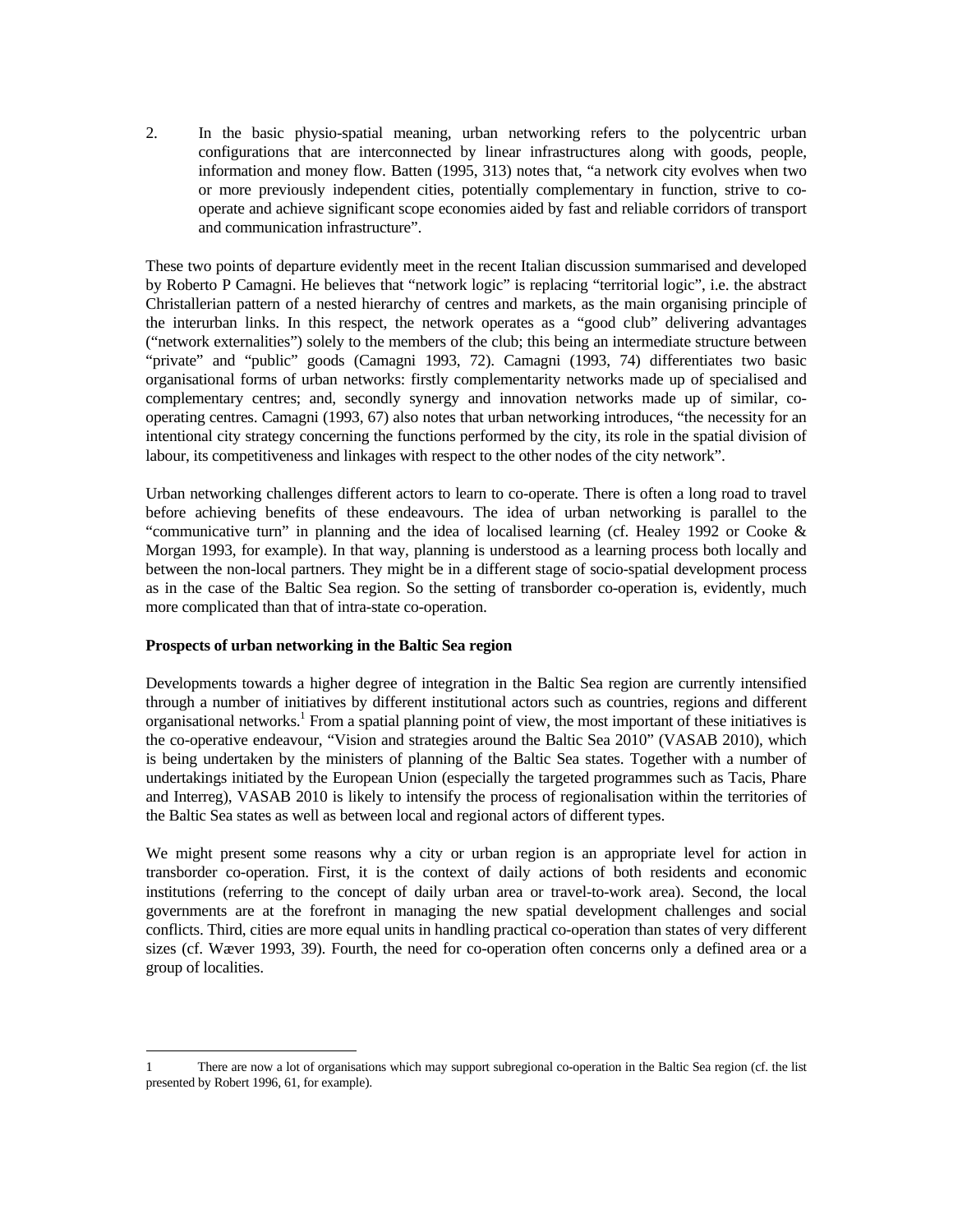Reaching the practical actor level, it must be emphasised that urban networking should not refer only to the local government but also the other prominent public, semi-public and private actors. So the main partners in the development process should be the key actors of the public sector, research and development institutions, economy and environmental management.

I am able to present here only some indicative results of the study, "Urban networking as a learning process in the Baltic Sea region". The main aim of the first phase of this study is to identify concrete (ongoing and planned) projects and key actors in urban networking in the Baltic Sea region based on local case studies of different types of cities in Finland, Denmark and Sweden (on the specific topics see below). It must be noted that this kind of approach is rather novel. Up until now, most studies on the Baltic Sea region are based on studies of international relations or on statistics of economy, population, interstate trade, etc. (Joenniemi 1993, Lundqvist and Persson 1995, Kuklinski 1995).

# **The basic dimensions for evaluating local development strategy in relation to the transborder cooperation in the Baltic Sea region**

1. Local economic policy

- Innovation and technology transfer
- Training
- Business services
- Business support organisations
- Tourism

#### 2. Infrastructure

- **Transportation**
- Telecommunications

#### 3. Socio-cultural relations

- Cultural activities
- Educational institutions
- Social policy

#### 4. Environmental policy

- Environmental protection
- Environmental technology and training

#### 5. Strategic planning and city marketing

- Public administration
- Urban development corporations and contact organisations

The international activities, apart from the traditional twin-city relations, are very new even for the rather active Nordic cities. In the transition countries, in turn, local administration is still in the founding phase. In the last few years, there has been a growing interest toward twin-city relations in the Baltic Sea region in particular (cf. Johansson & Stålvant 1996). They are still mostly in the phase of becoming acquainted with each other but some of them may lead to more long-term development actions.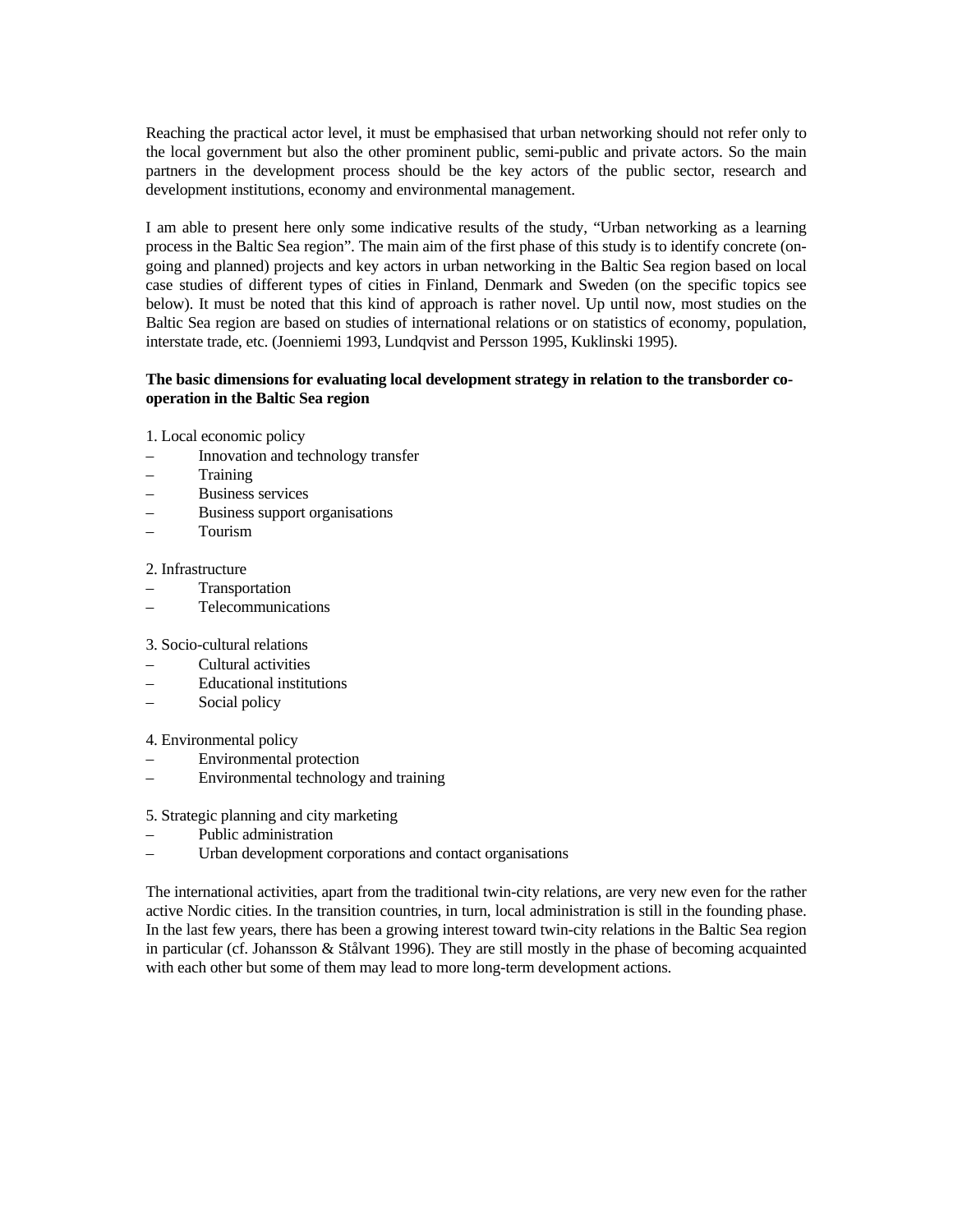The spatial reach of urban networking is still very restricted and reflects the actual partitioning of the Baltic Sea region into different subregions (see also Euro-Verbund 1995, a proposal for potential action areas in the Baltic Sea region). The Finnish cities, for example, are orientated basically to Estonia and St Petersburg on the one hand and to Germany on the other hand (it must be noted that in Germany, the Baltic coastal area is only a minor target area in comparison with the southern parts of the country).

Instead of a truly interactive and horizontal co-operation, an actual partnership between local authorities seem to still be much tied in with hierarchical structures of state administration and is of one-way communication and resource transformation by nature. This is particularly applicable to the relationships between the Nordic countries and the transition countries.

#### **Epilogue**

There is still a long way to go before the Baltic Sea region could be a "third European core area", as stated in the scenario of the potential Nordic impacts of the evolving European spatial organisation (Veggeland *et al.* 1993). Even the main centres of the Baltic Sea region are subordinate nodes in global and/or in even national hierarchies (like St Petersburg; cf. Eskelinen & Vartiainen 1996) or they are still "mere" national capitals by nature. We may characterise the Baltic Sea region to be not more than a loosely-integrated semi-peripheral region. According to many eminent scholars in spatial development studies such as Amin and Tomaney (1995), for example, it is not conclusively evident that a new economic-geographic order, with a higher degree of freedom for local or regional action, would be beneficial for the peripheral areas. Yet, only proactive cities and regions have any chance in this world and the success of them demands actions at different spatial scales.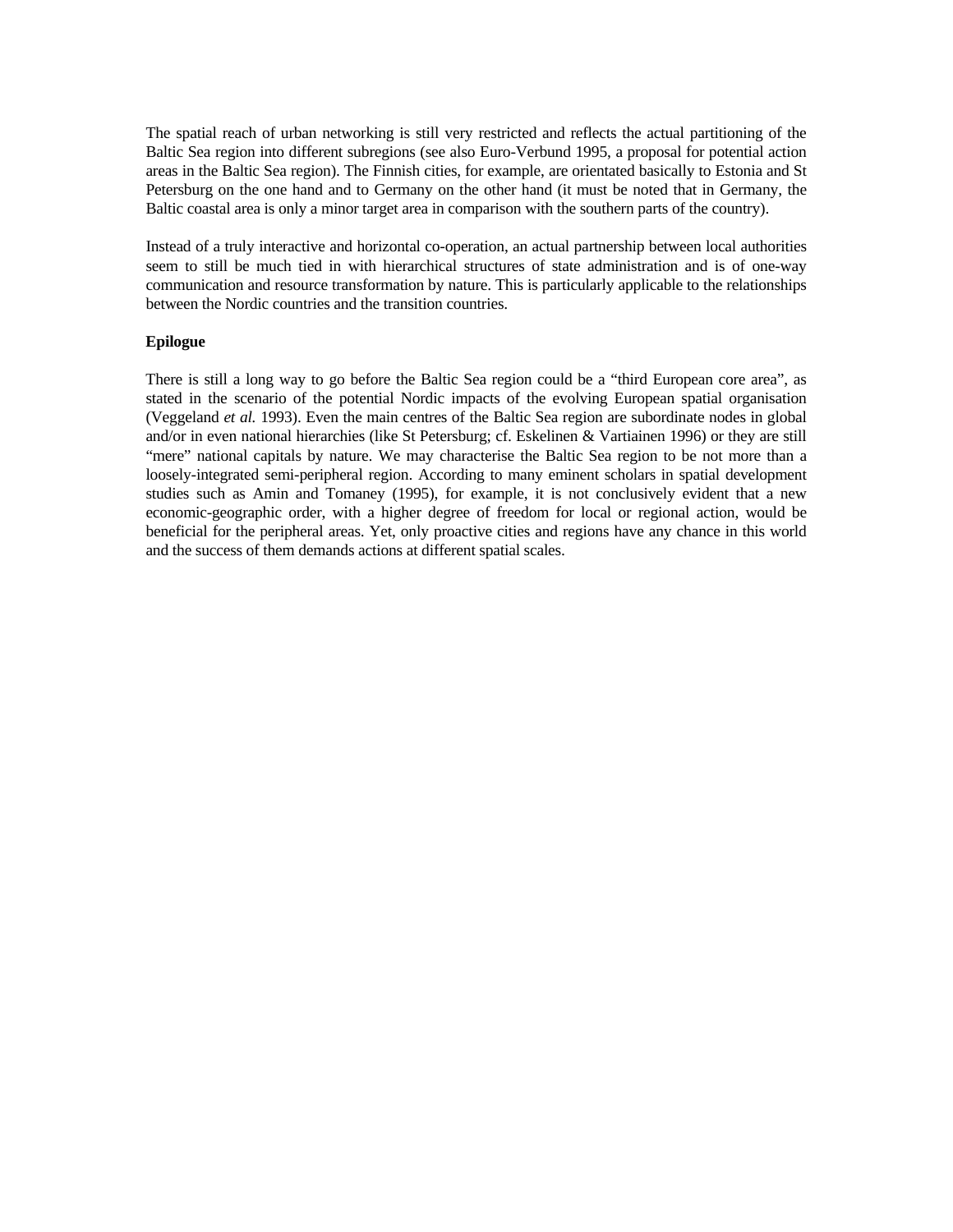# **TRANSPORT INFRASTRUCTURE NETWORKS IN THE COUNTRIES OF NORTHERN EUROPE AND LINKS WITH THE EUROPEAN NETWORK**

**The problems of maritime transport beyond the Arctic Circle** 

**Prof. Sergey B. SHLIKHTER Institute of Geography Russian Academy of Sciences Moscow, Russia**

The NSR contributed to a large extent to the opening up of deposits of oil, natural gas, gold, diamonds, non-ferrous metals, to logging and timber processing, fishery and seafood processing. The large cities north of the Arctic Circle – Murmansk and Norilsk and railway lines have been built. The population of the Arctic region is around 2 million. But economic development is being hindered mostly by isolated locations, with a chronic lack of infrastructure, supply network, enormous losses in raw materials and the grave ecological consequences due to vulnerability of northern environment.

The opening up of the vast arctic areas in Russia is closely connected to the extensive use of forced labour. The large projects (mines, ports, railways, etc.) claimed the lives of hundreds of thousands of prisoners. The free settlers in spite of relatively higher income suffered from the severe living conditions that were much worse than in other parts of the country. This gap has been widening. The industrial expansion and following environmental destruction have heavily undermined the living conditions of the indigenous population – fishermen, hunters, and reindeer breeders – and led to health deterioration and a drop in life expectancy.

The strict non-democratic management system in the Arctic region was represented by NSR administration, Dalstroy (gold extraction) and in the recent decades – the Tyumen oil and gas, Yakutia diamonds and gold extraction authorities. The sectoral industrial goals have been usually achieved but always at a heavy social and environmental cost.

The technological advances in 1930-1960 (the world's first nuclear-powered icebreaker "Lenin" in 1959 followed by a number of the most powerful (75 thousand hp) nuclear ice-breakers) provided the speedy large-scale development of the NSR. But in the 1960s the overall technological backwardness of the USSR became apparent. Today the lion's share of the ice-going fleet is being imported from Finland.

The militarisation of the Arctic in the 1950s became an obstacle to normal economic development and closed the region for foreign participants.

Since the 1970s, fundamental changes in the NSR development took place. Due to the introduction of new nuclear and diesel-electric icebreakers and ice-class ships the year-round navigation was launched between Murmansk and Dudinka. The intensive growth of oil, gas, diamond and non-ferrous metal ores production produced a traffic volume along the NSR (million tons per annum): 1980 – 4.95; 1985 – 6.18; 1987 – 6.58. Since then the traffic volume has been declining  $(1990 - 5.5; 1991 - 4.9)$  due to the drastic slowdown of Russian economy. The largest drop occurred in cargo supply to Yamal Peninsula (0.5 million tons of pipes) due to the stoppage of opening of new oil and gas deposits. The Dudinka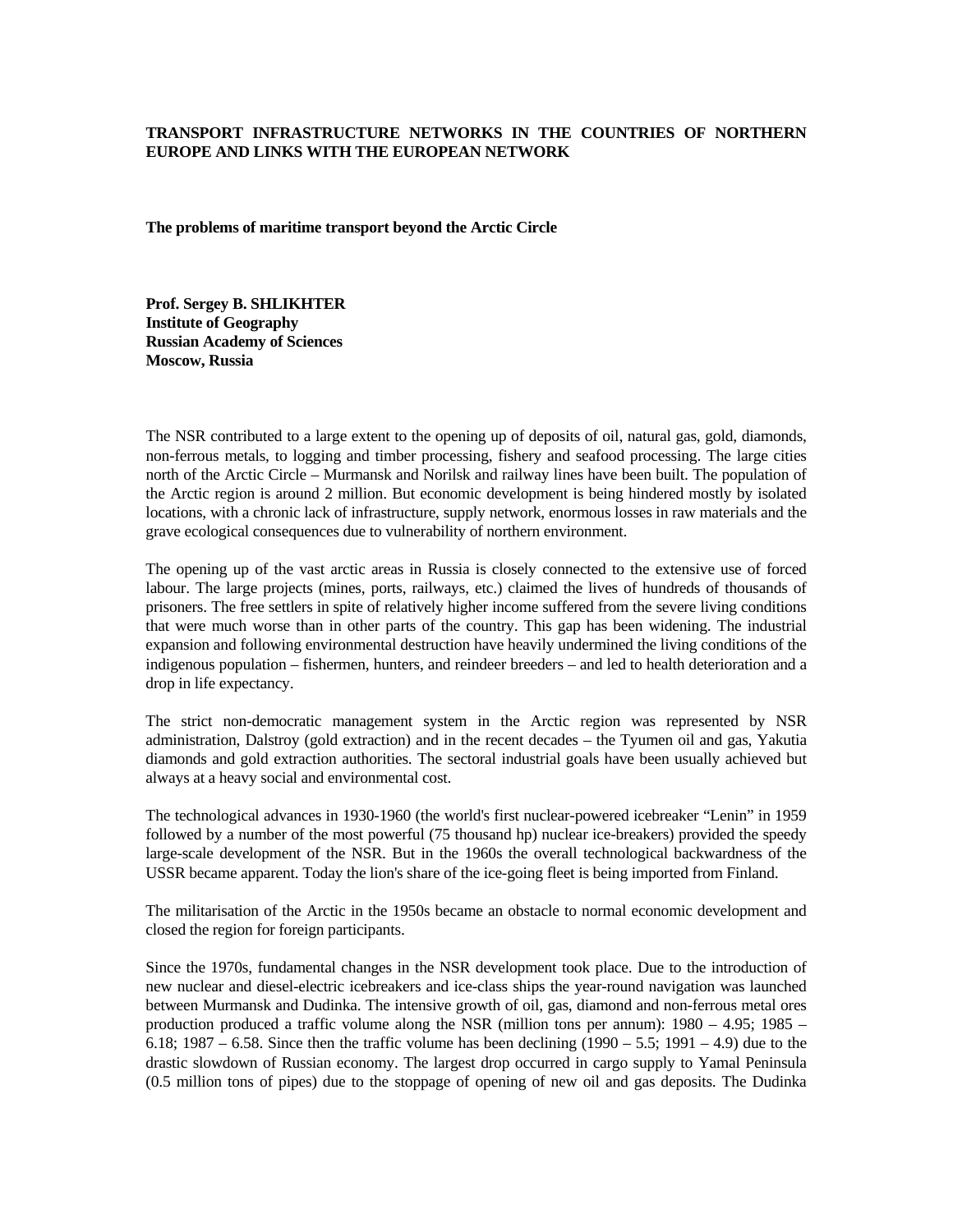harbour servicing the Norilsk Nickel Complex showed the highest figures on NSR cargo traffic – 2.2 milllion tons (out of which – discharged – 0.77 million tons). The major part of export cargo (mainly timber) goes through Igarka (0.7 million tons per annum). In 1991 fifteen ships (including one under foreign flag) were conducted along the NSR with 210 000 tons of cargo.

Out of 5.5 million tons carried per annum on the NSR

Deliveries to the Arctic region from Russia (other regions): – 2.63 Shipments from the Arctic region to other Russian regions: – 1.56 Imports to the Arctic region:  $-0.01$ Export from the Arctic region: – 1.19  $Transit: -0.12$ 

As to the fleet quality, out of 250 cargo ships operating in the Arctic only 141 are ice-class vessels and more than 50 per cent of them are more than twenty years of age. The average age of cargo ships exceeds thirteen years.

Such conditions (high degree of wear and tear) create a high risk of navigation disruption. According to the official estimates even with allowance for expected decreased traffic volume in the Arctic regions, to cover the requirements of the near future about 150 new ships with total deadweight of over a million tons will be needed.

The icebreaker fleet is in a better technical condition. Eighteen main route icebreakers are serving the NSR traffic with total power capacity of 753 thousand hp. This includes four nuclear-powered "Arctica" type icebreakers (75 thousand hp each) and two new nuclear-powered "Taimyr" icebreakers (50 thousand hp). Another two nuclear-powered icebreakers of 75 thousand hp are under construction. At the same time five diesel-electric "Moskva" icebreakers built in the period 1960-69 are to be destroyed.

The average capacity (and parcel size of shipments) of vessels is around 33 thousand dwt which complies with the depth limitations on the NSR, but few vessels within this category have the necessary ice-class. The average earnings – the rate paid for the dry cargo on the transport market between Europe and Far East amounts to \$ 32.5 per ton. The vessel earns between 27 thousand and 140 thousand dollars per trip.

Virtually all Arctic ports under operation (maybe besides Dudinka) need a radical reconstruction, modernisation and expansion in spite of the decrease of cargo handling activity.

It is well known that up to now the development strategy was mostly oriented towards heavy production needs – therefore the raw material (resource-extraction) approach predominated. No other region has such close and at the same time such one-sided links with the national economy as the north.

Following the overall tendency of lowering the resource and energy-intensity of production and of increasing the value density of tangible goods, this process generates new users demands to delivery quality which could be defined as "just-in-time" principle which gave a powerful impact on intermodal transport and container system development. The establishment of worldwide intermodal transportation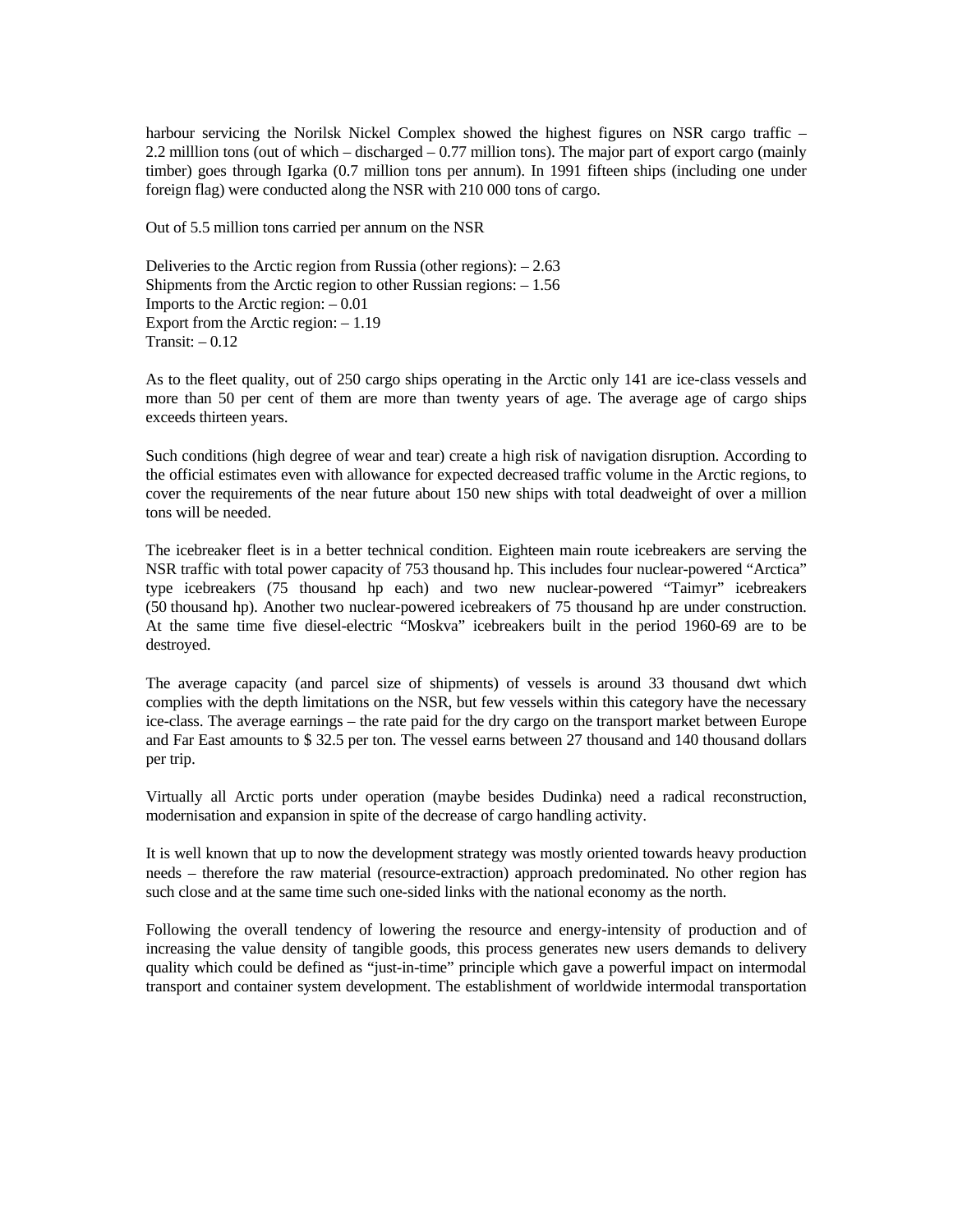system could be considered as a step of long-term evolution of the transport system characterised by a sequence of replacements in which faster and (this is crucial) higher-quality transport modes and technologies substitute the traditional ones to increase speed, flexibility and quality in transportation turnover.

Therefore, the new market demand in the post-industrial economies is connected with the intersectoral and spatial restructuring. The transport system in its turn derived at this stage a new function by hanging into a propulsive sector of the economy. The quality of transport services becomes the major factor. The propulsive role appears as a complicated distributive and logistic system that determines the shifts and allocations of productive branches, appearance of new and restructuring of existing economic centres.

Therefore, taking into account the new features of overall development, the approach to the development of the Arctic region has to be gradually altered .

- 1. A shift towards a resource-saving policy to push down the energy and resource consumptions of the GDP and to slow down fuel production.
- 2. Alteration of the foreign trade pattern towards sharp drop in unprocessed fuel (oil and natural gas) export.
- 3. Raising the efficiency of extraction at present the oil stratum output rate does not exceed 40 per cent.
- 4. Revision of resource prices they should contain an element to cover the "post-resource" development.
- 5. Revision of approaches to the complex industrial development in the extreme conditions and fragile environment of the Far North: is there always a need to build up a super-structure of deep processing of the extracted raw materials?
- 6. And maybe the most important feature gradual revision of specialisation transition to nonresource type of development: recreation and tourism development including the international one; development of transportation and transit as well as communication functions, including intercontinental line services; revival and development of traditional branches and activities of the indigenous population.

The social aspects of the Far North's development should become the major ones along with the resource-saving strategy. The continuing high-latitude urbanisation process clashes with such principles.

A special system of social zoning of the northern region should be developed so as to reach the required number of permanent residents in the Far North. The elaboration of the optimal type of development for different areas – nodal, linear-belt, or areal-continual type – should be based on introduction of the new labour – and nature-saving technologies and equipment. These different types of development make certain demands on the transport systems and especially on introduction of the intermodal ones.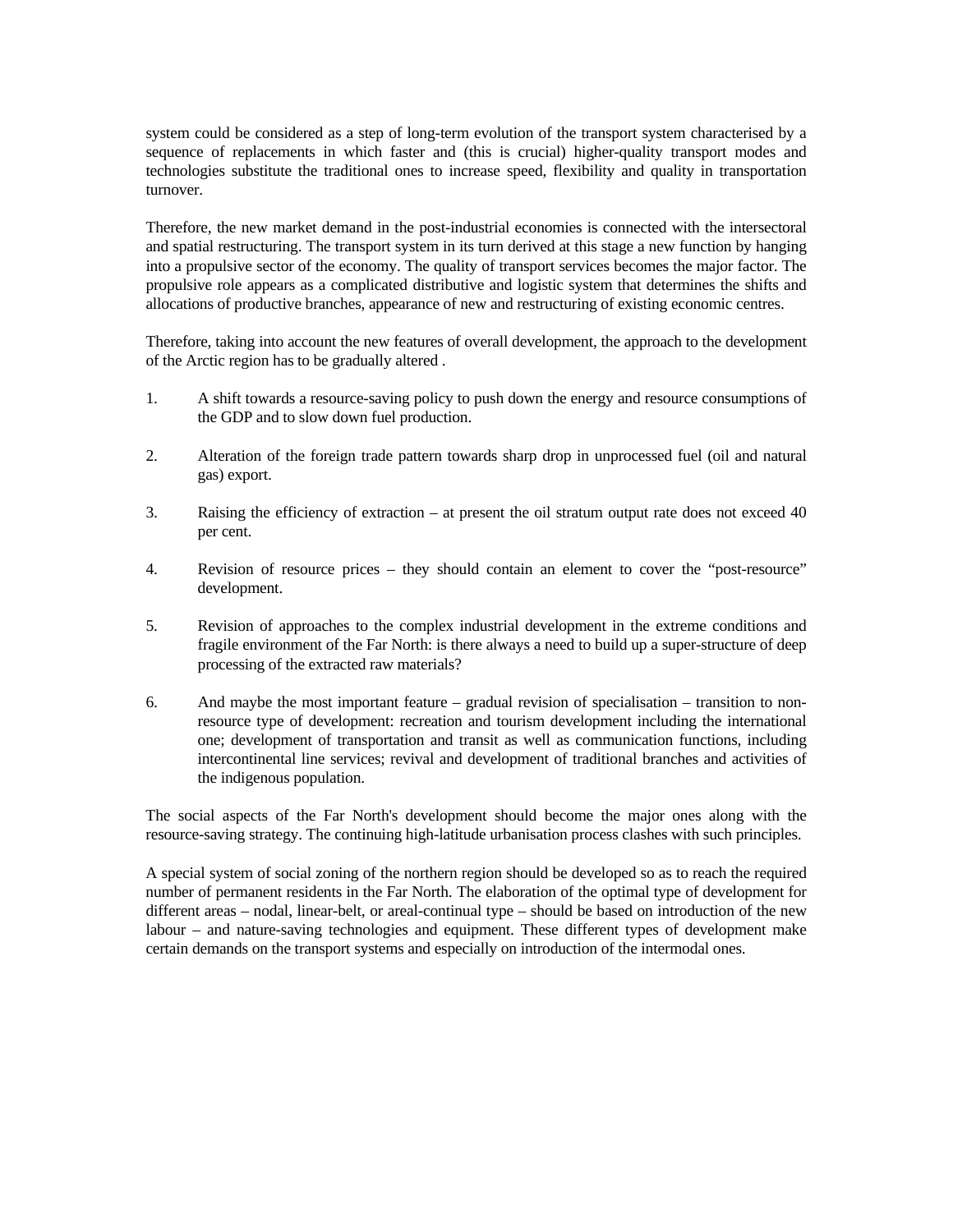The transportation cost of a twenty-foot container carried by the nuclear ice-breaking container ship is calculated to be 20 per cent higher than for the conventional one in the first twenty-year period. However, if the life span of the nuclear-powered container ship is longer it will become more economical. It is known that the total cost (freight, stock, insurance, etc.) decreases as the haulage time becomes shorter. So, the NSR, which cuts the transportation time span, would offer great advantages for relatively high-value commodities.

However, the Arctic region has been suffering from some financial and under-utilisation problems: shortage of funds due to reduction of state investments and subsidies, drop in cargo traffic, drastic rise of prices for new ships, cost of servicing, repair and fuel supply.

After the USSR disintegration, the NSR passed fully under Russian jurisdiction, but twenty-four vessels were taken over by Lithuania and seven by Latvia – all of them ice-class tankers of 55 thousand dwt (about 20 per cent of total capacity of Arctic tanker fleet). Since Russia has now only two major ports on the Baltic Sea and two in the north (Murmansk and Arkhangelsk) the international role of NSR is increasing. Since 1990 according to the "Regulations of NSR Navigation" the NSR is virtually fully accessible to international transit traffic. However, of all ports along the NSR so far only Igarka has been opened to foreign vessels, four ports – Dikson, Dudinka, Tiksi and Pevel would be the next ones. In the autumn of 1991 the interest of Russia in international co-operation on the NSR was confirmed. This was supported by new legislation on foreign trade deregulation, foreign investment, on access to concessions for natural resources development.

But the consequences of "perestroika" affected first of all the northern regions because of the break-up of the traditional economic links, uneven price deregulation, inflation, shrinkage of government investment and subsidies in industry and transport sectors.

Priority measures in transport field for stabilising the economic development of the northern regions include:

- deregulation of fuel prices;
- ensuring a vital level of supply under state supervision but with appropriate economic incentives;
- fixing an amount of government investments in the programme of cargo and ice-breaker fleet modernisation and port facilities reconstruction;
- demonopolising and partially privatisatising (joint stock companies) transport as well as industrial enterprises;
- rationalising shipping taxation to encourage more efficient fleet utilisation and expansion of NSR as a transport main line;
- extending and/or introducing preferential conditions to foreign investors in the industrial and transport enterprises in the north, including free economic zones establishment.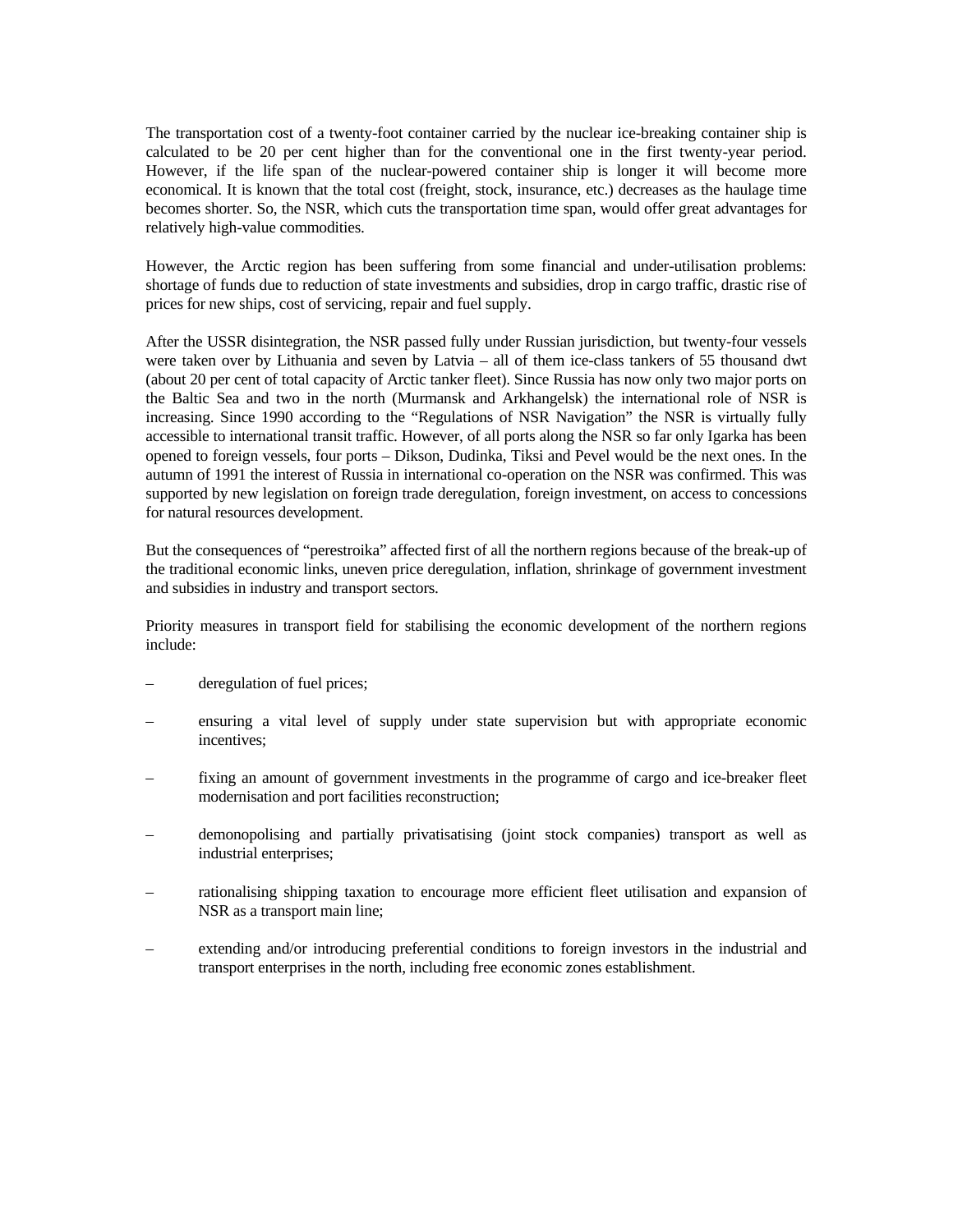There is still a very strong tendency to regard the north regions as the main energy, mineral and timber resource base of the Russian economy in both short and long term in spite of the global trend of lowering the resource intensity of production. Nevertheless, the crucial specialisation changes in the northern regions economy could be felt – a number of rather ambitious projects of the 1980s have been rejected or postponed indefinitely.

This includes a number of transport and power station projects. The new stage of NSR development is expected to put an impetus to traffic increase, to conform to gradual change of cargo structure, but also to provide cheaper, more reliable and regular haulage.

At present transportation costs in the Arctic regions account for up to 50-70 per cent of the consumer cost "cif" while inventory stocks are rated at 400-600 days. Maritime haulage of liquid gas from the Yamal Peninsula is a viable alternative to ecologically dangerous gas pipelines.

The transport potential of the NSR can be seen from the table giving the distances between a west European port (Hamburg) and four north Pacific ports via the NSR and main alternative routes:

| Shipping routes via | Vancouver | Yokohama | Hong Kong | Singapore |
|---------------------|-----------|----------|-----------|-----------|
| <b>NSR</b>          | 6 6 3 5   | 6920     | 8 3 7 0   | 9 7 3 0   |
| Suez Canal          | 15 377    | 11 073   | 9640      | 8 3 7 7   |
| Around Cape         | 18 846    | 14 5 42  | 13 109    | 11 846    |
| Panama Canal        | 8 7 4 1   | 12420    | 12 9 20   | 1 5 2 0   |

#### **From Hamburg to:**

Recently, a steadily growing trend has been acknowledged in transit traffic along the NSR. As seen from the above table the NSR is the shortest route connecting Europe with East Asia and North America, and additionally there are favourable conditions for Arctic cruise industry. Another argument is the availability of relatively advanced logistic support (icebreakers, specialised port equipment and navigation services).

Investigation of competitiveness of the NSR gave favourable results considering not only direct delivery costs but also the time factor. There is another alternative route – the combined sea-railway transit via Trans-Siberian main line (the so-called – "land container – bridge") but this line is considerably overutilised and this bridge does not work properly.

The transit cargo potential of the NSR estimated by the UN statistical department at about 20 million tons per annum is certainly underrated. It does not take into account the generated US cargo (coal, Californian fruit and vegetables, etc.) as well as the feedback effect of the new transcontinental routes causing new cargo flows.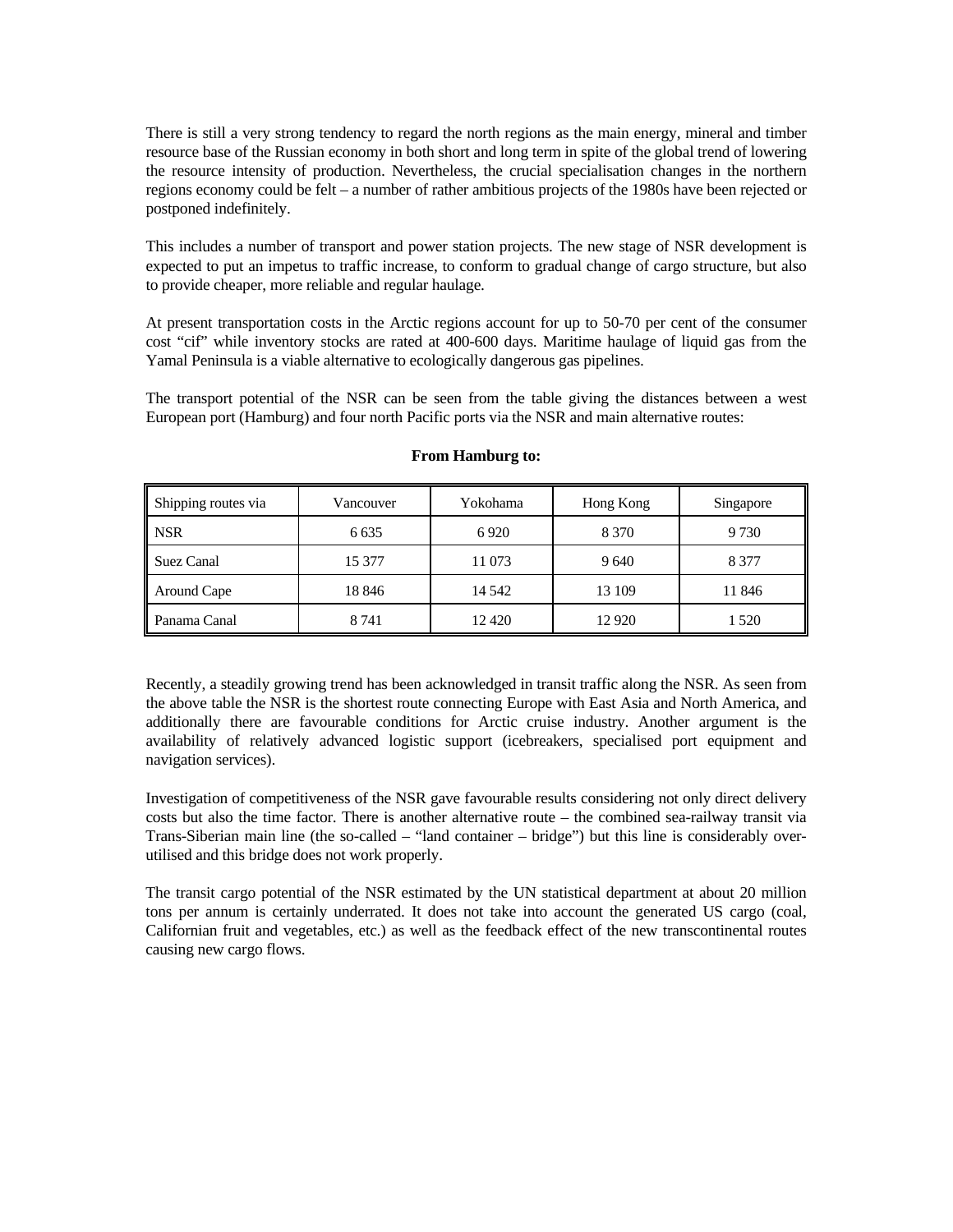A special issue is the tourism traffic development that needs a thorough scrutiny. Intensification of international shipping by the NSR will promote economic and social development of the Russian Arctic region. There are some prospects to set up a system of food supply to the eastern sector of Arctic through regular deliveries from the US Pacific coast and south-east Asian ports. In this case, the ocean-going container ships could be used in combination with lighters or aircraft. The foreign currency earned by international haulages will be channelled into the modernisation of the NSR transport facilities.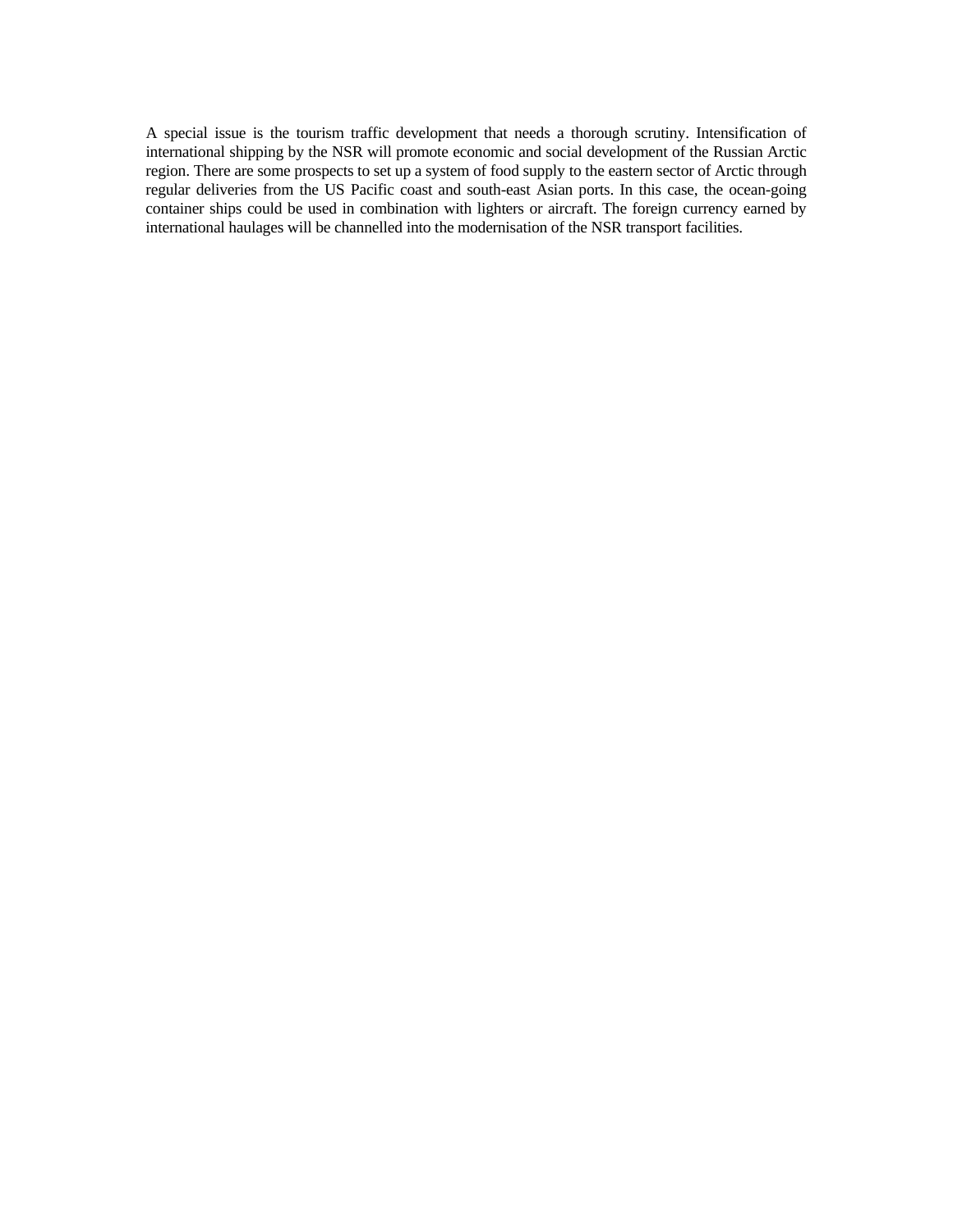#### **THEME 3**

# **THE FUTURE OF RURAL AREAS AND AGRICULTURAL ACTIVITIES IN NORTHERN EUROPEAN COUNTRIES**

**CHAIRED BY**: Mr Juha KORKEAOJA Member of the Parliamentary Assembly of the Council of Europe

## **REPORTS PRESENTED BY**:

Mrs Doris PICK Bundesforschungsanstalt für Landeskunde und Raumordnung Bonn ...............................................................................................................................................................

Mr Franciszek TOMCZAK Professor Warsaw School of Economics .......................................................................................................................

Mr Anders PORTIN Counsellor of Forestry Ministry of Agricuture and Forestry Helsinki ..........................................................................................................................................................

Mr Ellert CARLSON Head of Planning County Administration of Västerbotten Umea...............................................................................................................................................................

Mr Kari TARASTI Senior Adviser Ministry of Trade and Industry Helsinki ..........................................................................................................................................................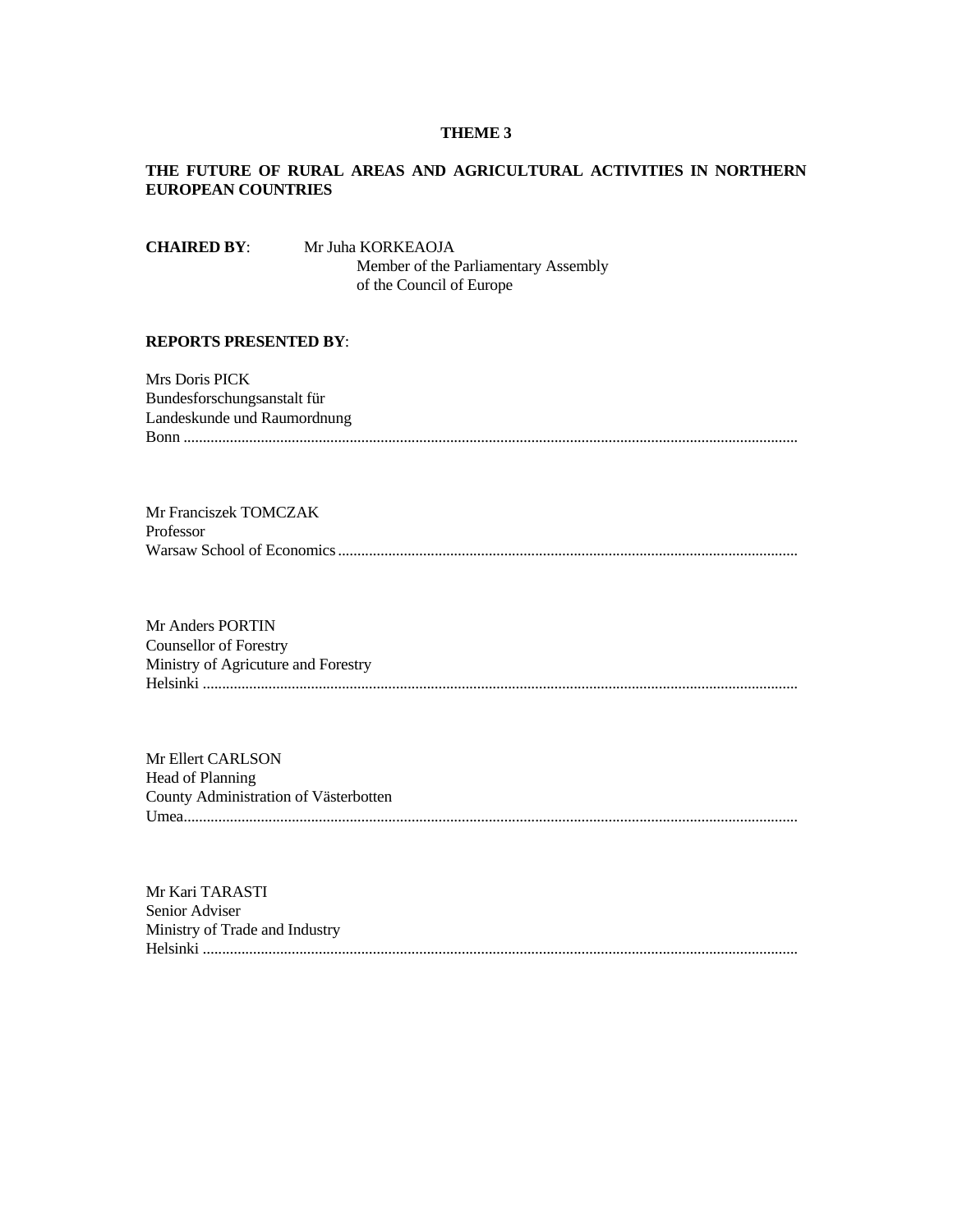# **THE FUTURE OF RURAL AREAS AND AGRICULTURAL ACTIVITIES IN NORTHERN EUROPEAN COUNTRIES**

**Regional impact of the CAP on the agricultural activities of northern European countries** 

**Mrs Doris PICK Bundesforschungsanstalt für Landeskunde und Raumordnung Bonn, Germany**

# **1. Introduction**

Agricultural land use still influences the shape of European Union in a significant way, even though its economic importance is declining. Some 45 per cent of the land within the Community is in agricultural use. Taking into consideration that agriculture manages landscapes around brooks, rivers and lakes, it has also a great effect on the environmental condition as well as on landscape quality of these water areas. And together with forestry, which covers another 33 per cent of the land, European farmers have a marked responsibility for nearly 80 per cent of Community land.

Common agricultural policy is the skeleton law for agricultural activities of all kinds. Therefore changes in the CAP as well as changes in national agricultural policies have regional effects. These effects are not only on land-use patterns because agriculture is part of the diverse economic, ecologic and social structure of rural areas.

The importance of the agricultural sector for regional development differs between the member states and their regions. In this connection, chapter 2 gives a short overview for north-west European countries (Denmark, Finland, Germany and Sweden) as well as for Baltic Sea countries willing to access European Union (Estonia, Latvia, Lithuania and Poland) over selected examples of the general economic setting and the significance of the agricultural sector. After that important CAP measures and their regional impact are described in chapter 3 with focus on aero-environmental measures as they leave room for regional characteristics. These descriptions lead to implementation problems of the CAP in chapter 4 and to some starting points for solving or reducing them. As far as possible regional examples mostly from (east) Germany and Finland accompany a comparative national survey.

Due to the fact that other speakers at the seminar deal with forestry, this subject has not been dealt with in this paper with the exception of a few short remarks.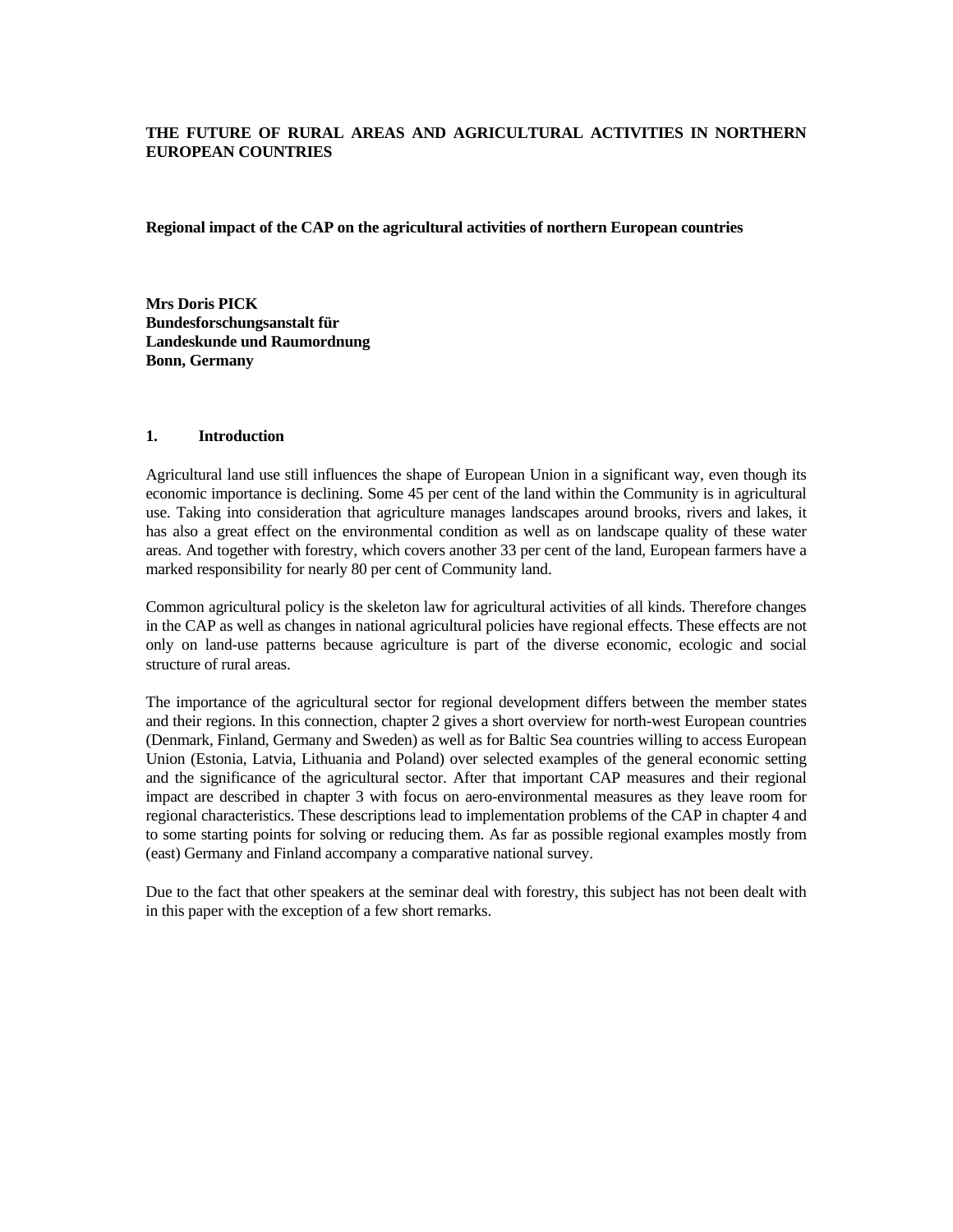# **2. General economic settings and the significance of the agriculture sector**

As agriculture plays an important role in diverse rural areas, it should be able to meet the demands of its various functions and opportunities within the rural areas of the European Union. Especially regions with problems in other sectors of the economy are, due to lack of alternatives, more dependent on the contribution of agriculture to regional added value and attraction. What is the state of the economic situation in northern European countries these days and what role does agriculture play, particularly as a source of income and employment?

# **2.1. Situation and tendencies in northern European countries**

Out of the four countries being compared here, Denmark and Germany show better results in terms of GDP development. Denmark's economic situation developed well due to a strong stabilisation policy. Its unemployment rate (Figure 1) has been decreasing since 1993. On the other hand in Germany – because of reunification problems, as well as in Finland unemployment has either been growing or stagnating at a high level. Due to the break-up of former trade partner the Soviet Union, Finland experienced a considerable decline in GDP and a growing unemployment rate until 1994. Sweden also had a majoreconomic crisis in the early 1990s. Its effect, particularly on unemployment, was significant (from 3.3 per cent in 1991 to 9.8 per cent in 1994) but not as dramatic as in Finland, where unemployment grew by more than 10 per cent during that time.



**Figure 1**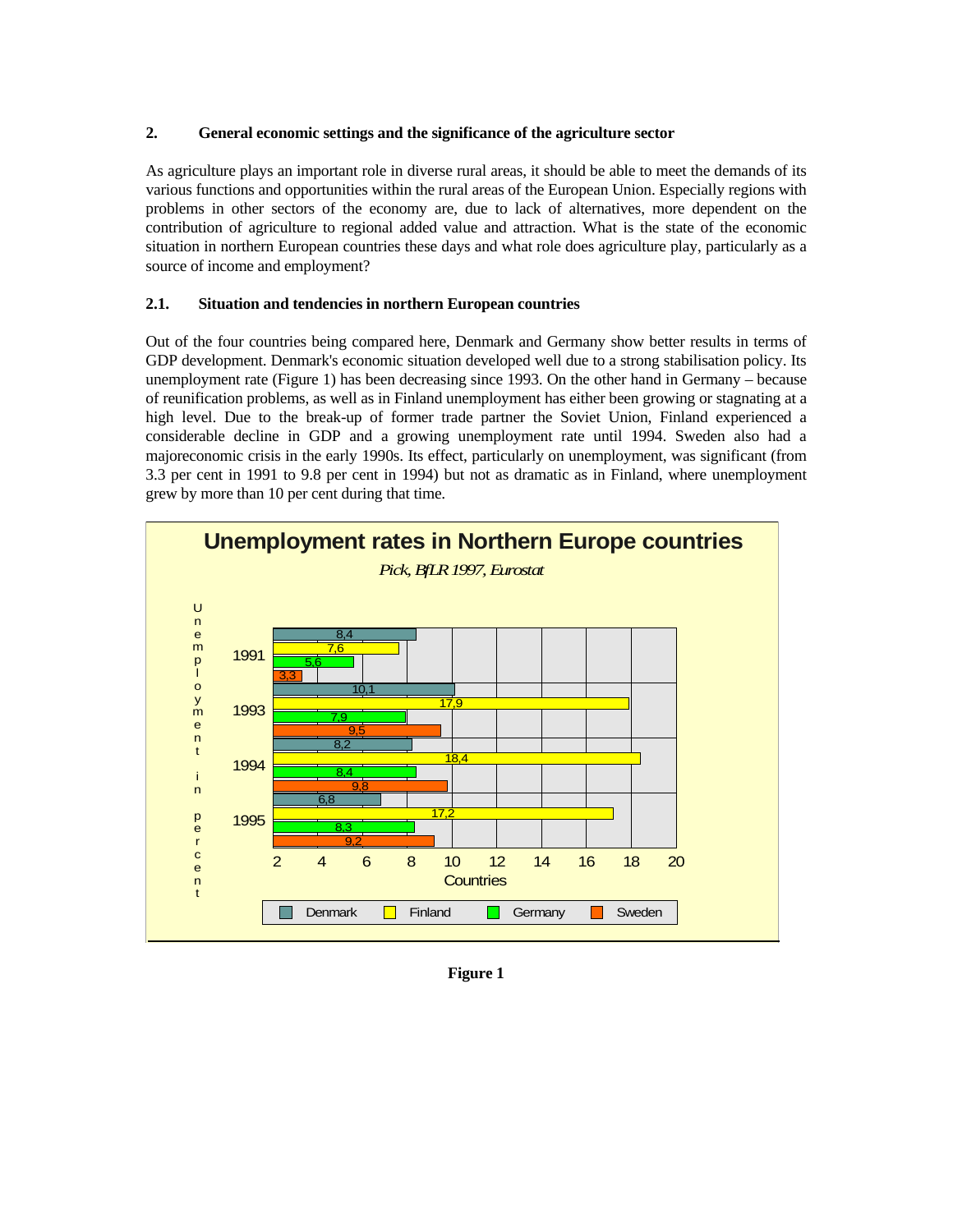These average national figures seen from a regional point of view illustrate huge interregional disparities between different kinds of rural areas. The unemployment rate in Germany may be used as an example. The German situation shows that a growing GDP does not automatically lead to more employment. Despite a growing GDP, Germany's unemployment rate grew to more than 11 per cent in 1997. Unemployment rates varied between 14.3 and 25.4 per cent in February 1997 in the new *Länder*. In some municipalities unemployment is even higher. The high unemployment in rural agrarian areas of the new Länder is mainly the result of the breakdown of the old agriculture structure and adapting processes, not only of the CAP. From 820 000 jobs in agriculture in 1989 some 160 000 remained in 1996. A lot of people who lost their jobs have not been able to find new ones so far, due to scarse labour market possibilities outside the agricultural sector, in peripheral rural areas.

The agricultural quota in the GDP differs between 1.1 in Germany; 2.3 for Sweden; 3.5 in Denmark and 5.2 in Finland with well-known interregional differences. To see which role agriculture plays in the labour market, gainful employment in different sectors may give an insight. In Sweden agriculture has comparatively low importance for the labour market whereas in Finland still 7.5 per cent of the working population have employment in agriculture and forestry. In many peripheral Finnish municipalities those employed in agriculture and forestry account for over half of the total labour force (Aaltonen 1993). Although the importance of agriculture is declining for the regional labour market, it still plays an important role in certain rural areas. In Germany for example, where the average national percentage of paid employment in agriculture is 3.3 per cent, the interregional disparity shows percentages from 0.1 to 17.3 per cent.

Corresponding agricultural importance for the different regional labour markets and income can be found. Special problems may occur in connection with on-going decline in farms and agricultural labour force in regions where on the one hand agriculture is an important factor for regional employment and on the other hand, industry and service sectors cannot offer sufficient alternatives to unemployed farmers.

To be able to recognise which CAP measures may have the most effect on certain countries and their regions it is necessary to see which agrarian structure is dominating. The agrarian structure in Denmark in terms of farm size in hectares seems to be able to compete more easily on European agriculture markets because of the elatively high percentage of farms with more than 50 hectares (some 22 per cent, Figure 2). In Finland only around 3 per cent of farms belong to this highest class, in Sweden close to 17 per cent and around 11 per cent in Germany. In all countries the average farm size has increased over the years, except for the new *Länder*, where it has decreased since unification.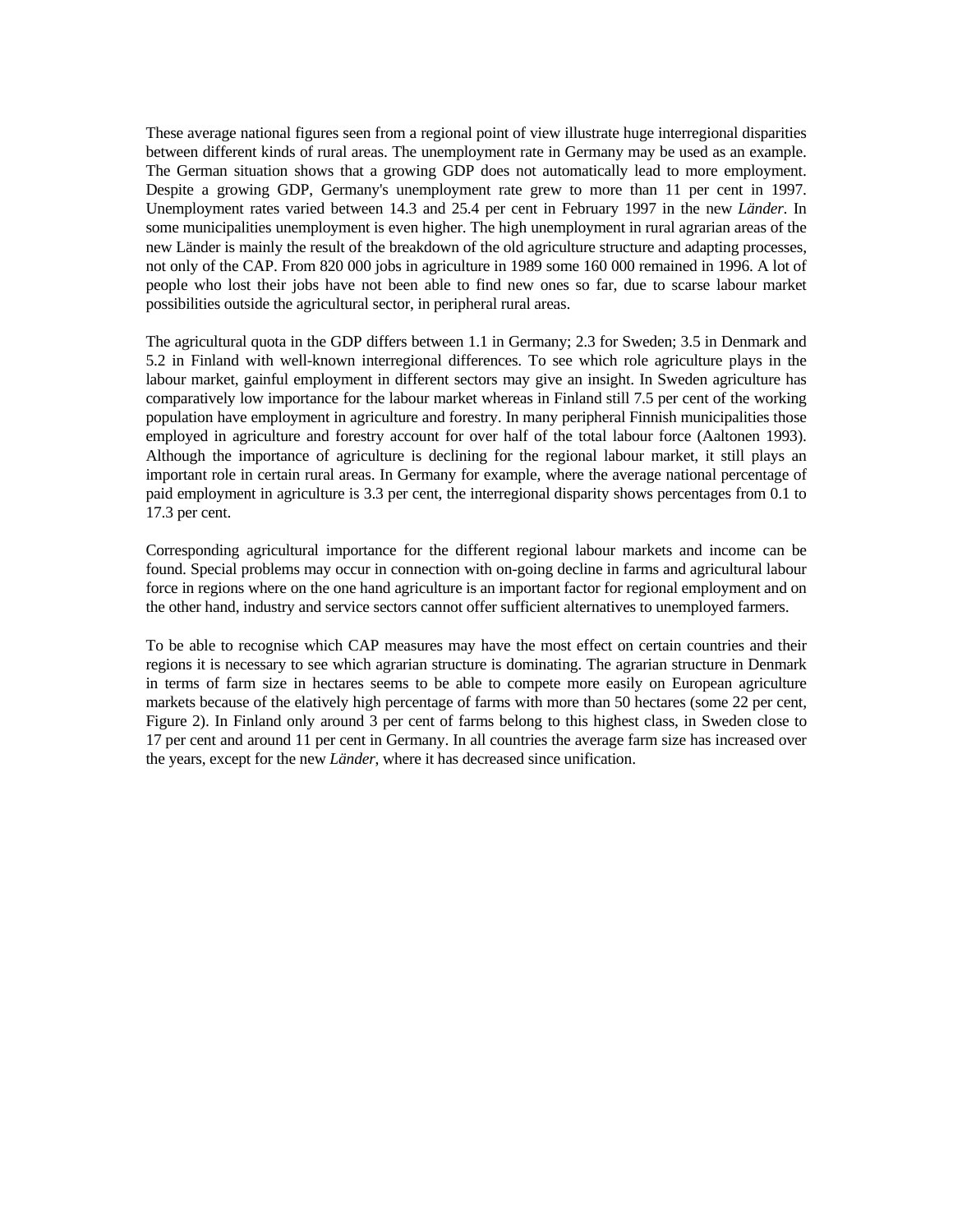

**Figure 2** 

In Germany close to 100 per cent of the large farms are located in the new *Länder*. In the new *Länder* the average farm size (more than one hectare) was 183 hectares in 1995, whilst in the old *Länder* it was only twenty-two. And within the new *Länder* average farm size differs from 275 hectares in Mecklenburg-Vorpommen to 110 hectares in Sachsen.

Concerning land use, arable land plays a dominant role especially in Denmark with some 60 per cent of the total agricultural and forestry area (Figure 3) but also in Germany with around 34 per cent. In Sweden and even more in (north) Finland, forestry dominates with respectively 54 per cent 76 per cent of the total agriculture and forestry land use. Arable land covers some 8 per cent of the Finnish and some 7 per cent of Swedish farm and forestry land. This is in contrast to Germany where yet another 15 per cent of total farm and forestry land is used as grassland; grassland hardly plays any role in Sweden (0.8 per cent) and in Finland (0.1 per cent). This agricultural and forestry land use is more than food and nonfood production. It has a profound effect on European landscapes and culture.

This short description may be enough at this point of the text and will be used as a basis for discussion in chapters 3 and 4. The following even shorter overview for Baltic Sea countries is in preparation for parts of chapter 4.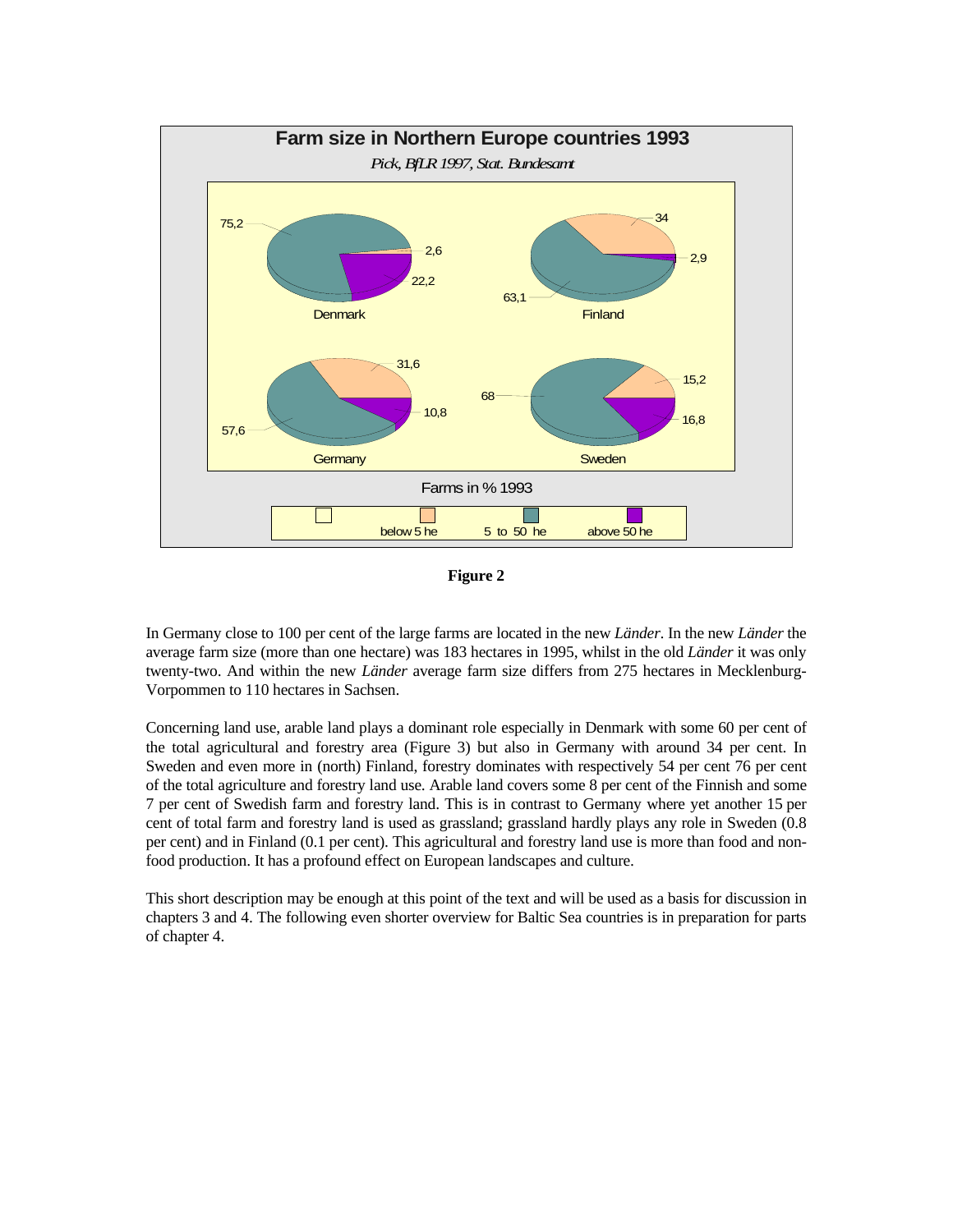# **2.2. Situation and tendencies in Baltic Sea countries wishing to join the European Union**

Estonia, Lithuania, Latvia and Poland could make progress before joining the European Union. Inflation has been reduced to between 20 and 25 per cent in the past three years, which is still a lot but compared to 1993 data of around 190 per cent for Lithuania or 100 per cent for Latvia it is a significant achievement. Unemployment rates between 4 and 15 per cent do not differ much from many countries in the European Community. But there is still a much lower GDP compared to the European Union average and the social and economic conditions differ much more than they did in the case of earlier European Union accessions.

Concerning land use Lithuania and Poland utilise close to 50 per cent of arable land and around 30 per cent of forests. In Estonia and Latvia it is the other way around. Between 7 and 13 per cent of the agriculture and forestry land is left for grazing. Labour force employed in agriculture plays an important role in Finland and some German regions, as well as in Poland (approx. 27 per cent of the population), Lithuania (23 per cent) Latvia (19 per cent) and Estonia (18 per cent). In contrast the agrarian structure in terms of transformation of farms developed significantly after the changes brought about by the Perestroïka.

Figures 4 and 5 show the changes between the ways farms operated. Before the big changes and after in 1994. Before the changes Poland was the only country which had a high percentage (77 per cent) of farmland worked by private farmers. In Latvia 9 per cent of agricultural areas were in private use and in Lithuania and Estonia only 4 per cent.



**Figure 4** 

This picture completely changed except for Poland. In 1994 privately cultivated farmland in Latvia accounted for 64 per cent, Estonia 67 per cent and Lithuania 81 per cent. In addtion to this a significant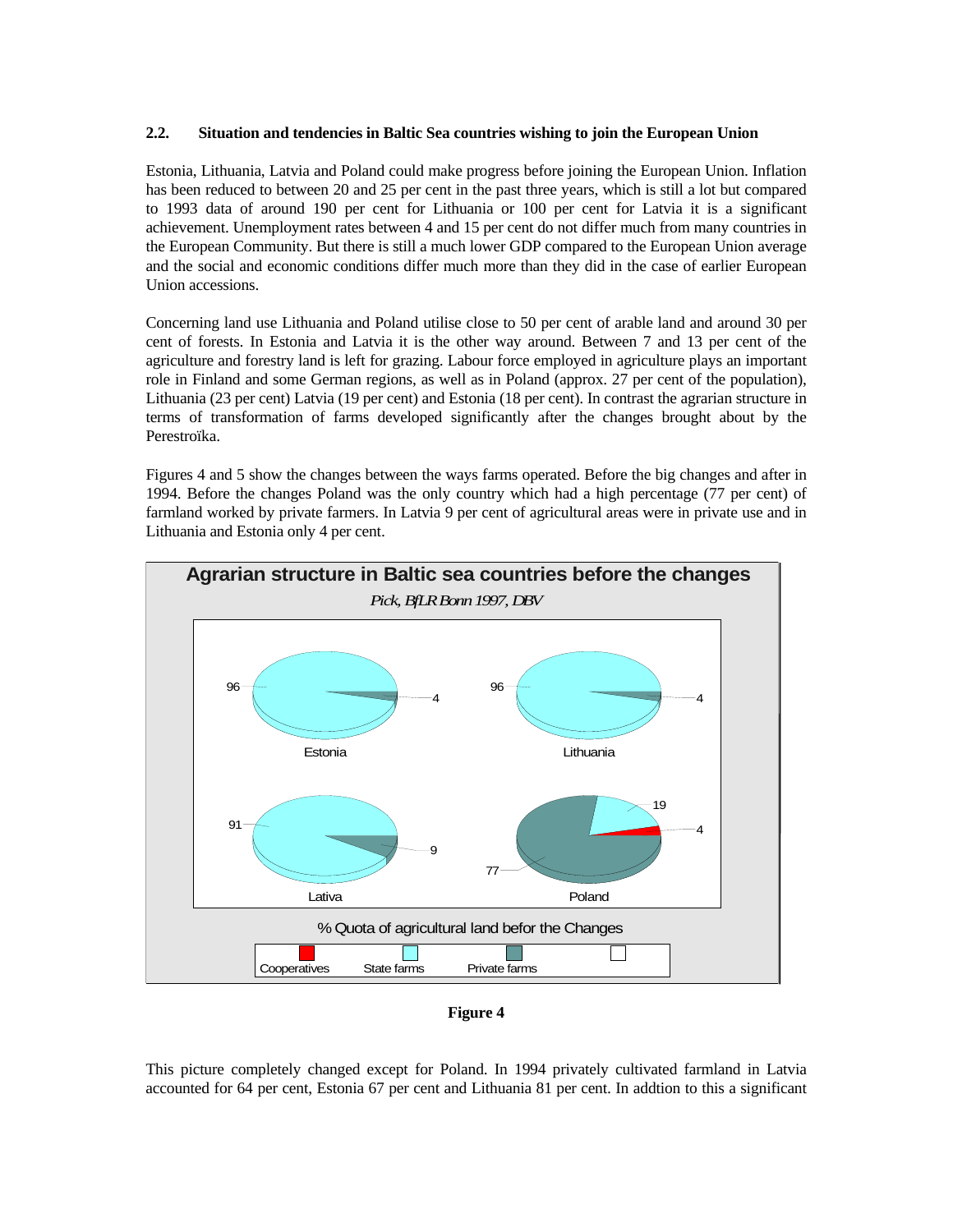

proportion of land, particularly in Estonia and Latvia is worked by co-operatives.



The above-mentioned relatively low unemployment rate will rise in the near future, due to modernisation and privatising processes in agriculture and industry requiring a smaller workforce. Other problems in the agrarian sector are non-profitable production structures as well as inadapted manufacturing and marketing structures. One good example of non-profitable producing structures is the very low average farm size of private farms between two hectares in Estonia and approximately seven hectares in Poland.

## **3. Selection of important CAP measures and their regional impact**

The common agriculture policy has for a long time placed too much emphasis on growth in production and productivity. That policy led, from an economic point of view, to a better agrarian structure in terms of increasing farm size, but on the other hand the number of jobs in agriculture dropped sharply. Several problems arose such as the ever-increasing costs in terms of rising surpluses and resulting market and regulation costs in addition to growing environmental problems in intensive farming regions, especially the loss of species and landscape diversity.

The last major agricultural reform reduced producer prices in line with the work market, which gave supply and demand an opportunity to determine market prices in agriculture. It was also aimed at reducing regulation costs. Due to the fact that declining crop prices reduced salaries, it was agreed to pay price compensation payments to the farmers. Accompanying measures were created to encourage environmentally-friendly farming, afforestation and early retirement for farmers.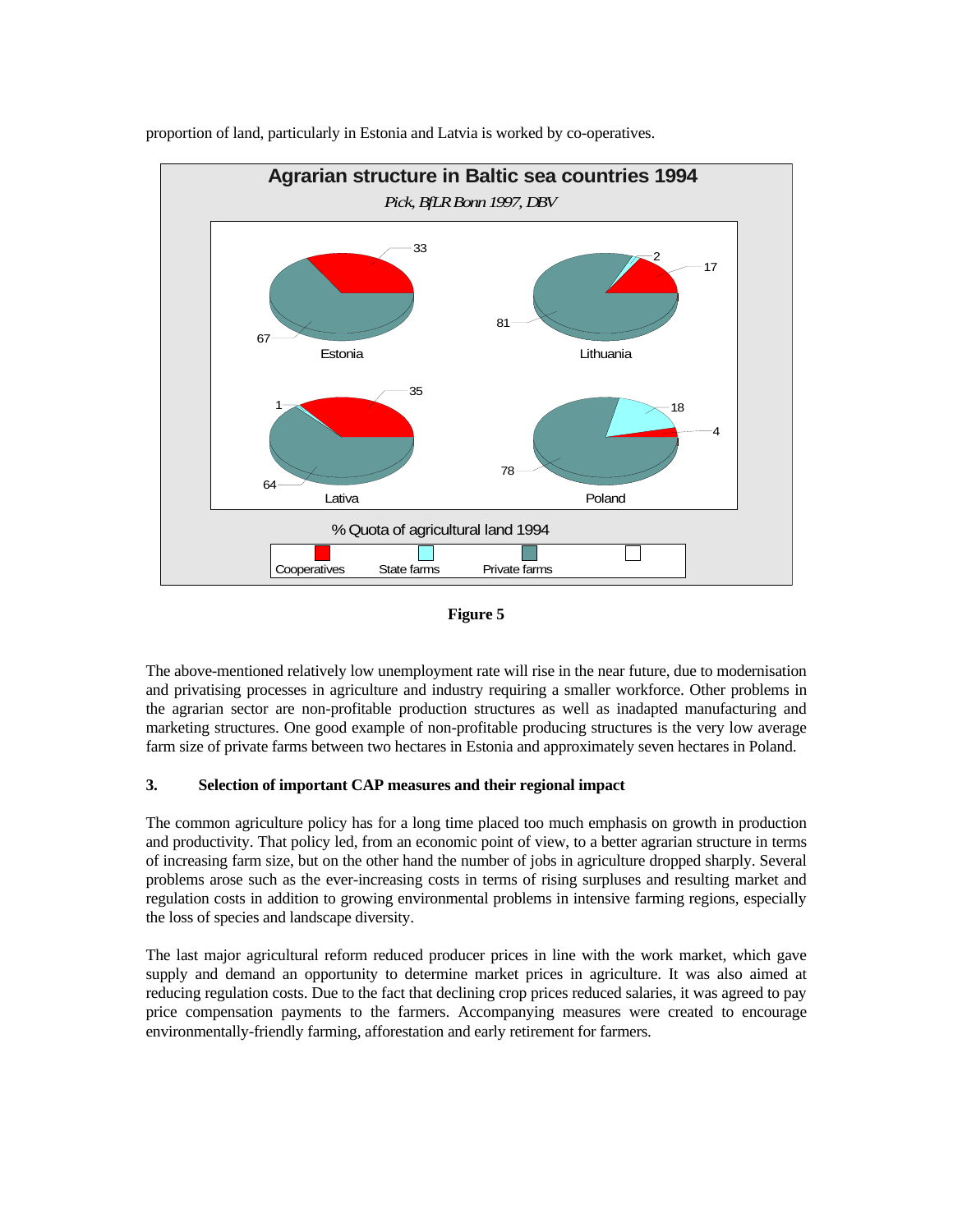## **Table 1**

|                                     | <b>Denmark</b> | <b>Finland</b> | <b>Germany</b> | <b>Sweden</b> |
|-------------------------------------|----------------|----------------|----------------|---------------|
| Total selected area                 | 2 018 000.00   | 1 591 000.00   | 10 156 000.00  | 1737 000.00   |
| Of that set aside                   | 253 000.00     | 212 000.00     | 1 470 000.00   | 329 000.00    |
| Set aside as percentage<br>of total | 12.50          | 13.30          | 14.50          | 18.90         |
| 1994 to 1995 %                      | $-1.00$        |                | $-1.20$        |               |

# **Set aside area in northern Europe countries 1995 Area in hectares or as a percentage** Pick BLR 1997, DBV

The agrarian reform once again increased the number of European Union regulations, rules, etc. The European Union alone is annually responsible for some 4 000 sets of such regulations and rules for the agricultural sector (Agri-service International 1997). For regional and local partners in particular it is often not easy to deal with this flood of regulations which is due to additional national rules even more complicated at local level (see chapter 4.4.). The above-mentioned price compensation payments are only paid to farmers if they participate in the cyclical set aside programme or if they apply for an area in which a maximum of 92 tons of cereals (small producer regulation) can be produced.

## **3.1. Fallow rules and price compensation payments**

Table 1 shows northern Europe fallow areas in 1995. The cyclical fallow rate for 1995 was lowered from 15 per cent to 12 per cent; in 1996, due to growing demand on the cereal markets it was lowered to 10 per cent and for the harvest in 1997 it was lowered again to 5 per cent. Land set aside to fallow cannot be fertilised. During the fallow period in general the use of vegetation is prohibited. The growth and fertilisation of certain non-food crops is however permitted (chapter 3.1.2.). The cyclical fallow rule and the relevant price compensation payments are especially important for arable farm regions.

## 3.1.1. Importance for arable farm regions

For arable farming regions cultivation of cereals and often also rape plays an important role for farm income. Therefore cereal price reductions of the CAP as well as the relevant price compensation payments are of great importance for these regions. With regard to land-use structure described in chapter 2.1., Denmark and Germany have a significant percentage of farmland used as arable land. An example of such an arable farming region is Uckermark county, located in the north-east of the state of Brandenburg close to Poland.

An analysis of the agricultural financial aid granted to Uckermark county was carried out in 1995. It showed that aside and price compensation payments are the most important measures in terms of the amount of agricultural financial aid granted to the region. Around 73 million DM was paid in 1995, 100 per cent paid by the European Union agricultural guarantee fund. Altogether over 72 per cent of the agricultural financial aid in Uckermark county was spent on measures with no direct environmental link, such as the above-mentioned compensation payments. Measures of ecological importance (for example those mentioned in Table 2) accounted for only 18 per cent of the financial aid and 9 per cent was paid for overlapping measures such as the village renewal programme. Similar situations concerning fallow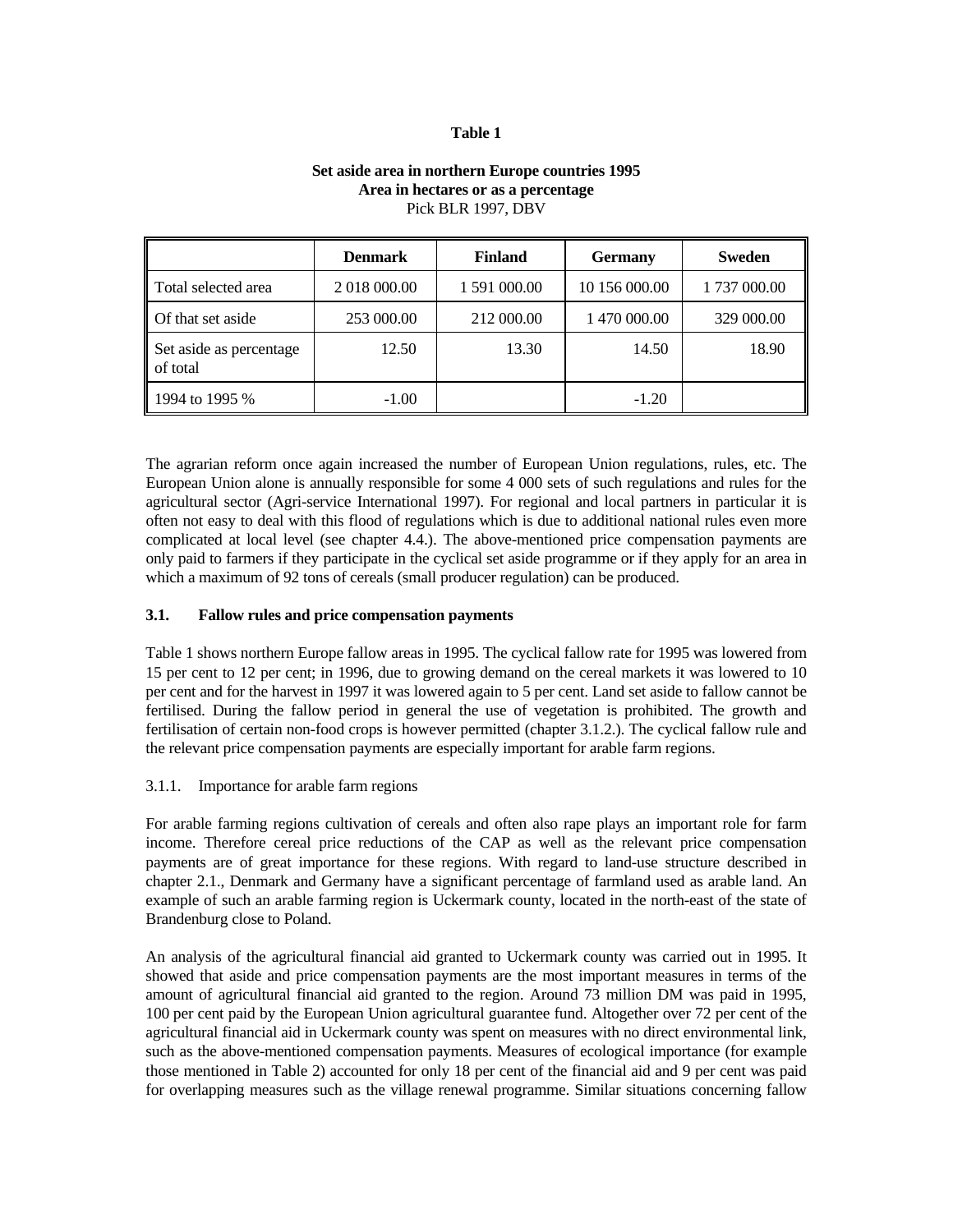and price compensation payments can be found in other arable regions of northern Europe.

# 3.1.2. Indirect subsidy for non-food production on fallow lands

One could think that cyclical fallow leads to extensification of production at regional level. But this cannot be concluded automatically, since (intensive) non-food production on fallow land with certain crops is permitted. For this non-food production farmers need to have a contract with manufacturing companies concerning the industrial use of the whole crop before sowing.

If farmers use their fallow land for non-food production, they still get fallow premium, but without the price compensation payments. Thus fallow premium can be seen as an indirect subsidy for non-food production. These circumstances make non-food cultivation on fallow land more profitable and leave land capacity for other crops to be cultivated. In Thüringen more than 7 per cent of the arable land (this means some 46 per cent of set aside land) is used for the cultivation of non-food crops, another 6 per cent in Sachsen and 5 per cent in Sachsen-Anhalt. In the new *Länder* in particular non-food production seems to be more profitable in regions with good soil quality such as the *Magdeburger Börde*.

# **3.2. Animal premiums**

Animal premiums represent only 6 per cent of the agricultural aid in the county of Uckermark under analysis. Taking into account that in the new *Länder* animal production, which required a large labour force, was reduced to below 0.5 animal units per hectare due to the unification process, this aid is not sufficient to raise animal density. Farmers with dairy and (or) meat production often work with a loss of income in their animal production which they compensate for with the high price compensation payments for their arable land. Even the Biosphere Reserve Schorfheide Chorin had to look for farmers to raise their extensive animal production to be able to keep valuable cultural landscapes open.

# **3.3. Agro-environmental measures concerning Regulation 2078/92**

To reduce the environmental problems of farming mentioned at the beginning of this chapter, the accompanying measure 2078/92 was very important to convert to or to continue environmentallyfriendly farming. Table 2 shows the number of hectares in use for environmentally-friendly farming concerning Regulation 2078/92 in northern Europe. The percentages differ between 2.4 per cent in Denmark to 74.2 per cent in Finland. Regulation 2078/92 has to be co-financed and translated into detailed action by the member countries in contrast to, for example, the price compensation payments which makes the national level and/or the state level (Germany) responsible for creating attractive individual measures within the framework of 2078/92.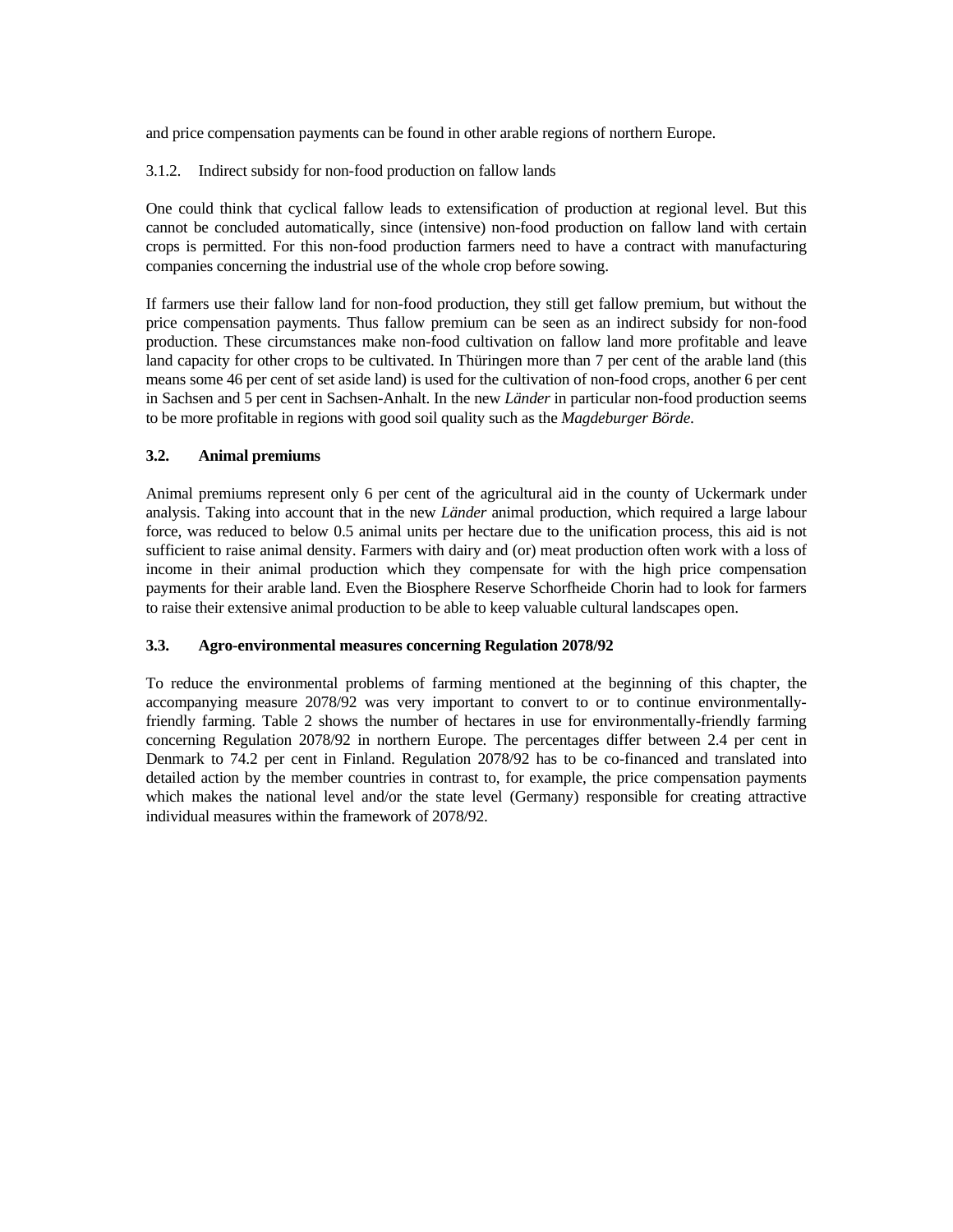#### **Table 2**

# **Agri-environmental measures in northern Europe 1995 Data from 15 October 1995 in hectares (2078/92)**  Pick BLR 1997, DBV

|                         | <b>Denmark</b> | <b>Finland</b> | <b>Germany</b> | <b>EU-15</b>  |
|-------------------------|----------------|----------------|----------------|---------------|
| Total agricultural area | 2 712 000.0    | 2 522 000.0    | 17 307 700.0   | 138 375 700.0 |
| Agri-environmental area | 64 700.0       | 1 870 700.0    | 4 956 900.0    | 18 194 400.0  |
| As percentage of total  | 2.4            | 74.2           | 28.6           | 13.1          |

#### 3.3.1. Environmentally-friendly farming

There are big differences in the quantity of environmentally-friendly land use between the regions. In 1996 close to 30 per cent of German agricultural land was used in a environmentally-friendly way, some 23 per cent – grassland and some 6 per cent – arable land (Agrarbericht 1997 and Table 2). The *Länder* percentages differ between 1.3 per cent in Schleswig-Holstein to approximately 88 per cent in Bayern.

Table 3 illustrates the creation and economic importance in terms of financial aid granted for individual agri-environmental measures in Uckermark county.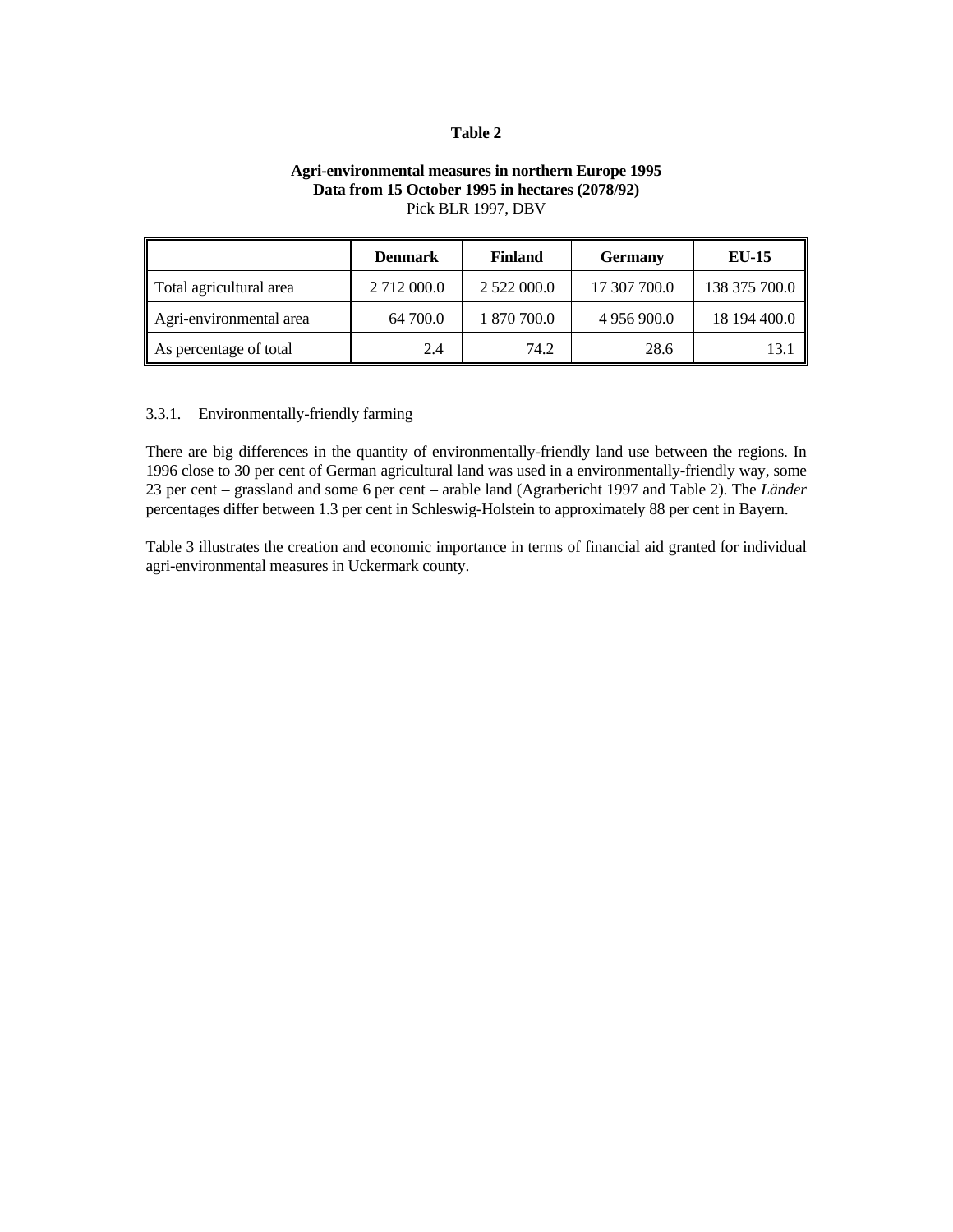# **Table 3**

| <b>Measure</b>                                                                            | <b>Description</b>                                                                                                       | <b>Designated</b><br>area                   | <b>Payment</b>                                                             |
|-------------------------------------------------------------------------------------------|--------------------------------------------------------------------------------------------------------------------------|---------------------------------------------|----------------------------------------------------------------------------|
| Environmentally-<br>friendly farming on<br>arable land                                    | Different rules, plant protective<br>agents are generally prohibited<br>including artificial fertiliser in some<br>cases | Arable land                                 | 180-1200<br>DM/ha/96<br>depending on<br>version and plant                  |
|                                                                                           |                                                                                                                          |                                             | <b>Total 1995:</b><br>0.3 million                                          |
| Environmentally-<br>friendly farming on<br>permanent grassland                            | Low animal density between 0.3-<br>1.4/ha no plant protective agents or<br>artificial fertiliser, no irrigation          | Permanent<br>grassland                      | From 300-X<br>DM/ha depending<br>on animal density                         |
|                                                                                           |                                                                                                                          |                                             | <b>Total 1995:</b><br>3.1 million                                          |
| Organic farming                                                                           | Conversion to or continuation of<br>organic farming according to<br>Regulation (EWG) No. 2092/91                         | <b>Nationwide</b>                           | Conversion: 1996<br>300-1200 DM/ha<br>continuation: 1996<br>240-1000 DM/ha |
|                                                                                           |                                                                                                                          |                                             | <b>Total 1995:</b><br>0.4 million                                          |
| Cultivation of fallow<br>grassland                                                        | No pesticides and no artificial<br>fertiliser but economic use of<br>vegetation allowed                                  | Specific<br>permanent<br>grassland<br>areas | 150-400 DM/ha<br>1996                                                      |
|                                                                                           |                                                                                                                          |                                             | <b>Total 1995:</b><br>0.1 million                                          |
| Environmentally<br>sensitive management<br>of periodically flooded<br>permanent grassland | No pesticides or artificial fertiliser<br>and animal density below 1.4                                                   | Specific<br>grassland<br>areas              | 300-500 DM/ha<br>1996                                                      |
|                                                                                           |                                                                                                                          |                                             | <b>Total 1995:</b><br>1.1 million                                          |

# **Environmentally-friendly farming in the Uckermark related to Regulation 2078/92**

Pick, 1996 with the help of Uckermark county administration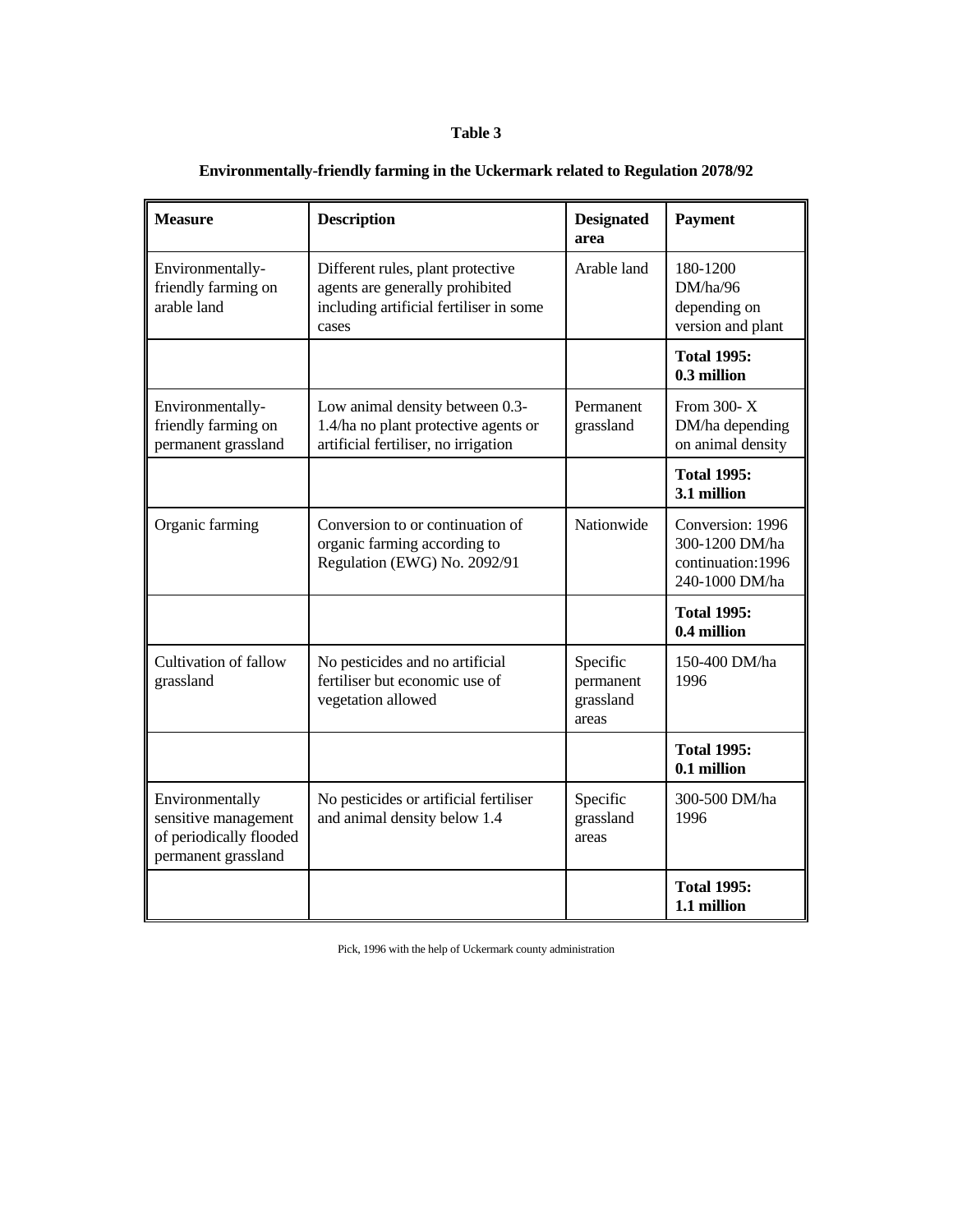# 3.3.2. Organic farming

Organic farming is a special form of environmentally sensitive agriculture which – due to production methods requires a large labour force and frequently the manufacturing and marketing of farm products (for example bread or cheese) is carried out by the farmer himself – offers more jobs (per hundred hectares) on the regional labour market than traditional or particularly input intensive farming. Organic farming as a percentageof total agriculture land use ranges between 1.5 per cent in Denmark and 3.4 per cent in Sweden (Table 4), but it has high annual growth rates. The annual growth rate for organic farming in Finland from 1990 to 1995 was more than 100 per cent.

It can be concluded that Regulation 2078/92 supported by Regulation 2092/91 has a significant influence on the growth and development of organic farming (see also Lampkin 1996).

## **Table 4**

|                                          | Denmark   | <b>Finland</b> | <b>Germany</b> | <b>Sweden</b> |
|------------------------------------------|-----------|----------------|----------------|---------------|
| Organic land 1995                        | 38 260.00 | 25 800.00      | 272 140.00     | 101 460.00    |
| Organic land 1996                        | 42 180.00 | 44 730.00      | 310 480.00     | 105 000.00    |
| As a percentage of total 1996            | 1.50      | 1.90           | 1.80           | 3.40          |
| Percentage annual growth<br>rate 1990-95 | 24.10     | 103.70         | 47.50          | 17.80         |

# **Certified organic and in-conversion land in northern Europe countries** Pick, BLR, Lampkin 1996)

## **4. Implementation problems of the CAP at regional level**

## **4.1. Diverse regional problems requiring assistance from European Union (funds) in a more co-ordinated and flexible way**

From chapters 2 and 3 it can be seen that a long time ago the CAP speeded up the changes in agriculture structure which led to an increase in the average farm size but also to a loss of jobs. These job losses (farmers losing their jobs or their farms) often occurred in areas with weaknesses in other sectors of the economy with a low financial stability of the municipality in question.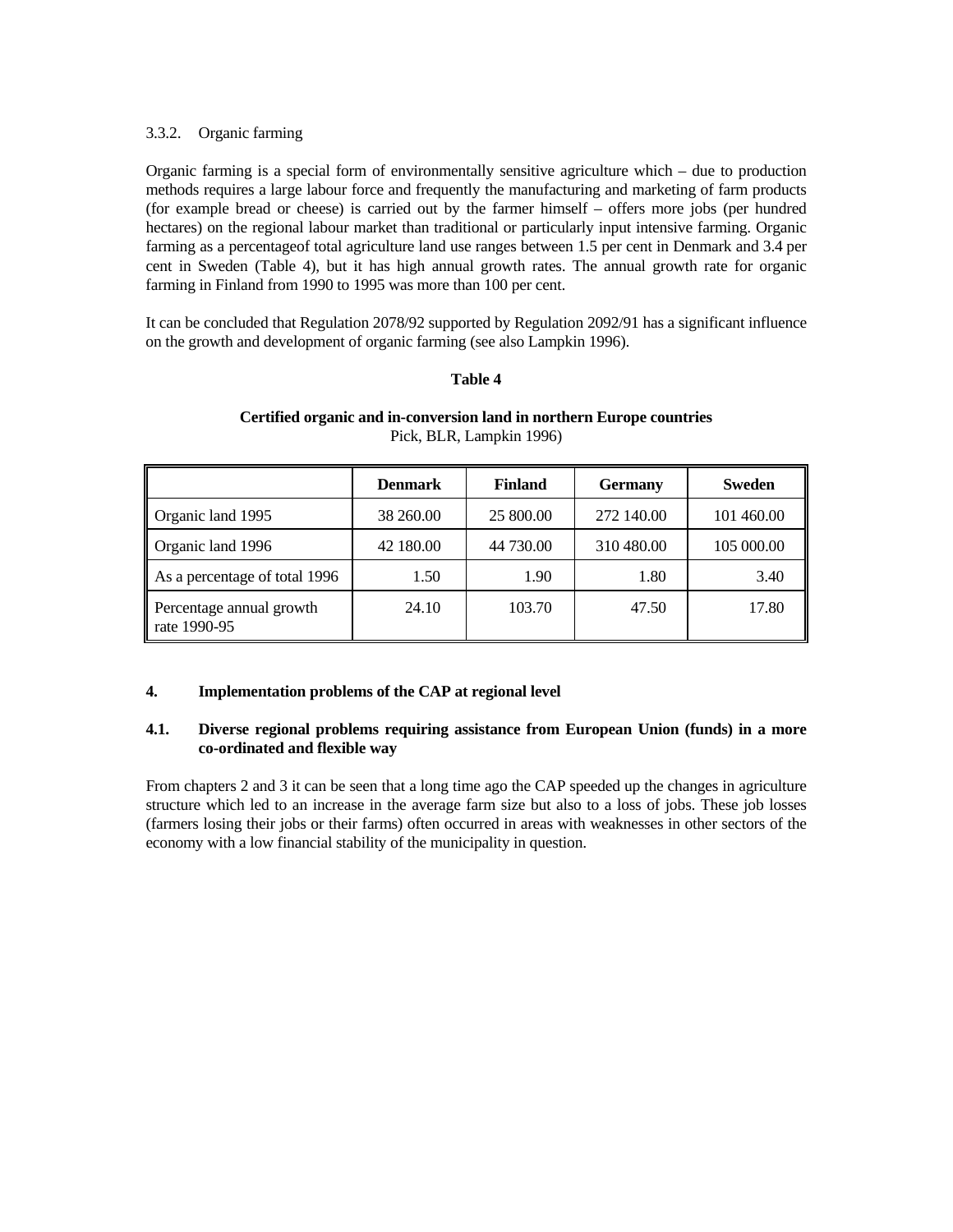With regard to the financial weakness of some rural municipalities it should be mentioned that the European Union as a rule contributes only 50 per cent (75 per cent in Objective 1 regions) of the costs for accompanying measures like Regulation 2078/92 or village renewal programmes (paid by the agriculture guidance fund), whereas product-related compensation payments are totally subsidised by the European Union. Therefore in the medium term product-related compensatory payments should also be combined with environmental and social injunctions to be in line with the problems and aims of both, rural areas and society as a whole.

European agriculture policy has to be more closely connected to a policy for European rural areas of which the development of a sustainable, environmentally-friendly agriculture is a part. More independent, local and innovative development ideas have to be implemented within the framework of integrated rural development.

# **4.2. How to utilise CAP at regional level**

As seen before in chapter 3, the flood of CAP regulations becomes complicated at regional level, where national additional rules also have to be taken into account. There is a need for assistance not only for farmers but also for municipalities especially if they are located in a region such as the Uckermark which, for historical reasons, had not many possibilities to exercise competitive market structures in terms of risks and opportunities.

A regional example from Uckermark shows how two single projects take the variety of major regional problems into account, such as high unemployment rates, environmental problems of intensive farming, need for measurement-assistance for farmers and the difficult financial situation of rural municipalities. The Project "Women and agriculture or women and environment" was the result of co-operation between the Ministry of Food, Agriculture and Forestry, the Ministry of Labour, Social Affairs, Health and Women, local interest groups and a private research institute. Twenty-five unemployed women learned a lot about environmentally sensitive agriculture and measures and projects related to Uckermark. They work on farms in Uckermark, trying to find the most effective way for a given farm to optimise its income. The first two years the women get paid by the project to give them a new start or at least a break. The long-term hope is that after two years the farms will realise the benefit derived from the work of these women and be willing to pay for their services. At the end of 1997 the first phase of the project will be over. Some of the women will have a permanent job by then. For the others and for some of those who are still unemployed, the project managers are going to try to get a follow up to the projects.

Such projects are essential considering that unemployment rates of 27 per cent (February 1997) are not rare in parts of Uckermark and women are the ones for whom it is harder to find a new job (see also Fink *et al*. 1995).

There is also a need for (cheap) assistance for example in Poland and the Baltic countries. The European Senior Service Network (ESSN) is an initiative to connect western business expertise directly to small and medium-sized firms and farms (Agri-service International, 21 February 1997). They use the skills of retired professionals at minimal cost.

## **5. Outlook**

Regulations of the European agriculture policy have to be more flexible and more closely connected to the local financial situation and regional characteristics. This should not lead to more regulations neither in agriculture nor in other policies but to greater delegation of competencies at regional level. Future agriculture policy should also try to integrate social and environmental needs. Ecology and ethics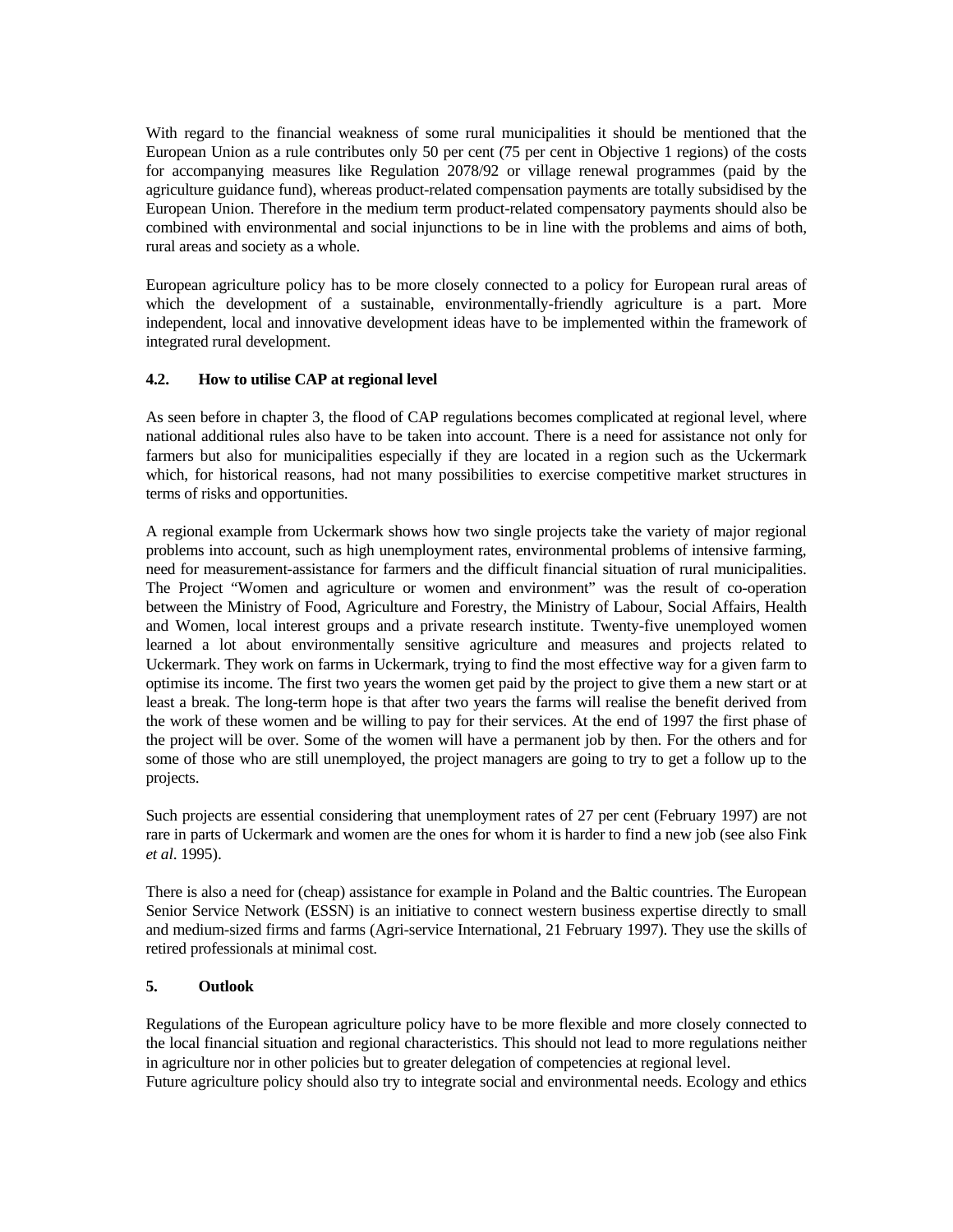are (new) quality criteria for agricultural production (see also EU-Nachrichten March 1997). Sustainable agriculture therefore includes care for the environment as well as for social balance and acceptance, subsidiarity and co-operation. It also aims to strengthen the power and potentials of the regions of Europe.

The regions of Europe expect European agriculture policy to provide a suitable framework for different types of agricultural production. Within the framework of the Community,it could be left to the regions to create certain measures based on regional potential and characteristics (see also Urff 1996). Regulation 2078/92 is a first step in that direction as it leaves room for national and regional measurement design.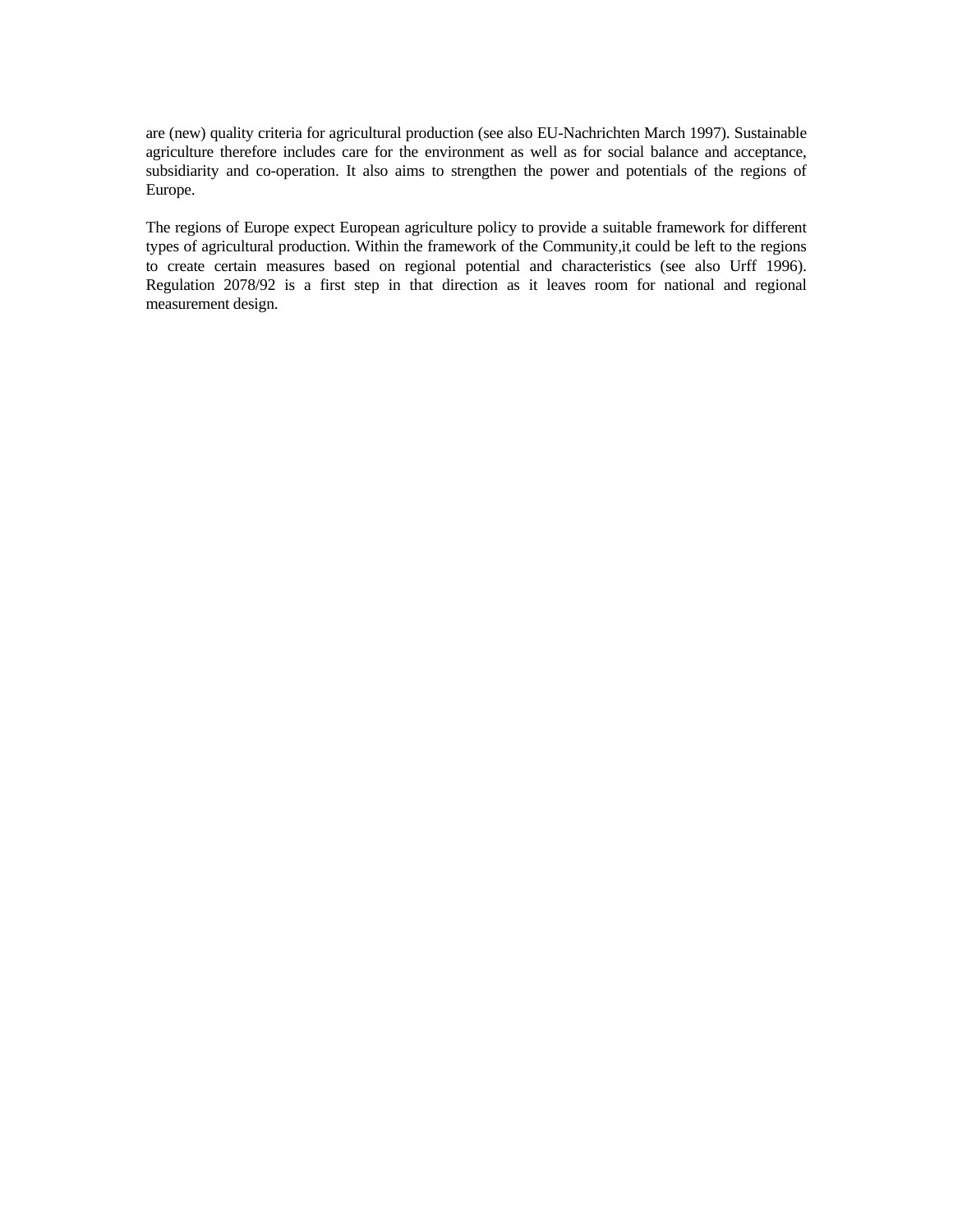# **THE FUTURE OF RURAL AREAS AND AGRICULTURAL ACTIVITIES IN NORTHERN EUROPEAN COUNTRIES**

**Principal issues and prospects for northern European agriculture** 

**Mr Franciszek TOMCZAK Professor Warsaw School of Economics Warsaw, Poland** 

# **1. Introduction**

The development of the central and eastern European Countries (CEEC; Poland, Czech Republic, Slovak Republic, Hungary, Romania, Bulgaria, Lithuania, Latvia and Estonia) has been taking place under the conditions formed by the general socio-economic situation in these countries. The objective of this paper is to outline main issues and prospects for the future of the rural areas and agricultural activities in Poland and other CEEC.

The paper examines main spheres of changes: from peasant to farmers' agriculture in Poland (from collective farms to private farms – in other CEEC); from centrally planned to market economy; from "country" agriculture to more global agriculture (the association of a number of these countries with the European Union). The paper also analyses rural development and farm structure strategies and alternatives.

All these transition processes from the economic point of view are characterised by general changes in the national economy, deeply affecting the situation in rural areas and agricultural activities. This transformation creates new economic environment forcing farms and enterprises to pass through a painful process of adaptation to new conditions.

Seven years after the launching of systematic reform process from the centrally planned economy to the market economy, economic achievements of central and east European post-socialist countries are impressive (for example positive growth of the GNP). Rural areas, agriculture and the food industry are important for the CEEC. However, these countries are facing formidable challenges which include (with some exceptions, only): unemployment, the crisis of public finances, inflation, a slow pace of structural changes, a foreign trade deficit, and a different social situation of worst-off population groups. This important process has proved to be more complicated than expected, which has detracted from the effectiveness or the methods chosen to carry forward changes in economic, political and social costs of transformation. The process itself has become slower and longer and runs into additional obstacles created by the gap between popular expectations and efficiency of the system and policies pursued. The economic situation makes it necessary and possible to initiate new programmes, policy and development strategy for the rural areas and agriculture.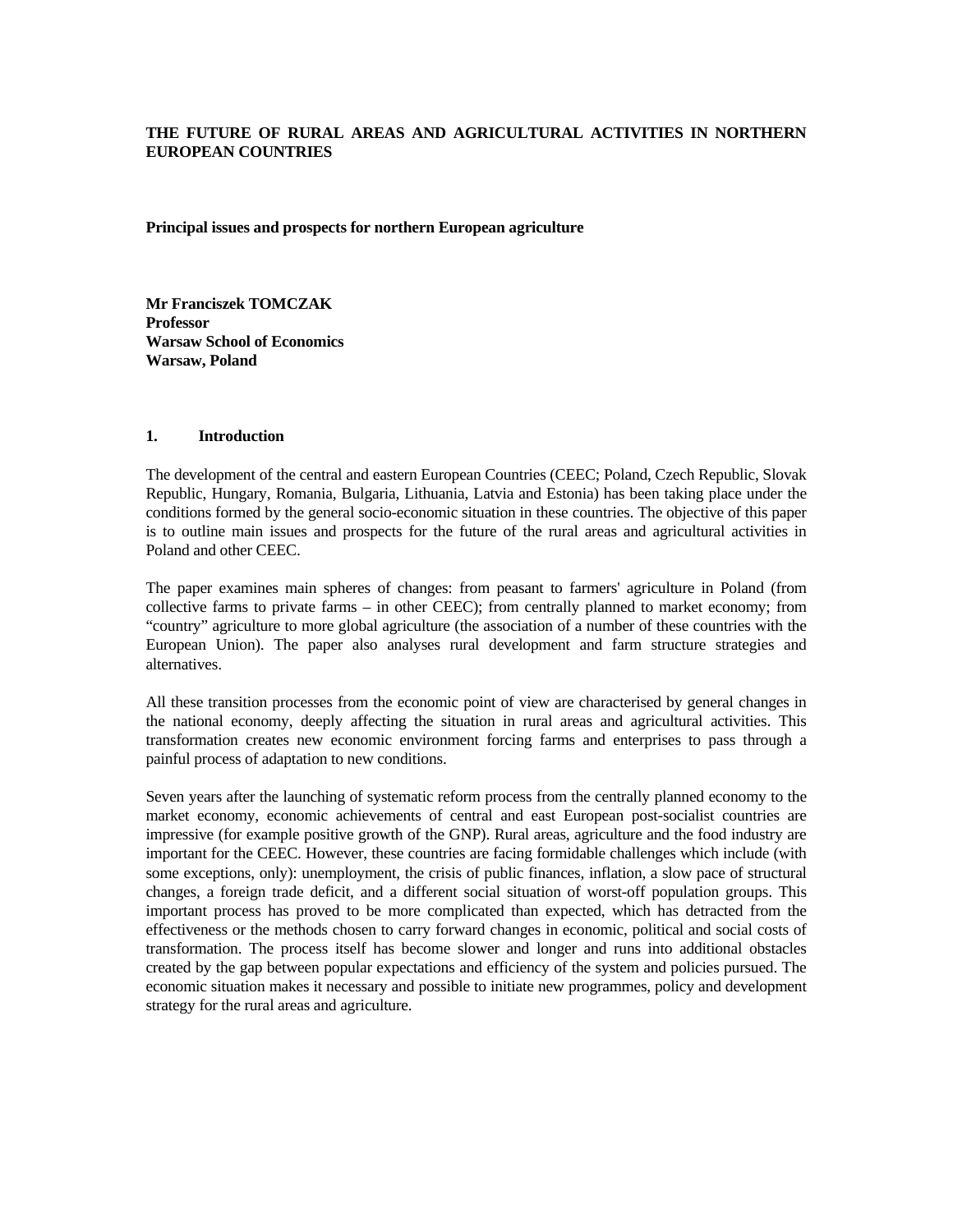# **2. The transition process from peasant to farmer economy**

In the period of the centrally planned economy, Poland did not have a collectivised agricultural system. The present size of farmers' economy determines its significance for the acceptance and implementation of the market economy.

It is the individual family farm that plays the main role in agriculture. Because of this, the strategies and concepts of state policy must concern mainly individual farms. Economic-agrarian sciences continue to stress the thesis that a family farm possesses its own internal mechanism of sustainable development and adaptation. Nevertheless, external impulses are of decisive importance, not only to individual farms, but also to agriculture as a whole. This means that the present-day family farm, although undergoing transformation and evolution, maintains its own needs and ambitions. It is thanks to this aspect that the family farm has succeeded in surviving in most difficult conditions and circumstances, meeting needs of the family as well as the production requirements of the farm itself, isolating it from external conditions and difficulties. In the course of economic development (and the process of decollectivisation in CEEC) this face of the farm is changing rapidly.

One of the main objectives of reform during the transition period was to decollectivise agriculture and re-establish private property rights. Putting land and other farm assets into private ownership or private operation took a number of different forms, leading to different degrees of fragmentation of ownership and of farms. Large-scale collective farms in Hungary, Czech and Slovak Republics were turned into private co-operatives or other business entities leaving the members the choice of other options. State farms have mostly been privatised (the same as in Poland). In the new structures emerging in all CEEC, private farming – mainly individual farms – is gaining in importance. A large majority of private farms remains generally of a small type, oriented towards own consumption and short marketing channels.

As a general feature in the countries, which had a predominantly collectivised agriculture in the pretransition era, it appears that the dualistic character – very large scale collective or state farms on the one hand and very small individual or private plots on the other – is changing. The average size of what is left of the state managed farms or their successors, e.g. the private co-operatives, has decreased significantly, while at the other end of scale, the size of individual farms is slowly increasing. This tendency can be expected to continue in the future and to contribute to the increase of efficiency as the larger units reach more manageable proportions and the smaller ones acquiring more land can benefit from economies of scale. For the medium term, however, the forms of private producer co-operatives associations that have emerged will most likely continue to play an important role in agricultural production and the focus of the smaller farms will continue to be the production for own consumption and local markets. The rate of structural reform will also depend on the emergence of functioning land markets, which so far has been hindered by the delay in most countries of the definitive settlement of property rights.

The economic mechanism of farm structure changes is related to the efficiency and profitability of different groups of farms. Among these important criteria, the major findings for Polish agriculture are as follows:

- the level of agricultural income gets higher as the size of farm increased; part-time work is becoming less popular for larger farms;
- in the aggregated level of data, no difference can be found in terms of shares of crop production and animal production in total agricultural production for a different size of farm;
- land productivity is higher for smaller farms;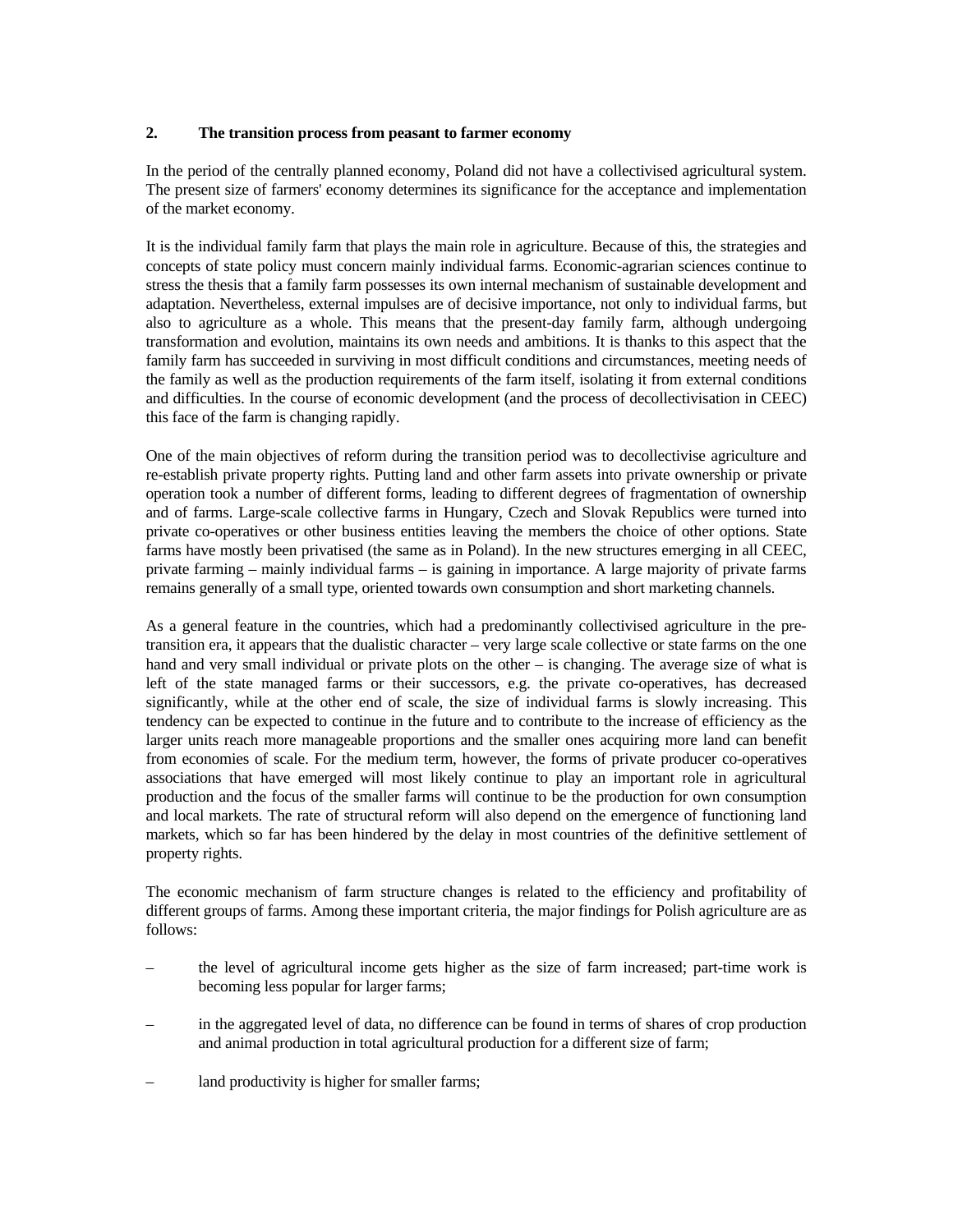- the level of the hired labour force is low for all sizes of farms; even for large-sized farms, family members are the core of labour force;
- profitability is higher for large farms; smaller farms are losing money in agricultural production (only the farms categorised for the size larger than fifteen hectares are making profit; average size of a peasant farm is seven hectares);
- efficiency is higher for larger farms (the values in the absolute terms are not much different from each other by size);
- fixed assets per hectare are higher for larger farms.

Changes in macroeconomic conditions, lack of investment, production fluctuations, slow process of expansion of land use per farm, less flexible marketing system are considered as constraints in improvement of efficiency, profitability and stability in farm management. At the farm level, increases in efficiency, profitability and stability of farm management should be accomplished. All these categories are important for rural development and changes of farm system.

## **3. The transition process from centrally planned economy to the market economy**

In the 1980s and in the beginning of the 1990s, CEEC underwent profound changes in political, social and economic spheres. Agriculture and food sectors are subordinated to the economic reform programmes similar to other sectors of economy. Most of the prices of goods and services were liberated from central control and most of the subsidies and preferences given earlier to agriculture were withdrawn. In the next period, even though the governments were frequently replaced, the liberal market policy was advocated and continued, but the general economic situation in agriculture and rural population worsened (in Poland as well as in other countries including not so advanced countries as Bulgaria and Romania).

During this transition process, the farming sector was under the pressure of the following:

- problems related to the process of decollectivisation and privatisation of the state farms;
- low profitability of agricultural production;
- low level of agricultural incomes and unfavourable trends in macroeconomic income transfers.

The systemic novelty that was brought by the market economy means that the demand connections and demand limitations are becoming decisive both for the individual farms and for the whole food sector. The transformation from the supply mechanism to the demand mechanism is very difficult. It is reluctantly accepted by the main groups of rural population. It can be seen on the example of the present period of the development of Poland that the current agricultural policy is a mixture of different options and remains under the strong pressure of interests and current needs and loses strategic goals from its field of vision. This finds expression in the weakening of the rigours of the market reform expressed by the introduction of minimum agricultural prices, barrier duties or compensating payments.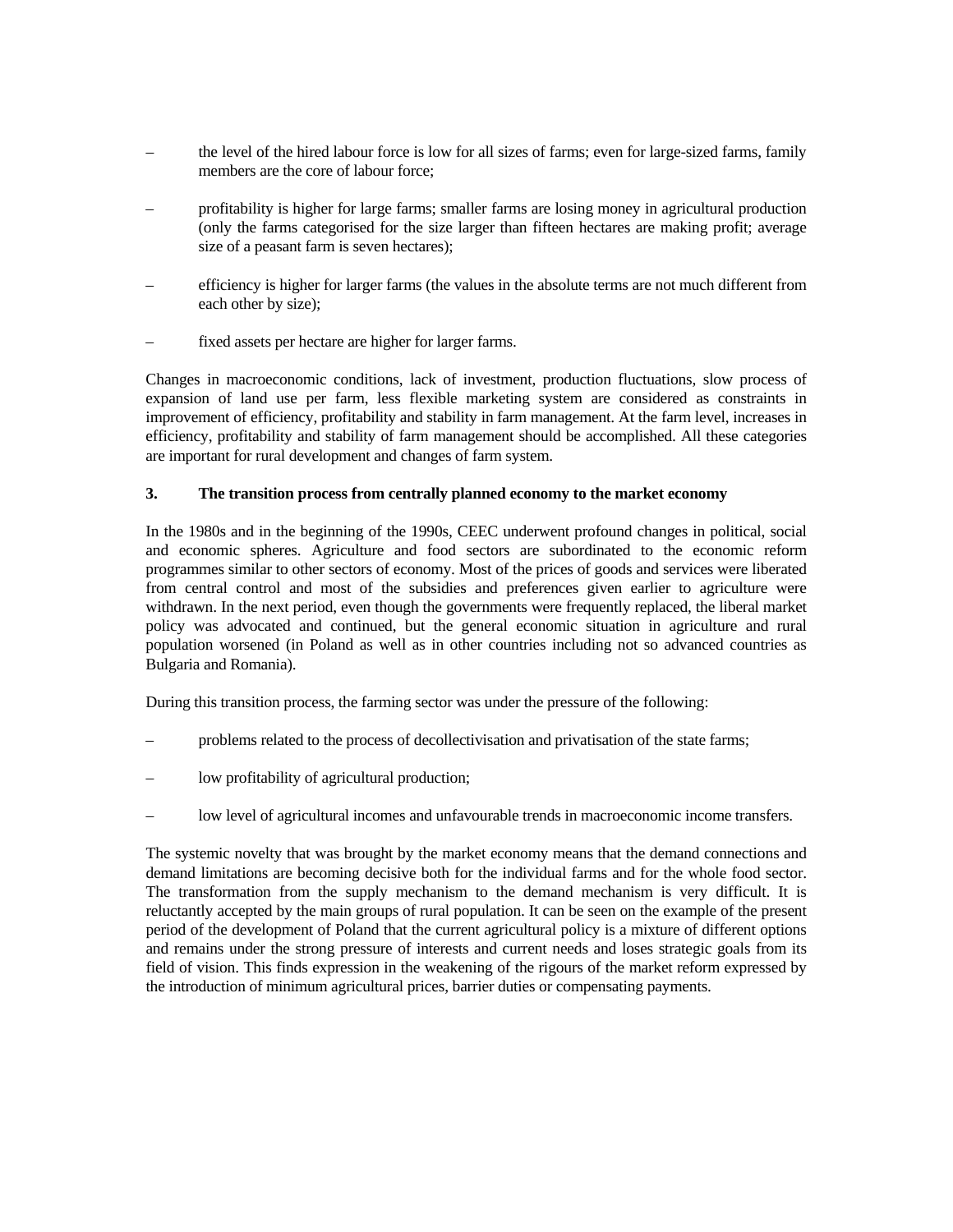Another important problem related to the future of the post-socialist agriculture is evaluation, as up to now the market did not start up innovative mechanisms on wider scale, i.e. the application of new technologies in the farms. The paradox of the present situation consists in the fact that the technologies and organisation of the production process in the main sector of agriculture, i.e. in peasant farms (for example in Poland), remain traditional., but the global and unit use of important outlays of industrial origin has decreased. It can be evaluated that the scope of market changes did not fully induce the expected adaptive processes in the farms, and the farmers and agricultural policy increasingly point out the need for increasing state intervention in this market.

# **4. The transition process from the country's agriculture for the integration into EU**

In December 1991, an association agreement was signed between European Union and Poland, the Czech and Slovak Republics and Hungary. The document states that each associated country's final objective is to become a member of the Community as soon as it meets the economic and political conditions required. This agreement envisages a transition period of a maximum of ten years in order to achieve free trade conditions for industrial products. No such commitments have been made for agricultural products. At the beginning of the negotiations it was agreed that for these products the European Union concessions should exceed the concessions granted by the CEEC.

Among economists, there are different opinions on these agreements and the strategy of agricultural development as a process of adjustment to the conditions of the European Union. It has been evaluated that in some of the CEEC the current efficiency in agriculture is at the same level as the European Union agriculture in the years 1955-1965. This means that before opening to the European Union and the world markets the CEEC need to significantly increase their economic efficiency in agriculture. There are some aims that have to be achieved:

- to keep the country's food export potential and integrate agriculture and food economy into the international economic co-operation on a broader scale;
- to continue the protection of the best and the most productive and effective groups of farms;
- to create a new system of price stabilisation schemes and agricultural income policy;
- to develop the technical and social infrastructure in rural areas;
- to stimulate the development of ecological agriculture.

The pre-accession for a transition period before the integration into the European Union creates a number of new possibilities, challenges and threats for agriculture related to the associated countries' labour force and financial markets opening. For example, for Polish agriculture, the most important can be the competition and effectiveness of external pressure. This pressure can have a positive impact on the reconstruction process and changes in agriculture. The future free market for goods, services, capital and people means a real economic revolution in the agricultural and rural environment during the years before the integration into the European Union.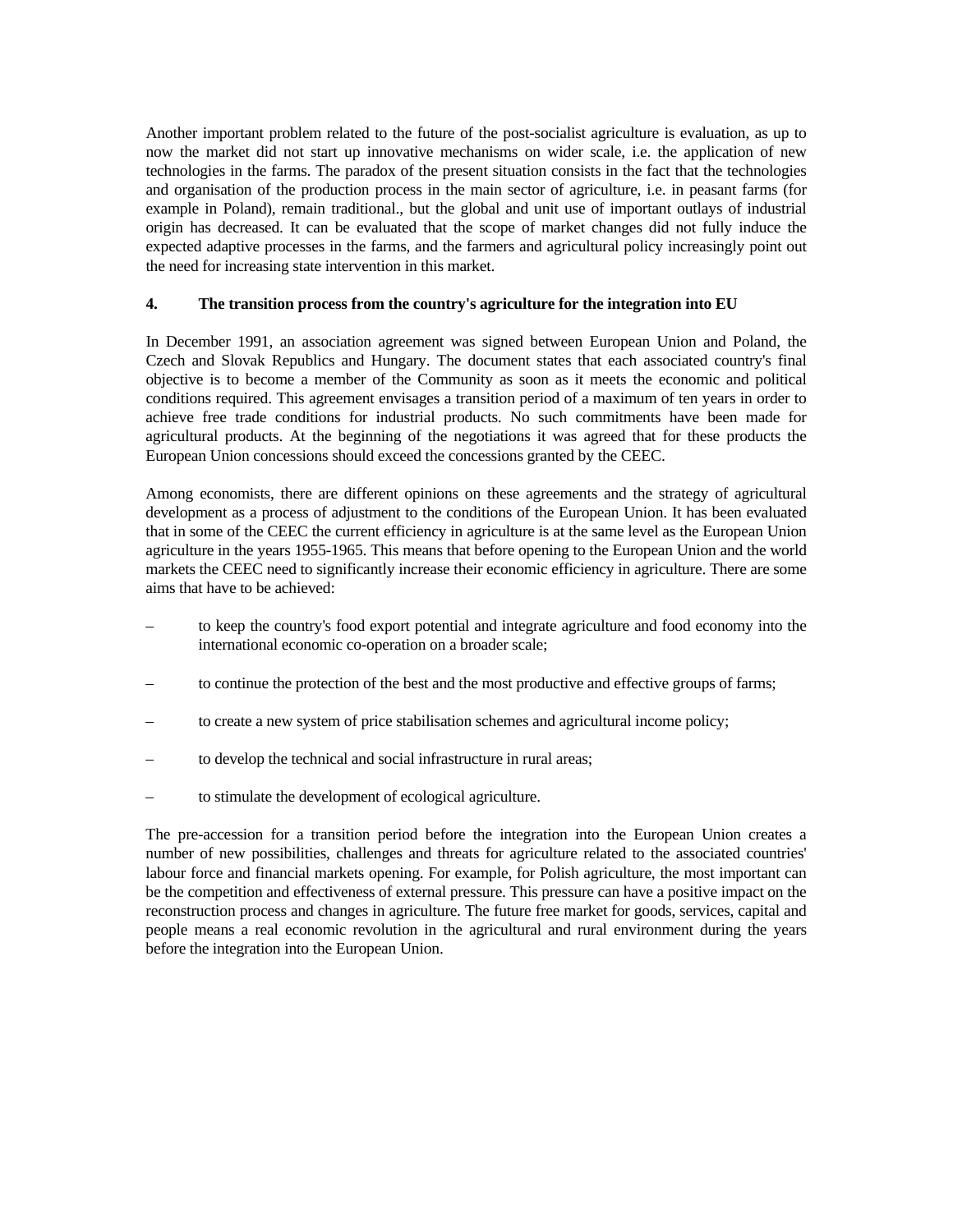The long-term strategy should be oriented towards increasing the competitiveness of associated countries' agriculture and food economy by:

- choosing a more complementary structure of production;
- applying more advanced technologies;
- accomplishing institutional and innovative changes;
- increasing the effectiveness of production factors;
- improving the quality of products, etc.

As a result of this strategy, we may expect a higher efficiency in the use of resources use and the levelling of development discrepancy between agriculture in associated countries and agriculture in the European Union.

The pre-accession period should be used for making the necessary adjustment of Poland's as well as other CEEC agriculture designed to counteract the following potential dangers:

- disturbance in the system of food and agricultural product prices caused by considerable allocation of public funds to support prices, and the use of supply control instruments, including all the direct and indirect economic and social costs;
- insufficiently fast and effective reaction of domestic enterprises to increased competition which may result in the loss of domestic and export market shares;
- incurring of budgetary losses caused by an ineffective fiscal supervision system;
- weak position of CEEC food products on the market of the Union resulting from the absence of modern marketing techniques;
- weaknesses in the system of credits for agriculture and the rural areas preventing these countries from obtaining the financial support needed for carrying out the necessary structural changes;
- insufficient support given to the restructuring, development and growth of competitiveness of the agro-food sector by domestic research institutions, the education system and training organisations;
- low effectiveness of the institutions charged with the drawing up of programmes and with the management of the structural funds which may lead to their insufficient utilisation and bring about negative economic results for the weaker social groups and the less developed regions.

The implementation of the CAP will mean fundamental changes in the way CEEC farmers manage their businesses. Therefore, it is necessary to carry out an information and education campaign addressed to the rural population that should facilitate early adjustment at local level and prepare them to take on the challenge of integration with the European Union.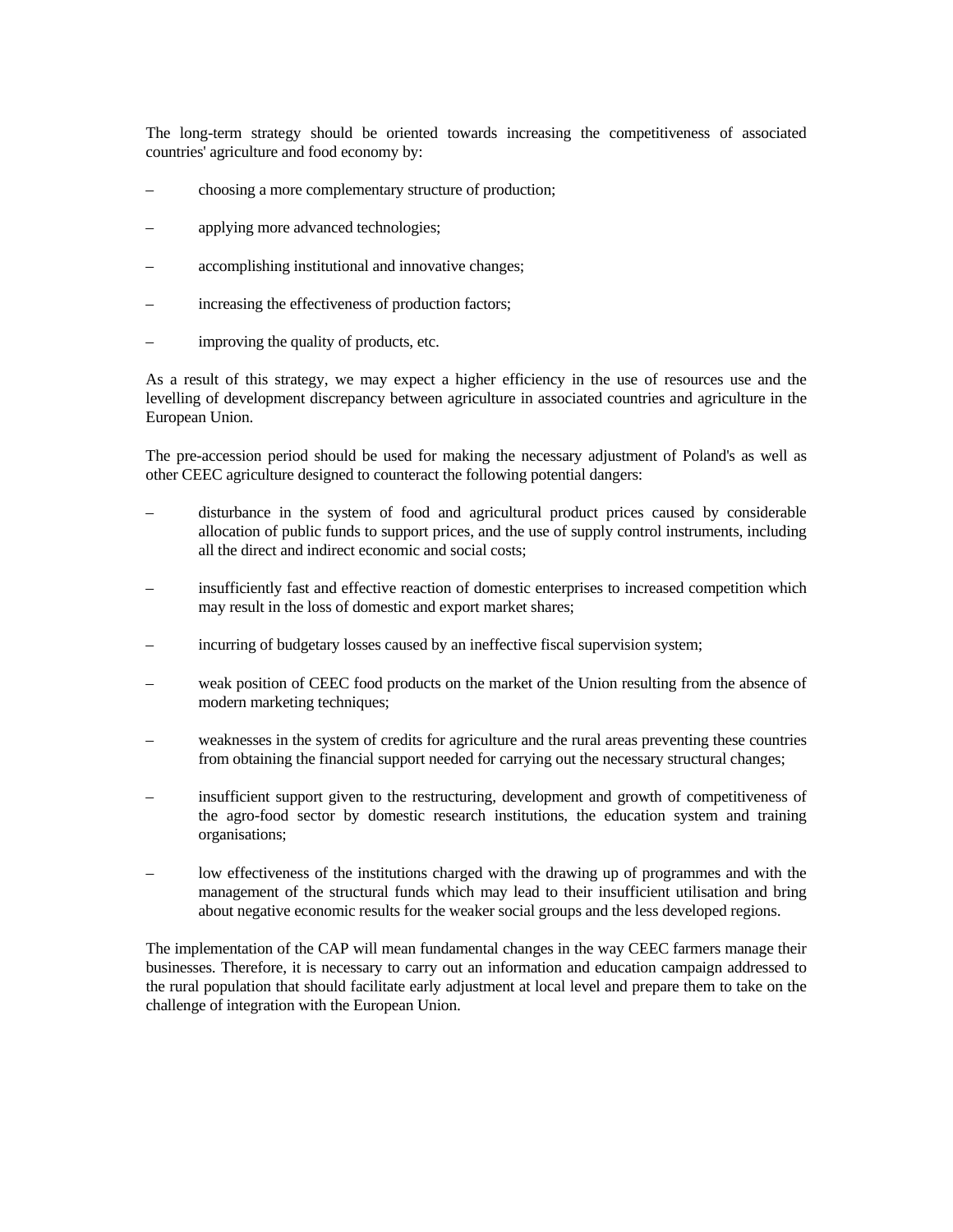# **5. Rural areas development constraints**

In our opinion, the transformation process in the agricultural sector can be implemented mainly through changes in the non-agricultural sector. In this respect, both modernisation of the agricultural sector and multifunctional development of rural areas, as well as innovation processes, depend upon entrepreneurship that is conceived as:

- an ability to display resourcefulness and creativity with an inclination for risk, or
- ability to adjust oneself to the market economy requirements, establishment of new businesses, modernisation of the existing ones including farms (activities that can be pursued by natural or legal persons).

The following activities for developing marketing of agricultural products and private sector food processing are undertaken:

- 1. The development of a network of wholesale and retail markets to improve the system of sales of agricultural products, to promote competitiveness, to lower costs and to diversify markets.
- 2. The rationalisation of networks of institutions in charge of standardisation and examination of food products, quality control and consumer protection.
- 3. The preparation and implementation of the amendments to regulations concerning contract agreements and improvement of arbitrage procedures, regulation and supervision over professional groups, such as stockbrokers or insurance brokers.

This approach to the rural regions suggests that rural area development barriers will be the same as those imposed to the entrepreneurship development in any form whatsoever.

Development of rural areas faces several constraints. These are external constraints of macroeconomic nature related to the general economic policy, economic system and legal framework. In particular, the government has taken the following measures:

- the package of solutions at national level promoting investments in rural areas (e.g. tax allowance and privilege system, etc.);
- rules of state companies privatisation, including food economy with particular concern for its specific features;
- preferential approach in the sectors, which could become country's highlights on the international markets and microregion development locomotives;
- stability and sustainability of the economic policy elements (taxes, duties, credits, foreign investments attracting conditions and the overall system of investment stimulation).

Macroeconomic background of rural areas development is meant to be, on the one hand, the existing ecological, social and economic possibilities of every microregion (community, parish) i.e. its resources, which should be used in the most efficient way, and, on the other hand, the activity of local authorities, institutions and organisations which should be concerned with showing the way of the best use of these local resources.

Rural development is locally determined by the following factors: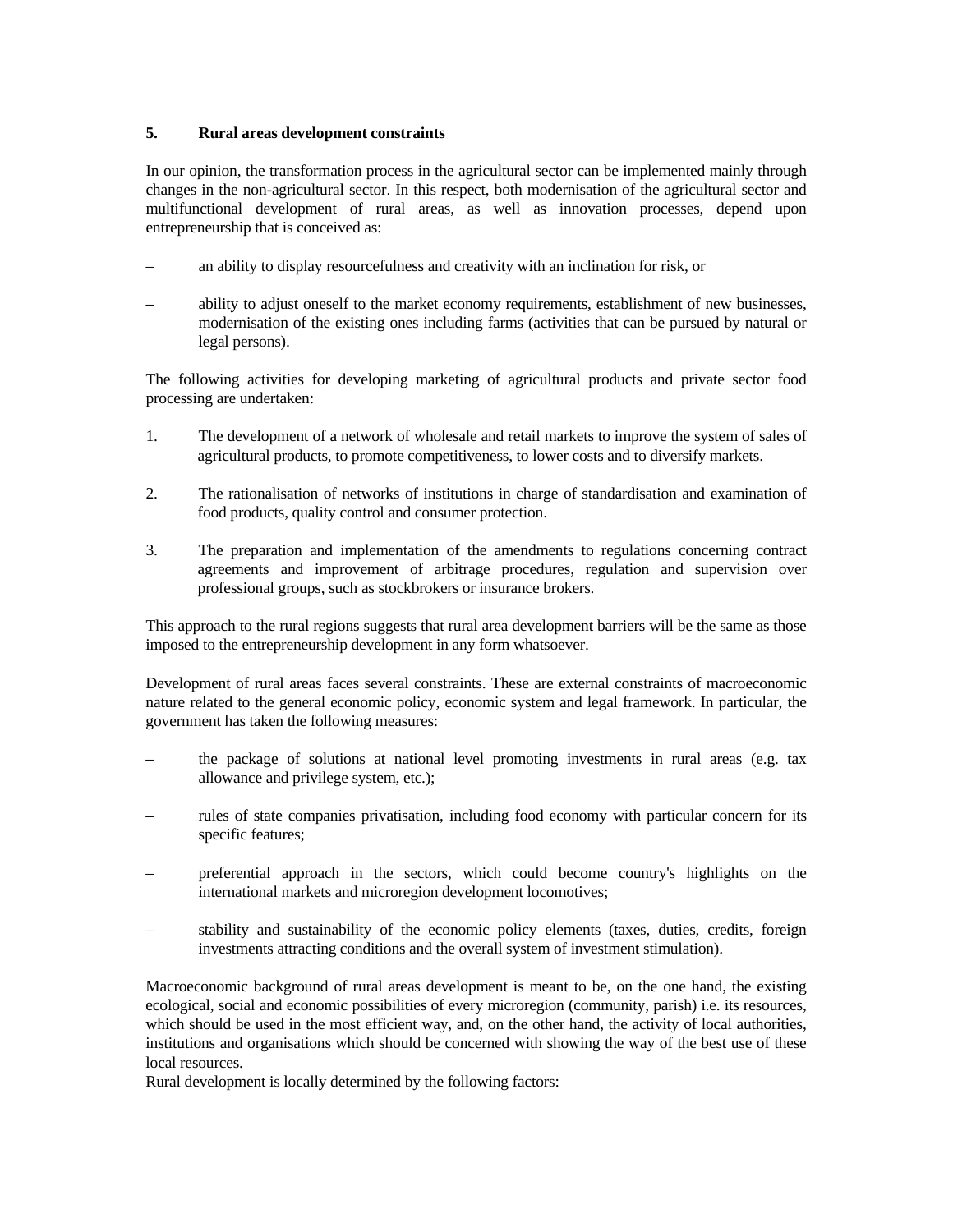- microregion (e.g. community) location and possible economic advantages;
- historically determined structure, including the impact of the state-owned farms and large industries with a monopoly for employment;
- importance and type of agriculture in microregion development;
- local infrastructure conditions;
- social and professional structure;
- system of ownership and capital resources;
- effectiveness of rural institutions including performance of commune self-government;
- type of local population and its socio-cultural features providing a basis for initiatives including business.

Geographical location is an important factor for the commune economic policies. Generally, factors such as town proximity (particularly the capital or larger towns located in agricultural areas), state border proximity (particularly with economically developed countries), exceptional tourist and landscape features are taken into consideration.

## **6. System of institutions in rural development and transitions**

The essence of the development possibilities of rural areas in all CEEC depends on a joint implementation of two inseparable processes:

- 1. Modernisation of agriculture which has to lead to many structural transformations (farm structure, social and professional structure, structure of productive assets, etc.).
- 2. Multifunctional development of rural areas, not traditional functions resulting from a multifunctional job profile in the country (many jobs are outside agriculture), its urbanisation and industrialisation (development of social and technical infrastructure).

The institutions serving the processes taking place in rural areas could be divided from the point of view of the functions they are performing as follows:

- creating the structure they have impact on the transformation process of social, economic, vocational structure and also agrarian structure;
- integrating their role is to create a relationship between agricultural farms and economic subjects based on the market rules (external functions);
- establishing the elites  $-$  in consequence it will create and strengthen the groups of elite; economic, social, authorities, etc.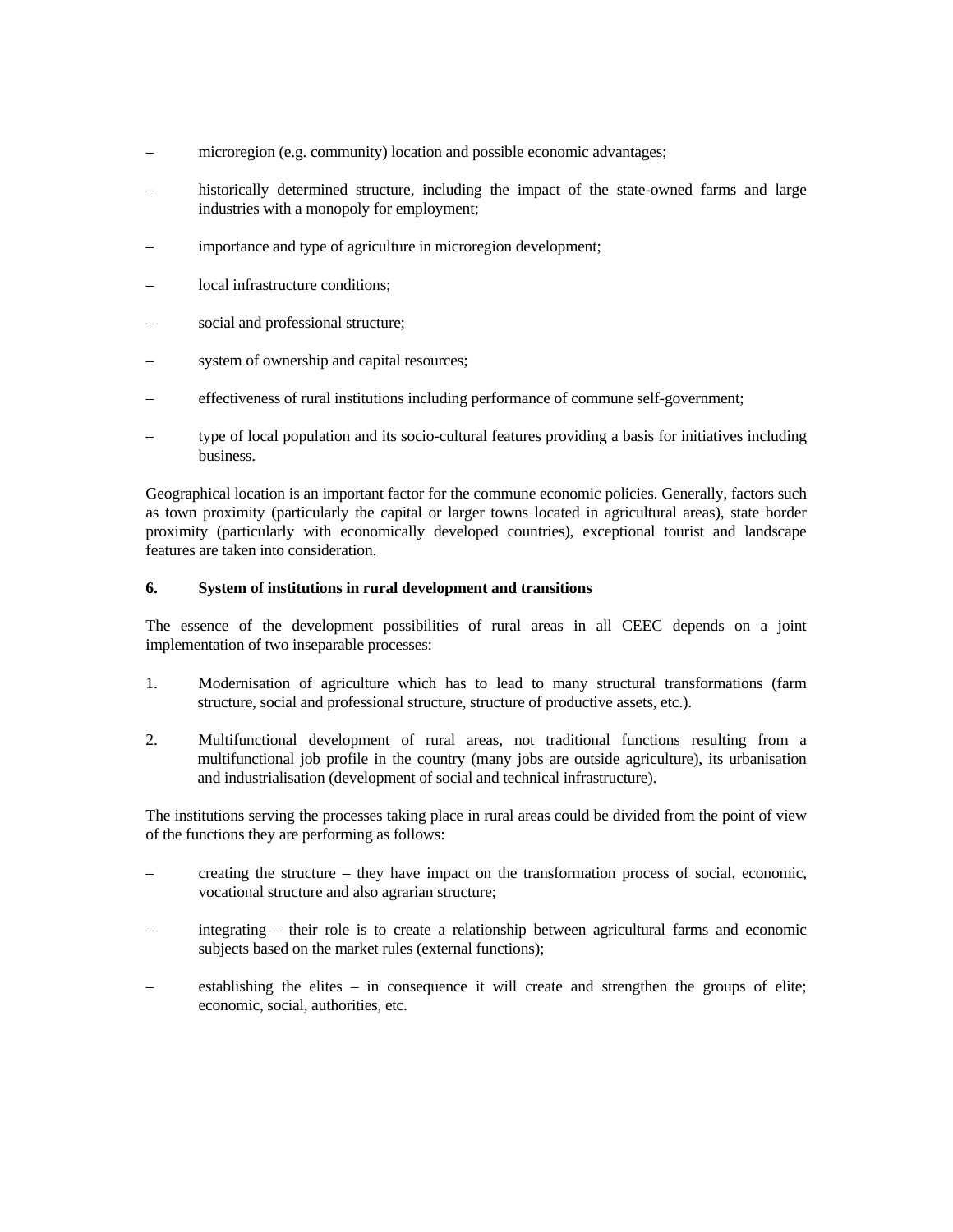The following institutions established in Poland may be given as examples of institutions which have instruments influencing the changes in the structures: Agency for Restructuring and Modernisation of Agriculture, Agricultural State Property Agency as well as foundations, funds and international institutions which appeared when Poland undertook the accession process to the European Union (Phare, FAPA, ASAL, etc.).

The second type of institution comprises enterprises, unions and associations, social and professional organisations of agricultural communities, Agricultural Extension Service Centres (ODRs), institutions dealing with consultancy services, advisory service and also dissemination of information.

The obvious connection between the above-mentioned three functions shows that it is difficult to point out the institutions that would have only one function. There are also local institutions established at local level which either initiate projects (regional development agencies, entrepreneurs or economic initiative associations, foundations, funds) or collect funds to finance those projects.

The creation or modernisation of the existing structure must be accompanied by the development of an institutional superstructure. This process must accompany ownership transformations, as well as the development of all kinds of enterprises, vocational improvement of the workforce, progress and changes of the lifestyle in rural areas and the way of farming. Many institutions of this kind, non-existent in the centrally planned economy have to be established in rural areas of Poland, as well as in all CEEC.

Among the institutional barriers to the development of rural areas there are severe deficiencies in the following areas:

- efficient rural banking;
- development of intermediary service offices (including job offices, notaries offices);
- book-keeping offices, agencies facilitating efficient trade and promotion.

The transition to a market economy system required the building of new institutions and organisations replacing former omnipotential state bodies. The role of the state should be maintained but new professional and fully responsible institutions representing the government should be created. Already new governmental agencies have been created in different economic sectors. In rural and agricultural sectors, three important agencies were set up, namely the Agricultural Market Agency (AMA), the Agency of State Property in Agriculture (ASAP), and the Agency of Restructuration and Modernisation of Agriculture (ARMA).

To create conditions for development in rural areas in Poland the government has started up programmes, most of which involve measures to combat unemployment. In pilot communities, incentives exist to create new enterprises with stable workplaces for rural people. Apart from creating as many new workplaces in rural areas as possible, the government is interested in the migration to the cities of people who are not able to find any job in the agricultural sector. The organisation of new workplaces and the alternative income sources outside the agricultural sector will influence the improvement of the agrarian structure in Poland. In order to attain this goal, a programme of agricultural settlement has also been instituted.

Basic problems of the agricultural sector in Poland, which have led to the decrease of rural households' incomes are: low efficiency accompanied by small and dispersed private farms structure, still limited possibilities of private farmers and public services in facing the challenges of a market economy, as well as inadequately developed market institutions and private trade channels, especially at the wholesale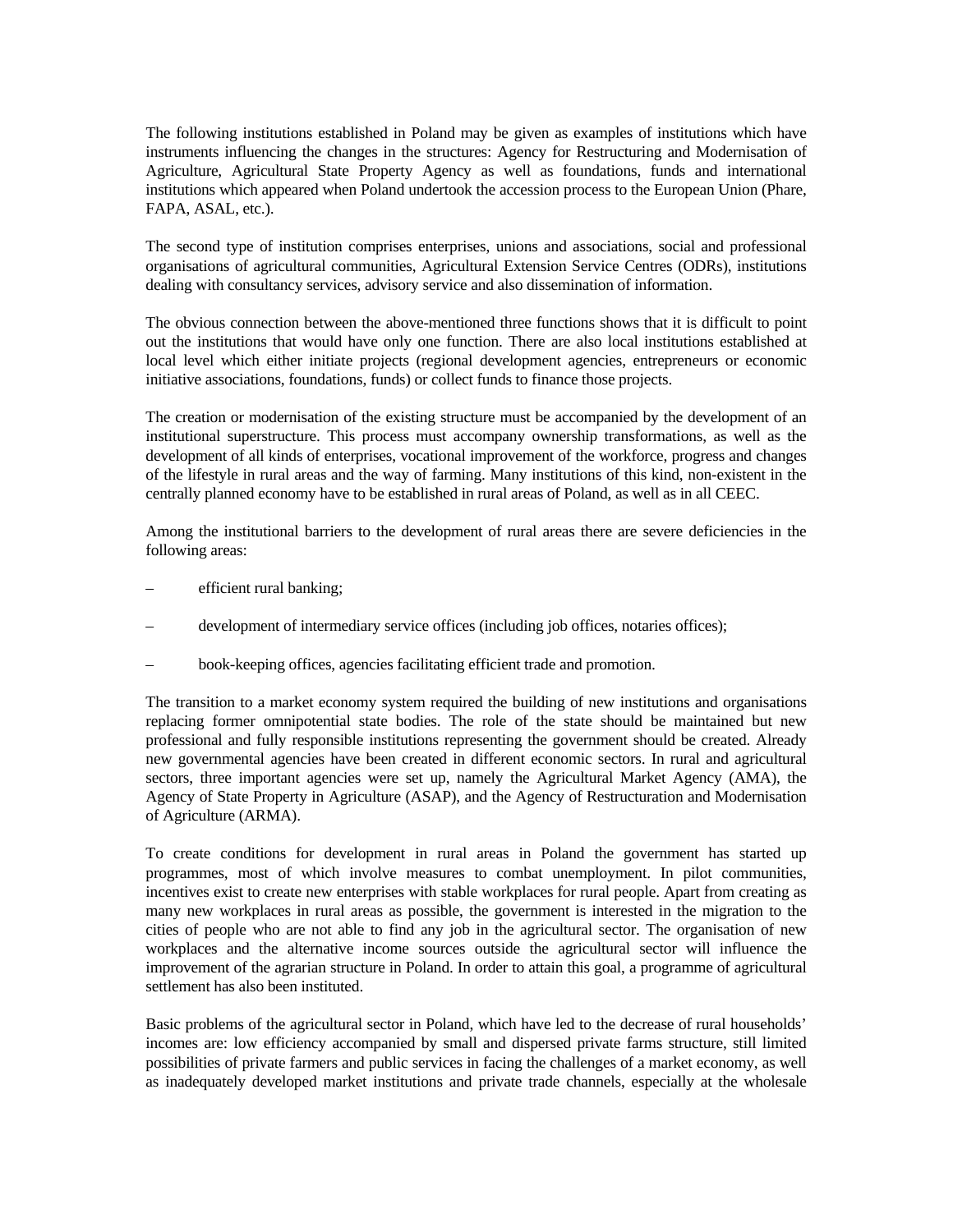level. Moreover, inadequate infrastructure is still a substantial obstacle in the development and economic diversification of rural areas.

To conclude, one could state that the changes that have taken place in agriculture in the first period of transformation were beneficial. Excessive employment in agriculture remains the main problem and the consequence of a dispersed agrarian structure, low yield of marketable agricultural production, low efficiency of labour use in agriculture and in general low income of farmers. Changes in the situation will be slow and are dependent on an increase of the demand for labour in non-agricultural sectors.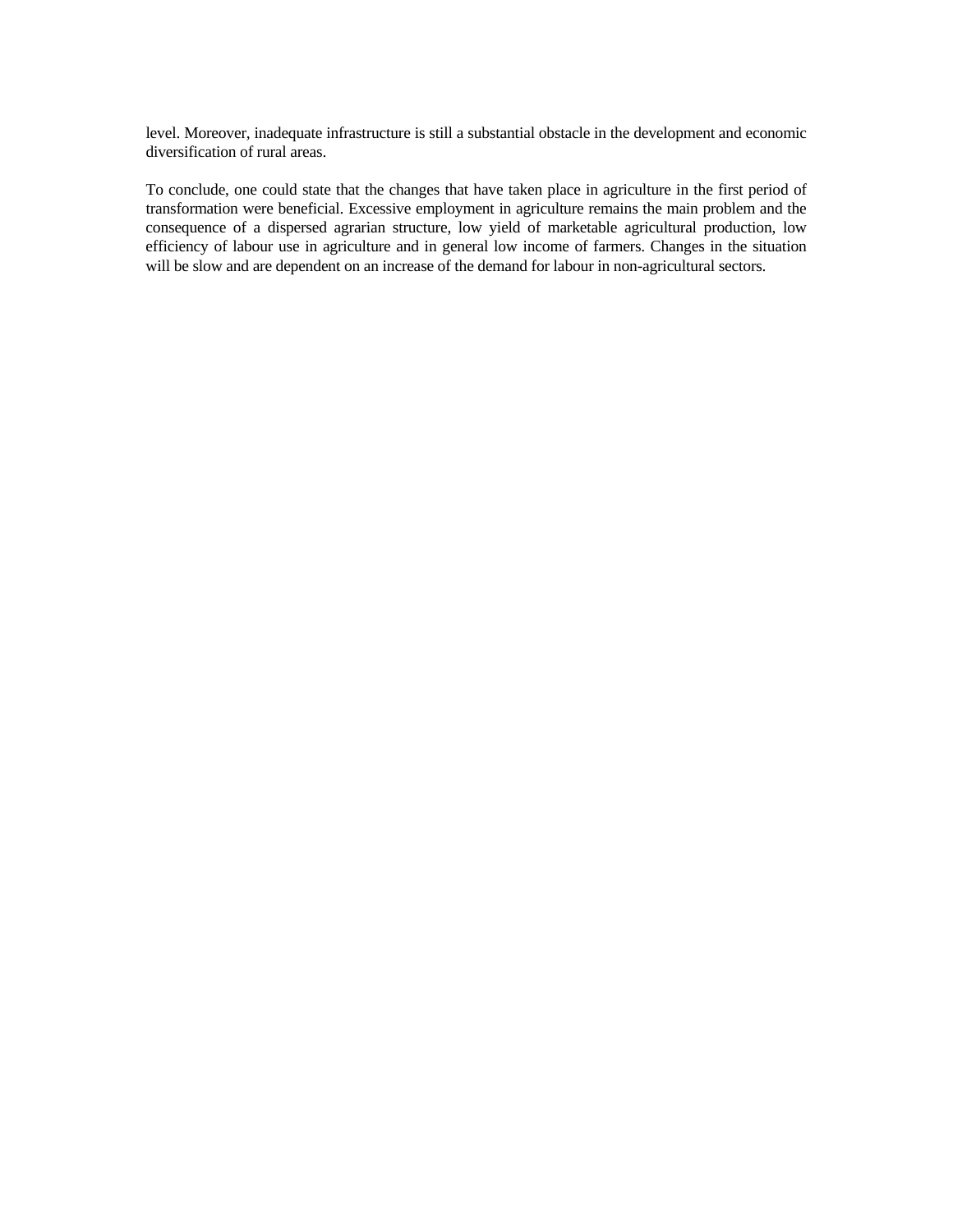# **THE FUTURE OF RURAL AREAS AND AGRICULTURAL ACTIVITIES IN NORTHERN EUROPEAN COUNTRIES**

**Importance of the forests** 

**Mr Anders PORTIN Counsellor of Forestry Ministry of Agriculture and Forestry Helsinki, Finland** 

# **1. The forests and forestry in Europe**

Europe is a rich densely populated continent with about 35 per cent forest cover. Europe accounts for about 5 per cent of the world's forests. Unlike the forests of many other regions, where deforestation is proceeding at a rapid pace, Europe's forests have been steadily expanding since the beginning of the twentieth century in both area and growing stock. During the 1980s, Europe's forest area expanded by about 1.9 million hectares according to United Nations Economic Commission for Europe and FAO (European timber trends and prospects: into the twenty-first century, ETTS V). There are about 0.28 hectares of forest and other wooded land for each European. That is much less than the world average of 0.63 hectares per capita. However, here in northern Europe with our sparsely populated, forest-covered countries the situation is the opposite. For instance in Finland we have 3.9 hectares of forest per inhabitant, in Sweden 2.6 hectares and in Norway 1.6 hectares.

Fellings in Europe are about 420 million  $m<sup>3</sup>$  which is about 70 per cent of net annual increment. Despite the fact that Europe harvests much less than the maximum biological potential of its forests, and thus has the physical potential to expand domestic removals considerably, it imports large volumes of forest products from other continents. In 1992 the net imports were around 66 million  $m^3$ , of which nearly half were in the form of pulp.

# **2. Forests and forestry in Finland**

Geographically, Europe is a large area and is divided into a number of vegetation zones. These ranges from the Sub-Mediterranean zone in the south to the Arctic-Alpine zone in the Nordic countries and mountainous areas. The European forests are thus very different from each other in terms of their biological and ecological characteristics. There are of course also some differences between the northern European countries. However, as a background for the discussion about the importance of forests for the regions I will present some facts and figures on Finnish forestry.

# **2.1. Forest ownership**

Finnish forestry is primarily based on forests owned by private families, who own 64 per cent of the Finland's forest area. Forest industry companies own 8 per cent, the state 24 per cent, and others (including municipalities, parishes and other collective bodies) own 4 per cent. Most of the privately owned forests are located in southern Finland, while state owned forests are predominantly in northern Finland. Hence the shares from the growing stock and annual increment owned by private families are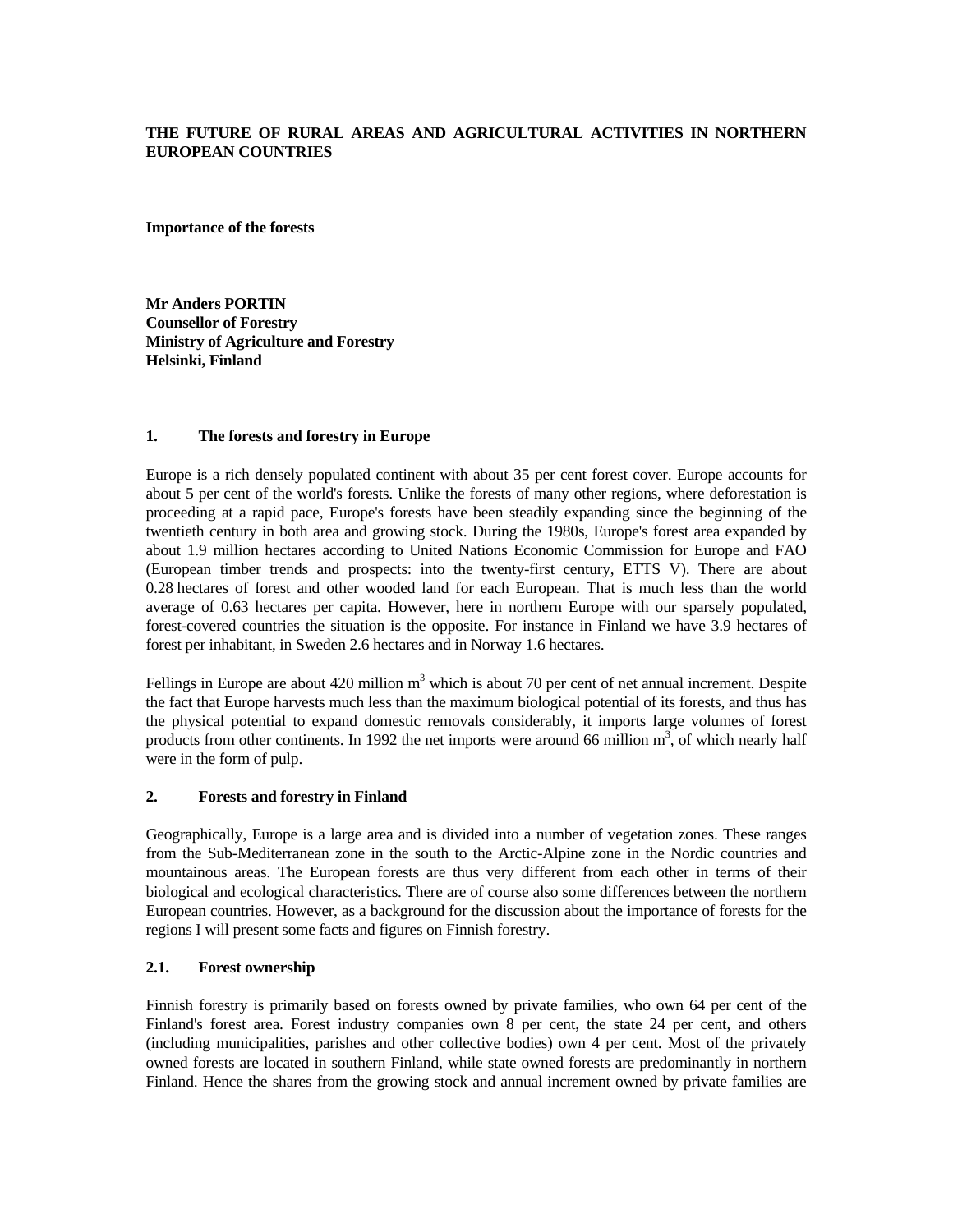bigger than the share from the forest area, 69 per cent and 72 per cent respectively. Private forests are also the main roundwood source for the forest industries, accounting approximately for 79 per cent of the total roundwood fellings (1990-1994). Especially in the rural areas forests provide a significant source of income and an important form of capital.

The number of private forestry holdings is approximately 430 000. Forest ownership is small scale as the average size of private forest holding is thirty-eight hectares. In earlier days, farmers used to be the largest group of private forest owners. Now about half of the private forest owners are farmers, and the other half are so-called forest estate owners, most of whom are wage-earners or pensioners. The objectives of forest owners are diversified due to the large number of forest owners and their changing values. The significance of the multiple use is increasing continuously.

# **2.2. Forest industry**

The forest industry plays a key role in the Finnish economy. The industry accounts for about a fifth of the total value added of Finnish industry as a whole. Together, the forest industry and forestry contribute around 8 per cent of Finland's gross national product. In 1994, the Finnish forest industry provided direct employment for some 68 000 people. Indirectly, the industry provided work for another 120 000 in other sectors, principally engineering, chemicals and transport.

The Finnish forest industry is essentially an export industry, as its output is many times higher than domestic demand. In many other countries, the forest industry caters mainly for the domestic market. In fact, only 10-15 per cent of world forest industry production is exported. In the Finnish paper industry for example, the share of exports from total production is 90 per cent and in sawmilling industry it is 75 per cent (1993).

The main markets for Finland's forest industry are currently in Europe: in 1994, Europe accounted for almost 80 per cent of Finland's forest industry exports, with 67 per cent of the total going to the European Union countries. The biggest individual buyers are Germany, the United Kingdom and France.

The importance of the forest industry to the Finnish economy is most clearly illustrated in exports: in 1994, the forest industry provided some 34 per cent of total commodity exports. And the fact that the industry requires a smaller import input than other export sectors further underlines its importance. Most of the industry's main raw material – wood – comes from Finnish forests. A high proportion of the energy it uses (roughly 53 per cent) is also generated in Finland. The contribution from imports averages only about 16 per cent. In consequence, the forest industry accounts for around half of Finland's net foreign currency earnings.

On top of this, the forest industry makes a substantial indirect contribution to the Finnish economy, as most of its investment commodities such as paper machines, pulp digesters, roundwood mills and forest machines are manufactured in Finland. These products account for some 15 per cent of deliveries by the engineering industry, which is thus closely linked with the forest industry. Other closely allied fields include the chemical industry and transport. The entire chain of forest sector expertise, from forest management through to forest industry monitoring systems, forms Finland's forest cluster. This in turn supports the skills and competitiveness of the parties contributing to it.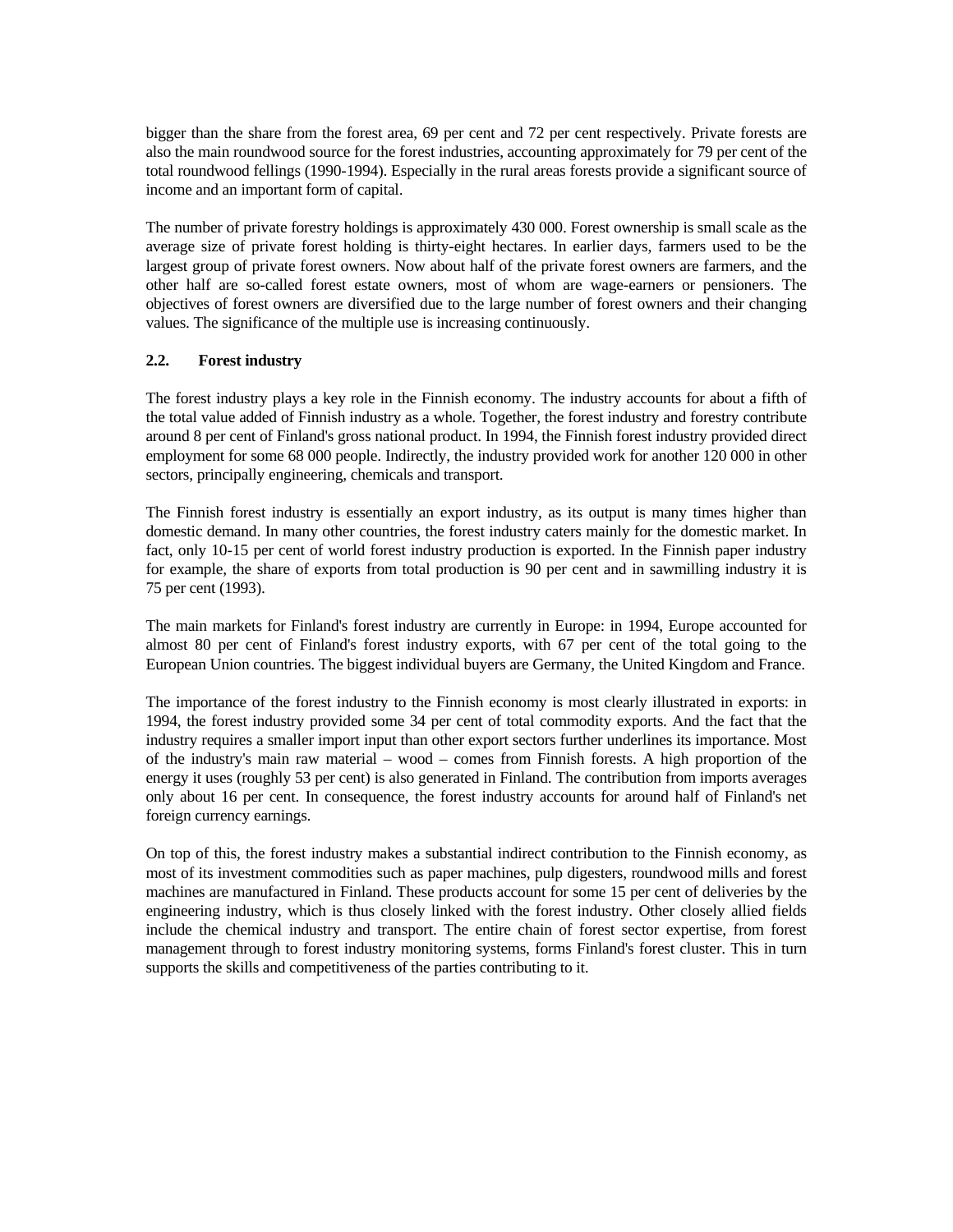# **2.3. Multiple functions**

As a principle of old Nordic land-use traditions, there is a public right of access (every man's right) in Finland. It permits everyone to use all forests freely for hiking, for picking berries and mushrooms, fishing and for other recreational activities. This has made it possible to implement the objectives of multiple-use forestry in all forests without having to set aside vast forest areas only to meet recreational needs of people. However, due to the growing popularity of recreational use, it has been necessary to modify forest management practices in order to satisfy the new forest user groups. This is especially the case in southern Finland in areas close to cities and other settlements.

The right to hunt belongs to the landowner who can rent it e.g. to a hunting club. The inhabitants in northern Finland have the right to hunt on state-owned land. Reindeer herding is practised in the northernmost part of Finland that forms the reindeer-herding region of about 11.4 million hectares. The right to carry out reindeer herding does not depend on land ownership, and any citizen of the European Union living permanently in the reindeer herding region can own reindeers. Nevertheless, reindeer herding is still nowadays the most important to the traditional livelihoods together with fishing and hunting, thus forming the material basis of the culture of the Sami people.

# **2.4 Forestry organisations in Finland**

Forest and Park Service: the Forest and Park Service manages, utilises and protects the state-owned land area of 8.5 million hectares and about half a million hectares of lakes. Most of these areas are located in eastern and northern Finland. In 1994, the Forest and Park Service became a state enterprise that is also given social and official duties. Its tasks include the management and sustainable use of state-owned forests, management of nature conservation areas, and the promotion of recreational use of state-owned lands and waters. The government finances the activities related to the nature conservation and to some other social duties.

Forestry Development Centre: the Forestry Development Centre is a development and expert organisation making proposals and submitting motions pertaining to forestry. It provides development, expert and training services for the Ministry of Agriculture and Forestry, for forestry centres and for other parties. It is also responsible for the administrative service tasks of the forestry centres.

Forestry Centres: there are fourteen regional forestry centres in Finland. They provide forest owners with training, information and extension. They also prepare forestry plans, carry out forest improvement activities, and distribute forest improvement grants and loans annually taken into the state budget. In addition, the forestry centres control the implementation of the forestry legislation at regional level. Regional forestry centres supervise forestry associations.

Forestry Management Associations: there are about 265 forestry management associations in Finland. Forestry management associations are forest owners' organisations aiming at the improvement of professional forestry knowledge and skills among their members and other forest owners in their relevant districts. The associations provide forest owners with professional assistance in all forestry matters. Forest management fees fixed by law and by different service fees finance the activities of the associations.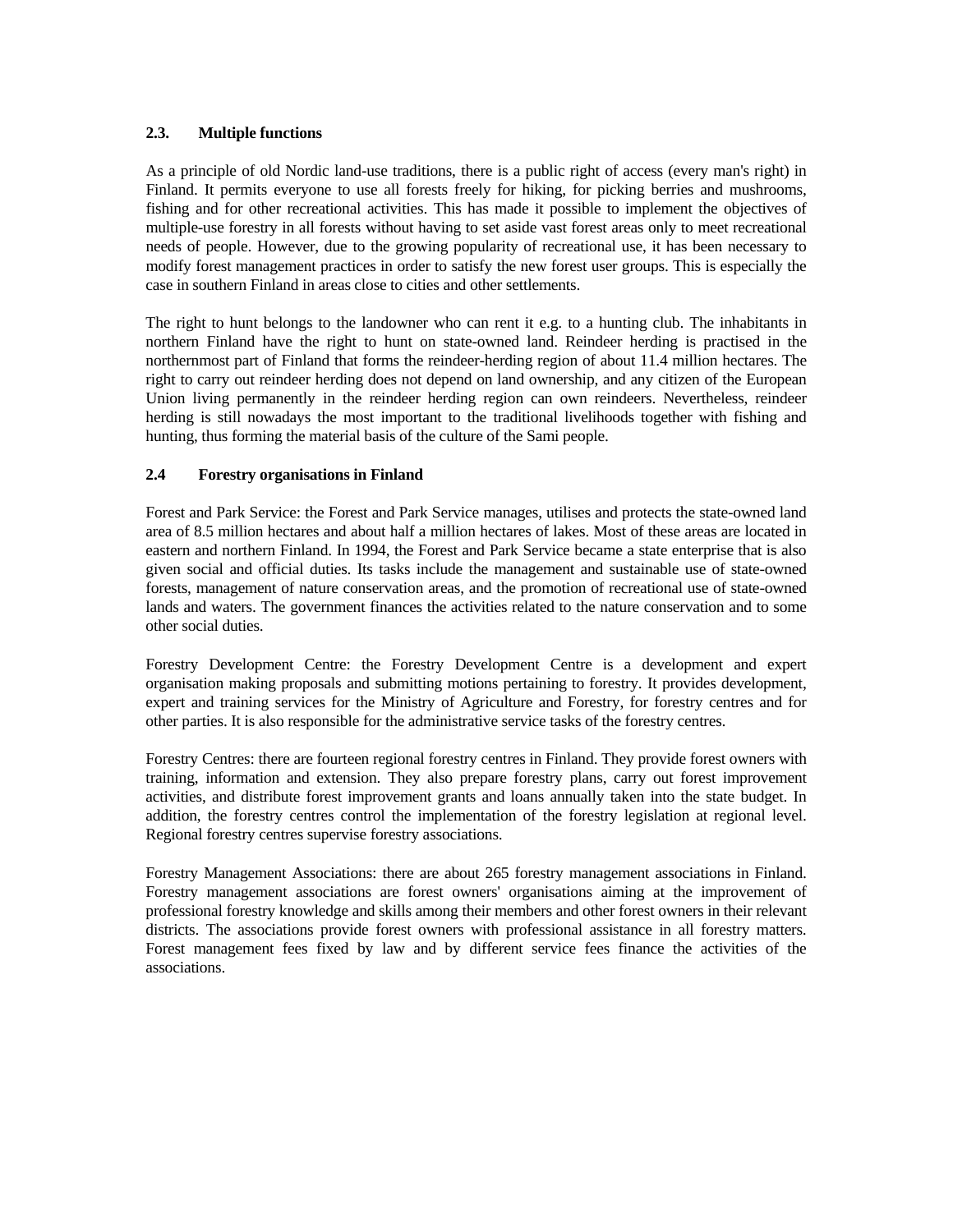# **3. Definition of sustainable forest management**

The 1st ministerial conference on the protection of forests in Europe was convened in Strasbourg in 1990, by the governments of France and Finland. The 2nd ministerial conference on the protection of forests in Europe pick up on the forest principles of the UNCED with the aim of implementing them at national level and improving upon them as a basis for further regional and international co-operation. The Helsinki Conference (1993) and its follow-up have a general European background. The resolution of the Helsinki Conference reflects Europe's commitment to global environmental issues and to cooperation with countries with economies in transition:

- H1: General guidelines for the sustainable management of forests in Europe;
- H2: General guidelines for the conservation of the biodiversity of European forests;
- H3: Forestry co-operation with countries with economies in transition;
- H4: Strategies for a process of long-term adaptation of forests in Europe to a climate change.

Sustainable forest management was defined at the Helsinki Conference as follows: "Sustainable management means the stewardship and use of forests and forest country in such a way, and at a rate, that maintains their biodiversity, productivity, regeneration capacity, vitality and their potential to fulfil, now and in the future, relevant ecological, economic and social functions, at local, national and global levels, and that does not cause damage to other ecosystems". The signatory states, committed themselves to the stewardship and use of forests and forest country in a sustainable way (H1), and recognised that the conservation and appropriate enhancement of biodiversity (H2) is an essential element of sustainable forest management. The follow-ups for H1 and H2 have therefore been closely linked. The main achievement of the follow-up process has been the adoption of a set of feasible criteria, quantitative and descriptive indicators for evaluating the progress of efforts to follow the principles of sustainable forest management and conservation of biological diversity of European forests.

# **4. The forests are still important for the employment and the regions**

Forests and forestry have a central role in the general regional development work. Especially in southern Finland private forestry has a very important role in the regional economy. As the total income from agriculture is decreasing the relative importance of forestry is increasing.

Forestry plays a particularly important role for the employment in scarcely populated and rural areas. However, despite the increasing production in the forest industry the importance of the forests for the employment is fairly small and is further decreasing. In forestry in Finland the labour force went down from 200 000 persons in the postwar period to about 30 000 persons today. These figures, 30 000 persons on 20 million hectares of forests, also tell something about the cost-awareness in Finnish forestry.

Due to the fact that most forests are private property the income from forestry is of great importance for society. There are more than 400 000 forest owners in Finland. Every year, about 100 000 to 150 000 of them sell wood. The total stumpage price for the forest owners is about 5-8 thousand million Finnish Marks annually. In spite of the fact that many forest owners today live in urban areas, clearly more than half of the income from the stumpage price still goes to rural areas.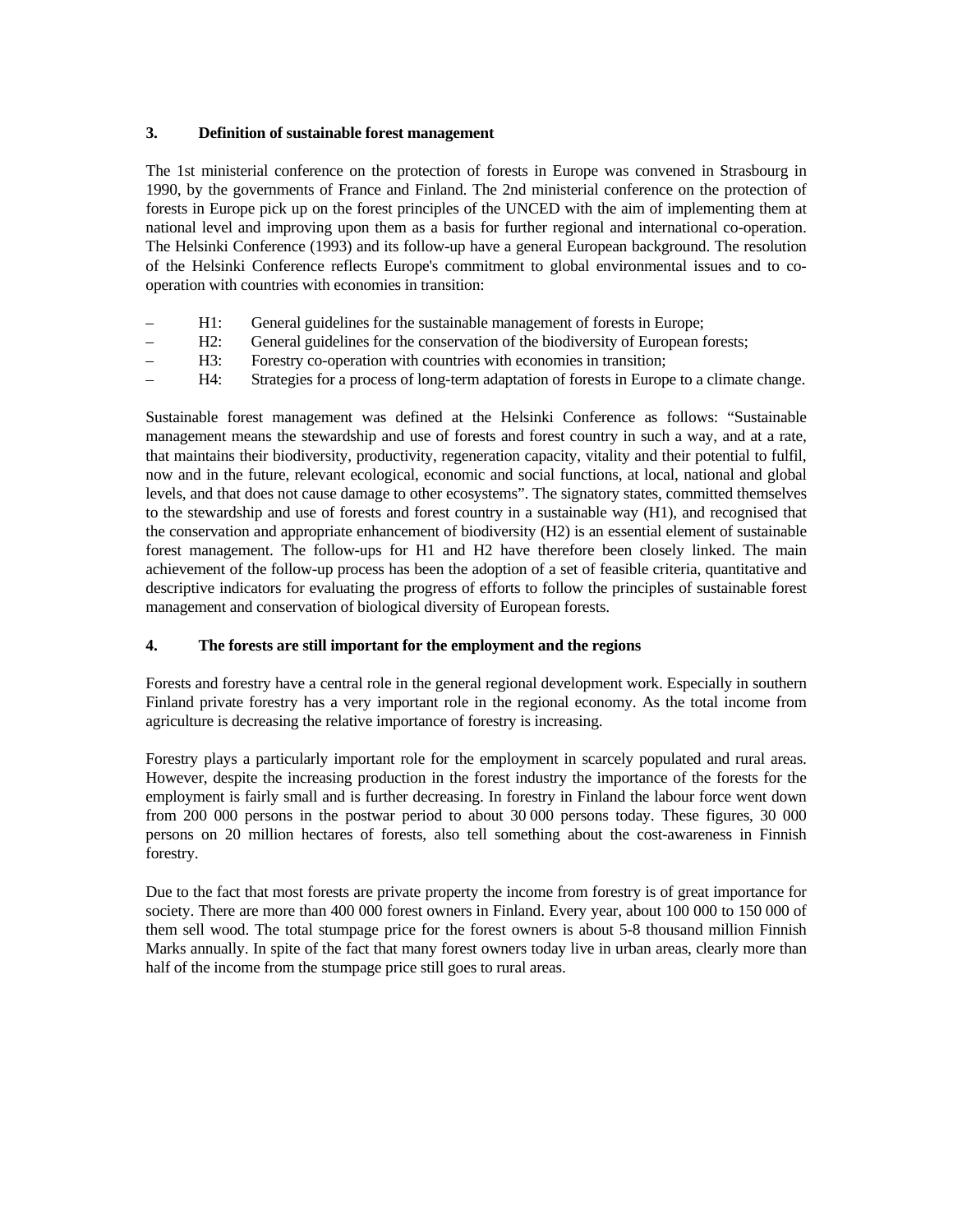# **5. Participatory planning**

# **5.1. Situation until now**

Forestry measures concern many people living in a region, not only foresters or forest owners. That is the reason why participatory planning is a much discussed and implemented, but fairly new concept in forestry, all over the world.

Multi-purpose forest management planning has started in state-owned forests. Regional natural resource plans will be prepared for all state-owned forests. Currently two plans – for the Kainuu and western Finland regions – have been carried out. A regional natural resource plan is a large-scale strategic landuse plan fulfilling the requirements of ecological, social and economic sustainability. Participatory planning, which offers local inhabitants and interest groups the opportunity to participate in the planning of state forests, has been introduced into the process.

Transparency, participation and openness have become a mode of practice in many forms and levels of decision-making creating consensus between parties and thus resulting in substantial achievements.

The Forest and Park Service offers all citizens who are interested in the use of state-owned land the possibility to participate in the planning and decision-making process in these areas. The possibility to participate is offered at an early stage in the projects. Since 1993, the Forest and Park Service has maintained a geographical information system (GIS) listing key biotopes, small sites with special natural values and habitats of threatened species. Projects that have public participation of local people in their planning and accounting of natural resources have been launched. The Forest and Park Service has its own comprehensive planning system for protection and multiple use of natural resources (landscape ecological planning).

The participation of Sami people in natural resource management, for example, has been increasing in recent years. The Forest and Park Service Act underlines co-operation and participation of northern Lapland Sami people in wilderness management. The Forest and Park Service managing state-owned forests has an advisory board for co-operation in northernmost municipalities of Lapland, and the Sami Parliament nominates some of the members of this board. In addition, it nominates Finnish Sami representatives to the Nordic Sami Council. The Forest and Park Service also co-operates with reindeer herders' associations.

Most of the forest management planning carried out by the forestry centres in the private forests fits the definition of multi-purpose planning. A good start has also been made on drawing up nature management and landscape management plans. Nature management plans are primarily intended for those forest owners who set a high priority on nature conservation or nature-related values.

National criteria and indicators for sustainable forest management have been developed. They are based on the criteria and indicators for sustainable forest management adopted for European forests in 1994. In addition, a research project entitled "The strategy for sustainable forestry development in Pirkanmaa region" has been implemented. The objective of the project was to apply the national criteria and indicators in the assessment of sustainability on regional level.

The project is proceeding from the national level criteria and indicators towards sub-national and forest management unit levels. Sub-national applications of criteria and indicators are being carried out on private as well as state-owned lands. In October 1995, a one-year participatory research project was started in the Pirkanmaa region in southern Finland, covering close to one million hectares of forest land. The project is aimed at preparing a strategy for sustainable forestry development including long-term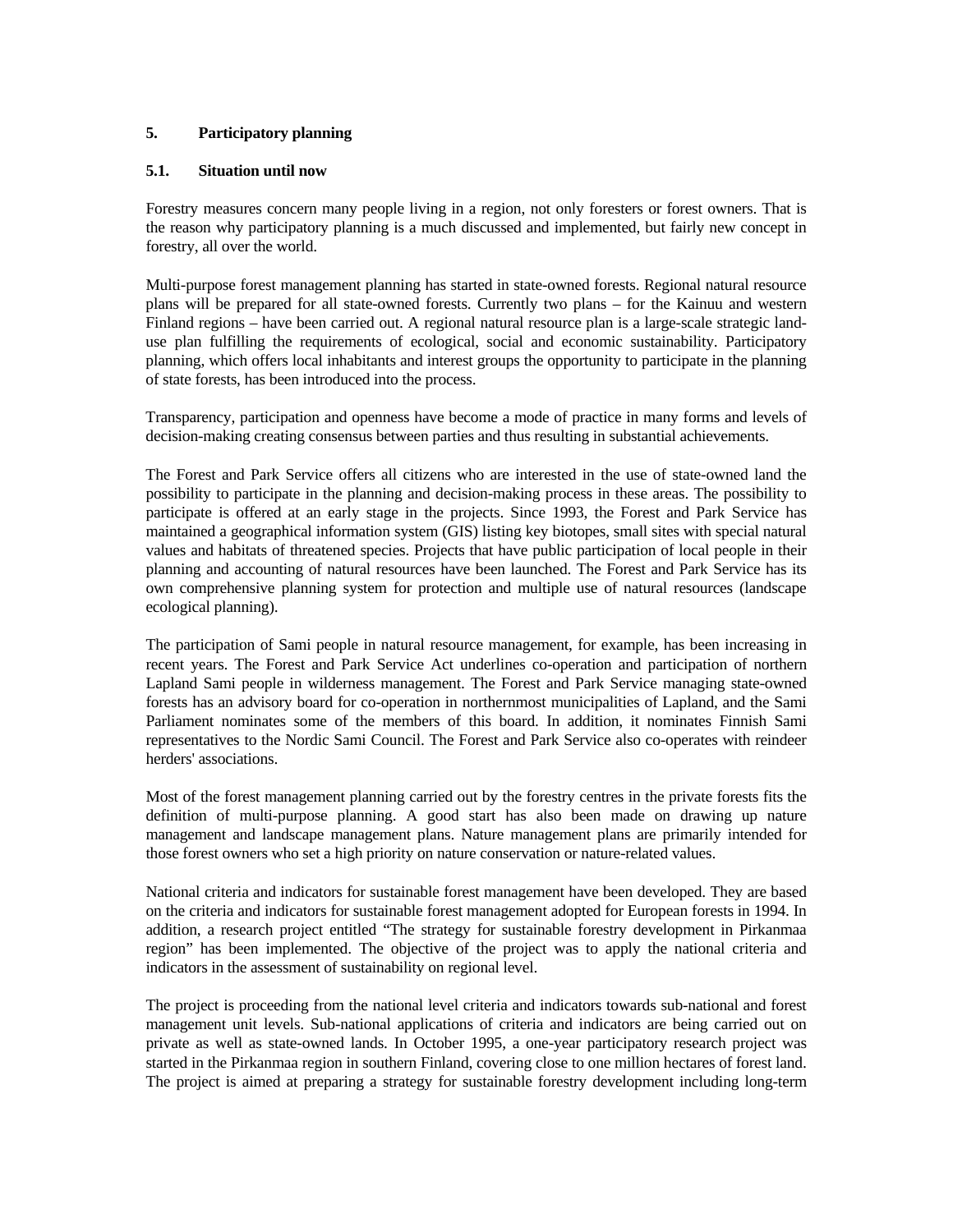objectives and implementation guidelines. The project also developed the socio-economic and ecological indicators that could be used in assessing the sustainability of forestry at the sub-national level in Finland. Additionally, the study also gave results that can be used in developing a system that could generate necessary information for certification practices, including field audits.

The Pirkanmaa pilot project results gave feedback on the applicability of the national criteria and indicators at a sub-national level and the need for their future development. The project also provided a basis for a common strategy for the forestry centres in the preparation of regional (sub-national) forestry target programmes according to the forthcoming forest legislation.

Furthermore, a working group on the strategy for forestry in Lapland, chaired by the Ministry of Agriculture and Forestry prepared a proposal for the sustainable management of the forests in Lapland in 1995.

# **5.2 Regional target programmes**

A new Forest Act entered into force on 1 January 1997. The purpose of the act is to promote economically, ecologically and socially sustainable management and utilisation of the forests in such a way that the forests provide a sustainable satisfactory yield while their biological diversity is being maintained.

Concerning the rules for a felling of trees and establishing a new tree stand, only minor things have changed. The most important new paragraphs are the ones about safeguarding the diversity of forest nature. Forests shall be managed and utilised in such a manner that the overall prerequisites for the preservation of habitats characteristic of the biological diversity of forests are ensured.

Another important new issue is the regional forestry target programme. The forest centres will prepare and follow up the implementation of regional target programmes for forestry. These programmes will play an important role both for wood production and environmental target setting. The target programmes cover aspects of economic, ecological and social sustainability. The target programmes are joint efforts. The forest centre functions in co-operation with environmental authorities, representatives of forestry and environmental organisations (NGOs) and other relevant parties.

# **6. State financing of sustainable forest management**

The object of the new Act on the Financing of Sustainable Forestry is to allocate government funding to measures that maintain and promote sustainable management of forests. These measures include guaranteeing sustainable wood production, maintaining biological diversity of forests and the forest ecosystem management projects as well as promoting measures to support the above.

The measures that promote safeguarding sustainable wood production and vitality of forests must be economically appropriate from the perspective of forest ecosystem management, environmental management and conservation of biological diversity of forests. These measures should not cause damage to the surrounding environment.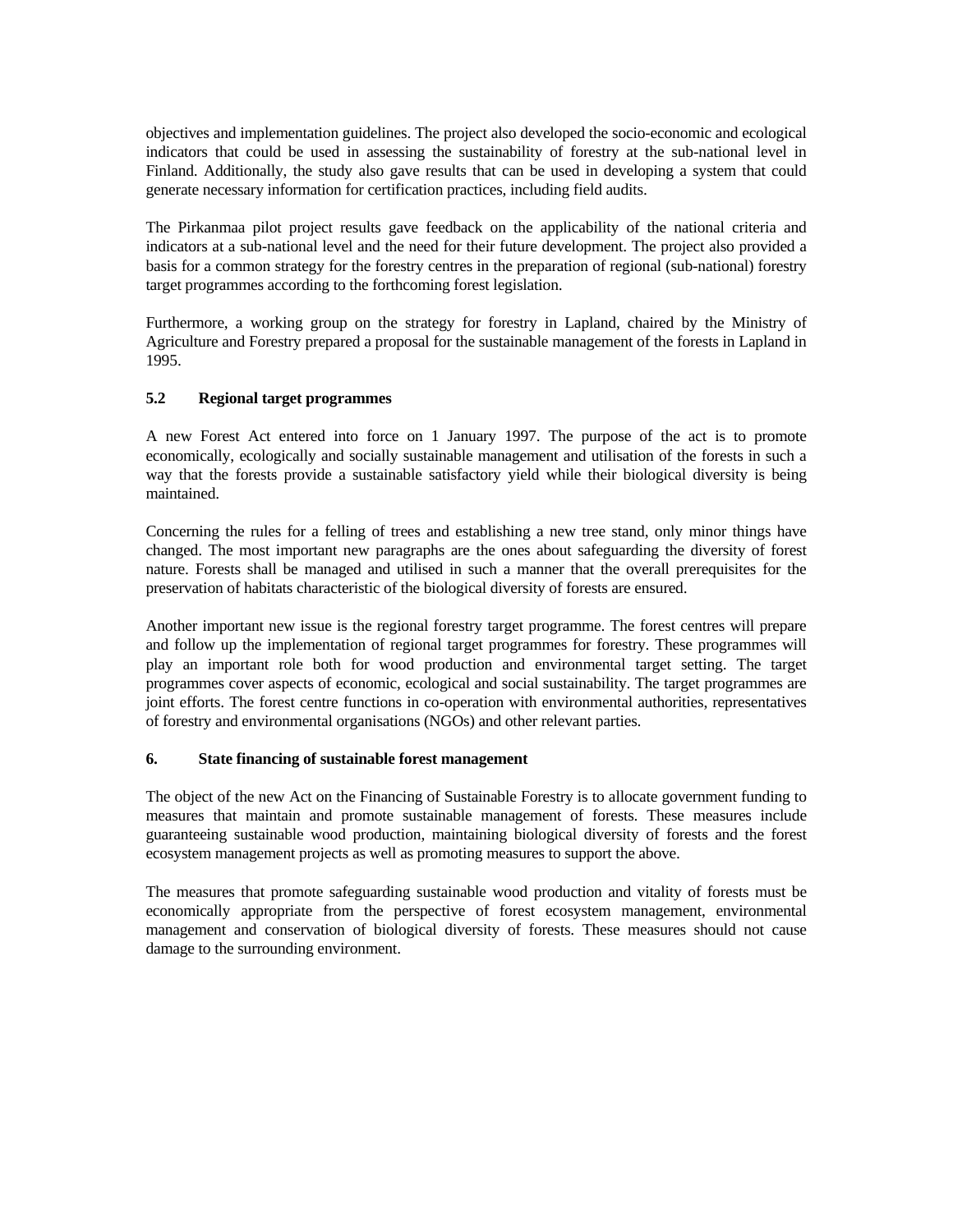The restrictions related to different kinds of operations in the forests are mostly addressing small and, from a wood production point of view, insignificant areas. The economical implications of the restrictions have little significance for national forestry, but they may affect individual forest owners. In these cases the new Act on the Financing of Sustainable Forestry will be applied, and the forest owners concerned will receive subsidies. As an alternative, the new Forest Act contains exception rulings.

Additional costs and economic losses may be partly or totally financed by government funds in the form of an environmental aid whenever the measures related to the forest management and utilisation include the maintenance of biological diversity of forests, the environmental maintenance or the utilisation of forests to other than wood production purposes in broader terms than what are defined in the legislation as the obligations of the forest owner.

The Act on the Financing of Sustainable Forestry was only adopted at the beginning of this year. However, since the 1920s a Forest Improvement Act has been in force. This act, focusing merely on wood production, also contains a regional element. The state subsidies have been higher in northern Finland (up to 90-100 per cent) than in southern Finland (30 per cent). By doing this, the state has supported forestry more in regions with little other income than that related to forestry and has levelled out the differences in profitability between forestry in the regions.

This can be, and has been, criticised because state money for forestry has in fact been used not on areas where it would give the best results in forestry terms, but in remote areas with high unemployment and little possibilities for other sources of income.

Furthermore forestry is a very concrete and good branch of business, which has real possibilities to succeed and promote the economy and employment in a region. As a measure for regional policy, forestry therefore is of immense importance.

# **7. Wood as a resource for energy is important especially for the regions**

It is well known that wood is the most important source of energy in the developing countries. It is less well known, however, that wood is still, in volume terms, the single most important source of energy in Europe. Over 45 per cent of the wood that is cut annually is used for energy purposes. Such wood may be in the form of conventional firewood, residues of the wood processing industries (including the "black liquors" arising in chemical pulping), and used wood.

An example can be drawn from the issue of forest sector and energy. Since the beginning of the 1960s the share of wood as a primary energy source has dropped from almost 50 per cent to about 15 per cent in Finland. This is, however, still the highest figure in industrialised countries. Even though the energy content of the timber resources in Finland exceeds by over a hundred times the total energy consumption, the yearly growth of forest biomass could not satisfy more than about 80 per cent of the total demand for energy.

The overall consumption of wood as a source of energy exceeds  $25$  million  $m<sup>3</sup>/a$ . Forest industry is the main user of wood as an energy source with approximately 20 million  $m<sup>3</sup>/a$  (in the form of wastewood and spent liquor). Only a fifth  $(5.5 \text{ million m}^3)$  of the total amount of wood used for energy goes as firewood in dwellings and other buildings. Even though the use of wood for heating in the households has decreased during the last decades, it remains an important energy source nationwide, especially in rural areas. The 5.5 million  $m<sup>3</sup>/a$  of firewood burnt by households and farms is equivalent to energy produced by a modern nuclear power plant.

Fossil fuels and electricity in most sectors of the Finnish economy have replaced wood. In the forest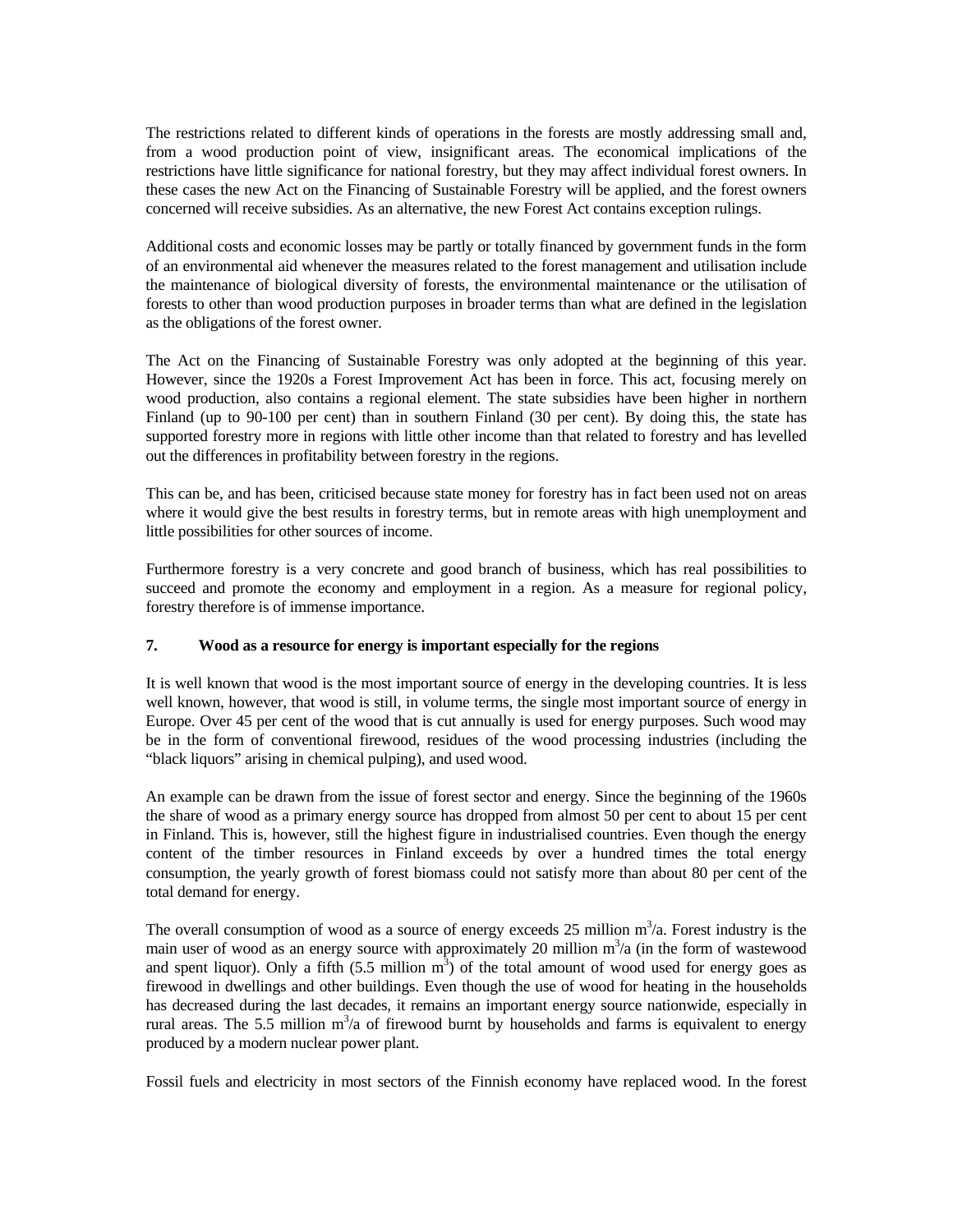industries the role of wood, especially wastewood and spent liquor, as a source of energy has, however, steadily increased – being close to 40 per cent of the total energy consumption. The forest industry is Finland's largest energy user. It uses nearly two thirds of the total energy consumed by the Finnish industry or about 30 per cent of the consumption of the Finnish economy. At the same time, the forest industry is also a major producer of energy and a significant user of domestic energy resources. The forest industry produces about 60 per cent of the heat and 35 per cent of the electricity needed for the production processes.

There is a target set by the government to increase the production of wood-based energy by one third or 10 million  $m<sup>3</sup>/a$  by the end of the decade. However, price competitiveness of wood for energy is low, which prevents this target being reached. Harvesting small-sized timber only for energy wood has proven to be very expensive. Even though timber inventories indicate the potential to increase the utilisation of small-sized timber for energy, biodiversity and nature conservation are in part restricting the increasing use of wood for energy.

# **8. Conclusion**

It is important to apply a holistic approach to forest policy. Measures concerning the forest sector should enhance not only ecological, but also economic and social sustainability. The significance of the forest sector in the maintenance of the livelihood of rural areas has to be acknowledged. Since this sector has been successfully market-oriented, forest policy does not mean policy oriented towards getting financial support. It is more important that the principle of sustainable forest management shall be respected and that any measures planned for forestry or related fields shall enhance the functional preconditions of the forest sector.

The forests and forestry in many regions in northern Europe could still be developed. Small and medium-sized enterprises should be encouraged to find new markets and use all possibilities for processing wood. More emphasis should be put on schemes such as entrepreneurship and small and medium-sized enterprises in forestry and innovations concerning new products and services. Those regions that do not succeed to process and use their forest resources will lose both in income and employment.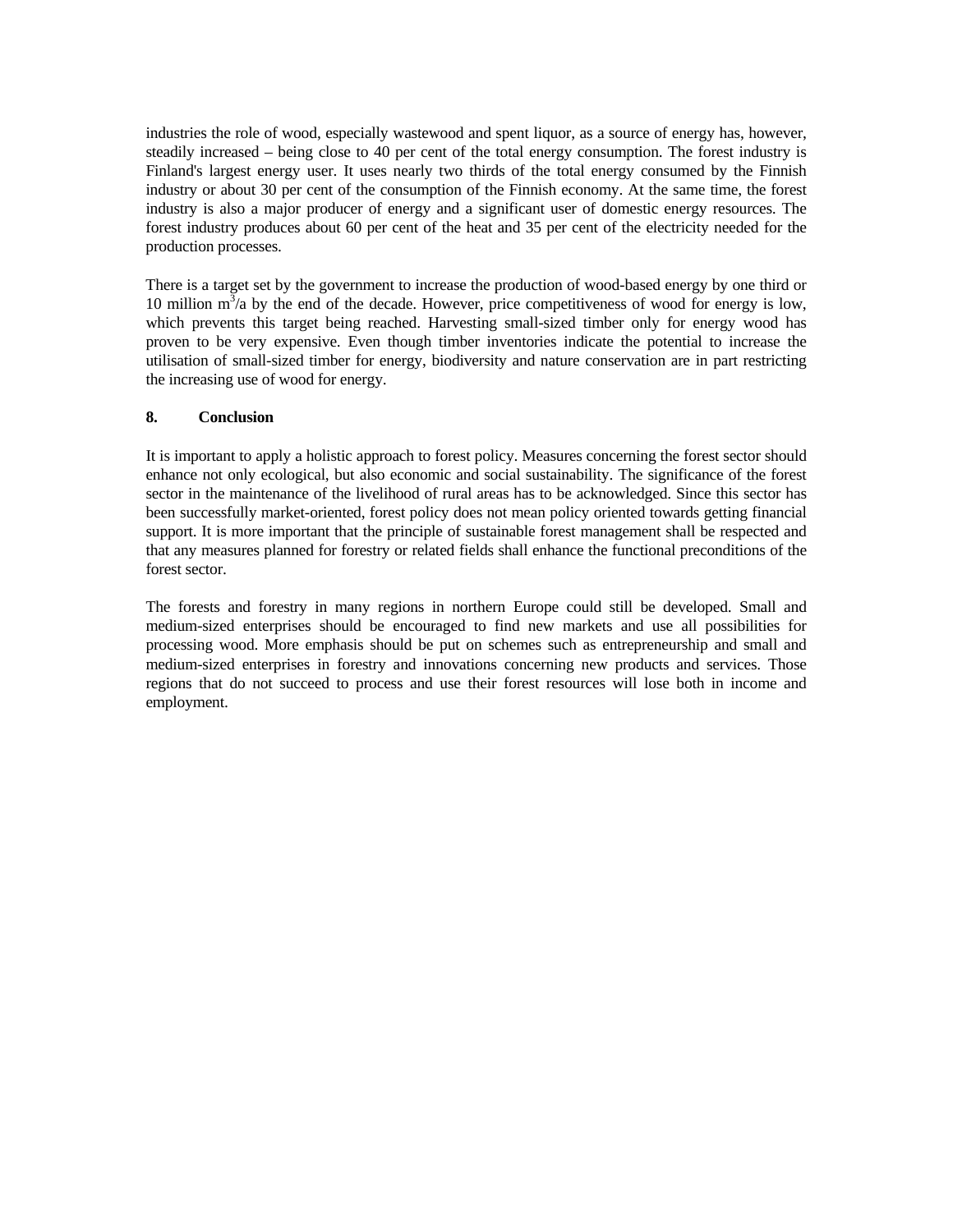# **THE FUTURE OF RURAL AREAS AND AGRICULTURAL ACTIVITIES IN NORTHERN EUROPEAN COUNTRIES**

**Specific problems of low density rural areas in Nordic countries** 

**Mr Ellert CARLSON Head of Planning County Administration of Västerbotten Umea, Sweden** 

# **1. Introduction**

The focus point of the report will be on the low-density rural areas of Norway, Sweden and Finland. Västerbotten will serve as a typical example of the existing conditions and of what can be done to improve the situation.

Based on available literature and documentation some strengths and weaknesses, as well as opportunities and threats have been identified for low-density rural areas in Nordic countries. The aim of this report is to illustrate these problems and opportunities, and to point out a number of conceivable development strategies.

The problems of low-density rural areas will be dealt with from a general point of view. The problems and opportunities of rural areas are frequently considered to be closely related to agriculture, but in this report we prefer to use a wider perspective. Farming will be regarded as a smaller part in the larger scheme of things.

This report is divided into three main parts. By way of introduction the strategies that have been selected in Västerbotten for our regional development will be dealt with. After that the strategies will be placed in context with an analysis of identifiable problems and opportunities. The European Union's planning from a northern Scandinavian perspective is treated as a third topic. The report ends with a short summary of conclusions.

# **2. Aims and strategies**

For many years there had been no common development policy in Västerbotten, despite the need for a demonstration of strength that all partners would pull in the same direction for the benefit of the county. In order to achieve this demonstration of strength the county administration took the initiative to prepare a county strategy. The strategy has been discussed in a forum. This partnership consists of representatives from the municipalities, the county council, government agencies, the university, employers' associations, employee organisations, young people, women's groups, development groups, etc.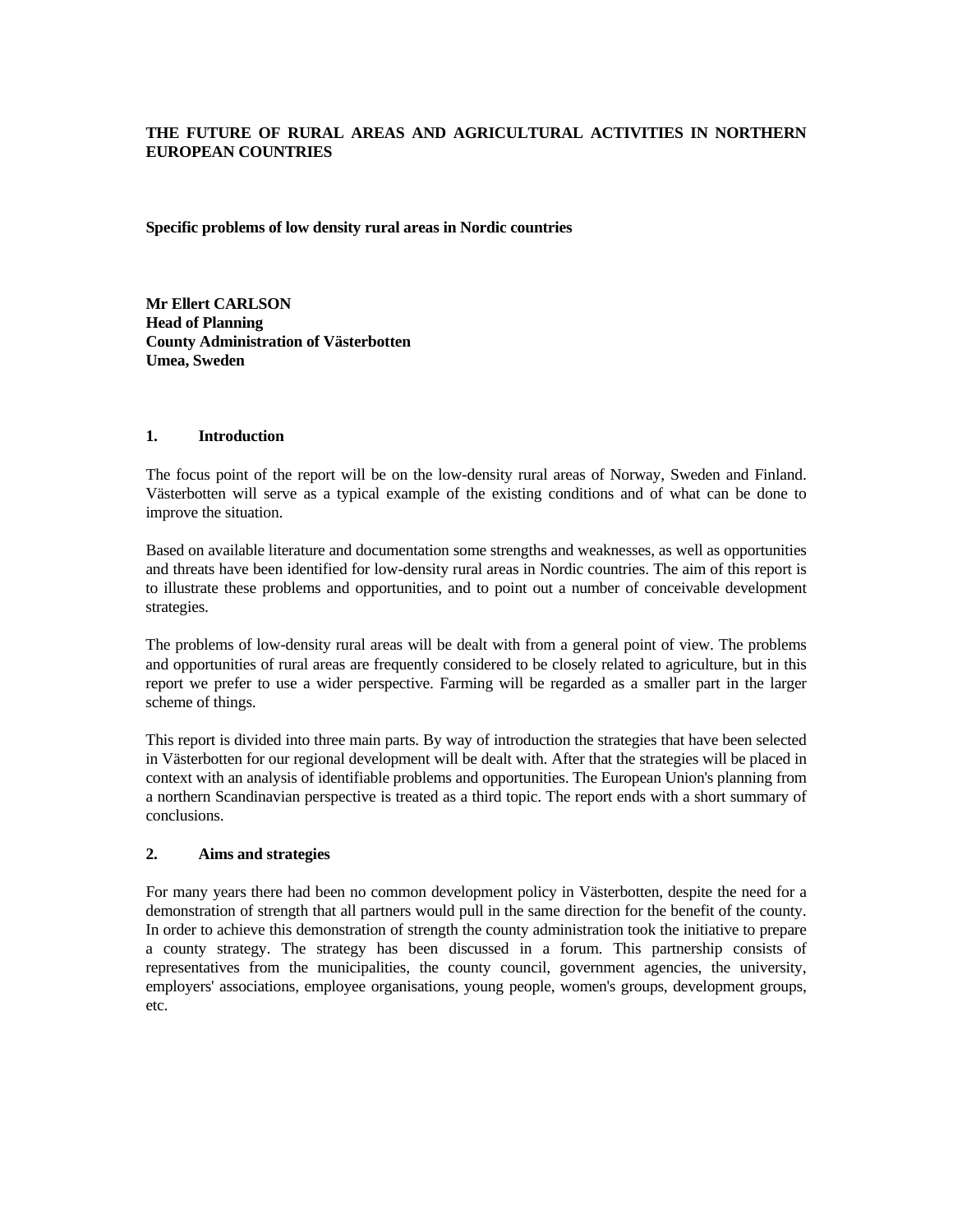The partnership has agreed upon certain aims and strategies for regional development. It has been decided that priority shall be given to all areas that are considered to be strong and can be developed and, at the same time, specific measures must be taken for the development of the interior.

The aims and strategies embrace many aspects of community development. A few of the long-term strategies are intrinsic to all strategy areas. Such is the case with equal opportunity between women and men and long-term management, conservation, and recycling of our resources. Special emphasis has been made in the following strategy areas:

### Trade and industry, economy growth and employment

Long-term, viable job opportunities will be created, mostly in the private sector of trade and industry, in order to stimulate economic growth and to cut down long-term unemployment in the entire county. The separate labour markets for women and men will be changed so as to offer more equal opportunity between the sexes.

In order to achieve the very best development, efforts will be based on the particular conditions characteristic of the coastal and interior areas respectively, for example the environmental and natural resources that are available. These efforts are mainly measures that either support or create conditions that will renew trade and industry, increase processing of goods and services, and establishment and growth in knowledge-intensive sectors. The public sector is to be seen as a prerequisite for the welfare system, the labour market and the employment of women.

### Efforts for communications and overcoming distance

Traffic and communications links that are effective, safe and environmentally adapted will be developed both within the county and to adjacent areas (which create gateways to the rest of the world) so that Västerbotten has the ability to develop into a competitive market, even by European standards.

Efforts to overcome distance and to improve communications will reduce the problems of peripherality especially in respect towards Europe and even will take advantage of our east-west geographical position.

# Higher education and training

Higher education and training will be improved and adapted to the special needs of the county. Continued expansion of the university in Umea and the university college in Skelleftea is essential. The level of competence in the county will increase.

Opportunities for higher education must increase and accessibility must be improved. The supply of competence must be improved in order to facilitate the continued development of trade and industry. Cooperation between industry and the research community must be fostered. Special efforts are required to promote the small and medium sized enterprises (SMEs). Furthermore R and D efforts in fields where we are most competitive must be intensified. Knowhow as a business idea and an export item needs to be developed.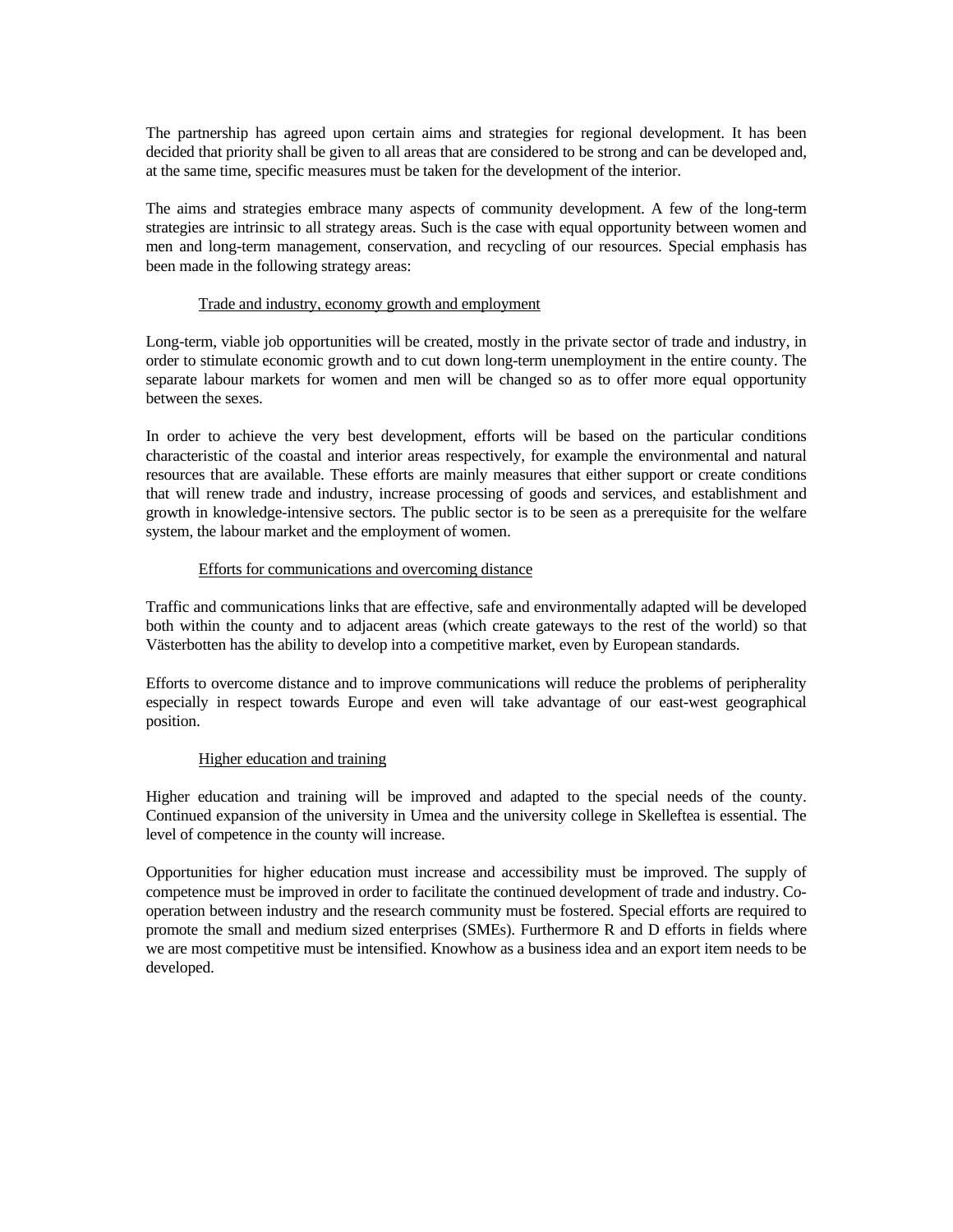### The world around us and our identity

Administrative boundaries should not constitute an obstacle for the region's development. Through increased internationalisation, the expansion of markets and improved flexibility will provide new opportunities that should be taken advantage of. Co-ordination and collaboration in both north-south and east-west relations should be developed. The image of Västerbotten being a first-rate place to live in should be developed.

Efforts for internationalisation should be aimed at promoting openness, integration and competition that stimulate development. We need to increase co-operation with other regions; develop collaboration in a north-south direction with Europe and in an east-west zone with Karelia-Kvarken-Atlantic. Networks should be strengthened in order to increase the exchange of ideas and knowledge. The competence within the county that is associated with international matters needs to be co-ordinated and improved.

# **3. Analysis**

The preceding aims and strategies are based on extensive documentation and analysis. The situation in northern Scandinavia will be dealt with in this chapter. In the last portion of the chapter the analysis will focus on Västerbotten. It should be understood that generalisations about Västerbotten also reflect general tendencies that are characteristic for northern Scandinavia.

The regional structure and pattern of settlement in northern Scandinavia has evolved from completely different circumstances than those we have at present. The extensive land area with free access to natural resources in the forests, lakes and sea provided the basis for colonisation in a large part of the area. The sparse population and the peripherality of the region were considered advantageous as the need to compete for survival was minimal, and the relative isolation accentuated a sense of independence. Today as we have an internationally integrated economy, low density in rural areas and peripherality are in many ways disadvantageous.

In Sweden and Finland there are small communities that are separated by extensive forests and lake areas. In the Swedish area forests cover half of the land area. Norway has an extensive coastline that has deep fjords that cut deeply into the mountainous interior, a most difficult topography. Northern Scandinavia is situated relatively far from national and international centres.

The northern portions of Scandinavia are sparsely populated. Large land areas and peripherality together with a complicated topography have given rise to a disproportionably large number of small centres that serve relatively few inhabitants. These centres in the low-density rural areas are also geographically far apart and, compared to other communities, rather small. Within the area there is also an interregional lack of balance. The small centres, which are the most remote, have small local markets and subsequently the economic base is relatively scanty. This in turn results in a weak basis for service and transport that leads to increased problems for the centre. All of which is an effect of low density. Not only is the region sparsely populated and peripheral, but the distance to the so-called centre regions, both national and international is relatively long. The distance is often so long that commuting is difficult. This fact has resulted in a large labour market geographically with few inhabitants and little variation in job opportunities. Most peripheral areas have a declining population, a high percentage of elderly, and a shortage of women.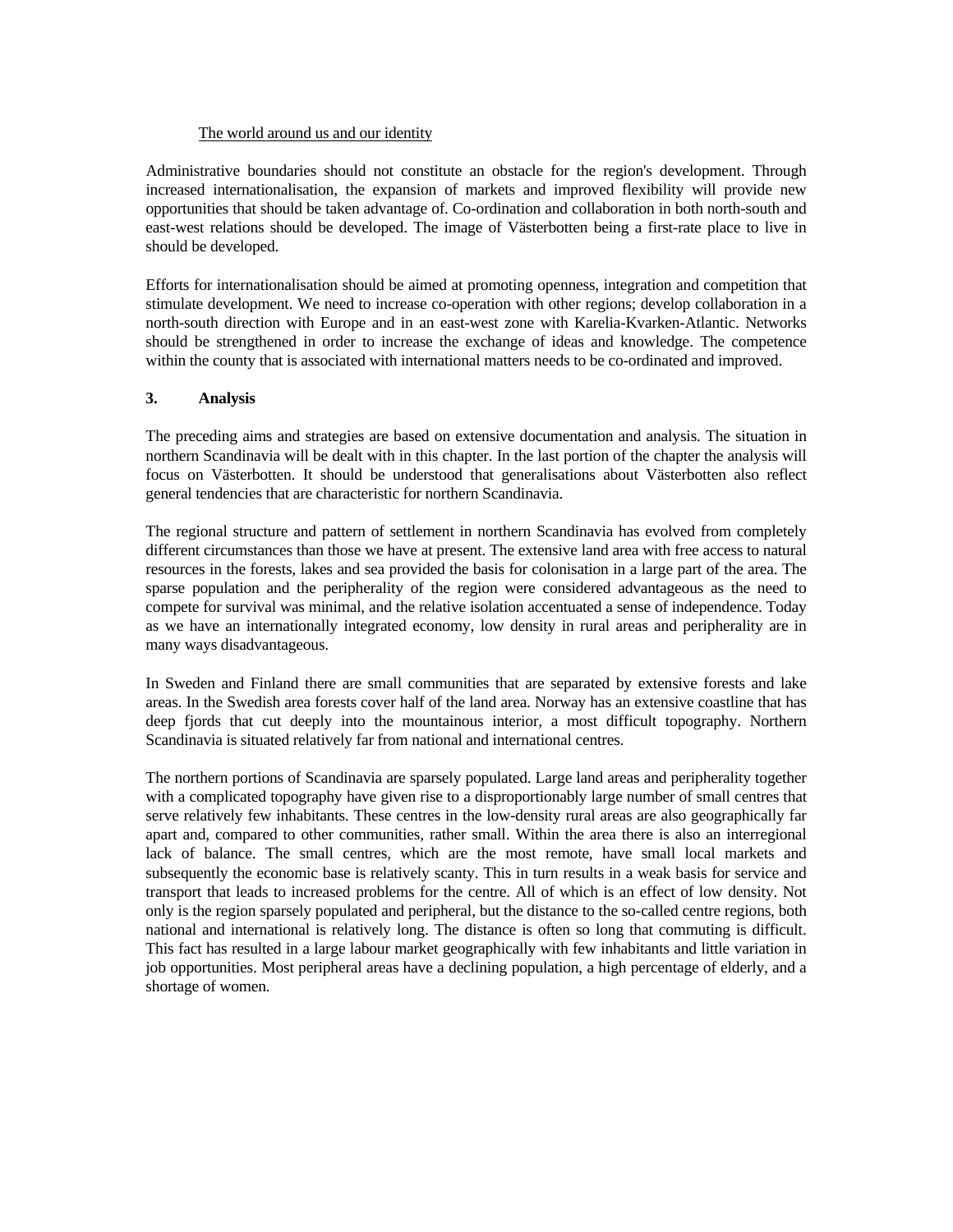The area has a rich abundance of natural resources. Wood, minerals, hydroelectric power, fishing and a beautiful landscape to name a few examples of the resources. However, nature is relatively vulnerable. The growing season is short, the climate is generally cold with extremely low winter temperatures that can be as low as -30 $\degree$ C to -45 $\degree$ C in the interior. Heavy precipitation and strong winds are common.

If emissions of pollutants, over-exploitation of natural resources or mechanical disturbances harm the environment, the regeneration period for plants and the ecosystem is very slow. Limits have been established for large-scale felling operations since regeneration is inhibited by the harsh climate. Sulphur dioxide emissions, mostly from Russian smelting plants, have caused damage to the vegetation and resulted in acidification of small lakes and rivers.

SMEs are the most common type of enterprise with a large number of companies having fewer than ten employees. A common problem for the local companies is that they must widen the business perspective from the local market to the important and larger national and international "export markets". Agriculture and forestry are still important sources of employment in the area. Most common is smallscale agriculture, forestry, fishing and fish breeding. Manufacturing is often based on the supply of raw materials and high energy consumption.

Partly due to the weak and often limited private sector, many services are performed by the public sector. Per capita cost of population-oriented service production is generally higher in the area as a result of the disadvantages of the economies of scale and the peripherality.

Employment is generally lower in each country than the European average. By the same token, unemployment is higher and early retirement pensions are more common.

The infrastructure of the Nordic countries is generally good. The road standard is relatively good considering the size of the population. The new, so-called infostructure is weaker in the area. The development of integrated services digital network (ISDN) and cellular telephones has been slow, partially owing to the fact that there has been little demand.

The different parts of northern Scandinavia have certain aspects in common. These mutual aspects lead to numerous strengths, opportunities, weaknesses and threats that the areas in the region have in common. Historically there are strong links in the area, both commercial and cultural.

A description of northern Scandinavia can be summarised in a number of observations enumerated below, which are also applicable to Västerbotten:

# Strengths and opportunities for northern Scandinavia

- beautiful scenery which among other things constitutes a solid basis for recreation and tourism;
- abundant sources of natural resources, and a long tradition of exploiting them;
- clean water and soil a good prerequisite for ecological food production;
- good infrastructure and, generally speaking, high quality public service sector;
- the large public sector provides a certain stability to the local labour market.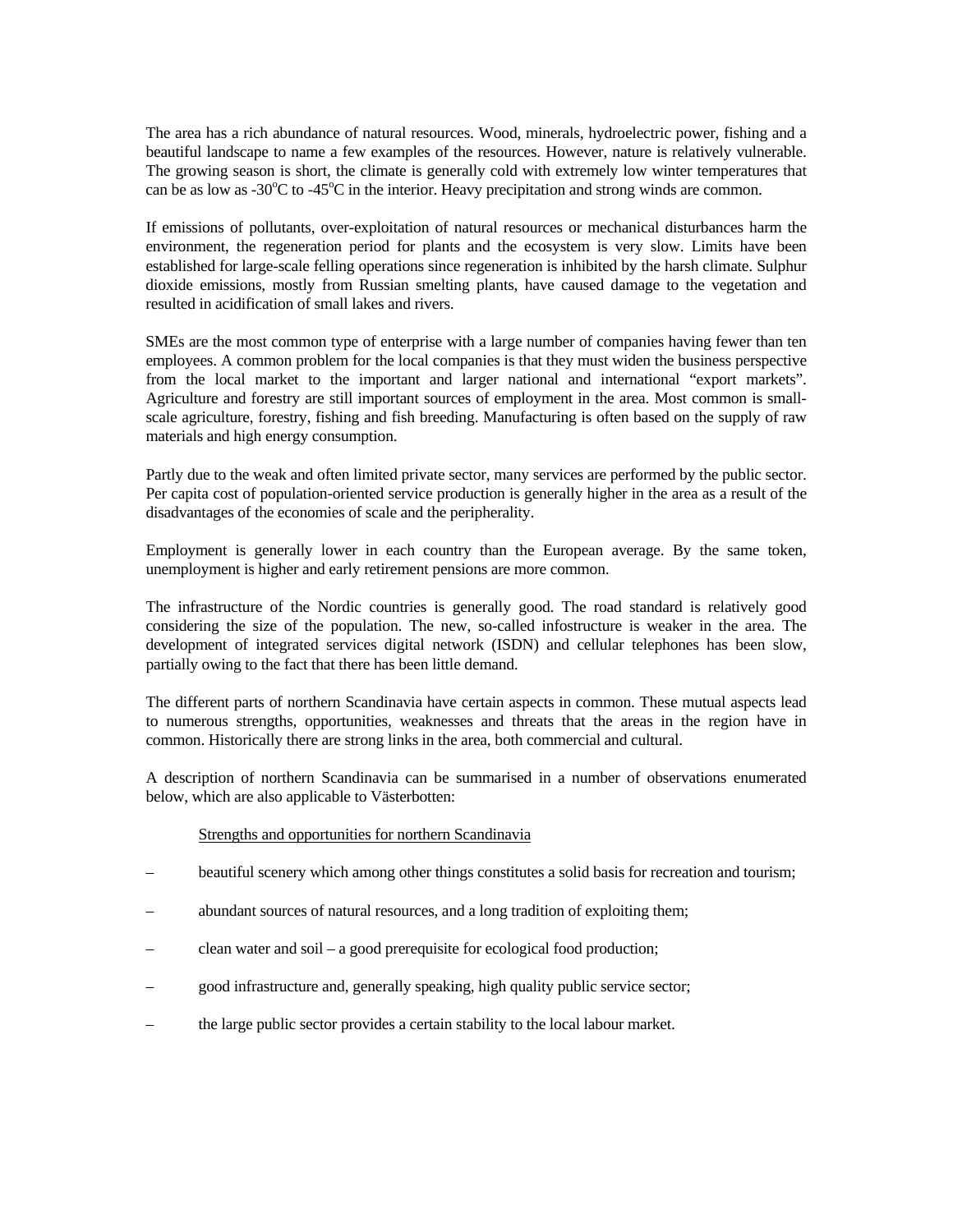#### Weaknesses and threats for northern Scandinavia

- sparsely populated area, small local markets, peripherality and difficult topography;
- delicate/vulnerable nature and slow regeneration, threat of over-exploitation;
- small economic base, lack of advanced industry and private business service;
- dependence on government transfer payments, both in the public sector and the households. High per capita costs in service production;
- weak private sector with a large dominance of very small enterprises.

### The County of Västerbotten

The variations in regional development of the different parts of Västerbotten have, of course, a historical background. Two tendencies have been constant throughout the years, namely the differences in development between the interior and the coast, and the variations along the coast from north to south. These areas promise to be different even in the future, each having its own identity with different opportunities and threats.

#### **Strengths**

Umea, seat of the county government and a university town  $-$  the city is most significant for the development of the entire county. A number of important indicators show growth in Umea. The population for example has increased by 20 per cent during the past fifteen years.

Despite its scattered population, Västerbotten has on the whole an extensive public sector both from the service point of view and as a foundation and prerequisite for development. The county has a combination of low density and a functioning central locality structure.

Västerbotten has an expanding university. The University of Umea offers instruction in a wide variety of subjects. This combined with interdisciplinary research has and will continue to generate spin-off ventures and create job opportunities in advanced fields. Furthermore, our dynamic university has also provided the Umea region with a highly qualified labour market. Persons living outside Umea have the opportunity of attending university courses either by means of a distance learning programme or local study centres. Increased collaboration between the university and trade and industry can enhance the development of industry and society and increase the competitiveness of the companies.

The county's trade and industry are partially based on the utilisation of raw materials. The supply of natural resources such as wood is good in the county, especially in the interior. However, if the county is going to develop in the future these resources must be put to use in another way so that raw materials are processed to a higher degree than occurs at present.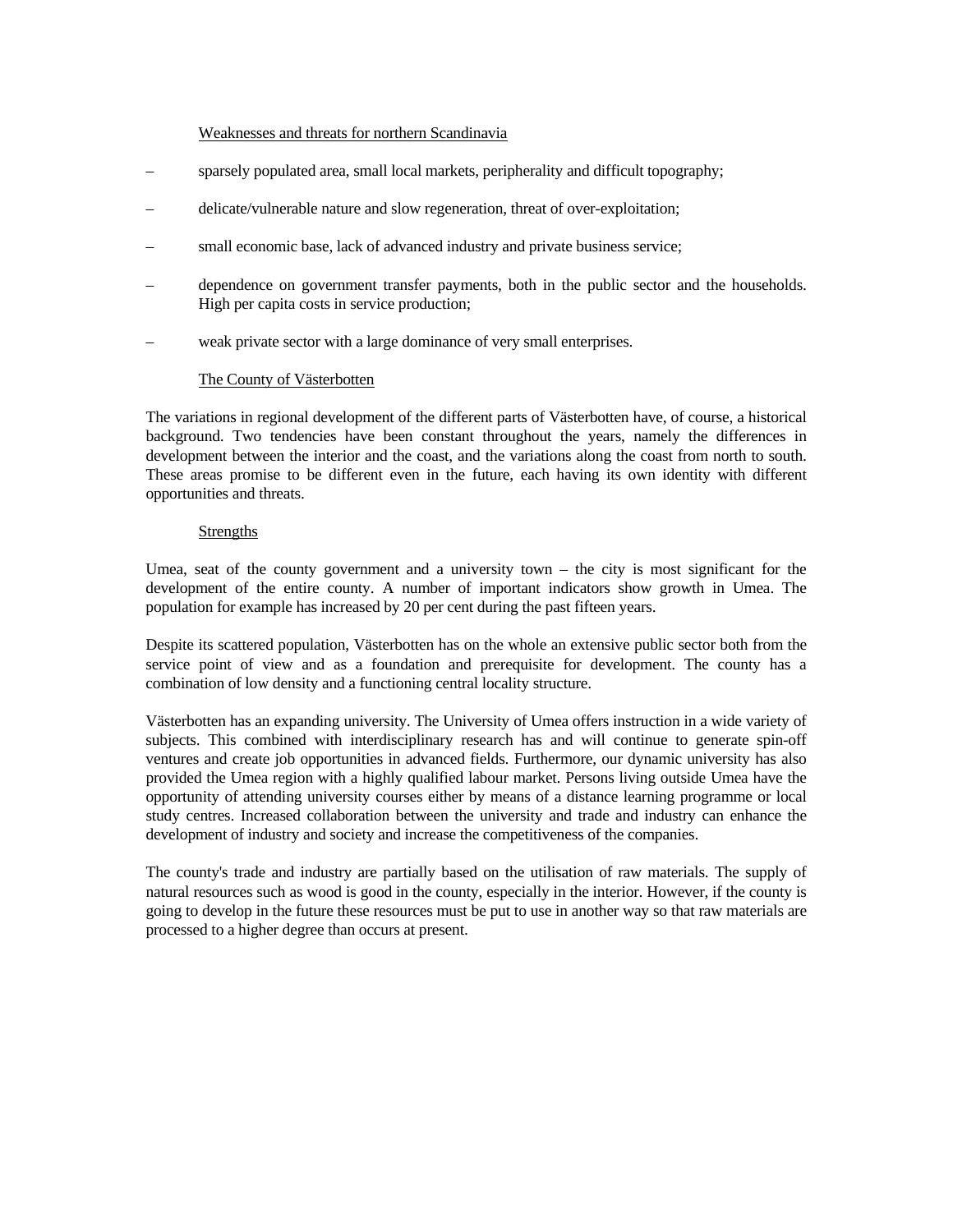#### Weaknesses

Characteristic of the interior is a labour market that is both gender-divided and one-sided making it difficult to recruit couples. This is connected with difficulties in filling job vacancies despite the fact that unemployment is relatively high. On the average the level of educational attainment is lower in the interior than in the coastal region. Furthermore it is difficult to recruit qualified labour from outside the interior.

In comparison to the national percentage, companies in the county have a low percentage of employees with higher education diplomas. The internal in-service training is also inadequate. The university could and does play a stimulating role in establishing contacts with the SMEs in the county for the purpose of development.

Many of the companies in trade and industry are established in traditional industries. Difficulty however lies in finding new industries. Entrepreneurship is high in the county. However, the number of business closures is also high which results in a low net increase in entrepreneurs. Many of the businesses are started due to the lack of alternative employment. They may have relatively simple production that is non-competitive in the long run.

It is most important for the inhabitants that the national and international infrastructure be formed so that the disadvantages of their peripherality are not increased and hopefully decrease. The distance to large population centres is great. Trade and industry in the county are dependent on rapid and reliable transportation of passengers and goods. Demands for safe, flexible and organised traffic flow/logistics can be heard from the various sectors in the communities, e.g. schools, public medical service, culture and tourism.

#### Threats

Many areas in the county have relatively high employment in the public sector that has contributed to a high total employment and a fairly low rate of unemployment, especially among women. As a result, communities have been able to sustain an acceptable service level, even in the most remote areas of the county. At present, both the federal and municipal governments are being forced to make severe budget reductions. There will be reallocations in the general federal grant system as well as budget cutbacks that will be unfavourable to poorer areas. Inevitably an accelerated relocation of people from low-density areas will follow, as well as a slowing down of Umea's expansion.

A profitable business idea should probably be financed on terms that are in tune with the market. In the interior there is lack of venture capital, which leads to difficulties for establishment and investment. One contributing factor could be the low loan value for real estate. Product development is a very risky enterprise and if there is a lack of capital anywhere from conception to the finished product, the entire project could be stranded.

Acidification is still the major environmental issue. In Västerbotten it is mostly the watercourses that are affected. The problem is greater in the eastern areas where the precipitation of acidifying air pollution (sulphur and nitrogen compounds) is the heaviest. Along the coast it is estimated that 80-90 per cent of the sulphur deposited originates from foreign sources.

Västerbotten has experienced sweeping changes in its landscape and its flora and fauna as a result of intensive cutting operations, abandoned farmland, gravel pits and peat cuttings, hydroelectric power stations, road construction and mining operations. The discontinuation of farming and increased rationalisation threatens the culture-historical aspects of the landscape as well as numerous valuable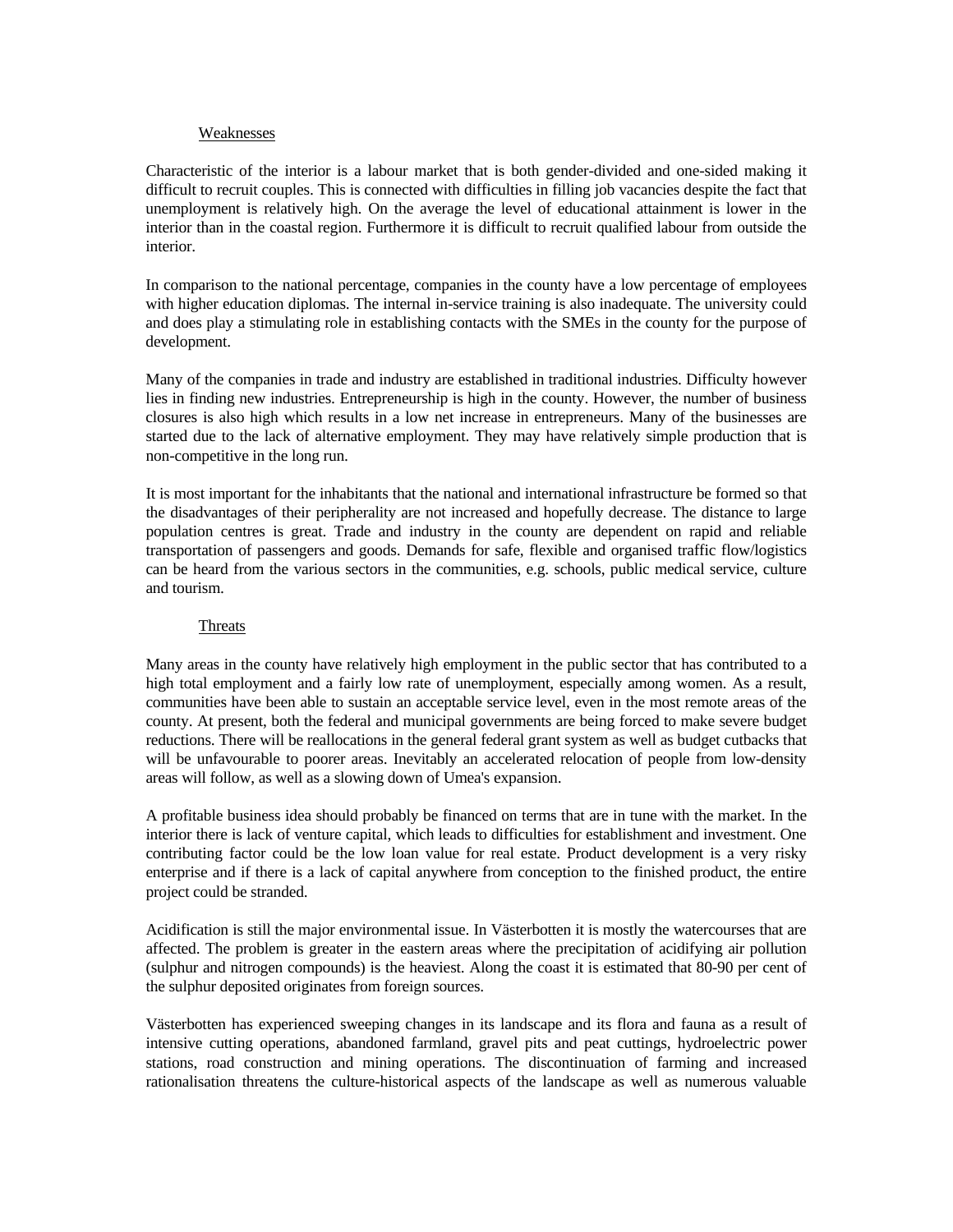biotopes that are so important for the preservation of biological diversity. In the forestry sector, the new forest policy that has been in force for a couple of years has involved changes for the better. Many forest farmers are now attempting to harmonise forestry methods to the requirements for long-term viable development.

### **Opportunities**

The beautiful and varied nature is a natural condition for recreation and tourism. Our nature can for the most part be characterised as "wilderness" with natural values. The province of Lapland that lies partly in Västerbotten offers numerous opportunities for tourism in the mountains. Cultural environments have a potential as interesting places to visit.

Technological changes mainly in the field of communications have created new opportunities for enterprises. Technology makes them less dependent on time and place. Establishment has occurred in the interior of central booking offices whose site can now be either a small community in the interior of Norrland or a larger city along the coast or in southern Sweden. In the field of mobile telephone systems the digital network, GSM still has poor reception in Västerbotten. The older analogue NMT system does, however, cover most of the county. There is a need for development of modern telecommunications and information technology so that most areas in Västerbotten are covered. Technology can also create opportunities for training and education in the interior. So far the use of new technology has been very limited.

A high extent of processing is most desirable in a geographic position like that of Västerbotten. A typical example of this is in the forestry sector where most of the raw material sells as pulp or lumber instead of being further processed into furniture or bioenergy products. This would mean that the transportation costs for the customer would be lower, thereby reducing the effects of peripherality. With this perspective it is easily understood that a high extent of processing is important. In addition to increasing the extent of processing of export products, the production of services should be supported which influence the customer to come to the product, especially in the fields of tourism and recreation. Even in other areas where service is important there should be an ambition to improve the level of competence.

International relations need to be intensified. Sweden's membership of the European Union provides direct and indirect opportunities that must be seized. Increasing internationalisation must immediately become a natural part of the job, and should be introduced together with new working routines and forms of co-operation. Västerbotten's geographical position having borders with Norway and Finland and its proximity to the Karelian Republic, the Barent Sea Region, and route Moi Rana-Umea-Vaasa provides excellent opportunities for co-operation across borders. For many years now, co-operation in certain areas has been well established over the Kvarken Straits, and also with Norway, but it should be developed further and strengthened. Networks that have been created during the past few years should also be intensified. In Västerbotten the conditions are conducive for a successful increase of internationalisation.

The recent openness towards the east for trade and investment from the west can create a new pattern of trade. Cities in both the east and the west will be confronted with new opportunities and threats. Some of their historical roles will become obsolete as they search for new functions. A demand for transport and communications emerges in order to channel the new flow of goods, services and people.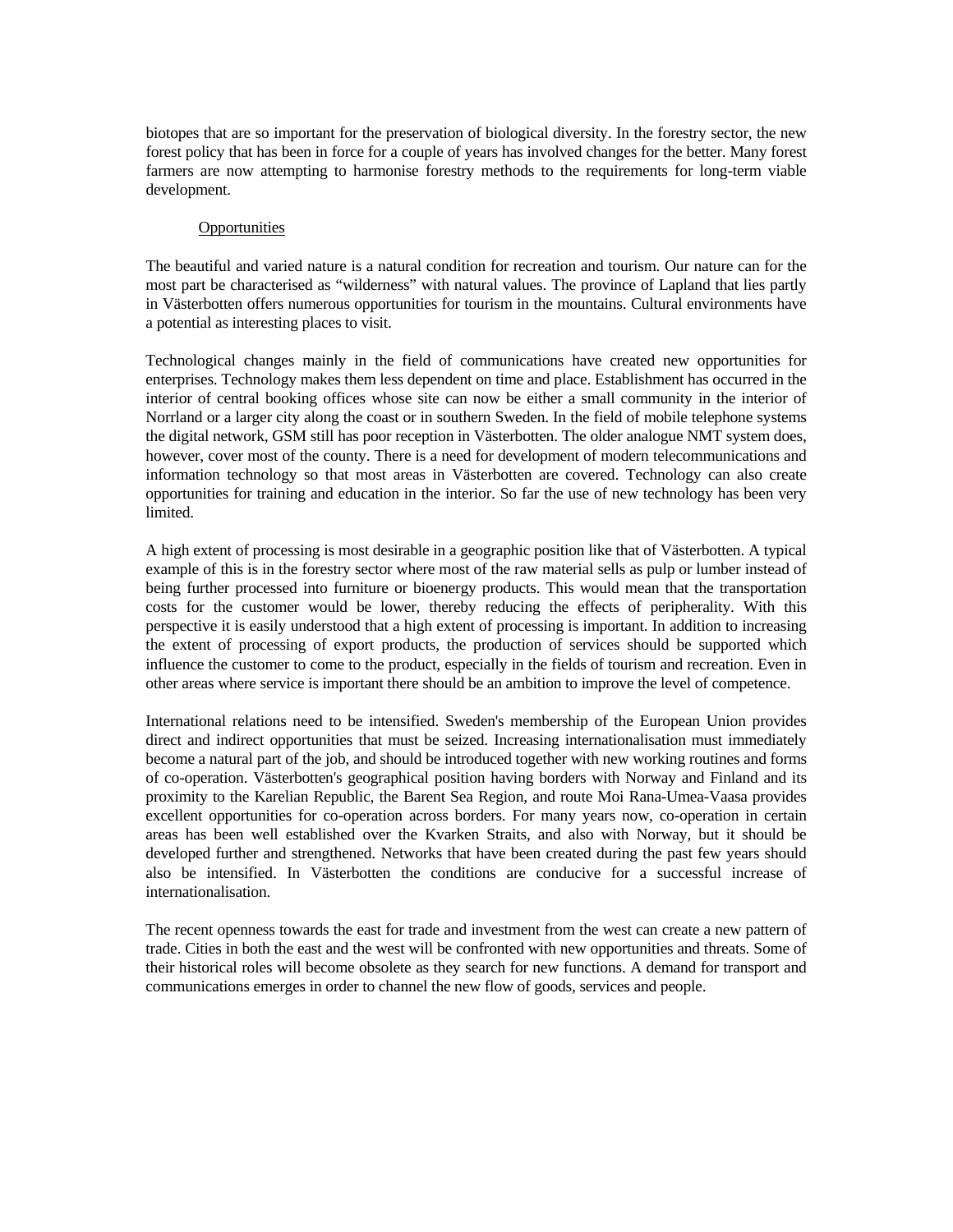An analysis of Västerbotten can be summarised in the following assertions:

- growth and development can be further stimulated if the various areas in Västerbotten utilise their unique qualities;
- establishment/expansion/extended processing/new business activities must be stimulated in order to dampen the effects of stagnation in employment for basic industries and the public sector;
- the competitiveness of trade and industry can be strengthened if the extent of processing is increased and production methods are developed;
- if a long-term viable society is to be created, environmental considerations must be applied in the pursuit of growth and development;
- increased international receptivity, integration and regional competition contribute to improved development in the county;
- the infrastructure is relatively well developed, but efforts are needed for new technology and maintenance;
- the content in terms of knowledge for production need to be improved if the competitive edge is to be sharpened. The level of competence in trade and industry can be raised if co-operation is expanded among the upper secondary levels, higher education and businesses;
- the geographical position of Västerbotten is favourable in an east-west direction and unfavourable in a north-south direction;
- women and men must be given equal opportunity in society.

The following chapter includes analysis and discussion of problems and opportunities prevalent in northern Europe in terms of European spatial planning.

# **4. European planning from a northern Scandinavian point of view**

Both Finland and Sweden have been members of European Union for a couple of years. With the development of the European Spatial Development Perspective (ESDP) the European Union influence on the development of northern Scandinavia will increase and become more direct. It is therefore important to take into consideration the differences that exist between the Scandinavian geography, urban system and environment and the corresponding features of the central European countries.

In the reports published by European Union concerning spatial planning, discussions are often in terms of three different scenarios. The first scenario considers the development of cities and their collaboration with one another and the adjacent countryside. The second scenario addresses among other things access to infrastructure and knowledge. The third and final scenario deals with the protection of the natural and cultural heritage.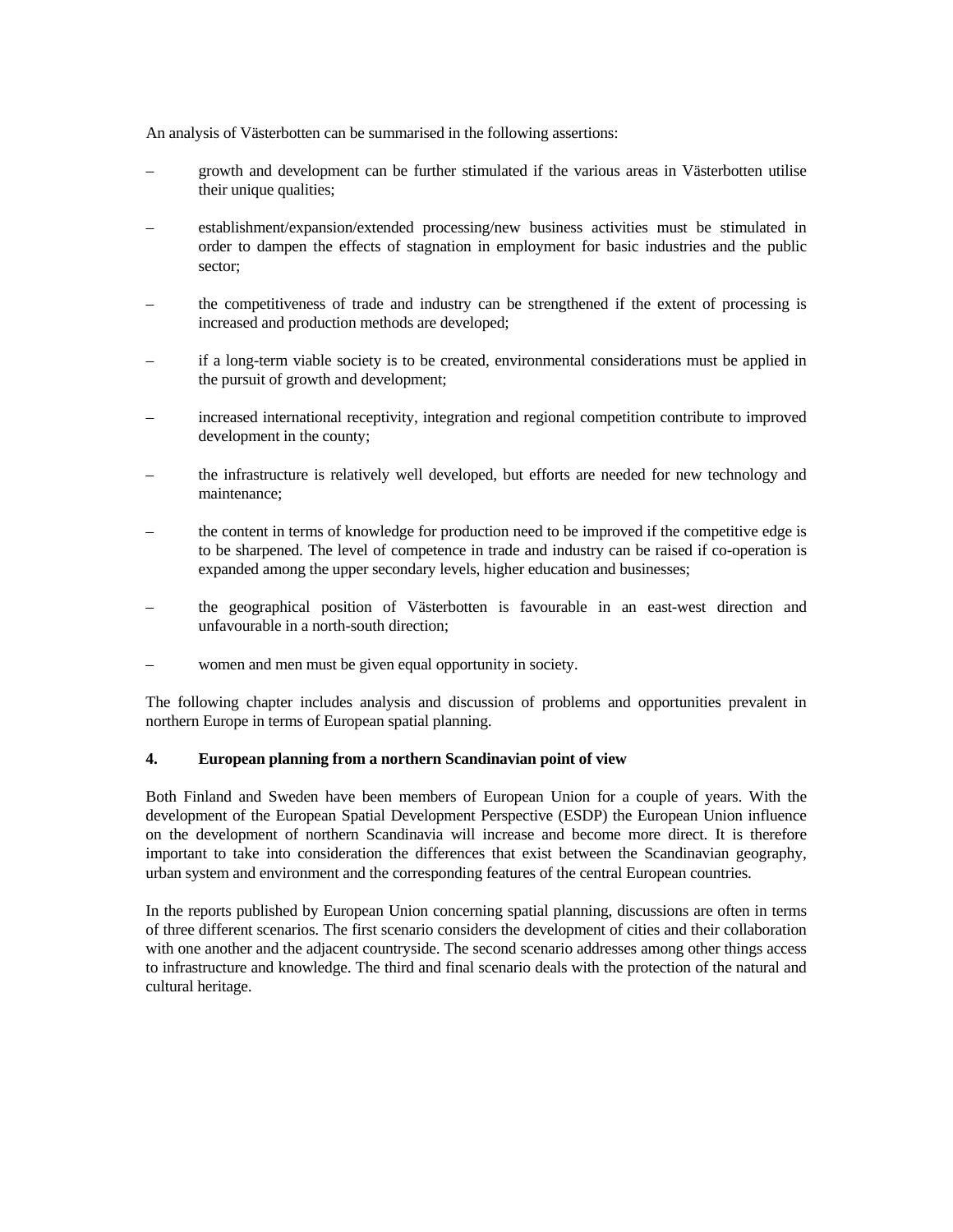#### Scenario 1: Towards a more balanced and polycentric system

This strategy emphasises the desirability of a balanced and polycentric urban system. In the ESDP work, measures can be seen that emphasise the need to decentralise growth, to increase economic diversification, to strengthen the medium-sized towns in particular, to develop polycentric urban networks, to curb the suburbanisation process and to promote co-operation between urban and rural areas.

Västerbotten's strategy includes among other things measures that promote collaboration over the Kvarken Straits with Vaasa and a programme for rural areas which in part aims to improve co-operation between urban and rural areas. Furthermore, other measures are aimed at reducing the significance of distance.

The population is unevenly distributed over the Swedish countryside. The trend for long-range population growth is very stable and indications are that there will be continued concentration in the most densely populated urban areas, and a decline in large areas of north-western Sweden. Sweden's population density is approximately 10 per cent of that of the European Union, and the country is characterised by both low density outside urban centres and long distances to the most important markets. It is difficult for Swedish urban areas to conform to the European goals and description systems for population centre system development. The regional importance of Swedish urban areas is often much greater than that of comparable urban areas in Europe.

There is a chain of medium-sized cities along the coast of northern Sweden which constitutes the development potential of the region. These six cities are often regional administrative and/or industrial centres. From north to south we have Lulea and Pitea in the north, Skelleftea and Umea in the centre, and Örnsköldsvik and Sundsvall in the south. Two of the cities in this chain are located in Västerbotten, namely Umea and Skelleftea. This chain of cities is linked together by Euroroute E4 and each city is usually at one end of a road system that links the coast with the interior in an east-west direction. All cities have national airport facilities that are situated in proximity to the cities they serve. North of Sundsvall there is no railway connection along the coast that links the larger cities. The existing trunk line is situated in the interior and runs parallel to the coast. Many sections have a low standard. In the immediate future, negotiations will be held on the problems of financing the "Botniabanan" a new hightech railway along the coast, extending from Sundsvall to Umea.

The urban pattern in the Nordic countries differs from that of the rest of Europe since it is small-scale with small urban centres and long distances. For this reason it is important that the ESDP system can support and strengthen the development of networks between small and medium-sized cities. Generally speaking, it is imperative that in continued work with the ESDP, equal consideration is given to problems that are characteristic of low density zones as well as densely populated areas.

# Scenario 2: Provide parity of access to infrastructure and knowledge

This strategy emphasises an improved accessibility to infrastructure systems and information. There is of course an imminent risk that the advantages of new information technology will favour those regions that have already been favoured in Europe.

In spite of a relatively good distribution of institutions of higher education in the European Community there remain large differences in the general levels of education. There is a risk that accessibility to peripheral regions will diminish which in turn would tend to lead to an escalation of fragmentation.

Västerbotten's strategy includes, among others, measures that will improve communications in the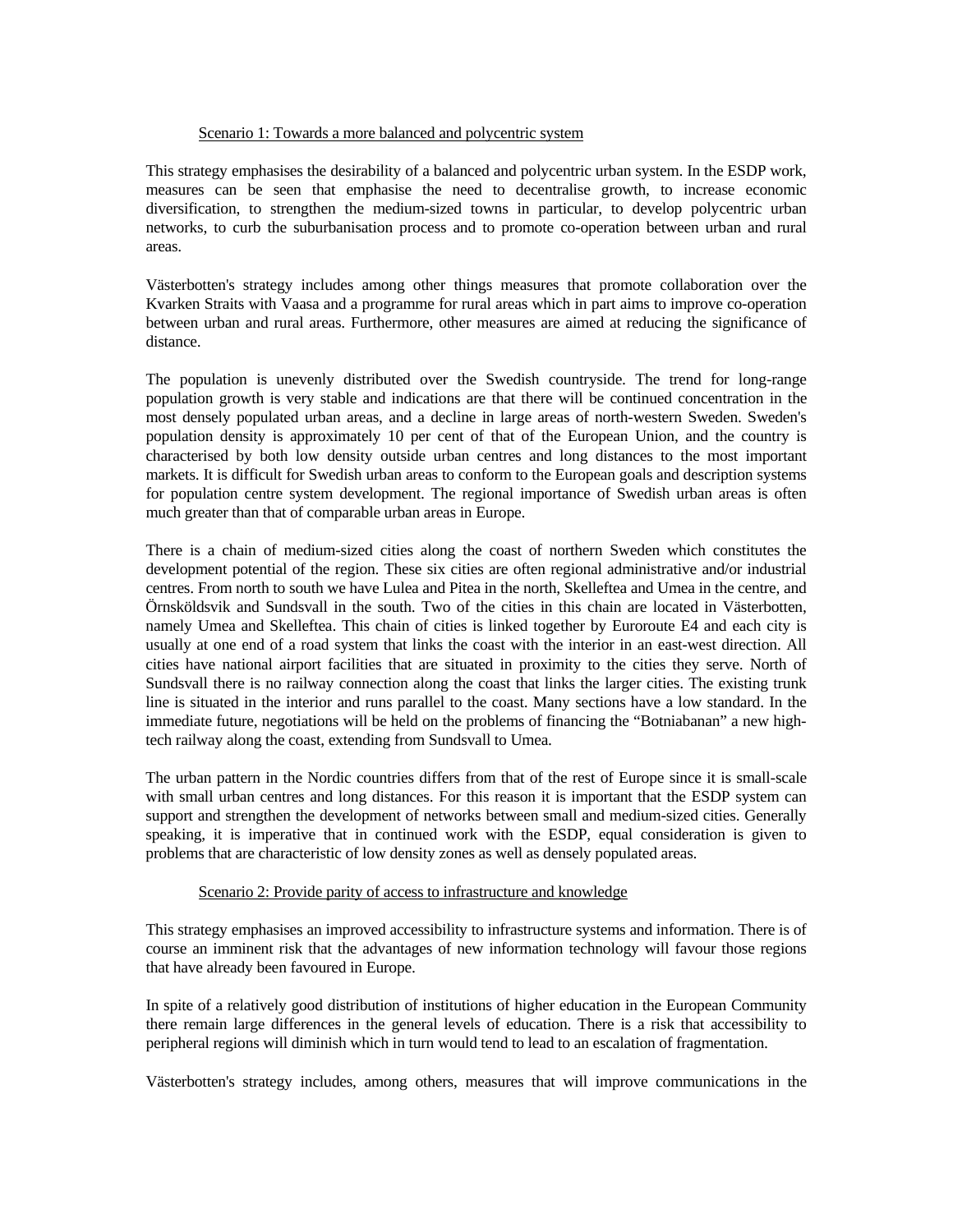county and with the world at large. Efforts will be primarily made in the modern field of infostructure. The county strategy even contains measures that will improve accessibility to higher education and for the harmonisation of the infostructure to the needs of the county.

ESDP has advocated regional policies that support investments impeding the overloading of the infrastructure, that limit traffic flows in burdened areas, that improve service and the extension of the communications infrastructure for peripheral regions, that develop strategies opening the European Community more to Third World countries, and that initiate supplementary measures for the development of European networks.

# Scenario 3: Wise management and sustainable development of Europe's natural and cultural heritage

This strategy emphasises the importance of preserving valuable natural and cultural environments. In the rural areas we will be dealing with the processes of marginalisation and depopulation. These processes will probably continue despite the development policies for agricultural regions and the European Community's structural funds. In the highly urbanised areas a decline in agriculture could result in the land being adapted for ecological use or it could be used as a recreation area for the urban population.

The primary threat to the valuable natural and cultural values in Sweden is not urbanisation and tourism. To a great extent the threat comes from the changes in agriculture and forestry. The agricultural policies of the European Union, the CAP, will have a significant influence on the Swedish landscape in the next few years. The most serious threat to the natural and cultural heritage should be the extensive acidification that to a large extent is generated by air pollution from other countries.

It is essential that consideration be given in the European spatial development perspective to development possibilities of the landscape in addition to forestry, agriculture and fishing. This especially concerns the urban-land relationship where Sweden will strive to change the economic basis of the landscape to strengthen by development of a cyclical principle, by the development of services in recreation and energy, and through ecologically-based agriculture which takes the principles of biological diversity into consideration. The interesting thing from the Swedish point of view is whether or not the ESDP can influence the European Community's agricultural policy so that the policy is in accordance with the aims of UN Agenda 21.

The circumstances and conditions for agriculture in Västerbotten are completely different from those in central Europe. The climate can almost be described as subarctic, which under other normal circumstances would more or less make effective farming impossible. Proximity to the Atlantic with its warm Gulf Stream is an important factor that makes the climate less harsh and more favourable for agriculture than other regions located at high latitudes. The long summer days with many hours of sunshine also compensate for the cold winters. During the postwar years however, agriculture was marginal and in the interior it was nearly obliterated. The few agribusinesses that existed usually had other sources of income. Forestry is an important source of income. It is also in forestry that the development potential exists since the opportunity to increase the extent of processing and improve incomes. Eventual changes must be made in consideration of the natural and cultural environmental interests.

Since acidification in Västerbotten is for the most part caused by foreign sources, it is only through international agreements on emissions control that the problem will finally be dealt with.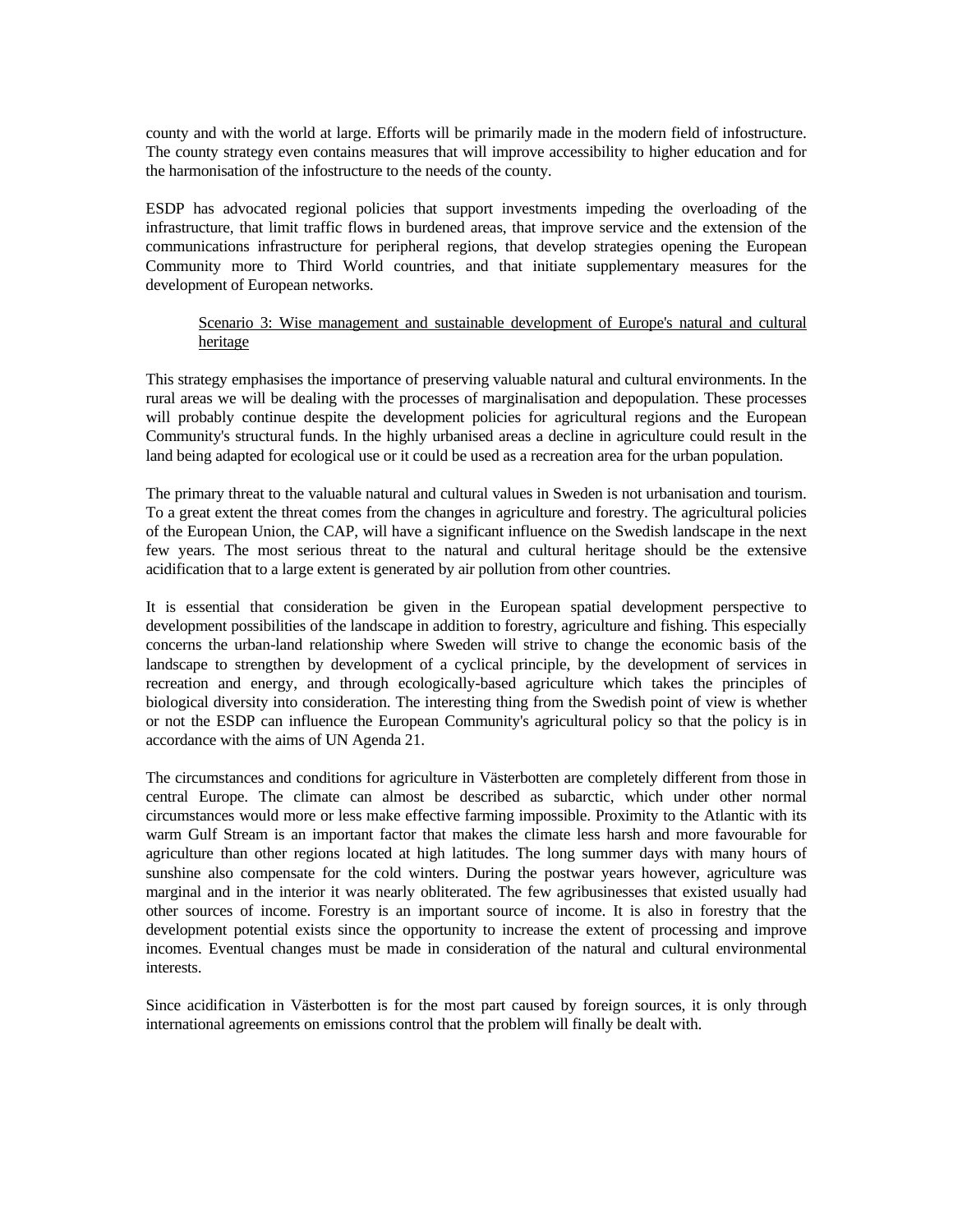# **5. Conclusions - the specifics**

Västerbotten is a county with a large area and low-density population. The population is concentrated on the coast with almost 50 per cent of the inhabitants residing in Umea, the seat of the county government or in its commuter belt.

A smaller section of the population lives in the rural areas of the interior. The urban centres there are small and the distance between them is great. Even the distance from Umea to Stockholm is great. These small urban centres are subsequently limited and offer weak local markets for goods and services. A large number of those who are employed are working in the public sector.

In other words it is no easy task to develop this county due to large-scale problems in many areas and disparate interregional differences. What is required is that each area in the county must take stock of itself and give priority to its strengths and opportunities.

In Västerbotten there is a consensus that we have some strategies and essential areas that most parties will concentrate on in order to develop the county. They are as follows:

- generally speaking, the extent of raw material processing must be increased in order to diminish the problems of peripherality: raw materials can be processed further, and the content in terms of knowledge for goods and services can be increased. Efforts should be taken in the traditional basic trades and industries (wood, mining, food production, tourism, etc.)
- efforts to promote new establishment and entrepreneurship new technology, and new businesses should be able to evolve in Västerbotten;
- environmental consideration  $-$  if a long-term viable society is to be created, environmental considerations must be applied in the pursuit of growth and development;
- internationalisation increased regional co-operation and collaboration, both within the country and outside. We need to broaden our base and we seek co-operation in order to strengthen our good points. Internationalisation should take place both in a north-south and an east-west direction;
- information technology great effort has been made to develop a comprehensive multimedia communications network in the county – "AC Net". This facilitates the reduction of costs for the use of new technology in every part of the county.

Higher education – the county has a university and branch campuses which are obvious foundations on which efforts to improve the level of competence and extend the degree of processing for trade and industry can be built. The combination of efforts in information technology and higher education result in excellent opportunities for distance learning.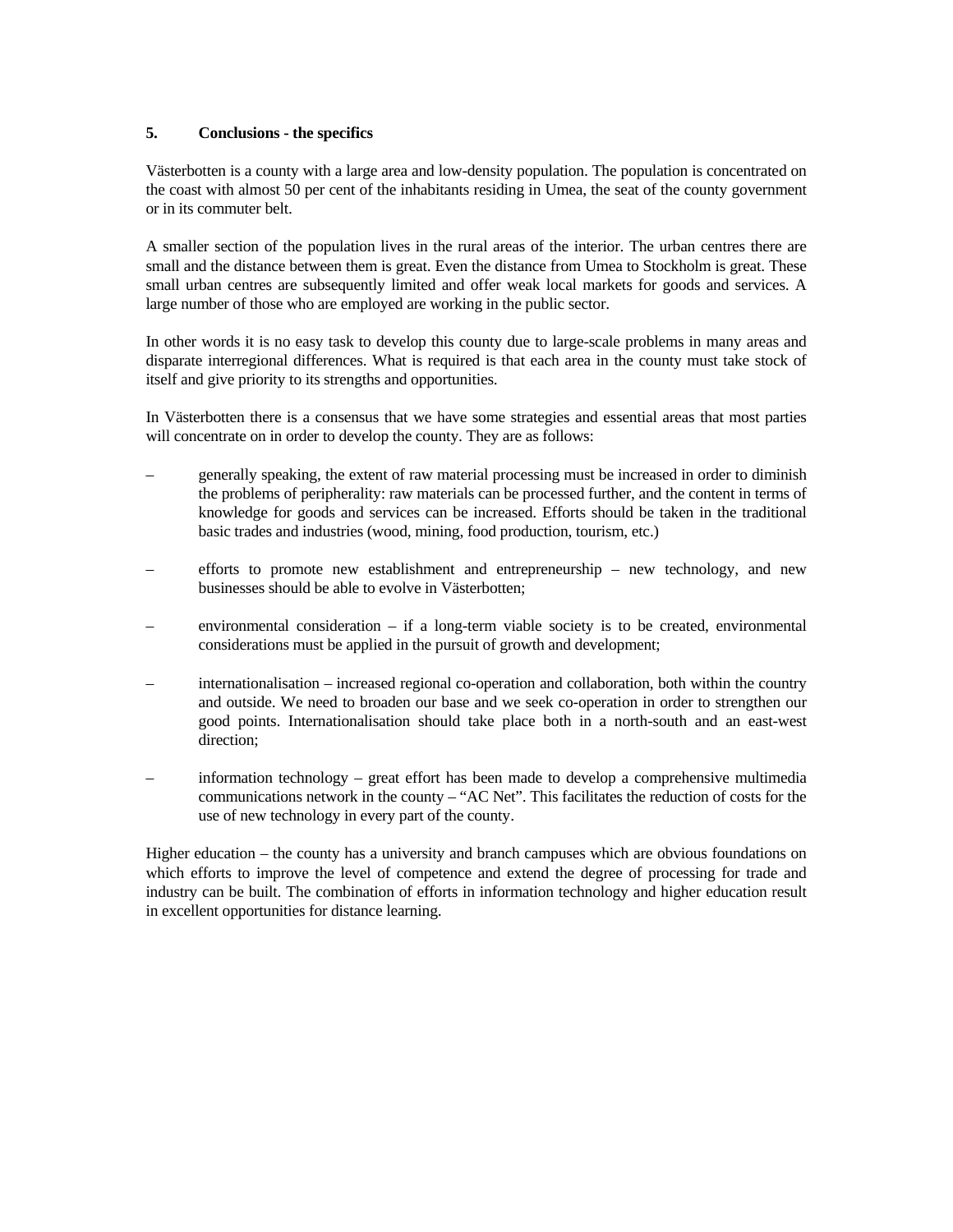# **THE FUTURE OF RURAL AREAS AND AGRICULTURAL ACTIVITIES IN NORTHERN EUROPEAN COUNTRIES**

**Rural tourism in northern European countries** 

**Mr Kari TARASTI Senior Adviser Ministry of Trade and Industry Helsinki, Finland** 

Throughout the 1990s, rural tourism has had high priority in the European Union's programmes relating to tourism. This has been natural, considering the wide interest taken in rural districts and the "green" values they represent. At first the term used was "ecotourism" but after the launching of the concept of sustainable development, terms like "environmentally acceptable" or "environment friendly" tourism have gained popularity. The latter term has been closely associated especially with rural tourism. In his speech to the Ecotourism conference in Athens in May 1994, the Director General of the European Union DG XXIII, Heinrich von Moltke, said:

"Indeed Europe has a rich diversity of rural regions which, if developed for tourism, could help to counteract the problems of mass tourism. Already, it is estimated that 25 per cent of Europeans take their holidays in the countryside enjoying a wide variety of rural environments, local cultures and pursuits, e.g. farm tourism, spa tourism, open air activities such as horse riding, fishing and so on. Tourists who are becoming increasingly more sophisticated go to the countryside in search of the natural environment away from the cities; but at the same time, these tourists seek well-preserved environments which offer quality tourism products and services."

A discussion on northern Europe rural tourism could perhaps be opened by dealing in a few words with the future of European rural districts. This future was outlined in the European Conference on Rural Development held in Cork, Ireland, in 1996. The theme of the conference was "Rural Europe – future perspectives". The conference adopted the Declaration of Cork that stated:

– that rural areas – which are the home of a quarter of the population and account for more than 80 per cent of the territory of the European Union – including their inhabitants are a real asset to the European Union, with the capacity to be competitive;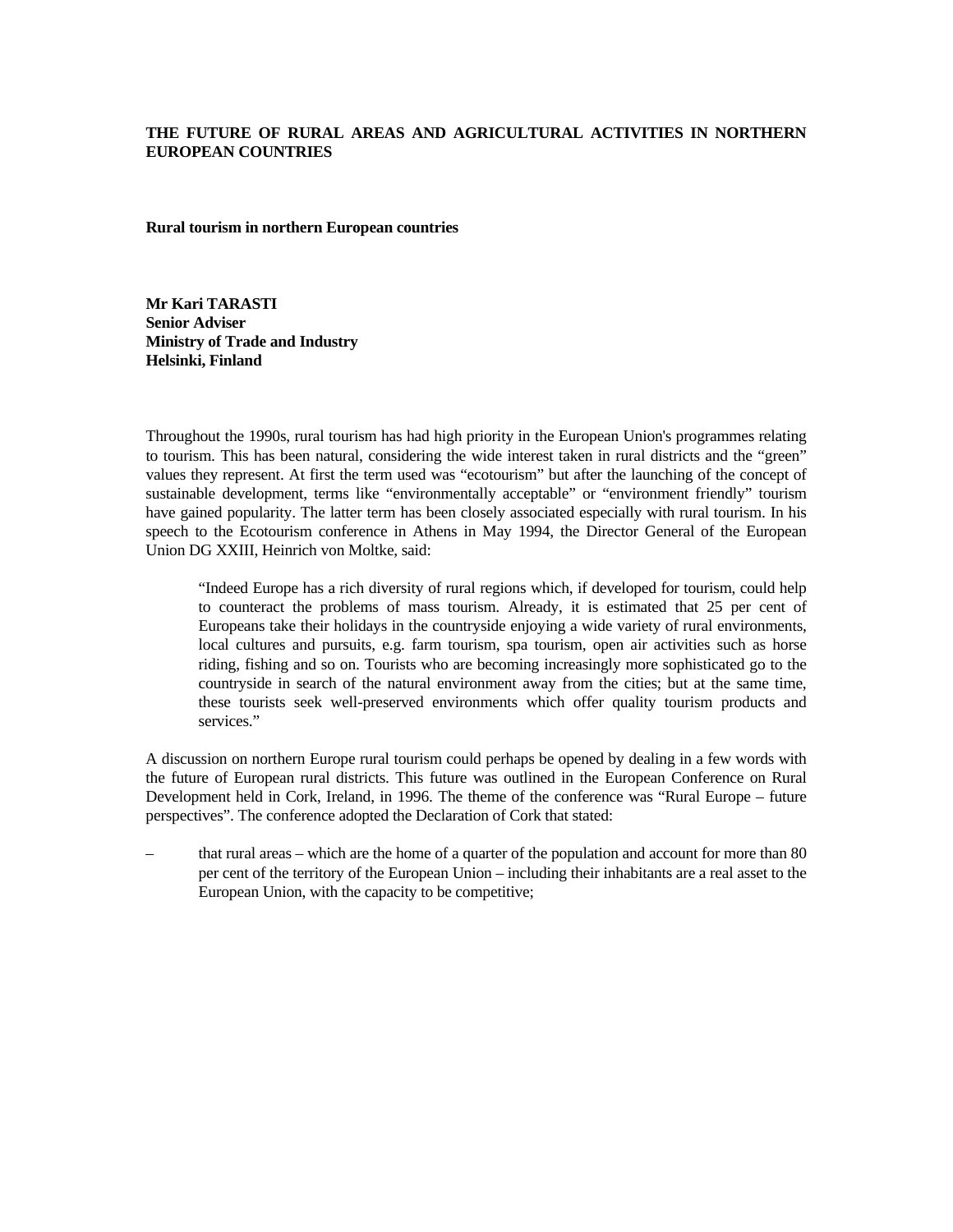- that agriculture is and must remain a major interface between people and the environment, and that farmers have a duty as stewards of many of the natural resources of the countryside;
- that agriculture and forestry are no longer predominant in Europe's economies; that their relative economic weight continues to decline, and that, consequently, rural development must address all socio-economic sectors in the countryside;
- that European citizens pay growing attention to the quality of life in general, and to questions of quality, health, safety, personal development and leisure in particular, and that rural areas are in a unique position to respond to these interests, and offer grounds for a genuine, modern development model of quality.

Furthermore, the conference announced a ten-point rural development programme for the European Union: sustainable rural development should become the fundamental principle that underpins all rural policy in the immediate future and after enlargement. A growing share of available resources should be used for promoting rural development and securing environmental objectives.

Policies should promote rural development which sustains the quality and amenity of Europe's rural landscapes (natural resources, biodiversity and cultural identity), so that their use by today's generation does not prejudice the options for future generations.

Here it should already be specified what "sustainable development" means in the case of tourism.

The Council of Europe defines sustainable tourism as any form of tourist development or activity that respects the environment, ensures long-term conservation of natural and cultural resources, and is socially and economically acceptable and equitable.

In the Baltic Sea region, which covers the major part of northern Europe, sustainable tourism and the impact of tourism on environmental aspects in general have been considered at a high political level. Despite the apparent lack of a concerted effort towards sustainable tourism in the Baltic Sea region, the future does not seem entirely gloomy. Several international bodies in the tourism, environment and assistance sectors are now beginning to join forces to achieve better control of tourism.

The Agenda 21 for the Baltic Sea region is a major step in the direction of achieving sustainable tourism. As a political framework it offers the Baltic Sea tourism industry an opportunity of taking a lead in implementing sustainable development, whilst at the same time ensuring profitability.

Furthermore, in the Saltsjöbaden Declaration, Towards an Agenda 21 for the Baltic Sea region, the Ministers of Environment stated that tourism is one of the sectors of crucial importance for sustainable development in the Baltic Sea region.

On the private side there is the Baltic Sea Tourism Commission (BTC), which is a non-profit organisation with 152 members from twnety-one countries. The BTC's aims and objectives are to coordinate and develop the tourism industry within the region, at the same time promoting its members' economic interests. One of the special aims of the BTC is to promote the natural and sustainable development of travel and tourism within and to the Baltic Sea region. This year in September, the BTC will hold its annual conference in Gdansk, Poland, where sustainable tourism will most likely be a topic on the agenda.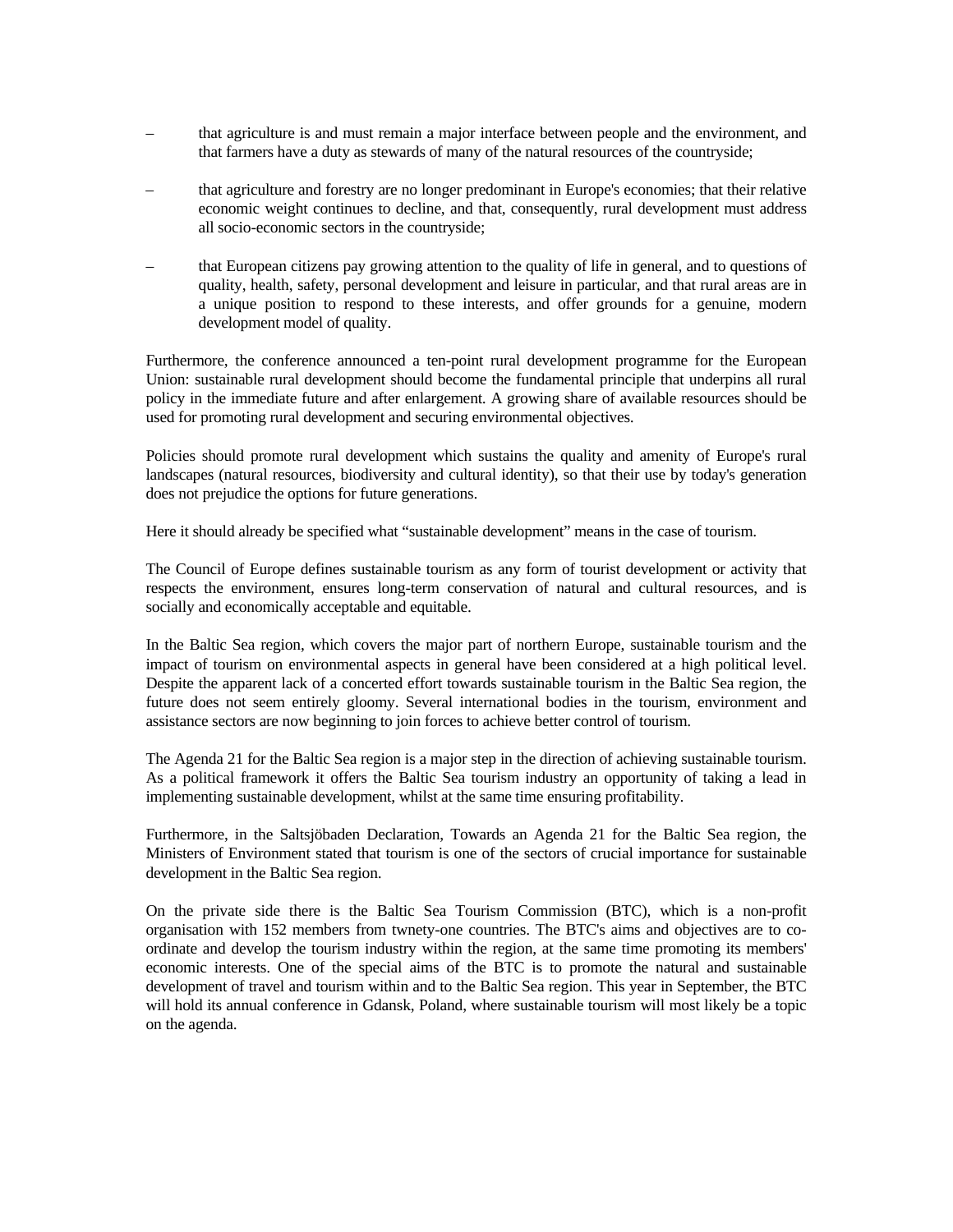What, then, was the origin of rural tourism in northern Europe? I will be talking about the history and content of this sector and field of tourism from a Finnish perspective, as I know it best. The process of urbanisation essentially created prerequisites for rural tourism. This in turn triggered a romantic return to nature to enjoy its comforting pleasures. Among the upper middle class of the late nineteenth century, this led to the rise of a summerhouse culture first in Sweden and somewhat later in Finland. Already at the turn of the century, it was said that the "noise and hurry" and the anxious lifestyle typical of the towns demanded the healing effect of rustic milieux permitting the overexcited nerves to calm down. The last decades of the Russian rule and the nearby St Petersburg saw the Karelian Isthmus invaded by this new culture. For the local rural population, this phase provided a variety of chances for extra earnings as maids or coachmen, or say in house construction or sale of farm products.

During our century, the majority of urban dwellers have become owners or renters of a summer cottage, so that today the number of these is believed to be around 400 000. In fact, the commonest way of taking one's summer holidays is to spend them at one's own or a relative's cottage; this is what half of the Finns do. The main beneficiaries of this holidaymaking system today are retail traders: many small country shops can keep alive only thanks to the summertime high season.

Initially boarding houses and spa businesses, many of which were created in great numbers in the 1910s and 1920s, conducted the rural tourist industry. Often they professed to promote health by providing fresh air to breathe healthy meals to eat various cures and medically controlled bathing. Particularly the health resorts were often located nearby a mineral spring. One of these (at Runni in eastern Finland) was made really famous because our national hero Marshal Mannerheim used to rest there.

Rural camping started to gain popularity in the late 1930s and had its heyday in the 1950s. But this form of holidaying has never, whether in terms of the number of camp sites or campers or even the standard of services, attained the level it has in Sweden. One reason for this may have been that the state has not subsidised investment in the construction work concerned. The criteria to be used in attributing stars to the camping sites are nevertheless the same as in the other Nordic countries. But it must be admitted that in the present decade camping has not moved ahead in Finland. Both the image and marketing should be enhanced.

The postwar years have seen a revival of urban dwellers' interest in what rural living and, in particular, living on a farm is all about. In the 1950s, this made farm holidaying quite a popular form of vacation. It roused and still rouses interest especially among urban families with small children who have had no contact for example with cows or hens. Animals in fact could have a significant role as a rural tourist attraction. On the whole, many farms have given an "added value" to their touristic products for example by specialising in amateur horse-riding facilities. Some farms specialise in providing services to handicapped children.

Other popular tourist attractions in the 1950s were hikes – on foot as well as on skis. In Finland, the unique Lapland was truly "found" and, next, increasingly employed for the purpose. A parallel development was seen in Sweden and Norway for their Lapp regions. As a hiking country, Norway is in northern Europe the unquestionable number one both for its traditions and its potential. The local counterparts of our cottages are *hytte pä fjällen*, huts up on local mountains.

Since the mid-1970s cottage renting has been the central form of rural tourism in Finland. The product came to consist of separate, fully equipped lakeside/seaside cottages with saunas and rowing boats at the customers' disposal. Given the nature of the product the Lake of Saimaa with nearby waters became the central supply area for cottage holidaying. Now the supply is distributed more evenly over the country essentially because the building stocks on the Lake of Saimaa have not been renewed properly.

The newest development process has been operating since the 1980s. It has involved both diversification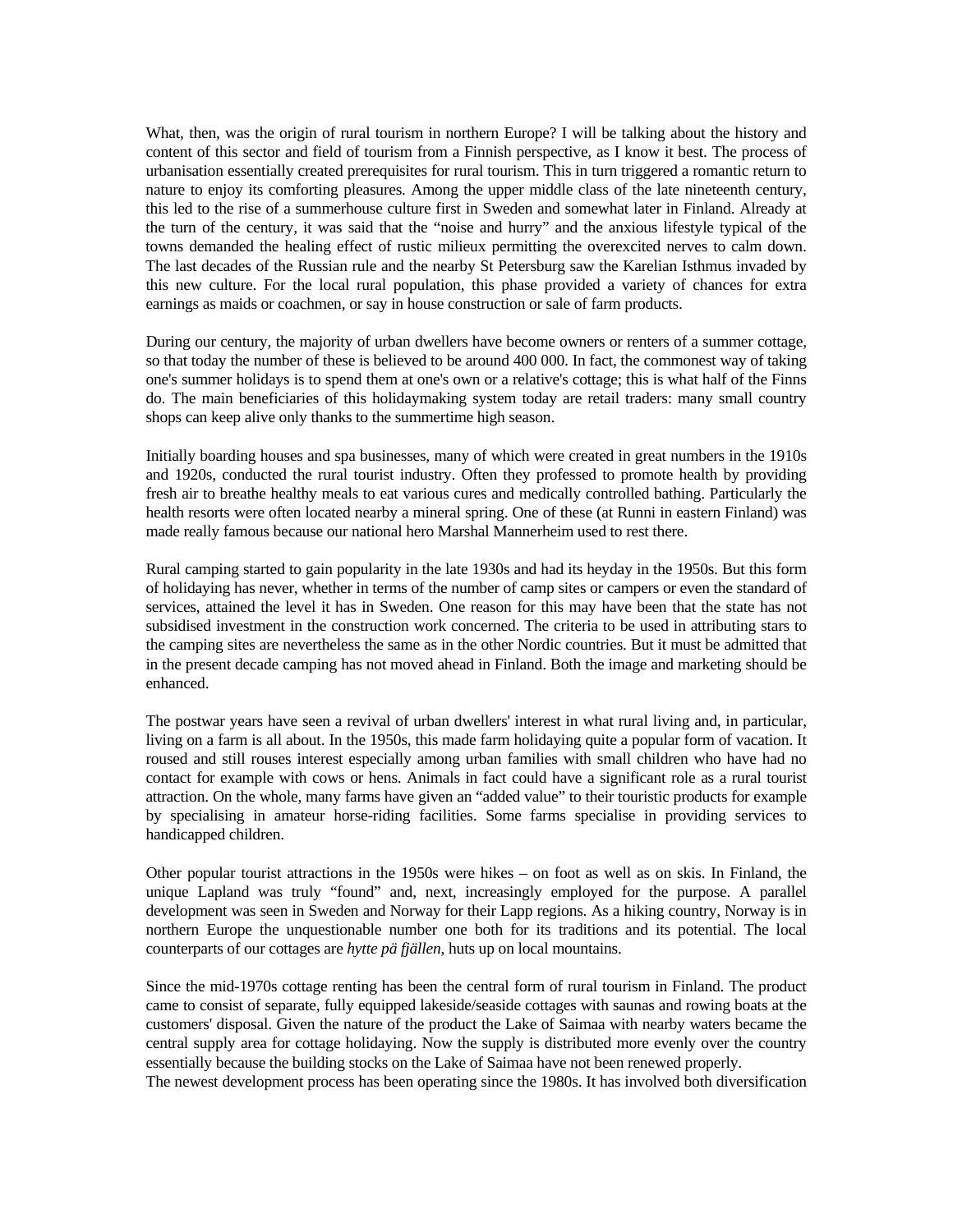and further specialisation of the product range. At the same time, the overall concept of "rural tourism" has been extended to comprise practically all the different services available for tourists in the countryside. For example, all holiday villages, all the various family hotels of *Gasthaus* type, as well as all rentable leisure dwellings, time-shares and rent-a-farm operations can be included under the label.

For a long time already, Finland has also served as a destination for foreign tourists. First came amateur fishermen, mainly from England, to enjoy the charm of whitewater fishing at our famous rapids in Imatra and Kajaani in the east and at those of Tornionjoki and Teno in the north. In Imatra, the foreign visitors even had a club area of their own with the necessary facilities. The beginning of Finland's independence soon after the first world war marked the inflow of two types of tourists: whitewater cancers and freshwater steamboat-passengers. Finland had of course already gained fame as the country of thousands of lakes or – less romanticly but more precisely – of 187 000 lakes. The Finnish sauna was discovered by foreigners in the late 1920s, and around the same time the notions of sauna, *sisu* (or guts), *poro* (the reindeer) and *pulkka* (the sleigh drawn by the reindeer) made Finland and the Finns original enough for marketing as a world class tourist sight. "Father Christmas" was added to these for the first time in 1939.

Finnish cottage holidaying experienced a massive tourist invasion as a result of the devaluation of our currency (*markka*) in the late 1960s and early 1970s. Germans, in particular, were pleased with the Finnish cottage and lakeside, and there were many who continued to come back  $-$  year after year  $-$  to exactly the same spot. Neighbouring Swedes, too, came to Finland, to sail and fish in the archipelagos of Aland and Turku.

However, no influx of tourists into Finnish countryside has been experienced as a result of our accession to the European Union from the beginning of the year 1995 despite the investments made in innovation and marketing in recent years. Winter in Lapland has of course become an increasingly general attraction abroad, and exotic activities like snowmobiling, dogsledging, reindeer safaris or ski tours are especially popular. For the purposes of sustainable development, motorpropelled hikes are not considered particularly commendable activities even though environmentally more friendly fuel options have been developed for the engines. There are, however, signs of an increasing interest among Russians in our rural tourist products.

At present rural tourism does not merely involve accommodation of visitors in the rural resorts. It is a highly diversified branch of industry merchandising and combining into marketable and qualified units the different assets of Finnish countryside. These include:

- the spacious rural buildings;
- the unspoilt Finnish nature, woods and rivers and;
- the diverse skills of rural people.

Whatever the form and setting of rural tourism, attention is always paid to people's social and cultural environment and the sustainability of nature.

Rural tourist products are, for example:

- cottages and secondary residences to let;
- holidays with full or half board;
- programmes and services;
- bed-and-breakfast accommodation, and catering services.

At least the following can be distinguished among today's rural services: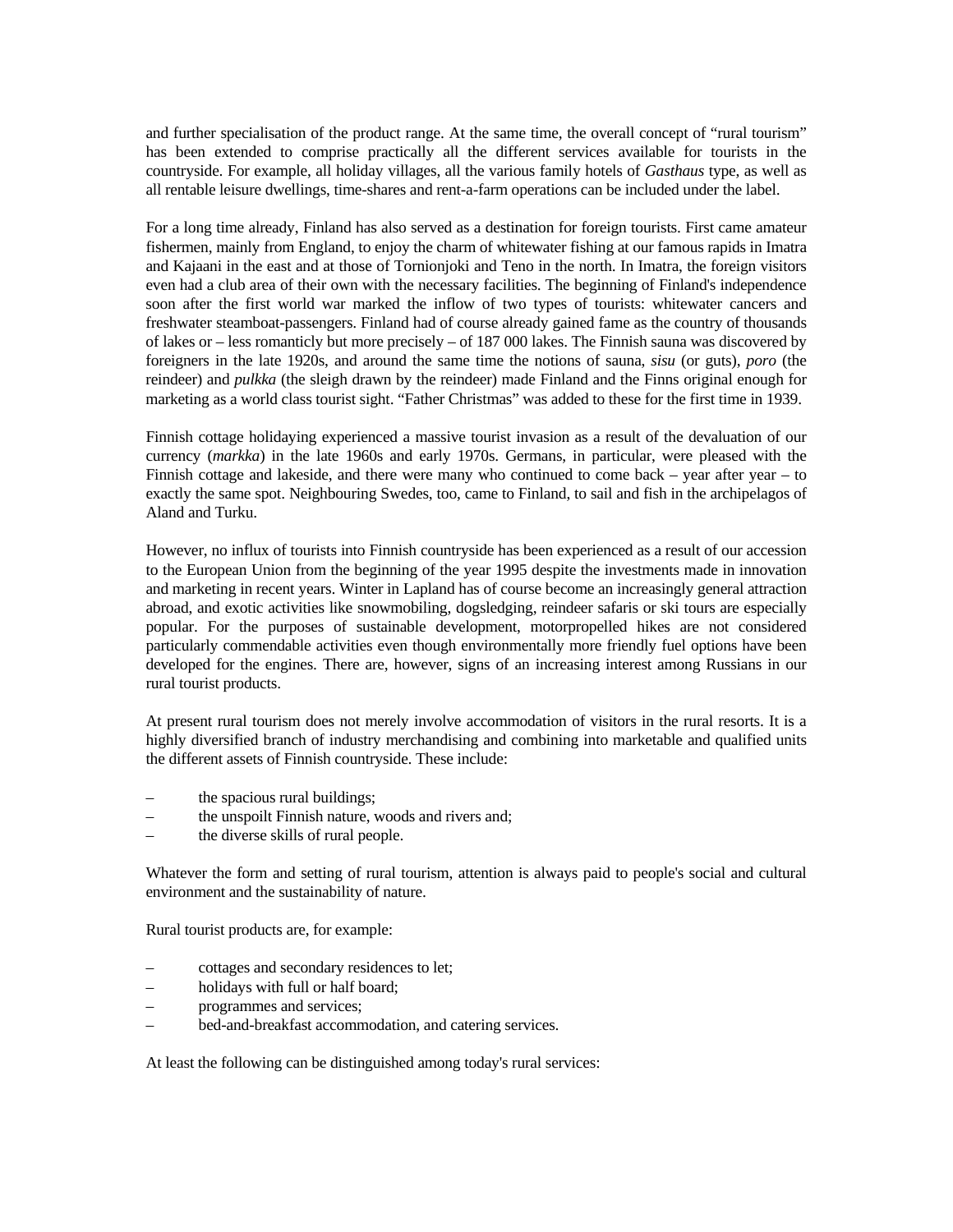- farm holidaying;
- different services giving information about forests, birds or the like;
- trekking on bicycle, by boat, by canoe, on foot, on horseback or by similar means;
- local sightseeing with the help and guidance of local people and small businesses;
- hunting and fishing tourism based on traditional peasant style.

As in Finland, Sweden's tourist industry is essentially based on rural aspects such as landscape and unspoilt nature. Avoiding anything reminiscent of mass tourism, it focuses on peace and rest. First-rate environmental protection is also a typical aspect. A Swedish study on incoming tourism indicated that one German out of four has a cottage to go to and that one in seven arrives in Sweden for fishing. Approximately 10 per cent of the Dutchmen come to do canoeing, whereas Swiss tourists are mainly intent on hiking in the highlands up in the north.

In 1990 the Swedish Government adopted a comprehensive agricultural adjustment programme which is intended to introduce changes in farmers' production structures. One recommended option was rural tourism, which is divided up as follows:

- farm holidaying;
- long-term letting of holiday dwellings;
- short-term letting;
- accommodation in line with the programme "Come and live at a farm";
- small cottage villages, and
- farm camping.

Of these various categories, farm holidaying – which had already officially commenced in 1972 – has shrunk dramatically due to scarce innovation and marketing and has subsequently been facing poor profitability. On the contrary, the project "Live in a countryhouse" (*Bo på Lantgård*) launched in the south of Sweden has been expanding all the time. In 1994 the 358 farms comprised in the scheme already recorded 65 261 overnight stays. To qualify for inclusion in the project, the house must already be operational and the host family personally involved. The system requires the host's membership of the regional association which checks that the families involved follow the established rules. About one third of the customers come from abroad.

Rural tourism activities in Sweden include farm visits, fishing, hunting, horse-riding and guided tours in the woods. Farm visits provide the visitors with information about various fields of production and an opportunity to make purchases; guided tours take the form of picnics or nature walks as an introduction to Swedish forests and forest economy. For example, you can be taken to see a stream float of logs or be allowed to participate in a sleigh-transport operation involving heavy timber. Some of the farms are run according to ecological principles and, consequently, refrain from using any toxic substances.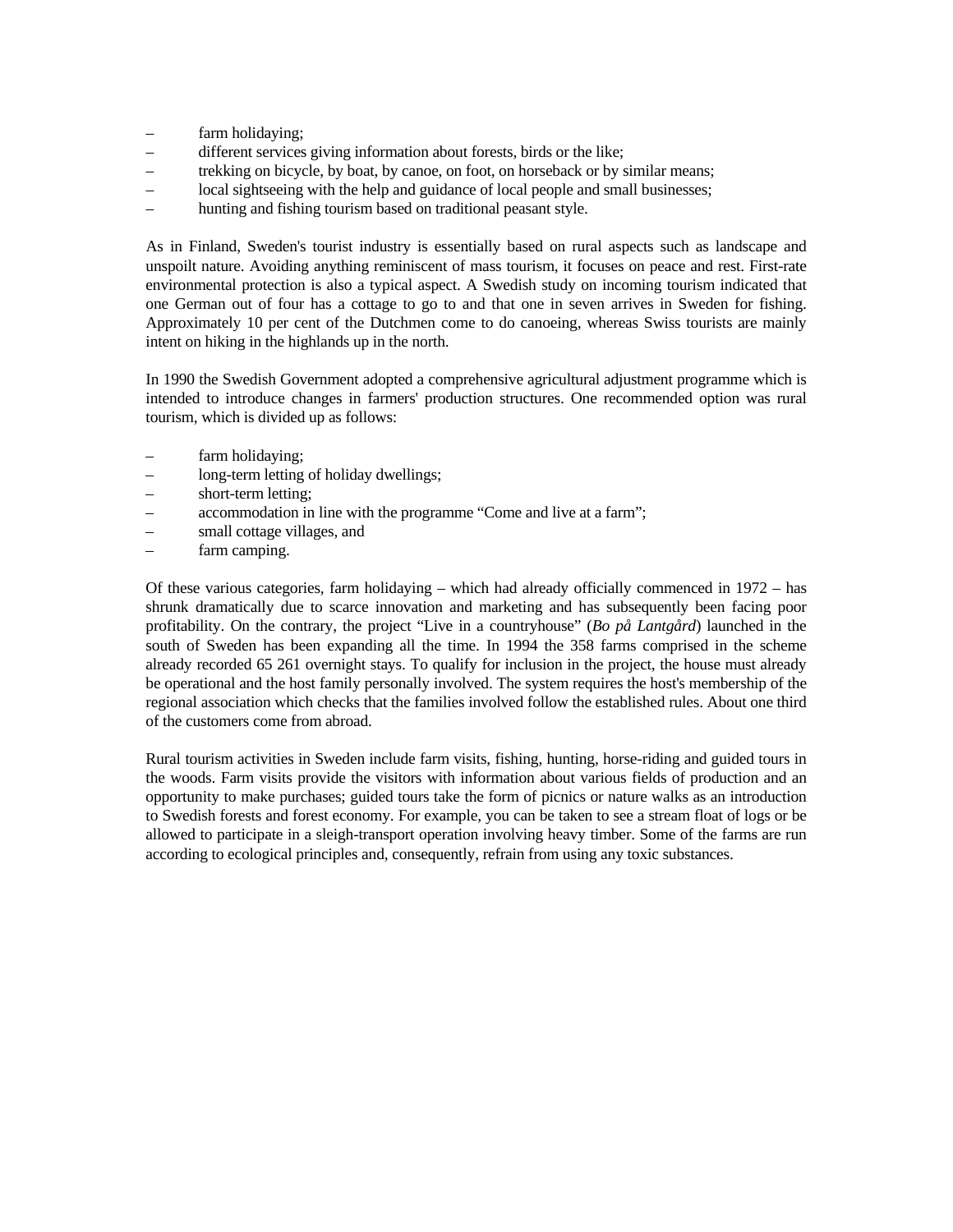More than 10 000, or 12 per cent, of Swedish agricultural enterprises are involved in tourism in one form or another. The farmers' central federation holds that success in this field is based on low costs rather than high income. One advantage is that the farmer, by being present at all times, can maintain his/her services throughout the year without incurring any significant extra charges. Today, about 500 farms are involved in the *Bo på Lantgård* project. Their aggregate turnover, totalling 15 million kronor at present, may come to be improved thanks to the new accommodation-related project called *Svensk Lantmat* (or Swedish rural food) which is aimed at selling farm-grown pure food ingredients and packaged meals to tourists.

In Norway, cottage-renting business has more than fifty years of tradition. The central organisation in the fields has over 2 000 cottages and holiday dwellings to let. Farm holidaying has its own booking organisation comprising around 250 sites. Typically Norwegian specialities are shepherds' lodges high on *fjelds* (plateaux) where tourists can watch or perform rustic chores. Norwegian rural tourism also includes typically educational one-day visits to farms, sometimes equipped with a private ethnic museum enabling the visitor to watch artisans at work. Many other kinds of natural attraction, too – fishing above all – are an integral part of Norwegian rural tourism.

Russia, too, is becoming more active as a provider of various forms of environmentally friendly or socalled eco, tourism. The World Tourism Organisation WTO arranged a seminar on eco-tourism technologies in Novgorod in February 1997. It became evident that rural tourism in Russia is a prioritised branch of development and that there are plenty of small businesses engaged in eco-tourism. Training in the field is still a problem but will be tackled in terms of a three-year project which will be financed under the European Union Tacis programme.

To resume the case of Finland, I would like to say a few words about the questionnaire recently circulated about the national extent of rural tourism in its various forms. Replies to this enquiry were received from 1 756 entrepreneurs, 72 per cent of whom ran a farm business. For 15 per cent of the respondents rural tourism was their main economic activity, 82 per cent as a sideline. A clear majority (76 per cent) of the entrepreneurs have self-contained cottages to let. Farmhouse accommodation accounts for 23 per cent, and courtyard camping in 13 per cent of the cases.

The total letting capacity amounted to 5 084 cottages, 933 of which were in seasonal use. The average number of cottages to let on the farms was 3.9, with an average of 4-6 beds per cottage. All the various modes of housing within rural tourism put together, the total number of beds approximated 37 600.

Housing services only were provided by 559 of all respondents, and no less than 466 of them only provided self-contained cottages. Meals were provided by a total of 735 entrepreneurs but the number of those exclusively specialising in this form of services was only thirteen. Particularly those who accommodate people in the main building of the farm supply meals. Programme services were offered by 1 027 respondents, the most popular programmes being those related to fishing, rowing (or canoeing), skiing (or hiking), presentations of farming activities, a standing show of domestic animals, horse-riding, snowmobiling, and guided forest tours. The number of farms providing a full range of services – that is, accommodation and meals as well as programmes – was about 550.

Marketers of rural tourism in Finland are legions. The largest one is called Lomarengas, a registered association soon to be transformed into a limited company. Nevertheless, just over half of the respondents deal with their own marketing.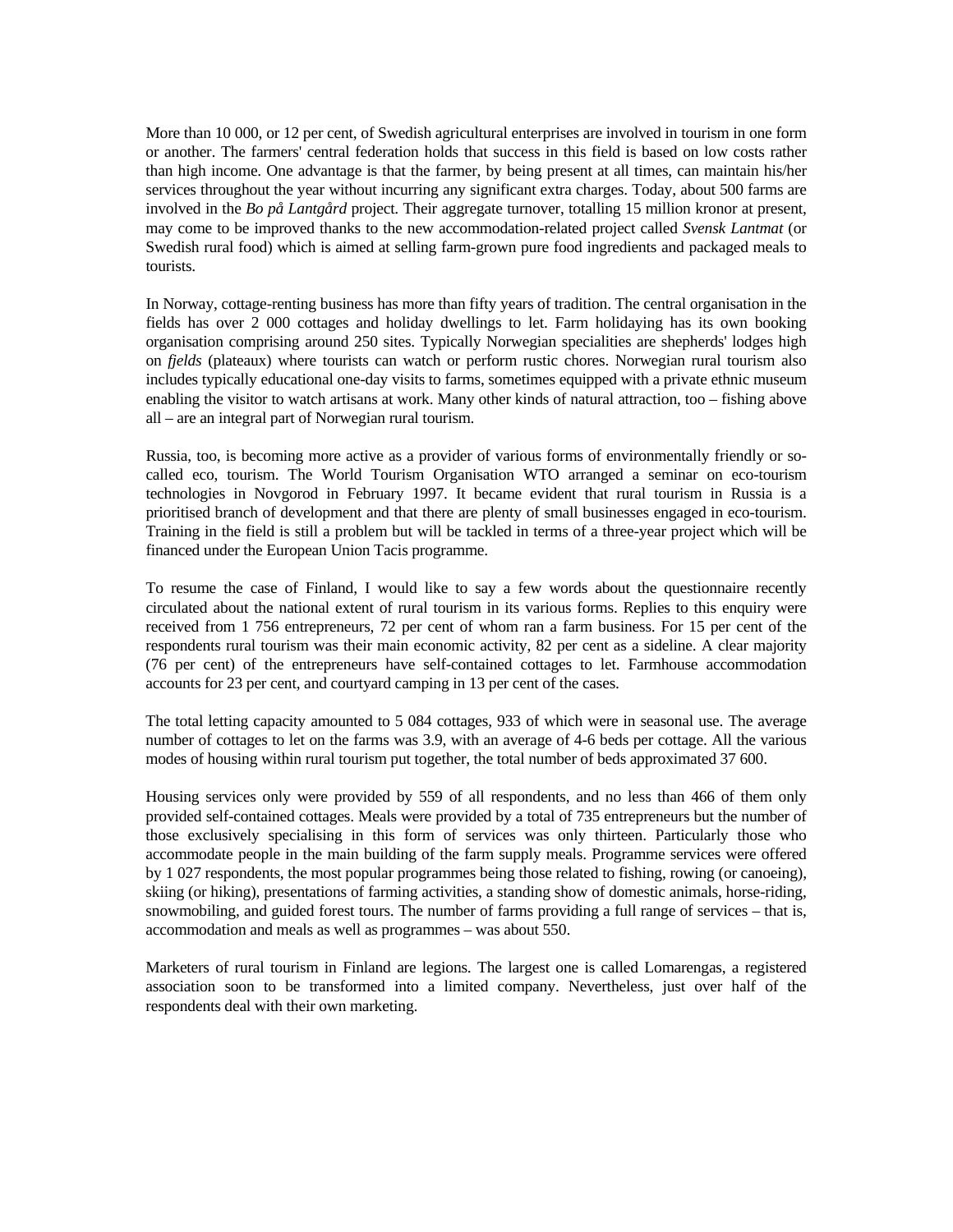The replies to the questionnaire provide a useful basis for the further development of rural tourism. This development work is being prepared and co-ordinated by a special collaborative group for rural policy and a subordinated expert team for rural tourism. The latter has several tasks. First of all, it is responsible for drawing up a long-term strategy and recommending a programme for rural tourism. At regional level it will support active promotion of this branch. Entrepreneurs will be helped to co-operate with each other in the production of information and the marketing of their tourist products. And finally, the group can make proposals and motions for new legislation, projects and funding.

The expert team has set three ambitious targets to be attained before the year 2005:

- first, the average use of rural tourist businesses' premises for the accommodation of guests should be raised from today's under ten weeks per year to twenty-four weeks, whereby the annual growth during the first five years should be at least 10 per cent;
- secondly, the total turnover of rural tourist industry should be increased nearly tenfold  $-$  to 1.5 thousand million marks a year;
- and thirdly, the volume of employment within rural tourist business should be raised to 5 000 man-years.

To attain these goals, systematic and long-term efforts are needed at all levels. In this work our basic assets, too, can be grouped into three categories:

- 1. we must first of all base our efforts on the resources offered by our countryside and nature; Finnish landscape, open spaces, forest, culture and mode of life represented by our traditional countryside people;
- 2. secondly, we have high quality and an effective quality control;
- 3. and thirdly, we are advanced in various fields of knowhow.

These various assets should help us transform the capacity of villages into new service products. When we develop rural tourism and touristic co-operation in the future, the village will be both the environmental and operational centre of the plan. Models such as the Austrian *Dorf Urlaub*, the Swiss *Bauernhof Ferien* or the Irish Green Ireland could serve as examples. In all these, the village has a common quality system that requires linguistic unity and consensus about the visitors' role as customers of all the villagers.

Long-term product development with its different tools will be of prime importance. The tools in turn will include the classification of accommodation (so-called MALO), the self-control system for catering services, the regional and ecological forestry planning, the instructions for the preservation of the cultural and scenic heritage, and the instructions on how to apply the principles of responsible tourism. All this will hopefully lead to "Finnish country holidays", a trustworthy Finnish brand that would be easily marketed all over the world. To achieve success in exports, Finnish rural tourist products should, moreover, take their place in a "Finland window", an open real-time booking and distribution system. The products in turn should of course meet international standards. The words of the German travel agent Rüdiger Lohf are well worth remembering: "Independent of advertising, the individual tourist will continue to visit the Nordic countries and the classic cottage customer will find his way to his cottage, but the well-off customer will look only for places where the key is not put under the doormat".

The European Union Commission's action programme for the promotion of tourism has rural tourism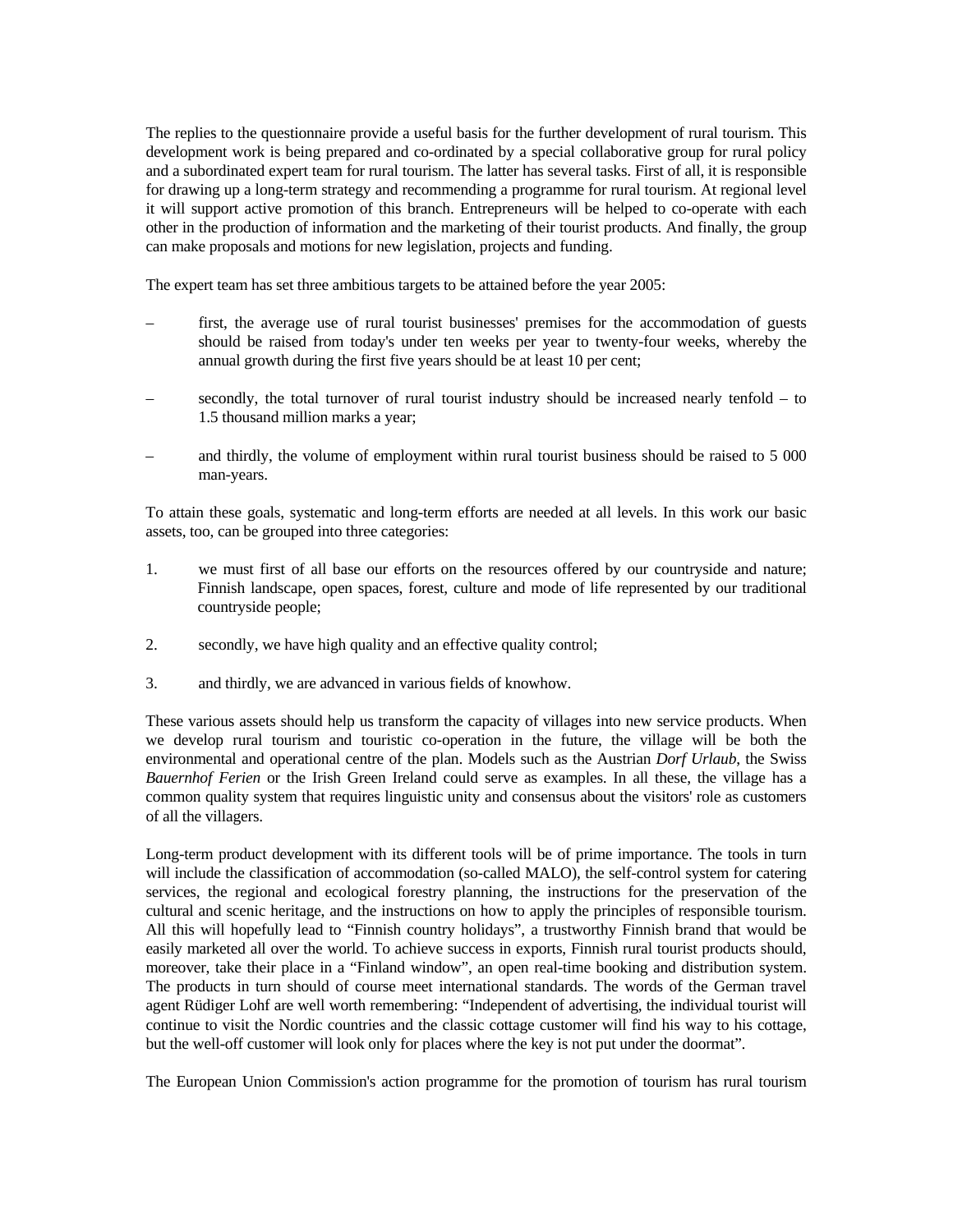among its priority areas. In addition, the Union has consistently drawn attention to advanced ecofriendly forms and principles of tourism. For example, the fifth Community environmental action programme for the years 1993-1997 includes tourism as one of the five prioritised areas. This concerns especially the planning of tourism in coastal and mountainous regions, and the development of tourist products in other areas in accordance with ecofriendly principles.

Thus, March 1993 saw the adoption in the Union of an Environmental Management and Audit Scheme, so-called EMAS, in which businesses can participate on a voluntary basis. Under this scheme, the enterprise or one of its outlets make or commission neutral Eco-Audits to consistently enhance their environmental management capabilities.

In the early 1990s, Finland was clearly behind such countries as Switzerland, Germany, Austria, Netherlands and Sweden as far as tourism from the point of view of environmental protection was concerned. In 1993 the Finnish Tourist Board began to talk about the crucial principles of sustainable tourism and launched a project for the promotion and development of ecofriendly tourism. The project involved ten environmental reviews relating to various kinds of tourist businesses. Two of these businesses were tourist farms in central Finland. As a result of the project, the pilot farms gave up the use of throwaway goods, lowered their waste output, improved their sorting techniques, and economised in their consumption of raw materials, water and energy.

As all the parties agreed that the project should be continued, the Ministry of Trade and Industry published a handbook on ecofriendly tourism in 1995. In the same connection several ministries engaged in a jointly financed project of creating an Environmental Management System, or EMS, for tourist businesses. This system will be based on quality scheme ISO 9000 and will be capable of certification in accordance with the British BS 7750 adopted for general use in Europe. EMS should be available for use during this year.

Finland has also seen the founding of a new organisation in this field – the Green Tourism in Finland Association. It publishes a periodical called *Luontomatkailu* (nature tourism) for the promotion of environmentally responsible business attitudes. The association feels that a tourist entrepreneur as well as travel agencies must be well and widely informed about the nature and ecology of their region. Events or services foreign to nature shall not be introduced at all. A nature based tourist product should be a genuine performance; it should never offer a poor, an artificial or even a vile experience.

Public tourist authorities are well aware that the tourist of the future will increasingly be attracted by theme – or experience-oriented travel. And of their destination, they will increasingly demand a high standard. Especially attractive will be activities that take place in natural setting: safaris, canoeing, fishing, hiking, cycling, etc., where the tourist him – or herself takes part. Here the organiser needs both the consent of the landlord and the support of the local people. Initially, it may be advisable to find out about the local population's opinions of what type of nature tourists they would prefer to see on their grounds: whether these should be fishermen, hunters, hikers, berry pickers, surfriders or, more generally, young people, pensioners, families, single people or other groups.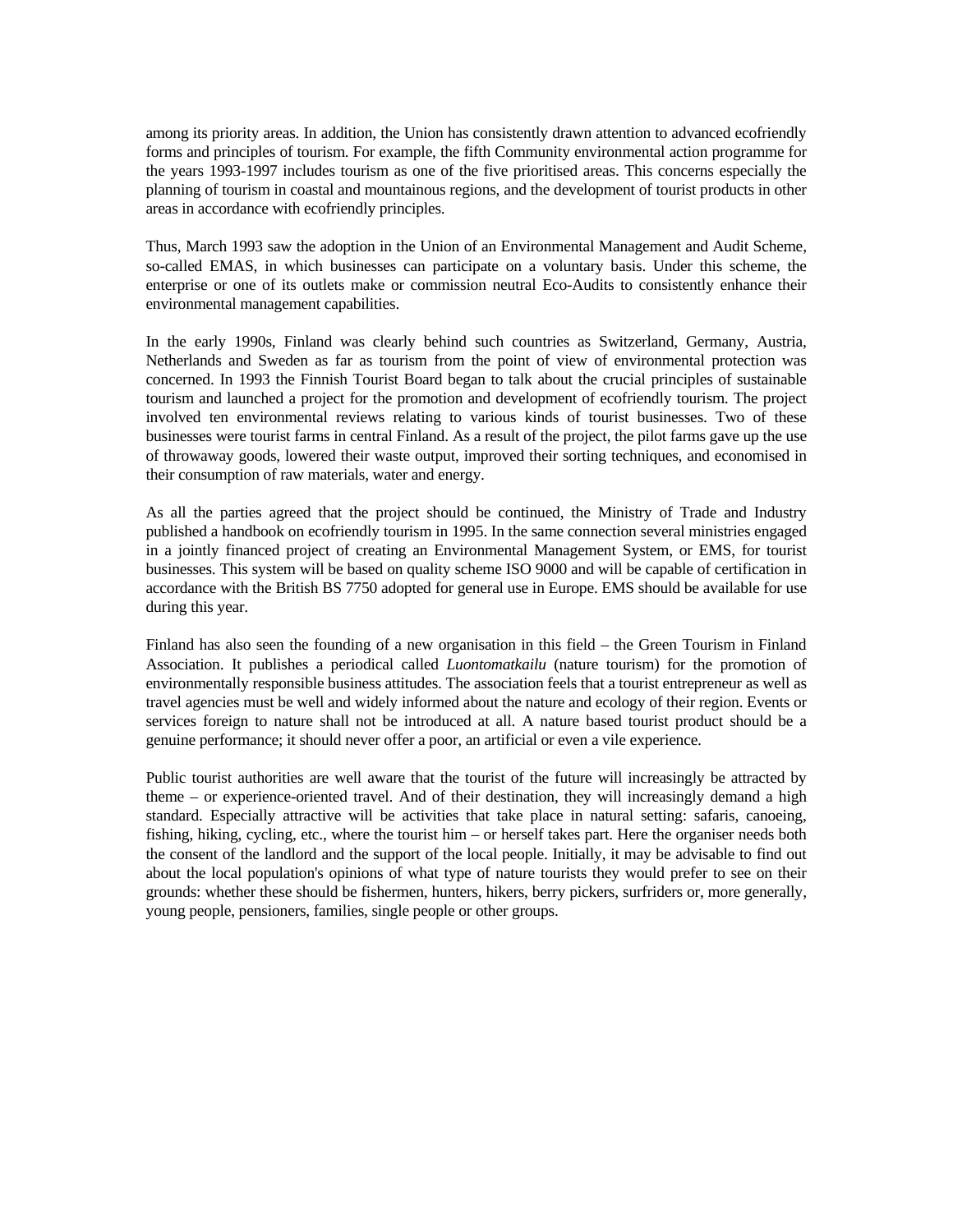Without going into details of the financial support schemes available for rural tourism I would just mention the existence of such support under objective 5b and objective 6 programmes of the European Union structural funds. Also the regional financing programmes under the LEADER II Community initiative look favourably on rural tourism. The finance available under Finland's national law on rural economic activities provides a framework for the subsidising of developmental and investment projects conducted by tourist businesses in connection with farms. In this case the criteria to be applied are those based on the sustainable development of tourism.

By way of conclusion I would observe that development of rural tourism according to the principles of responsible tourist business means that rural tourism must, in all its forms, take account of the social and cultural environment as well as the sustainability of nature. The task is to co-ordinate the development targets of tourism with the principles of sustainable development, environmental protection, nature conservation, biodiversity and the demands of local inhabitants and the tourists themselves. For the consumer the principle of responsibility involves an increment to already proven quality and for the businessman and the entire branch chances for long-haul operations.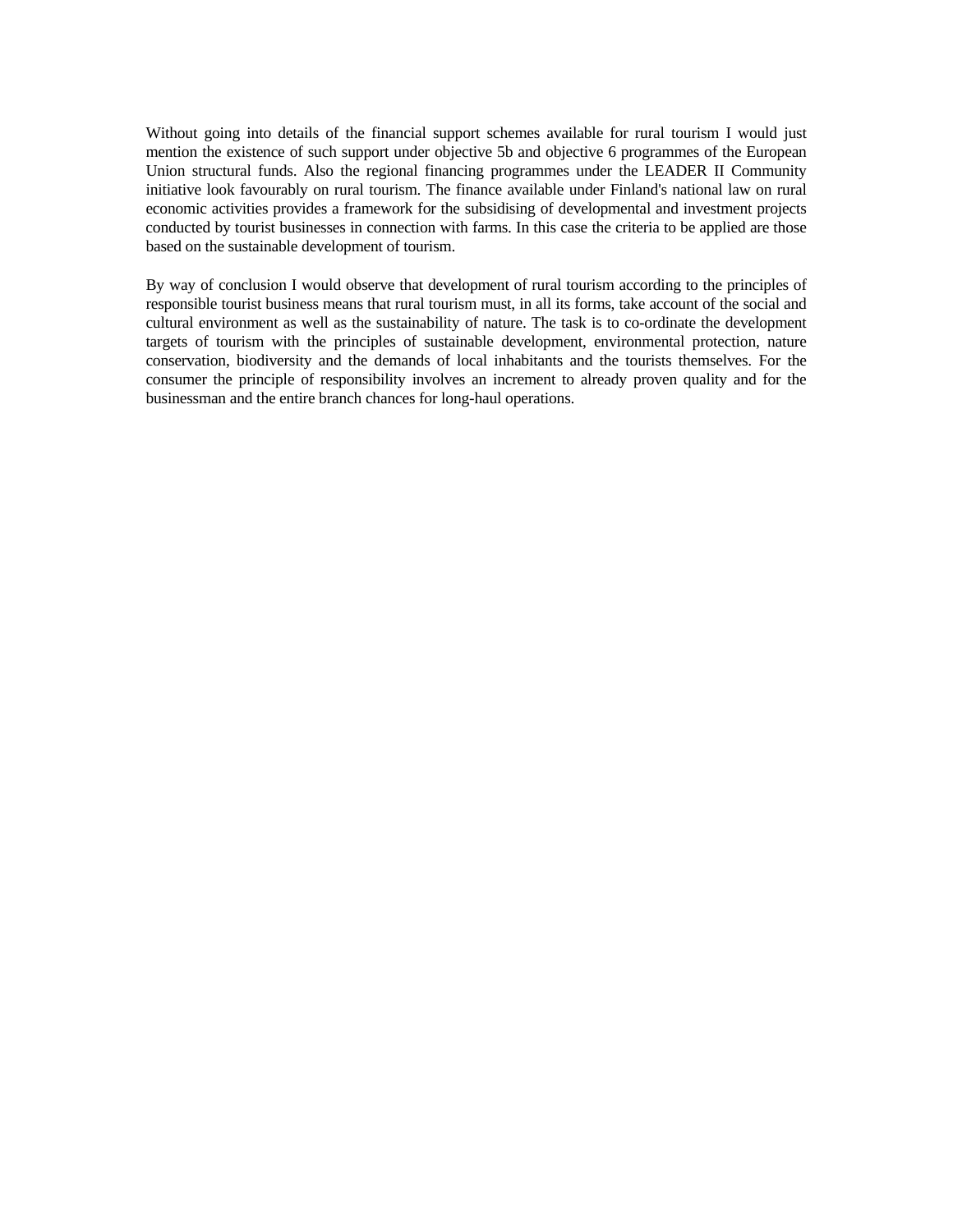# **THEME 4**

# **THE SPECIFIC SPATIAL AND ENVIRONMENTAL PROBLEMS OF THE REGIONS OF THE NORTH OF THE BALTIC SEA AND THE POLAR ARCTIC REGIONS**

**CHAIRED BY**: Mrs Oddrunn Pettersen General Secretary The Barents Euro-Artic Region Kirkenes Norway

# **REPORTS PRESENTED BY**:

Mr Juhani MALJONEN Director of Regional Planning Ministry of the Environment Helsinki ..........................................................................................................................................................

Mrs Helle FISCHER Ministry of the Environment and Energy Copenhagen....................................................................................................................................................

Mr Ola SKAUGE Ministry of the Environment Oslo.................................................................................................................................................................

Mrs Maisa SIIRALA Finnish Environment Institute Helsinki ..........................................................................................................................................................

Mr Lars HUSBERGER Swedish Board of Housing, Building and Planning Karlskrona ......................................................................................................................................................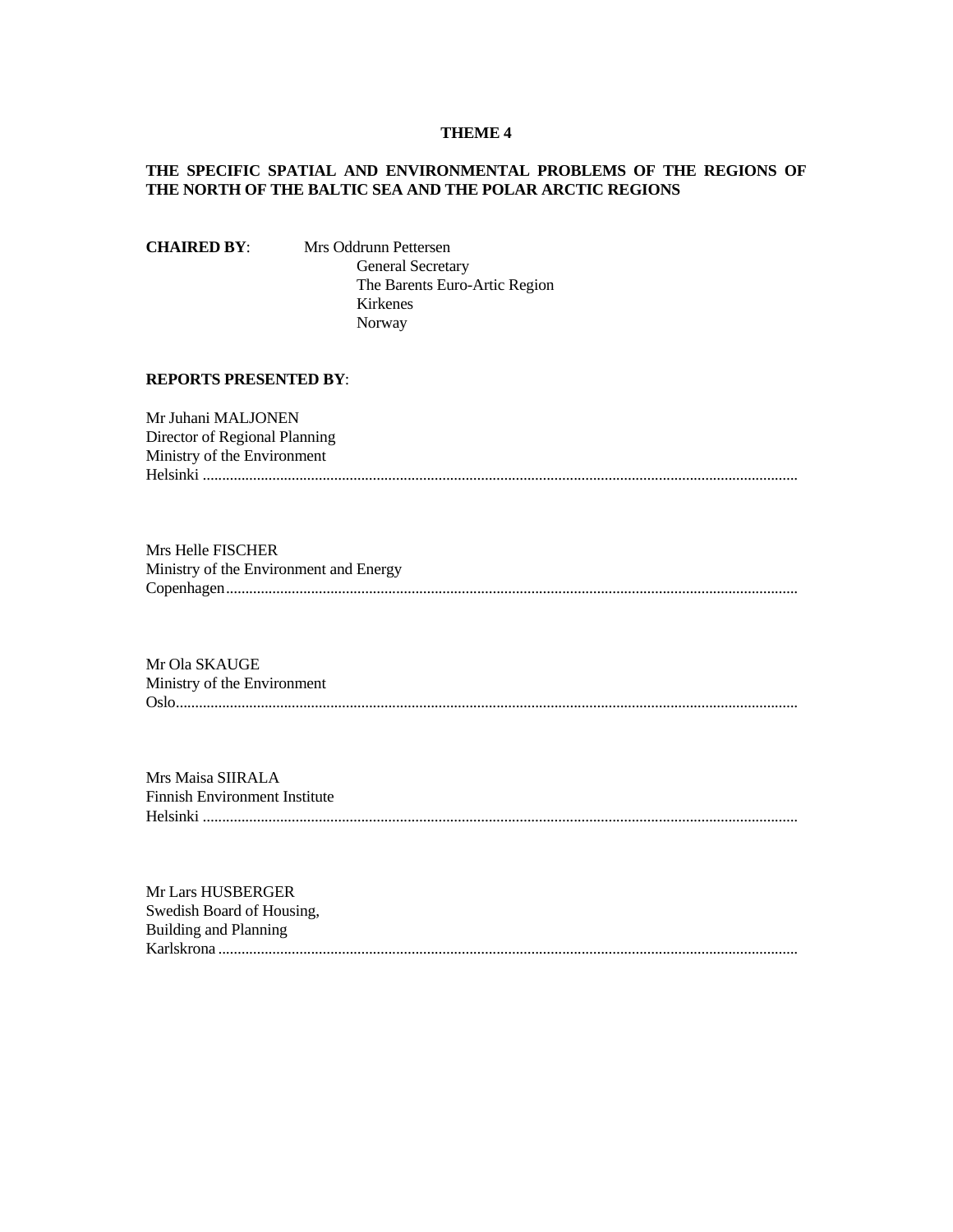# **THE SPECIFIC SPATIAL AND ENVIRONMENTAL PROBLEMS OF THE REGIONS OF THE NORTH OF THE BALTIC SEA AND THE POLAR ARCTIC REGIONS**

**Cross-border spatial planning co-operation between Finland and Russia** 

**Mr Juhani MALJONEN Director of Regional Planning Ministry of the Environment Helsinki, Finland** 

1. In the early 1990s, due to a change in the political situation, a new stage in the cross-border cooperation between Finland and Russian Federation began. The previous intergovernmental co-operation has now expanded into interactions, in areas on both sides of the border, among official regional and local organisations, enterprises and citizens. An agreement on co-operation in the border areas between Finland and the Russian Federation entered into force in August 1992.

Even prior to this, first contacts regarding spatial planning took place under the umbrella of the Scientific and Technical Co-operation Committee on Construction. Due to the increasing cross-border co-operation in various sectors there was a growing need for interaction concerning land use and infrastructure networks at the central, regional and local levels. Economic co-operation would have been hampered by conflicting proposals, plans, drawn up by the various parties and lacking sufficient agreement and coordination among the parties. Thus, it was timely that the authorities responsible for spatial planning on each side of the border should start discussions on closer links.

2. At the same time, the European Union was preparing a document on regional development in Europe, Europe 2000, which covered the development of all-European networks, especially as regards traffic, energy and data communications. The extension of these networks across the European Union borders was also taken into account. On the other hand, the European Union member states wanted to stress their right to locate these networks within their borders. Consequently, the member states and the European Union began work on a European Spatial Development Plan and Perspective, ESDP. The spatial planning ministers in the Baltic Sea area started preparing regional planning visions and strategies for the year 2000 (VASAB 2010). At the same time the Russian Federation presented general spatial structure for planning and housing in Russia. In Finland, the Ministry of the Environment was preparing a comprehensive spatial perspectives document called "Finland 2017, spatial structure and land use".

3. In September 1993, the Finnish Ministry of the Environment and Minstroi, the Russian Federation Ministry for Construction (now State Construction Committee Gosstroi) held preliminary discussions on eventual spatial planning co-operation across the common border. A new working section was set up under the building sector group on the Scientific and Technical Co-operation Committee of Construction of the two countries. The new section's task was to work with an "Assessment of the possibilities for promoting practical co-operation in the fields of land use, spatial planning and infrastructure". That basic idea was to engage the border regions in this work and encourage them to take part in the activities of the working section. A common proposal for a work programme was finalised in November 1994. It was based on the traditional exchange of experts and information, although some project type co-operation was also included. Since Finland was, at this time, also joining the European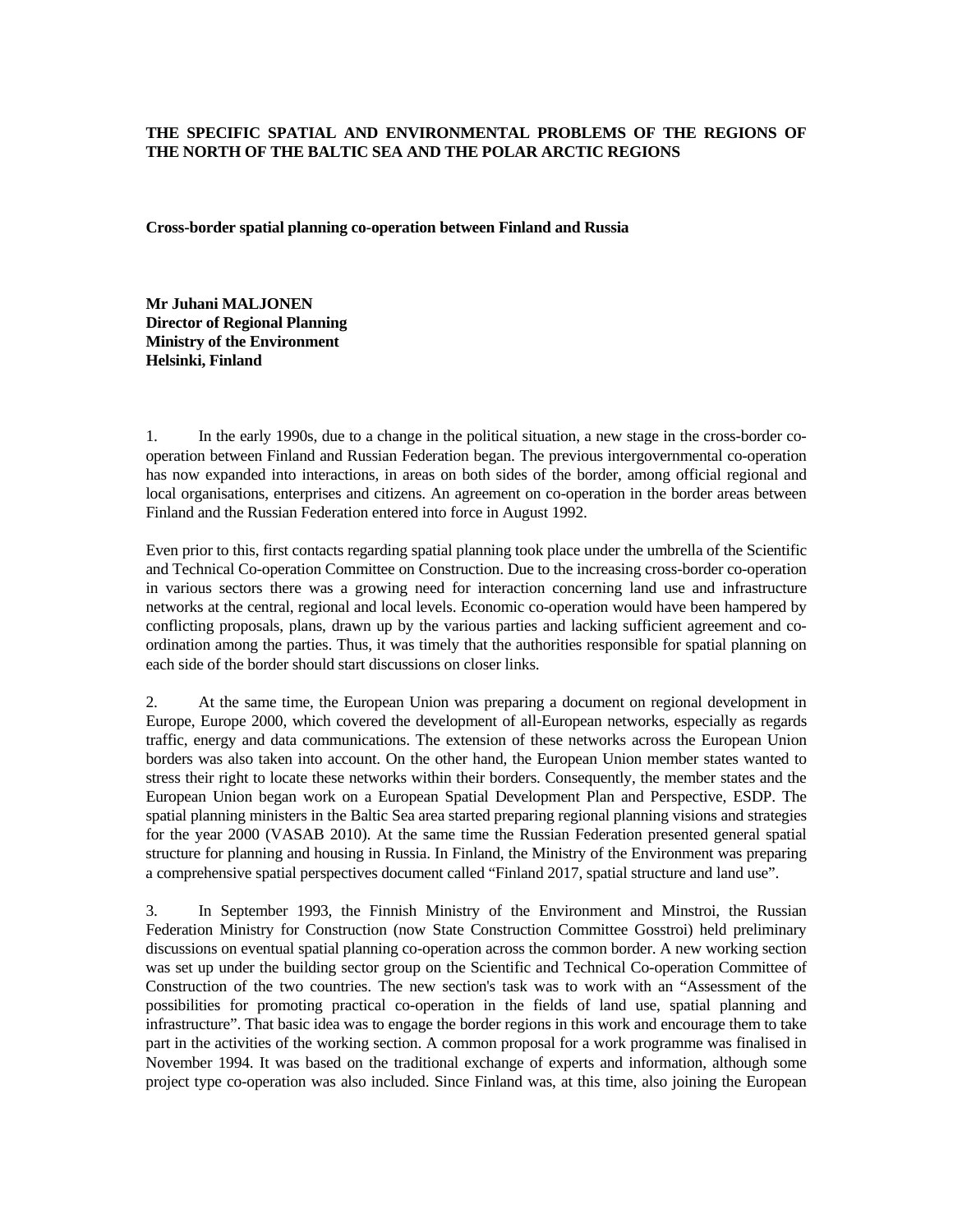Union, the work programme was immediately amended at the beginning of 1995 to fit in with the programme-based work in the European Union and European Union financing was sought. For additional work, Finnish and Russian planning consultants and institutes were also engaged in August 1995. At the beginning of 1996, European Union financing was obtained. Practical work then began, and Tacis/Bistro financing was sought for the Russian party.

4. The regional study project or "Spatial planning co-operation between the border regions of Finland and Russia" has been prepared in Finland by the Ministry of the Environment together with the regional councils Kymenlaakso, South Karelia, North Karelia, Kainuu, Ostrobotnia and Lapland and in Russia by Gosstroi together with the region of Leningrad, the Republic of Karelia and the Murmansk region.

The project is functionally based on the four natural development zones. The zones are:

- Southern Finland St Petersburg Development Zone from Helsinki to St Petersburg.
- Karelian Development Zone (Blue Way), from Vaesa via Joensuu, Finland to Petrozavodsk, Russia.
- Archangelsk Development zone from Oulu, Finland to Archangelsk, Russia.
- Barents Development Zone from Keni, Finland to Murmansk, Russia.

5. The project will take a common view of the existing and drafted plans and projects on both sides of the border affecting regional structures, infrastructures and the environment. The aim is to promote joint projects in accordance with the principles of sustainable development. The project will take into account European Union perspectives and resources, especially the possibility to use the revised Interreg and Tacis financing programmes on border regions, using the means of spatial and environmental planning.

The main objectives of this regional study are:

- to build contacts and create a co-operation network between the regional authorities, planners and various experts;
- to obtain information on both countries' planning practises and develop common planning procedures;
- to produce and analyse information on the current situation and activities for spatial planning;
- to produce a priority list of spatial pilot projects which will be started after this study, and
- to create a basis for arranging international co-financing for pilot projects.

The projects should be completed by 31 May 1997. The interim report was given to European Union in November 1996.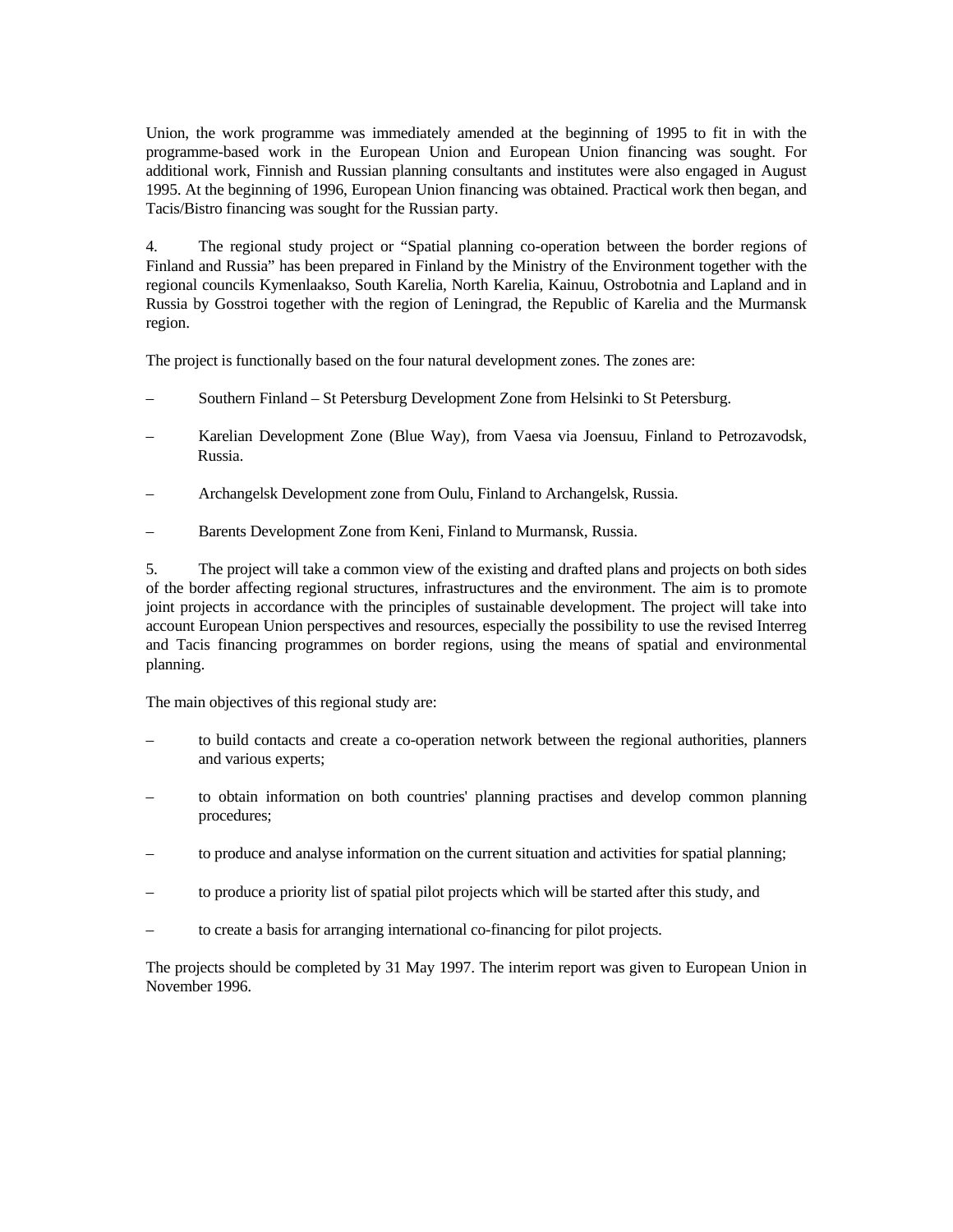6. The working method on the report has been subsidiarily-oriented from the grass-roots level upwards; a line of action which is, at least in principle, quite common in current European planning procedure. It is useful now to establish the communication system called for by the new situation, to initiate discussions and to work out guidelines for the working process in the future. It does not need to accept just any given, ordinary traditional planning format. It needs to be established whether the trends, actions and assessments of current development presented in several instances can still be considered topical, realistic and acceptable. Even so, the final report, at best, can only be a summary assessment of the general starting points. In other words, this would then be the basis for further modules of spatial planning. It is more of a discussion memorandum, an orientation and a compilation of general "regional studies", than a thoroughly formulated and finished scenario.

In the working model based on four development corridors, there is always the risk of competition between the regions, planning consultants/institutions and/or even central administration in both countries, which would hamper, render difficult or, at least in part, prevent the work. Nevertheless, this has not been the case this time. Neither has the material from several zones been found to be too dissimilar, nor there has been an input imbalance between the regions. The work mandate and the competencies of the parties may, in some instances, have created some misunderstandings. One of the most difficult tasks has been to disperse sufficient and broad information to all parties concerned.

7. Both the overall spatial planning perspective outline dimension and the assessment of practical projects have been taken into account in the study. However, at this point in the study there has been no need to give excessive advance details on how the work should be done and what it needs to focus on. Although the four development zones are essentially similar in many respects, they also display differences; this is why the parties working in each of the zones should formulate their own work and identify the main areas of concern.

There have been noteworthy changes and developments in the working process during the past two years. In the beginning the perspective thinking was prevailing. At a later stage, however, the spatial perspective dimension of course remained important, but had to be supplemented with the assessment of practical projects. One reason for this has been that development in European co-operation in spatial planning has been slower and more complicated than anticipated.

The major differences in the administrative practices, in the economic situations and practical difficulties, have also to be taken into account realistically. It has also proved more complicated than expected to obtain financing for the Russian party.

8. Of course the parties working in the regions on both sides of the border have, when compiling and discussing this material, paid attention to and anticipated the views to be expressed by national and various central authorities. The regional parties on each side of the border have also taken account of existing national plans and projects. The present work will not resolve the issues under the scope of the national authorities. Each administrative sector will come up with proposals in its own field, and will take them to the appropriate national decision-making body. From the parties' point of view, it is both acceptable and natural that they wield influence and outline future decisions at the central administration level, while promoting issues of importance to themselves.

Based on this, and prior to writing the report, the central administrative authorities assess, at least on a general level, the material compiled so far and the possibilities for further action. Several extensive projects, affecting regional structures, are very long-term (years or even dozens of years) and firm commitments to these projects or their initiation cannot yet be made at national or regional level.

The Finnish Ministry of the Environment has presented the interim report and the work to a special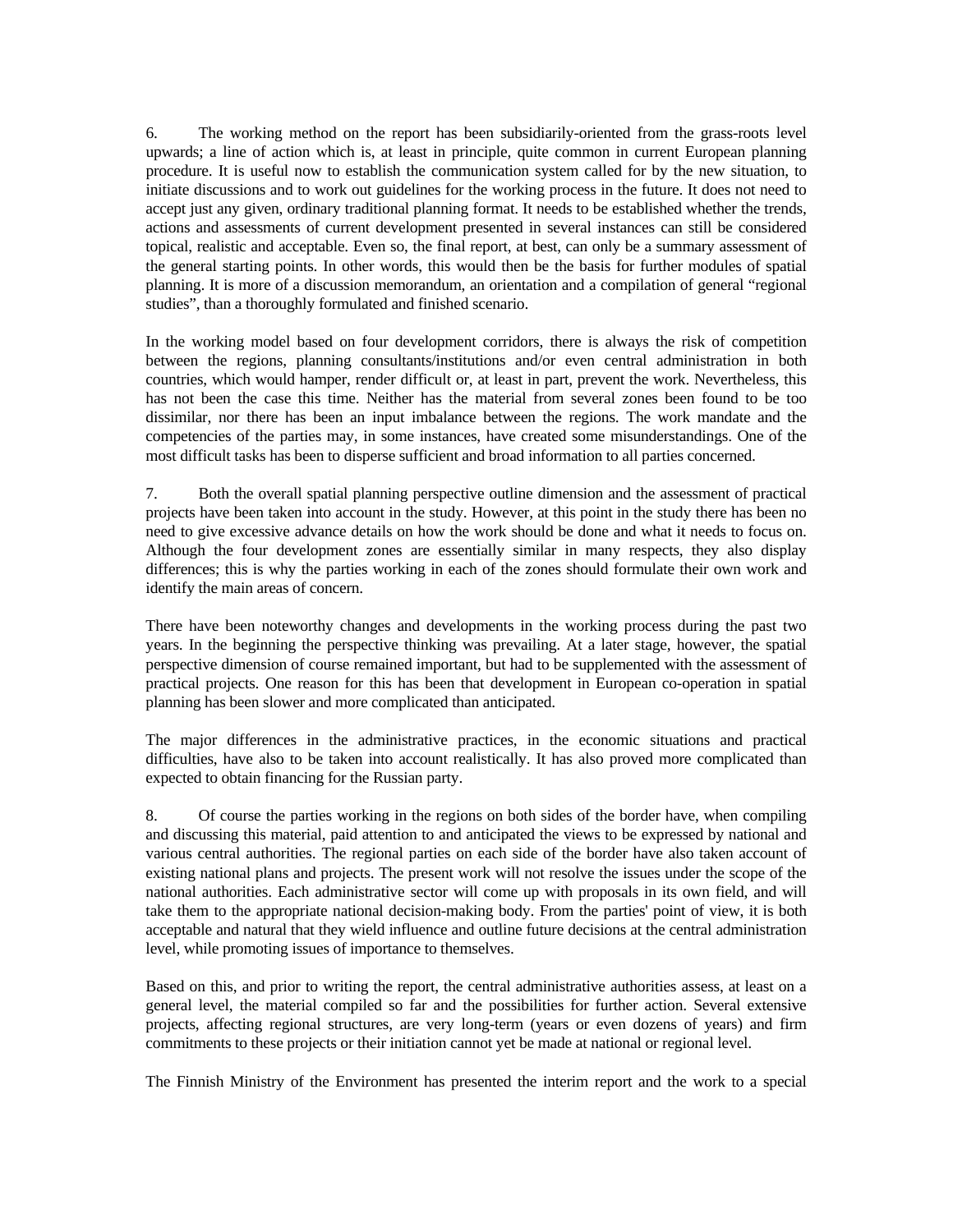follow-up group at ministerial level in Finland. Other parties represented in this group include the Ministry for Foreign Affairs, the Ministry of Trade and Industry, the Ministry of Traffic, the Ministry of Defence and the Ministry of the Interior.

On the Russian side, the work was discussed among the representatives of the State Committee to Planning and Housing in Gosstroi, and representatives of all ministries concerned, regional and St Petersburg authorities. This discussion was linked to general discussions on the general spatial structure for planning and housing in Russia as well as on programmes implemented in north-western Russia.

9. The study report is compact and consists of the following: preface outlining national stands on the issue; one chapter on each of the four development corridors; one chapter describing a pilot study on nature tourism in border regions. The study material is presented in other files, separate for each development zone.

The study material was collected at the joint seminars and group work sessions, many of which were held on each zone, both in Finland and in Russia.

The participants in the working seminars on the different development zones have been successful in compiling and analysing the available material. For this, the credit goes to the practical organisation of the working groups on essential items.

Generally it was in sessions that the following working groups were agreed upon:

- general spatial issues/economy;
- transportation;
- environment;
- tourism/culture/nature.

The objective of the group work has been the preparation of:

- concrete, tangible proposals;
- proposals needing additional investigations;
- proposals, taken up later but with lower priority.

10. The national studies on the Finnish side are mostly based on document "Finland 2017, Spatial structure and land use" for 1995, updated with information about many international and European Union programmes and developing projects (Europe 2000+, Baltic Sea Vision 2010, Natura 2000, European Spatial Development Perspective ESDP, TEN-Trans-European Networks). Some main titles: overview of planning systems; background and objectives; international development/regional structure; development vision for 2017, starting points/sustainable development, Basic national goals; land use 2017; regional and settlement structure 2017; zones as framework for a regional and settlement structure.

Starting points on the Russian side have been, as was mentioned earlier, "Spatial structure for planning and housing in Russia" from 1994 and continuing development programmes in north-western Russia.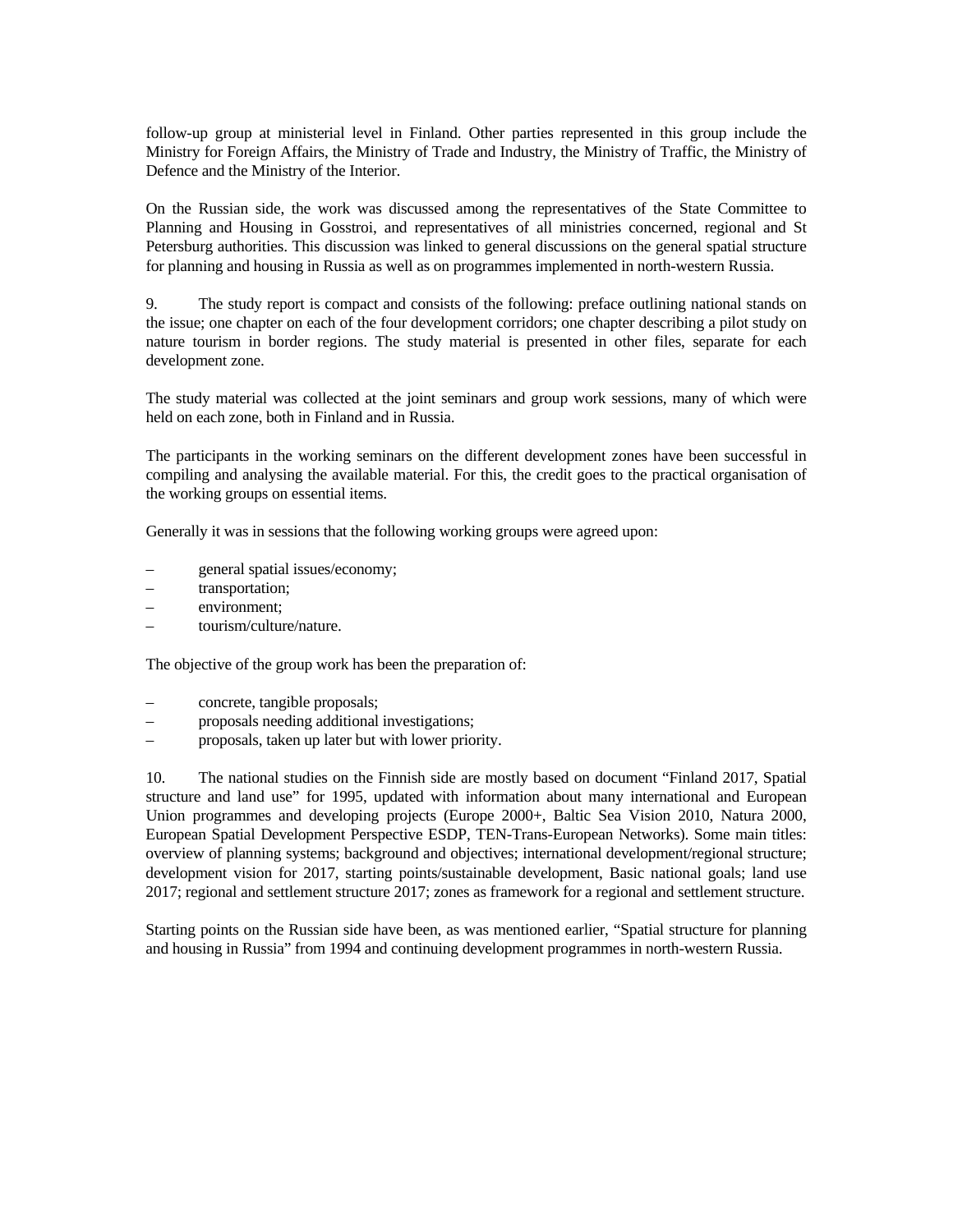11. Preliminary results on the development zones indicate that in the southern Finland/St Petersburg zone all the parties involved find it useful to continue spatial planning examination and intensify cooperation. Other development zones do not have the same pressure in spatial planning actions but they form appropriate zones for national and regional spatial planning functions co-ordinating territorial and land-use dimensions in different activities.

Such spatial planning projects are topical and realistic. In the southern development zone in some areas on both sides of the border, the development of transport will need spatial considerations. These areas are Lappeenranta-Nuijamaa-Viipuri-Imara-Svetogorsk, Vaalimaa and Vainikkala arcas/zones. The other objective should be e.g. to study areas, needed in the green belt-zone in both countries. In Arkangelskzone among other things Vartius area on the border is suitable for spatial examination on both sides of the border. In the Barents zone special attention should be paid to the Murmansk region. Murmansk region is developing the first spatial regional plan in the area, using Finnish experience in spatial planning. It is important, that in the course of the development of spatial plans in the Murmansk and in the Lapland regions, each side takes into consideration the work done by the other side across the border. For the Karelian development zone it is essential to reach the status as an international development zone stretching from Atlantic via Norway, Sweden and Finland to Karelia and Russia with the possibility of carrying out joint actions, especially in the areas of spatial structure, environment, nature and tourism.

12. The pilot project "Development of nature tourism on the border areas between Finland and Russia" is intended to achieve practical results in an assessment of the possibilities for ecological tourism, activities in the wilderness and cultural tourism in connection with land use and environmental requirements and possibilities. The pilot project refers to nature areas of various types on each of the four corridors on both sides of the border. There is a certain advantage to this work that the Finnish consultant is also at the same time working with the development programme (masterplan) for tourism to the Leningrad region, Karelian Republic and Murmansk region at their own request.

13. The work produces information on border area infrastructural development for the European Union and the national and regional programme, for instance, principles of European Spatial Development Perspectives (ESDP) preparation work and in the Baltic Sea region co-operation, especially VASAB 2010. The results of this project are useful for the European Union when linking the objectives of the Interreg programmes and the Tacis programmes.

From the Finnish side, it is important to stress that small-scale infrastructure development in the border areas of Finland and Russia is of great importance for major regional entities, too. It is possible, with relatively modest financing, to achieve significant results regarding the regional development of all-European networks. This should be borne in mind in the further development of the European Union financing systems.

14. As a first step in this stage of the work on cross-border spatial planning co-operation we thus have created connections (partnerships), a working system for the co-operation (co-ordination), first material compiled by the respective spatial planning authorities and major specialised authorities on topical co-operation issues in spatial planning (what is going on) as well as the first results of an initial discussion on the subject (how to start).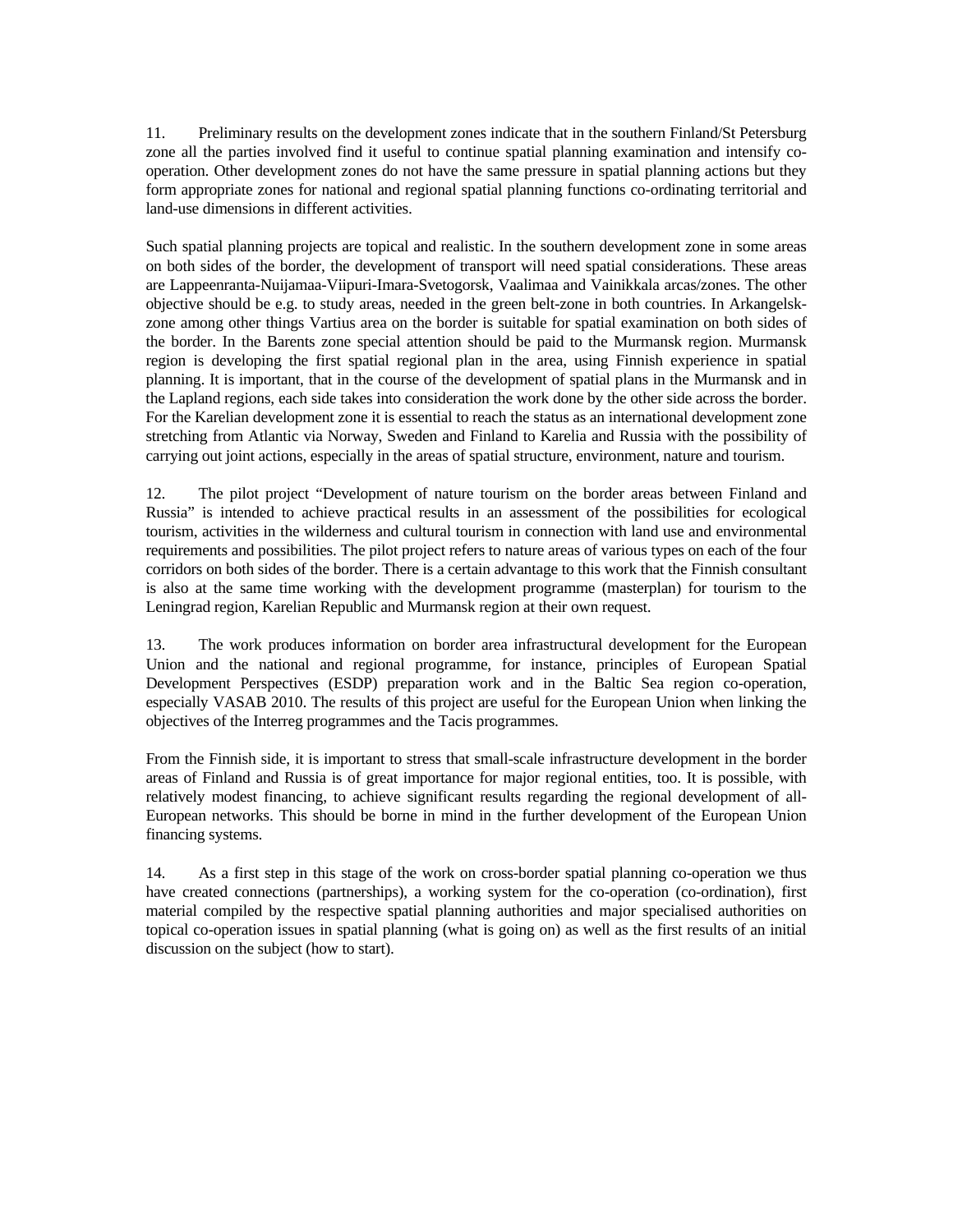# **THE SPECIFIC SPATIAL AND ENVIRONMENTAL PROBLEMS OF THE REGIONS OF THE NORTH OF THE BALTIC SEA AND THE POLAR ARCTIC REGIONS**

**Development and protection of coastal zones around the Baltic Sea** 

**Mrs Helle FISCHER Ministry of Environment and Energy Copenhagen, Denmark** 

### **Introduction**

Ministers responsible for spatial planning and development from all the countries around the Baltic Sea met at the 4th Conference of Ministers on 22 October 1996 in Stockholm. One of the main topics at the conference was the discussion and adoption of a proposal concerning common guidelines for spatial planning in the coastal zone entitled "Common recommendations for spatial planning of the coastal zone in the Baltic Sea region".

All the ministers approved the proposal. Each individual country has now to implement the coastal zone recommendations in national policies and legislation.

This article describes the background for the initiative as well as the purpose of the common recommendations for spatial planning relating to the coastal zone in the Baltic Sea region. This description is followed by a more detailed description of the individual recommendations. Finally the recommendations are put into perspective and their importance in relation to future physical and spatial development in the coastal zone in the Baltic Sea region is assessed.

# **Background**

# **VASAB 2010**

The initiative for the common recommendations for spatial planning of the coastal zone is part of a major strategy and action programme concerning physical and functional development in the entire Baltic Sea region. In 1992 the planning ministers of all the countries around the Baltic Sea initiated the formulation of a spatial development perspective document.

Representatives of the planning authorities in Belarus, Denmark, Estonia, Finland, Germany (Bonn-Mecklenburg-Vorpommoern, Schleswig-Holstein), Latvia, Lithuania, Norway, Poland, Russia (Kaliningrad, St Petersburg) and Sweden participated in the working group. The report called "Vision and strategies around the Baltic Sea 2010 (VASAB 2010)" and the proposed twenty-one actions were presented and approved at the 3rd Conference of Ministers in Tallinn in December 1994.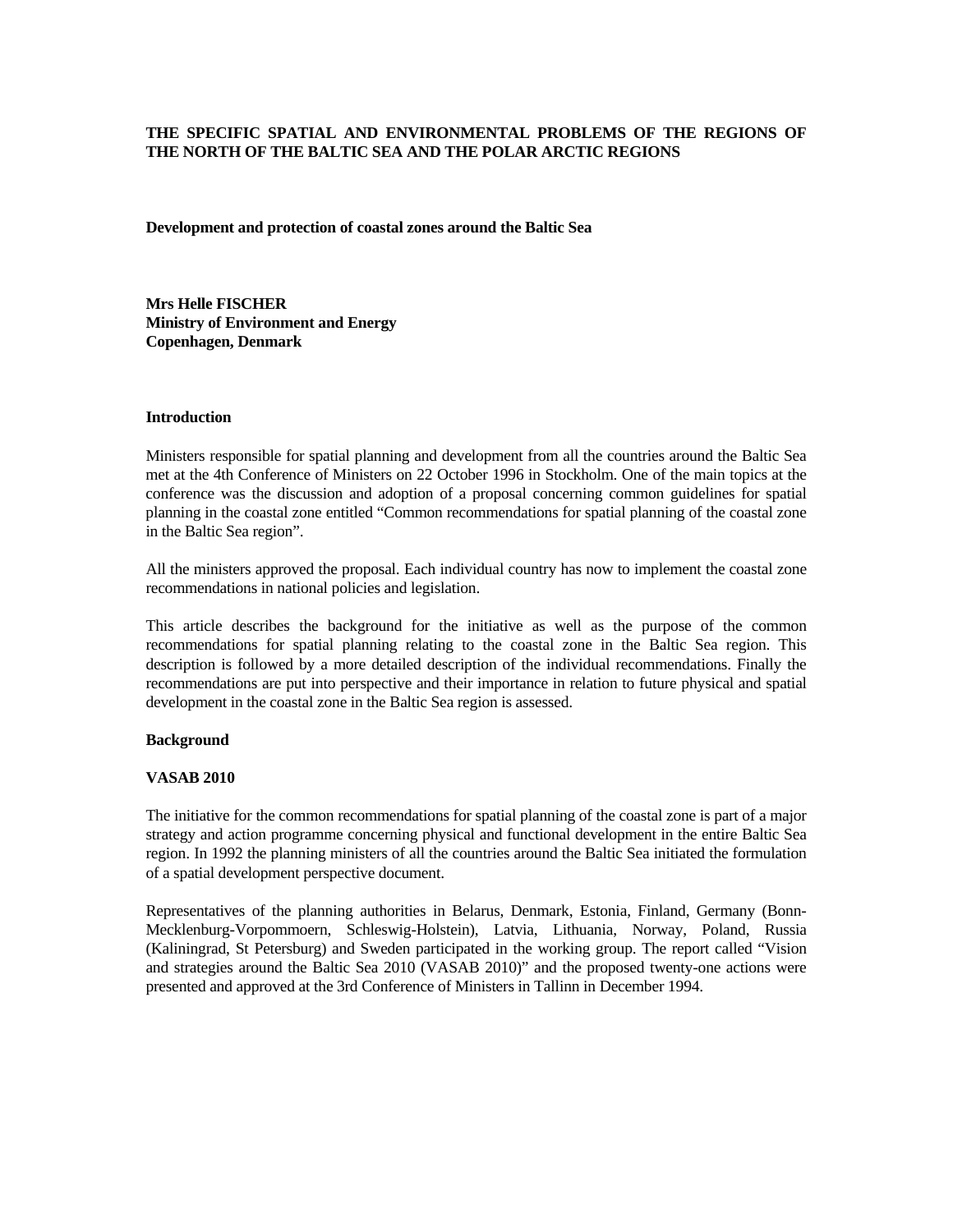The report presents a framework for spatial development in the Baltic Sea region (BSR), the purpose of which is to ensure that "the Baltic Sea region develops a strong identity based on sustainability, enhanced spatial cohesion and cross-border co-operation. Vision and strategies shall assist to harmonise the spatial aspects of the various policies, programmes and initiatives in the region".

The vision describes future development in spatial terms, expressing them through the basic spatial structures:

| the pearls  | cities and urban networks                                                                                                                                             |
|-------------|-----------------------------------------------------------------------------------------------------------------------------------------------------------------------|
| the strings | mobility networks and energy supply (ports, railways, airports, telecommunication,<br>pipelines, electricity)                                                         |
| the patches | specific types of areas (coastal zone, islands, border areas, agricultural areas, valuable<br>cultural landscapes, forestry areas, wetland biotopes, protected areas) |

and through the planning process:

**the system** spatial planning (institutional and procedural approaches and problems of spatial planning in the various countries).

On the basis of this vision, strategies and actions that are to make the vision come true are formulated for each spatial structure and each planning process. The ministers approved all twenty-one actions. Some of the actions have a regional dimension and will only involve a few countries, while others cover the entire Baltic Sea region.

A Committee for Spatial Development in the Baltic Sea region (in the following called the VASAB Committee) composed of senior officials was established by the ministers to ensure the implementation of the twenty-one actions and the further development of co-operation in the Baltic Sea region.<sup>1</sup>

One of the actions which involve all participating countries is a project to "elaborate guidelines for spatial planning in the coastal zone", which is based on the vision that "the coastal zone is planned with careful balance between development and protection".

# **Why do we need common guidelines for spatial planning of the coastal zone?**

The coastal areas in the Baltic Sea region are characterised by significant regional differences in terms of land use and the pace of development. The scenario is constantly changing. Together with a number of other partners, the dramatic political changes in the Baltic Sea region following the fall of the wall, the independence of the Baltic states, and the European Union membership of Sweden and Finland will affect the use of landscape. An increasing number of economic activities will involve further incorporation of areas for urban purposes, industrial installations, infrastructure and tourism facilities in coastal areas.

In Denmark one third of the coastline consists of built-up areas or areas which have been set aside for development activities. This visually affects half of the coastline. The same phenomenon is seen close to the capitals of the countries around the Baltic Sea, as well as close to major cities in the coastal zone, e.g. Stockholm, Helsinki, St Petersburg, Tallinn, Riga, Kleipeda, Rostock, Lübeck and Malmö. Along the Gulf of Bothnia and along the entire eastern part of the Baltic Sea there are enormous areas

<sup>1</sup> A more detailed description of this work was presented by Mrs Dzintra Upmace, Latvia during this seminar.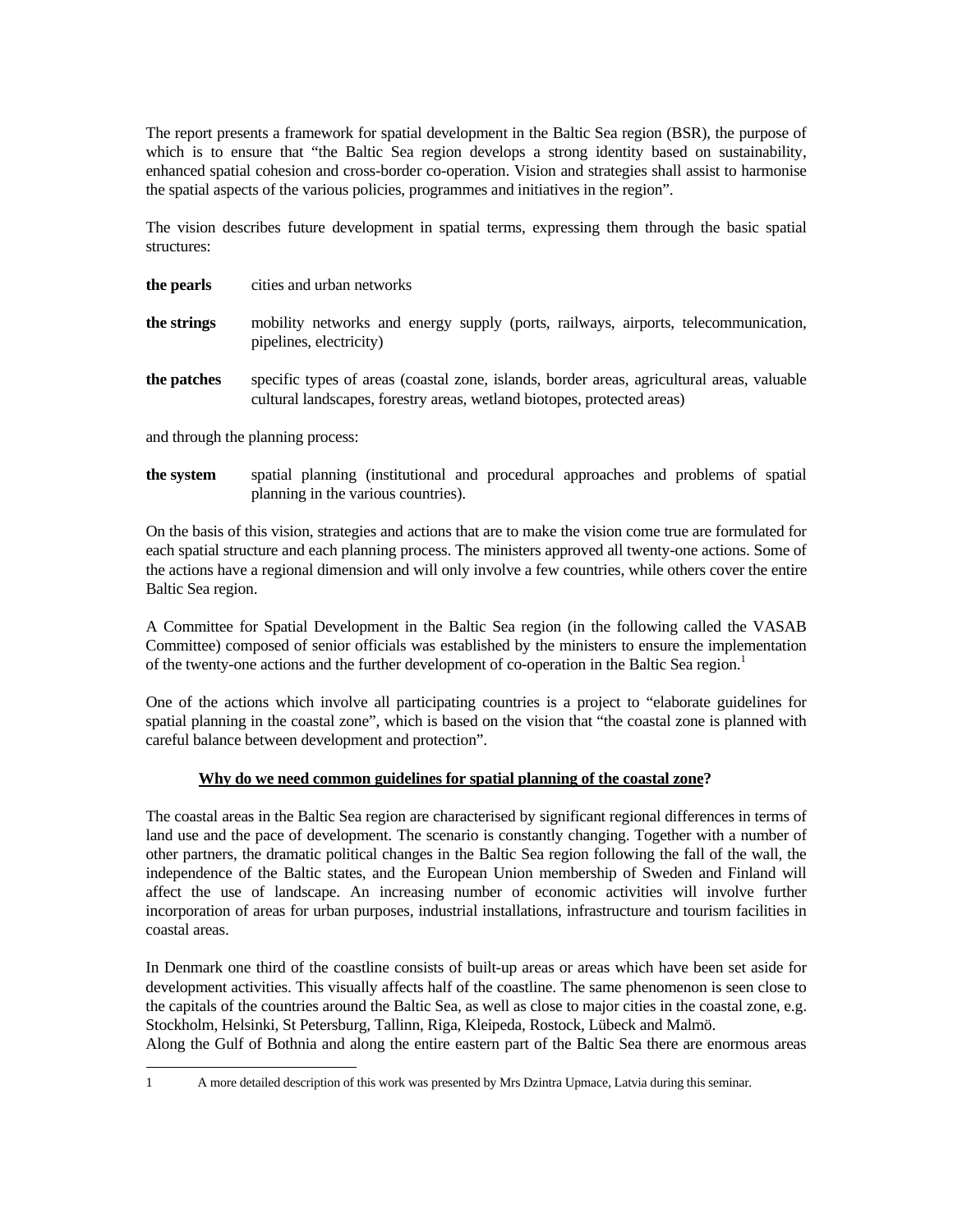with few or no built-up areas. Some of these areas are used for agriculture or forestry, while others have been designated as various types of protected areas or set-aside areas. In the eastern part of the Baltic Sea region in particular it is still possible to find "virgin nature" where flora and fauna to great extent remain unaffected by human activity.

The tourism industry is one of the fastest growing industries in the world. In many countries tourism is a major contributor to the national economy, both in terms of jobs and in terms of foreign exchange earnings.

It is obvious that large parts of the coastal areas around the Baltic Sea have a special attraction value that could be used much more than is the case today. The nature and culture of the Baltic Sea region are in many ways different from nature and culture in the rest of Europe. It is characterised by white, sandy beaches or rocky coasts, islands and archipelagos of unique beauty, medieval towns and villages of great architectural quality, as well as small, picturesque fishing villages located in the coastal zone or very close to it.

A fundamental precondition for ensuring that these attractions become an active asset enhancing both the standard of living of the local population and future tourist sector development is to protect both the cultural and natural environment through well-considered functional and area-related planning. The use of coastal areas in southern Europe, where developments in the tourist industry have often been dramatic and out of control, teaches us a good lesson as to what may happen if planning instruments do not make it possible to regulate territorial exploitation adequately.

The transition countries are facing major challenges and numerous opportunities in relation to the determination of the future development in coastal areas. The challenges of the future lie in taking appropriate measures to ensure the long-term socio-economic development of coastal areas, to promote environmental sustainability and to protect the natural environment and cultural heritage.

# **Existing spatial planning legislation relating to activities in coastal areas in the Baltic Sea region**

Most BSR countries have provisions in their legislation, which regulate activities that may have an impact on the natural environment in the coastal strip outside urban areas. The width of this protection zone varies from 100 to 300 metres landwards from the shoreline. In all countries this zone is a protection zone which is subject to clear and often very strict restrictions concerning construction and development, or to complete bans on construction. In several countries this zone or borderline area is called a "nature protection zone". Sweden and Latvia also have a protected offshore strip.

There are no clear guidelines however relating to the area behind this protection zone. This means that the construction of new housing, hotels and technical installations behind the protection zone are not governed by any specific rules. This may have a crucial impact both on the visual effect of the coast and on public access to the coast, the beach or the sea.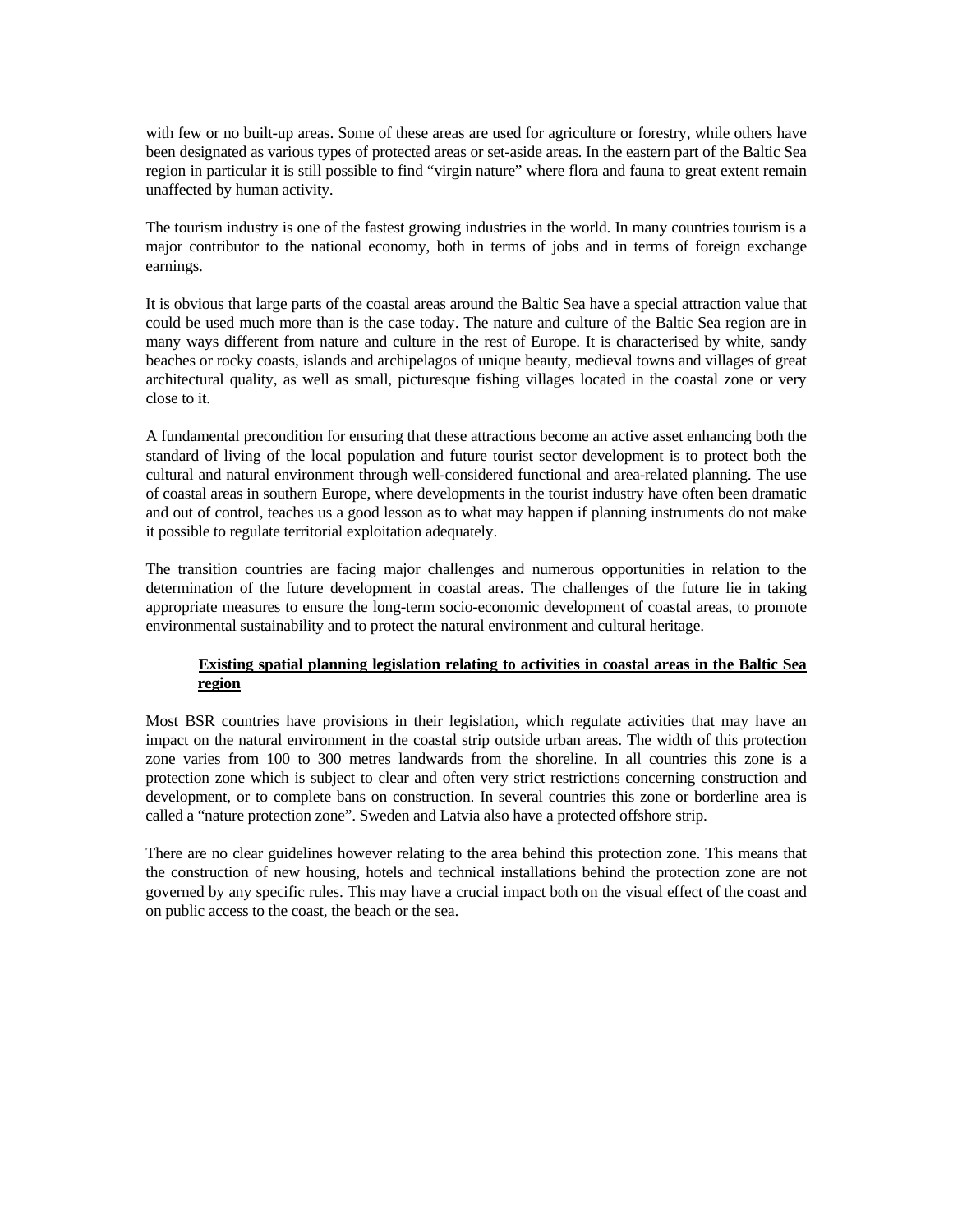The intention behind the new coastal guidelines is to define a zone that would not be of the same nature as the existing protection zone of 100 to 300 metres. Instead it should be possible to take special conditions and development potential in individual coastal areas into account, i.e. to formulate guidelines which regulate while at the same time allowing for different interests in the coastal zone. Consequently, the intention has not been to define a new protection zone but rather a new, different planning zone.<sup>1</sup>

### **Danish experience**

In Denmark, development in coastal areas has been monitored for many years. Over the past forty to fifty years an increasing part of coastal areas has been used for various purposes. Towns and urban conglomerations have spread along the coast, areas with summer houses and holiday centres have grown extremely fast in areas close to the coast, and technical installations such as power plants and dumping grounds have grown in size and become more dominant in the coastal zone than has been the case ever before.

The threat imposed by actual developments in the coastal zone made the Danish Parliament decide to introduce a number of special provisions in the Danish Planning Act concerning activities in a threekilometre zone outside existing urban zones, as well as a number of special rules for the parts of urban zones which are situated close to the coast. At the same time the Danish parliament decided to extend the coastal protection zone from 100 metres to 300 metres on the grounds that the 100-metre zone was too narrow.

The purpose of the new provisions of the Planning Act is to limit the construction of houses and other buildings in the coastal zone, especially open stretches, and to ensure that buildings which must be located close to the coast are located in such a way as to ensure that their impact on the coastal landscape is as unobtrusive as possible. $<sup>2</sup>$ </sup>

Given the Danish experience, Denmark offered to act as the main promoter for the initiation and formulation of common guidelines for spatial planning of the coastal zone in the Baltic Sea region, in close consultation with all participating countries. The Danish experience in relation to coastal planning in Danish legislation has thus been taken into account in the formulation of the recommendations for the entire Baltic Sea region.

#### **Coastal recommendations**

The issue of development and management in the coastal zone has also been on the agenda elsewhere in the international arena in recent years. This can, for example, be seen from the number of international programmes and activities relating to the coastal zone.

<sup>1</sup> A definition of planning zone is given in the section "Common recommendations for spatial planning of the coastal zone".

<sup>2</sup> In April 1997 the Spatial Planning Department of the Danish Ministry of Environment and Energy issued a publication on spatial planning in the Danish coastal zone.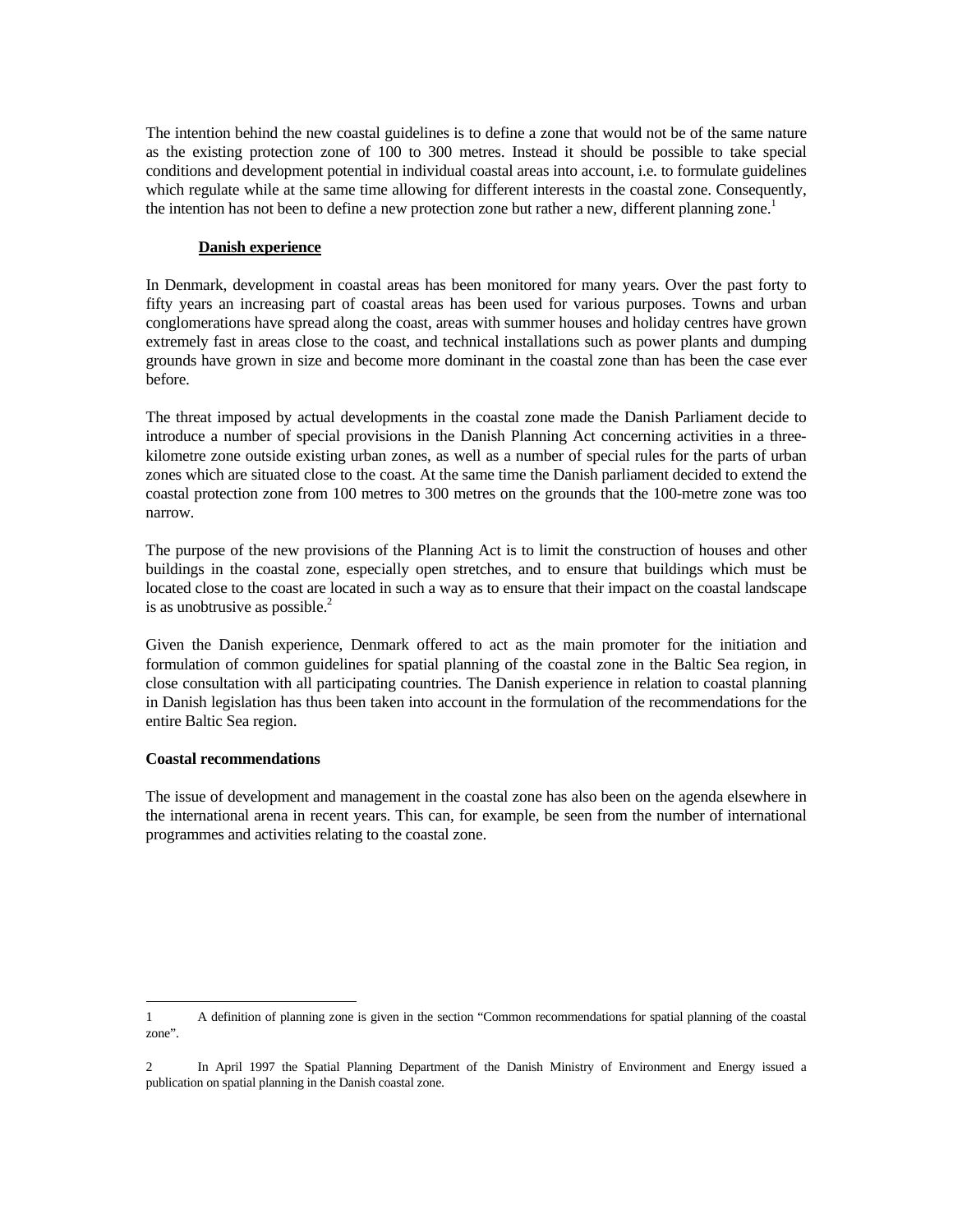Integrated coastal zone management is an integral, cross-sectorial method comprising all sectors that have an impact on the coastal zone. The OECD has worked with this method and with this issue for several years and is now preparing a review of progress towards integrated coastal zone management in selected OECD countries. In February 1996 the European Union Commission launched a demonstration programme on integrated management of coastal zones.

The VASAB Committee has followed the international debate closely. Analyses and regulations have been used as an inspiration for or direct input in the coastal recommendations.

The most important input is the definition of the coastal zone contained in  $HELCOM<sup>1</sup>$ Recommendation 15/1, protection of the coastal strip, adopted in March 1994.

HELCOM Recommendation 15/1 expresses a "deep concern about the increasing pressure for commercial exploitation of the remaining natural coast, particularly in countries in economic transition and countries with no legislation for the protection of the coast, and about the consequences this might have for the coastal environment and the biological diversity of the whole Baltic area".

This recommendation makes it clear that an improvement of the marine environment in the Baltic Sea must be seen in the context of environmental improvement of land-based activities. In this connection a three-kilometre planning zone is defined, within which "major building development and other major permanent changes in nature and landscape be preceded by an appropriated land-use plan, including impact assessment, approved at least at regional level".

In addition to HELCOM Recommendation 15/1, relevant parts of HELCOM Recommendation 15/5 of 10 March 1994 concerning a "System of coastal and marine Baltic Sea protected areas (BSPA)" and HELCOM Recommendation 16/3 of 15 March 1995 concerning the "Preservation of natural coastal dynamics" have been incorporated into the VASAB recommendations.

The overall goal for VASAB co-operation in the Baltic Sea region is to create a coherent, wellfunctioning region based on development, environmental sustainability, freedom and solidarity. The VASAB Committee has been influenced by the statements and initiatives set up in the United Nations final document from Rio de Janeiro, 1992: the Rio Declaration and Agenda 21, especially Chapter 17 of the Agenda 21. Inspiration and input have also been taken from the World Coast 1993 Conference, which expresses the urgent need for coastal states to develop and strengthen their capabilities for integrated coastal zone management plans, and the UN Washington Declaration on Protection of the Marine Environment from Land-based Activities, adopted in November 1995.

### **Common recommendation for spatial planning of the coastal zone in the Baltic Sea region**

Sustainable development in the coastal zone is a basic goal. The coastal zone must be planned in such a way as to ensure a careful balance between development and protection. The common recommendations for spatial planning in the coastal zone must be so flexible that the most expedient localisation of new activities in the coastal zone can be recommended, but they must at the same time be so restrictive that the greatest possible coastal area along the Baltic Sea is preserved and kept free of new urban development and in such a way that existing cultural and natural heritage is not spoilt.

<sup>1</sup> HELCOM (Helsinki Commission working with the "Protection of the Marine Environment in the Baltic-Sea Area").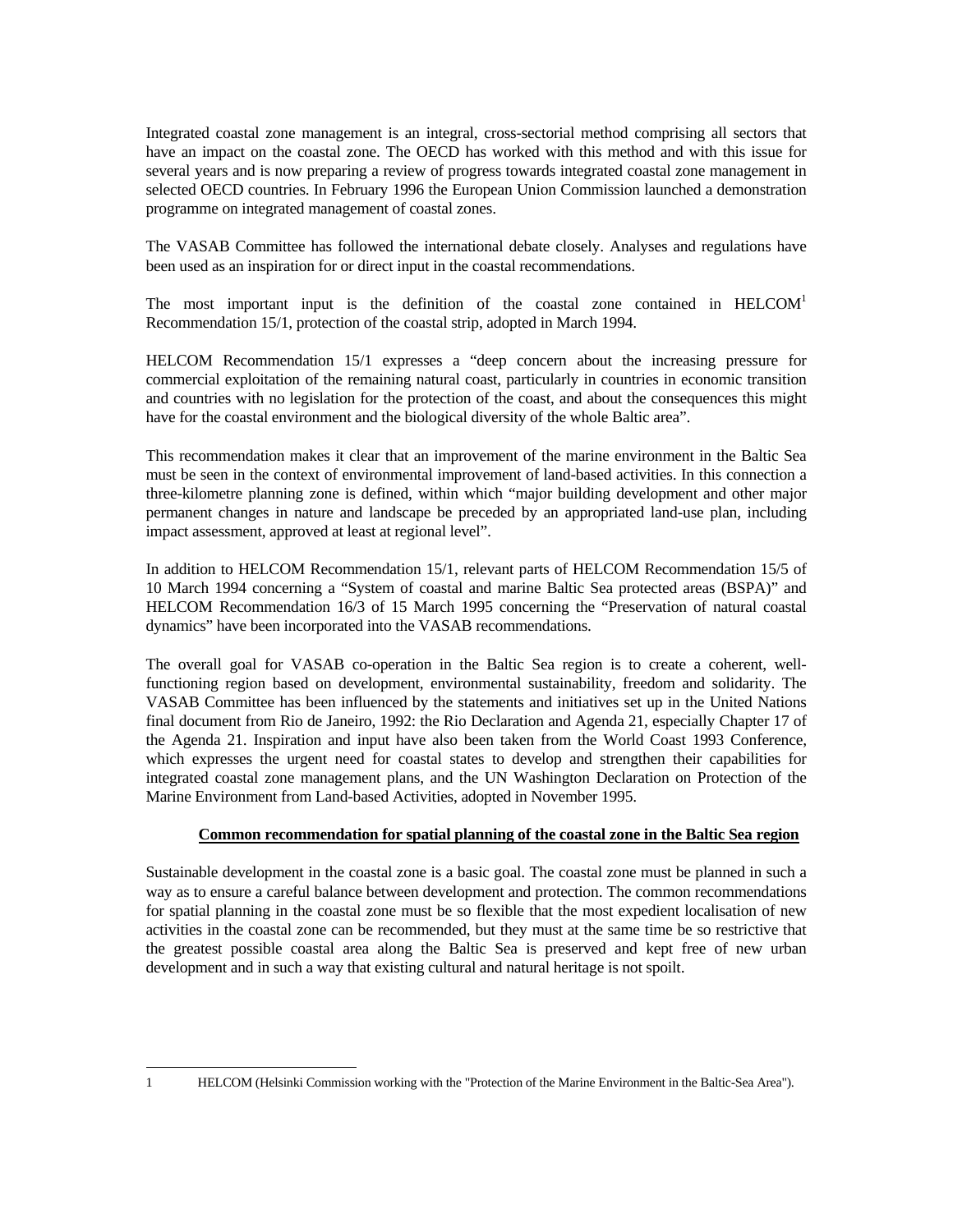### **Structure and content**

The purpose of the recommendations has been to formulate a set of rules – a kind of toolbox – which can be used and incorporated directly into national and regional/local planning relating to the coastal zone.

The common recommendations – or guidelines – are divided into four parts: preamble, objectives, recommendations and planning procedures.

The preamble describes the need for such guidelines and explains why it is important to monitor and control future physical and spatial development in the coastal zone.

The objectives express the desired directions and visions for future development:

- to protect and develop;
- to strengthen the economic and social development in a sustainable manner;
- to secure biodiversity;
- to secure and maintain natural and cultural heritage.

The recommendations contain a list of regulations and provide guidance for the process of spatial planning and management in the coastal zone. This is the most important part, since it specifies the planning tools. Selected issues are explained in greater detail below.

### **Definition of the coastal zone**

All countries participating in VASAB are also parties to HELCOM. From the beginning, the VASAB Committee was therefore bound by definitions already adopted in HELCOM Recommendation 15/1. The question was then whether a three-kilometre planning zone was wide enough from a planning point of view. Proposals for a five-kilometre zone were tabled. Also the size of the small protected strip was discussed. The Committee concluded that a three-kilometre planning zone would be able to meet the objectives and therefore decided to use the HELCOM definition as is was.

The planning zone around the Baltic Sea is now defined in accordance with HELCOM Recommendation  $15/1:$ 

- a planning zone of a least three kilometres landwards;
- a generally protected strip outside existing urban areas and existing settlements of at least 100 to 300 metres landwards and seawards from the mean water line.

In addition to planning considerations, the VASAB Committee believes that it would only be possible to achieve the objectives for the future through co-operation and co-ordination.

Moreover, the use of common objectives and definitions by various authorities and institutions wherever, such common objectives and definitions are appropriate would be able to create a synergy effect. The development of the coastal zone will benefit from a more cross-sectorial approach to the solution of spatial and environmental problems.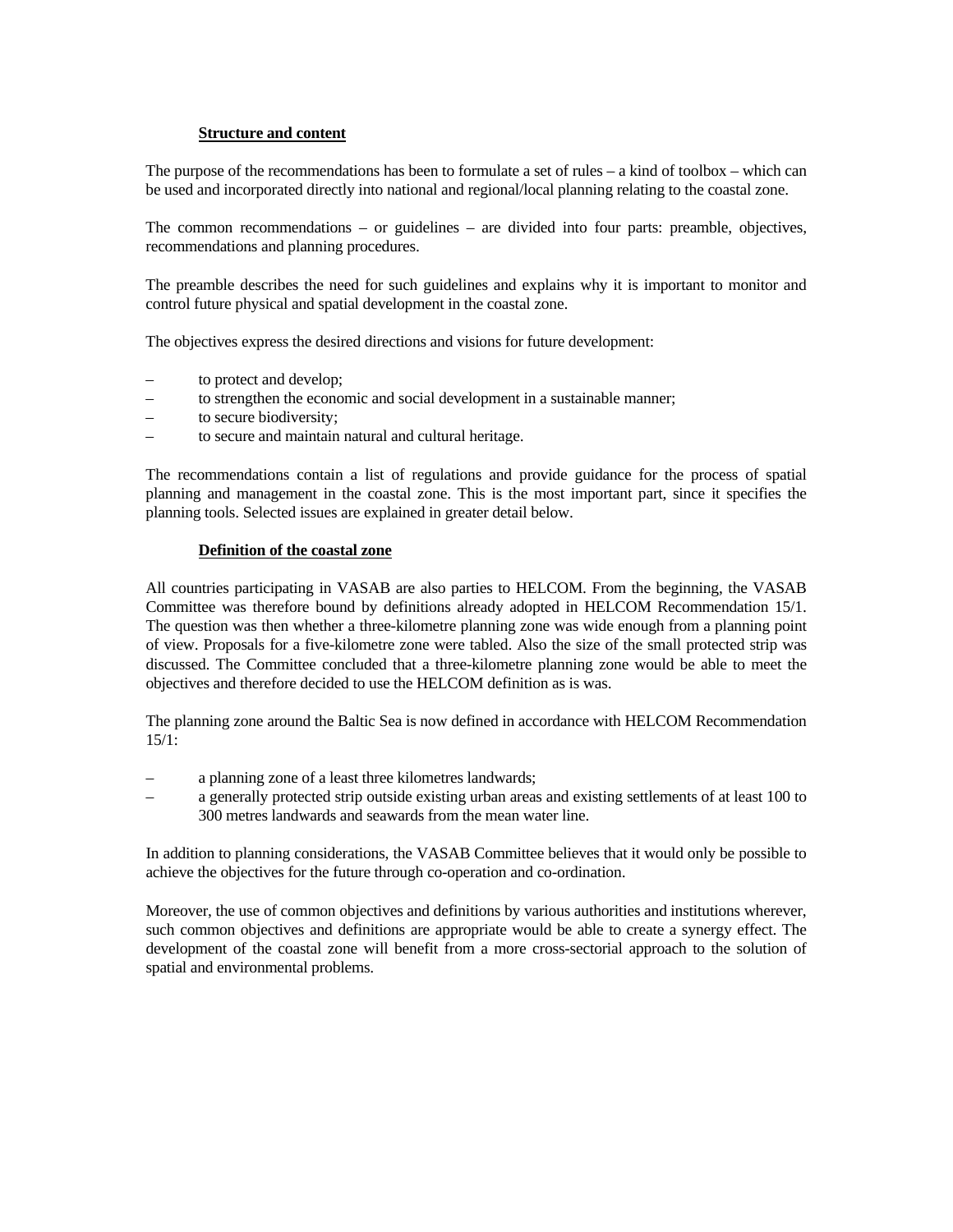### **Comprehensive plans**

In order to ensure functional and sustainable development of the coastal zone, activities in the coastal zone should be based on overall national and regional plans determining the overall framework for the use of land. These plans must take overall long-term interests in society into account and must ensure functional cohesion between future development in the coastal zone and the country concerned in general. More detailed plan should be drafted at appropriate levels in order to ensure the participation of local authorities and the general public.

# **Functional justification**

One of the most important principles underlying the recommendations is to keep the coastal zone as unspoiled as possible from such construction and infrastructure that may be expected to jeopardise natural and cultural resources and recreational interests. Planning for new activities concerning urban development, construction, infrastructure, vacation centres and leisure facilities in the coastal zone outside existing urban settlements should therefore be based on a planning-related or functional justification for a coastal location.

A planning-related justification could be the expansion of existing cities or towns, where the location of new urban areas outside the coastal zone is not geographically possible or would be contrary to important planning considerations. Extensions to infrastructure and public service functions in which investments have already been made, and where a stop would result in significant economic losses, are further examples. Finally urban development in smaller islands and archipelagos should be mentioned, in particular such situations where the purpose of insuring the development and survival of local communities outweighs the wish to protect coastal areas.

A functional justification could be installations which require a location close to the coast for various reasons: sea transport, fishing activities, cooling water, wind (e.g. windmills) or waste deposit areas (in order to protect ground water resources further inland from potential contamination).

### **Keeping open stretches of coast free of construction**

A comparison of topographical maps of the Baltic Sea region issued forty years ago and similar recent maps show how the towns have spread along the coasts. The objective is to preserve the open stretches of coast. Urban development must therefore mainly take place inside, close to or behind existing settlements to avoid scarnered development along the coastline.

Green wedges or strips inside cities or between cities located close to one another should be maintained or even established in order to ensure that new urban development will not create a visual barrier along the coast.

### **Impact assessment**

Large constructions, infrastructure projects, land reclamation and other significant permanent changes in the coastal zone should be preceded by either an appropriate regional or local land-use plan or a special regional or local impact assessment covering both visual and environmental aspects.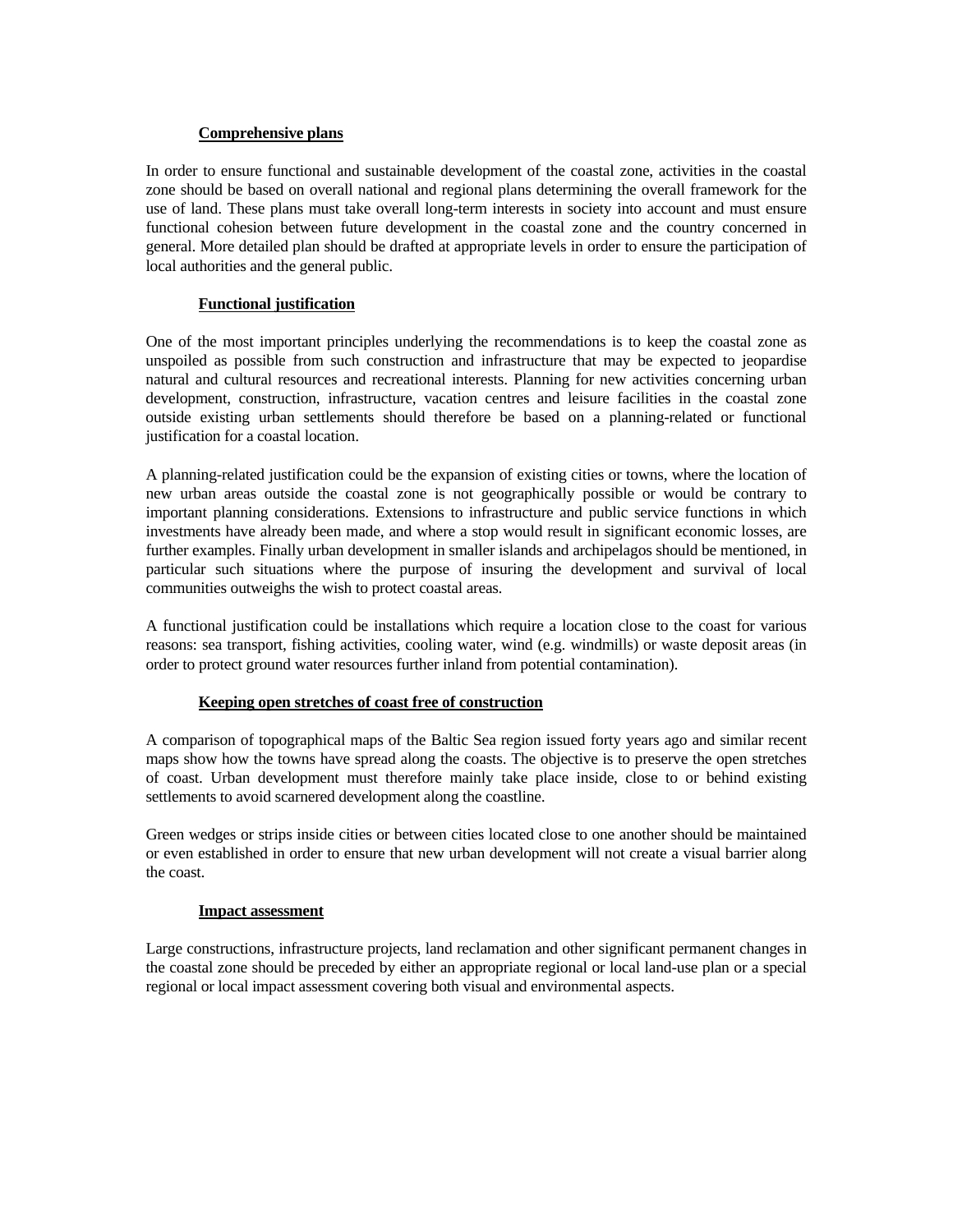# **Windmills**

One of the objectives of VASAB is to further the use of renewable and environmentally-friendly sources of energy. Energy produced by windmills is a renewable form of energy that in most countries would be seen as a functional justification for a location close to the coast. When adequate areas with sufficient wind have been designated, it should be ensured that the location is not contrary to existing plans and not detrimental to sensitive nature and bird protection areas. A concentration of windmills in groups or windmill parks may also ensure a more efficient use of individual areas and this keeps areas with a more valuable natural environment and cultural landscape in coastal areas free of such windmills.

# **Sewage and waste deposit**

The designation of areas for the discharge of sewage and for waste deposit is a general problem. The choice of location depends on a number of factors including geography, ground water and the environmental impact on the drinking water. There are significant variations from locality to locality.

The discharge of untreated sewage should be avoided in the coastal zone, and waste deposit areas should only be allowed following approved land-use plans and appropriate regulations such as regional and environmental impact assessment requirements.

# **Natural values**

There are huge areas in the Baltic Sea region which are rich in natural values. Very few have already been turned into nature protection areas but the majority of them are now being used for farming or forestry purposes. Future agricultural reforms and changes in ownership and production patterns, particularly in transition countries, will undoubtedly have an impact on the layout of landscapes. These areas should therefore be incorporated into a green infrastructure in order to create a better concept of the sustainable development of human settlements.

# **Vacation centres and leisure facilities**

Vacation centres and leisure facilities include holiday hotels, camping sites, youth hostels, marinas, golf courses and leisure parks. The location of such facilities must be based on an overall national or regional tourism policy and must comply with local land-use plans. Centres must be incorporated into the landscape in such a way as to ensure that the recreational values and the natural beauty of the coastal zone is preserved and that public access to the coast and coastline is ensured.

# **Cultural heritage**

The historical development of towns and the structure of settlements from medieval to present times are reflected in many towns and rural areas in the Baltic Sea region. This cultural heritage must be preserved. Instead of planning new building areas, the historical settlements must be renewed and reestablished.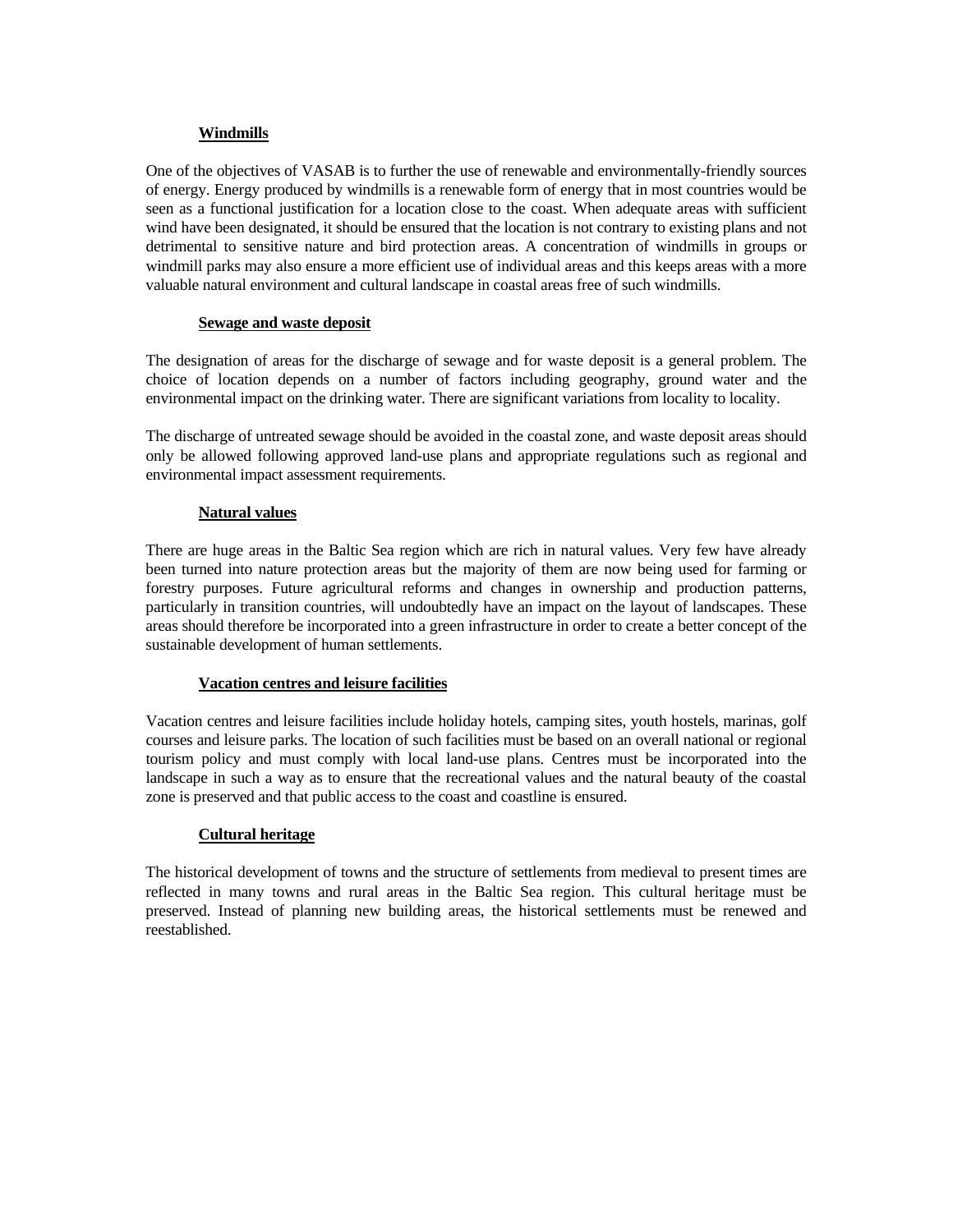### **Planning procedures**

The coastal recommendations conclude with a number of practical guidelines concerning future development, including implementation and monitoring. By adopting these coastal recommendations the ministers recommend that the objectives, the recommendations and the planning procedures concerning spatial planning of the coastal zone should be included in national legislation and policies. The implementation of the recommendations is regarded as a national, regional or local issue subject to the principle of subsidiarity and the division of responsibilities in individual countries.

#### **Assessments**

### **Protection and development**

The formulation of the recommendations may convey the impression that more emphasis is placed on protection than on development. This is not the case. On the contrary. The recommendations are not to be used to stop undesired development in the coastal zone but rather to point out and determine what should not be done, the purpose being to ensure positive and sustainable development.

The recommendations are intended to be of use for countries such as Denmark, which needs very restrictive management of the coastal zone, and countries such as the transition countries, which are in the midst of a restructuring and development phase.

#### **Conflicts relating to the use of land**

The recommendations may also be used to prevent disputes. Conflicts of interest may easily arise in attractive coastal areas where some parties may want to construct new housing, business facilities or tourist facilities, while others may want to preserve the special natural values in the area concerned.

### **Coastal planning in urban zones**

The majority of the population in the Baltic Sea region lives in cities or small towns.<sup>1</sup> Most of these towns and cities are located in the coastal zone, with the exception of towns and cities in Poland and Germany. Owing to the still high rate of employment in the primary sector in the transition countries (20 per cent), a considerable increase in urbanisation in these countries may be expected.

The population concentration in coastal regions and the expected urbanisation growth in the transition countries will mean increased pressure on towns and cities located close to the coast.

However, the recommendations do not include towns and cities. At present, there is no common interest in the Baltic Sea countries in formulating guidelines for spatial planning in the coastal areas of urban zones.

<sup>1</sup> The urbanisation rate varies between 58 per cent in Estonia, 62 per cent in Poland and Finland, 86 per cent in Sweden and 91 per cent in St Petersburg. Oblast (figures from 1992/93, the VASAB 2010 report).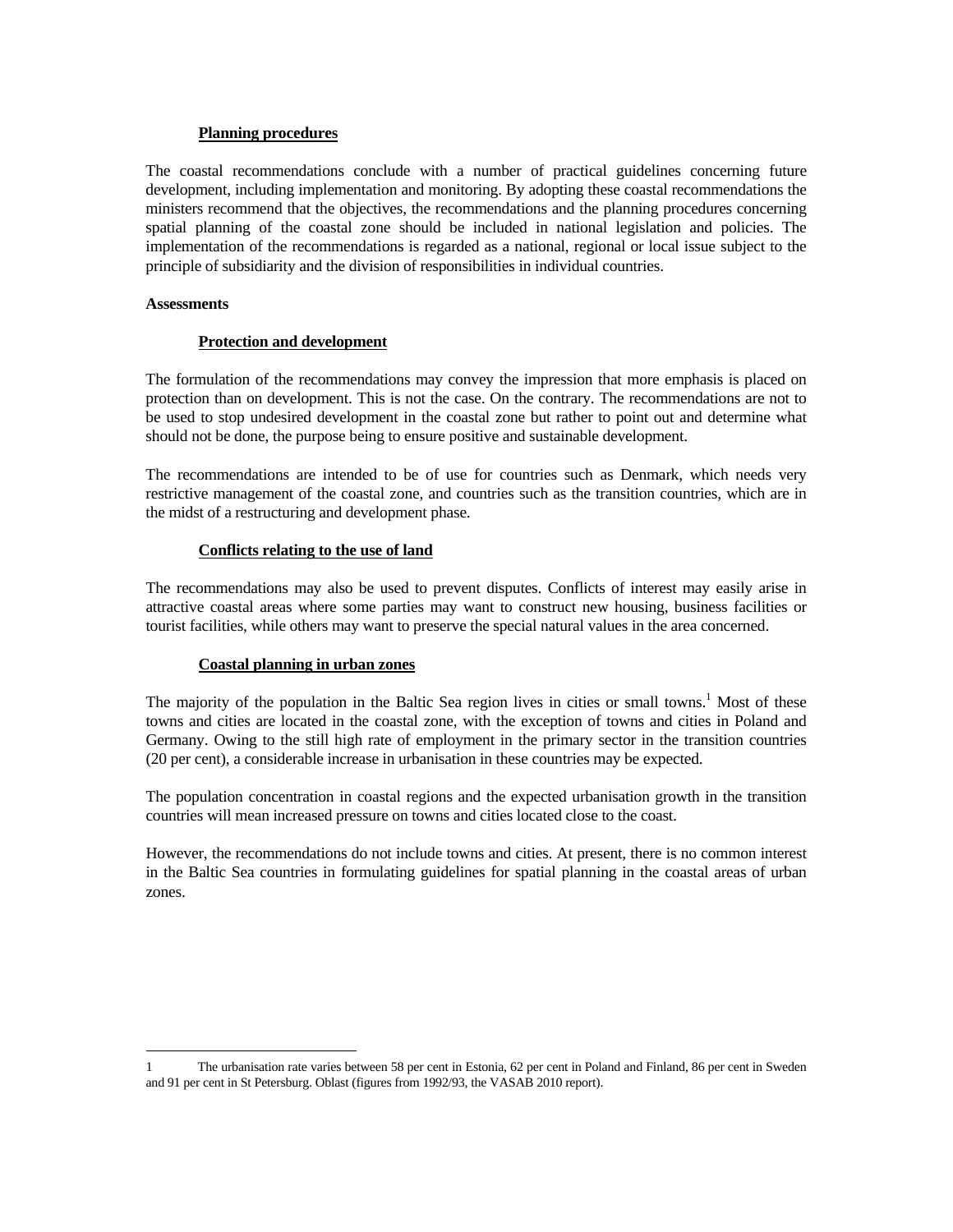### **Political opinions**

As mentioned in the introduction, the common recommendations for spatial planning in the coastal zone in the Baltic Sea region were tabled at the 4th Conference of Ministers in the Baltic Sea region in Stockholm on 22 October 1996. There was broad political support for the recommendations from all participating countries.

### **Perspectives**

It will most likely take some years before the recommendations have been adapted to and implemented in national and/or regional legislation concerning spatial planning. However, this should not prevent countries from following the recommendations immediately. The ministers thus asked the VASAB Committee to initiate pilot projects concerning various uses of areas in order to gain practical experience in this field.

The financial basis of the VASAB Committee is fairly small.<sup>1</sup> The number of projects that the VASAB Committee will be able to initiate will therefore be limited, as will the scope of the projects initiated.

The European Commission's new Interreg  $IIC<sup>2</sup>$  initiative, which is a programme concerning "Transnational co-operation in spatial development", offers new opportunities as an important instrument in this context.

At the Stockholm Conference in October, the ministers emphasised in their declaration that "the European Commission should establish the necessary preconditions to ensure that joint development actions and projects in the Baltic Sea region can be financed both out of funds provided under the Community Initiative Interreg IIC and under the support programmes Phare and Tacis for countries in transition. Only by integrating these two support mechanisms of the European Commission it will be possible to carry out transnational development projects initiated by the member states of the European Union and other countries along the Baltic Sea, designed to promote the spatial cohesion of this region".

However, it is still uncertain whether the European Commission will give the go ahead which would make it possible to match Interreg IIC with Phare and/or Tacis. It will subsequently be up to regional and local authorities to apply for and initiate transnational coastal planning projects.

It will take a few years before there will be any basis for an assessment and evaluation of the importance of the recommendations in relation to sustainable development in the coastal zone. In the meantime the VASAB Committee will, as requested by the ministers, initiate systematic monitoring of the development in the coastal zone and organise exchange of information between the countries concerned.

<sup>1</sup> Annual budget of about DKK 2-2.5 million, which also is to cover costs relating to the secretariat in Gdansk.

<sup>2</sup> Sweden, Finland, Germany and Denmark have formulated a common operational programme for the Baltic Sea region that was submitted to the European Commission, DG XVI, in February 1997. The programme was formulated in close collaboration with Norway and the VASAB Committee (the VASAB secretariat has participated in all Interreg IIC meetings as an observer). It is expected that negotiations concerning the programme for the Baltic Sea region will be concluded during the summer, so that the application deadline for the first projects can be fixed in early autumn 1997.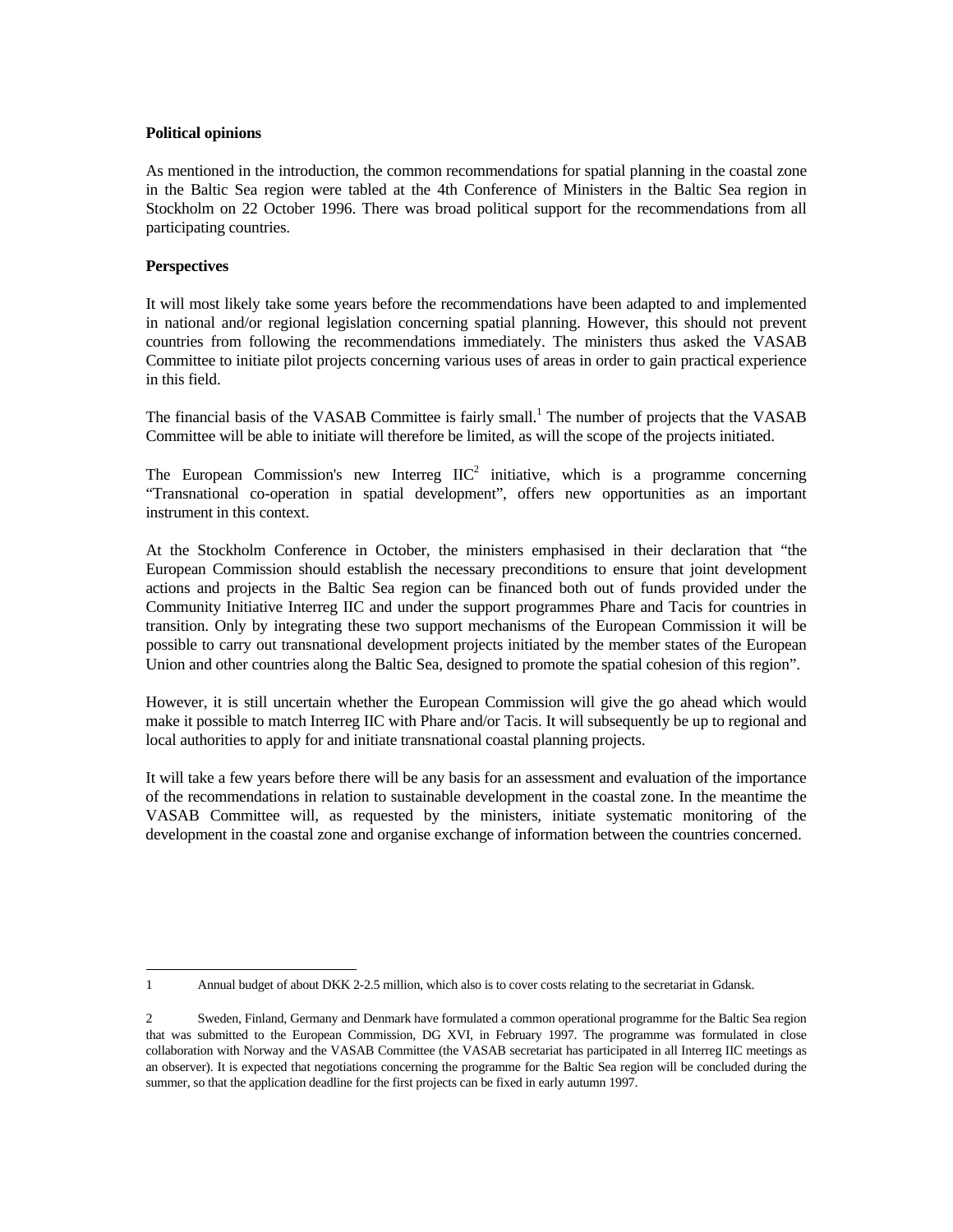## **THE SPECIFIC SPATIAL AND ENVIRONMENTAL PROBLEMS OF THE REGIONS OF THE NORTH OF THE BALTIC SEA AND THE POLAR ARCTIC REGIONS**

**Specific issues concerning the protection of the natural environment in Nordic countries** 

**Mr Ola SKAUGE Ministry of Environment Oslo, Norway** 

#### **Introduction**

Diversity in climatic conditions, geology and geomorphology, salt and freshwater regions throughout the Nordic countries led to a very wide range of natural values within biology and landscape. I wish to remind you of the distance from the southern border of Denmark to Spitzbergen, and the distance from Groenland/Iceland in the north – Atlantic Ocean to the deep forests at the eastern border of Finland/Russia. The values of, and responsibility for our part of the globe are overwhelming and beyond any discussion.

Naturally, the very diversified Nordic nature gives each country specific environmental challenges, that have to be solved according to the type of problems and internal procedures. Nevertheless, the Nordic countries have the same conceptual thinking, and in principle, the same approach to the issue. A substantial part of these common guidelines and prescriptions are gathered and described in the report "Protection of Nordic nature" (*Naturvard i Norden-mojligheter och problem*, Tema Nord 1995-501, ISBN 92 9120 8035).

As the Norwegian member of the Nordic group responsible for the report, I had the pleasure to work together with experts from Sweden, Denmark, Finland and Iceland. The report specifies goals, means and methods for the maintenance of biodiversity, for the wise use of natural resources, and for the preservation of landscape qualities in the Nordic countries. Part of what I will be presenting here today is directly referring to the report.

#### **Shift of philosophy – shift of paradigm**

In the middle of this century, the need for preservation of natural values was satisfied through the protection of certain areas such as national parks or nature reserves. The efforts concentrated on finding the most untouched, impressive landscapes, areas with key functions for birds and animals and sites with significance for various scientific interests. The results of this immensely important work are outstanding, (and the work is not yet finished). The whole philosophy, as a backbone, was built upon the need for restrictions, regulations and a special status for these areas. But, outside these areas, the business more or less went on as usual. Since then, we have learned that most of the major problems have to be solved outside specific protected areas. This applies not only when we deal with pollution and related topics, but also when it comes to the maintenance of biodiversity, the management of water resources and outdoor recreation areas and the wise use of natural resources.

With the Brundland report "Our common future" and the results of the Rio Conference, with the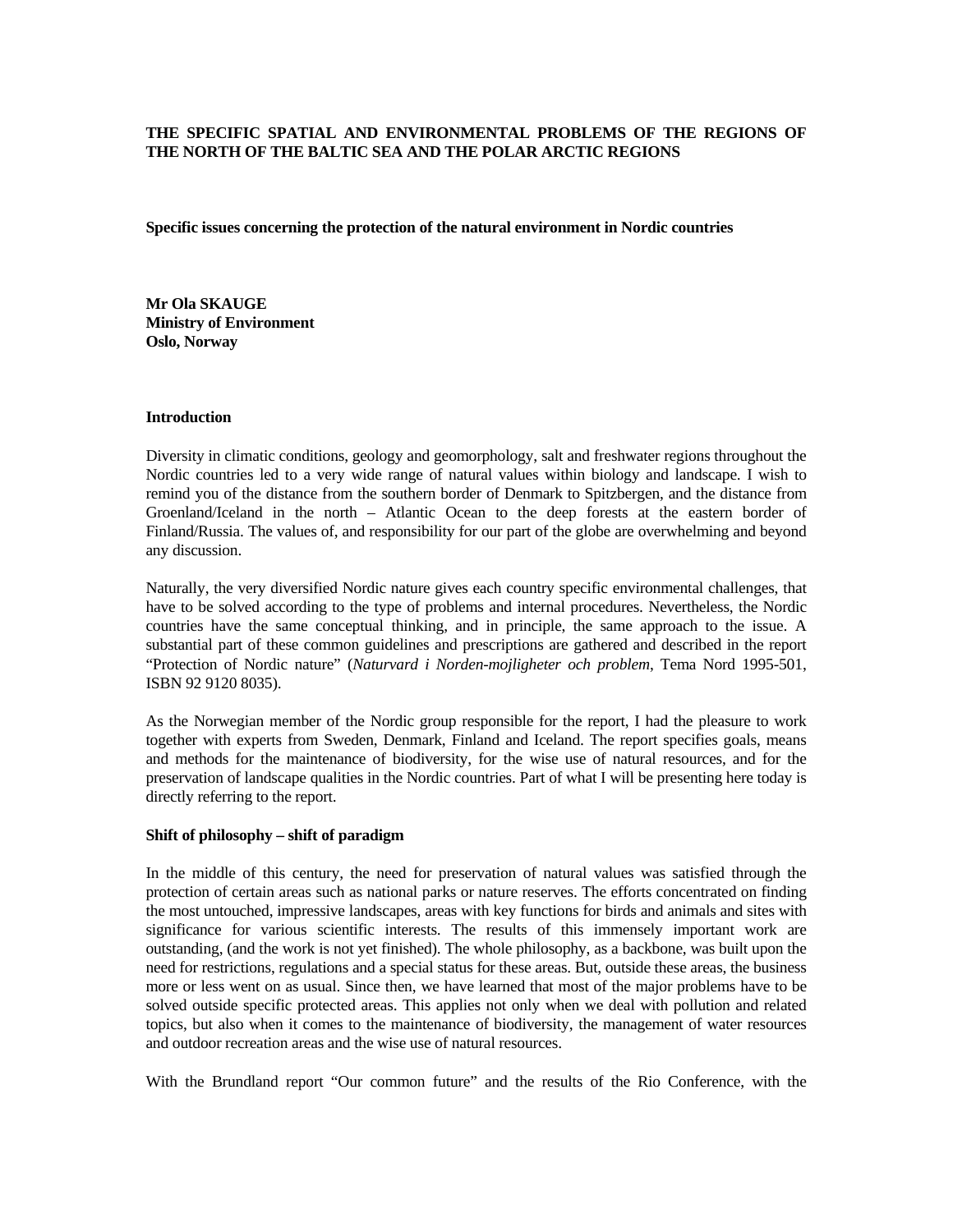Convention on biodiversity, and the Agenda 21, we notice a shift in basic politics. In general, the maintaining and securing of biodiversity is not easily solved within narrow boundaries. Compared to the situation some years ago, the human aspect of nature management is more clearly understood today – at least intellectually. This regards both man as an agent in nature, and man's dependence upon nature.

The shift in worldwide philosophy is also reflected in the Nordic report just mentioned. Some of the common conclusions are listed below as keywords and needs, with the aim of safeguarding the biological and landscape heritage.

- development of sector responsibility;
- development of an adapted physical planning and EIA as an effective instrument;
- use of IT in the development of integrated information systems, as a basis for decisions;
- local involvement and participation;
- the principle of subsidiarity.

These statements or keywords are central in the field of nature management in all Nordic countries.

#### **Trends and threats**

In spite of the differences in natural conditions in the Nordic countries, they are in principle facing the same type of threats. One could easily characterise threats as critical areas. But critical areas could just as well mean methods, means of control, etc. The Nordic report discusses human activity on arable and forest land, the coastal areas, freshwater management and protection, and the need for safeguarding wilderness-like areas both for the sake of wild reindeers, big carnivores, reindeer husbandry, etc., and because of our duty to hand over unspoiled areas – a sort of specific Nordic natural heritage – to our children. The need for international co-operation in the field of natural management and protection is expressed and underlined.

Under the umbrella of the Nordic Council, there is a number of on-going projects on nature management. The list of projects also reflects some of the critical areas in land use, and the need for land-use planning and politics. Three of the seventeen on-going working groups elaborate on separate items and problems in the coastal zone, four of the groups concentrate on different aspects of biodiversity.

In geographical terms, I would like to stress the following issues as common critical areas:

- steadily declining wilderness-like areas;
- growing pressure on the coastline and coastal areas;
- change in land-use pattern in agriculture and forestry, affecting biodiversity and landscape values in the countryside;
- pressure on watercourses and rivers.

Going more into details, I take the liberty of presenting examples from Norway. The situation described would be relevant to a greater or lesser degree also to the other Nordic countries.

#### **Areas of undisturbed countryside**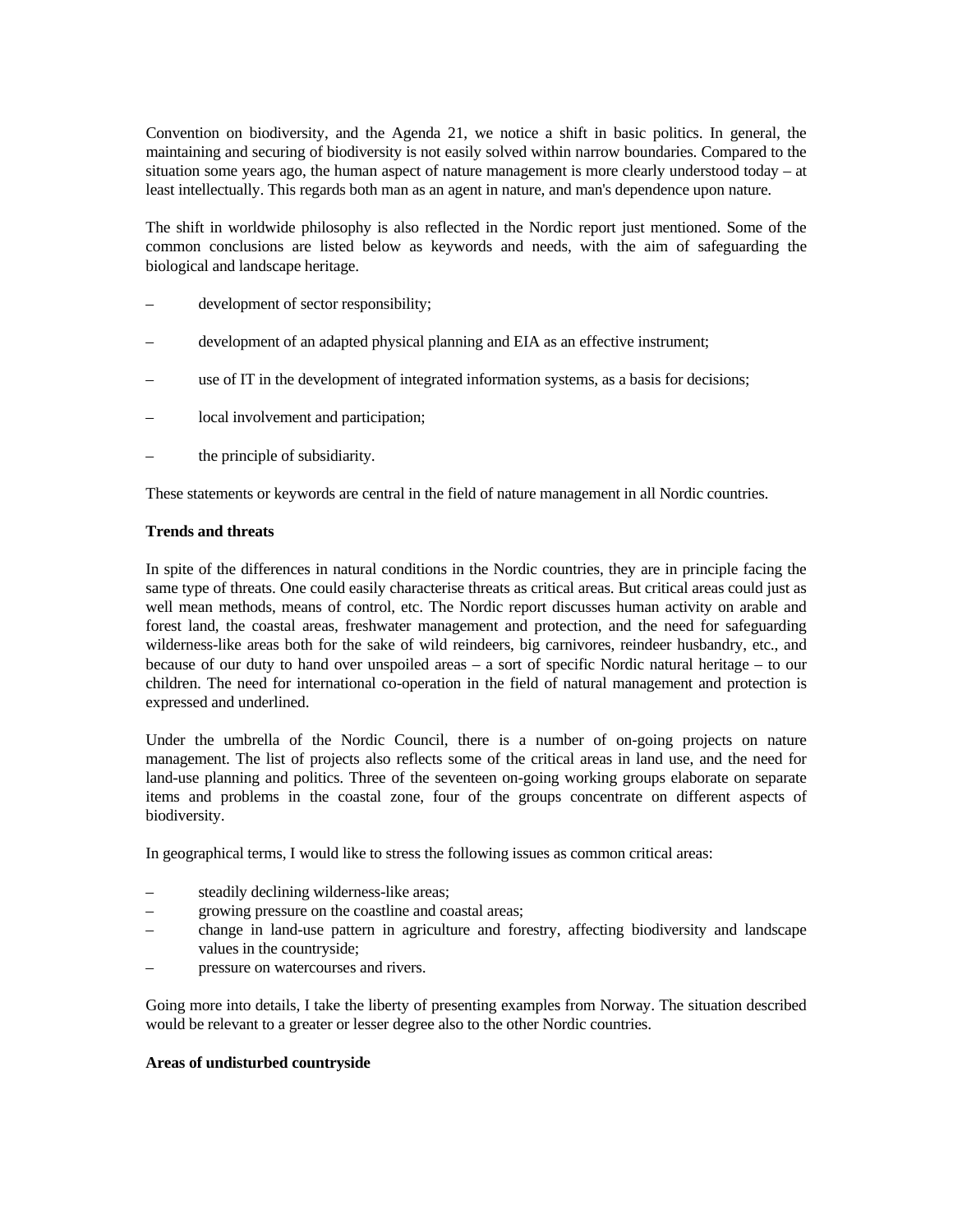In a European context, Norway stands out as a country with vast areas of undisturbed countryside – upland plateaus, mountainous areas and forests. These are essential for maintaining a rich flora and fauna, and are extremely important for outdoor recreation and tourism. They are therefore also an important resource for the business sector and employment.

Until recently Norway lacked well-documented country overviews on what is left of large undisturbed areas of open countryside. In 1992 the Global Resource Information Database (GRJD Centre) in Arendal presented figures showing that the proportion of the country that may be characterised as developmentfree is decreasing rapidly.

Technological advances and the ever-increasing exploitation of natural resources has led to a gradual reduction in the areas of unspoilt Nature in Norway, especially in the last twnty to thirty years. Working methods have changed and new areas of open countryside are increasingly being taken into use for a variety of societal purposes. This leads to development which little by little "eat up" and fragment areas of undisturbed countryside. Development related to road building, hydroelectric schemes, power-line corridors, industrial and other commercial projects and housing is responsible for the greatest pressures on undisturbed countryside.

### **Countrywide overview – areas in Norway with a wilderness-like character in 1900, 1940 and 1994**

Areas with a wilderness-like character in 1990, 1940 and as of 1 January 1994. They are located more than five kilometres from a major technical development and in 1994 constituted 12 per cent of the country compared with 48 per cent in 1900 and 34 per cent in 1940 (Svalbard and Jan Mayen are not included).

This work was also the starting point for a project, going on right now, on the development of a monitoring programme for this type of areas in Norway. In the second part of the paper, this project will be presented.

### **Coastal areas**

The Nordic countries have different types of legislation for shore protection. In Norway, the first regulation was implemented in 1967, with a general prohibition on buildings and development in a 100 metres zone along the coastline. Since then, there has been a ban on development in the 100-metres zone. In spite of a general political will at central level in favour of such regulations, exploitation of the shoreline has continued until now. One of the obvious reasons is exemption made by the local authorities. In addition to the lack of overview, lack of monitoring in time series, and the lack of aggregated information, this has lead to a piecemeal-approach, where the "small decisions" in reality have developed into a huge scale fragmentation of coastal nature as the years went on.

Naturally, the problems appear along the coasts with the highest density of population, and are more expressed within the southern parts of the Nordic area.

River deltas and estuaries make a special type of shoreline, extremely valuable for biodiversity, with brackish water and often combined with interesting geomorphology. In Norway, the river deltas with neighbouring areas have been "chased" as development areas for industry, building of roads, development of harbours, cultivation of land, etc. In the southern part of Norway, the ecosystems of estuaries and river deltas are severely damaged and reduced in number to a fraction compared with the natural basis.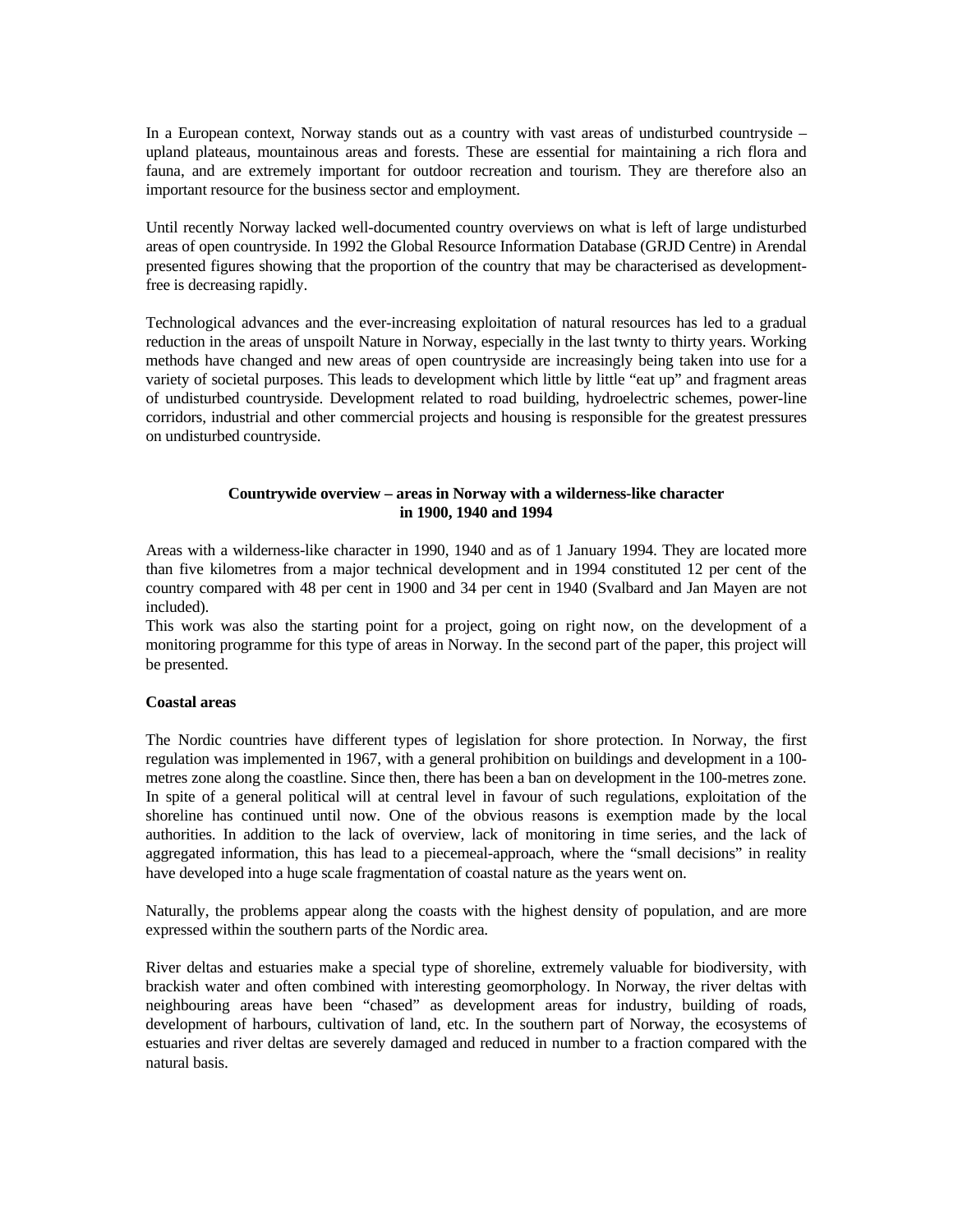Sea farming is perhaps, besides oil production, the most rapidly growing industry in Norway. In spite of a very long and diverse shoreline, Norway is experiencing a strong competition between sea farming interests and more traditional uses of sea areas close to the shoreline. Conflicts arise, not only regarding protection of biodiversity, but also recreational interests, local fishermen's interests, local traffic at sea, etc. Today, sea farming is the most prosperous and productive industry in Norway. The discussions reflect that fact, as do many of the results.

#### **Forest and cultural landscape values**

Two major and opposite trends are affecting agriculture and landscape throughout Europe; the marginalisation of arable land, and the intensification of food production. In the Nordic countries, Finland, Sweden and Norway, forest production – both the primary, and especially the secondary production – have been industrialised. The following drawing illustrates the development of the situation.

The reduction of natural grasslands and half-open woodlands has severely influenced the landscape and the biodiversity, especially since the mid 1900s. After the year 2000 the gaps between cultivated land and woodland may become even more pronounced and uniform (The Nordic Council 1995).

On the one side, it would not be possible, nor desirable, to "freeze" land use in agriculture or forestry; there must be room for changes in the relationship between human activity and nature as has always been throughout history. On the other side, the trends point in the direction of "loss of biodiversity", which, of course, is alarming. At the same time, there is no other sector where the necessity of active and well-developed sector responsibility is more essential. The situation calls upon an enhanced co-operation between environmental and agricultural forestry authorities.

It is not my intention to go into details, because this is an enormous field of technical and political possibilities and obstacles. But just for "fun", seventy-eight of 135 described pasture-dependent fungi in Norway are found on the Norwegian "Red list"!

#### **Rivers and watercourses**

Protection and sustainable use of rivers and watercourses is one of the issues for Nordic working groups in 1997-1998. The Nordic countries – and Europe as well – ask for more energy, with a preference for "clean" energy. The prices rise, and so does the pressure on hydroelectric energy developments all over the Nordic countries. In Norway, 340 rivers or parts of watercourses are protected against energy developments. Besides that, Norway has a sophisticated planning system at national level, where nonprotected rivers are listed and characterised due to degree of conflicts, economic potential, etc. The pressure from the energy market leads to more ambiguous development plans in already exploited watercourses and a growing appetite on expansion over to virgin rivers.

Energy production leads to loss of biodiversity as well as landscape-consuming technical developments. In Norway, we had the most peculiar situation when recently road building along rivers has had just as severe an impact as the energy producers. At central level, the problems caused by road-development are understood. At district level, however, the old culture of engineering is very much alive.

As this is a colloquy mainly on land use, I will just mention that acid rain has been a constant threat to the biodiversity of Nordic rivers and lakes during the recent decades, and still is. But, for the sake of justice, the very last years we have seen a light in the tunnel, with a significant decline in the acid pressure. This is an evidence of environmental effects across borders, as well results of international understanding and co-operation.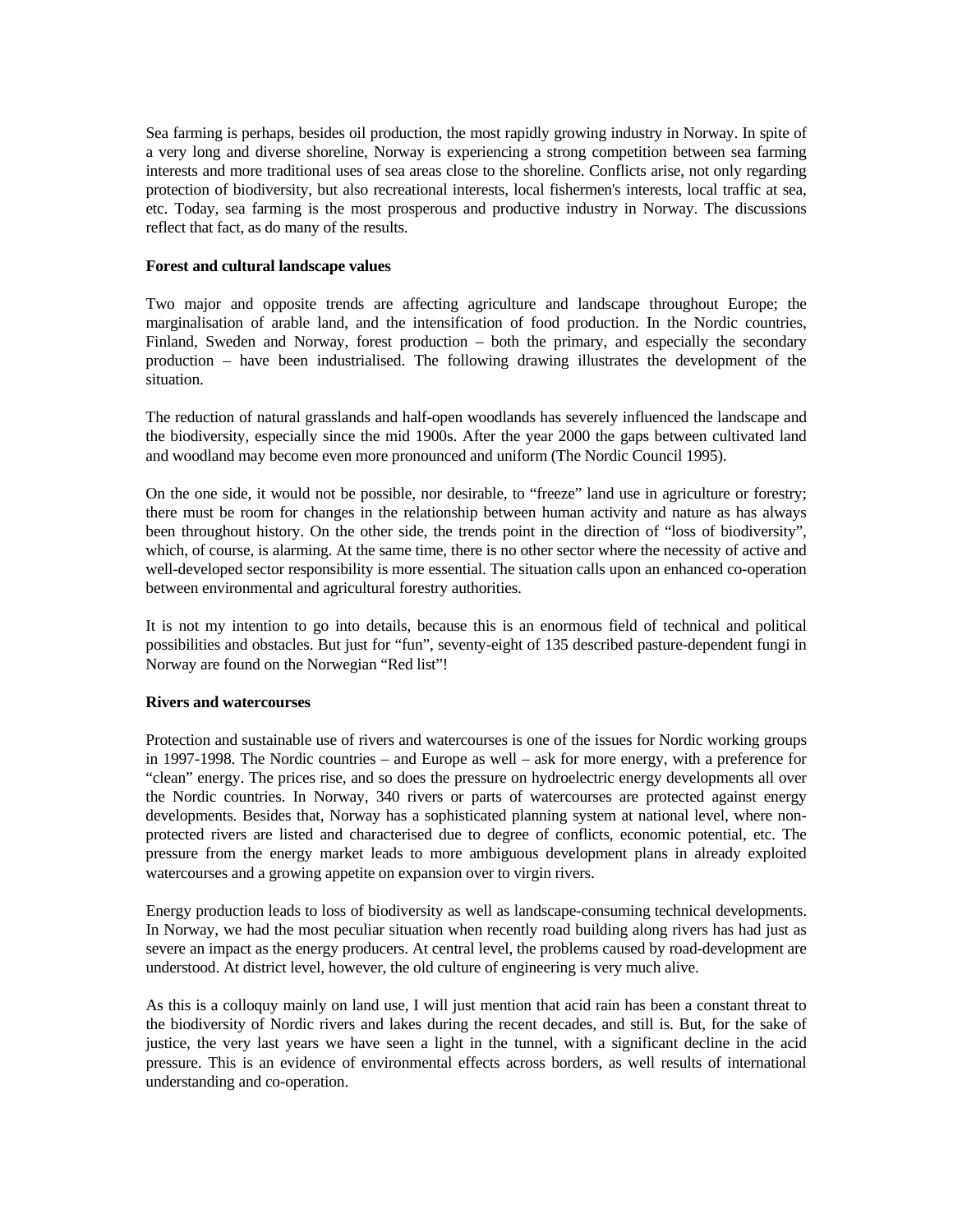#### **Monitoring land use**

In all continents, countries are creating IT systems for monitoring nature. Satellite-photos and digital mapping offer other new opportunities. In Europe, EEA has developed the Corine landcover programme. This opportunity for keeping an account of specific thematic values or characteristics attached to geographical areas made the decisions of many environmentalists and planners come true.

The task of protecting and safeguarding natural values has been characterised by an endless row of big and small battles. In most cases, natural values were doomed to lose. These battles have also been characterised by the "piece-meal syndrome". Technical and economic development is measured against an area-limited value of nature, isolated in time, function and segregated from aggregated effects of comparable damage from corresponding developments. That way, nature has been torn into pieces.

#### **Use of documentation systems in Norway**

In a report, dated March 1997, the Ministry of Environment and thereby the Government of Norway invites the Parliament to approve a broad-scale national effort on the development of a documentation system for geographical areas in Norway. The report launches a comprehensive GIS-based programme, to create a basis for decision-makers at local as well as regional and central levels. One of the visible effects and advantages of an integrated documentation system is that national and regional interests, according to policies and aims, could be far more specific and clarified. In a planning situation, national policies could even be more predictable.

The government has made it clear that the task should be accomplished taking into account the following principles:

- 1. the need for management-supportive information for all levels should be focused;
- 2. existing information should be utilised as fully as possible;
- 3. information should be made accessible to potential users as soon as it is at hand;
- 4. the information gathered should be adaptable for many purposes. Of prime importance to physical planning is digital information for GIS, and the possibility for thematic maps and statistical overviews;
- 5. the development of new data systems and the improvement of existing ones should build upon the principle of user needs and access, and should consequently be open for dispersal and aggregation of information.

From a technical point of view, I am tempted to add some more specific principles based on recent years experiences:

- 1. the scale and accuracy should be suitable for local planning;
- 2. standardising and plotting of information should be thematic;
- 3. information should be held in an "objective" form within each theme;
- 4. the objectivity and credibility of thematic maps on values of nature should be a main goal;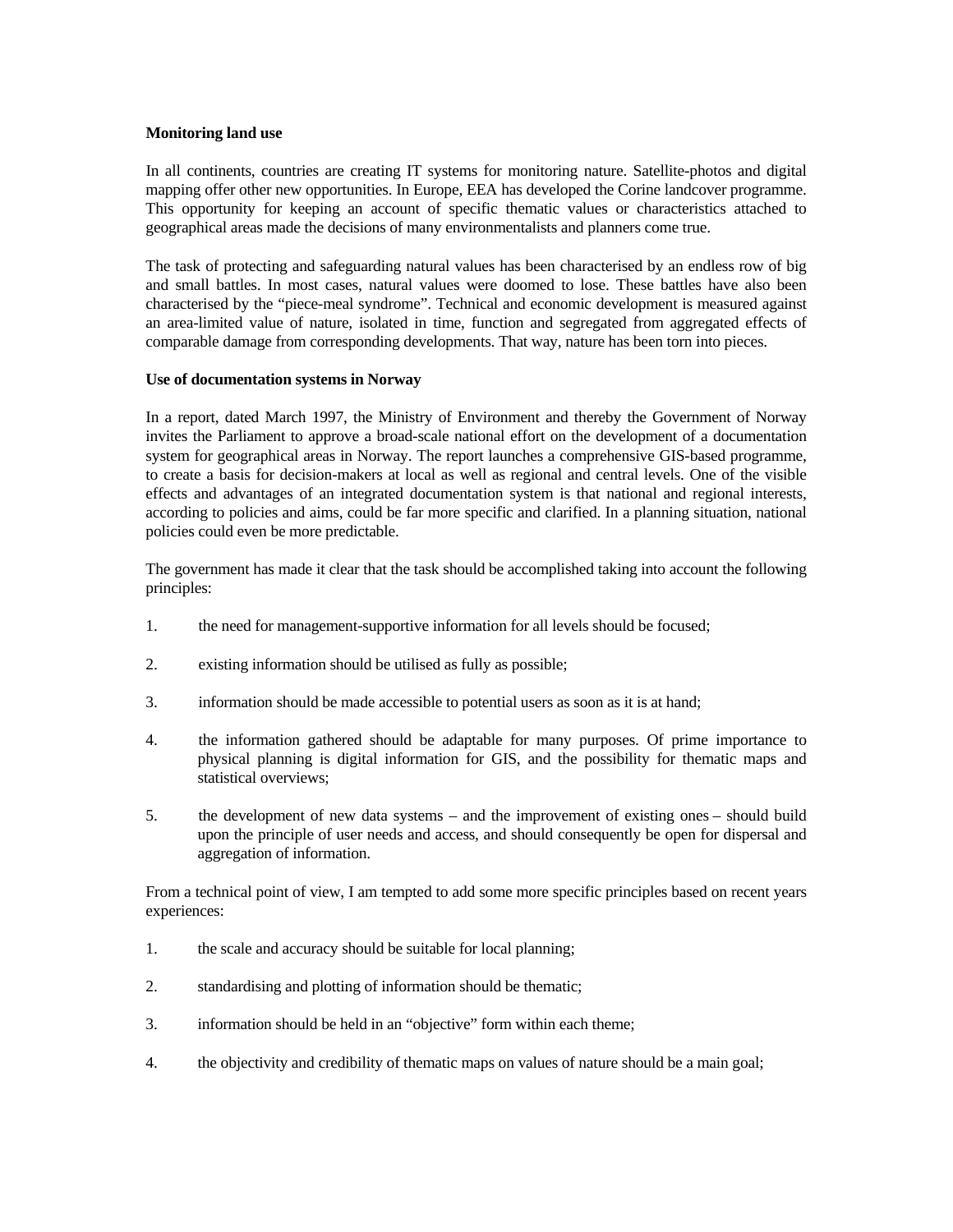- 5. information should be available not only for the administrative and political system, but also for the sectors at all levels, as well as for the public;
- 6. the system and standardising should be suitable for overlay of thematic maps and for the production of time series.

#### **Monitoring of areas of undisturbed countryside**

In Norway, monitoring of coastal areas, river deltas, key areas for biodiversity, landscape values, etc., are on-going projects. As an example one of the projects on monitoring areas of undisturbed countryside is briefly presented at the end of this paper.

One of the responsibilities of the Directorate for Nature Management (DN) is to provide other authorities and the general public with advice and information. The DN believes that it is important to provide documentation and to map the impact of technical developments on the undisturbed areas of countryside in Norway. As part of our programme for the Nature Conservation Year in 1995, a synopsis was presented of undisturbed areas of open countryside in Norway as of 1 January 1994, arranged according to counties and municipalities. The objective of this project was to improve the decision-making basis for local, regional and national authorities when managing resources and land use, and considering individual cases.

#### **Subsidiary objectives**

- the sectors will be held responsible for developments which they undertake;
- the development statistics may be used in connection with the environmental audit of the sectors;
- the project is intended to provide local authorities and other planning bodies with more knowledge about the impact of developments within, or close to, undisturbed countryside areas so that such areas may be protected from development at the planning stage, when decisions are being taken and when measures are being implemented;
- development-free areas of open countryside (outside protected areas) will be more easily safeguarded in connection with the preservation of rare and vulnerable species and types of natural environment;
- the project is intended to provide better information about, and knowledge of, outdoor recreation areas of a certain minimum size situated near towns and other built-up areas;
- the overviews and audits will form part of the basis for drawing up a national environment conservation policy.

#### **Definitions**

Development-free areas of open countryside: all areas situated more than one kilometre from major technical developments.

Development-free areas of open countryside are divided into zones based on their distance from the nearest development.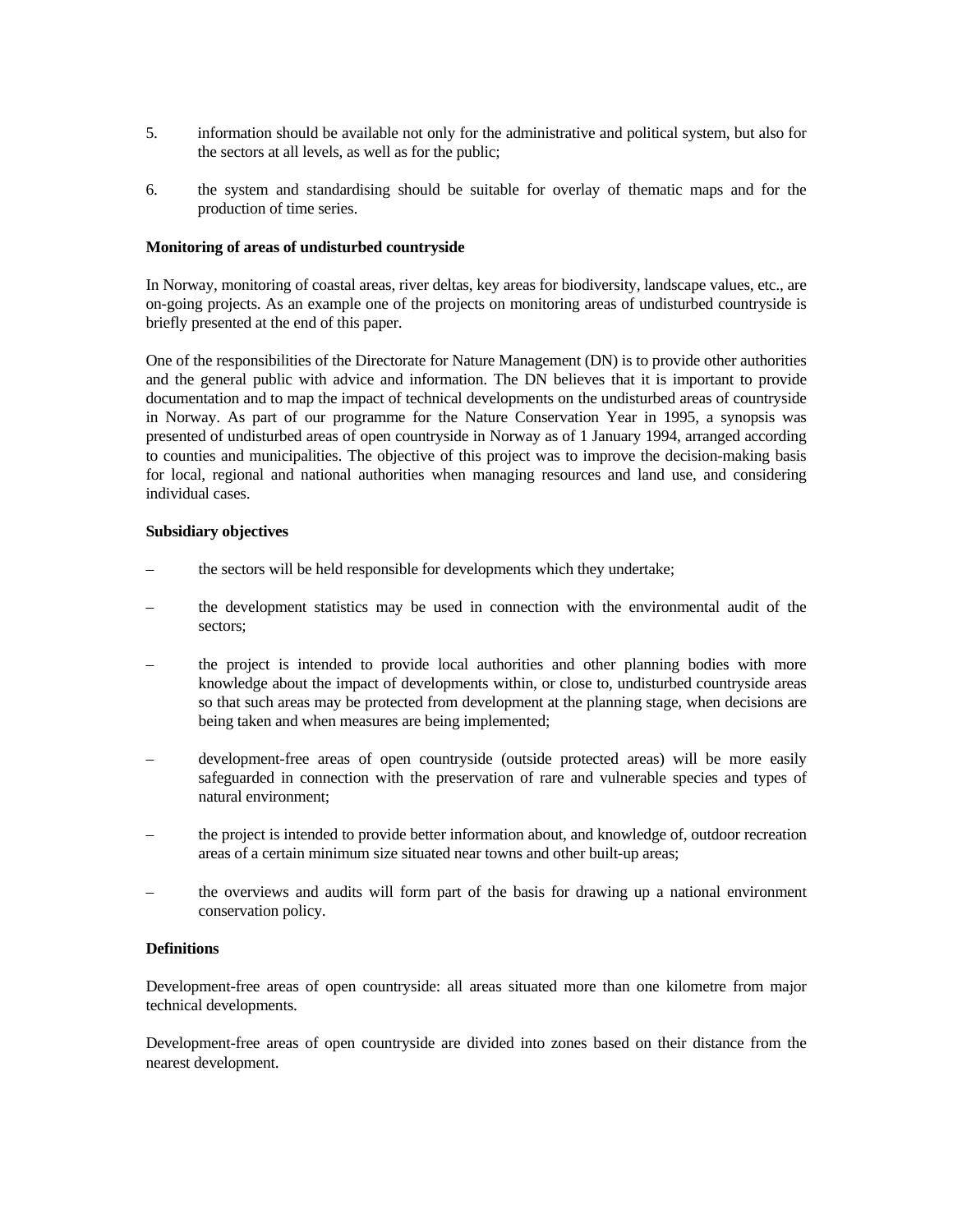Areas close to developments: one kilometre from major technical developments. Development-free zone 2: one to three kilometres from major technical developments. Development-free zone 1: three to five kilometres from major technical developments. Wilderness-like areas: five kilometres from major technical developments.

#### **Major technical developments**

The following constructions, installations and disturbances are, for this purpose, defined as major technical developments:

- all public roads (Euroroads, classified national, county and municipal roads, except tunnels);
- all railway lines, except tunnels;
- all forestry roads, construction-site roads and roads leading to summer dairy farms that are more than fifty metres long, have a supportive subgrade layer and are perhaps surfaced;
- all tractor tracks built with public subsidy and corresponding tracks belonging to the Directorate for state forests and land;
- old tracks that have been improved to be used by tractors and off-road vehicles;
- power lines carrying a voltage of more than 22 kv;
- reservoirs (i.e. the whole water body at the maximum regulated water level), power stations, penstocks, onduits, channels and dams, and lakes tapped via tunnels without being dammed;
- regulated rivers and steams including those tapped via a tunnel;
- channels, embarkments associated with rivers and lakes.

Recent investigations show that most of the country has been affected by one kind of development or another. One of the greatest threats to safeguarding biological diversity is the increasing fragmentation of previously undisturbed areas of countryside.

As of 1 January 1994, only about five percent (10 800 sq. km) of southern Norway was situated more than five kilometres from a major form of technical developments. Of the total area of Norway (excluding Svalbard and Jan Mayen), only about 12 per cent (38 500 sq. km) can be regarded as having a wilderness character. In 1990, the figure was 48 per cent, or about 155 500 sq. km. The largest remaining areas of countryside with a wilderness character are patches left in mountainous tracts and upland plateau areas, or in the north of the country. As many as 271 municipalities (60 per cent) in Norway have under one sq. km of land that has a wilderness character.

### **Synopsis of the remaining development-free areas of countryside in Norway, broken down according to counties as of 1 January 1994**

### **Future tasks**

The DN intends to revise this cartographical material every four years. In the course of 1997, data will also be obtained concerning major technical developments undertaken in the period 1988-1994. The next revision will be in 1998. This will provide time series that will be vital for being able to follow the trends. It will also become clear which sectors are responsible for the reduction of development-free areas. These statistics will be extremely important in the years ahead, when developments and disturbances of various kinds will be assessed.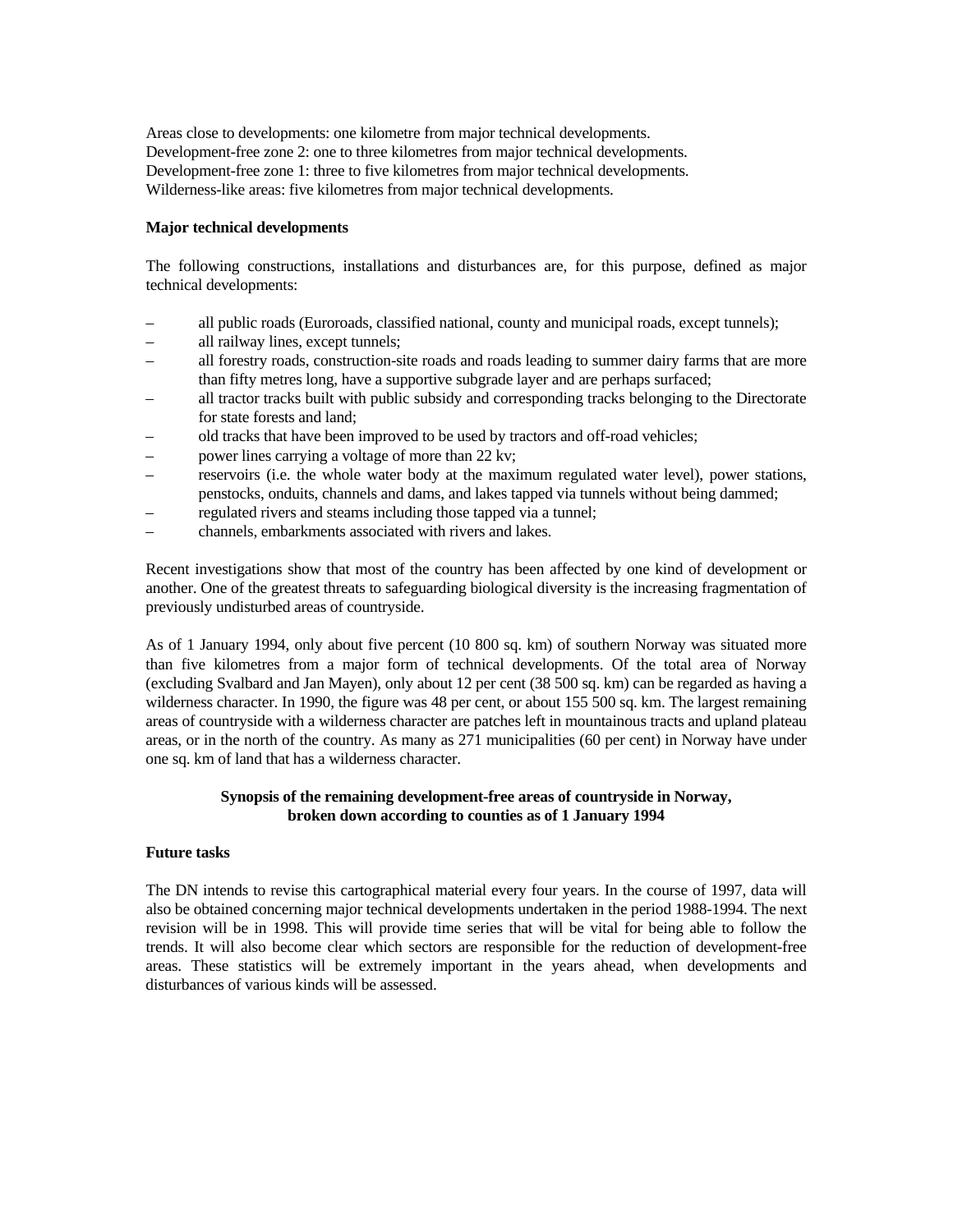# **THE SPECIFIC SPATIAL AND ENVIRONMENTAL PROBLEMS OF THE REGIONS OF THE NORTH OF THE BALTIC SEA AND THE POLAR ARCTIC REGIONS**

**Protection of water resources** 

**Mrs Maisa SIIRALA Finnish Environment Institute Helsinki, Finland** 

#### **1. Area of concern**

Northern Europe, as defined for this report, includes the Nordic countries (Finland, Denmark, Norway, Sweden), the Baltic countries (Estonia, Latvia, Lithuania), northern Germany, Poland and the western part of Russia (Karelia, Kola Peninsula, St Petersburg, Leningrad region and Kaliningrad region).

Nature in this area varies a lot from south to north, and the area is not one homogenous and harmonious unit. There is, however, one shared feature: the Baltic Sea, the largest semi-enclosed brackish water body in the world. All activities in its large catchment area have an effect on it. Over 100 million people live in the area, but the population density is low in the northern part. Many of the countries are quite heavily industrialised and carry out, more or less, intensive agriculture and forestry in large areas.

The region and its water resources have some special features, which are:

- large water systems with many lakes and small rivers, and numerous islands in the northern part of the area;
- a large archipelago with thousands of islands between Finland and Sweden;
- largest lakes of Europe are situated in this area (Ladoga, Onega, Saimaa, Vännern);
- some big rivers with large catchment areas in the southern and eastern part (Neva, Vistula, Odra, Nemunas, Daugava, Narva);
- most lakes and rivers, as well as the Baltic Sea, are partly ice-covered each year;
- frost in the soil layer has a great impact on water infiltration and surface run off, seasonal variations are great due to snow melting in the springtime;
- rising coastal areas in the northern Baltic Sea zone still create new habitats, glo-lakes are unique from the global point of view; and
- high sensitivity to acid precipitation because of the type of soil.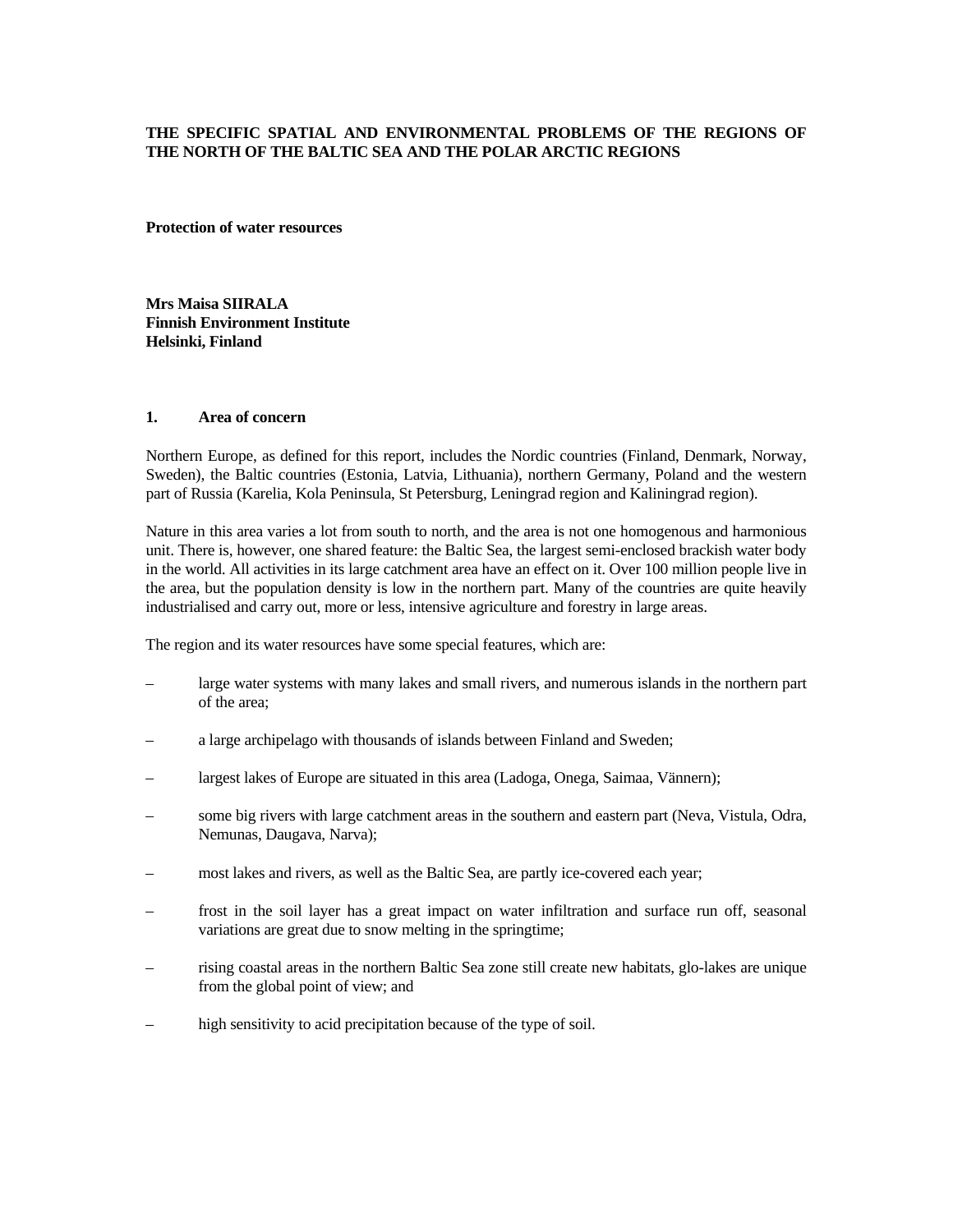# **2. Use and quality of water resources**

### **2.1. Main uses of water**

The amount and availability of water resources in Europe is highest in the Nordic countries: six to eight times more than in eastern, southern and western Europe (in Norway 100 000 m<sup>3</sup> per year, Finland and Sweden over 20 000 m<sup>3</sup> per year, Poland 2 500 m<sup>3</sup> per year, Germany 1 100 m<sup>3</sup> per year). Water bodies, rivers, lakes and shores are used for many purposes, such as fishing, recreation, power production and as recipients of waste water. Surface water is the main source for water supply in most countries, only Denmark and Lithuania are mostly using ground water, as well as Finland and Latvia uses both surface and ground water. Many watercourses are used for traffic and transport, and there are plans to develop inland waterways in Germany, in Poland, in Finland and in Russia. Improvement of the Warta, Odra and Wista waterways, which are part of an international transit route network from Germany to Kaliningrad and Belarus, is also planned. There are also plans to develop water connection between White Sea and Baltic Sea. Water bodies and shorelines are partly privately owned in the Nordic countries and so is water power in Finland. This is important for the sustainable use and management of watercourses and shorelines, especially in relation to building on shores and to nature protection.

# **2.2. Aquatic environment**

In the boreal region of northern Europe, rivers and lakes are environmentally in relatively good condition. But many of the most important rivers in the area are regulated and also polluted. In the Nordic countries, harnessing of new water power is prohibited in watercourses that are still in a natural state. Some unique and endemic species live in the area, such as salmon and land-locked freshwater seals, only a few hundred in Lake Ladoga (Karelia, Russia) and in Lake Saimaa (Finland) and a ringed seal in the Baltic Sea. Some species have special importance for the local people and their culture, such as salmon in Lapland. Essential for the natural reproduction of the Atlantic and Baltic salmon are Tenojoki River and Tormionjoki River.

Wetlands are the only major ecosystems that have an international treaty, the Ramsar Convention from 1971. The need to protect wetlands and the wise use of them were also discussed at the Rio Conference in 1992. Natural mires are among the least disturbed ecosystems and the Nordic countries have protection programmes for them. In north Poland there are huge undisturbed wetlands. However, marshes, fens, mires, bogs or shallow water bodies are among the most threatened habitat types in all of Europe, and so are they also in some regions here.

Aquatic environments are threatened by:

- water constructions, cultivation, building activities, dredging and fillings;
- drainage, land reclamation and peat extraction, clear-cutting of forest areas;
- water pollution, eutrophication (agriculture, fish farming, point source);
- waste disposal sites, contaminate and industry areas, petrol stations.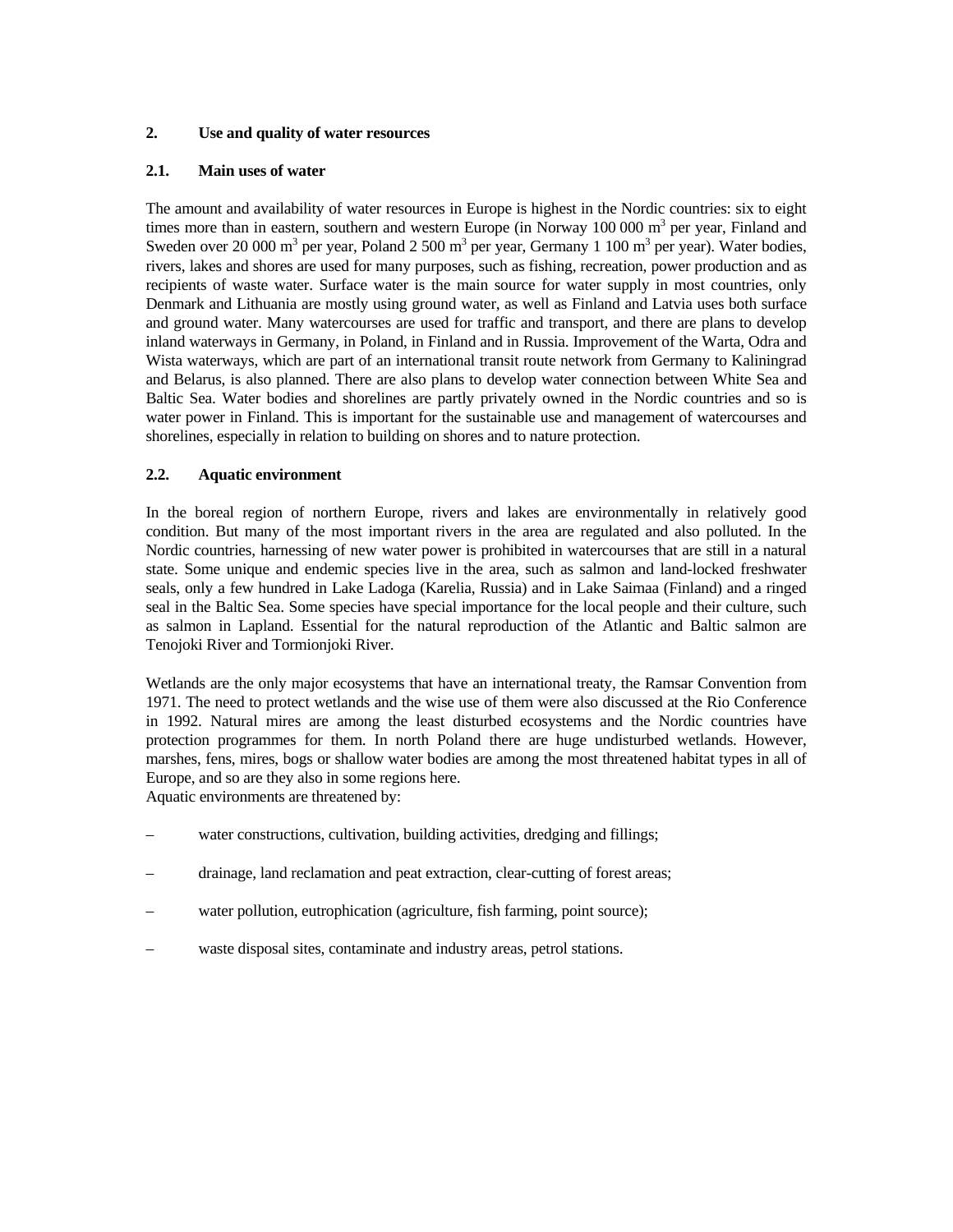Acidification, largely caused by long-range transport of emissions, has become a serious problem. The Femnoscandian shield offers less protection against air pollution than the sedimentary rocks in central and western Europe. Fish mortality has been observed in rivers and lakes; in southern Norway 1 750 lakes are completely devoid of fish, 900 lakes are seriously affected and the Atlantic salmon is extinct in twenty-five rivers because of acidification. In Sweden, damage has occurred in 2 500 lakes. Mysterious disease M-74 damages fish stock in the Baltic Sea.

Burning of oil share in Estonia, and nickel mines and smelters in the Kola region have caused damage to large areas. Nuclear power plants, particularly at Ignalina, Kola and Sosnovyi Bor, as well as the military sites of the former Soviet Union pose threat to aquatic environment.

Water and ice also cause damage to human habitats and structures. Heavy floods have destroyed shores and even villages in Norway, and floods occur regularly on the west coast of Finland, in the Baltic countries and in the St Petersburg area.

### **2.3. Water quality**

Reductions in point source pollution have been achieved in the western and northern parts of the region. However, eutrophication and acidification of water bodies still occur. High levels of nitrogen are found in rivers in Germany, and in the streams and lakes in Denmark. Phosphorus levels in the region are lowest in the Nordic countries, whereas in Latvia, Lithuania and Poland many rivers have high phosphorus levels. The primary source of eutrophication is agriculture, but discharges from fish farming and other forms of aquaculture also contribute to the eutrophication of water bodies. In Germany and Poland, one of the main problems is the pollution from toxic, slowly degradable organic substances and heavy metals. Point source nutrients present another problem. In central and eastern Europe, one third of the municipal waste water is still without any treatment. Municipalities in western Russia also lack adequate waste water treatment, which has caused pollution, for example, in Lake Ladoga and the minor lakes and rivers running into it.

Poor-quality drinking water causes human health problems in some regions. The river Narva, Lake Kohtla and Lake Peipsijarv/Chuedskoe have been threatened in the past by accidents in the oil shale mines and other industries. Pollutants have affected drinking water for the town of Narva. Oil spills into the river Nevezis in Lithuania occur about twice a year. Low quality of drinking water is a problem in Latvia. A large research project on the river Nemunas has shown poor water quality and usability problems. Hazardous situations in the river Daugava have occurred and may occur again. Early warning systems are needed, especially for the measurement of cyanide. Radon gas causes danger for water supply in western Russia. The natural gas pipeline from Russia to central Europe could cause problems to water resources.

Major threats to surface water, as well to ground water, are caused by:

- use of manure and other fertilisers leading to nitrate leaching;
- untreated domestic and industrial waste water (in east and south part of the area);
- emissions from industrial plants, power stations, transport and domestic heating;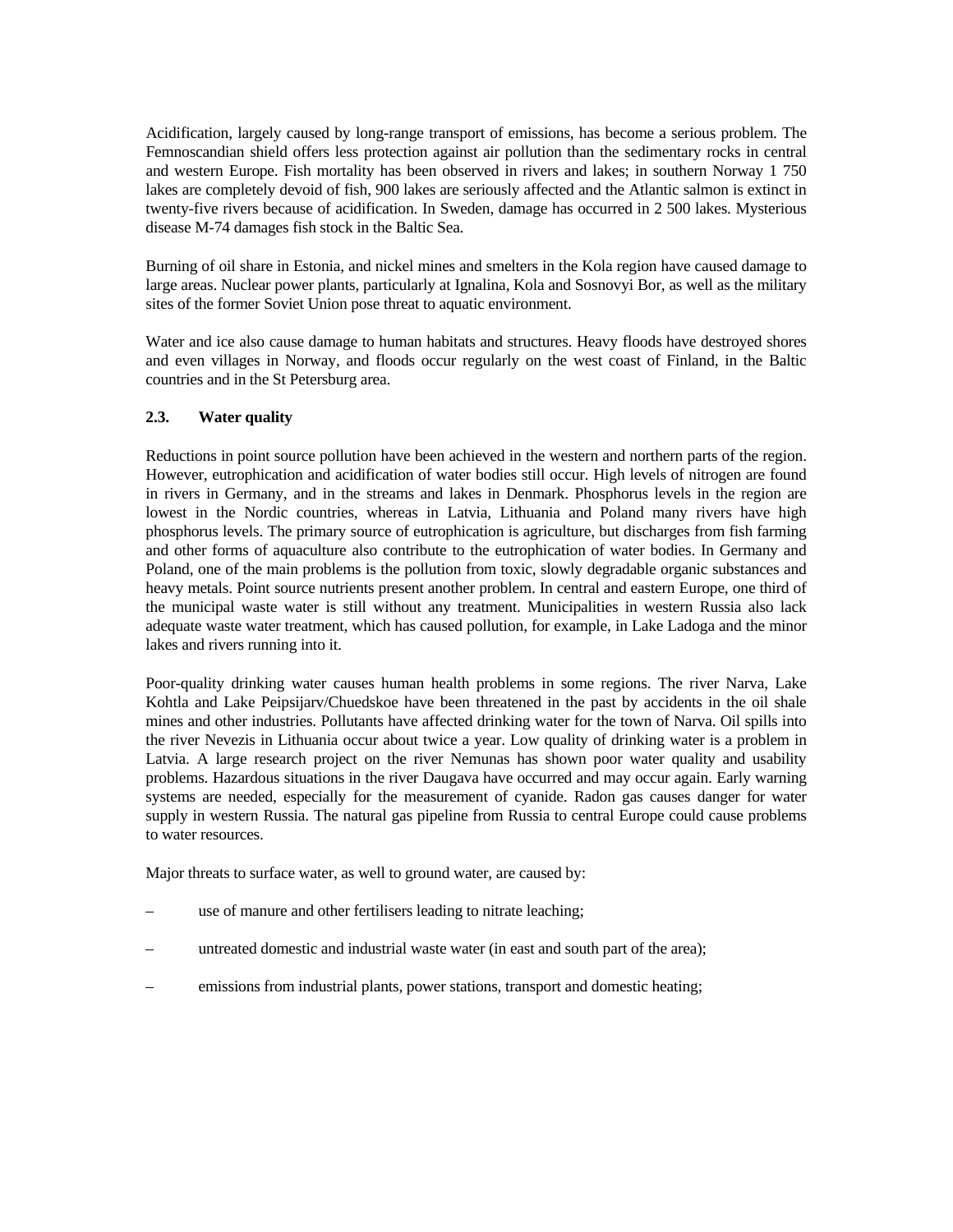- accidental spills of harmful substances (transport, specially toxic substances, oil);
- mutagenic problems with surface water because of humus and use of chloration (in the former Soviet Union);
- lowered ground water levels (caused e.g. by oil shale mining), and
- consumption of ground water for secondary purposes, such as irrigation and washing (in regions with poor ground water resources).

# **2.4. Medium-term developments**

HELCOM (Helsinki Commission – Baltic Marine Environment Protection Commission) has a large programme, the Baltic Sea Joint Comprehensive Environmental Action Programme. The Joint Action Programme (JCP) has identified 132 (now 119) "hot spots". In most cases, the problems are related to municipal and industrial waste waters and lack of treatment. The implementation of the action programme requires a high level of commitment and will need substantial help from the western participants for the central and eastern European countries. Multiple problem areas are St Petersburg, Kohtla-Narva, Riga, Kaliningrad, Warsaw, Krakow and Katowice. Special attention should be given to water supply and to the treatment of waste waters in the Kaliningrad, St Petersburg and Pskov areas, as well as in the Oder and Vistula river basins.

HELCOM has also a programme for the development of management plans for coastal lagoons and wetlands (MLW). In the first phase, plans will be implemented in the Matsalu Bay in Estonia, the Gulf of Riga between Estonia and Latvia, the Kursiu Lagoon between Lithuania and Kaliningrad, the Vistula Lagoon between Kaliningrad and Poland and the Oder Lagoon between Poland and Germany.

UNEP has a pan-European strategy for coastal and marine ecosystems that includes selecting core areas, descriptions of the ecosystems, selection of specific sites, and development of guidelines. The working group of the Nordic Council of Ministers is also preparing recommendations concerning threatened and representative coastal biotopes along the Baltic Sea.

The European Union is promoting the concept of wise use and conservation of wetlands and for river ecosystems and wetlands. Countries should increase awareness of traditionally managed riverine landscapes; conserve the very few major natural and semi-natural rivers (e.g. remaining wild rivers in the Nordic region); promote species reintroduction and habitat restoration; initiate awareness campaigns; create guidelines for the restoration and rehabilitation; ensure that conservation objectives are incorporated into policies affecting wetlands; establish conservation action plans for threatened wetlands for example, boreal raised bogs (Aapa, Palsa) in the Baltic and Nordic regions; and assess the conservation importance of peat bogs.

The European Union also has a directive for habitats, but it needs to be expanded to boreal freshwater and coastal habitats. Freshwater habitats to be added are large oligotrophic or oligomesotrophic lakes and natural or near natural river systems. Coastal habitats would be esker islands, undisturbed islets and small islands, coastal meadows, sand beaches with perennial vegetation and long narrow inlets. Such species as the ringed seal and the black guillemot should be added.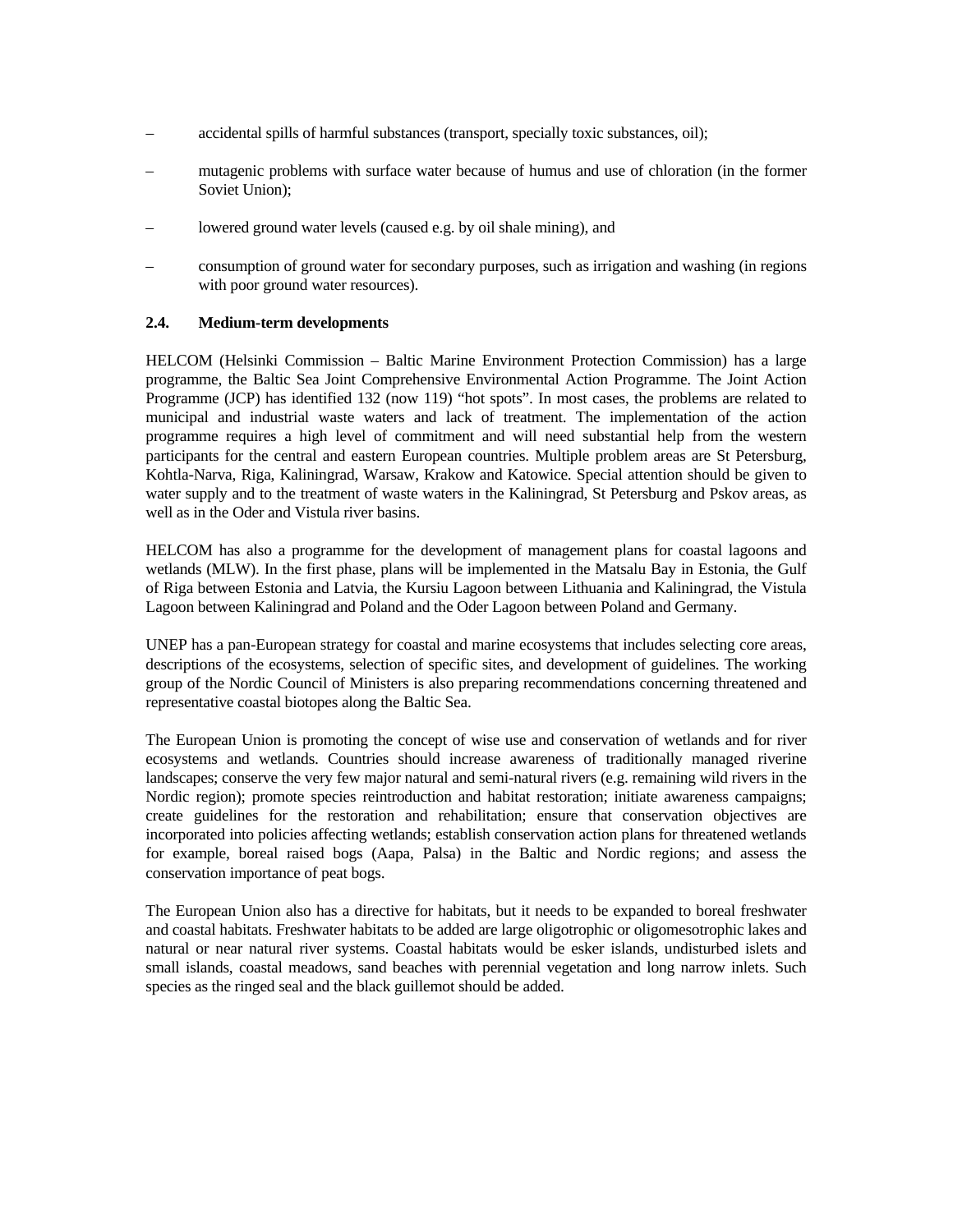# **3. Research, monitoring and data systems**

### **3.1. Current situation**

Environmental research and monitoring are highly developed in the Nordic countries and in Germany, and are still more intensive than in Estonia, Latvia, Lithuania, Poland and Russia. All of these countries have a mutual interest to the monitoring of the Baltic Sea and the watercourses discharging into it. The HELCOM project "Pollution load compilation" has been carried out since 1985 for the monitoring of inputs into the Baltic Sea from land-based sources. The Finnish Environment Institute operates as the Helsinki Commission's data centre. An environmental data network was set up in 1991 for co-operation among the Murmansk region, the Republic of Karelia, St Petersburg and Leningrad regions, Estonia and Finland.

There are different freshwater monitoring programmes vary in the different countries. All countries have their own national or regional networks, as well as international networks such as the European Union River Network, UNECE/LRTAP/ICP Waters and ICP integrated monitoring. Many countries have a long research tradition of water resources assessment including the influence of human activity on the quantity and quality of freshwater resources. SALMON (Satellite Remote Sensing for Lake Monitoring) is a new European Union pilot project for the evaluation of European lake water quality.

In the Baltic countries, new surface water quality monitoring programmes are in place. Previously, the monitoring system was not complete and it is difficult to assess the long-term trends in water quality. The national reference laboratories in Estonia, Latvia and Lithuania, and Poland too, are currently working towards improving the quality of the data.

# **3.2. Medium-term development**

A co-operation research project Shallow Lake Eco-Hydrodynamics is on-going between eight countries (Finland, Hungary, Austria, Slovakia, Germany, Sweden, Lithuania and Estonia). The aim of the project is to give guidance for lake management.

Ground waters are important for ecological functions. However, there is no systematic inventory of human-induced, lowered ground water levels and other changes in ground water systems. Karelia has began a large project with help of Finland to investigate ground waters. Systematic monitoring of ground water is needed in all countries.

Climatic change may have the following effects on water resources in northern Europe; considerably warmer winters (in Karelia winters will be still colder), an increase in annual precipitation, smaller spring floods, increased flooding in winter, shorter periods of ice cover and higher summer temperatures in lakes, and enhanced leaching of nutrients in winter. One of the main priorities for research is to develop hydrological models that can be linked to both climatological models and land-use databases. Models should be able to predict the effects of climatic change both in spatial and temporal dimensions. They should also describe changes in both water quantity and quality.

The efficient use of data requires it to be stored so that different users, with different purposes, can access the data easily, for example, GIS data banks. To ensure that data collected by multiple organisations in separate countries would be comparable in future, strict standardisation and co-operation is needed.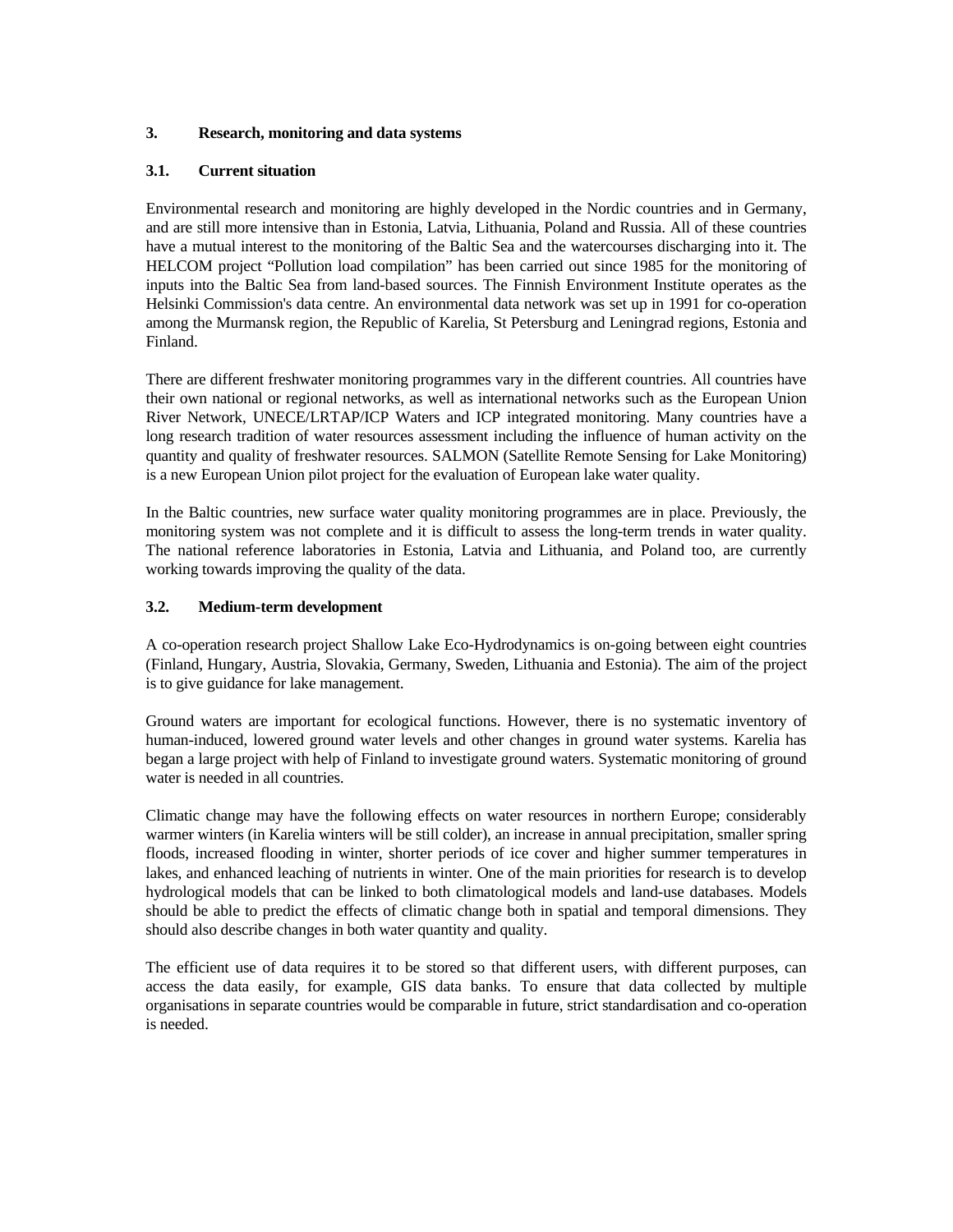More objective and reliable information by means of a sound monitoring system is needed for improvement of environmental policy. Information should be provided to the public through, for example, popular and semi-scientific publications and booklets, seminars and exhibitions.

### **4. Transboundary waters**

# **4.1. International co-operation**

In northern Europe many watercourses are divided between two or even four countries. Poland has twenty-four transboundary rivers, and between Finland and Russia there are tens of frontier lakes and rivers. Many transboundary water bodies are used for fishery and for agricultural and industrial purposes. Power generation and water traffic are important activities on several rivers. Transboundary aquifers, rivers and lakes are especially important for water supply in the Baltic countries. Northern watercourses are also necessary for aquatic wildlife and recreation.

There are joint commissions between countries for the management of water, each with a different role. Many different co-operative organisations are acting in the region. Water projects are usually implemented with co-financing. Most funding comes from funds such as EBRD, EUCC, European Union LIFE, European Union Phare, NEFCO, NIB, the World Bank, WWF, SIDA and Finland, France, Denmark, Germany, the Netherlands, Sweden and from national funds. The Convention on the Protection and Use of Transboundary Watercourses and International Lakes is a relevant agreement for shared resources.

Examples of joint transboundary management are the Multiple use and protection plans for the River Teno, and for other shared watercourses, carried out by Finland and Norway. The trilateral co-operation (Finland, Norway, and Russia) has also been successful.

# **4.2. Medium-term development**

There are many different problems in managing watersheds shared by two or more countries. The existing commissions do not have the resources or capability to solve the problems alone. There are areas where more actions are needed.

Close co-operation is needed especially in cases where the major catchment areas of water systems are divided by two or more countries. The same applies to lakes and coastal wetlands, across state borders. Joint action programmes, as recommended in the 1996 Visby Summit, should be developed for the following water systems: the Lake Peipsijarv/Chuedsboe-Pskov (on the Estonian-Russian border), the river Nemunas/Kursiu Lagoon system (between Lithuania, Belarus and Kaliningrad region), the river Daugava (Latvia, Belarus and Russia) the rivers Venta, Lielupe, Odra an the Neva-Ladoga-Volchov river and lake system.

The on-going Gulf of Riga Project is an example of co-operation among states, marine research stations, universities and scholars. The aim is to study environmental problems in the Gulf of Riga and its drainage area, and to determine the impacts of these problems. Union of Baltic Cities (UBS) is beginning a large co-operation between municipalities and local groups round Baltic south-east coast area.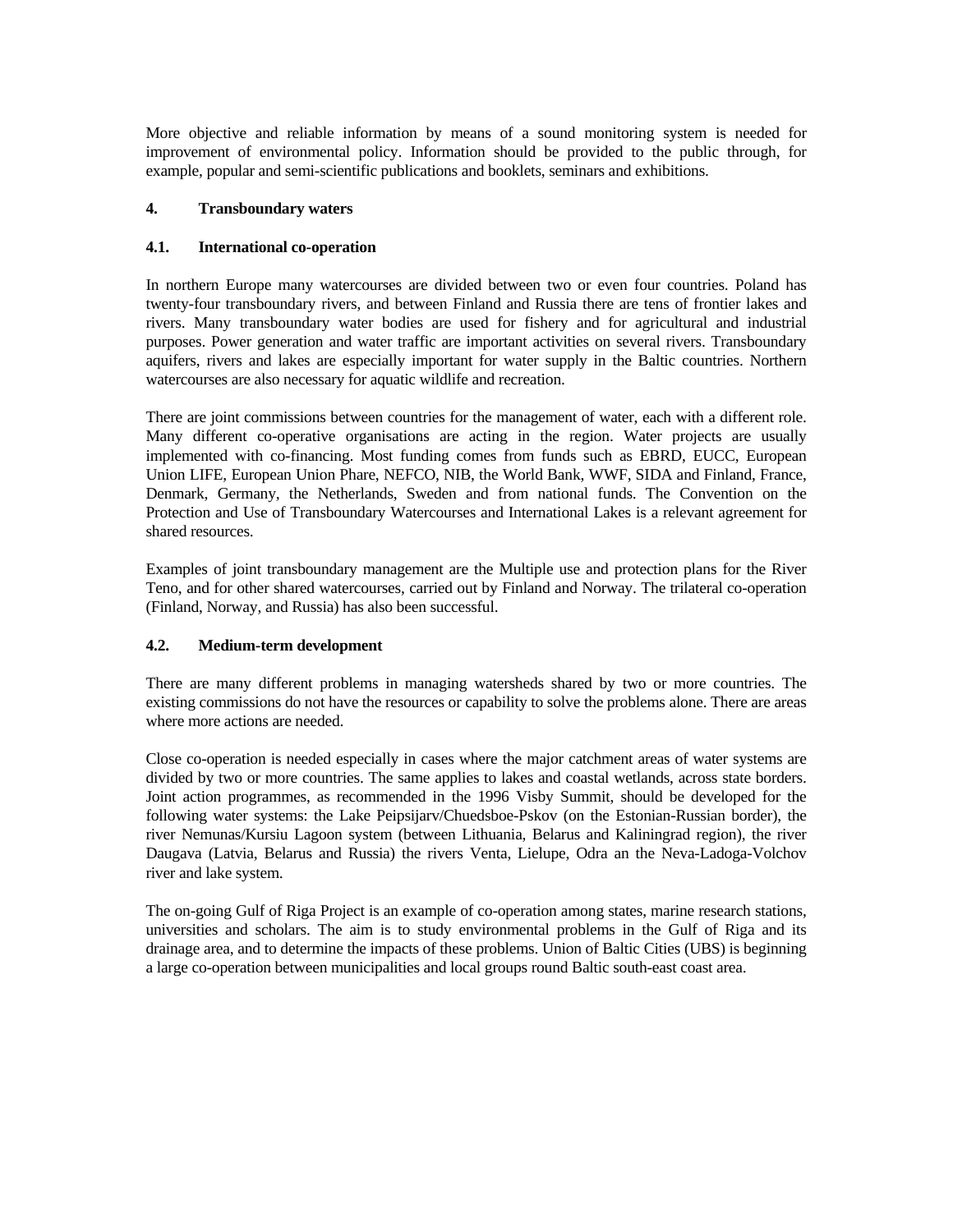There has been co-operation for over thirty years between Finland and the Soviet Union concerning pollution and protection of the Gulf of Finland, and this co-operation is still continuing with Estonia and Russia. Joint research results have shown that the state of the Gulf is alarming, e.g. toxic algal blooms and the oxygen depletion areas have increased.

The Ministers of the Environment in the region have agreed to prepare a joint Agenda 21 for the Baltic Sea region. The principle part of the Baltic 21 programme is sector-related integration. The priority sectors are agriculture, energy, fishery, forestry, industry, tourism and transportation. This work needs to be integrated into other international and regional programmes.

# **5. Integrated water resources development**

# **5.1. Need for comprehensive view**

Freshwater bodies are finite and vulnerable resources and should be used carefully. The effects of different uses of water on the aquatic environment should be better understood and included in water use planning and decision-making processes. There is a need for integration of sectoral water plans as well.

The action water project in Norway involved broad co-operation among industry and other groups. Multiple use plans of water management are made for several watercourses under this project. The nature management projects in Denmark included the aquatic environment and plans were made in close co-operation with the local people, authorities and trade groups. The integrated water development process was a comprehensive scheme for water resources, covering the whole of Finland in the 1970s and 1980s. Plans included all use of water resources and need for protection, and were made in cooperation with many groups. Plans for important watercourses have been made too, and implementation of some European Union programmes is now based on river catchment areas.

Poland has established seven water management regions corresponding to major catchment areas: Gdansk, Krakov, Katovice, Warsaw (Vistula catchment area), Poznan, Szczecin and Wroclaw (Oder catchment area). In Lithuania, use and protection schemes for water resources have been prepared for twenty-four river basins comprising the whole country. The catchment management plans made for 163 areas in England and Wales, and Canada's Comprehensive basin management strategies (CBMS) are also similar examples.

# **5.2. Medium-term development**

Already in 1977 the UN Water Conference in Mar del Plata took note of the need for integrated water management, and the United Nations Economic Commission for Europe (ECE) gave in 1990 recommendations concerning optimal water management of small catchments. The 1992 UN Environment Conference in Rio also took note of water management and protection problems. The need for protection and careful use of water resources is one of the principles of Agenda 21.

The new European Community water policy (communication adopted in February 1996) aims at more effective integrated water management and protection as well as increased co-operation between member states. The European Commission adopted in 1996 an action programme for the integrated protection and management of ground water. Four main areas which member states should take account of are interaction between surface water and ground water, establishing a freshwater conservation policy, developing codes for good practice in agriculture and monitoring point source pollution.

The European Commission has prepared a proposal for a new framework directive on water resources (Draft of 14 Feburary, 1997). The proposed directive will require co-ordination of water protection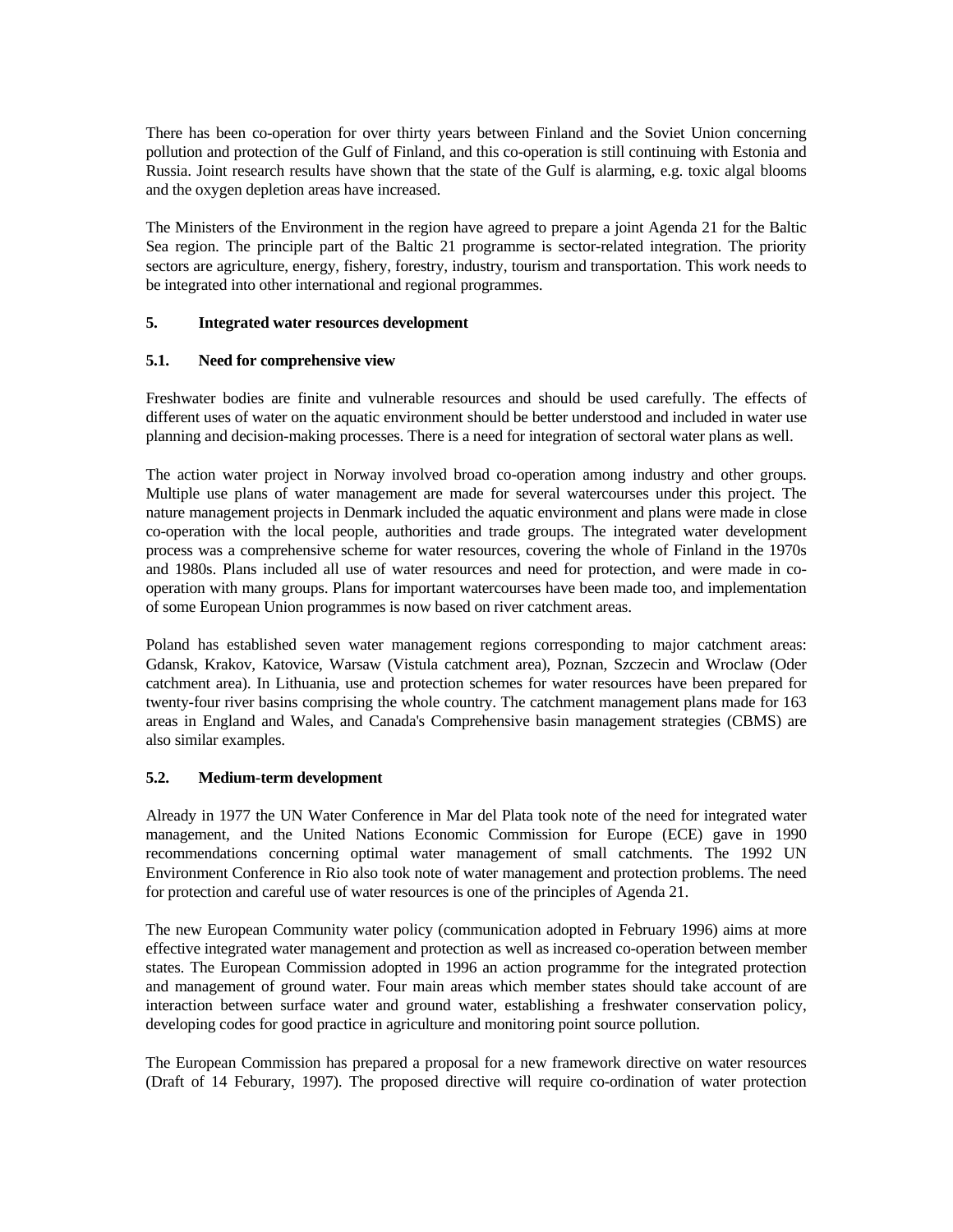measures within river basins possibly by means of River basin management plans, which cover all significant activities affecting inland and coastal waters as well as ground waters. Integrated management of water resources is important, especially where many interests and needs are similar. The need for new arrangements varies among countries depending on the administration and on the traditions in water planning.

# **6. Co-ordination with physical planning**

### **6.1. Need for co-ordination**

The importance of land-use planning for water protection and management has been recognised in all Nordic countries. Different types of restrictions on land use to protect both ground water and surface water resources have been imposed in all countries, but conflicts between the existing land use and sustainable water management continue to occur.

Water resources and coastal areas have been an important issue in physical planning in Sweden at national level. It was also recommended in Sweden to prepare a special overview of water resources for spatial planning at municipal level. In Denmark, the regional plans include land use of coastal areas, aquatic environment, areas protected because of drinking water and targets for water quality. Ground waters to be protected are identified in physical plans at regional and municipal level in Finland. There are also projects for evaluating how land-use management can support water pollution control. In Lithuania there is a statutory integrated territorial planning system, which includes a requirement to use geological data.

Apart from the immediate impact, land-use patterns indirectly play a very significant role in the quality and usability of water resources. The sources of atmospheric pollution, which cause acidification of the water resources especially in the Nordic countries, are mostly heavy industry and urban areas of western and central Europe. One serious challenge is rapidly rising use of private cars.

### **6.2. Medium-term development**

VASAB 2010 is a co-operation process between the Baltic Sea countries and regions in the field of spatial planning. The report "Vision and strategies around the Baltic Sea 2010 – towards a framework for spatial development in the Baltic Sea region", was produced in 1994. Coastlines, islands and wetlands are identified among areas with specific problems and potentials. Hot spots as identified by HELCOM, as well as recommendations concerning protection and planning of the coastal strip are noted in the report. In the vision existing and projected inland waterways are presented as "Effective and sustainable links". One of the four goals is planning in the coastal zones with a balance between development and protection. Protected areas, wetlands and coastal planning areas are shown in the vision. The impact on the aquatic environment and the need for protection of water resources should be taken into account when implementing actions of the vision.

For spatial planning in the coastal zone, ministers responsible for spatial planning and development in the Baltic Sea region gave recommendations in Stockholm in October 1996. Actions in the coastal zone should promote sustainable development and ensure living conditions for the residents, and secure a balance for the coastline, the biological diversity and the cultural heritage. Such planning should cover lakeshores as well.

The European Union has an operational programme for sustainable spatial planning, Interreg IIC for the Baltic Sea region for 1997-1999. The main priorities and measures are balanced settlement structure, communications and energy links, integrated management of coastal zones and islands, tourism and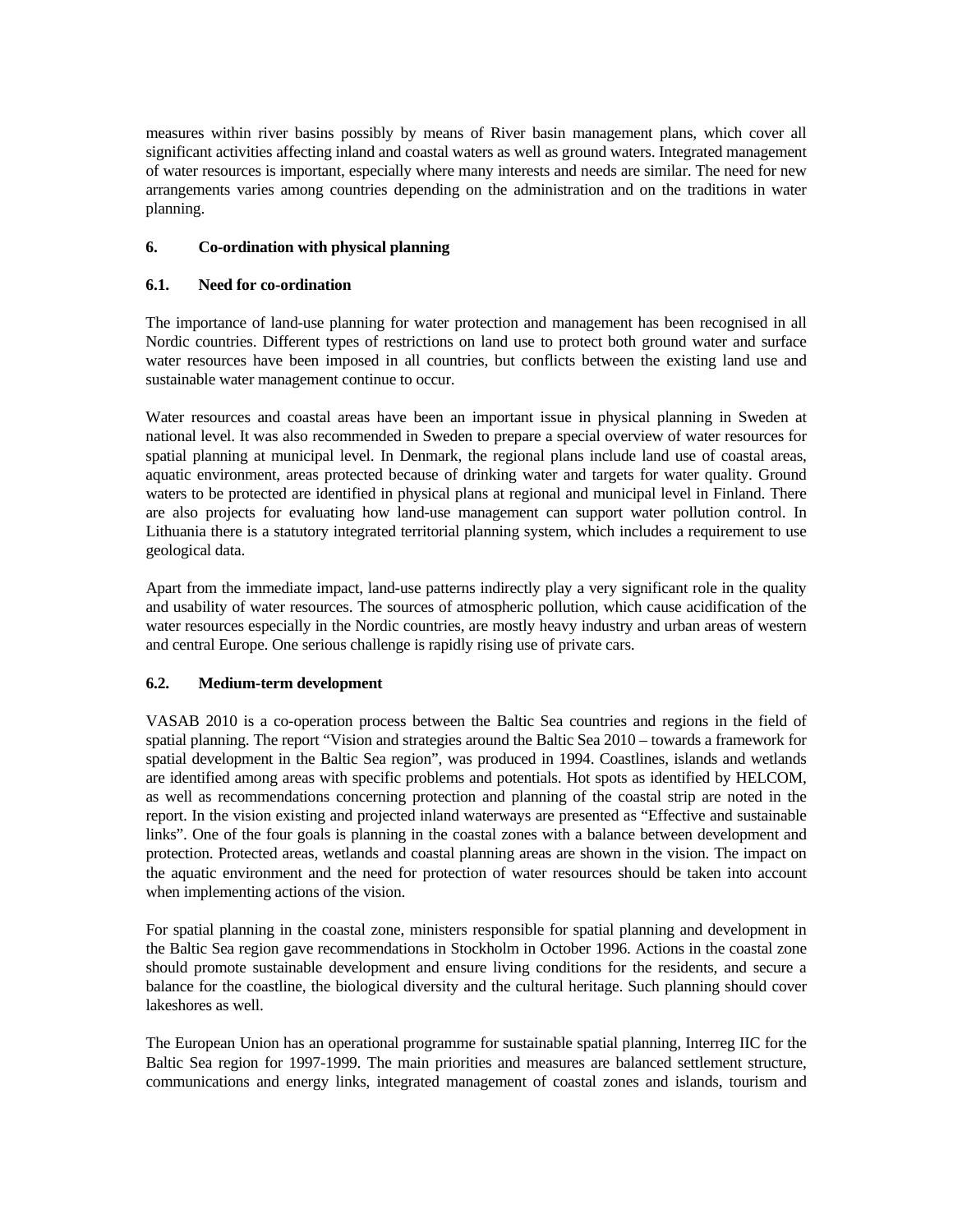sustainable development in other specific or sensitive areas. It is important that water protection is taken into account in implementing the programme.

# **7. Other means and measures**

# **7.1. Legislation, public awareness**

Legislation concerning water use and protection has been in force for a long time in the Nordic countries, and there have been good institutional conditions for sustainable management of waters. Denmark had some legislation on water already in the 1600s, and, at the beginning of the nineteenth century, laws concerning pollution and health. Legislation on water existed in the 1800s in Sweden and Finland; the existing laws concerning pollution and environmental protection came in the 1960s. The Baltic countries are now developing legislation and putting it into practise. The countries of central and eastern Europe are at different stages of legislative development. Russia is developing a law for Lake Ladoga Basin and there exists also general law about water.

The implementation of recommended actions will require political commitment and public support. This is important as the major part of financing will in future be domestic, and from the public through user charges or, indirectly, through increased costs. Taxation can be applied so that the users of the environment are responsible for the ecological costs.

Increasing the responsibilities of local governments is important. Involving private institutions, industries and non-governmental organisations to increase co-operation is necessary. People living within the area need to become more aware of environmental values and problems, the threats concerning water resources, and how they can support sustainable water management. Implementing educational programmes on new farming practices is critical. A major public education challenge is the issue of nitrate contamination in ground water.

# **7.2. Medium-term development**

In some countries specialists have developed public advice concerning the reduction of nonpoint source pollution of water bodies from agriculture. Voluntarily made embankments along rivers have proved to be successful. In Germany, local people have founded associations (*Bachpatenschaft*) to maintain small water bodies with the help of authorities. Ponds and wetlands are created by landowners in Denmark, Finland and Sweden.

Estonia is preparing a state curriculum that will integrate the environment into school grades one to twelve. Lithuania has developed a national ecological education programme. Poland has created a national centre of ecological education and is developing a network of seventeen regional education centres. In Finland, there is a national and thirteen regional environmental centres, with education as one task. The HELCOM group on public awareness and environmental education has thirteen possible projects such as environmental journalist training, information centres in the Baltic countries and training for governmental and local administrators and politicians. The participation of non-governmental organisations has increased in all countries. NGOs are important catalysts for many projects, so administrations should support them.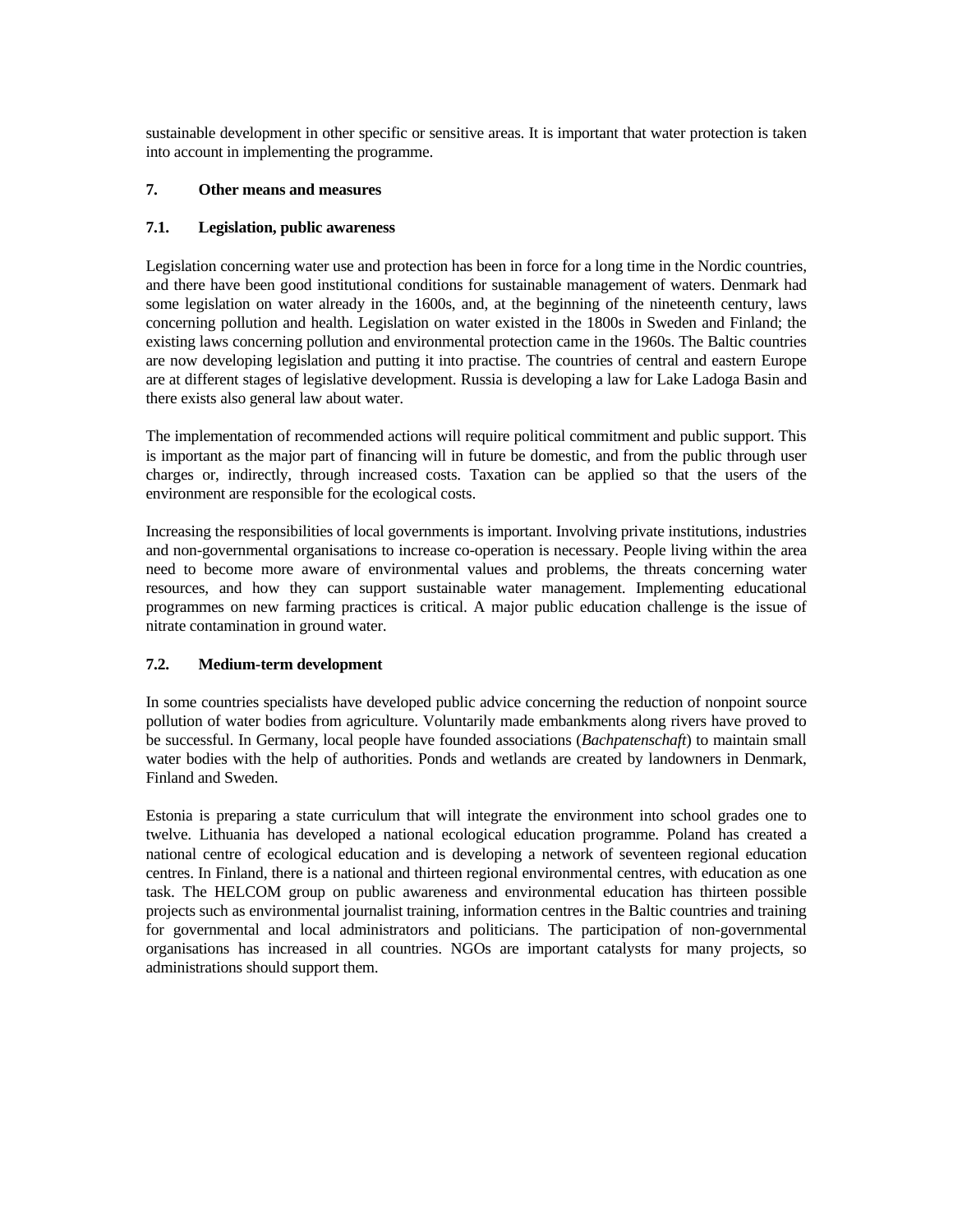There have been problems of access to information in central and eastern European countries but the situation is getting better. Improved transmission of data is still needed. The Convention on Environmental Impact Assessment in a Transboundary Context (Espoo 1991) is a good starting point. One problem has been that in many countries only professionals and scientists can participate. The EU's Directive on Environmental Impact Assessment should thus be strengthened to ensure public participation early in the process. EIA should be further developed concerning all planning of important water resources and it should be used on all levels, national, regional and local. It should also be better connected to permitting procedure.

# **8. Main action needed for the water sector in northern Europe**

Water resources should be taken into account at all levels and in all development of human settlements, industry and other activities, energy production and use, forestry and agriculture. This requires adequate knowledge, political commitment and public awareness of water resources.

The most important event concerning both the Baltic Sea and the freshwater resources in its catchment area is the implementation of the Baltic Sea Joint Comprehensive Environmental Action Programme of HELCOM. This joint action programme aims to:

- establish requisite legal and institutional infrastructures in all countries;
- further reduce point and nonpoint source pollution, specially 110 hot spots;
- improve water supply and sewage treatment in small towns and rural areas;
- reduce pollution from agriculture, rural settlements and transport;
- protect and restore coastal wetlands; and
- take care of planning and protection of coastal zones.

### **8.1. Sustainable management of water resources also requires the following:**

#### Protecting ground water

- inventories of ground water resources should be made in all countries;
- zones to protect important aquifers against pollution and risks, especially from agriculture, industry, traffic and settlements, should be established; and
- wiser use of drinking-quality water and development of water saving systems (e.g. compost toilets) should be promoted.

### Protecting aquatic ecosystems

Acidification of waters is a serious problem in many areas. Acidifying emissions should be further reduced. Other important issues are:

- natural water bodies and wetlands should be preserved, for example by creating a coherent network of valuable sites (AQUA 2000);
- heavily polluted aquatic environments should be rehabilitated;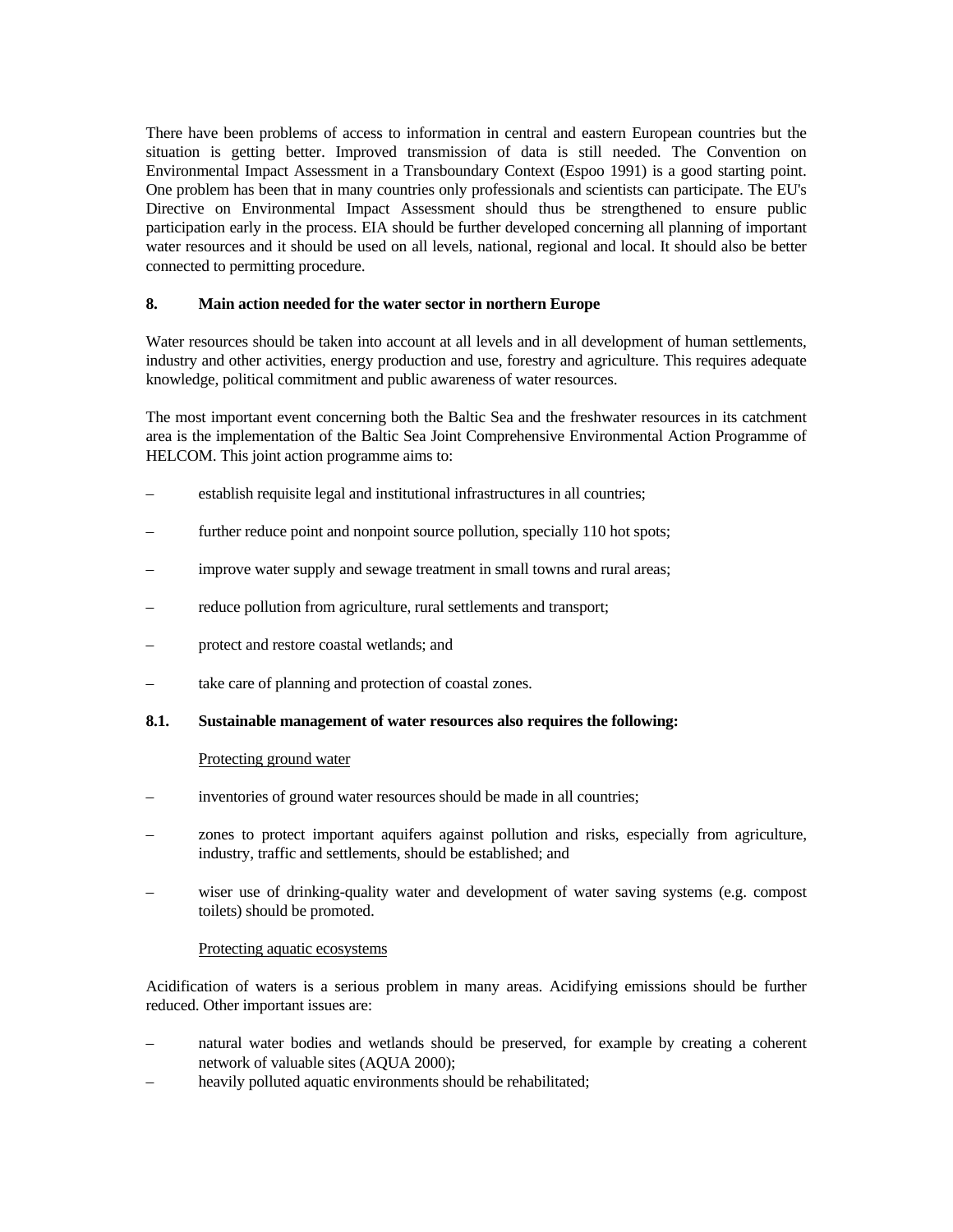- need for restoration of water bodies should be evaluated and restoration should be improved in an ecological way;
- local projects for restoration of aquatic environments should be promoted; and
- new technology for reusing waste water, for example infiltration of gray water, and construction of ponds and wetlands should be promoted.

#### Reduction of pollution from diffuse sources

Special efforts will be required concerning diffuse sources, which are more difficult to control. In rural areas, as well as in villages, public education has an important role. It is essential that:

- best environmental practice in agriculture and forestry will be applied;
- protection zones and strips will be established along watercourses.

#### Monitoring and applied research

- national hydrological and limmological networks as well as monitoring of waste water loading should be reviewed to guarantee harmonised data production in all countries concerned; and
- more reliable and comparable data on the causalities between harmful loading and stressing activities and the state and the usability of water resources is needed, same concerns land use. The same is needed for land use.

#### Data transparency and public awareness

- harmonisation and transmission of data should be developed;
- access to environmental information and data transmission should be guaranteed in all countries;
- education and training concerning the importance of water resources and need of protection should be further promoted; and
- citizen activities should be encouraged and work of NGOs should get all possible support.

#### Integrated water management

- integrated planning for use and protection of water resources should be applied to catchment areas and carried over into planning;
- mutual cross-country co-operation should be further developed in cases, where catchment areas, lakes or coastal lagoons are divided between countries;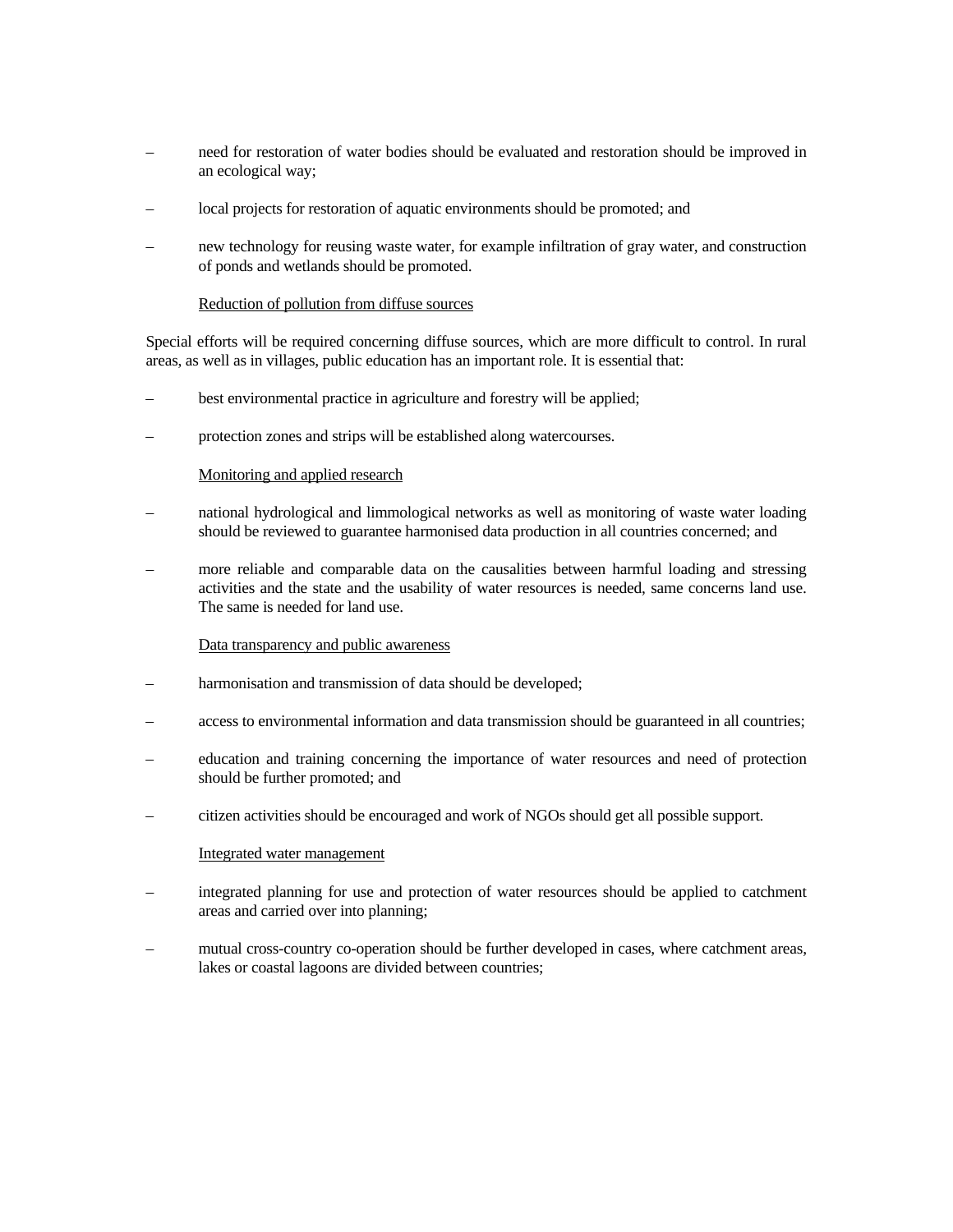– co-ordinated plans for coastal areas should be drawn up, including protection of the coastal waters.

### Water resources and spatial planning

Spatial planning is an important tool for sustainable water management. Comprehensive spatial planning that integrates protection and use of water resources with land-use planning will be needed at all levels – international, national, regional and local. Close co-operation among HELCOM, VASAB and the European Union as well as between regions and subregions is necessary. It is also important that:

- environmental impacts will be taken into account in all development projects (traffic, energy, agriculture, urban infrastructure, etc.);
- sustainable use of water resources will be ensured by careful planning of locations for human activities;
- adequate restrictions on land use will be imposed concerning activities that may threaten surface water, ground water or coastal waters;
- water will be taken as an essential element into town planning and wise use of run off in urban areas will be properly managed; and
- need for protection of wetlands and other valuable water resources will be included in the European Spatial Development Perspective.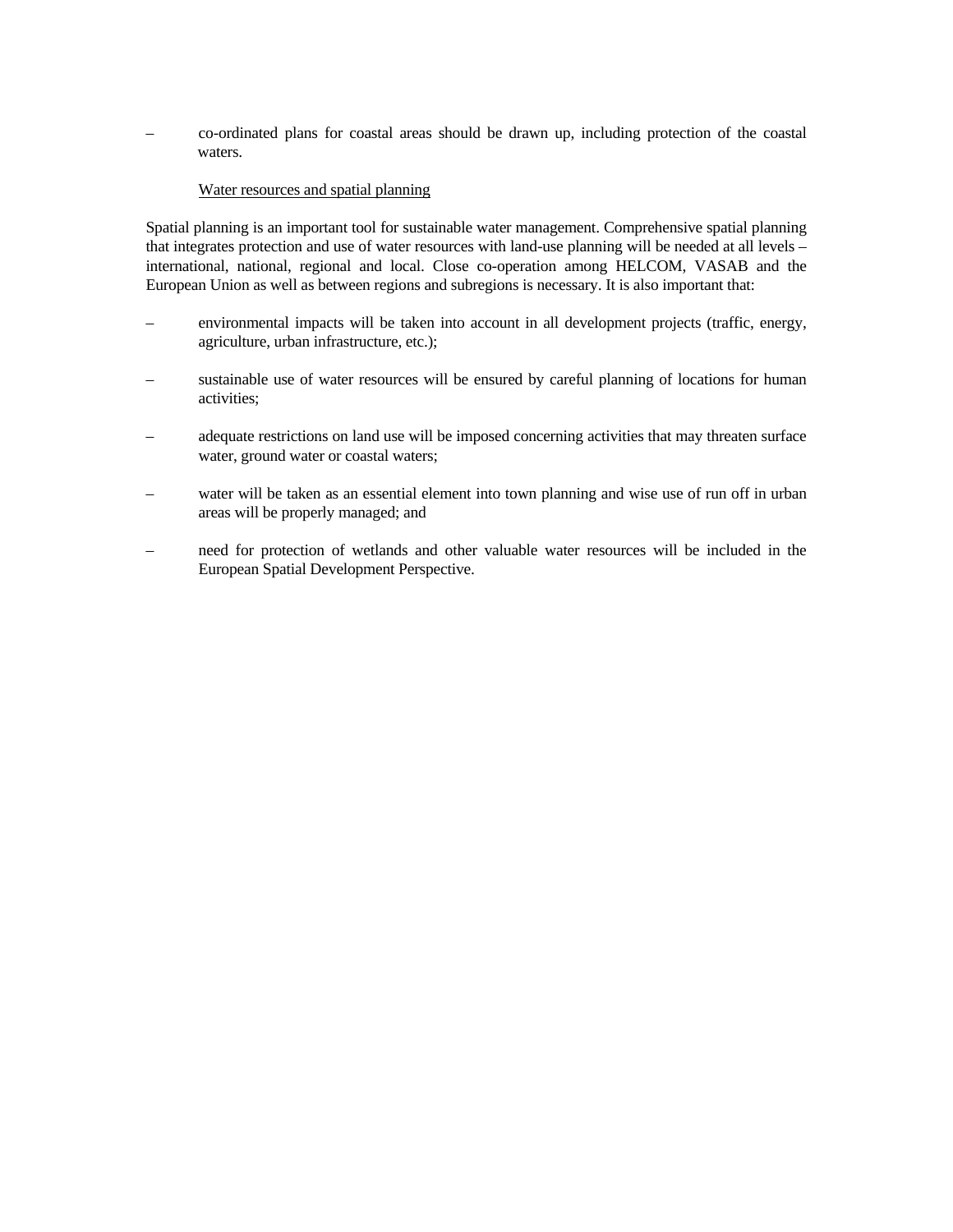# **THE SPECIFIC SPATIAL AND ENVIRONMENTAL PROBLEMS OF THE REGIONS OF THE NORTH OF THE BALTIC SEA AND THE POLAR ARCTIC REGIONS**

**How to reduce spatial disparities in the Nordic countries?** 

**Mr Lars HUSBERGER Swedish Board of Housing, Building and Planning Karlskrona, Sweden**

# **1. Introduction**

Economic and social cohesion is one of the main goals in the Treaty on European Union. To reduce peripherality, economic disparities and spatial imbalances is a part of this goal and it can be achieved principally by structural funds (ERDF) and European networks. (TEN) The peripheral situation of the northern parts of the Nordic countries (Sweden and Finland) has been acknowledged through the Nordic objective 6 area and the Nordic triangle of TEN, Transeuropean network. (Road and railways).

The Maastricht Treaty claims that the transeuropean networks are to improve the economic and social cohesion of the Union through increased accessibility of the less favoured regions. However, this enormous investment programme can also be seen as a project to efficiently connect the main economic centres in Europe and so enhance the global competitiveness of Europe. It is therefore possible that transeuropean networks will not reduce the differences in accessibility and economic opportunity between central and peripheral regions in Europe, even if they are of use for the accessibility of the countries in the periphery of the Union.

The Nordic capital and major regional cities are in a situation where the relatively good accessibility to the central parts of the European Union is vulnerable. It is made possible by the regional, domestic and international airline system from Copenhagen, Oslo, Stockholm and Helsinki. Without this international airline traffic, one cannot reach for example Brussels within a day. With other means of transport business travels take several days, even with the European network and the fast trains. Not even from Copenhagen would this be possible without effective international air traffic.

Therefore, it is essential for the Nordic countries to maintain a high quality in international and domestic airlines, to build up regional feeder services to the European network in the member countries and to foster the infrastructure for telecommunication. It is also essential to create networks within the urban system in order to maintain viability in the Nordic remote regions.

## **2. Short historic review**

Integration between the Nordic territory and central Europe in a historical perspective consists of different contacts or networks of different elites. The church has, through its hierarchical organisation, always had a need of a network of power over its holy territory. The leaders of the church: popes, cardinals, bishops and priests, have through history wandered through Europe. Latin was the common language and the values of the church – unifying cement. The monasteries and churches were the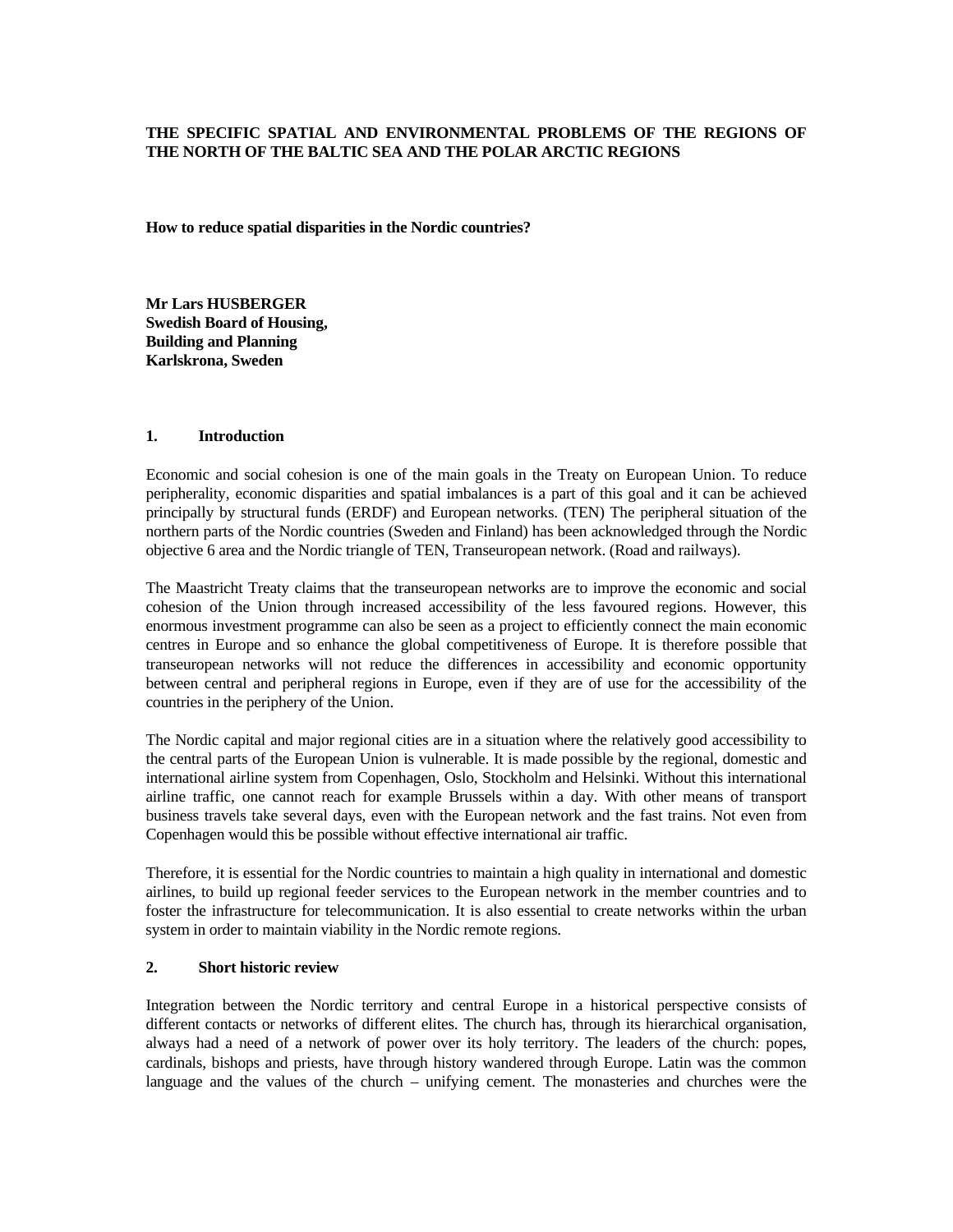"nodes" in this communication system.

The universities were other "nodes" for continental communication and the Nordic countries were well integrated, at least from the sixteenth century. Swedish students were present in many European universities, but mostly in the northern parts of Europe.

Also the apprentice system worked as a continental network. Master craftsman´s diplomas were often obtained by working for a master craftsman in different parts of Europe and Nordic apprentices were regular guests in this continental arena.

The network of pilgrimage routes carried the Nordic pilgrims to many parts of Europe and its holy places. Knowledge of the continent was brought home.

In the thirteenth century, the Nordic territories were integrated in the trade in the Hanseatic League. Products from the Nordic area were hides and skins, iron, copper, tar, wood and fish. The value of the products fully compensated for the peripheral location of production.

During the seventeenth century a further integration took place through a conscious immigration of Dutch, Walloon and German experts to build up the Nordic industry and infrastructure in form of glass and iron manufactures, channels, fortresses and cities.

During the nineteenth century a strong emigration wave from the Nordic countries to North America was witnessed. From Sweden alone, a million people emigrated, one third of the population. Knowledge of the world outside the Nordic countries increased rapidly.

During the last part of the nineteenth century Nordic industry took big steps out in Europe and the rest of the world. Enterprises such as Nobel, Laval, Ericsson and AGA were in the early twentieth century represented in many parts of Europe. The industrial and financial networks between the Nordic countries and Europe were established early. These patterns have been preserved and strengthened in spite of the peripheral situation of the enterprises.

In the late nineteenth century Swedish railways were constructed and connected different parts of the Nordic countries with the European railway networks. That enabled enterprises, scientists and ordinary people to increase contacts with different countries in Europe. Cultural and pleasure trips became quite common.

In our time, after the second world war, not only the elites of the Nordic countries have contact with Europe and the rest of the world. Through tourist traffic, from the 1950s a huge charter traffic, "islands" of the European continent have been known to many individuals from the Nordic countries. The distances in patterns of travel have thus increased, even if the "mental" integration in Europe is not well developed. The Nordic, specifically Swedish and Norwegian, resistance to the European Union according to recent public opinion polls, is a sign of this phenomenon.

Integration of the Nordic countries into the European context has thus a long historical tradition. But integration was segregated. It was a question of contacts or networks of different elites. Today's integration is a question of blending countries, regions, enterprises and the populations in the Union and to some extent, into the rest of the world.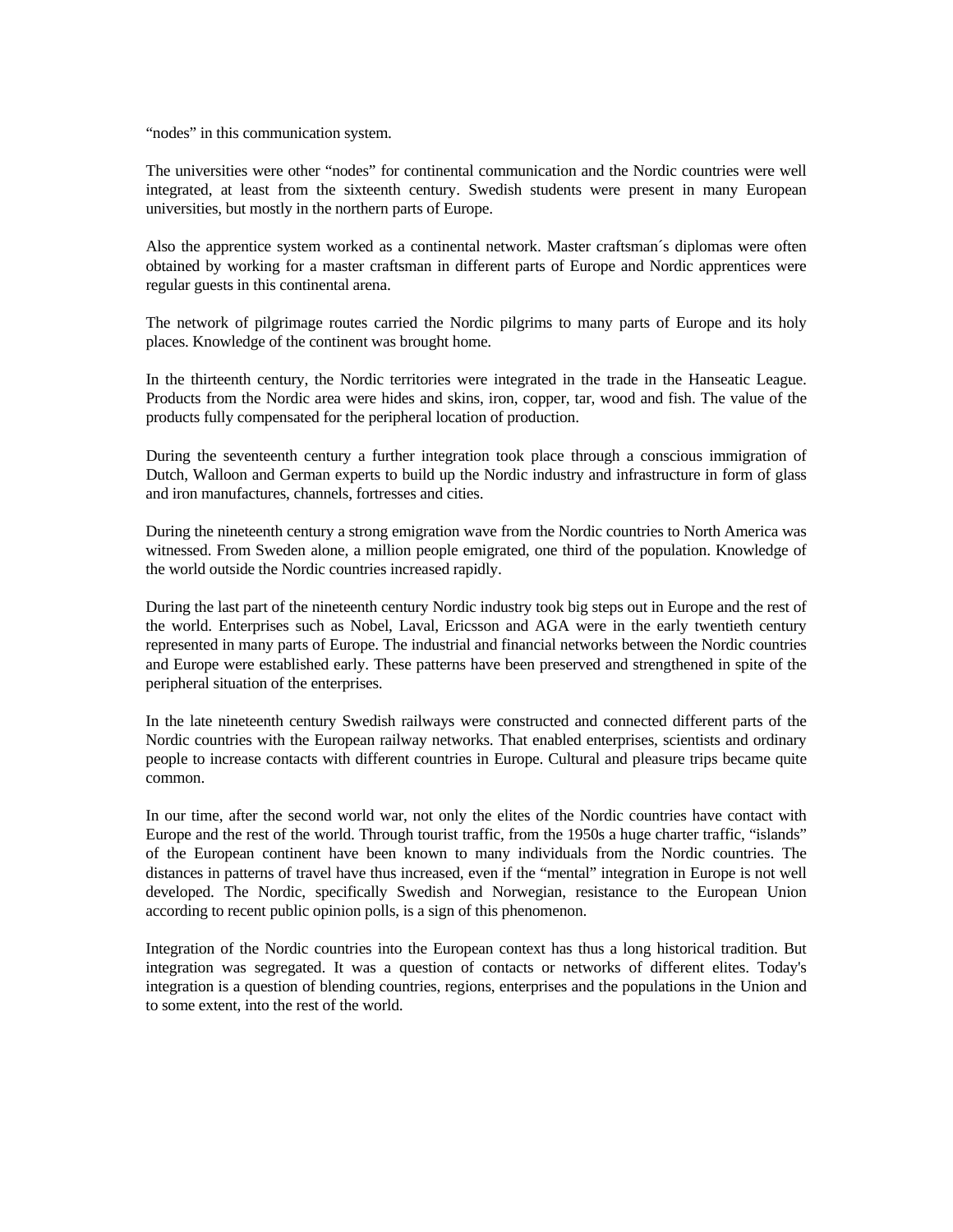# **3. Summary description of the Nordic territory**

Sweden, Finland, Norway and in some cases Denmark are parts of the Nordic territory in a geographical, topographical and cultural perspective.

Due to the topographical situation, regional policy issues have a long history in the Nordic countries. Except for Denmark and the southern parts of Sweden, long distances and the wide pattern of settlements and communications have forced the countries to work with regional policies, among other things with the question of peripherality.

The total land area is about 1 150 000 sq. km with a population of about 23 million. Due to the geographical position and cold climate in the north, population is unevenly distributed. Most people live in the south below a line from Oslo in Norway to Helsinki in Finland. Population density here is fortyfour per square kilometre compared to only six in the north, compared with an average 145 in the European Union.

Average population density in Norway is thirteen per square kilometre, in Sweden nineteen, in Finland fifteen and in Denmark 120.

Cities of any size are all in the south. In Norway, there are only three cities of more than 100 000 inhabitants, in Finland six and in Sweden eleven. In Sweden 50 per cent of the population lives in cities of more than 50 000 inhabitants, in Finland thirty-five and in Norway twenty-seven.

Land use is very different from most other parts of the Union. In Norway, Sweden and Finland agriculture accounts for only 5 per cent of the land area compared with 35 per cent in the Union and grassland covers 3 per cent compared to an average of 24 per cent in the rest of the member states. Forests cover more than 50 per cent witch is more than twice as much as in the European Union.

Communication systems also differ from more central parts of the Union, especially in the northern parts of the Nordic countries. There are few roads or railway lines per square kilometre, as for instance two km roads per 1 000 sq. km compared with twenty-five in Germany and sixteen in Denmark and twentyfive km railway per 1 000 sq. km compared to 123 in Germany and fifty-three in Denmark. Air traffic is therefore very important in the Nordic countries, more important than in the Union. The number of flights is up to twenty per inhabitant a year compared to five in Germany and ten in Denmark.

Telecommunications have also been developed fast and well with up to 700 trunk lines per 1 000 inhabitants compared to 430 in Germany and 480 in France. The number of mobile telephones per person is the highest in the world.

The traditional trade and industrial products are still very important in the Nordic countries as, for example, paper, paper pulp, timber, iron ore and steel in Sweden and Finland and fishing and the merchant fleet in Norway. Machine tools, electrical goods, electronics, telecommunication equipment and pharmacology dominate modern industry. Norway also produces oil and has a great offshore industry.

Average GDP is much the same as in the Union. Participation of women in the labour force is higher than in the Union. The public sector is an important employer, especially in the scarcely populated areas, where local authorities provide a wide range of services.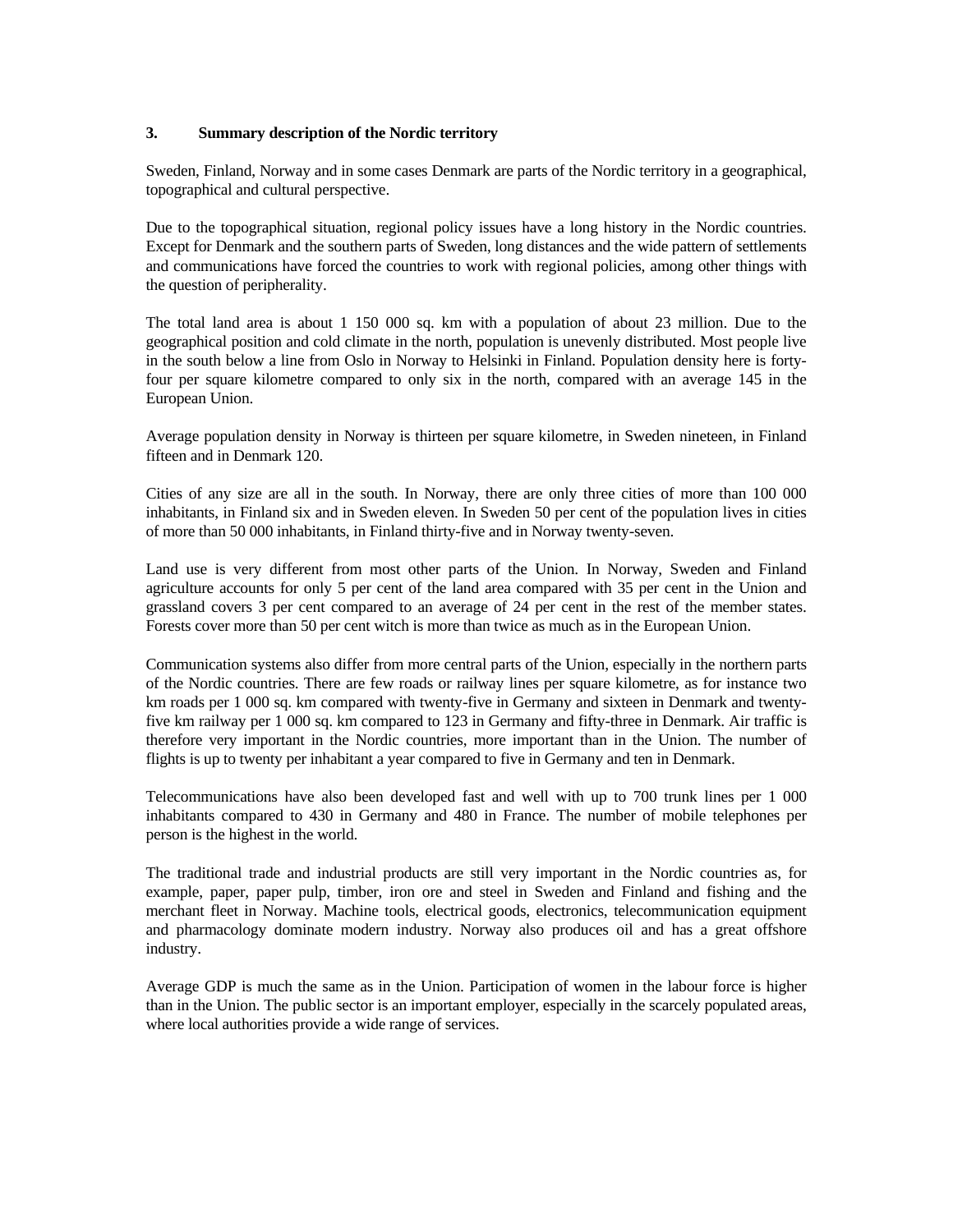The Nordic historic legacy in the form of infrastructure, built environment, countryside, welfare, peoples lifestyles and daily life, forms a resilient structure which changes only gradually and therefore represents an important starting point for strategies on how to reduce spatial disparities in the Nordic countries. Nature conservation, protection of the environment and sustainable development are issues that concern the people in the Nordic countries and great progress has been achieved in this field.

### **4. European Union policies regarding peripherality**

In the new Treaty of the Union economic, spatial and sustainable development are supposed to have substantial effects for further integration and coherence. Social and economic coherence is one of the main goals of the Union.

Means to achieve this are, among other things, community regional assistance, (ERDF) transeuropean networks (TEN) and the protection of the environment, including measures concerning spatial planning and land use.

Coherence means among other things spatial balance. There is a need to plan the territory of Europe accordingly in order to avoid wealth and population being concentrated in the centre. This can be achieved by strengthening links with remote regions and increasing the accessibility of sparsely populated areas in the periphery.

The Commission and the policy-makers in the Union are well aware of the question of peripherality. The northern countries can be said to be a periphery in some respects in the Union. This has been acknowledged through the Nordic objective 6 area and the Nordic triangle of TEN, transeuropean network and its road and railway links. But physical accessibility is measured increasingly in terms of cost and time, rather than distance. The transeuropean networks will in some respects improve domestic, transnational and international accessibility of peripheral nations and regions by reducing travel time, but many regions will still be poorly linked to access points in the major network. Therefore, it is necessary to develop secondary networks and access points to major networks in peripheral countries and regions. The problem created by the transeuropean networks is that motorways, high-speed trains and airports form a mesh of a much larger size than in the past. The regions covered by this large mesh but without having access to the network and its access points, are significantly disadvantaged and risk suffering stagnation and decline. The question of secondary networks and their connection with the main networks, especially the transeuropean ones, is therefore a major issue for spatial planning in the northern region of the Union. The strategy is to construct a network with a finer mesh for both roads, railways and air traffic, that on one hand gives access to the European network and on the other hand links northern cities and settlements with different economic and educational profiles to one another.

In the ESDP, European Spatial Development Perspective, a joint project between the Committee on Spatial Development and the Commission, the member states have adopted this strategy as a major goal. The TEN project must be developed with a combination of express rail and road links between major centres and airports with a goal of tying in peripheral regions. The various mainline stations or nodes must be served by regional feeder services in such a way that an improvement of accessibility, coupled with preservation of the environment, is made possible between urban areas and sparsely populated rural areas. Infrastructure for telecommunication will supplement conventional systems for transportation and is therefore very important for peripheral regions in the Union.

Regarding the transport infrastructure in the Nordic countries, some principles can be established. The road network accounts for the major part of both goods and passenger transport in the Nordic countries, particularly for shorter trips. The railways are expected to increase their market share for longer distances. Air traffic is an international transportation hub for industry, research, business travel and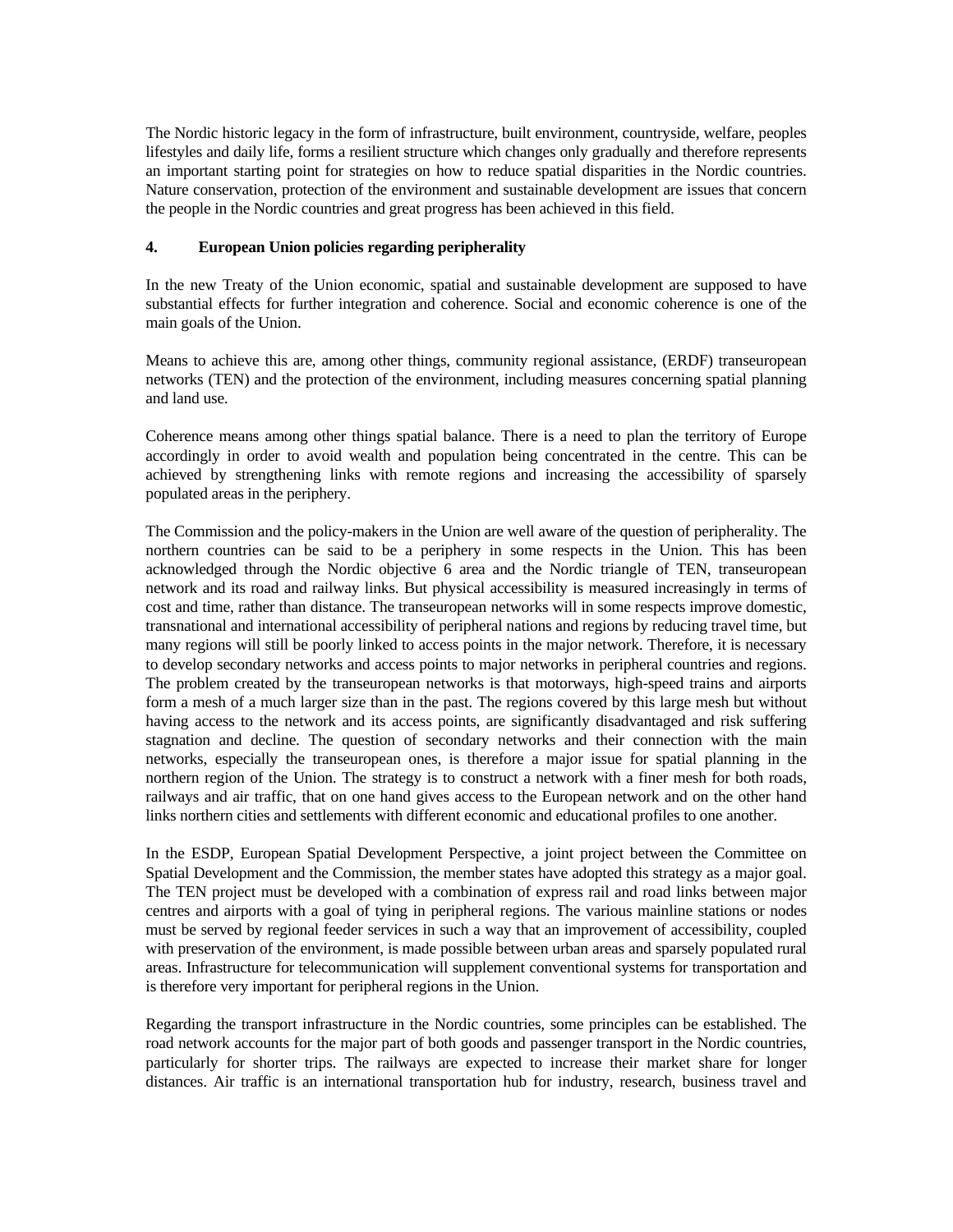tourism. Shipping has, and is expected to retain, an important role for goods and passenger transport in an environmentally-adapted transport perspective. Information infrastructure is expected to become a powerful supplement to more traditional forms of transport. The most recent plans for transport infrastructure give priority to long distance transport. Smooth and easy access to markets in Europe is important. However, it is equally important for people and for industry that the transportation system also works well at local and regional levels, since it is here that the great majority of trips are made. In the long run a joint approach to the Nordic transport system should be developed, illustrating the opportunities for co-operation between modes of transport within the framework of overall environmental goals. In addition, a joint, integrated transport strategy of this kind should be integrated with European transport policy. Such a strategy could include a system for combined traffic in cooperation with better-developed coastal shipping in the Baltic. In this context the inland waterways of Europe may also be of importance. A review is probably also required of the national airport structure in terms of regional accessibility.

### **5. Prospects at the macro scale**

For Norway, Sweden and Finland the TEN project reaches Oslo, Malmoe, Gothenburg and Stockholm. Finland is extending the net with a supplementary high-speed railway between Turku and Helsinki and has plans to extend it to the Russian border. Sweden is extending the net to Falun/Borlange and Joenkoeping. Sweden and Finland both have plans on extending the high-speed lines to Lulea and Oulu in the northern part of the Baltic Sea, the Bothnia Bay. These two cities can function as a base for the development of the vast northern part of the territory, the Barents region. The two cities are already working together to develop the Bothnia Bay region. In spite of a harsh climate and a sparsely populated hinterland, the living standards are much the same as in other parts of the countries due to regional policy, a large public sector, public transfers and capital intensive units of production generating high value-added per person employed, as for instance hydroelectric plants mining and processing industries.

This area is well served by universities, research centres and vocational training centres. The area is also reasonably accessed to respective country´s capital region and with the Union by road, rail, air, sea links and telecommunication.

These means of transports should be maintained or improved in order to reduce peripherality and maintain the possibilities for further development of the region.

The greater area, the Barents Sea region, which also includes Russia, has vast but unexploited natural resources. Co-operation in the Barents region was formally established in 1993 and the Nordic countries, Russia and the European Commission signed a declaration. It will take time to develop this region and the infrastructure needed to meet the objectives for the area regarding economic development, tourism, science, technology and environment will be hard and expensive to establish. The "twin cities" Lulea and Oulu can foster and be a base for this development. But the responsibility for the development must not only lie with the Nordic countries but also with the Union as a whole.

More and immediate progress can be achieved by increasing trade and cultural exchanges in the Baltic Sea among the countries concerned. To the west, the opening of the Oeresund Bridge and the Fehmarn link, establishing a direct connection with Schleswig-Holstein from the Oerestad region (Malmoe-Helsingborg-Helsingoer and Copenhagen) will probably increase trade with western Germany. The main communication links from Oslo-Gothenburg-Malmoe and Stockholm-Malmoe, both part of the European network (TEN), will be directly connected with Denmark and the greater Hamburg region.

The traditional Swedish link from Trelleborg to Sassnitz will increase in importance and open up a new main link and development corridor to eastern Germany, Berlin and southern Europe. This link will also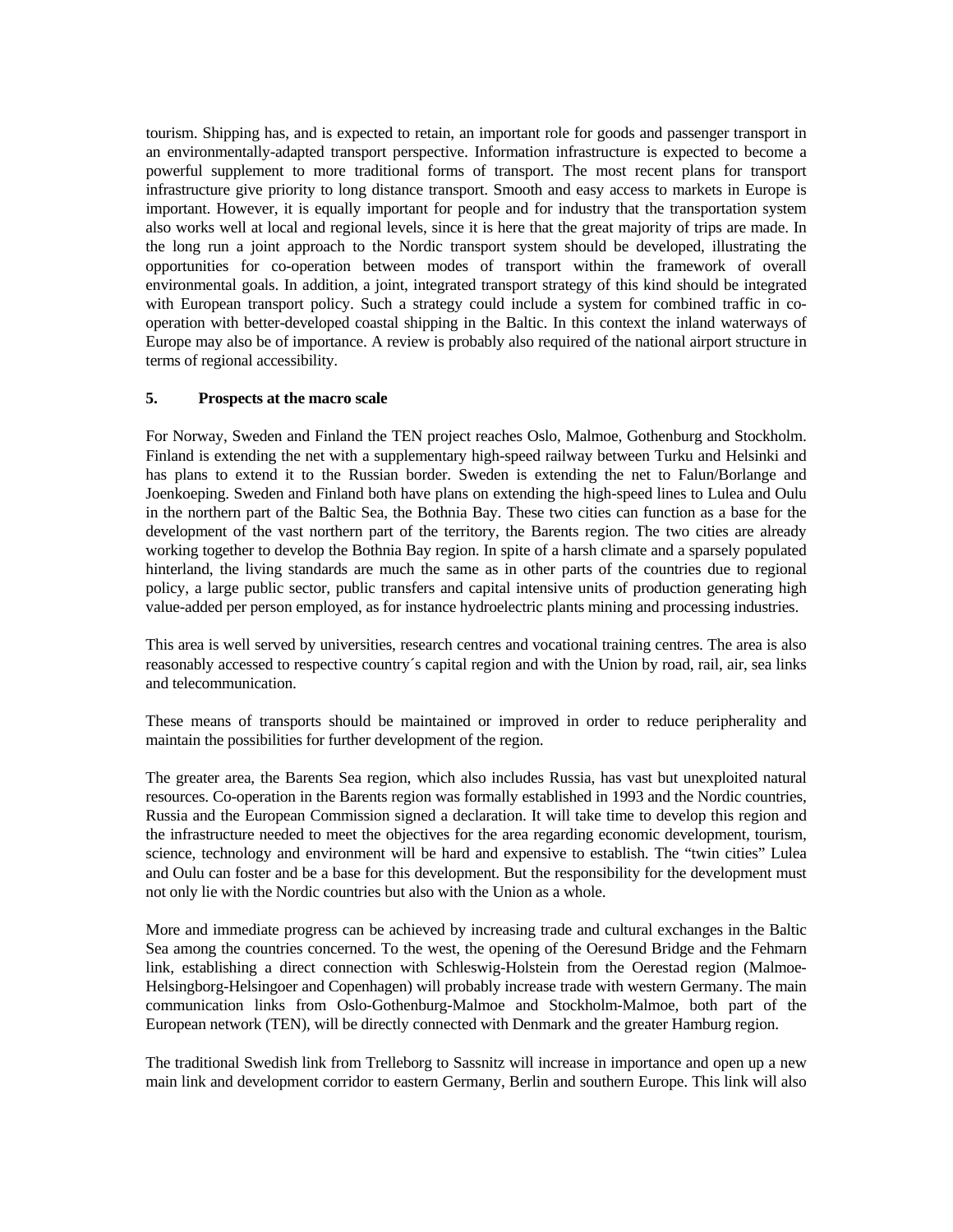connect the Nordic part of the transeuropean network with Germany and the wider European transport network. This link will be very important in the future, since Berlin probably will arise as a new economic centre in Europe.

Further to the east, many millions of people live in the Baltic Sea region on the east coast of Sweden, in the south of Finland, in the Russian enclaves St Petersburg and Kaliningrad, on the northern coast of Poland and in the Baltic states. This area has, in spite of the different economies and states of development, enormous potential for development. The infrastructure must however be improved in order to make integration within the countries, between countries and between the region and the rest of Europe possible.

Small business and cultural co-operation between Finland and Estonia, between Finland and the other Baltic states and between Sweden and the Baltic states and Poland has started on a small scale and this process will accelerate in the future.

Finland is working very intensively on the development around the Gulf of Finland with cities like Helsinki, St Petersburg and Tallinn. Also, Stockholm may be a part of this development area with a great potential for the future. This will probably be the core area for development in the north and middle part of the Baltic Sea region.

There are several other development projects around the Baltic Sea like, for instance, between Umea and Vaasa between Karlskrona and Gdansk in Poland.

Finland also has a number of co-operation projects on its border with Russia. Those projects are especially important since the Finnish border is the only border between the Union and Russia.

The historical tradition of trade and co-operation between the countries around the Baltic Sea has thus been renewed in recent years with the expansion of commercial and cultural relations and the creation in 1992 of the Council of Baltic Sea states. The countries have also worked together with a spatial vision for the area, Visions and strategies around the Baltic Sea 2010, which was presented in 1994. The main goal in this vision is to create a network of cities and settlements and improve links between urban centres and surrounding rural areas, ensuring spatial cohesion and an attractive and sustainable urban environment.

The second goal is to create an effective transportation system, above all in the states in transition that provides condition for effective spatial integration.

A third goal is to elaborate a concept for protection and development of valuable natural and cultural landscapes.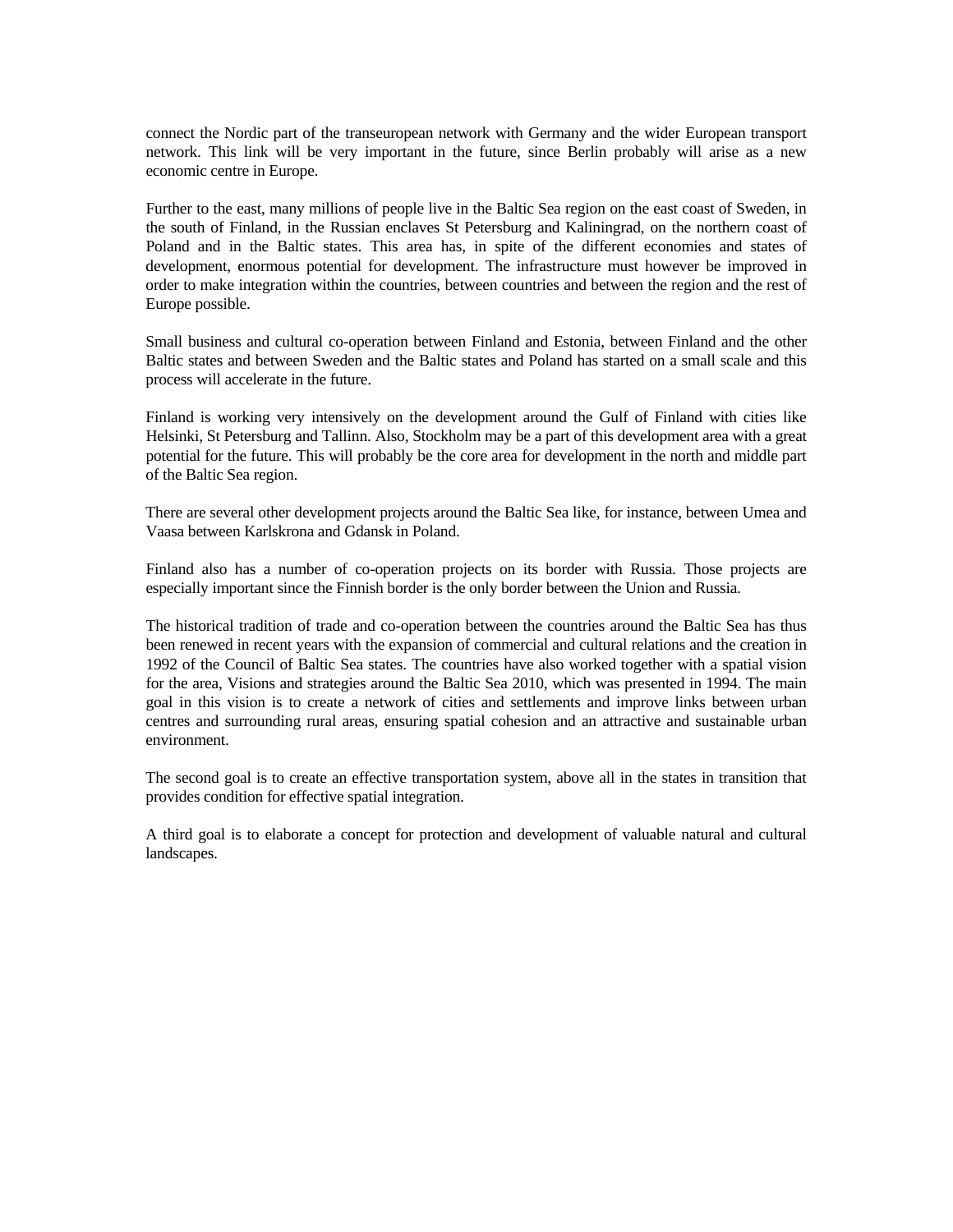## **6. Peripherality and some other challenges within the Nordic countries**

Compared to their most important competitors, the Nordic countries are characterised by the sparselypopulated zones between the urban areas as well as by long distances to its most important markets. Population density is about one tenth of the European Union level. Many regard this dispersed structure and the opportunities for a life close to nature as an important part of what makes the Nordic countries unique in a European perspective. This structure creates good conditions for the ecocycle adaptation of urban development but must also be co-ordinated with transportation systems that reconcile national, regional and local traffic needs.

The present urban system reflects the Nordic historic development. Urbanisation has proceeded through decentralised concentration. To preserve the main outlines of the settlement structure, action is required to ensure that the Nordic lifestyle will continue to function, at both macro and micro levels. Modern transport and communications technology must be used in an imaginative and strategic manner. New approaches and working methods are needed to achieve these goals.

The sparsely populated rural areas in the northern countries require special attention in regional policy. Advantages in the weaker parts of the settlements must be safeguarded. Often they have a small business tradition that could be supported by investments in new information technology. The rich cultural environment in these parts of the northern countries also provides opportunities for future culture-based tourism. One important general development factor in the rural areas in the northern countries is increased access to education and research facilities throughout the entire urban area and its settlement structure.

# Gateways and bridges to a changing world

The Nordic countries are economically well-integrated with Europe and the rest of the world. Half of their industrial production is exported, and imports are of about the same size. Northern and western Europe are key areas for Nordic exports, as they have been since the Nordic countries were industrialised. Nordic universities have international contacts, of importance for research and development  $(R & D)$ , within the same geographical area.

Today, great changes have taken place in the political map of Europe. Contacts with central and eastern Europe have been re-established and European co-operation has intensified. Sweden and Finland are now members of the European Union. As a result the Nordic countries can develop new gateways to the outside world.

Other bridges can be built up through university co-operation, cultural exchange, industrial and commercial development and international city-twinning in the Nordic European Union area.

### Future economic and business development

Progress in the Nordic industry and services has been achieved by increased rationalisation and specialisation and by exploiting economies of scale. Today this also applies to the public sector. As a result of the deregulation and privatisation, public activities such as the postal service, telecommunications, transport and energy production may now follow the same pattern. In combination with continued strong international competition, with considerable attendant risks of rapid structural transformation, the result may be instability in industry and business and in local labour markets. This is one of the reasons for current hopes for increased activity in small and medium-sized businesses as well as in service industries with a large degree of information technology and high technology.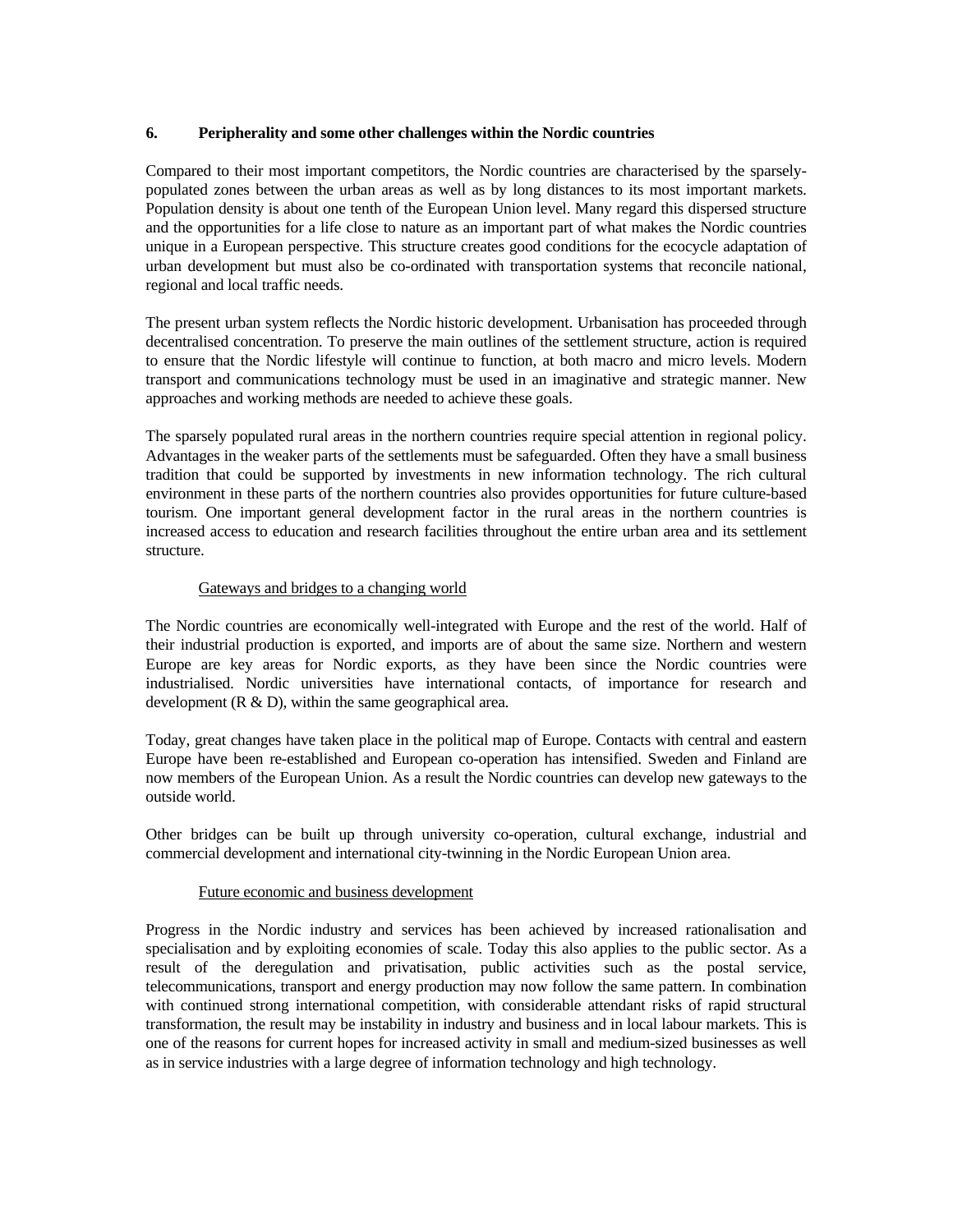#### The geography of welfare

In Europe large, densely populated regions have a higher standard of living than smaller, more sparsely populated regions. In the Nordic countries there is hardly any difference in terms of living standards between the high-density metropolitan regions and the sparsely populated areas in the north. One explanation is that the countries have a public sector that accounts for more than 60 per cent of GDP. A large proportion of these funds is distributed between people and regions. The sum of these transfers has resulted in the far-reaching levelling out of incomes, employment and service levels between Nordic regions. This has had great significance for the regional stability that has characterised the countries during the last quarter of a century.

There are now clear indications that the volume of these transfers will decrease in the coming decade. The political parties seem to agree that the imbalance in the national budget must be eliminated and public debt must be reduced. Public expenditure will probably be given a more growth-oriented profile.

Municipal income will probably decline in the near future as a result of a drop in tax revenues and reductions in government grants. The growing number of schoolchildren and elderly people will increase the pressure for savings and effectiveness, as will high unemployment.

It is therefore necessary to carry out a careful location of new additions to urban development and welldeveloped regional public transport services, in order to maintain regional service to the majority of the population.

#### Information technology, communications and settlement patterns

It is obvious that both society and people's values and behaviour will change as the result of the transition from the industrial to the information society. But the spatial consequences will be minor, even though many telematic enthusiasts argue that travel will decrease considerably and settlement patterns change drastically. This is because only a small proportion of the workforce will become "full-time telematicers". Others will work in the sphere of telematics, but will rely on various types of workplaces. Most employees will be bound to conventional places of work.

One conclusion is that developments in information technology will result in considerable changes for Nordic households in many, as yet relatively unknown respects. But the core activities of daily life like travelling to work, looking after the family and children and enjoying the natural environment and outdoor recreation, will dominate the lives of most households.

The physical accessibility of places of work, education, services and cultural facilities will therefore continue to dominate travel in the future, but it will be supplemented by telematic communications linking daily regions with a range of national and global networks.

### **7. Prospects on the micro scale, the settlement pattern**

Nordic current settlement pattern can be described as a number of islands in an archipelago. The nodes in the urban system are the regional "capital cities", the central cities of the counties.

They have access to a good and well-differentiated labour market, well-equipped service centres, higher education facilities and good external communications.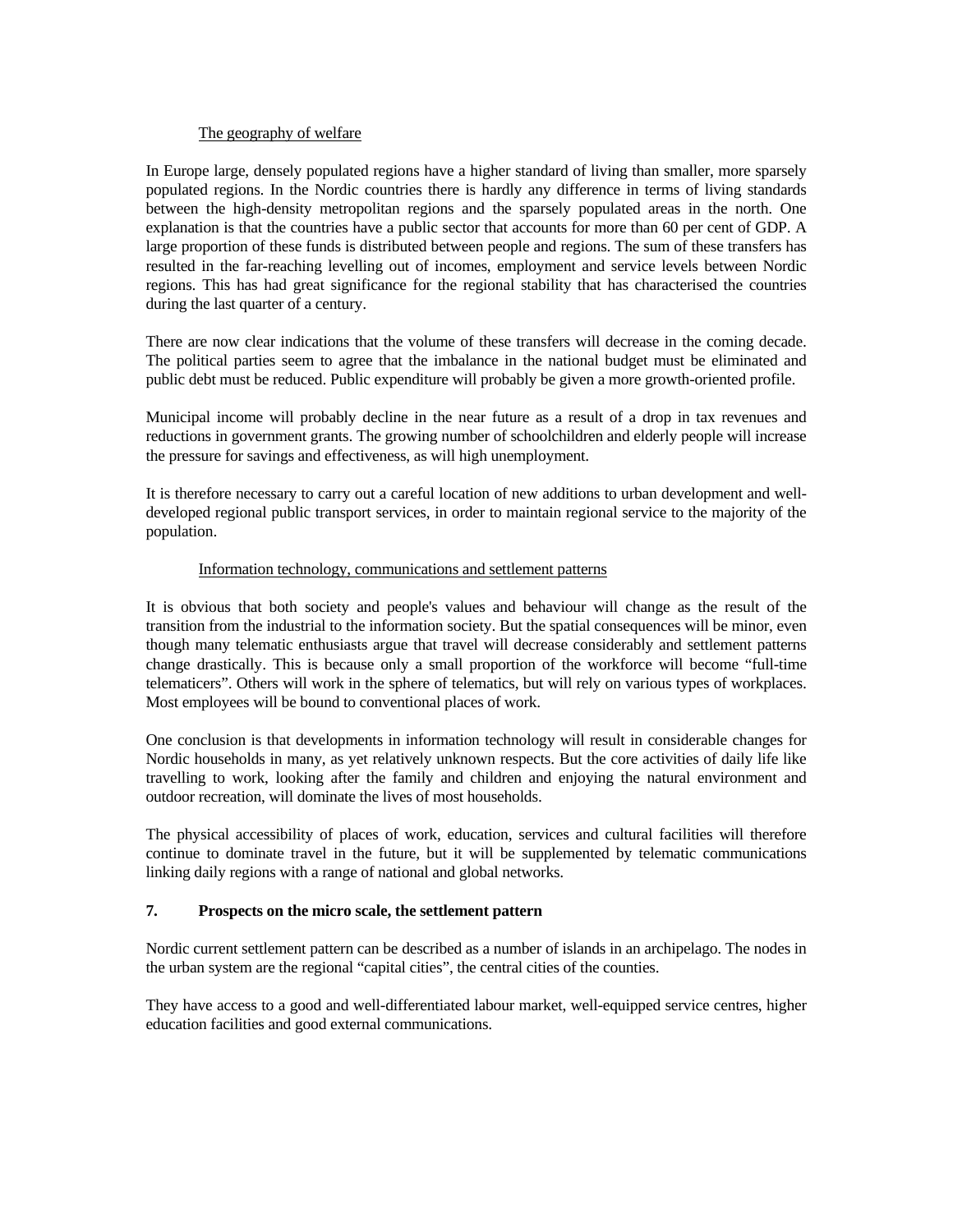Expected changes in the structure and organisation of industry and services may result in further specialisation and rationalisation. In any case the rate of change will be rapid for the foreseeable future. Rapid – but unavoidable – change threatens local and regional employment as well as current patterns of life. In local labour markets, and especially in the older industrial towns between them, basic industries may experience difficulties.

These disruptions can be absorbed or alleviated by a town network, a system of towns and regions in cooperation – because individuals are able to commute to work for shorter or longer periods of time without having to uproot the rest of the family.

The linking together of Nordic settlements will enable towns with different economic and educational profiles to complement one another. Industrial towns with high export intensity, low activity rates for women, low levels of education and a narrow economic base can be linked in the network to higher education towns with a high level of public employment, a high profile in education and a differentiated supply of services and cultural amenities.

## The countryside outside the network

Areas outside the network require special attention in regional policy. As a result of the effectiveness and robustness of the network, more regional development action can be directed to rural regions outside the core network. In many cases the weaker parts of the settlement structure have a small business tradition which could be supported by investments in new information technology. The rich cultural environment in these parts of the Nordic countries also provides opportunities for future culture-based tourism.

To make this network possible, the towns should be linked by rapid regional trains for the simple reason that, given the distances in the Nordic urban system, neither car nor bus can handle daily commuting within reasonable time limits. This makes it possible to realise an urban system for sustainable mobility, which can – with more stringent environmental requirements primarily for private cars – retain the present extensive mobility without too many sacrifices on the part of the individual. A public transportbased structure creates more robust labour markets, both in a society where the car still has a dominant role and in a society where environmental constraints increase the role of public transport. Towns and cities in co-operation also set up new conditions for future investments in roads, airports and other terminals.

# Nordic towns

The Nordic goals stand for the preservation and enhancement of spatial, architectural and social values in the urban environment. This requires a well-directed urban development policy so that important regional functions are located in the centre of settlements close to public transport centres. This approach improves conditions for active urban life, with the centre as an arena for commerce, culture, ideas and social contact.

Nordic towns are low-density, green settlements. The conditions for establishing ecological cycles are good. If settlements are to live in symbiosis with the surrounding countryside, then the role of green areas in and around the urban area must be strengthened. The structure of green space requires the same care, in terms of urban development, as does all other infrastructure.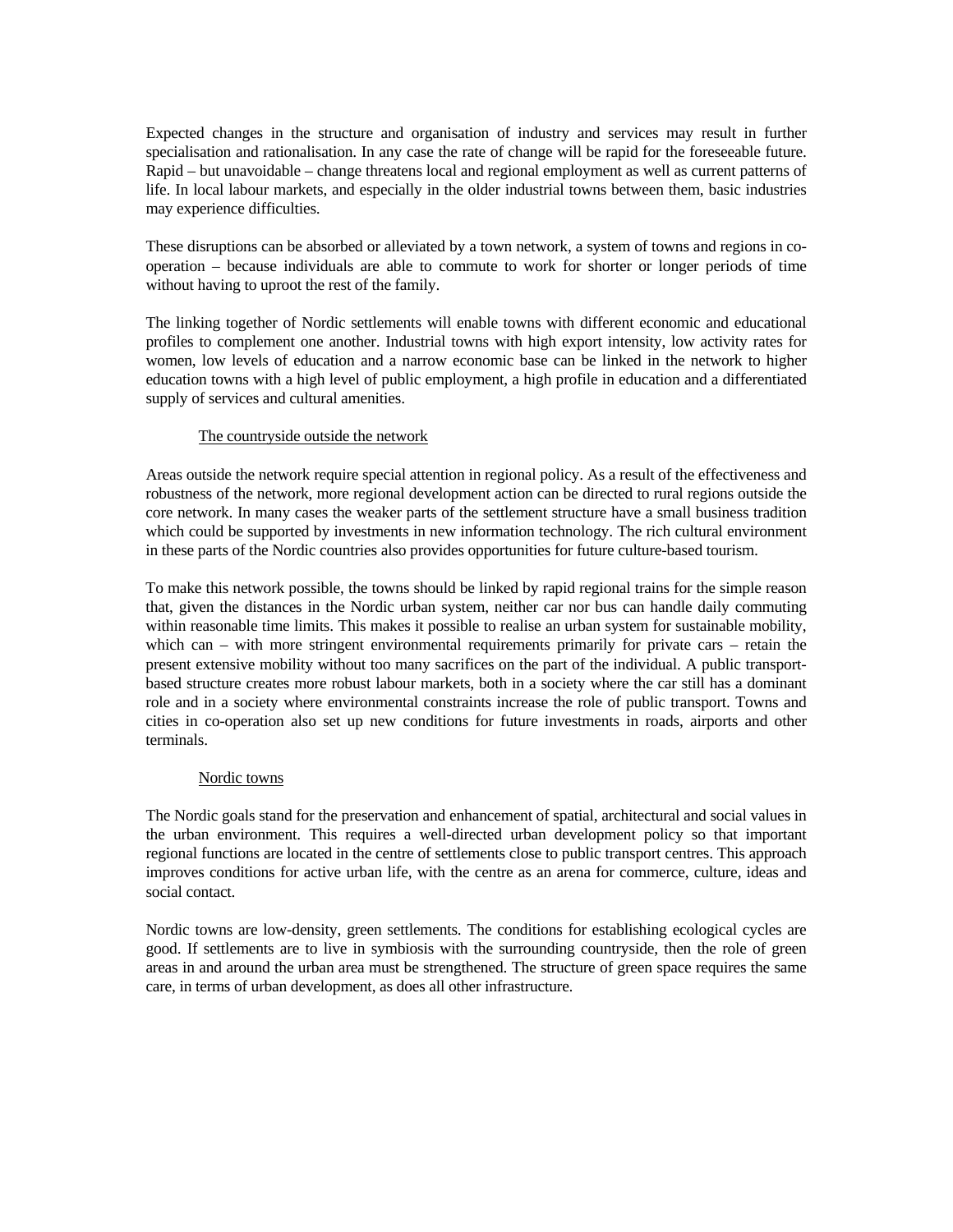#### The small settlement

The greatest attribute of the small settlement is its material and cultural resources. Many small settlements also have a small business tradition that forms the basis of the local economy. This can now be expanded somewhat by establishing small businesses based on information technology.

Changes in the external world can threaten the existence of small settlements. At regular intervals there is talk about shops being closed down, and the withdrawal of post offices, banks or public transport services.

Small settlements outside the major communication corridors therefore need to develop special kinds of links to each other and also to larger towns. Small settlements also have the potential to develop new forms of social care and other common community services, which can in turn generate local involvement and identity as well as a sense of social security and mutual responsibility.

### The medium-sized town

Larger settlements provide a relatively complete range of homes, jobs, activities, service and leisure facilities inside their urban area.

Compared to the metropolitan cities and the settlement structure in general, these medium-sized towns spend 20 per cent less energy on transportation. The urban structure is easily grasped and is at the same time full of variety. Urban parks and green areas provide a good leisure environment.

A forward-looking strategy for these towns will be to protect the existing resource management structure. The quality of daily life is regarded as an important development factor and a strong force in the development of the medium-sized town. This is the context in which the policy of network-building between medium-size towns should be seen.

## **8. Conclusions and summing up**

The question of peripherality of the Nordic countries has many dimensions.

One is accessibility of Nordic capital cities and major regional cities to the transport networks of central parts of the Union.

Another is peripherality within the countries. The Nordic remote sparsely populated and vulnerable local labour markets must find forms to survive in a world with fast changes in the structure and organisation of industry and services.

A third question is about accessibility for industry and services to markets in the Union and to the rest of the world, as well as new competition from transforming countries in central and eastern Europe.

A fourth is about segregation in accessibility and future possibilities for reaching people, education and culture in Europe for other groups than the economic elite.

There is also the question of mental accessibility. Even if places are within physical range, mental reach takes up a lot of time for many people.